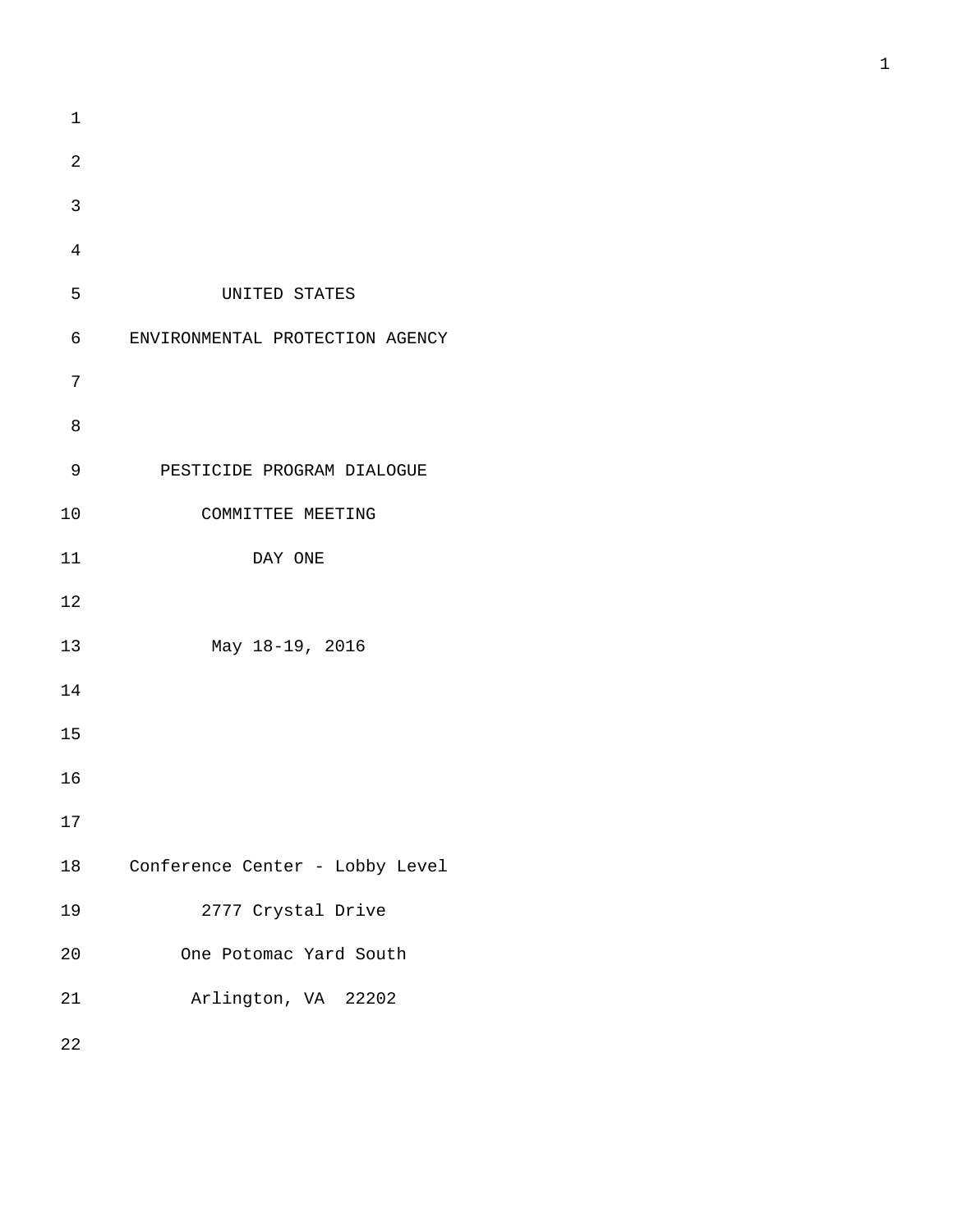## 1 P R O C E E D I N G S

| 2  |                                                            |
|----|------------------------------------------------------------|
| 3  | MR. HOUSENGER: Welcome to the spring PPDC                  |
| 4  | meeting. Before I go any further and talk about what       |
| 5  | we're going to be doing, I'd like to turn it over to Jim   |
| 6  | Jones. I think most people know him. He's been here for    |
| 7  | not quite as long as I have, but a long, long time. I      |
| 8  | know he's been busy on the Toxics side of things, so we're |
| 9  | happy to have him here.                                    |
| 10 | So, Jim, take it away.                                     |
| 11 | MR. JONES: Thanks, Jack. It's always good to               |
| 12 | be with this group. But yes, set your Google alert to      |
| 13 | toxic reform today. There might be some interesting        |
| 14 | stuff happening there. That's where I'm going to have to   |
| 15 | run off to at 9:30 to work on some issues in that space.   |
| 16 | So, welcome, everybody. It's good to see all               |
| 17 | I was thinking as I was coming in this morning<br>of you.  |
| 18 | that I'm beginning the last six or seven months of my      |
| 19 | tenure here and working on these issues. I was thinking    |
| 20 | about the PPDC and its history. I think it's probably      |
| 21 | about 20 years old, thereabouts, maybe a little older      |
| 22 | than that.                                                 |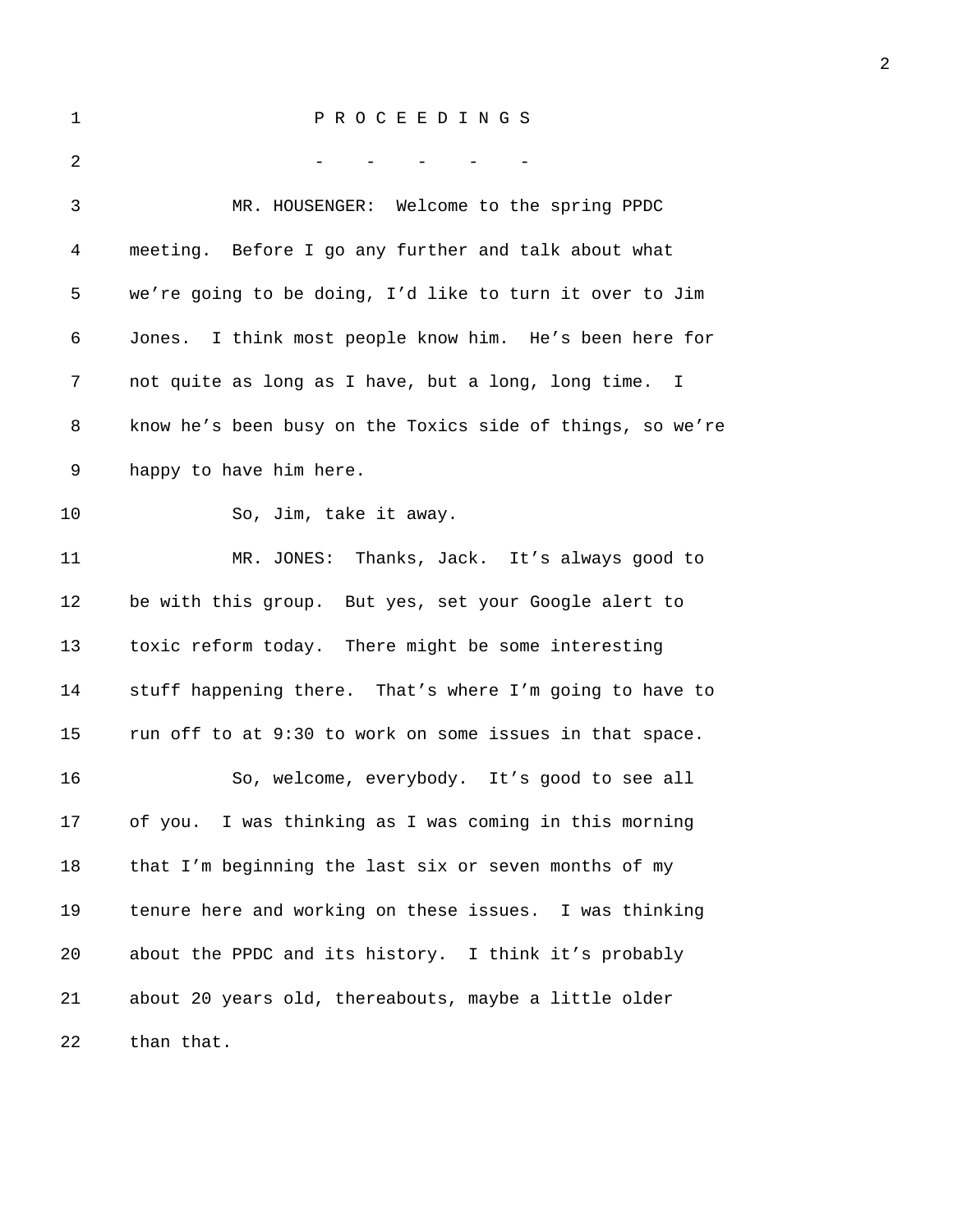| $\mathbf 1$ | I was a branch chief in Registration when it              |
|-------------|-----------------------------------------------------------|
| 2           | started under Dan Barollo's tenure. I thought             |
| 3           | he was ahead of his time in that respect. It was the      |
| 4           | best practice he brought from New York State, and I think |
| 5           | this is the kind of advisory FACA that has served this    |
| 6           | organization really well for 20 years.                    |
| 7           | Over that period of time, we've had a lot of              |
| 8           | assistant administrators. They've come and gone, various  |
| 9           | stripes, Republicans and Democrats. We've had a series of |
| 10          | office directors, some really good, some not so good,     |
| 11          | come and gone. I'll talk about myself in the not-so-good  |
| 12          | category. Hundreds of hard-working, dedicated employees   |
| 13          | who have worked in this office. I've been really          |
| 14          | fortunate to have been a part of it at multiple different |
| 15          | aspects of this program for many years.                   |
| 16          | I will say the one consistent thing that has,             |
| 17          | in my experience working in and with this program over    |
| 18          | that period of time, and I'm sure it was before then, and |
| 19          | I'm sure it's going to be after then, is the degree to    |
| 20          | which hard-working individuals at all levels of the       |
| 21          | organization are doing their best to do their jobs to     |
| 22          | protect public health in the environment and make smart   |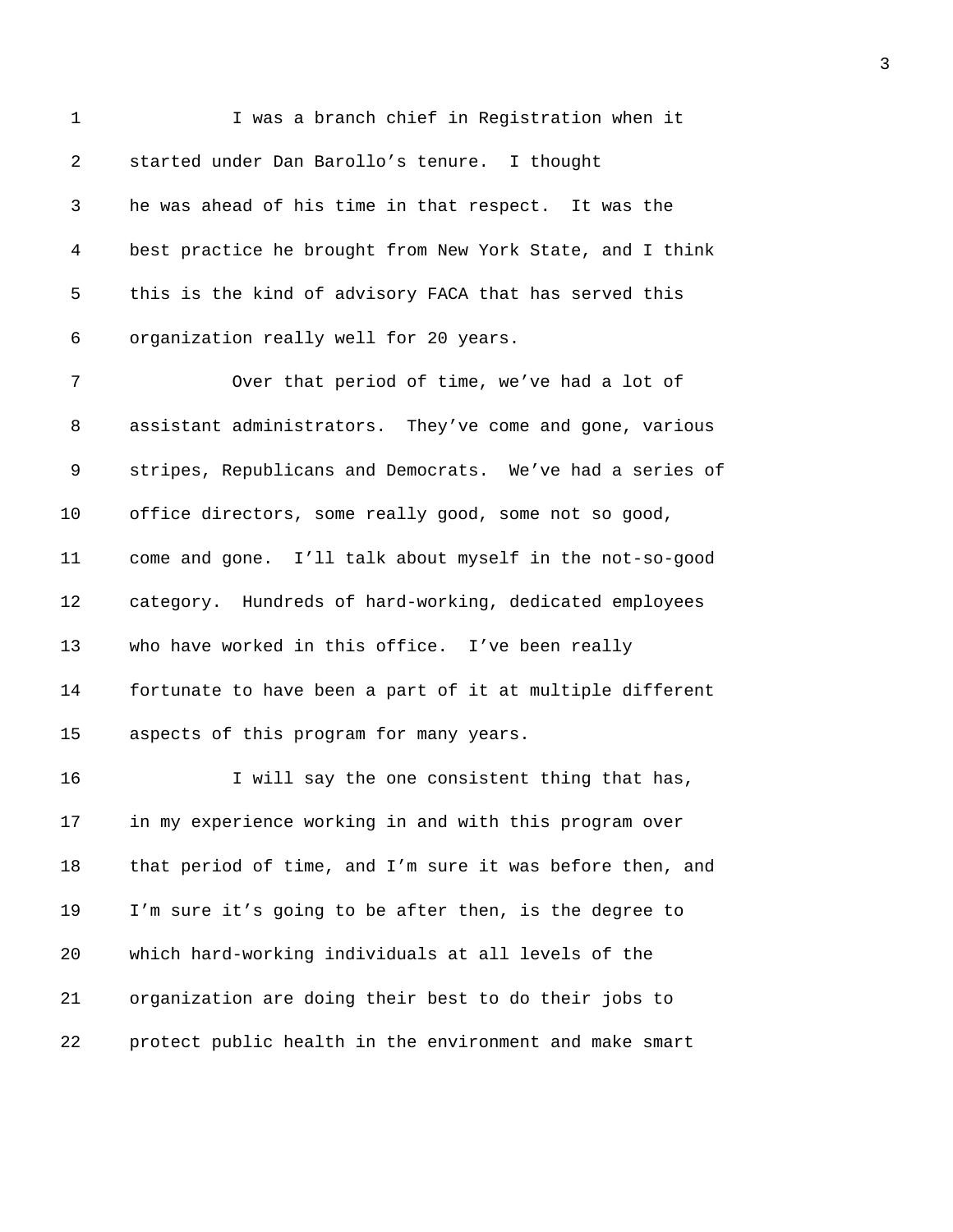1 decisions for the United States as it relates to 2 pesticide use.

| 3  | That theme has run consistently, no matter who            |
|----|-----------------------------------------------------------|
| 4  | the president is, who the administrator is, who the       |
| 5  | assistant administrator is, who the office director is.   |
| 6  | It's basically sort of the core of the program.<br>Making |
| 7  | decisions in this space inevitably comes back to science. |
| 8  | There's just no way to make decisions without embracing   |
| 9  | the science.                                              |
| 10 | Our understanding of chemicals has changed                |
| 11 | pretty significantly over that period of time. This       |
| 12 | program has always embraced it and has always put that as |
| 13 | a forefront of decisionmaking. I just say that because I  |
| 14 | hear a lot in the world out there of just how political   |
| 15 | we are.                                                   |
| 16 | I'm sure you're not going to believe the only             |
| 17 | political appointee in the room, but I've been here for a |
| 18 | long time. I've worked with a lot of people. What I've    |
| 19 | experienced in that period of time is a consistent        |
| 20 | embracing of sound science to make really important       |
| 21 | decisions. Like I said, I've seen it play out through     |
| 22 | administrations of every stripe, different personalities, |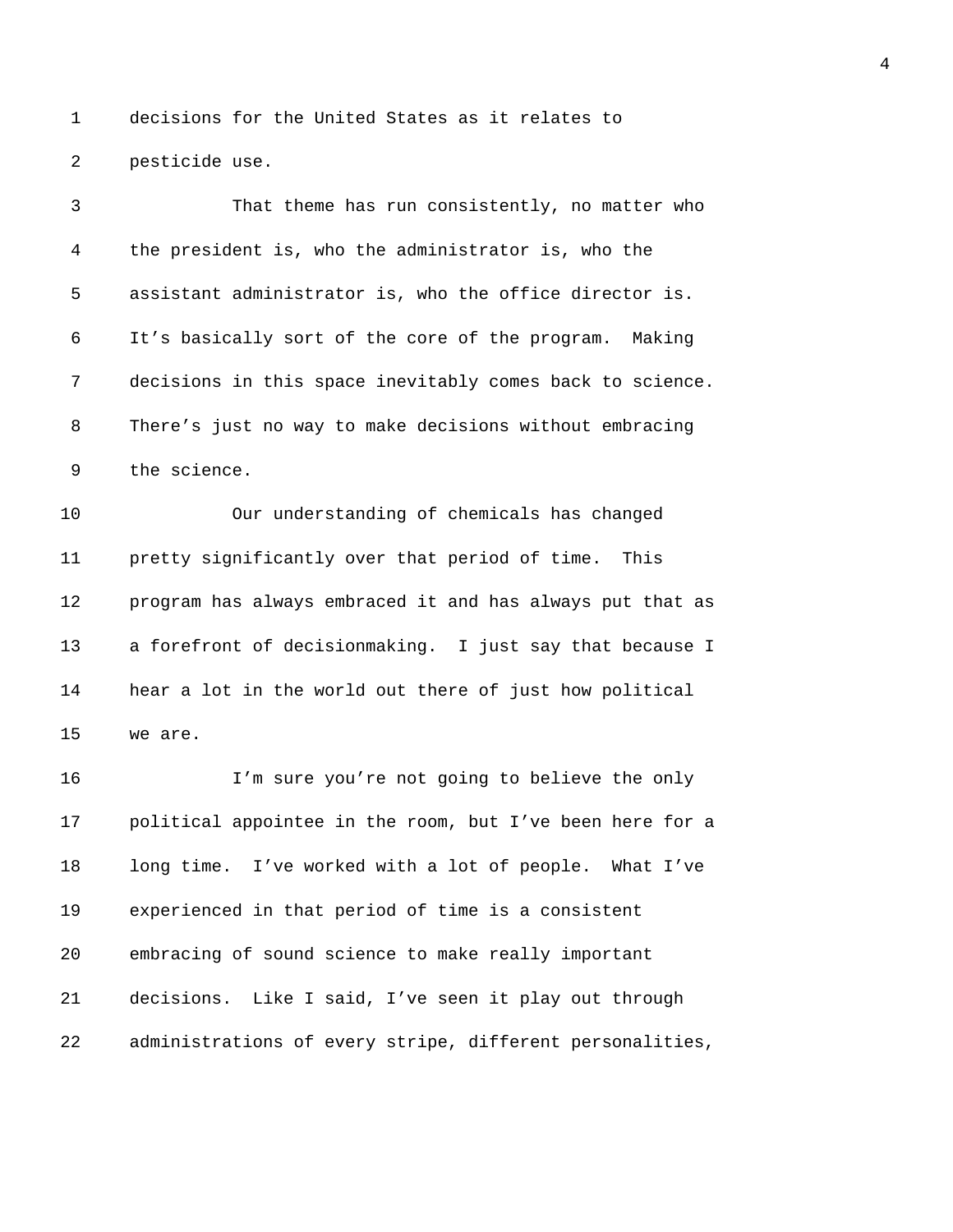| 1  | and I'm pretty confident that that embracing is going to  |
|----|-----------------------------------------------------------|
| 2  | be here long after I am, and this leadership team is.     |
| 3  | The other reason I mentioned that is I think              |
| 4  | it's important to acknowledge that although it's an       |
| 5  | extraordinarily hard-working and dedicated group of       |
| 6  | people, sometimes we make some mistakes. Sometimes those  |
| 7  | mistakes nobody ever notices at all -- most of the time   |
| 8  | that's the case -- and sometimes they're glaring in their |
| 9  | nature. It's not necessarily because of a mistake, per    |
| 10 | se, but it's about what the mistake involves.             |
| 11 | I'm referring now to the inadvertent release of           |
| 12 | some documents a couple of weeks ago. Ultimately,         |
| 13 | there's all kinds of investigations going on around it.   |
| 14 | I'm hear to tell you they were the mistakes of some hard- |
| 15 | working individuals who thought they were supposed to be  |
| 16 | posting something that they were not supposed to be       |
| 17 | posting. There was no conspiracy around it. It was an     |
| 18 | honest mistake by some honest individuals. The reason     |
| 19 | why the documents shouldn't have been posted is because   |
| 20 | we weren't done yet.                                      |
| 21 | But I recognize why that can easily be thought            |
| 22 | of -- the context around the mistake can be easily        |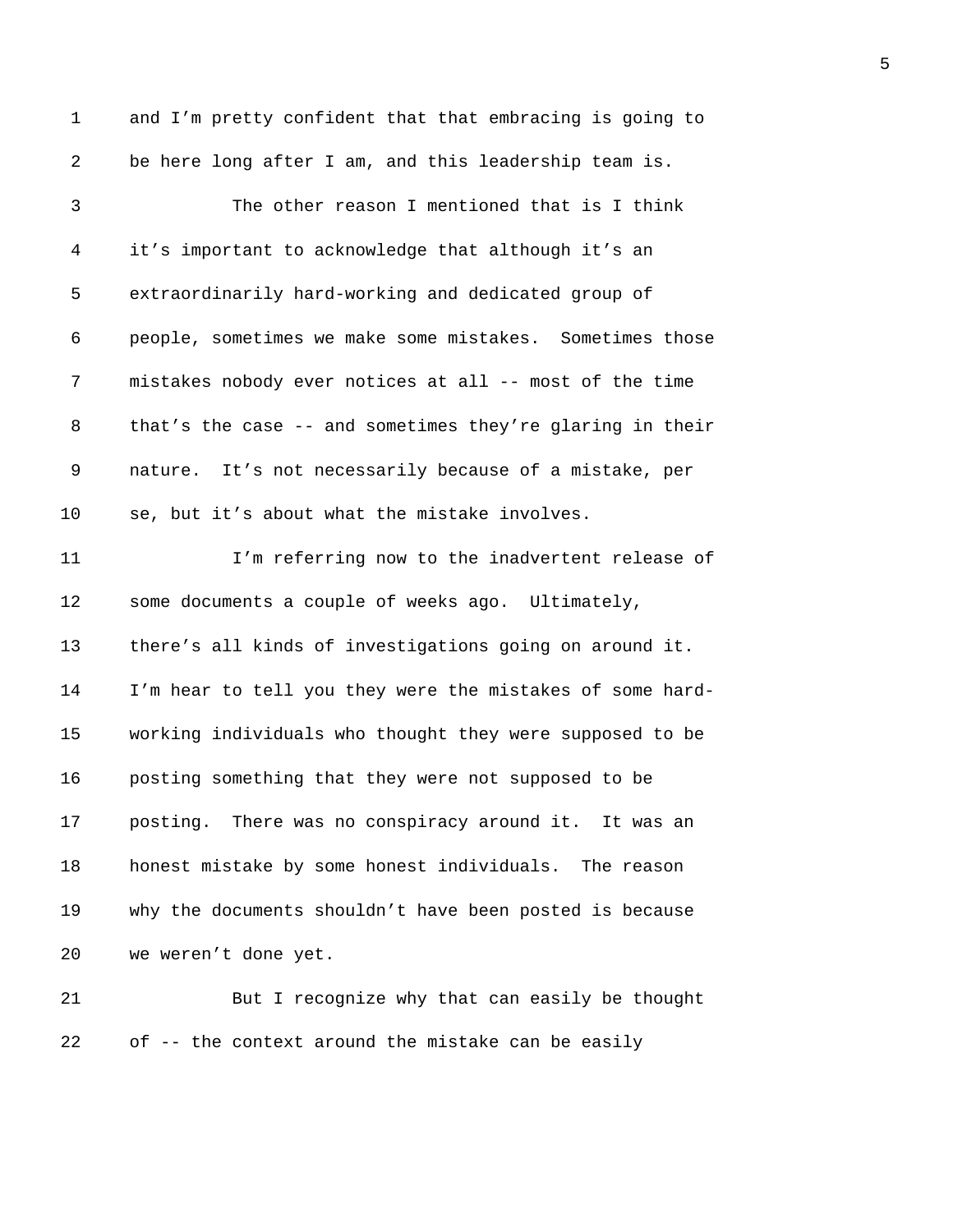| 1              | construed into being somebody got their finger on the       |
|----------------|-------------------------------------------------------------|
| $\overline{2}$ | scale, or that there's some other nefarious motivation      |
| 3              | behind it. Time will tell, as there are enough              |
| 4              | independent entities, not just us looking into it,          |
| 5              | looking at what happened. I'm confident that when           |
| 6              | they're done with their evaluation, they will see it is     |
| 7              | what I'm describing to you today. I thought that was        |
| 8              | just important to sort of put that out there, because I'm   |
| 9              | sure it's on the minds of many people in this room.         |
| 10             | Again, one of the themes that I routinely speak             |
| 11             | to at this meeting over the many years I've had an          |
| 12             | opportunity to is how critically important it is to have    |
| 13             | an open government. But I recognize how hard it is to       |
| 14             | participate in an open government, especially in an issue   |
| 15             | as complicated as these issues are. They're not really      |
| 16             | amenable to hearing about something for 10 minutes and      |
| 17             | being able to figure out what the solution is.              |
| 18             | I say that in recognition to the incredible                 |
| 19             | amount of time and energy all of you put into               |
| 20             | participating what is an open government forum.<br>It isn't |
| 21             | just the day and a half that you're here today and          |
| 22             | tomorrow; it's all of the time in between these meetings    |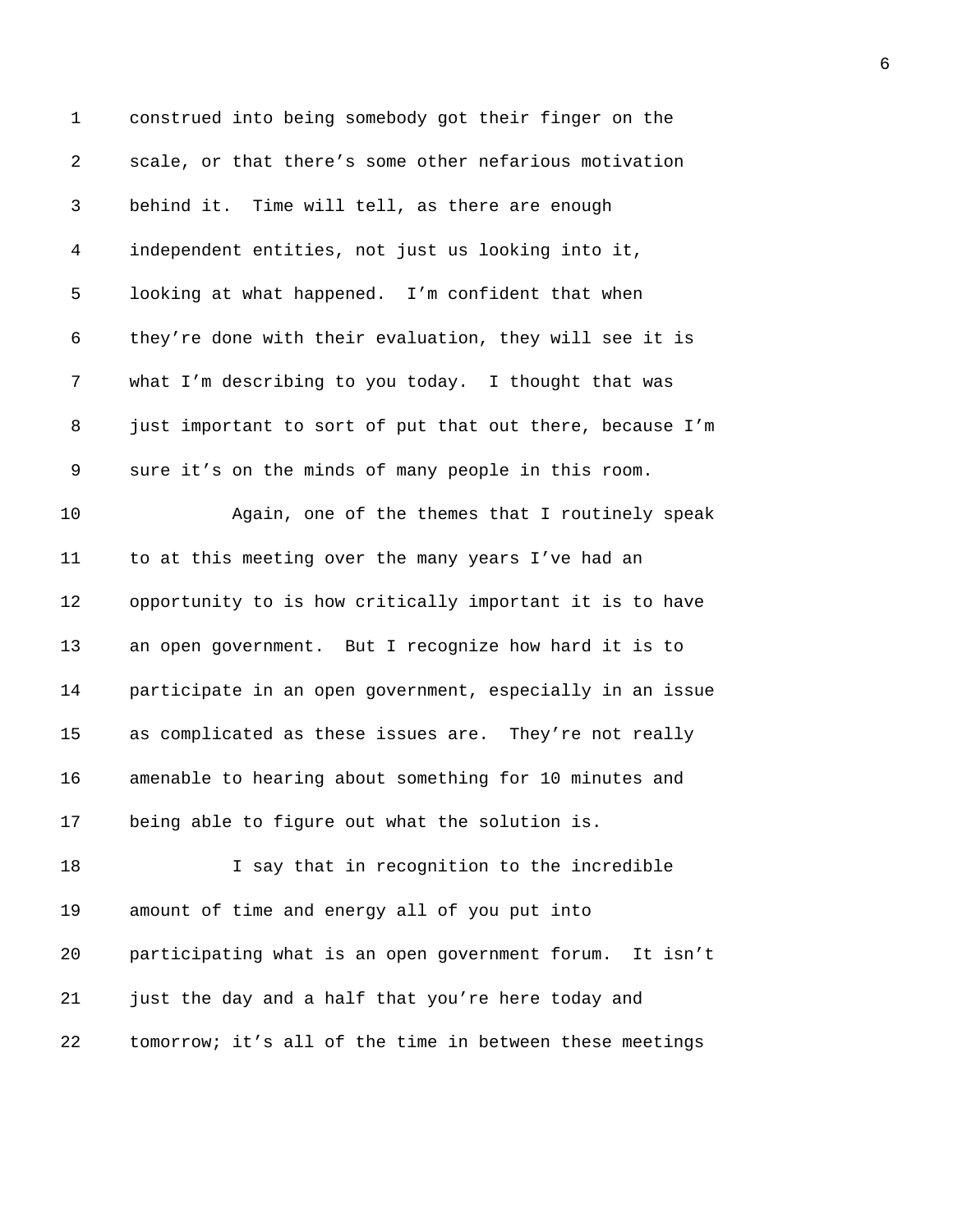1 that you spend trying to stay on top of the issues that 2 are most important to the healthy functioning of a 3 pesticide regulatory program.

4 I recognize how labor intensive that is for 5 each and every one of you. I just want to thank you 6 because you can't have a participatory government without 7 individuals like yourselves who are willing to roll up 8 your sleeves and really dig into very, very complicated 9 issues to give us your best advice.

10 So, thank you for all that you have done and 11 all that you are going to do. As usual, the pesticide 12 program has got an incredibly relevant agenda, some of 13 the really challenging issues that wouldn't just resonate 14 around a room like this, people who are really inside the 15 issues, but would be relevant to anybody who reads the 16 newspapers in the United States. That's often the way 17 the issues that we deal with are.

18 So, again, thanks very much. Sorry, but I will 19 have to leave around 9:30, but thanks, Jack.

21 So, we've taken the advice of the PPDC, and 22 we've kind of made some changes to the agenda. The first

20 MR. HOUSENGER: All right, thanks, Jim.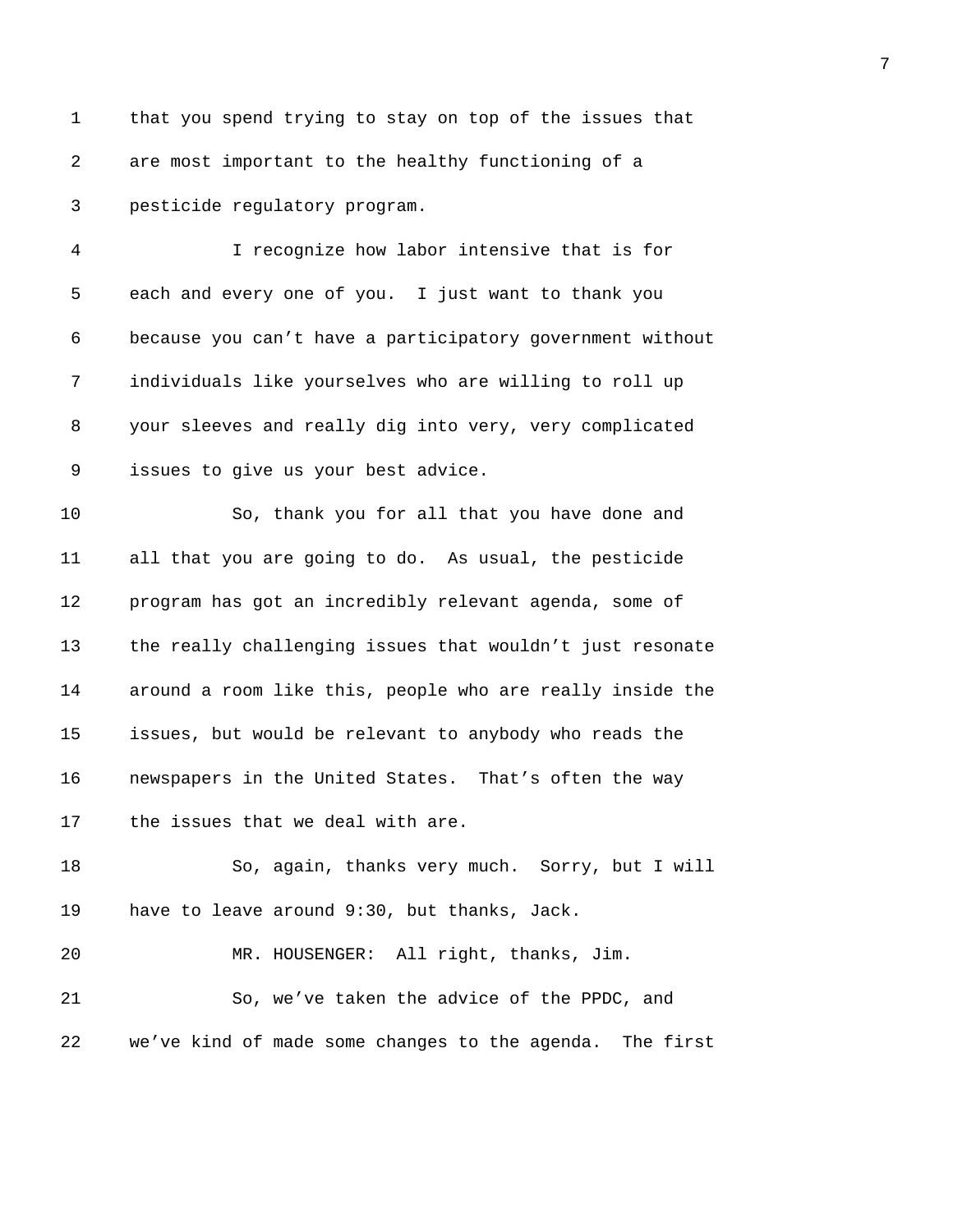1 one is that we sent out some updates early on, I think 2 last week, and they're in the packets. There's three 3 updates, School IPM, WPS Implementation, and Cumulative 4 Risk Assessment. So, you have those. We've allotted 5 some time to discuss those if there are questions, but we 6 didn't want to make formal presentations on them. We 7 wanted to give you information in advance.

8 We also have fewer topics, so there's more time 9 for discussion. As you go down the agenda, I think 10 you'll see some of the topics that will probably create a 11 lot of discussion, pollinators, ESA, chlorpyrifos, which 12 seems to get a lot of attention, incidents, resistance 13 management, international activities. These were all 14 suggestions made at the last PPDC that people wanted to 15 hear more about or suggestions that we've received 16 through e-mails and so on.

17 And, of course, Zika, which you read about 18 every day. Zika is coming to the mainland soon, so Marty 19 is going to talk about that. We've put in a lot of time 20 and effort on Zika, as have a lot of other federal 21 agencies. We'll bring you up to speed on our part of it. 22 We have a new audio system, so you're going to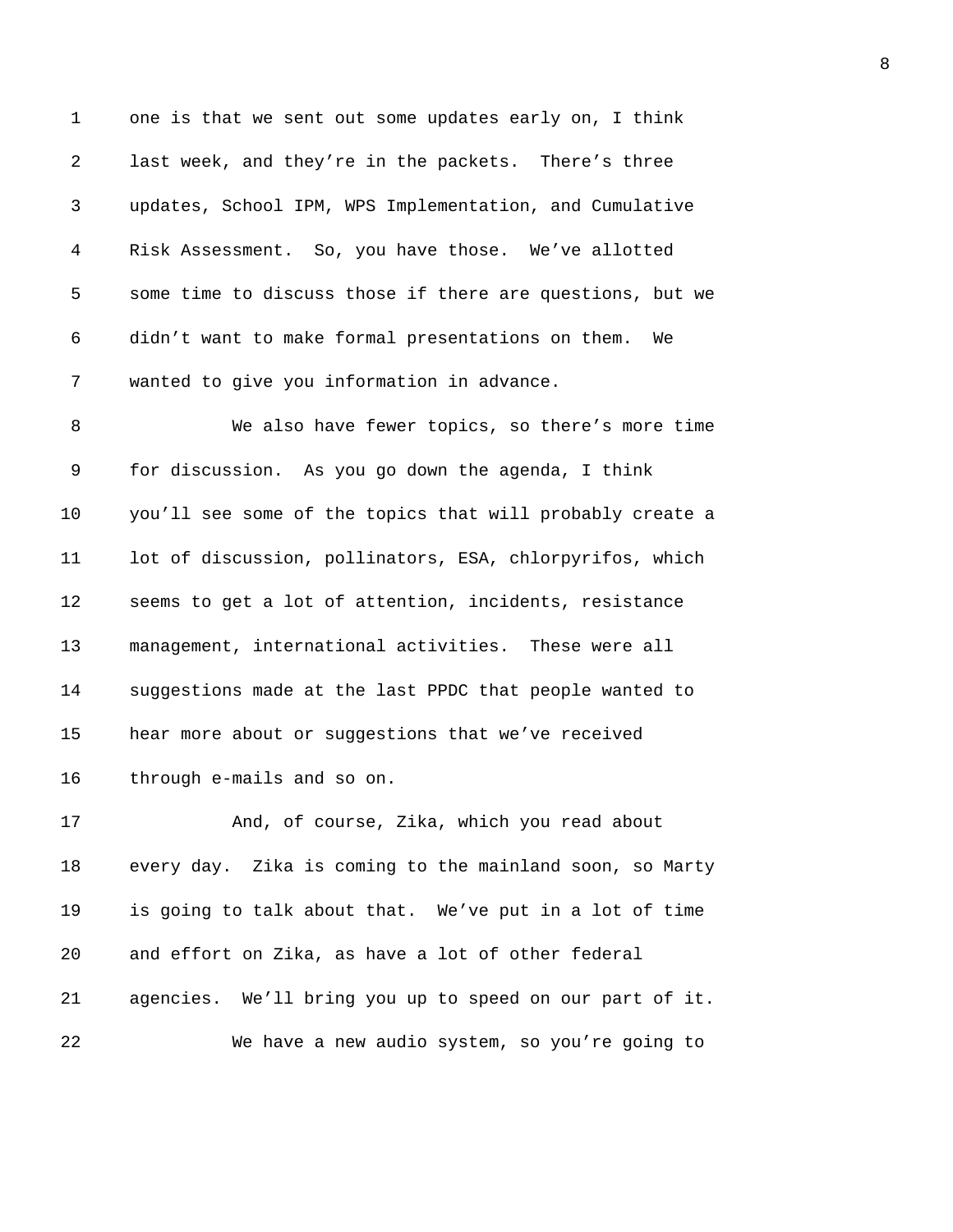1 have to share. There's one for every two people. I 2 don't want any fights. I guess we can have up to six 3 people talk at one time. I have a button. If I don't 4 like what you're saying, I can just cut you off. I think 5 I may use that. So, turn up your tent cards when you 6 want to be called on. We also have a teleconference line 7 that is on global mute. So, we will control the muting 8 and unmuting. So, don't unmute your phone unless we ask 9 you to. 10 There's a public comment session at the 11 conclusion of each day. You can sign up to speak. 12 Public comments should be limited to two or three minutes 13 each. Sign up at the registration table. 14 Let's start with the introductions. Oh, no, 15 not yet. 16 So, since the last PPDC where we announced that 17 Bill Jordan was leaving, there's been -- and Bill is here 18 today. I thought he was leaving, but he seems to keep 19 coming back. So, with Bill's absence, Rick Keigwin was 20 promoted to Bill's old spot, the deputy office director. 21 Replacing Rick in PRD is Yu-Ting Guilaran. Replacing Yu-22 Ting in BEAD is acting Winnie Miller. Don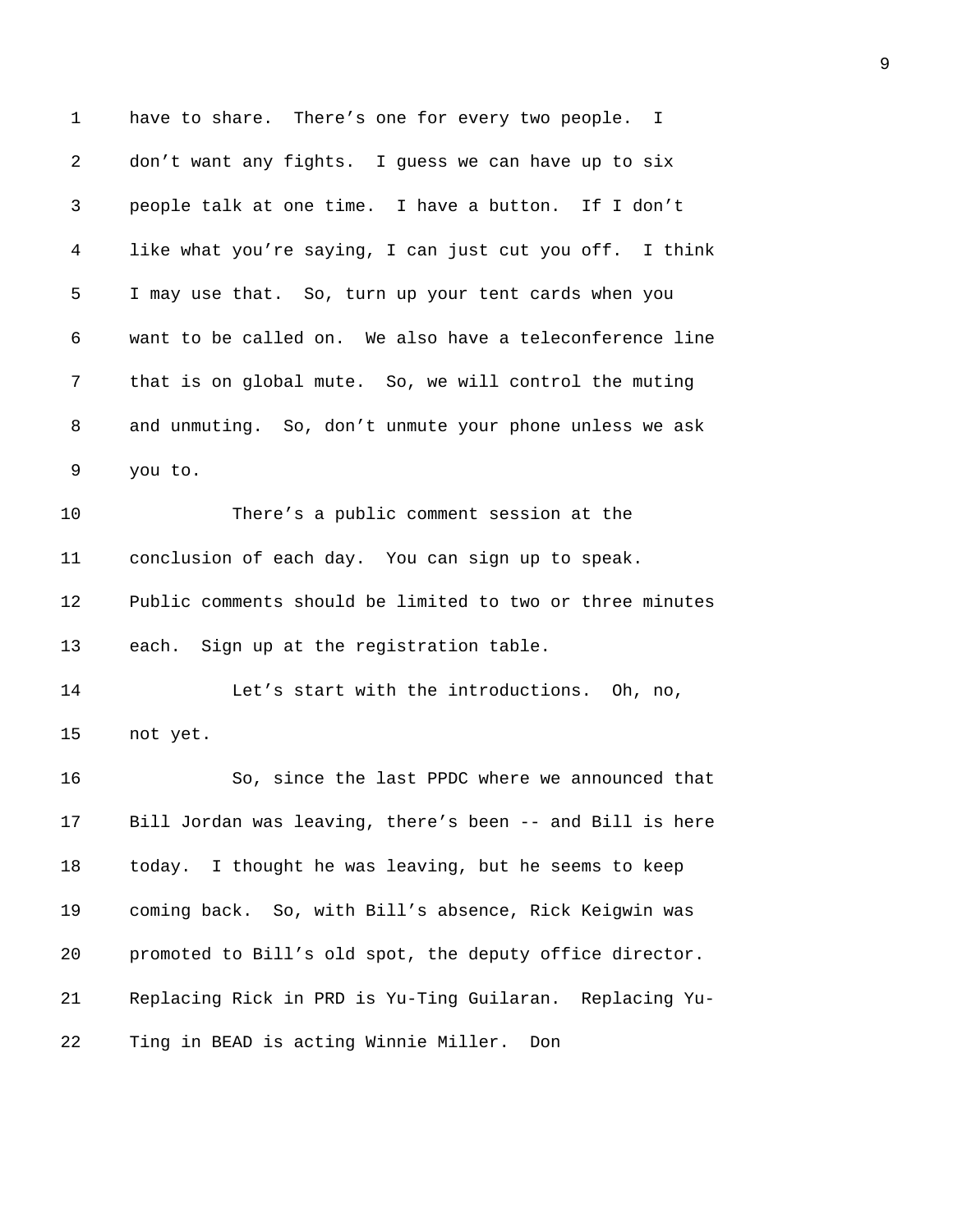1 Brady left.

| 2  | I'm not sure why everybody is leaving once I              |
|----|-----------------------------------------------------------|
| 3  | become office director, but it seems to be a trend. Don   |
| 4  | Brady retired. He had 42 years in, so he thought it was   |
| 5  | time to leave. We're rotating the deputies. Anita Pease   |
| 6  | is currently acting EFED director. Jim Coles will be      |
| 7  | after Anita's four-month stint. Also, Marty Monell has    |
| 8  | told us that she is retiring. That will happen at the     |
| 9  | end of June. Susan Lewis, RD Director, has announced her  |
| 10 | retirement.                                               |
| 11 | Since the last PPDC, we've brought in Delores             |
| 12 | Barber from Department of Homeland Security to            |
| 13 | head up ITRMD. The only other one I think is Michael      |
| 14 | Hardy has accepted a promotional detail in OECA, so       |
| 15 | he'll be leaving -- oh, OARM, sorry. So, he'll be         |
| 16 | leaving for a year. Maybe it's time to go. So, that's     |
| 17 | that.                                                     |
| 18 | Since the last PPDC, I just wanted to talk a              |
| 19 | little bit about some of the highlights that OPP has had. |
| 20 | These aren't all of our accomplishments. In terms of new  |
| 21 | AIs registered, RD has two new import tolerance decisions |
| 22 | and three proposed decisions on new AIs, halauxifen,      |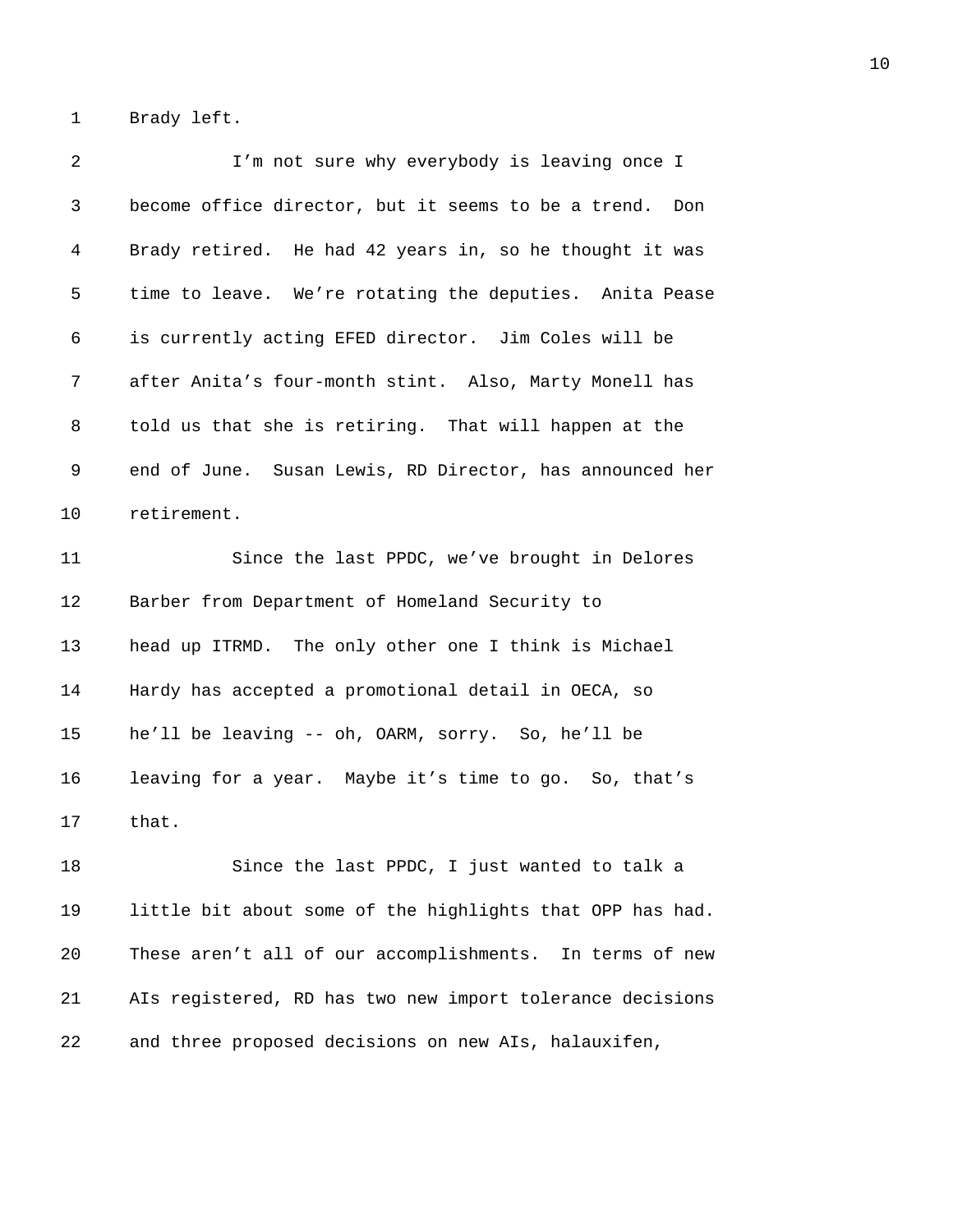1 dicamba and yesterday, sulfoxiflor.

| $\overline{2}$ | BPPD has registered eight new biologicals; they've denied |
|----------------|-----------------------------------------------------------|
| 3              | three. AD has registered two new AIs. One is partial      |
| 4              | ETO, ethylene oxide replacement, which is good            |
| 5              | news. So, we've got 12 decisions so far, and more to      |
| 6              | come.                                                     |
| 7              | In terms of registration review, PRD has opened           |
| 8              | 33 dockets and issued 14 draft risk assessments. AD one   |
| 9              | docket, one draft risk assessment; BPPD six dockets and   |
| 10             | no risk assessments. So, we're making good progress on    |
| 11             | registration review as well.                              |
| 12             | Like I said, Zika has consumed a lot of our               |
| 13             | time. We've issued a couple section 18s. One involved     |
| 14             | the bait station, involving low-hazard pesticidal         |
| 15             | ingredient. Another to treat bed nets with an             |
| 16             | insecticide. We've got a couple more requests pending.    |
| 17             | We've also fast tracked 75 amendments and 15              |
| 18             | chemistry amendments that will help provide available     |
| 19             | product to meet the demand over the summer for Zika.      |
| 20             | WPS rule, we talked about it last PPDC. But,              |
| 21             | since then, it actually issued on November 2nd. It is     |
| 22             | effective on January 2nd, 2017. We've also issued crop    |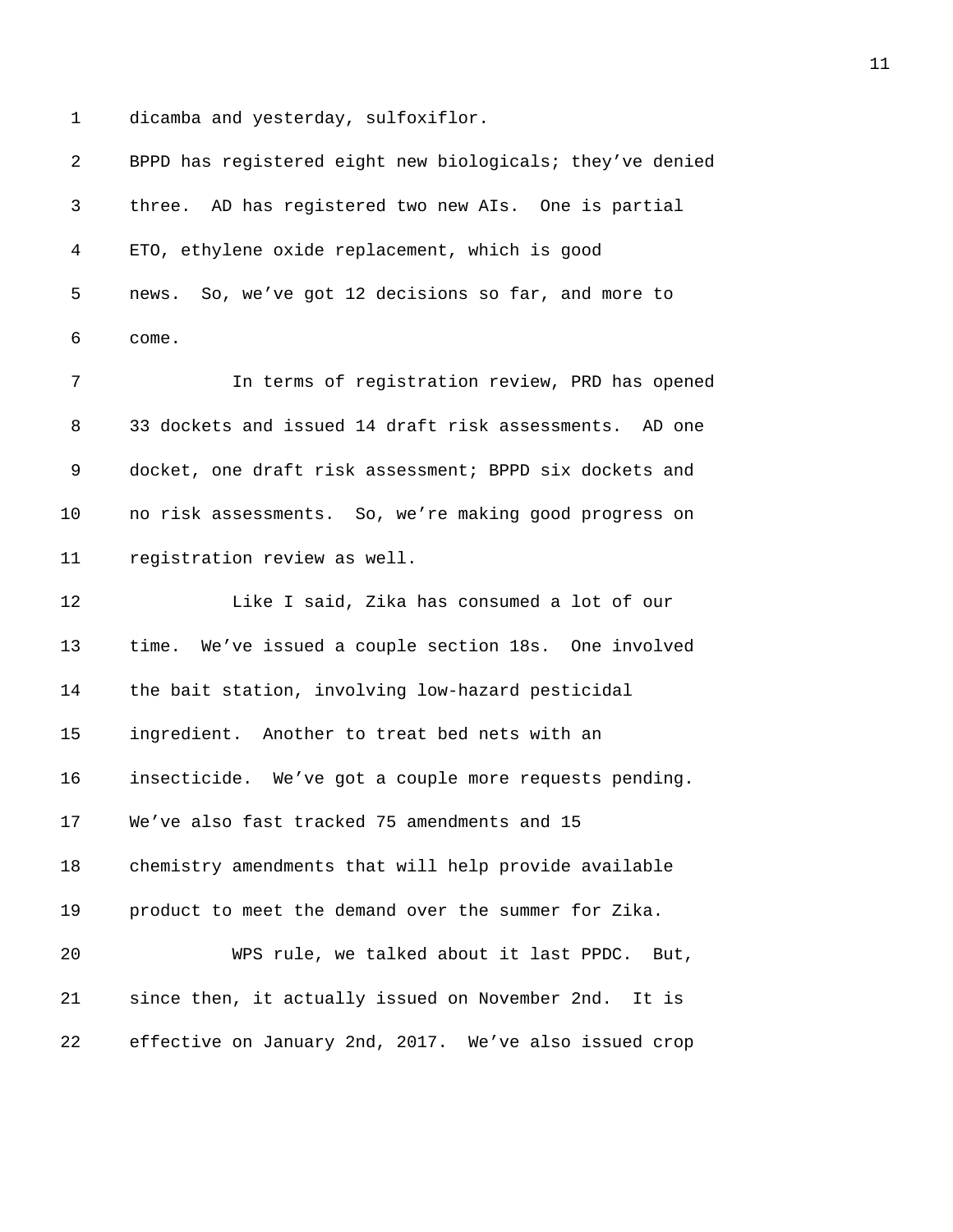1 grouping number 4 that expands and sets, creates new crop 2 groups, including leafy crops, brassicas, and some 3 tropicals and subtropicals. 4 We had an SAP meeting in April on chlorpyrifos. 5 We'll be talking about chlorpyrifos a little later on the 6 agenda. You'll hear about today's new PRNs, pesticide 7 regulation notices, for resistance management that we're 8 getting ready to issue. 9 We also reached an agreement with the 10 registrants of BT Corn, measures that are designed to not 11 eliminate but delay resistance to the corn rootworm. 12 We released biological opinions in April. In 13 December, we put on the internet 12,000 or so pages that 14 backed up those assessments. But those are the first 15 three in a pilot of five coming out of the National 16 Academy recommendations on how to proceed on ESA. 17 Pollinators, we released the imidacloprid draft 18 risk assessment in January. I've already gone over the 19 personnel changes. So, just a few of the highlights. 20 So, why don't we start with the introductions 21 of everyone. I'm Jack Housenger. I'm Director of the 22 Office of Pesticide Programs.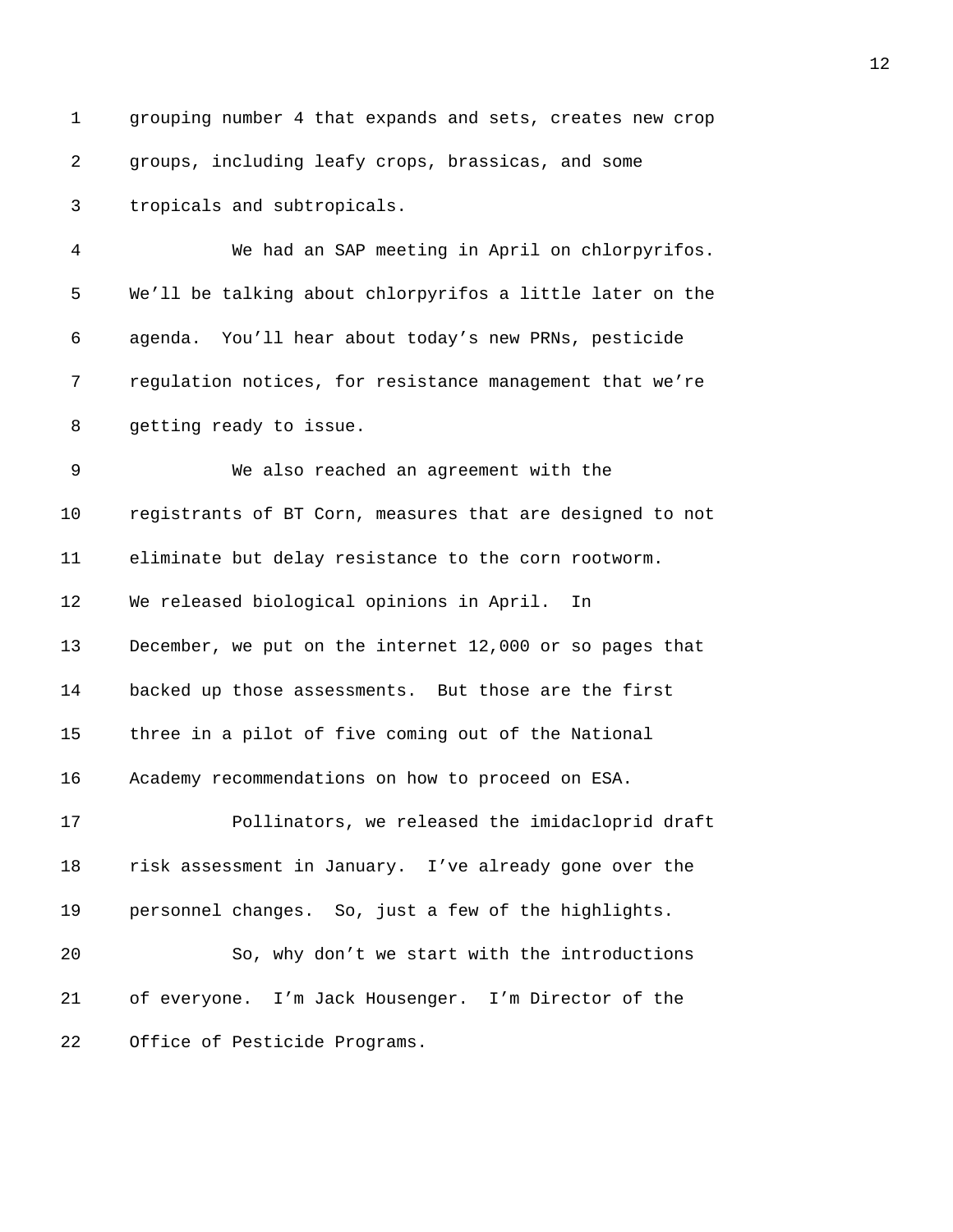1 MR. KEIGWIN: Rick Keigwin, Deputy Director for 2 Programs, Office of Pesticide Programs. 3 MS. BURD: Lori Ann Burd, Center for Biological 4 Diversity. 5 MR. BUHLER: Wayne Buhler from North Carolina 6 State University, representing the American Association 7 of Pesticide Safety Educators. 8 MS. CLEVELAND: Cheryl Cleveland, BASF. 9 MR. LAME: Marc Lame, Indiana University School 10 of Public Environmental Affairs, representing the 11 National Environmental Health Association. 12 MR. WHITE: Mike White, Council of Producers 13 and Distributors of Agrotechnology. 14 MS. RUIZ: Virginia Ruiz, Farmworker Justice. 15 MR. KUNKEL: Dan Kunkel, Associate Director, 16 IR-4 Program. 17 MR. SANCHEZ: Valentin Sanchez, Oregon Law 18 Center. 19 MR. GRAGG: Richard Gragg, Florida A&M 20 University School of the Environment. 21 MS. D'AMATO: I'm Annie D'Amato, representing 22 Beyond Pesticides.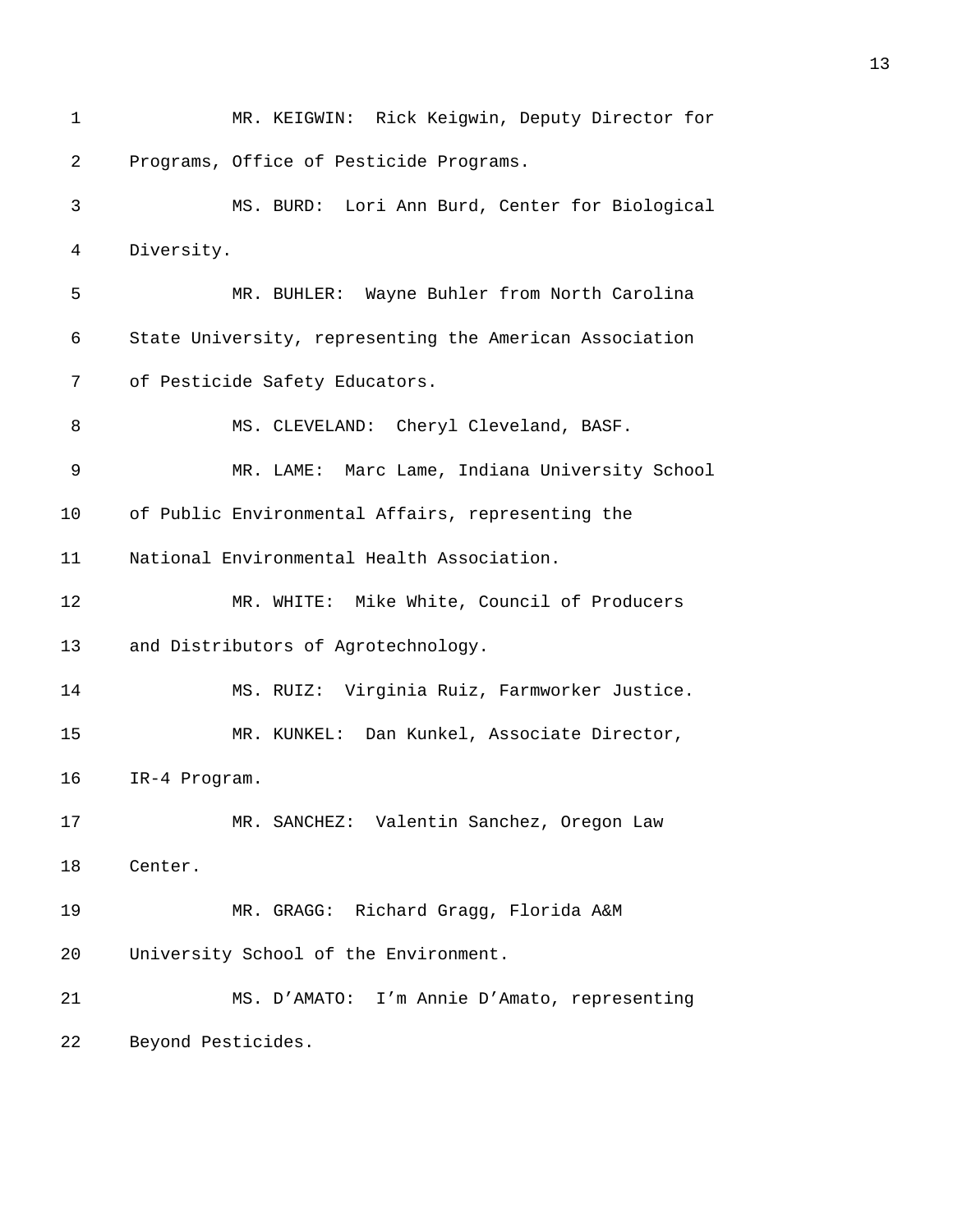1 MR. WHITTINGTON: Andy Whittington, Mississippi 2 Farm Bureau Federation for American Farm Bureau 3 Federation. 4 MR. McLAURIN: My name is Allen McLaurin, 5 representing the National Cotton Council, and also a 6 cotton producer from North Carolina. 7 MR. DELANEY: Tom Delaney, Georgia Urban Ag 8 Council, which is the lawn and landscaping side of 9 industry. 10 MS. SELVAGGIO: Sharon Selvaggio, Northwest 11 Center for Alternatives to Pesticides. 12 MS. BISHOP: Pat Bishop, People for the Ethical 13 Treatment of Animals. 14 MR. TAYLOR: Donnie Taylor, Agricultural 15 Retailers Association here in Washington, D.C. 16 MS. WILSON: Nina Wilson, representing the 17 Biopesticide Industry Alliance. 18 MR. HOUTMAN: Bruce Houtman, Dow Agrosciences. 19 MS. LUDWIG: Gabrielle Ludwig, Almond Board of 20 California. 21 MR. ROSENBERG: Bob Rosenberg, National Pest 22 Management Association.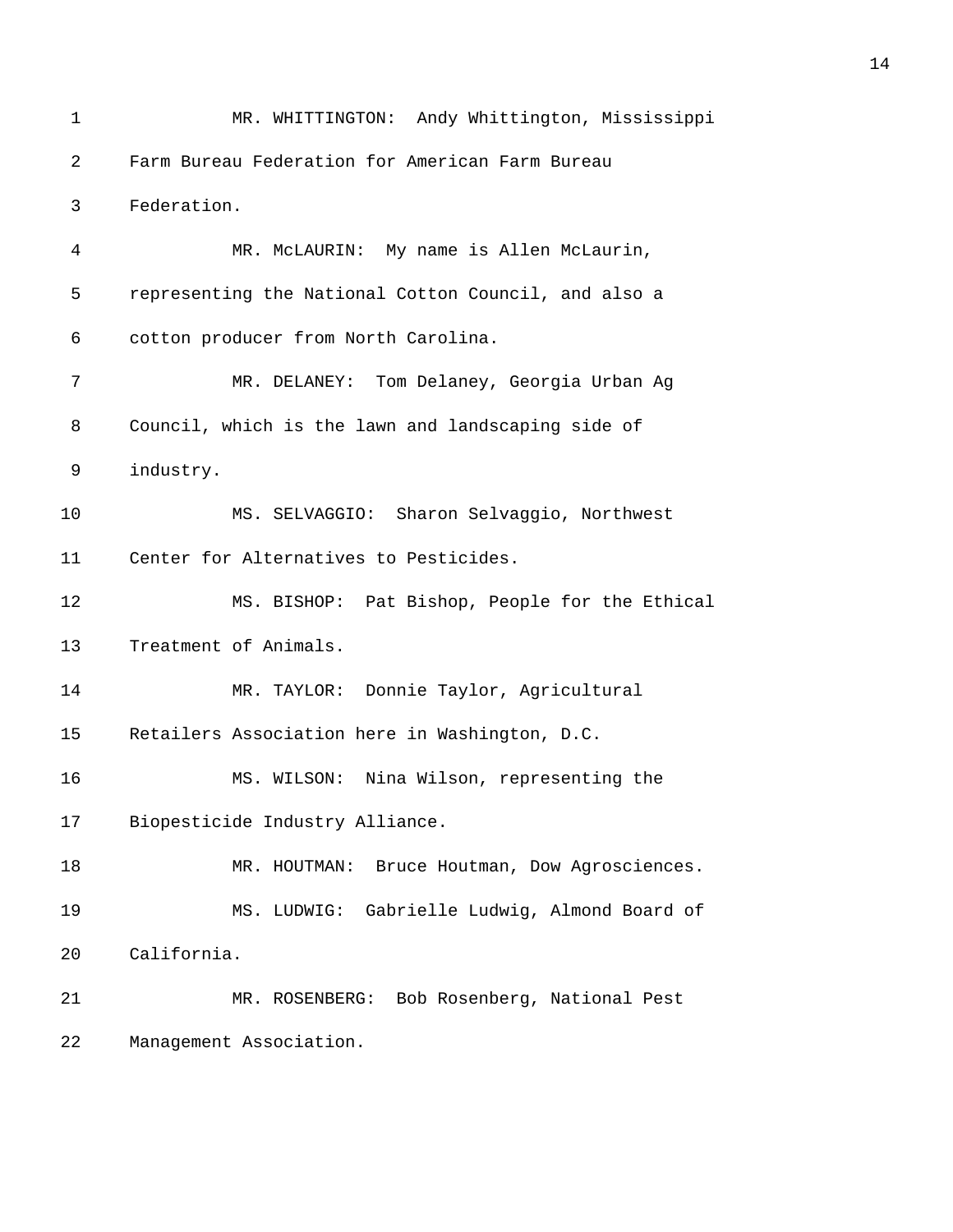1 MR. JACKAI: Louis Jackai, North Carolina A&T 2 State University. 3 MS. GILDEN: Robyn Gilden, University of 4 Maryland School of Nursing, representing the Alliance of 5 Nurses for Healthy Environments. 6 MR. COY: Steven Coy, representing the American 7 Honey Producers Association. 8 MS. LIEBMAN: Hi, Amy Liebman from the Migrant 9 Clinicians Network. 10 MR. McALLISTER: Ray McAllister with CropLife 11 America. 12 MS. CODE: Aimee Code with the Xerces Society 13 for Invertebrate Conservation. 14 MR. ROGERS: Jeff Rogers, Virginia Department 15 of Agriculture, representing the Association of American 16 Pest Control Officials. 17 MS. PALMER: Cynthia Palmer, American Bird 18 Conservancy. 19 MS. STUDLIEN: Susan Studlien. I work in 20 Region 1 of EPA up in Boston. My region is serving a 21 coordinator function between our headquarters office here 22 in Washington and the 10 EPA regions.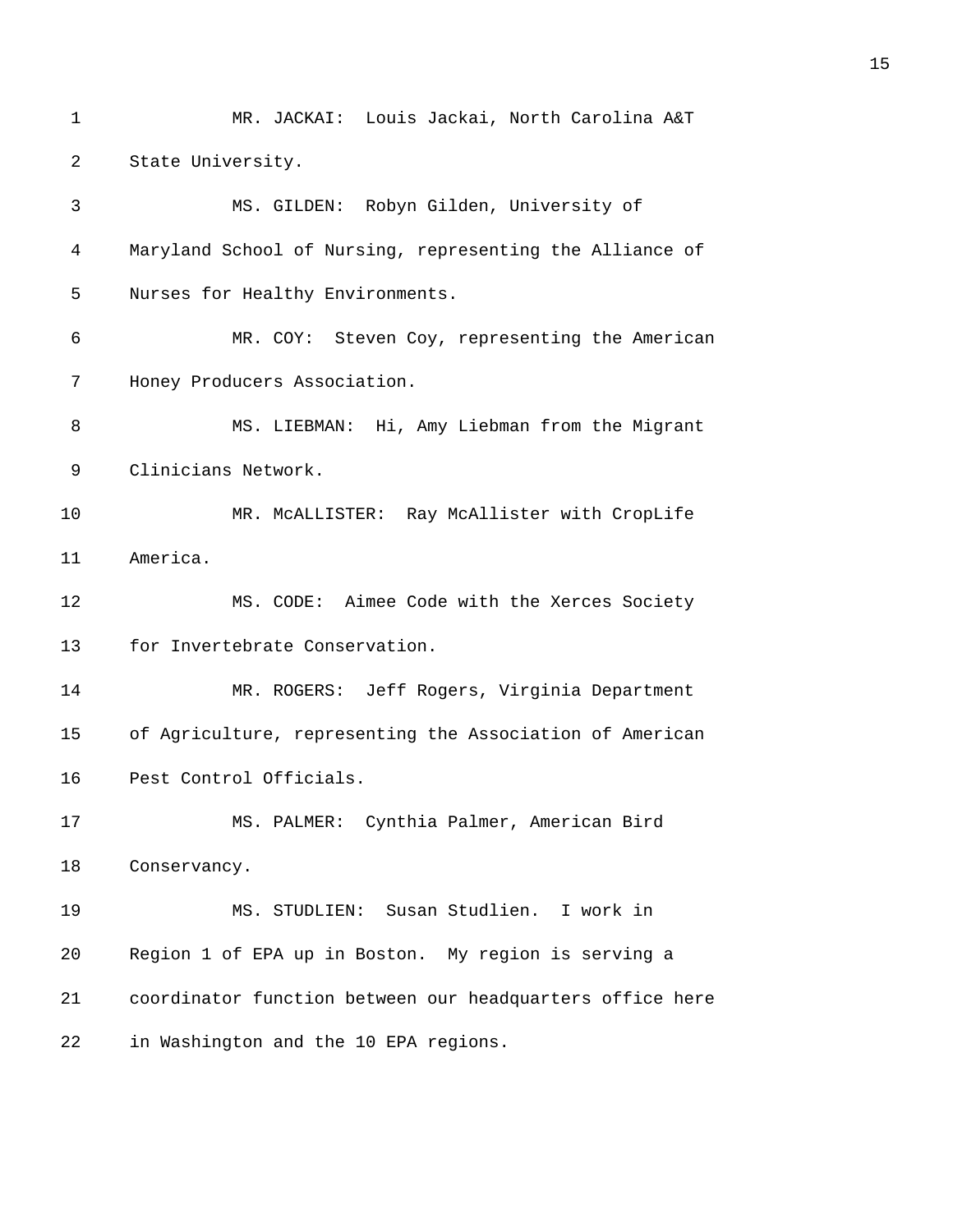1 MS. KUNICKIS: I'm Sheryl Kunickis. I'm the 2 Director at the USDA Office of Pest Management Policy. 3 MR. JONES: I'm Jim Jones, Assistant 4 Administrator for Chemical Safety and Pollution 5 Prevention at EPA. 6 MS. MONELL: Marty Monell, Deputy Director, 7 OPP. 8 MR. HOUSENGER: Okay. So, our first agenda 9 item is the topic updates. We have various people within 10 -- oh, I'm sorry, the phone. I guess we have to unmute 11 them to hear them. For the members on the phone? Thank 12 you, Marty. I don't know what I'm going to do without 13 Marty. 14 MS. MONNEL: Get a maid. 15 MR. HOUSENGER: You can tell she's a short-16 timer. 17 No members on the phone? 18 MR. GJEVRE: This is Eric Gjevre, Coeur d'Alene Tribe, 19 representing the Tribal Pesticide Program Council. 20 MR. HOUSENGER: All right, thank you. 21 Now onto topic updates. I guess we'll just open 22 it up for questions, since these were provided in written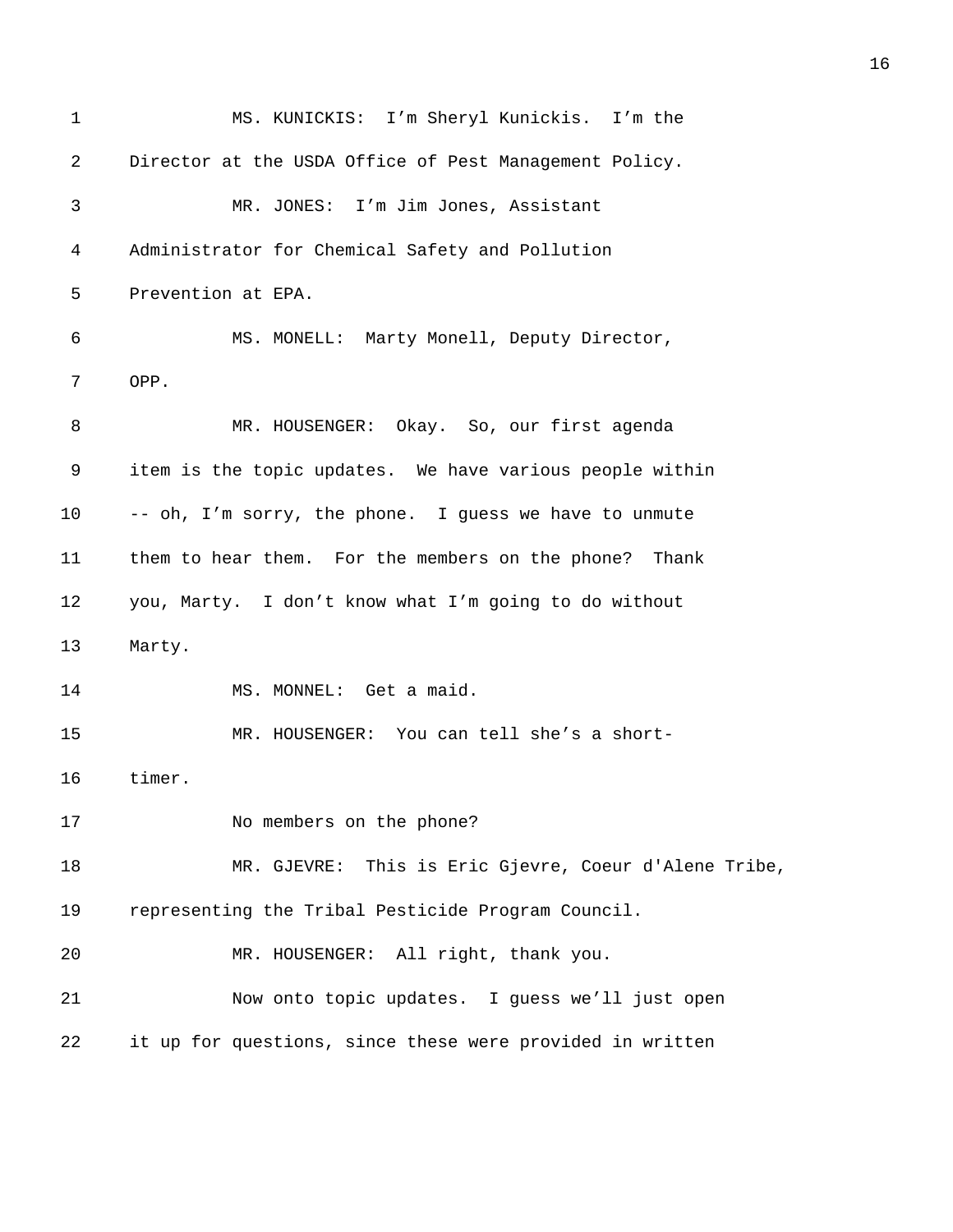1 form. So, maybe we can have the relevant people from our 2 organization up here to answer questions.

3 Marc

4 MARC: Thanks, Jack. Of course, I want to talk 5 about the school integrated pest management. I do have a 6 question on that. I want to recognize, or acknowledge, 7 that over almost 20 years, there's been tremendous 8 progress. It's been slow, but tremendous progress on 9 this. So, I'm gratified. As a parent and as a taxpayer, 10 I'm gratified. I do believe that the Agency has pretty 11 well, at least out of headquarters, developed a good 12 diffusion process, which I hope they continue.

13 My question goes to the coordination, or my 14 concern of the lack of coordination, with the regions, 15 realizing that this is a really difficult situation, you 16 know, trying to coordinate with the regions and that kind 17 of thing.

18 So, as a university administrative coordinating 19 facility it's like herding cats, and I suspect you have the 20 same problem with regions. But I do feel that if -- I 21 won't say anything about the northeast, but I do think 22 that if you want to reach your goal, which I think is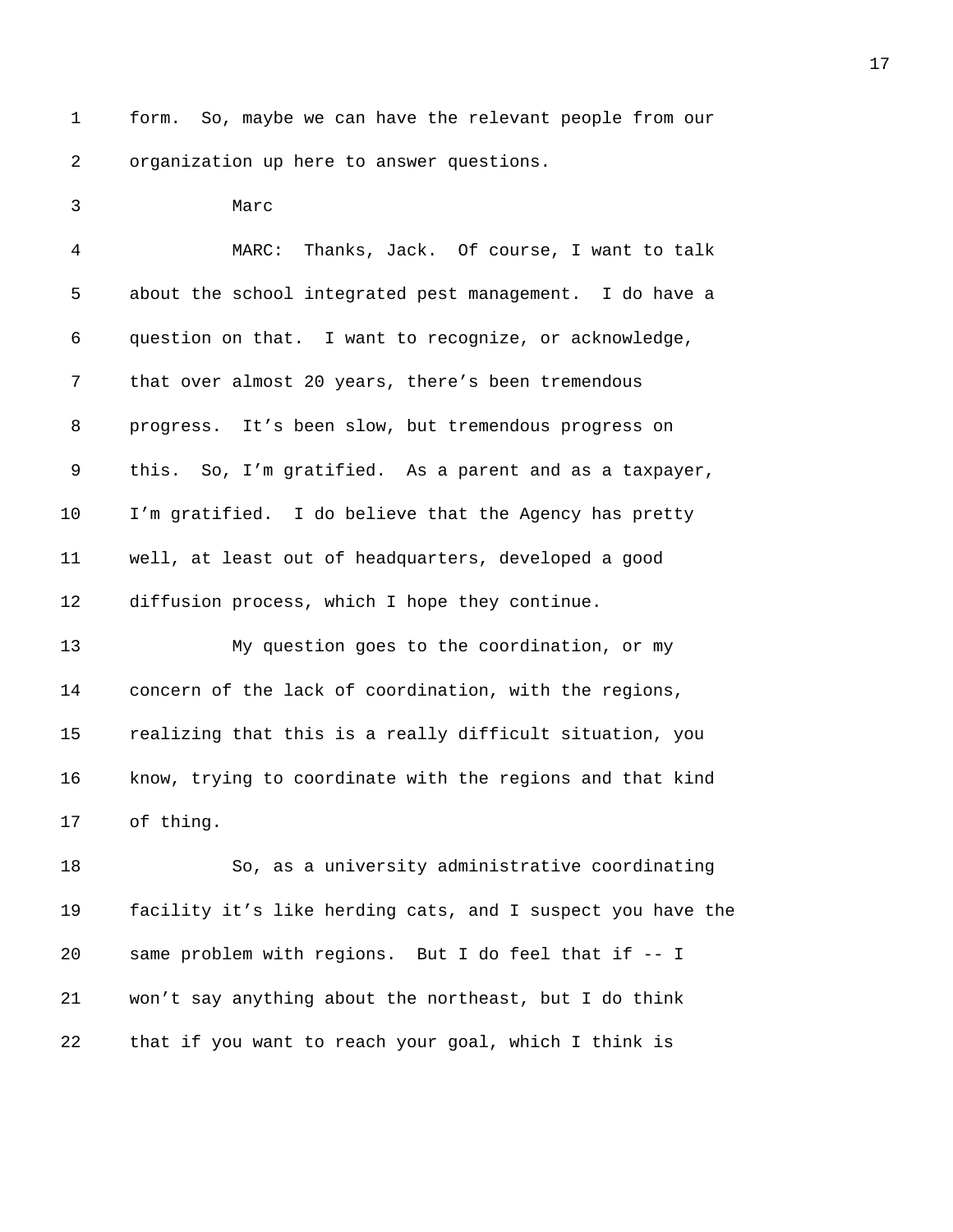1 entirely achievable, that there probably does need to be 2 an increase in coordination with the regions. I'd like 3 to know what plans there are for that. So, Bob? 4 MR. McNALLY: Thanks, Marc Bob McNally, the 5 Director of the Biopesticide Division. Susan can elaborate 6 on this. School IPM is still one of the regional 7 priorities this year. So, we essentially have a person 8 in each region who spends part of their time helping to 9 disseminate information on school IPM. 10 Obviously, the regions have been under pressure 11 with resource cutbacks, so they're balancing a bunch of 12 initiatives, including school IPM. So, the Center of 13 Expertise in Dallas and Frank's staff here in D.C. work 14 on a pretty consistent basis with the regions to try to 15 disseminate information on school IPM, try to implement 16 what we call a wholesale approach to school IPM, which is 17 not necessarily going out to every school, but maybe 18 going to meetings of school administrators in Boston, 19 let's say, or in Massachusetts, or working with the PTA 20 groups out there. So, that's the intent; that's the 21 plan.

22 I don't know, Susan, if you want to elaborate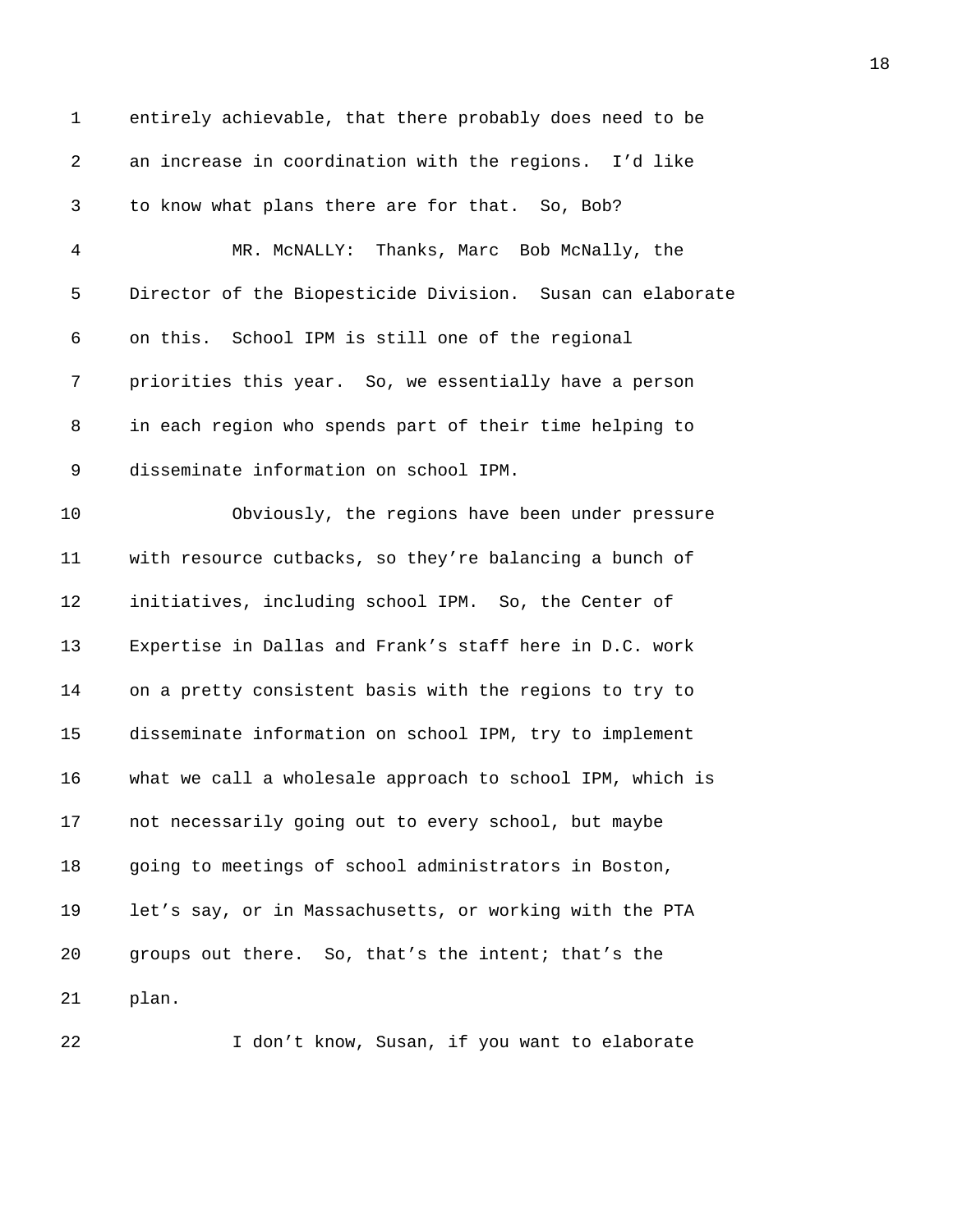1 on some of your own experiences in New England.

2 SUSAN: Well, first of all, I want to commend 3 Bob and his group. The Center of Expertise, they have 4 been outstanding at providing monthly updates to all of 5 the regions. We post those on a Share Point site for 6 everyone to see.

7 I think what the regions have done is pretty 8 much what Bob has indicated in terms of trying to -- and 9 this is certainly true in my region -- trying to meet 10 with large groups as opposed to individual schools or 11 sites, and to get the word out that way. We've done that 12 with respect to the roundtable that's going to be held 13 next week here in Washington.

14 So, I think, actually, the current approach to 15 regional work has been really quite good. I think the 16 Center is very, very active. They have produced lots of 17 valuable products in terms of outreach that is currently 18 being used by all of the regions. Is that helpful?

19 MR. HOUSENGER: Robin, is your question on 20 school IPM?

21 ROBYN: I'd just like to echo Marc's 22 congratulations on all the hard work that EPA has done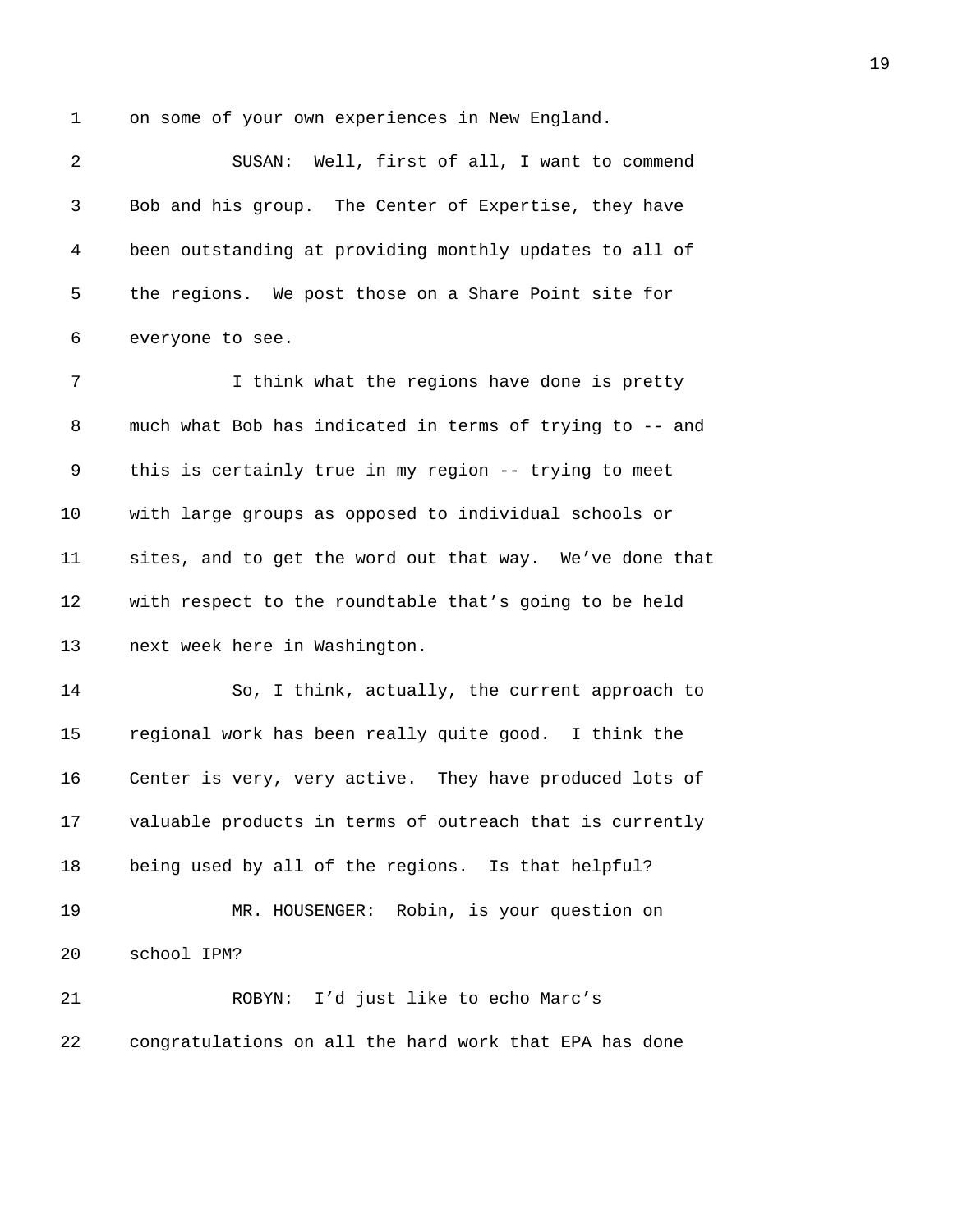| $\mathbf 1$ | and the work group has done. I had two questions. I see  |
|-------------|----------------------------------------------------------|
| 2           | a lot of nursing collaboration, so I'm very happy about  |
| 3           | that. I just wanted to ask how the prior nursing         |
| 4           | conference interaction has gone.                         |
| 5           | Also, I noticed Dea had sent out an                      |
| 6           | e-mail with some logistic information, and she also had  |
| 7           | sent some recommendations of topics for work groups that |
| 8           | would be discussed here. I see a formation of the public |
| 9           | health subcommittee, but I know that several of us have  |
| 10          | been interested in forming an official subcommittee on   |
| 11          | IPM, but I didn't see that make the list. So, if you     |
| 12          | could comment on that, please?                           |
| 13          | Thank you, Robyn. Frank probably could<br>BOB:           |
| 14          | talk a little bit more about the individual interactions |
| 15          | with the nurses. I will say this, that we've worked with |
| 16          | them for the last two or three years, and they've been   |
| 17          | among the more forceful spokespeople for the importance  |
| 18          | of the school IPM approach. So, we really applaud their  |
| 19          | interactions and appreciate their help.                  |
| 20          | Frank, maybe some of the day to day stuff you            |
| 21          | could cover.                                             |
| 22          | FRANK: Yes, we've had, I think, an ongoing and           |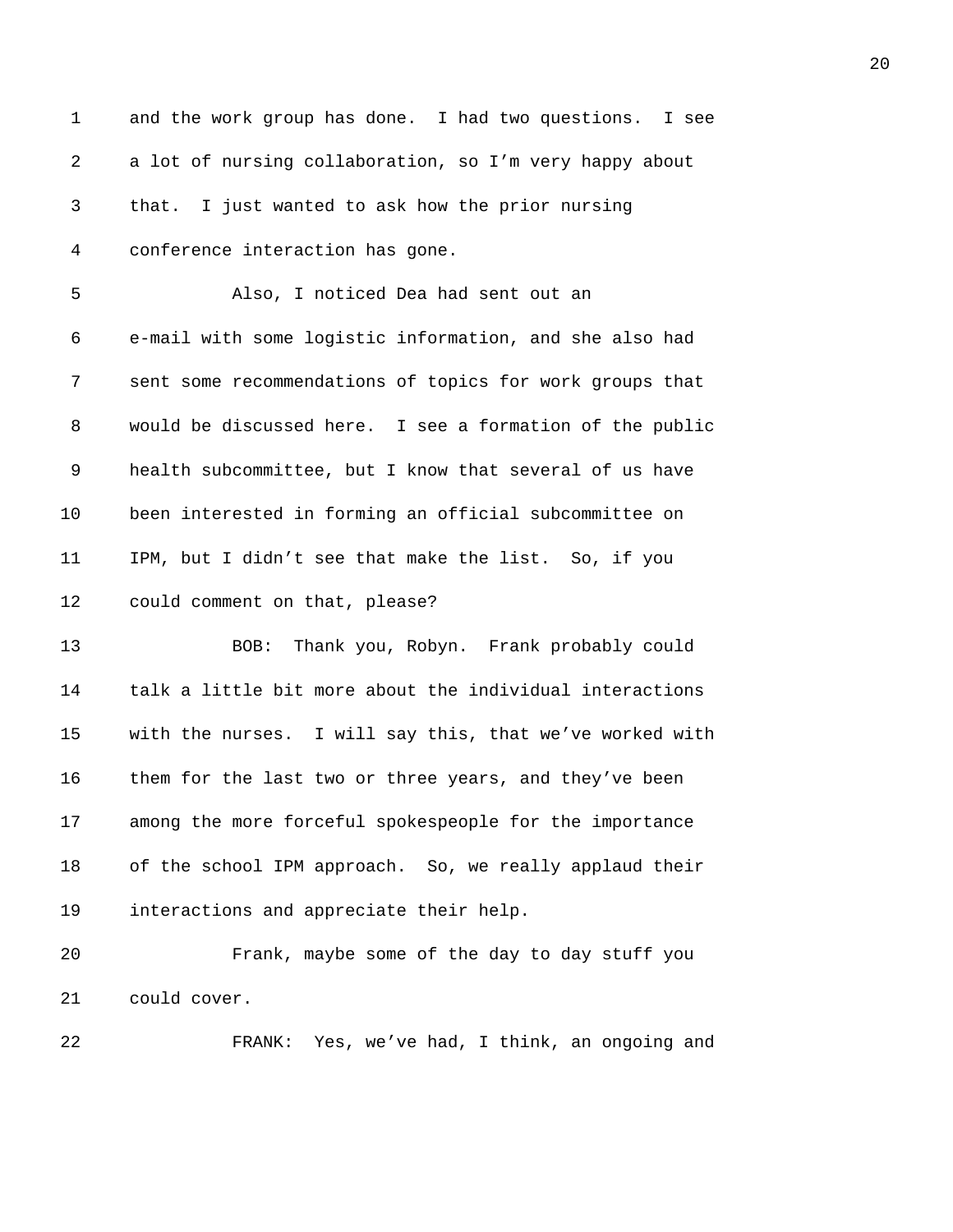1 productive relationship with the National Association of 2 School Nurses over the years. I think, Robyn, you've 3 helped introduce us to some other nursing groups. As we 4 led up to this roundtable, we've had discussions with 5 other organizations that we're just becoming familiar 6 with.

7 Bob and I had a conference call recently with 8 the State Nurses Association, the organizations of nurse 9 consultants who work at the state level on nursing 10 issues, not just in the schools but across the board, and 11 recruiting them for the roundtable.

12 That was an organization that we had not had 13 familiarity with. Actually, one of our regional school 14 IPM coordinators tipped us off to this group and made 15 introductions on our behalf. So, as we go down the road 16 of the roundtable that we're having next week, I think 17 our network is growing, and we're having, I guess, 18 increased interaction within the nursing community as a 19 whole. I think it's been very productive. 20 BOB: Your second question, I think maybe 21 there's time in the agenda later. I think your question

22 is, should there be an IPM PPDC work group. I think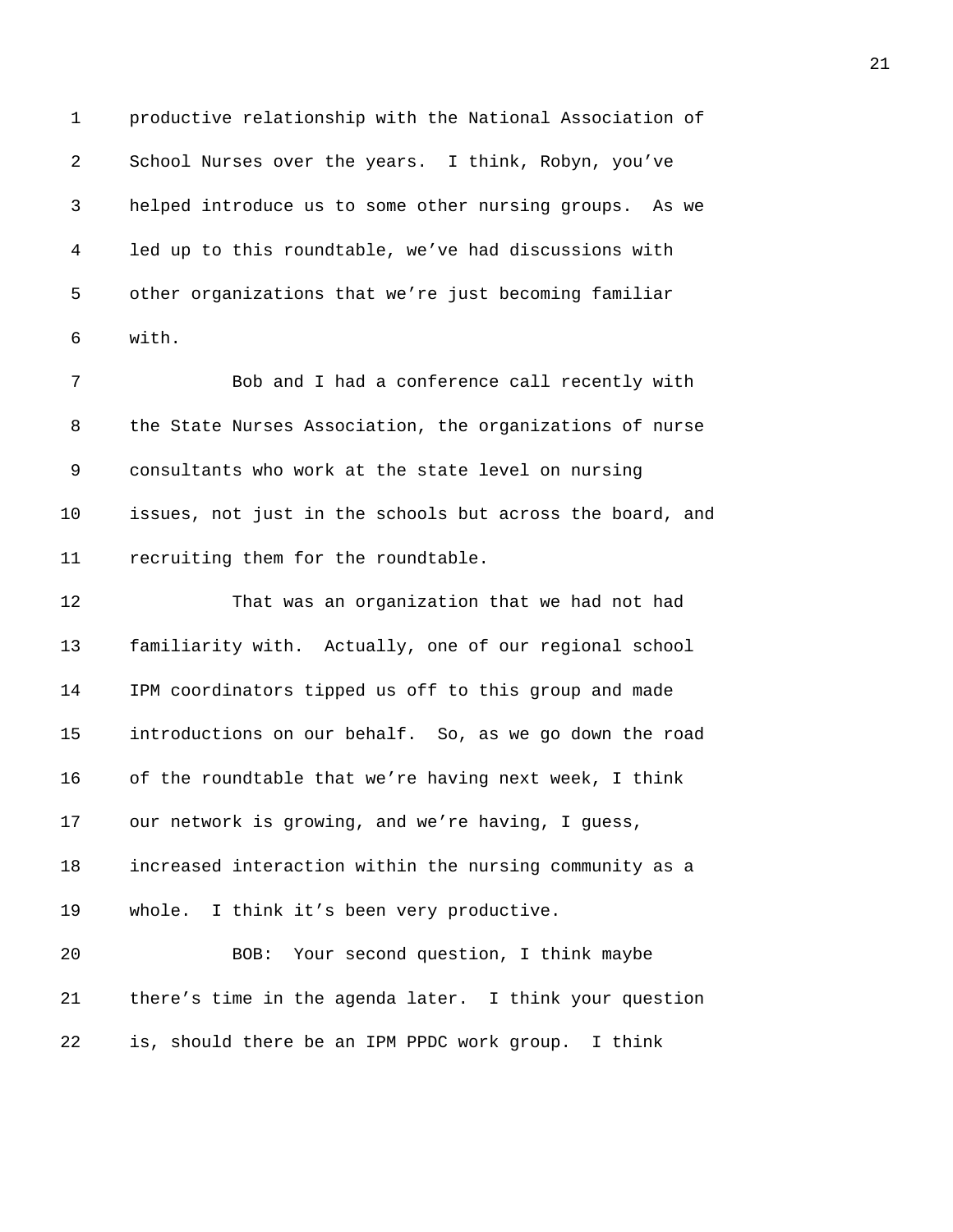1 we've heard that suggestion. I think the management is 2 considering the ways to handle those kind of new work 3 groups.

4 MR. HOUSENGER: Virginia? 5 VIRGINIA: Good morning. My question is 6 similar to Marc's around the issue of the worker 7 protection standard. I want to thank OPP's headquarter's 8 staff for meeting with stakeholders. I just wanted to 9 ask about that sort of outreach at the regional levels on 10 the update. 11 There is a lot of information about training 12 for regional regulatory partners, but I would like to 13 hear a little bit more about communication with other

14 stakeholders, in particular, farmworker organizations at 15 the regional level and perhaps more information about how 16 people on the ground can pursue more communication or 17 make those contacts with the region.

18 MR. KEANEY: Well, as you can see by one 19 of the things that was distributed to you, my staff, 20 really small staff, is pretty aggressively involved in 21 outreach and communication and on a number of levels. It 22 did make sense to begin with the state regulatory folks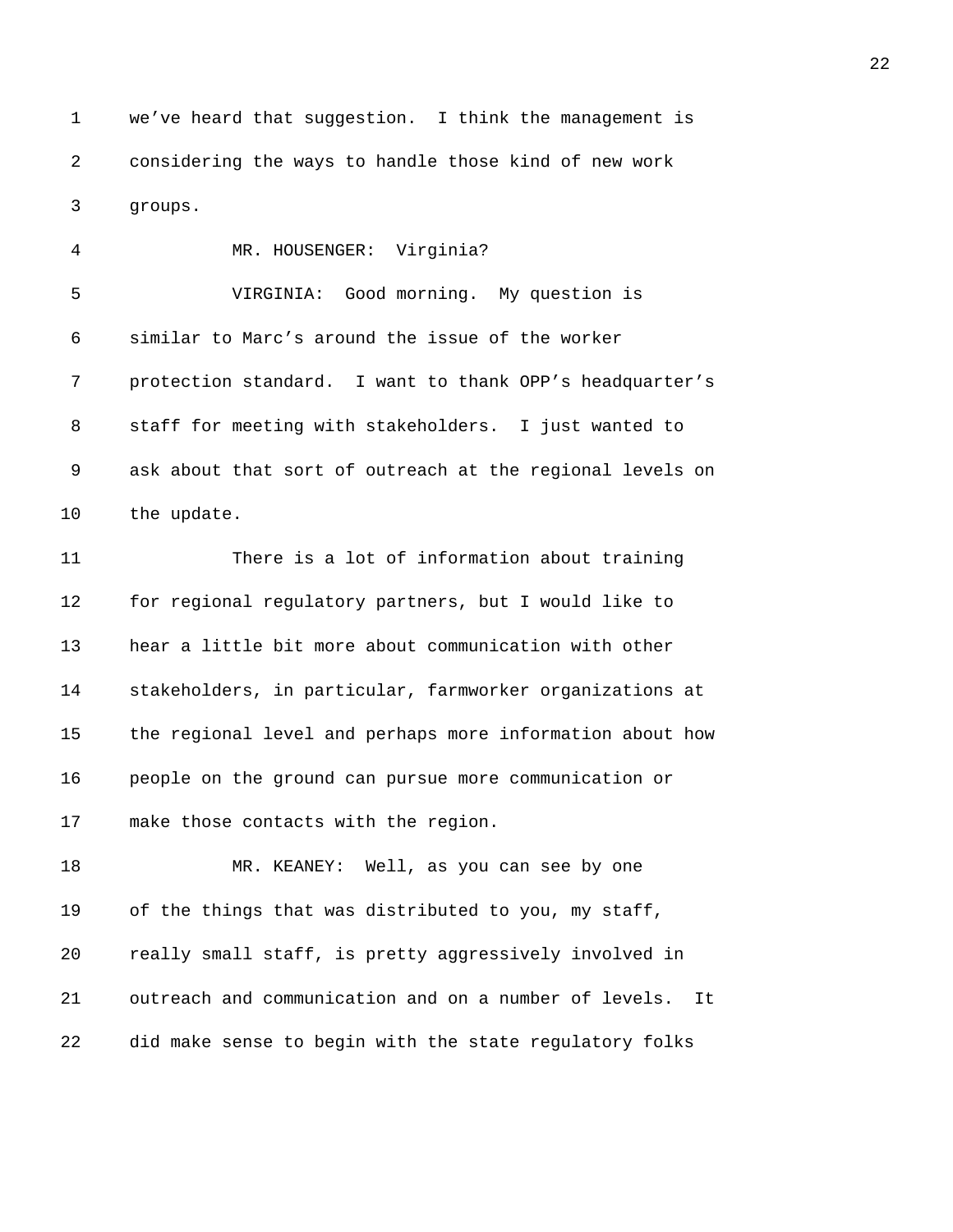1 and the regional folks so they could fully understand 2 what the changes entailed and how they could deal with 3 the work that's coming their way.

4 But we have been pretty aggressively soliciting 5 folks that are interested in getting webinars or getting 6 walkthroughs on Power Points as to what's entailed in the 7 worker protection regulation, and what the implications 8 are for those that are service providers or training 9 materials, developers, and so forth.

10 So, we have a number of grants, multi-year 11 grants that we are going to be using to help us develop 12 the necessary changes to training materials and to build 13 sort of the suite of materials that would be necessary 14 for the state regulators and the folks in which the basic 15 burden falls, that's the agricultural producers.

16 So, we are going to develop an updated "how to 17 comply" manual, a very useful guide for inspectors, and 18 work with NGOs through some of our cooperative agreements 19 to update the basic suite of training materials that will 20 be necessary. That's ongoing.

21 There's a phased in limitation period which is 22 going to be fairly intense, us doing work to meet the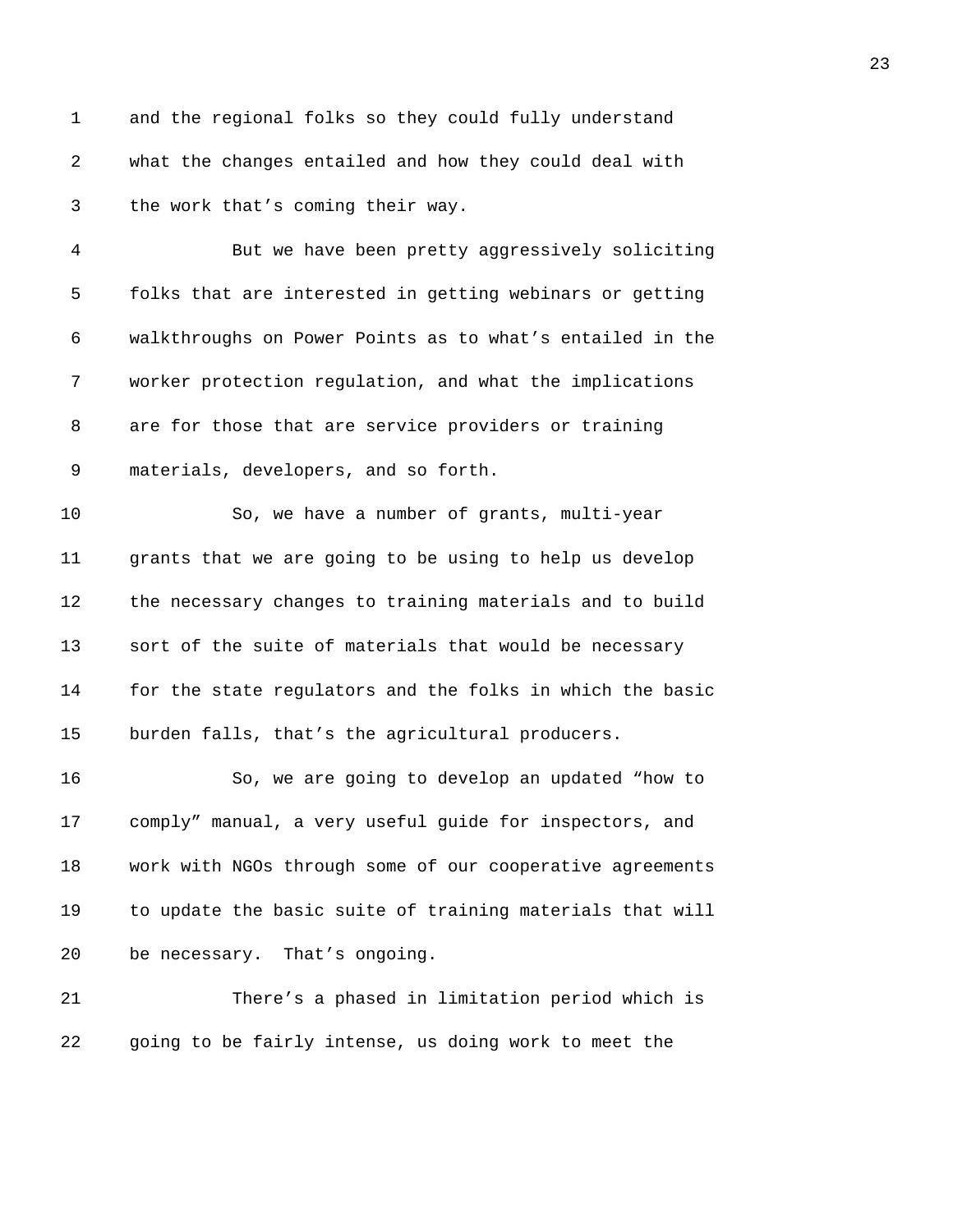| $\mathbf 1$ | various deadlines we have. But as long as this branch   |
|-------------|---------------------------------------------------------|
| 2           | exists, we'll be involved in outreach and communication |
| 3           | with the regions, and the states, and the NGOs, or any  |
| 4           | other stakeholder group.                                |
| 5           | VIRGINIA: Just to follow up. The regions themselves,    |
| 6           | can you tell me a little bit more about is there        |
| 7           | personnel or staff at some of the regions or all of the |
| 8           | regions?                                                |
| 9           | MR. KEANEY: There's a regional                          |
| 10          | coordinator in each region, work protection focused or  |
| 11          | applicator/certification focused. Many times the same   |
| 12          | person.                                                 |
| 13          | VIRGINIA: Thank you.                                    |
| 14          | MR. KEANEY: Same people.                                |
| 15          | MR. HOUSENGER: Annie.                                   |
| 16          | Yes. I'm just jumping back to school<br>ANNIE:          |
| 17          | IPM. A comment and a question. One, I just wanted to    |
| 18          | say, you know, we support IPM as a decision making      |
| 19          | process, but just wanted to reiterate that the best IPM |
| 20          | plans are those that really eliminate toxic inputs.     |
| 21          | We've seen a lot of success in our work using products  |
| 22          | just on the 25B list, as well as those approved in      |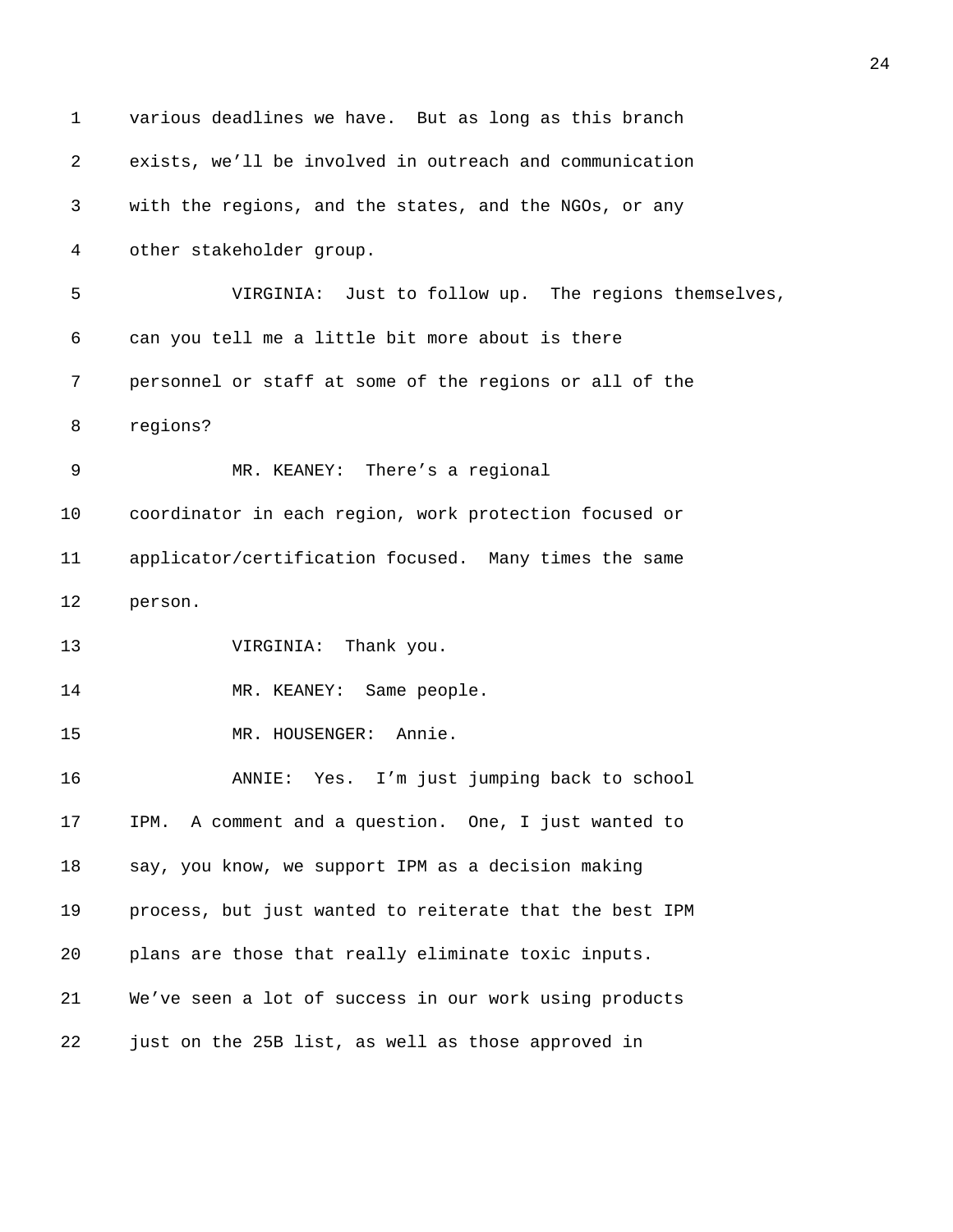1 organics. So, we really feel that IPM programs don't 2 need chemical inputs to be successful.

| 3                 | I also had a question on your gold star                  |
|-------------------|----------------------------------------------------------|
| 4                 | schools. We're just wondering if you have any data on    |
| 5                 | the schools getting gold stars, as far as like how many  |
| 6                 | there are out of how many schools, and what exactly      |
| 7                 | constitutes gold star status under your program?         |
| 8                 | FRANK: I just want to ask a                              |
| 9                 | clarifying question. Are you talking about IPM star      |
| 10                | certification that the IPM Institute provides for        |
| 11                | schools?                                                 |
| $12 \overline{ }$ | ANNIE: Yes.                                              |
| 13                | FRANK: I don't have the                                  |
| 14                | statistics. That's a program that's run by the IPM       |
| 15                | Institute. It's one of the programs that's out there to  |
| 16                | certify schools that have fairly robust IPM programs out |
| 17                | there. I think their web site has pretty comprehensive   |
| 18                | information up to date on an array of schools that have  |
| 19                | gotten certified through their program. But it's one     |
| 20                | that we don't actively work with them on that program.   |
| 21                | To elaborate on that, if<br>BOB:                         |
| 22                | you look on the handout, we are instituting our own      |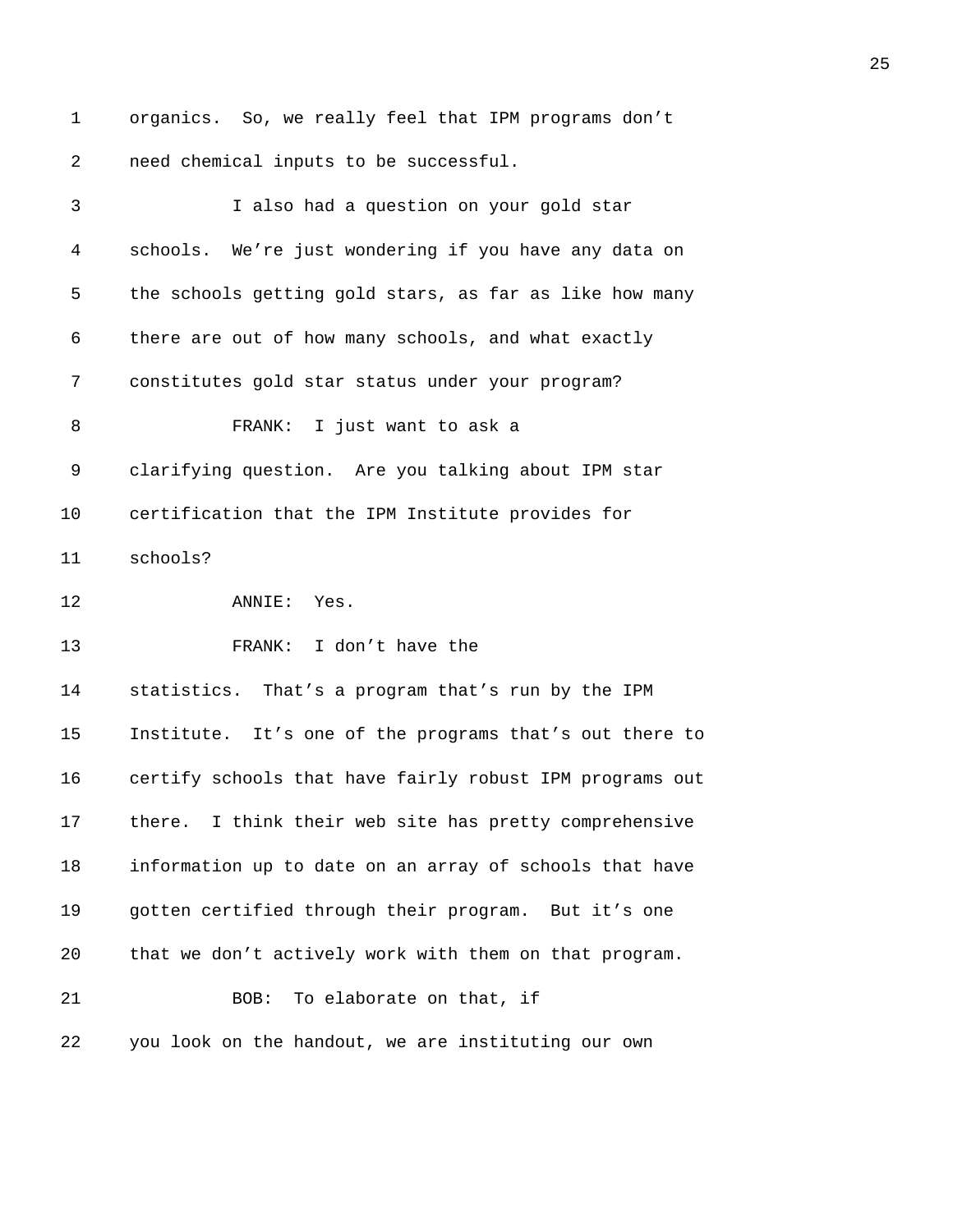| 1              | program for recognizing -- an awards program that will    |
|----------------|-----------------------------------------------------------|
| $\overline{a}$ | kick off later in the year. So, I'm not sure if you're    |
| 3              | confusing the two, but Tom Green's effort is separate and |
| 4              | apart from EPA activities. We plan to have a program of   |
| 5              | our own that would commence in the next year or so to     |
| 6              | recognize schools at various levels of accomplishment.    |
| 7              | ANNIE: Okay, great. Well, I'll follow that                |
| 8              | closely, then.                                            |
| 9              | MR. KEANEY: I'd like to make another                      |
| 10             | point about the worker protection. As I mentioned, we do  |
| 11             | have grantees that we're working with. One of the         |
| 12             | grantees is cited in University of California-Davis.      |
| 13             | They are going to be establishing a fairly elaborate      |
| 14             | repository for training materials as we develop them.     |
| 15             | So, they'll have an online site where people can have     |
| 16             | access to the various training materials for their own,   |
| 17             | use.                                                      |
| 18             | We are building a fairly robust version of our            |
| 19             | web site in which we'll have interpretive guidance        |
| 20             | materials, Q&A materials, and any number of fact sheets   |
| 21             | posted relative to the changed regulation.                |

22 MR. HOUSENGER: Ray.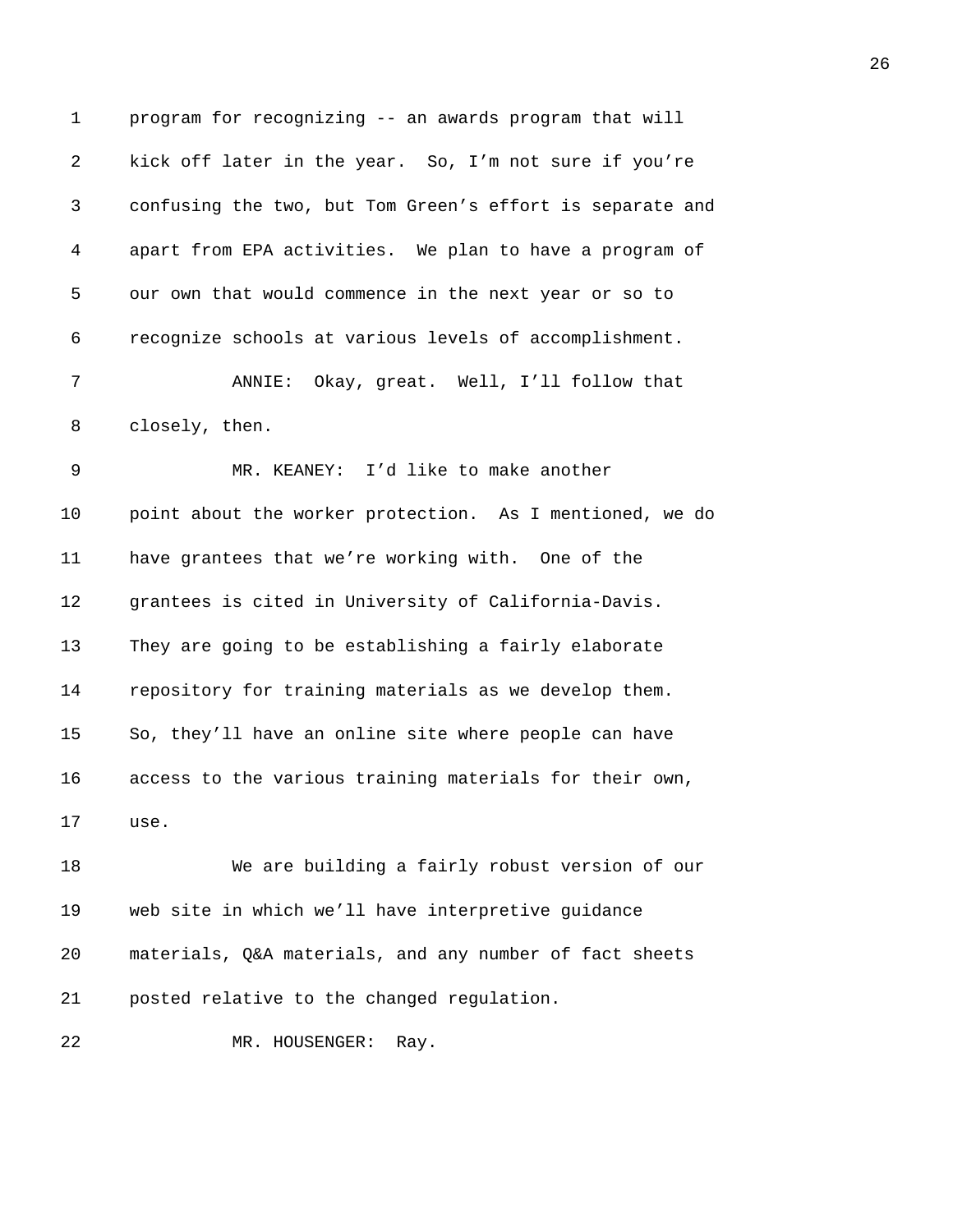| $\mathbf 1$ | RAY: I have a series of questions about the              |
|-------------|----------------------------------------------------------|
| 2           | school IPM programs. The handout here mentions the       |
| 3           | \$500,000 for grants. Are those funds coming from the    |
| 4           | PRIA set-aside?                                          |
| 5           | FRANK: No, these were not PRIA-                          |
| 6           | related grants.                                          |
| 7           | RAY: They're separate from that?                         |
| 8           | FRANK: Yes.                                              |
| 9           | RAY: Apart from those grants, what's the total           |
| 10          | budget of EPA for the school IPM program, given the FTEs |
| 11          | and partial FTEs, among the --                           |
| 12          | BOB: Well, the FTE part, that's                          |
| 13          | essentially, Ray, the program in terms of the funding.   |
| 14          | We have about four FTEs that are Center of Expertise in  |
| 15          | Dallas who are doing school IPM, and Frank, part of his  |
| 16          | time as the branch chief managing that branch. That's    |
| 17          | essentially it. As I mentioned to Susan, there is a      |
| 18          | staff person in each region who devotes some of his or   |
| 19          | her time to school IPM.                                  |
| 20          | What's that total amount among the<br>RAY:               |
| 21          | regions?                                                 |
| 22          | Well, I think there's one<br>BOB:                        |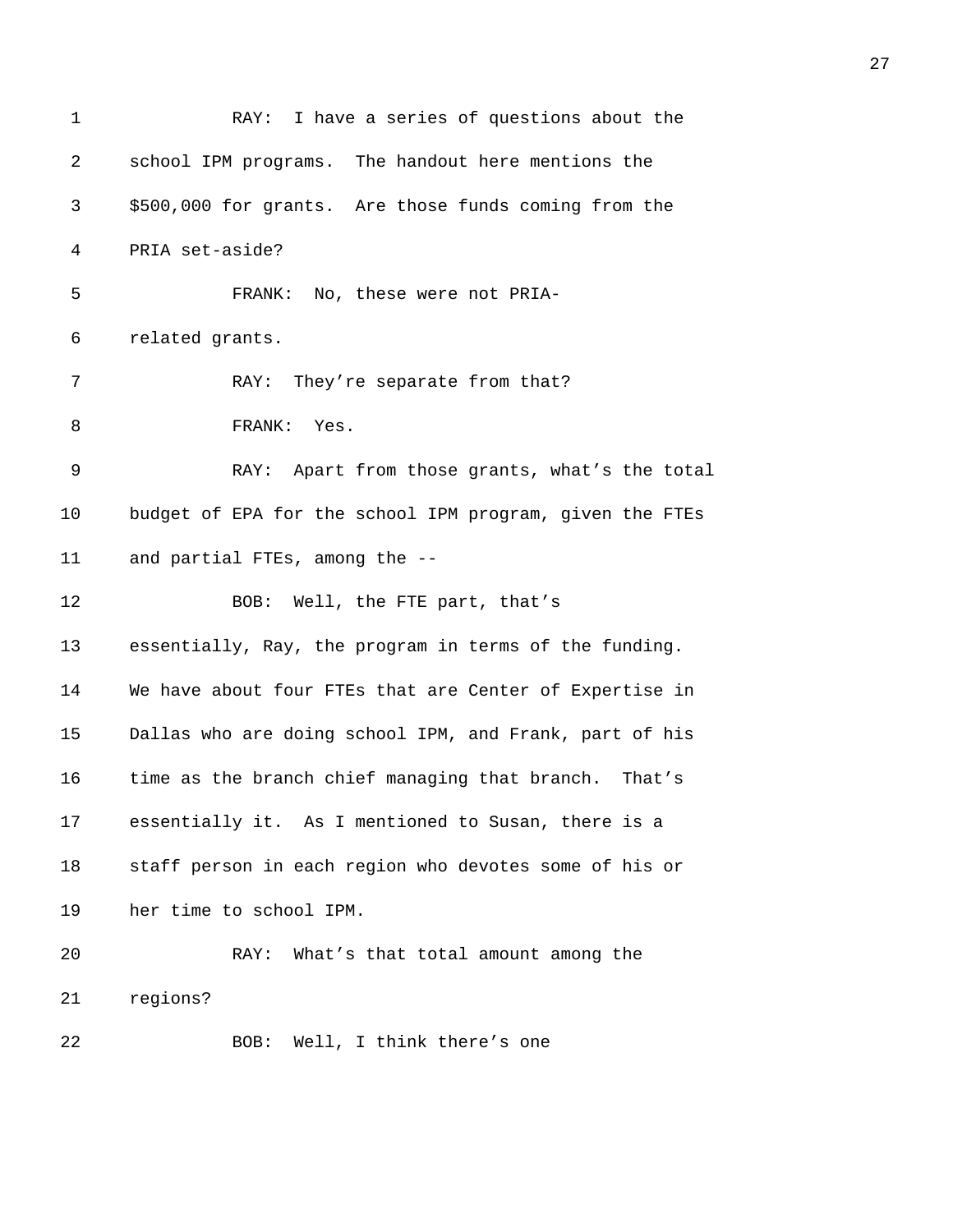1 FTE per region.

2 SUSAN: There is. Yes, every region has one 3 FTE. And, you're right, at this point in time, because 4 of the shrinkage of resources, sometimes the person 5 combines school IPM with one other program area. 6 RAY: So, there's maybe 8 to 12 FTEs total? 7 BOB: Probably less than that. I 8 think there's probably 8 to 12 people working on it. 9 Some of them, as Susan alluded to, are not spending their 10 whole time because of other pressing budget priorities. 11 RAY: Do you have an objective measure for what 12 EPA is getting for its investment in school IPM? 13 BOB: That's been looked at 14 before. It's very hard, I think, to somehow measure it 15 quantitatively. Part of what we're constrained by, and 16 we think it's appropriate, is going into schools to try 17 to figure out what the baseline level is for schools 18 across the country. We really don't want to do that. 19 One thing the roundtable is doing that we have 20 next week is we're working with the school 21 administrators, the school superintendents, the school 22 board, to try to have them sort of at the national level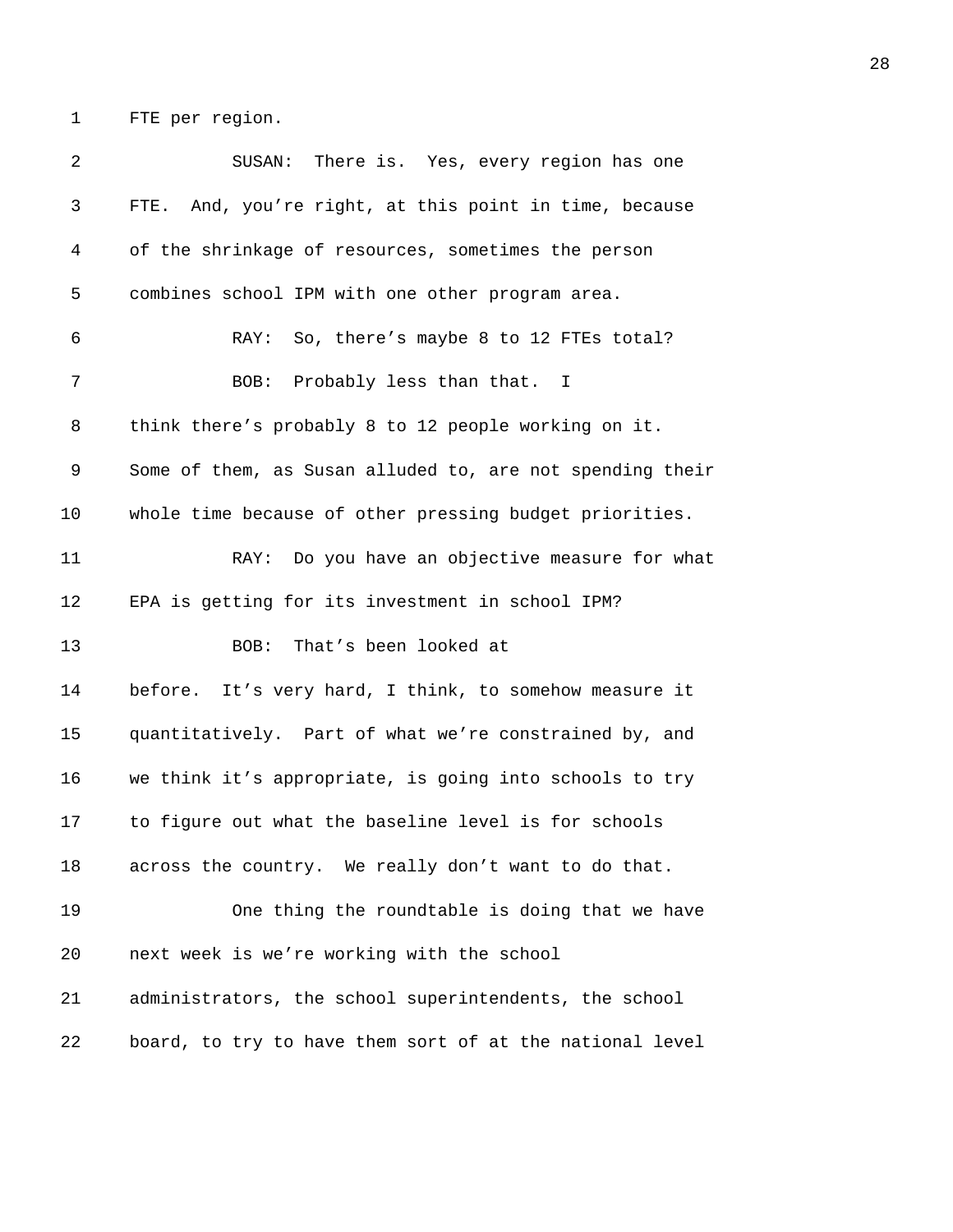1 send a message that this is important to consider 2 implementing as a way to deal with your pest problems. 3 So, we hope to work with them to get a sense of how it's 4 going through their organizations to see how successful 5 this is going to be over the next two or three years. 6 RAY: Is that message coming back from the 7 other direction? Are they telling you it's important or 8 are you telling them it's important? 9 BOB: I think we all share it. 10 That's why they're endorsing the principles. 11 RAY: In the context of pollinator protection, 12 which has occupied more of my time, I know the Agency is 13 looking very closely at metrics of the state-managed 14 pollinator protection plans. It's a hard issue to come 15 to grips with. I would encourage you to continue that 16 approach also for the school IPM program. Find some 17 objective metrics that demonstrate what we're all, as a 18 society, as an agency, as schools are getting out of that 19 investment. 20 BOB: We'll take a look at that. 21 Some at the table can elaborate on it. But individual 22 school districts and schools have looked at that and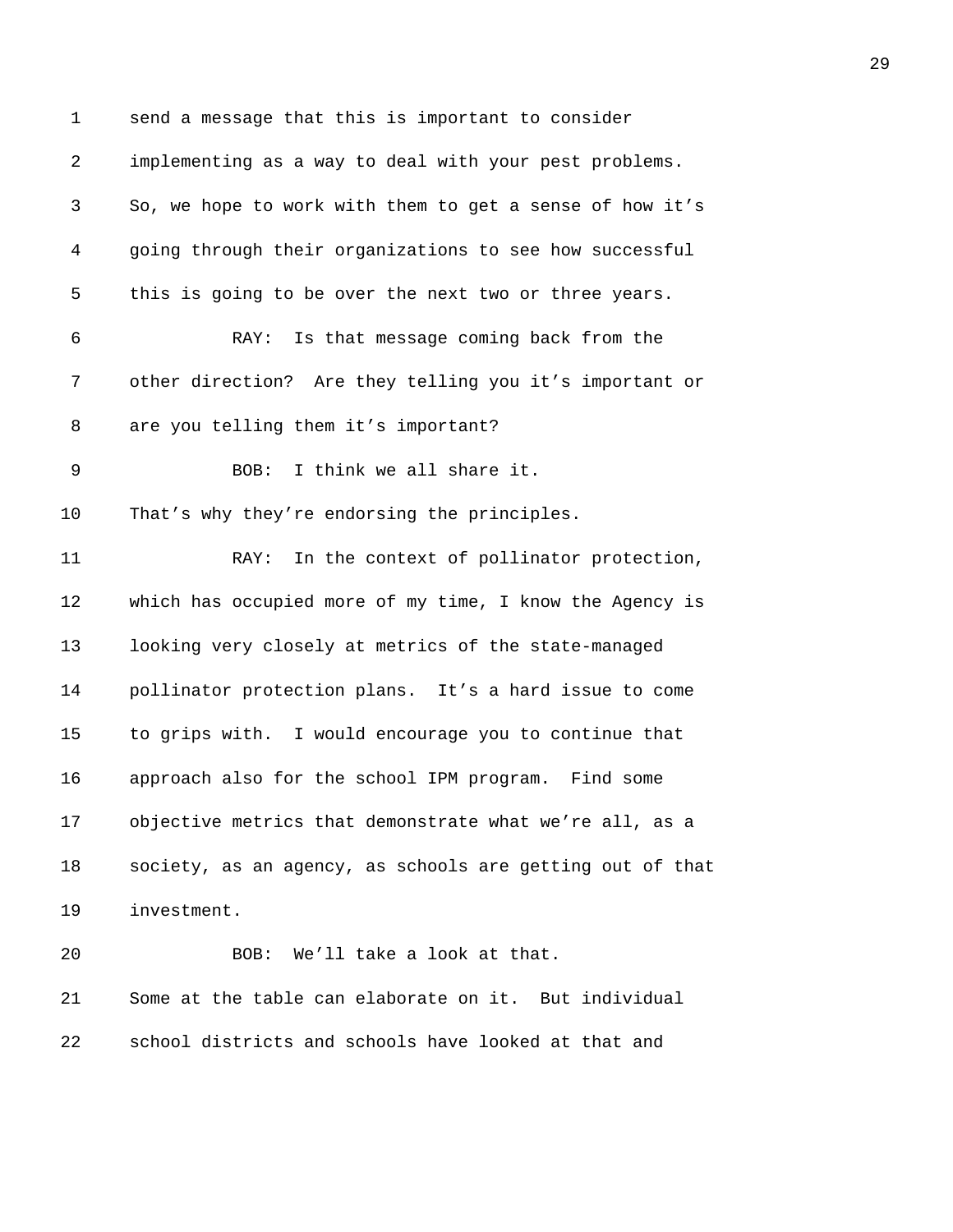1 they've seen a decrease in pest pressure and decrease in 2 expenditures for pesticides. But it's all very hit or 3 miss. There really isn't sort of a national effort, as 4 you're suggesting, to pull that together and look at 5 metrics to see how the program is doing. 6 MR. HOUSENGER: Amy. 7 AMY: Hi. I just want to say that we're very 8 pleased to have the revised worker protection standard 9 and want to commend the Office of Pesticide Programs for 10 starting this rather aggressive effort to make sure that 11 it's implemented accordingly. 12 I'm wondering if you could expand just a little 13 bit and talk about what the role of EPA is in the lead 14 federal inner-agency task force, and what other agencies 15 are doing, and how to engage them? 16 MR. KEANEY: Well, generally, we are 17 working with other agencies, Department of Labor, HHS, 18 and HUD, mainly. It's an effort to leverage resources, 19 obviously, and use their various venues to send the basic 20 messages that we're trying to send through this 21 regulation.

22 So, we develop handouts and we develop things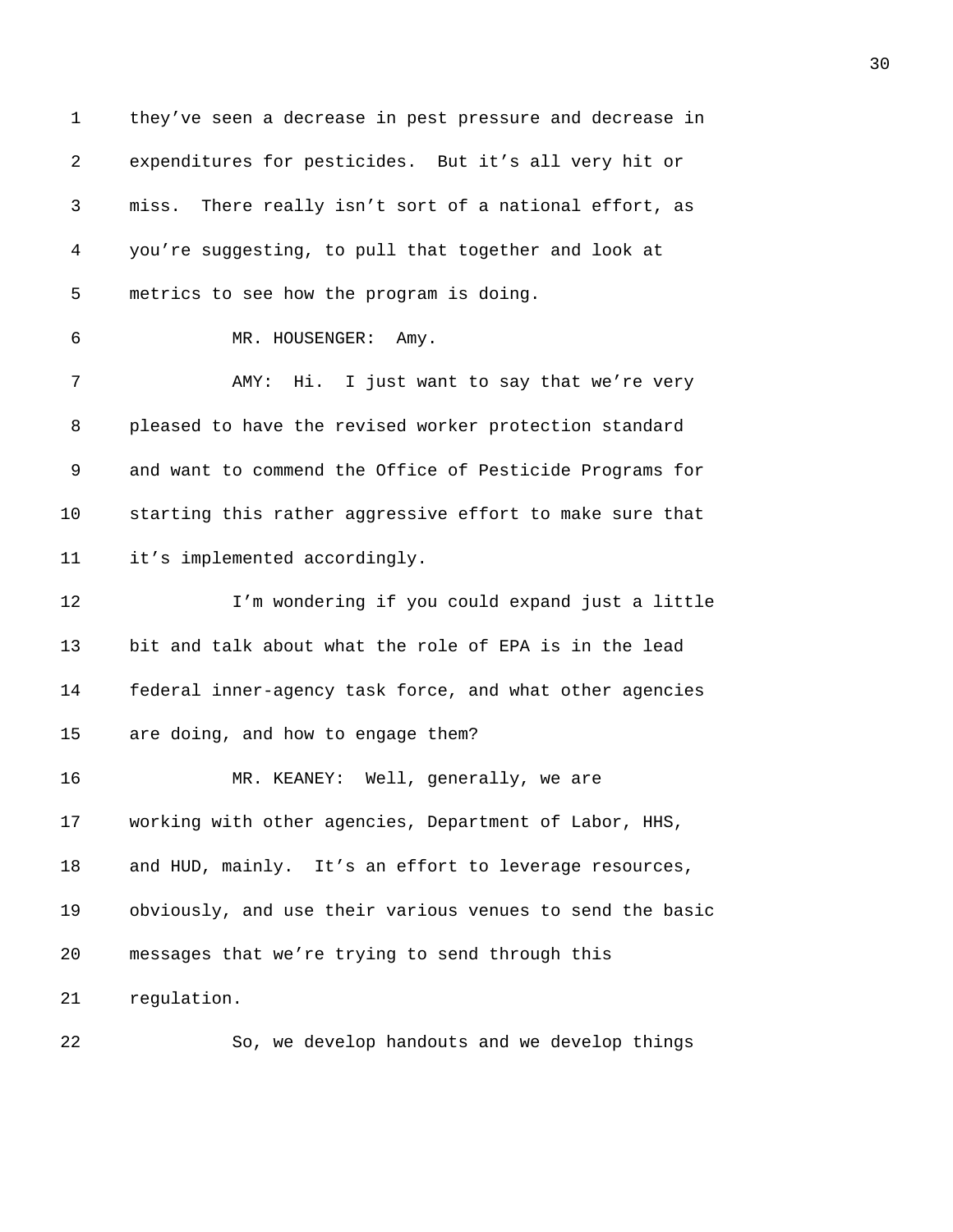1 that could be distributed to folks that might be affected 2 by the regulation, for instance, in the Migrant Head 3 Start Program or Migrant Health Program. They can 4 distribute that material to help get the messages through 5 a number of different channels into the populations that 6 would be affected by the regulation. 7 Did that not answer your question? 8 AMY: That's good, thank you. 9 MR. HOUSENGER: Bob. 10 BOB: So, I have a question, too. I have 11 opinions, but I'm going to not share those. I'm just 12 curious. So, I think it's a not a new issue. I started in 13 1989 working at NPMA, and they had passed a school IPM 14 law in Michigan in 1988. They passed one in Texas in 15 '89. Thirty-eight other states have passed laws since 16 then. I think this is a little bit of what Ray was 17 getting at. 18 It seems to me like it would be useful -- and 19 I'm not sure I've ever seen it -- to know what percentage 20 of schools, what percent of students, what programs work,

22 you know, having an impact, are state laws regulatory

21 what programs don't work, are things the Agency is doing,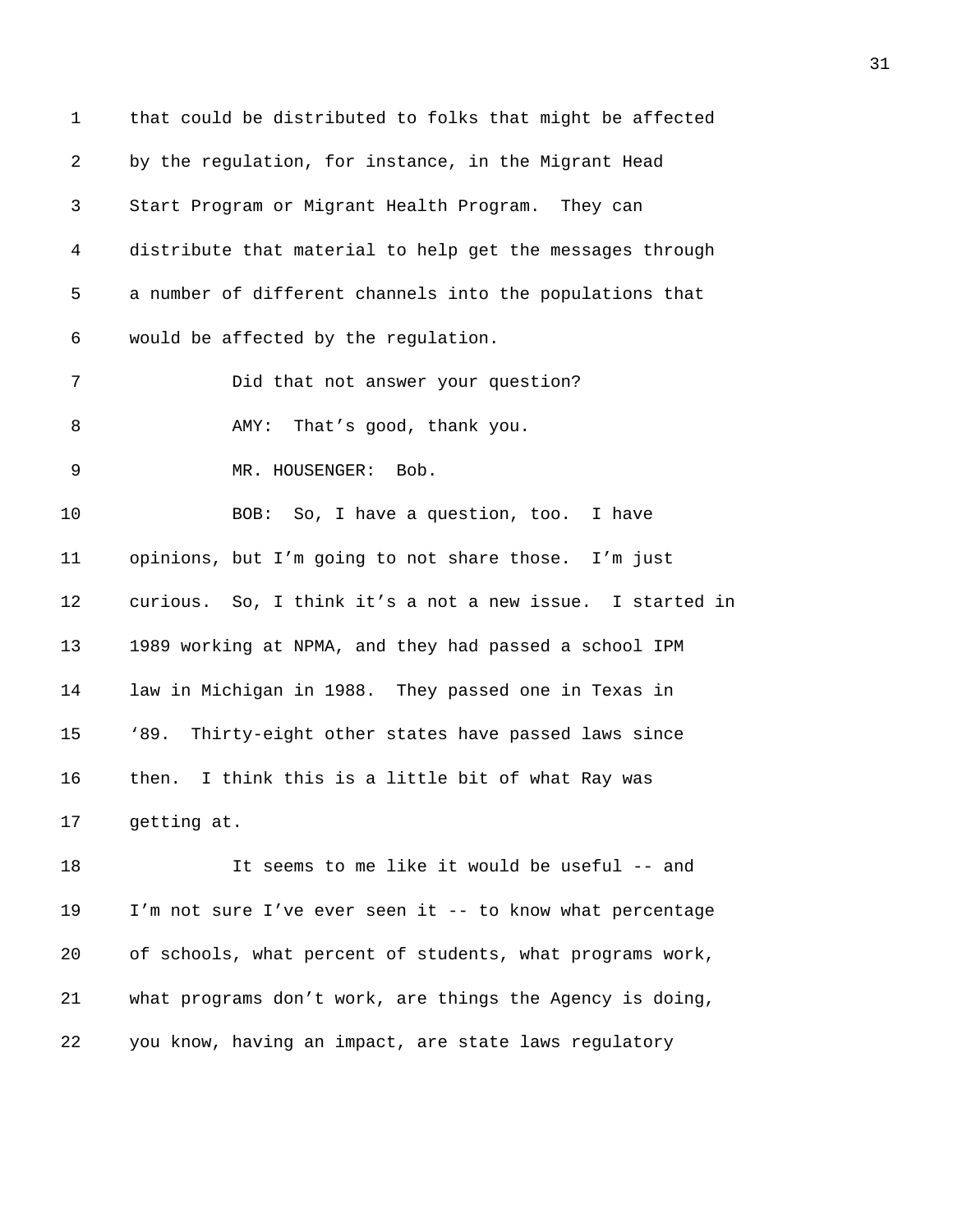1 approaches having an impact? You think there's a chance 2 that some of that grant money could be used to develop 3 those kind of baseline metrics? 4 BOB: Frank can maybe elaborate 5 in a second on how people are doing. What we found, Bob, 6 is there's not necessarily always a correlation between a 7 state having a law and necessarily effective 8 implementation. The money this year has already been 9 allocated to the projects that are listed on the one 10 pager, but that's something we can look at. 11 I think, Frank, the numbers we've heard 12 anecdotally is that the number of schools doing some type 13 of school IPM program across the country has increased 14 over the past four or five years. These are all somewhat 15 anecdotal. There's not a firm metric for my 25 percent 16 to maybe upwards of 45 percent of school districts doing 17 some type of IPM program. 18 Now, is that the gold star that was alluded to 19 earlier that Tom Green had? Probably not. There could 20 be more baseline efforts to improve school IPM 21 implementation. 22 Is that your sense, Frank, in terms of the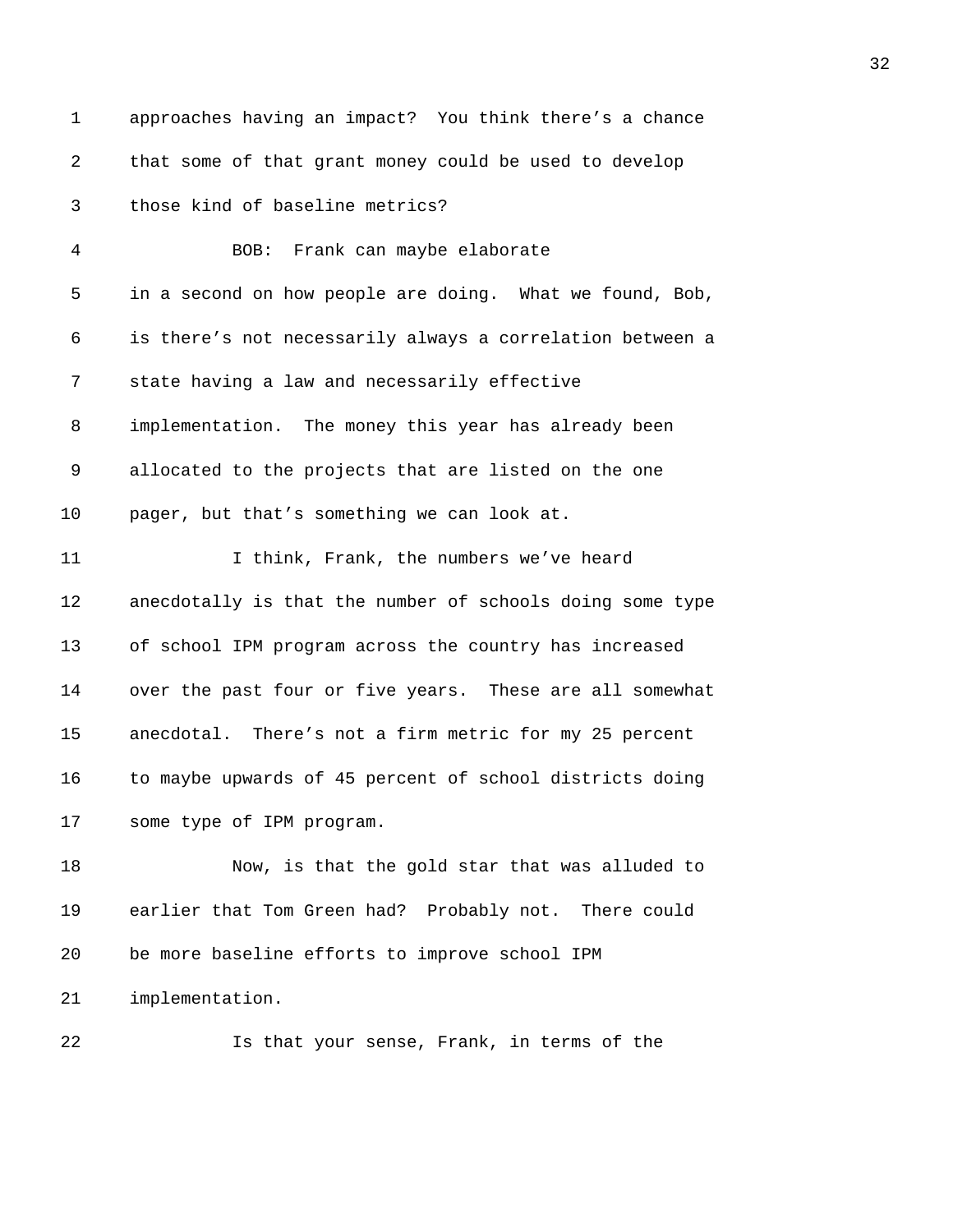1 numbers anecdotally?

2 FRANK: Yes. I think Mark may want to 3 elaborate on this at some point, too, because I think 4 he's done some work along with Dawn Gouge at the University of 5 Arizona with the national school IPM working group, 6 looking at assessing that in different schools. I don't 7 believe it's been done in a scientifically robust way, 8 but it's something that we have talked about here. There 9 are challenges with us being allowed to go census schools 10 to get that information and to be able to enable a school 11 with fundings, another group to do that basically on our 12 behalf. 13 But it's an area that I think deserves future 14 consideration and discussion, Bob. I agree with you 15 there. I do want to give Mark a chance to respond, 16 because I think he's been involved in some of the 17 measurement work in the past directly. 18 MARC: Thank you, Frank. By the way, welcome 19 back. It's nice to see you again, Robert. In your 20 absence, actually, in the last couple years, I did 21 present some program evaluation with regard to states 22 that are implementing integrated pest management as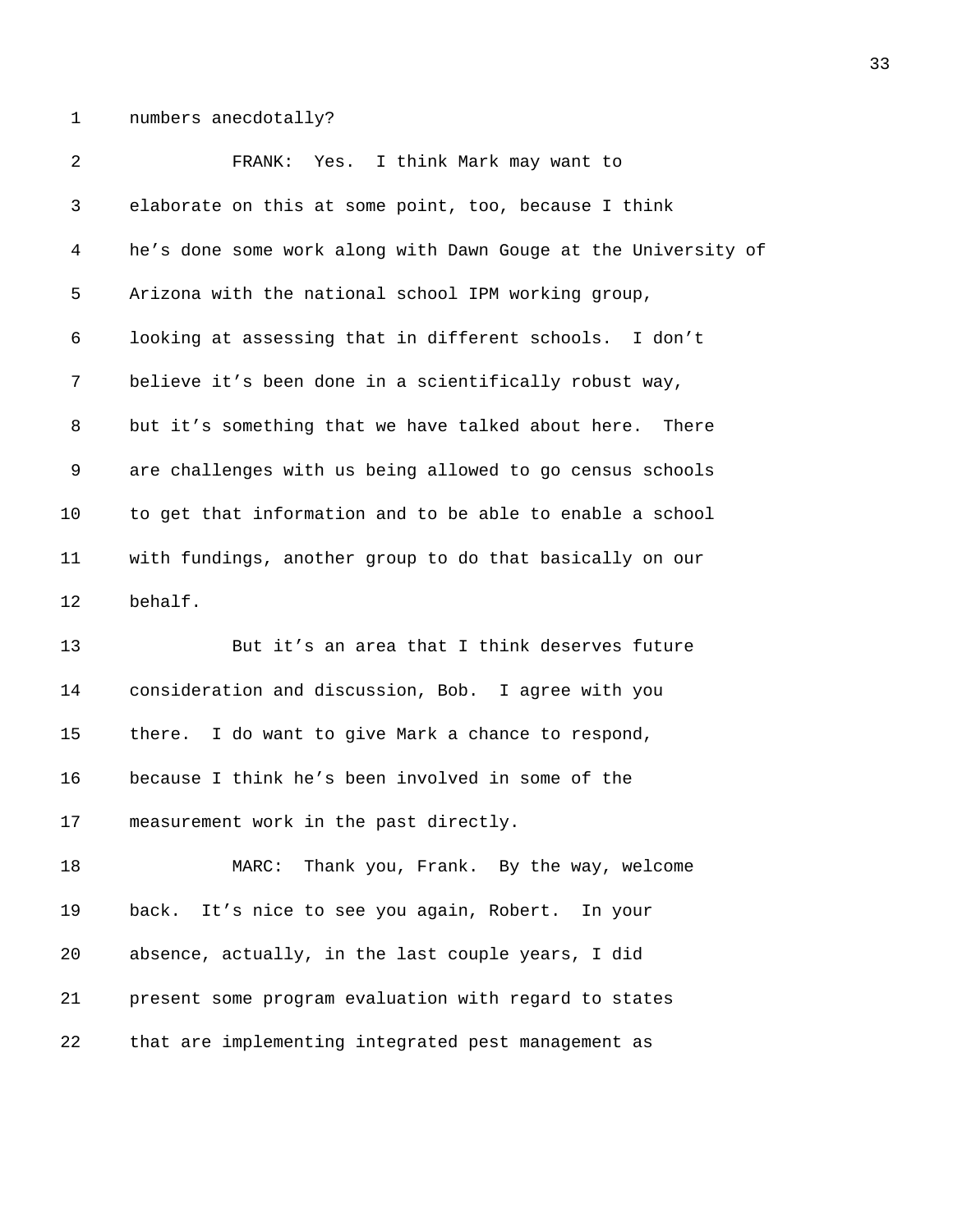1 opposed to having it as a policy, because there is a big 2 difference between implementation and policy. So, that 3 is ongoing.

4 In any quality control/quality assurance 5 program, program evaluation needs to occur and continue 6 to occur. So, your question, both yours and Ray's, are 7 good questions.

8 I would say that the work group spent its first 9 two years on metrics and has developed a number of 10 metrics that have been alluded to both in terms of cost 11 reduction, reduction of applications, reduction of pest 12 pressures, and things like that. I know that that is 13 ongoing, and it should be ongoing, particularly if there 14 is taxpayer money going into it. So, I applaud your 15 questions. I think that's a good thing.

16 But the metrics have been -- actually, we've 17 probably spent too much time on metrics for awhile. But 18 we've certainly done it and could certainly answer any of 19 those questions, at least I could. But everyone knows 20 that I would go on and on about that.

21 I do have a comment with regard to something 22 that I brought up before. With regard to -- well, I'll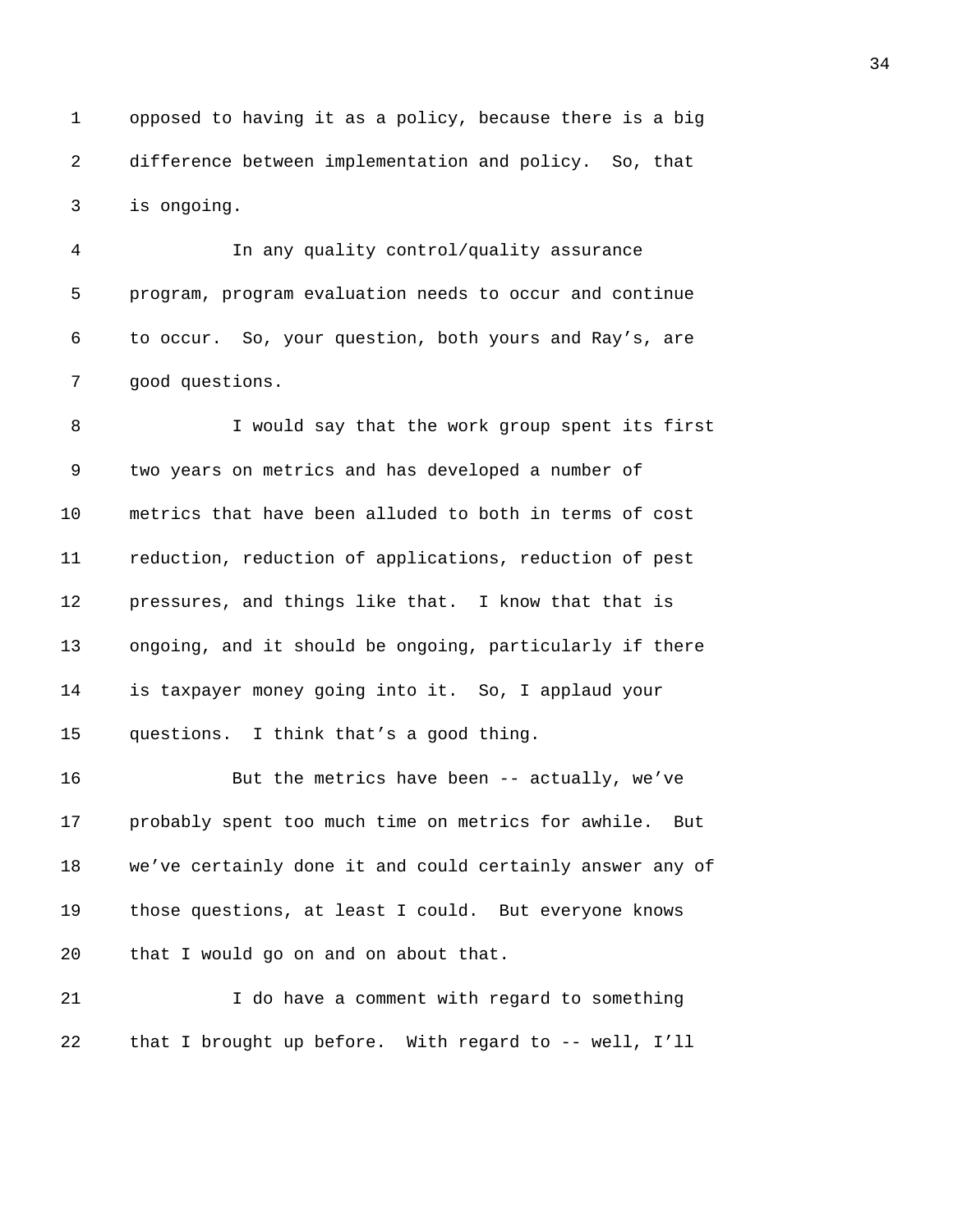| $\mathbf 1$ | step back again to the regulations of the states that     |
|-------------|-----------------------------------------------------------|
| 2           | have laws. Almost all of those laws are pesticide         |
| 3           | centered because that's where they're allowed to be       |
| 4           | measured, and that's where the laws are. So, I don't      |
| 5           | have an objection to that.                                |
| 6           | But I do feel that if one is to measure                   |
| 7           | integrated pest management, you can't measure it by       |
| 8           | pesticide centric laws. So, that is a problem in itself.  |
| 9           | So, that's why more recently EPA has even looked at laws  |
| 10          | from health departments concerning waste, water,          |
| 11          | cleanliness, clutter, that kind of thing.                 |
| 12          | Those are probably more key to integrated pest            |
| 13          | management with regard to conducive conditions than       |
| 14          | pesticides are. Of course, your professionals are all     |
| 15          | part of that. So, that's an important thing. That's a     |
| 16          | fairly new release from the Agency, rather well done, I   |
| 17          | would say.                                                |
| 18          | So, my suggestion or concern is that, with all            |
| 19          | due respect, when it comes to having monthly updates with |
| 20          | the regions, it's good, and it's critical, on the one     |
| 21          | On the other hand, there's a difference between<br>hand.  |
| 22          | talking about things and doing things.                    |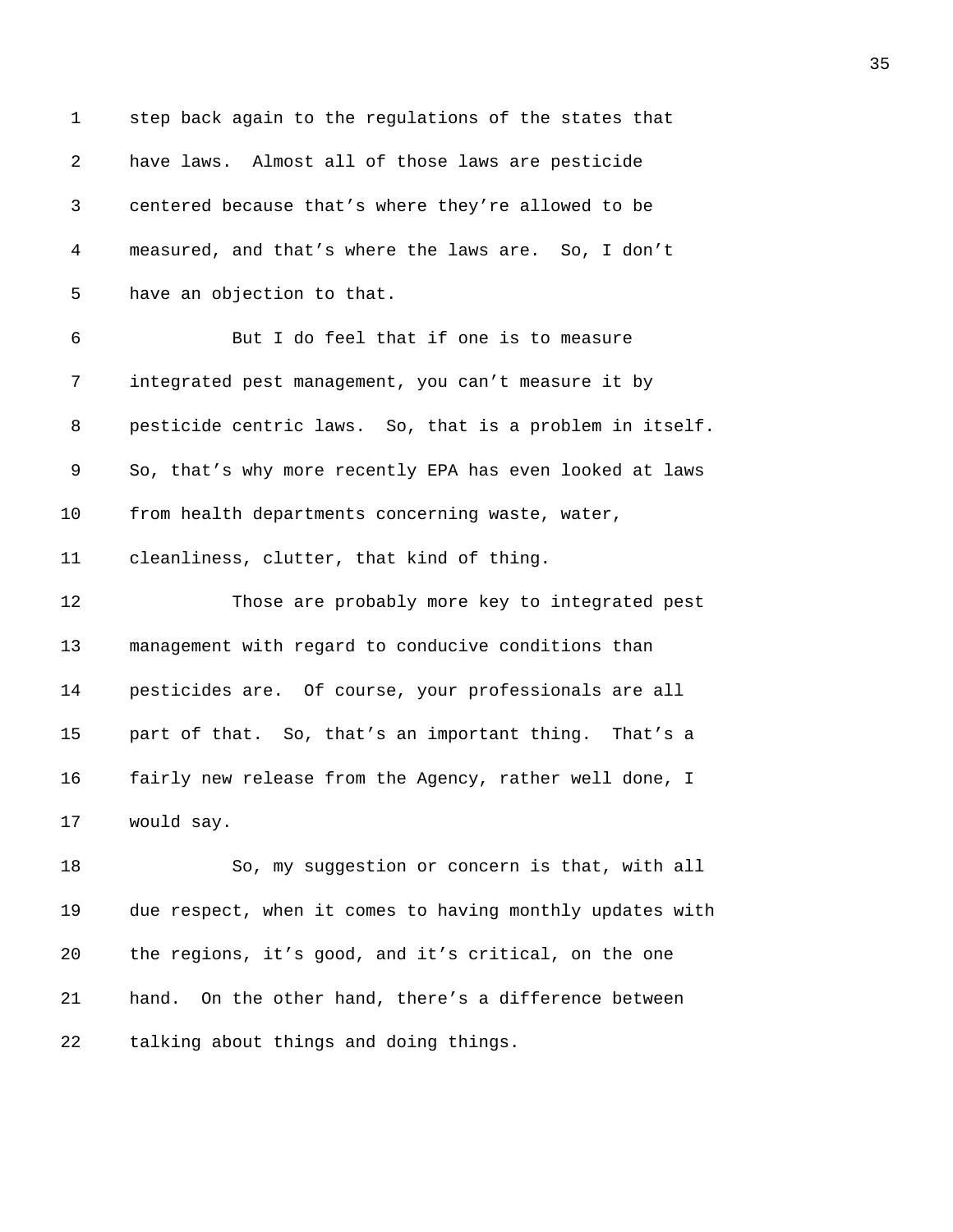| 1       | So, I would suggest, at least as an amendment             |
|---------|-----------------------------------------------------------|
| 2       | to this update, or if there are any other future reports, |
| 3       | and I'm not sure there will be, and that's up to you      |
| 4       | guys, that there's a report or a listing of regional      |
| 5       | activities, rather than regional meetings, meetings       |
| 6       | they're going to go to, or will go to, or participate in, |
| 7       | or might participate in, actual activities of what's      |
| 8       | being done.                                               |
| 9       | I think the Center can say, yes, this is what             |
| $10 \,$ | we're doing. But I do think, again, that there needs to   |
| 11      | be that coordination with the regions to do that in       |
| 12      | conjunction with a strategic plan that has already been   |
| 13      | developed. That's just a management thing that I would    |
| 14      | suggest to a graduate student, as well as anyone else.    |
| 15      | So, if we can have either an amendment to this            |
| 16      | update or if there are future updates, I would suggest    |
| 17      | that something like that be done.                         |
| 18      | Can I mention right now we do have<br>SUSAN:              |
| 19      | monthly updates by the regions on their activities that   |
| 20      | we do post on our Share Point site that's available to    |
| 21      | all of the regions and the headquarter folks. Maybe,      |
| 22      | Bob, there's some way we can make that available          |
|         |                                                           |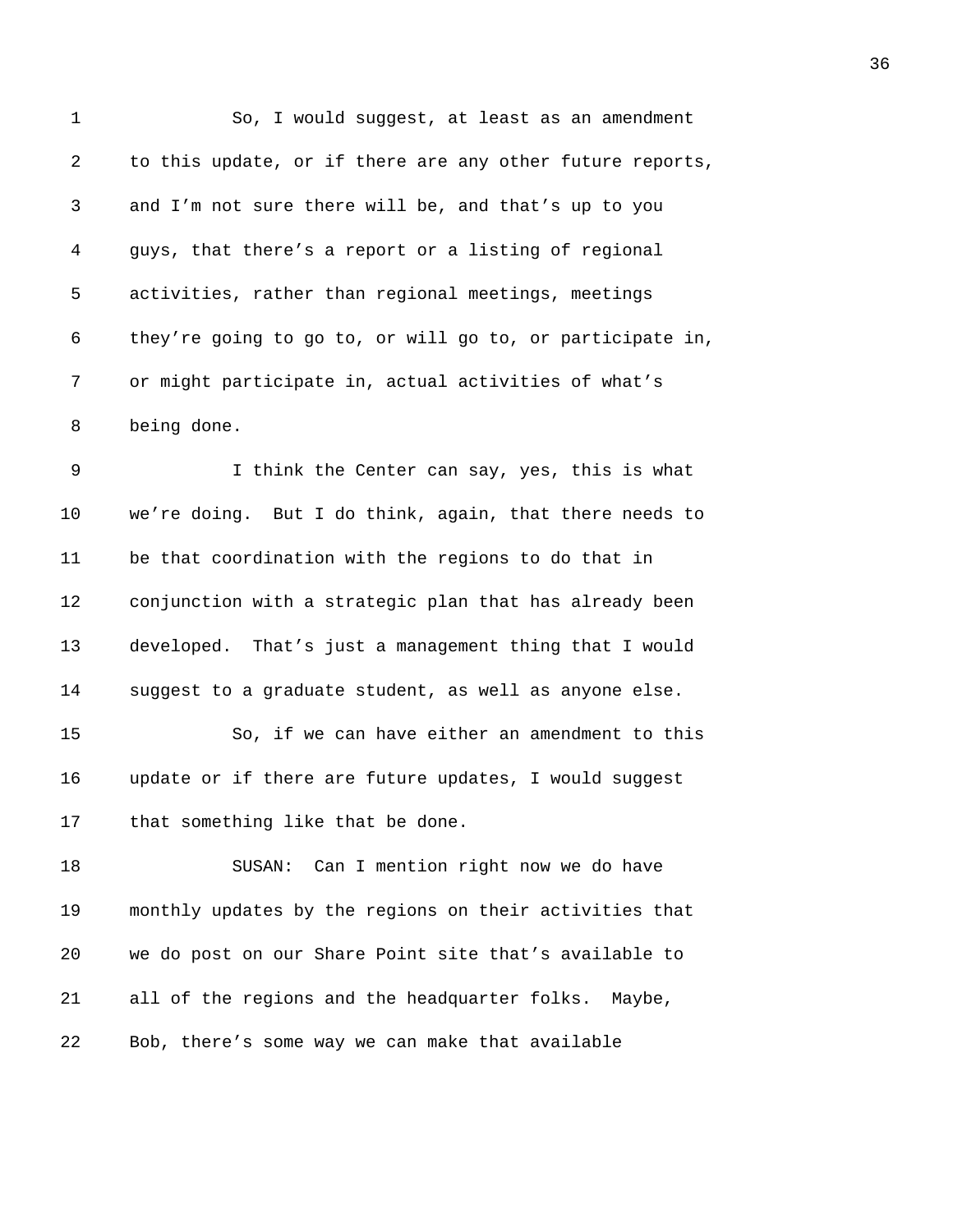1 externally as well. But we do do monthly updates of 2 activities, yes. 3 FRANK: Susan, we can add some of that. We do 4 try to highlight some of these in our -- 5 SUSAN: Yes, in your updates. 6 FRANK: -- (inaudible) on a regular basis. But 7 we can try to compile those. 8 SUSAN: Yes, we can try to weave them more 9 closely together. Would that work? 10 MARC: Yes. It would be helpful 11 anyway. 12 SUSAN: Sure, happy to do that. 13 MR. HOUSENGER: Andy. 14 ANDY: My question is related to WPS. If you 15 want to exhaust the IPM out, I'll hold my question until 16 after. Is that okay or do you want me to go? 17 MR. HOUSENGER: You can go. We're all over the 18 place. 19 ANDY: So, my question is related to the Train 20 the Trainer schedule. I see Region 4 is August 2016. 21 Are the state-lead agencies going to be able to train way 22 before they actually get trained? From August until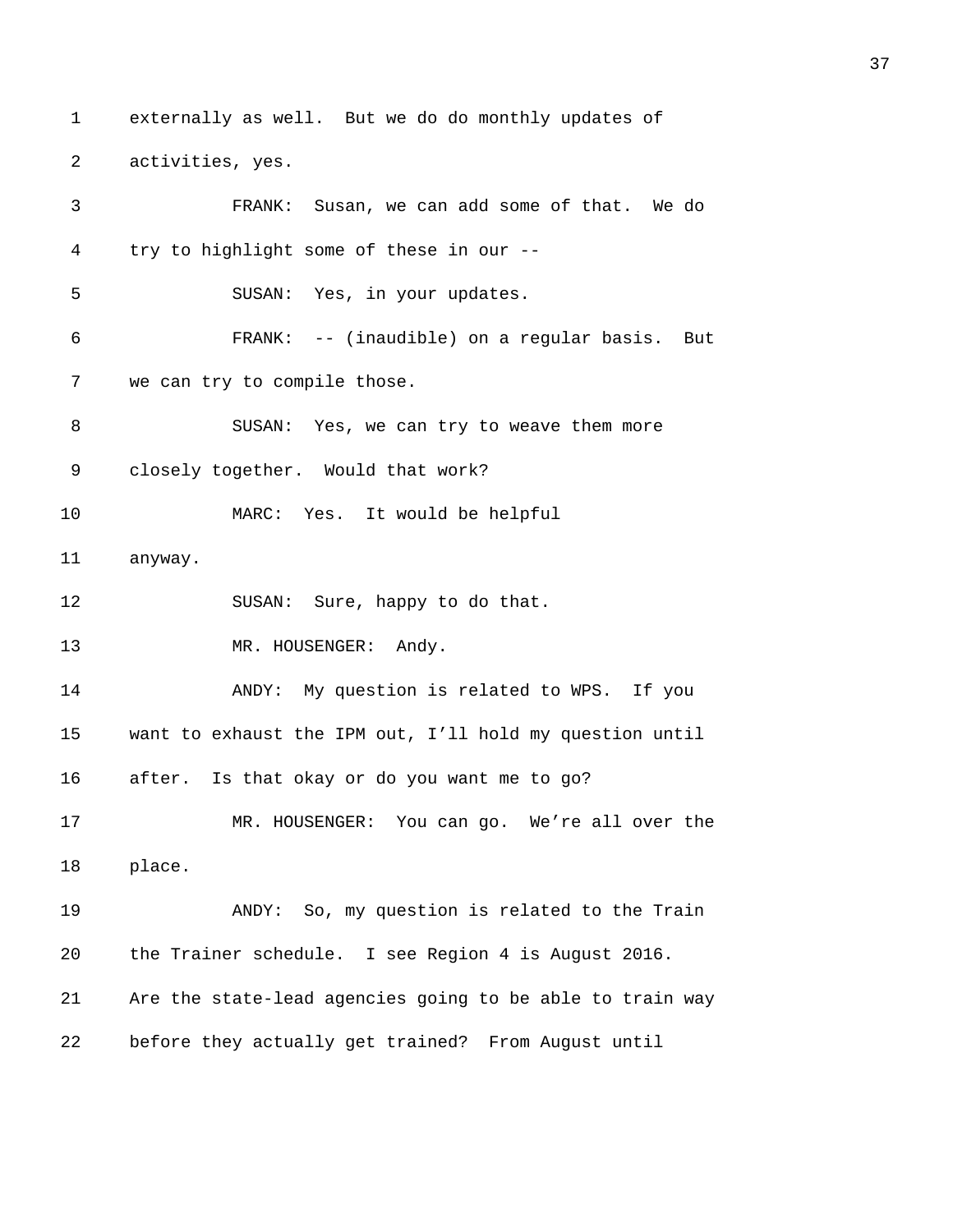1 November, it's virtually impossible to reach the people 2 that actually need the training because they're in the 3 field harvesting. We don't schedule meetings during that 4 period of time, just because you're not able to reach 5 them. 6 So, if we're restricted to this August '16 training 7 -- we're looking at trying to get everybody trained from 8 the second week of November before the January 2nd 9 deadline. So, will all of the materials be available 10 when we actually -- we probably need them end of June and 11 then the month of July, which is the easiest time to 12 reach the people that actually need to be trained. 13 MR. KEANEY: There's a phased 14 implementation, I think, in -- I don't know what August 15 you're referring to, but a great deal of the regulation 16 provisions go into effect in '17, the start of '17. A 17 lot of the training material, a lot of the training 18 aspects, the change in trainings, is January '18. Train 19 the Trainer programs would be approved by us and our 20 regional staff. 21 We're putting out probably this week or next

22 week a description of the process that could be used to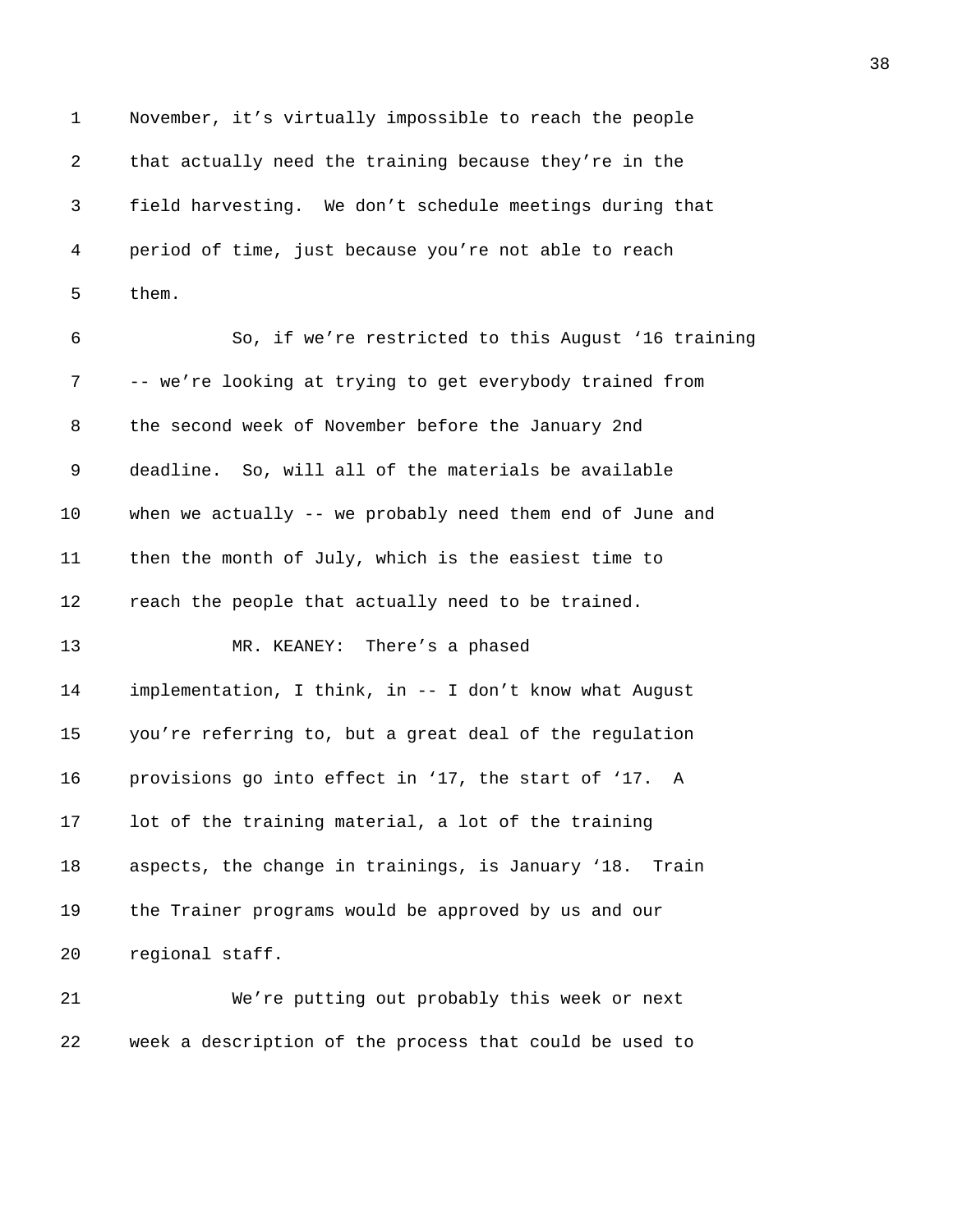| $\mathbf 1$ | submit Train the Trainer programs to us for approval and, |
|-------------|-----------------------------------------------------------|
| 2           | therefore, build towards training materials. We'll be     |
| 3           | providing basic training materials through our grants     |
| 4           | relationships. We'll also be in the business of           |
| 5           | approving other training materials as appropriate to be   |
| 6           | used for the training under the regulation.               |
| 7           | Right. So, I'm looking at the priority<br>ANDY:           |
| 8           | training for regulatory partners.                         |
| 9           | MR. KEANEY:<br>Yes.                                       |
| 10          | And then, if you flip it over, it says<br>ANDY:           |
| 11          | August 2016 training for Region 4 states. I read that as  |
| 12          | the state-lead agencies in Region 4 would not be trained  |
| 13          | until August?                                             |
| 14          | MR. KEANEY: No, we've had general                         |
| 15          | trainings. We had invites out to what's called the PREP   |
| 16          | courses we do for the state regulatory agencies.<br>We′ve |
| 17          | had one. We'll have a second next month that will bring   |
| 18          | all the folks that can attend those to have the basic     |
| 19          | training. But then, there's additional training for       |
| 20          | whoever might not have been at those PREPs as far as the  |
| 21          | regional staffs, the state staffs in those regions.       |
| 22          | All right, thank you.<br>ANDY:                            |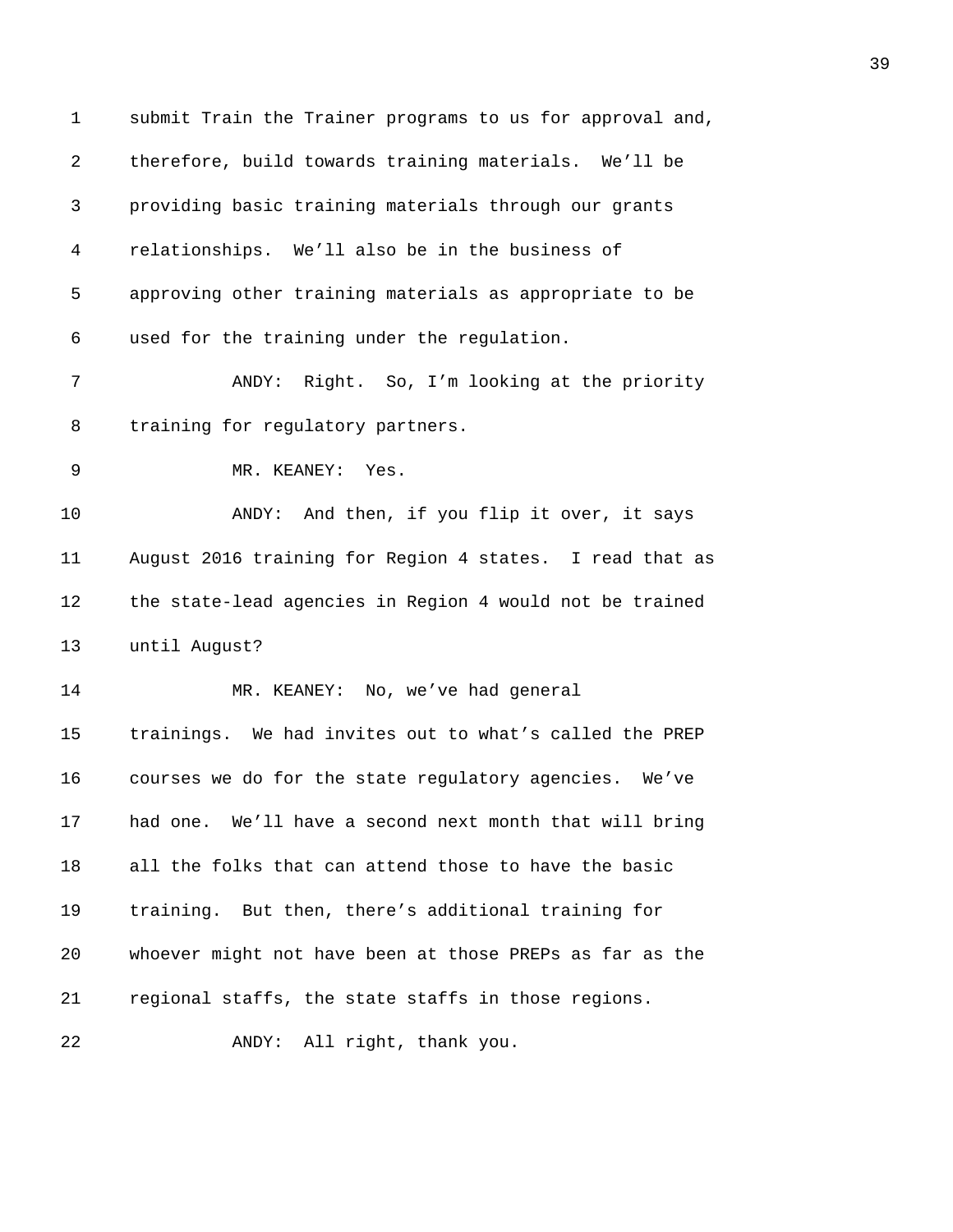| 1  | MR. KEANEY: As I said, we're in a                         |
|----|-----------------------------------------------------------|
| 2  | pretty aggressive training and outreach exercise.         |
| 3  | There's open invitations for anyone or association or any |
| 4  | stakeholder group that wants to have a work-through with  |
| 5  | our folks on the regulation and the implications for the  |
| 6  | regulation.                                               |
| 7  | MR. HOUSENGER: Cynthia.                                   |
| 8  | CYNTHIA: So, since we're all over the map, as             |
| 9  | you say, I'd like to step down to Item C, if that's okay, |
| 10 | Cumulative Risk Assessment. We appreciate the one-pager   |
| 11 | on risk assessments, and I look forward to studying the   |
| 12 | new documents that came out in April.                     |
| 13 | It seems that neonicotinoids are a perfect                |
| 14 | candidate for cumulative risk assessment, given a similar |
| 15 | mode of action and the fact that multiples are used       |
| 16 | simultaneously. When the American Bird Conservancy and    |
| 17 | the Harvard School of Public Health last summer tested    |
| 18 | congressional dining hall food, we found that most foods  |
| 19 | had multiple neonicotinoid residues, and some had as many |
| 20 | as five different neonicotinoids.                         |
| 21 | So, my question is, what can we expect in terms           |
| 22 | of cumulative risk assessment for the neonicotinoids      |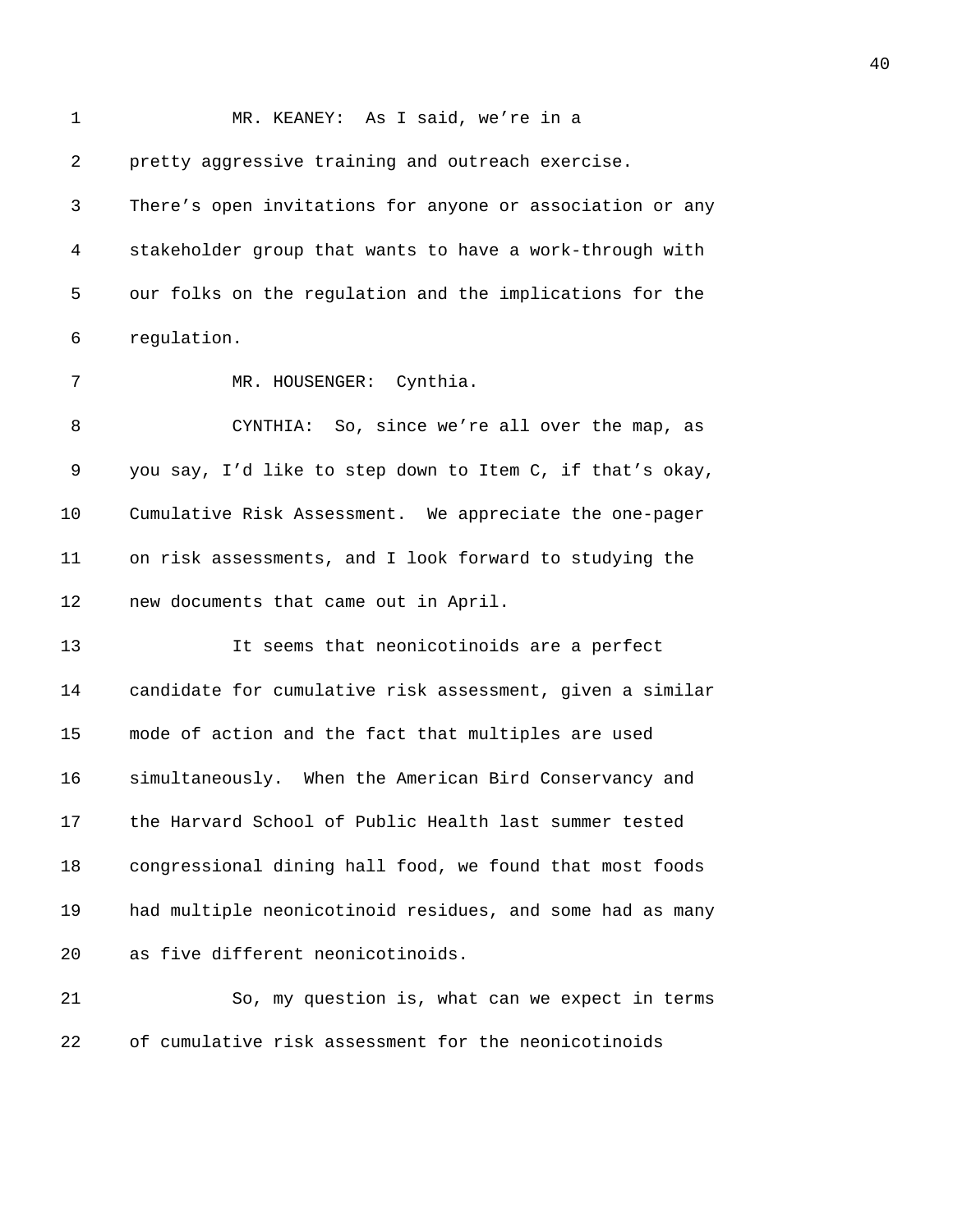1 class? Thank you.

| -2 | MS. VOGEL: So, I'm Dana Vogel. I'm the                      |
|----|-------------------------------------------------------------|
| 3  | Director of the Health Effects Division. This is            |
| 4  | related to human health risk assessment, but we have put    |
| 5  | the screening policy out for -- it was commented on, and we |
| 6  | received comments back, and then putting out our            |
|    | response.                                                   |

8 Part of what we're doing through registration 9 review, neonics is a class of chemicals that we'll be 10 doing in registration review. The cumulative (inaudible) 11 screening guidance to get through that class is the point 12 of that guidance, to figure out how we get through -- 13 under FQPA, how we do cumulative risk assessments for the 14 classes that we need to in a more efficient way than 15 we've done it in the past. But yes, we do recognize the 16 neonics, and that will be done in registration review.

17 MR. HOUSENGER: Valentin.

18 VALENTIN: I have two questions, but first of 19 all, I want to recognize the work that has been put into 20 improving WPS. The one thing that I saw or the one issue 21 that we currently have is that the outreach materials 22 that were created for the old WPS were inadequate and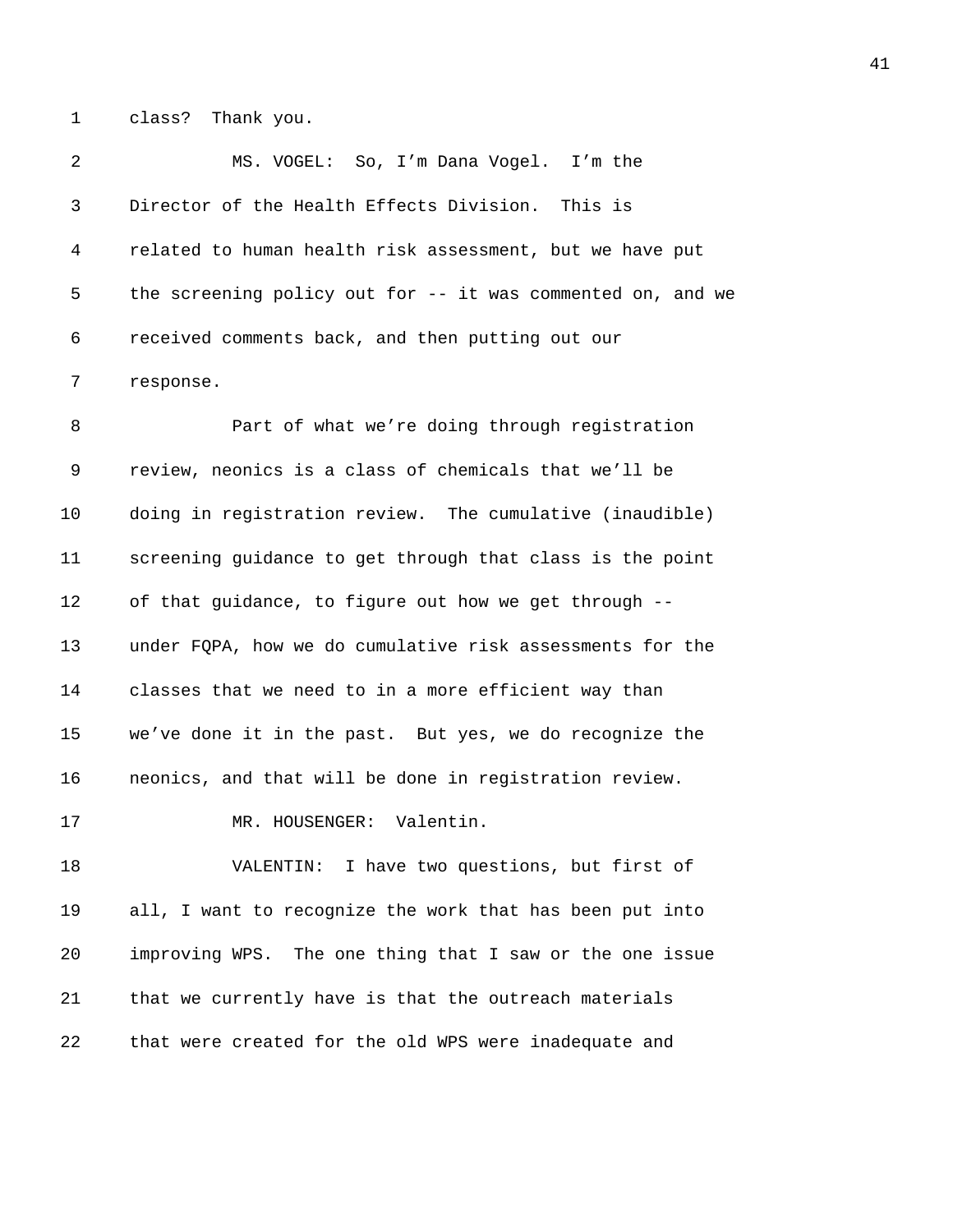| $\mathbf 1$ | sometimes hard to understand for the farmworker              |
|-------------|--------------------------------------------------------------|
| 2           | population. So, as we move into developing effective         |
| 3           | outreach materials for the improved WPS, I just want to      |
| 4           | really encourage you to make sure that the materials that    |
| 5           | are created are really adequate or easy to understand for    |
| 6           | the farmworker population.                                   |
| 7           | You mentioned entering into cooperative                      |
| 8           | agreements with two different institutions. My question      |
| 9           | is, for the UC Davis agreement, will they be determining     |
| 10          | in which language some of the materials will be in or is     |
| 11          | that something that EPA will decide?                         |
| 12          | Second question is, are you thinking of                      |
| 13          | allocating additional resources aside from the two           |
| 14          | cooperative agreements that have been entered into?          |
| 15          | MR. KEANEY: As you mentioned, we had a                       |
| 16          | five-year cooperative agreement with a combination of UC     |
| 17          | Davis and Oregon State. They'll be reaching out to           |
| 18          | various NGO groups and have representation, So, that for any |
| 19          | material for workers is obviously appropriate language       |
| 20          | level and culturally sensitive as needed.                    |
| 21          | As far as the language, everything will be in                |
| 22          | English and Spanish and then in other languages.<br>The      |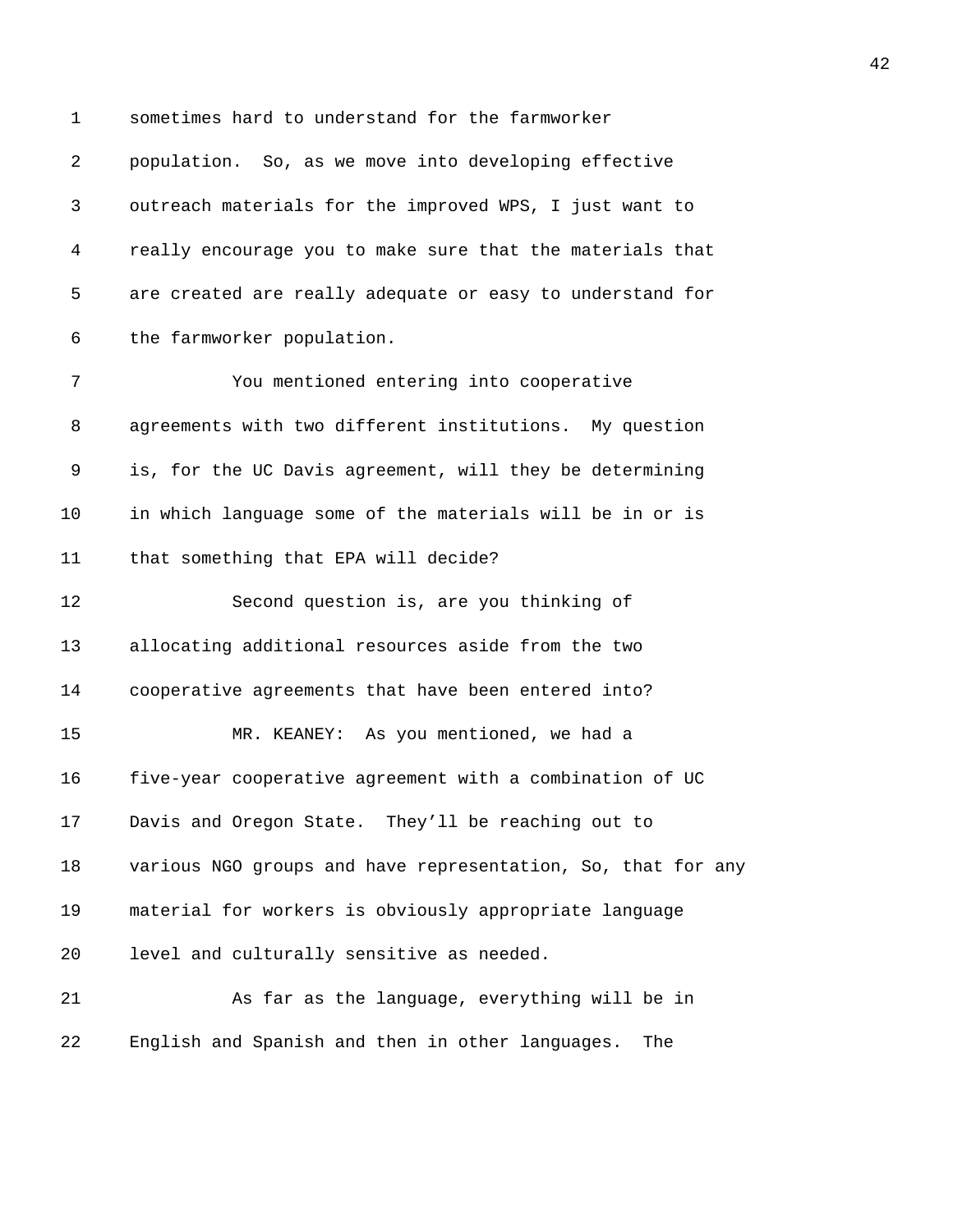| $\mathbf 1$    | existing regulation materials, I think it was 12         |
|----------------|----------------------------------------------------------|
| $\overline{a}$ | languages we ended up translating to. That would be      |
| 3              | decided by a combination of us and stakeholder groups    |
| $\overline{4}$ | that alert us to various pockets of languages that might |
| 5              | exist. We would then create the materials specific to    |
| 6              | the language, since the training is by regulation, to be |
| 7              | conveyed in a manner that's understood. That's the basic |
| 8              | level, language that's understood.                       |
| 9              | But we do have other grants, as you asked.<br>We         |
| 10             | have a long term agreement with the Association of       |
| 11             | Farmwork Opportunities that does basic safety training.  |
| 12             | We are updating -- they will be with us updating their   |
| 13             | material to be appropriate to the current regulation.    |
| 14             | All that material, as I said, is going to be posted in a |
| 15             | web site at UC Davis. So, there will be a repository of  |
| 16             | training materials as we develop them there for use by   |
| 17             | anyone.                                                  |
| 18             | Aimee.<br>MR. HOUSENGER:                                 |

19 AIMEE: So, I'm also interested in cumulative 20 risk assessment. I had put that as one of the things I 21 was hoping we would talk about, more for the ecological 22 cumulative risk assessment than human health. Watching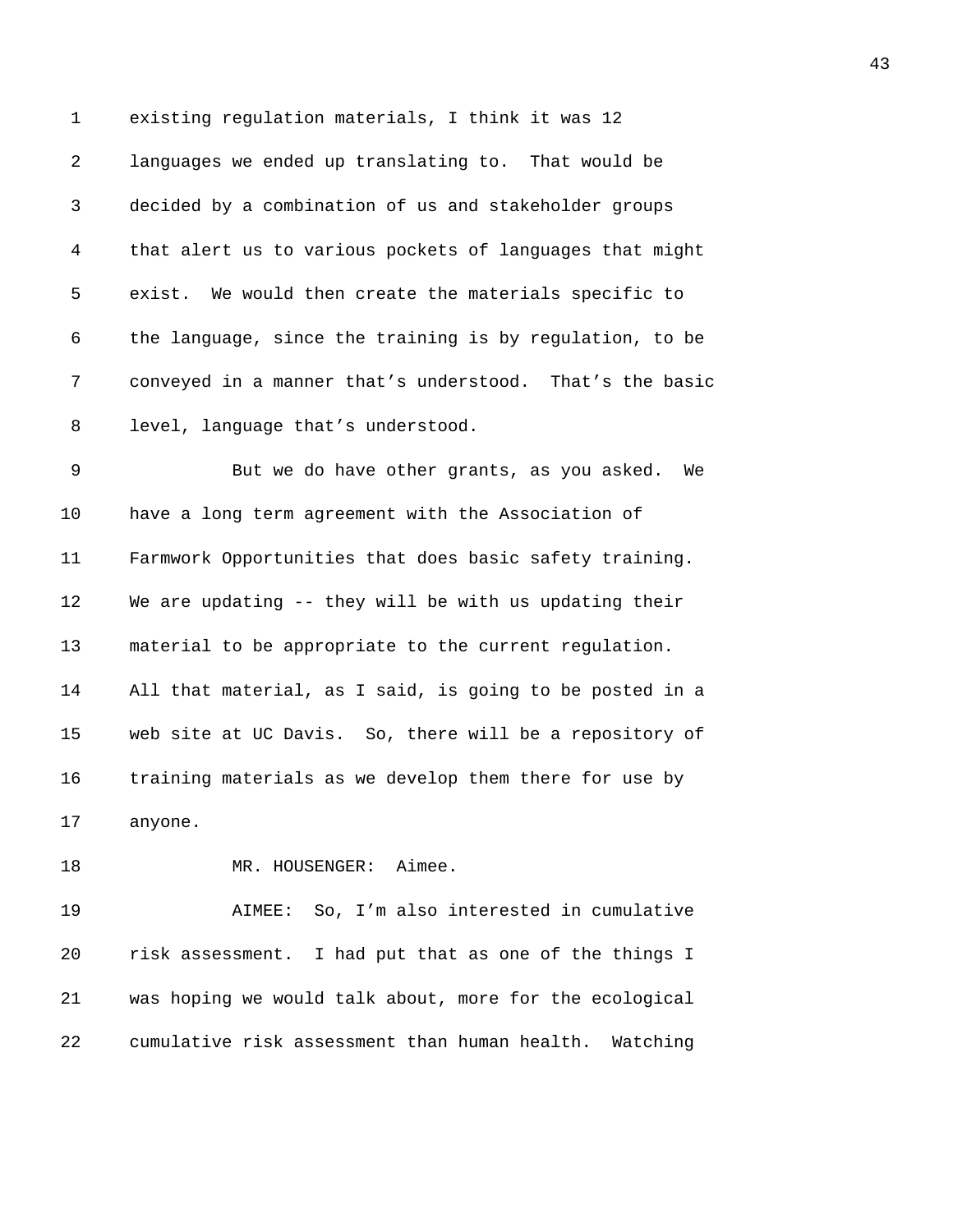1 as endangered species act evaluations have been undertaken, 2 they do consider cumulative risk assessment not just the 3 way we look at it in OPP, where it's just like modes of 4 action, but actually looking at other stressors as well. 5 I'm very interested in finding out if EPA is going to be 6 moving in that kind of direction where you'd be looking 7 at other stressors. 8 For example, pollinators, there's concerns with 9 disease and fungicides and neonicotinoids possibly 10 interacting, increasing risk. So, are these stressors 11 something that might be considered in cumulative risk 12 assessment over time? 13 MS. PEASE: I'm Anita Pease. I'm the Acting 14 Director of the Environmental Fate and Effects Division. 15 That's a good question. It's something that we'll be 16 addressing in the biological opinions. There is a 17 section that will be devoted to evaluating the cumulative 18 effects not only of the actions related to the federal 19 action of the pesticide registration, but also any other 20 actions that might impact species other stressors. 21 They're all be integrated into the final jeopardy 22 determinations.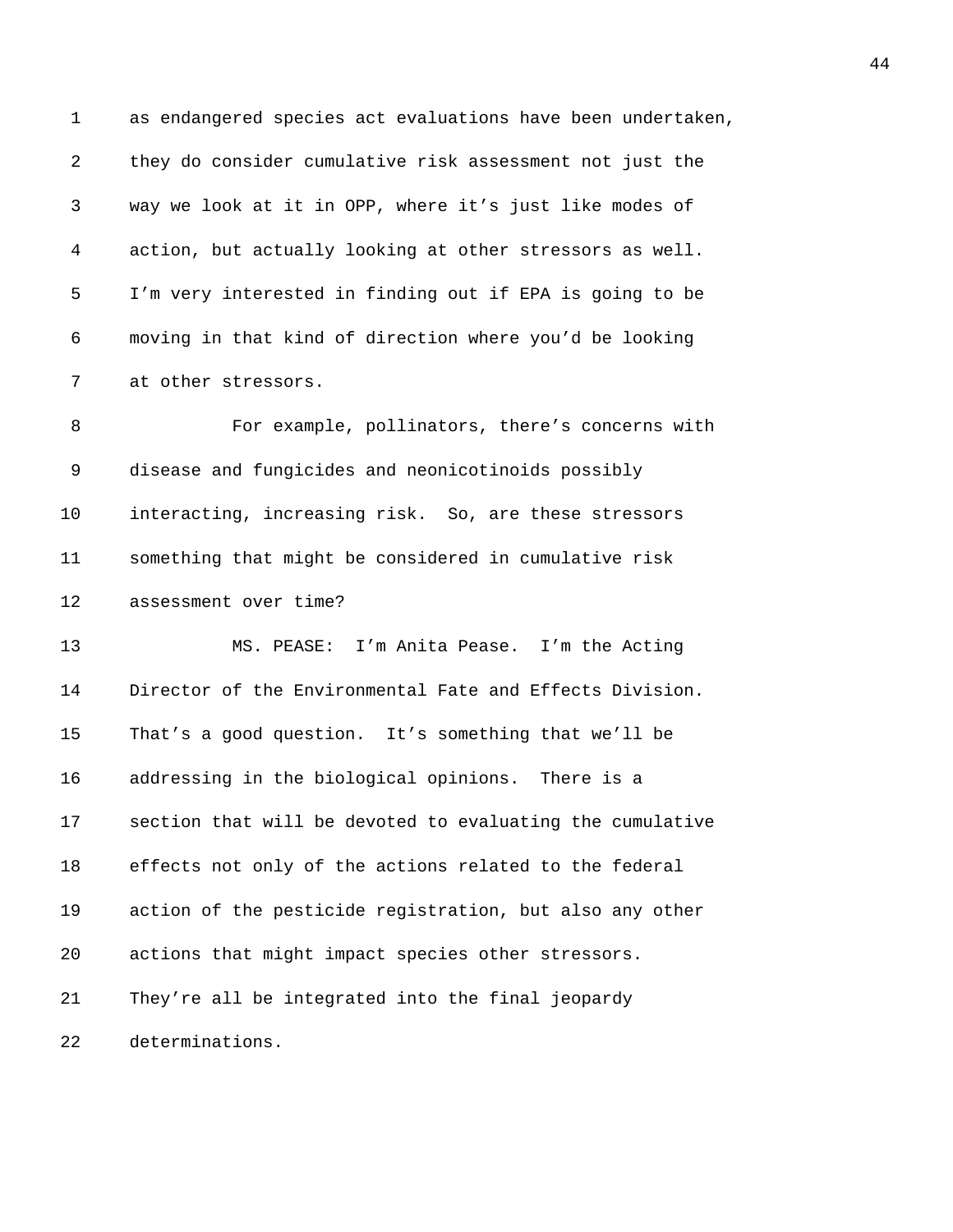1 I think Patrice might be talking a little bit 2 about that later today.

| 3       | AIMEE: I guess I'm also curious if that's                   |
|---------|-------------------------------------------------------------|
| 4       | something that might happen in registration decisions as    |
| 5       | Is that something that might overlay that we could<br>well. |
| 6       | actually be looking at for pollinators? We're in the        |
| 7       | middle of risk assessments for pollinators right now.       |
| 8       | So, I don't know if someone else could --                   |
| 9       | MS. PEASE: I think on the ecological side,                  |
| $10 \,$ | that's the evolving science, and we're not quite there      |
| 11      | yet. So, we're working towards that. But right now, our     |
| 12      | evaluations will not be including that cumulative           |
| 13      | evaluation.                                                 |
| 14      | DANA VOGEL: Just one thing to add.                          |
| 15      | At an agency level, separate from what we do in OPP,        |
| 16      | there is a lot of work going on cumulative risk             |
| 17      | assessment and trying to understand better the impacts of   |
| 18      | chemical and non-chemical stressors. So, that is an area    |
| 19      | of research. I think it's an evolving science that's        |
| 20      | going on. But I think in line kind of what Anita said,      |
| 21      | we're not quite there yet in figuring out exactly how to    |
| 22      | do it, but there is a lot of work at the Agency level       |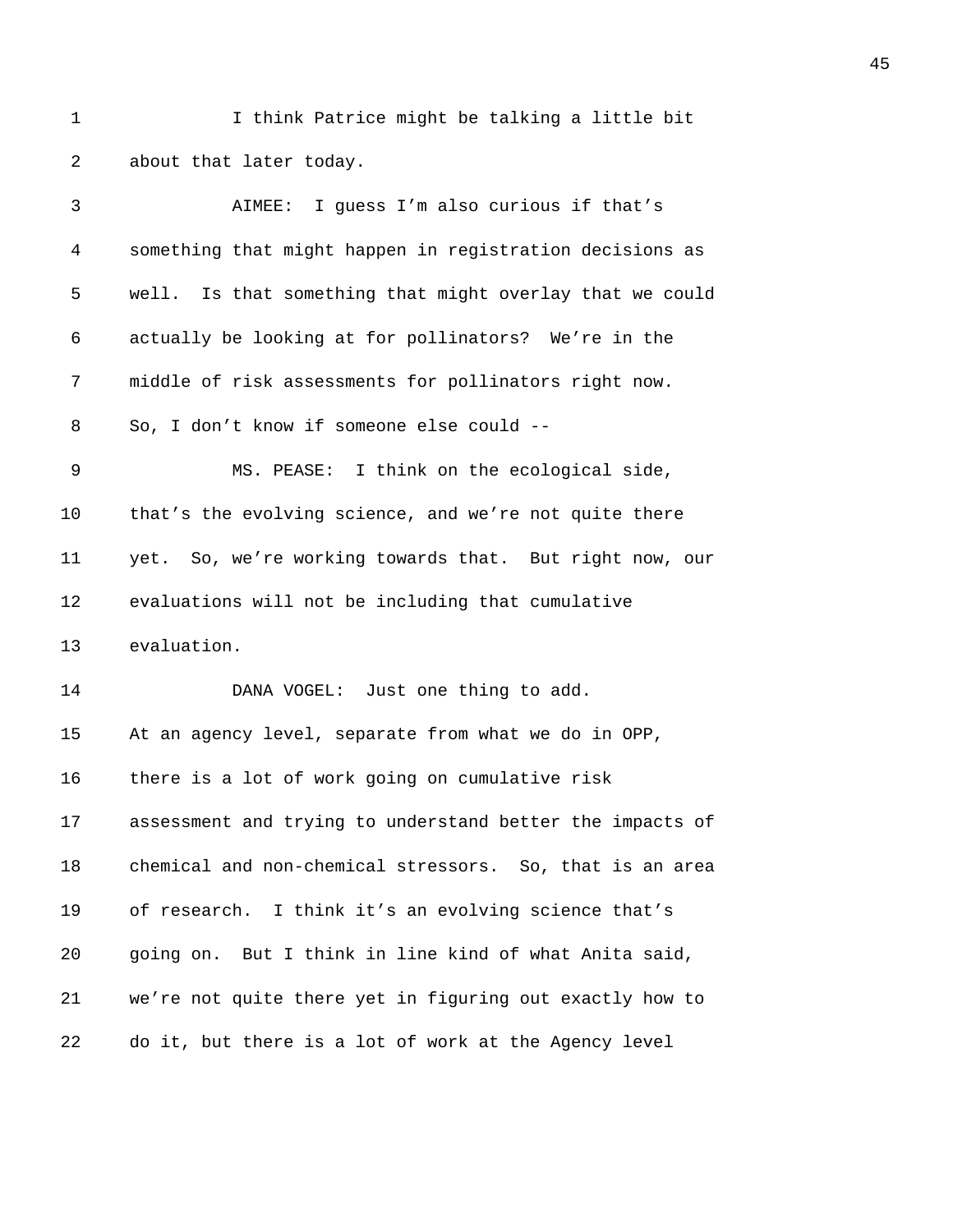1 going on.

2 MR. HOUSENGER: Cheryl. 3 CHERYL: So, the update says that some changes 4 were based on the public comments for the cumulative. I 5 mean, I think when we made our comments back last year, 6 it was a reasonable approach. We want to screen first 7 before we get down into a lot of details that may not be 8 necessary. 9 The concern I had, technically, was that if you 10 take a single chemical assessment which is highly 11 unrefined and you take one that is somewhat refined, and 12 you slap them together, and you don't get a good answer, 13 the way the guidance was written at that point, you could 14 still kick into the formal without taking advantage of 15 some quick refinements that you may already be able to 16 do. So, it wasn't described as quite tiered in that 17 original posting. 18 So, my question is, what changes were made 19 based on the public comments? Particularly, has that one 20 been addressed? 21 MS. VOGEL: This is Dana Vogel. The 22 management lead for this is my acting associate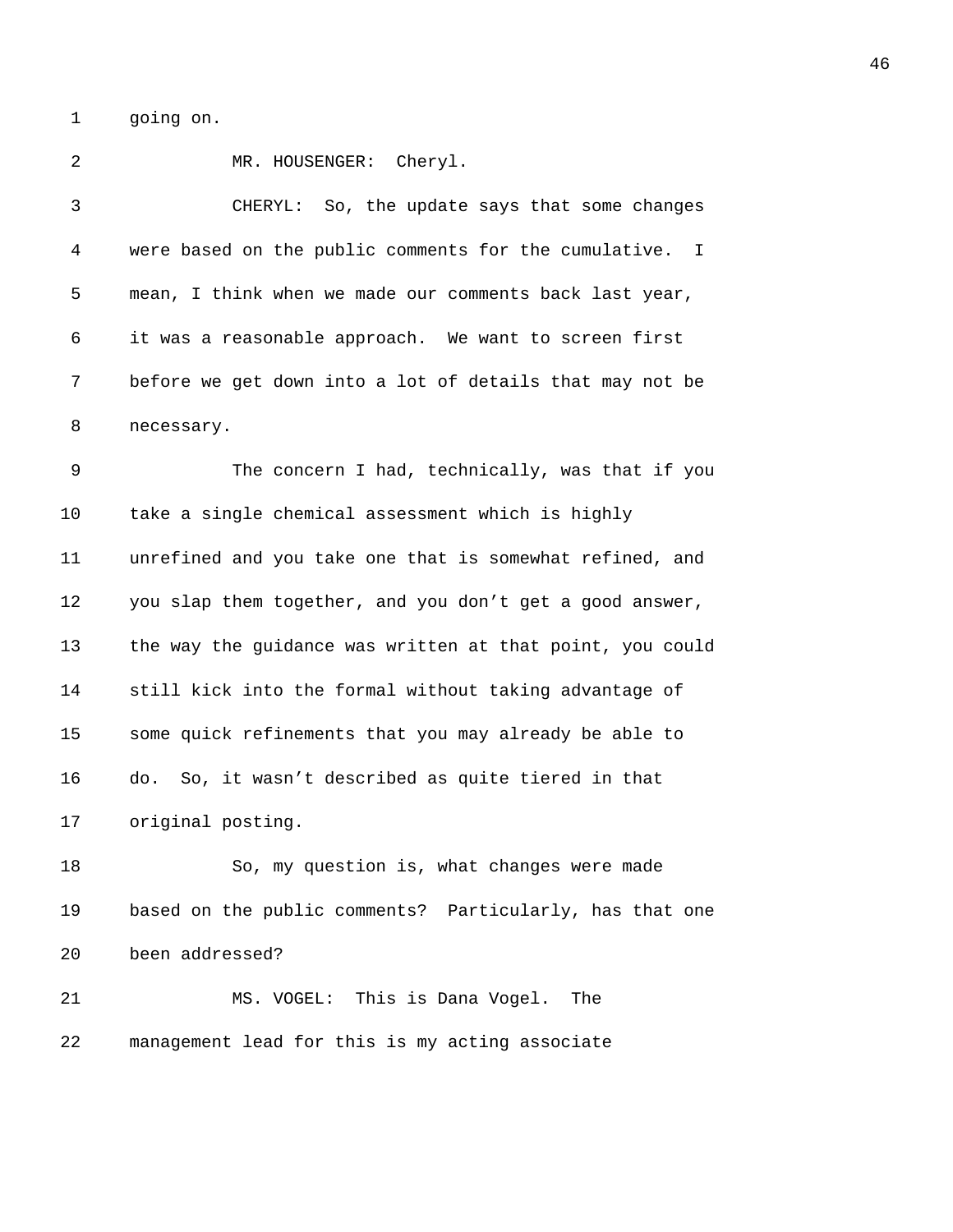1 director -- there's a lot of acting around, as you can 2 tell -- Billy Smith. He's been the kind of lead for the 3 technical part of this, especially sheparding along the 4 response to comments. I'm going to let him answer your 5 question.

6 MR. SMITH: Right. It is a good question. It 7 was a valid point. We've not changed the actual tiering 8 levels, but we have taken that into account within the 9 tiers. I don't know if it was specifically your comment, 10 but specifically we had things like, you know, can you 11 take into account for same crop treated, can you take 12 into account PDP data, potentially.

13 So, we did try to focus a little bit more on 14 particularly -- I think it's a little bit easier on the 15 dietary exposure side. If they didn't, as you said, you 16 know, take, however they are initially and throw them 17 together, and if it doesn't pass at that point, maybe 18 trying to put them on a same level playing field on the 19 exposure side. So, to answer your question, yes, we did 20 that.

21 CHERYL: That would be important because that 22 would be a way to avoid additional tox tests, etcetera,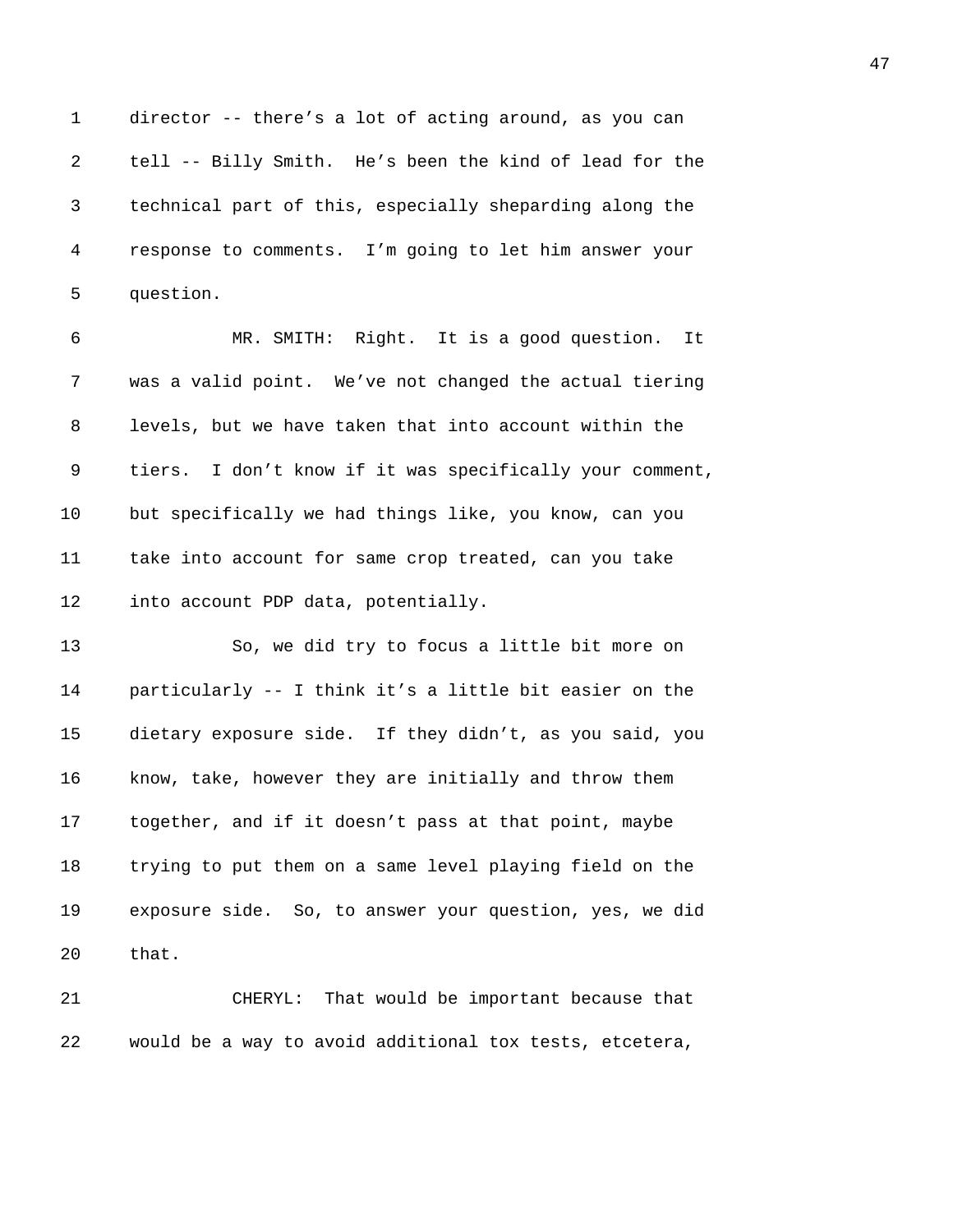1 etcetera. So, yes.

2 MR. HOUSENGER: Donnie. 3 DONNIE: I'm going to kind of build on what 4 Andy was asking about around worker protection standards. 5 Could you kind of give me an idea of what your outreach 6 program looks like, give you confidence that everybody 7 will be aware of these changes by January 1? So, that's 8 kind of the first aspect. 9 I also appreciate you working with OSHA, 10 especially around the respirator issue. Are there other 11 areas that you're working with OSHA to make sure that 12 those two don't disagree with each other. So, when 13 inspections do occur, that EPA is not telling them one 14 thing and OSHA is telling them something different that 15 kind of occurs today? 16 And then, last but not least, are you willing 17 to share your compliance training materials so we make 18 sure we know what to be ready for during inspections? 19 MR. KEANEY: Yes. As I said, we're in 20 the process of developing key compliance materials, like 21 the How to Comply Manual that exists. We'll update that. 22 Then, there's an Inspector Guidance document that, you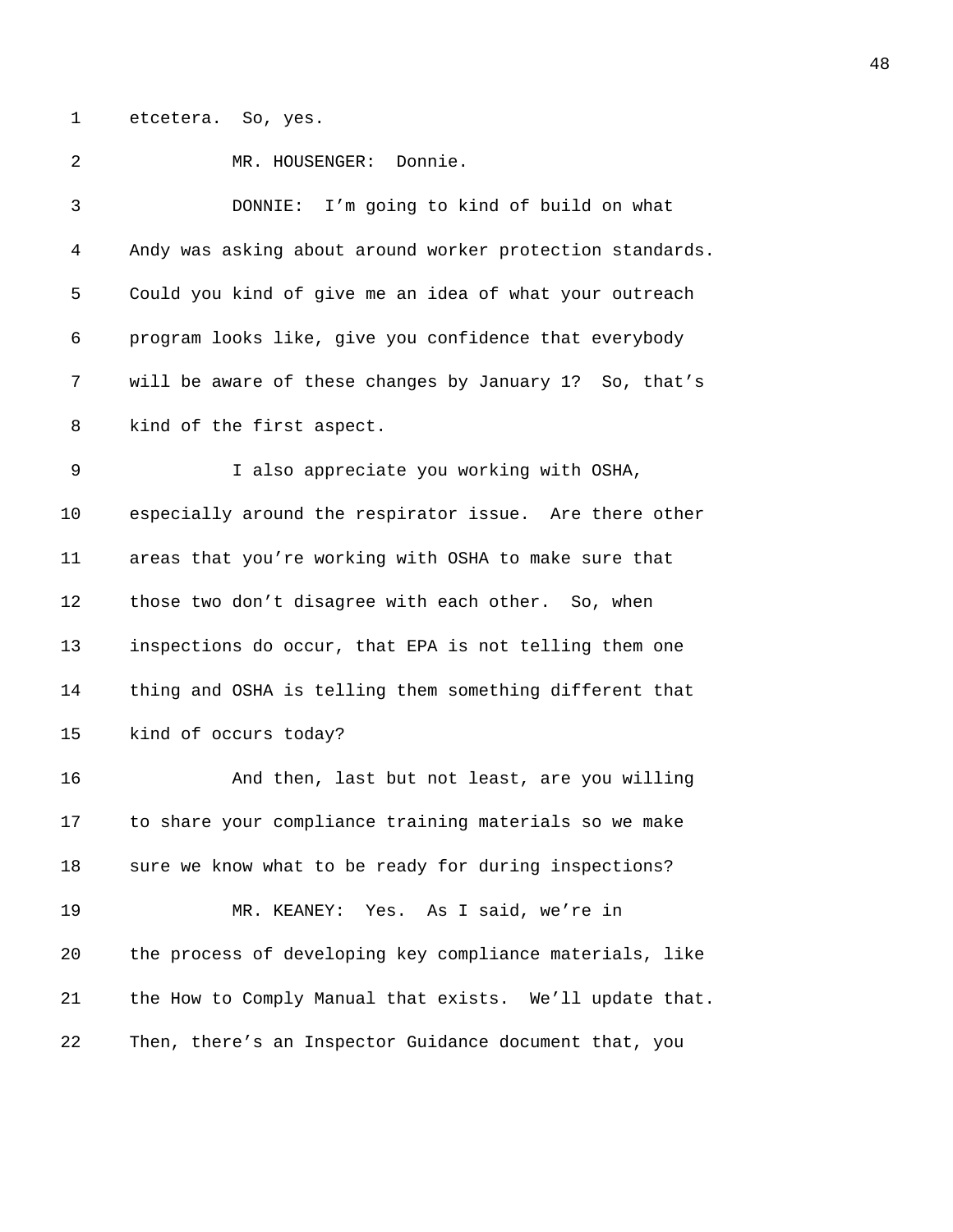1 know, we develop. I thought in the earlier regulation, 2 it was something called a Quick Reference Guide that was 3 quite useful. We'll duplicate that with relative to the 4 current regulations. So, that will be available. 5 The OSHA, we've got specific focused fact 6 sheets on relative to the respirator and the process of fit 7 testing and what's meant by medical evaluation and so 8 forth. So, there will be a lot of specific focus on that 9 with information that will be up on our website and 10 available and in our training with the state regulators 11 and the regional people. That's a big focus. 12 What was the first question you asked? 13 DONNIE: Outreach, can you give me an outline 14 of your outreach program? You were confident that 15 everybody would be aware of this by -- 16 MR. KEANEY: Well, I thought the thing 17 that was sent to you or that you had is a basic outline. 18 We are pretty aggressively beginning with the regional 19 people that are tasked with being the location for worker 20 protection information are the regions. Then, the state 21 regulators.

22 We do have, as I said, a process. We bring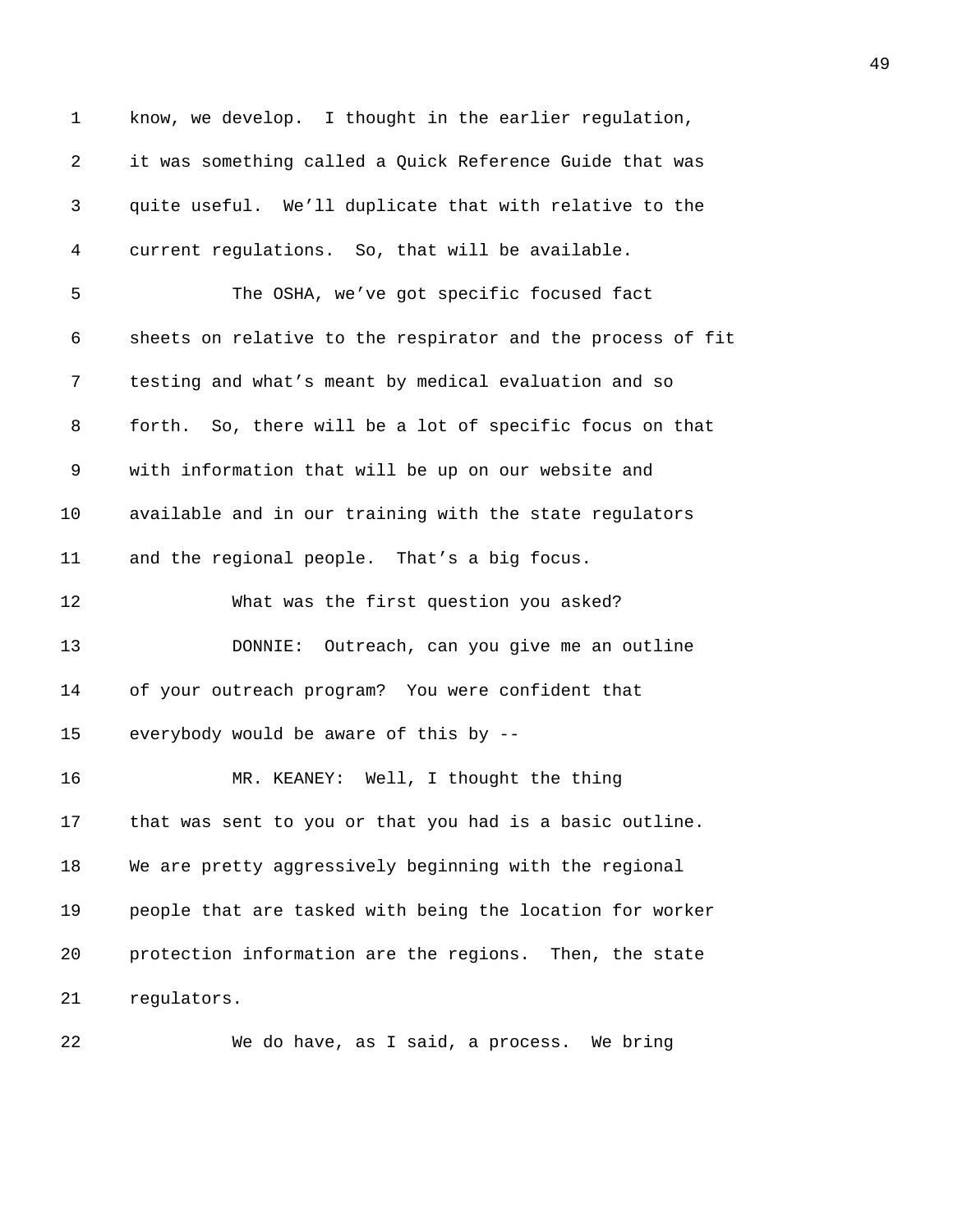1 people together for a week's training, the pesticide 2 regulatory -- PREP. Acronyms are good, but you can 3 forget what they mean. It's a state regulatory people 4 training session. We had a week of that in May that was 5 well attended by the state regulators. We're having 6 another one at the end of next month that will do the 7 same thing. It's ongoing. We'll be in an ongoing 8 process all through this phased implementation. Well, 9 for the life of the regulation, really, but pretty 10 intensely front loaded into this phased implementation 11 activity up until '18. 12 DONNIE: My question is more around the next 13 level. What's your outreach program to the producer 14 growers, those people that are impacted, not the 15 regulators? 16 MR. KEANEY: We will reach out and 17 provide webinars and Power Point walkthroughs. We are in 18 the process of setting up a contract with an outreach 19 firm that would do a variety of things to reach into that 20 community with informational presentations or PSAs or any 21 number of things like that. But we haven't got that 22 contract in place yet. We're verging on that. That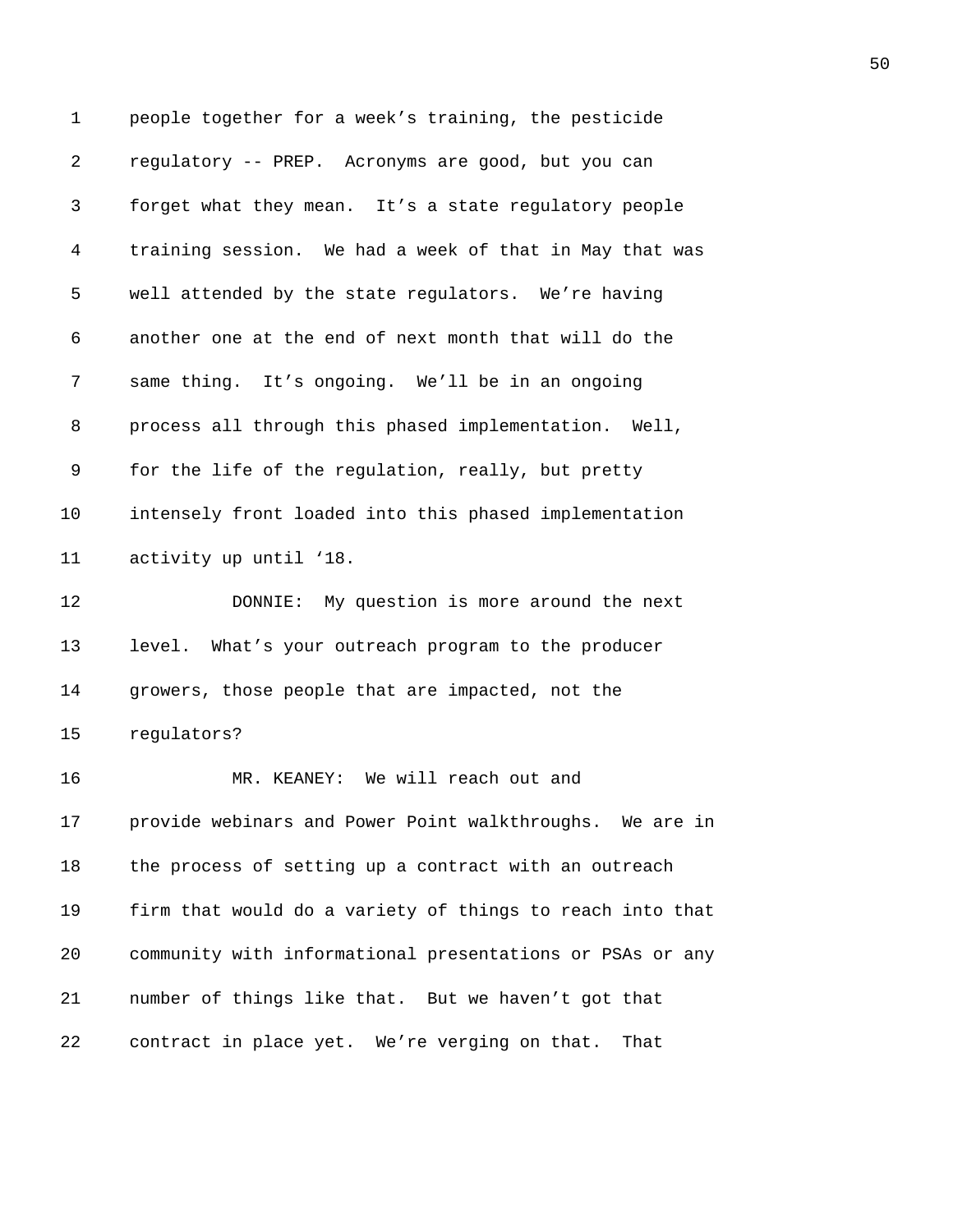1 would be, again, a multi exercise for continued 2 communication. So, anyone you know who would like to get 3 an ear full, we can give that to them. 4 DONNIE: I've got at least one audience for 5 you, but I'll talk with you later. 6 MR. KEANEY: Yes. 7 MR. HOUSENGER: Aimee. 8 AIMEE: Just as a follow-up question, I 9 recognize these are evolving issues on cumulative risk 10 assessment and ecological risk assessment. It's not 11 easy. So, one, I'm curious. Conversations are 12 happening. I'm curious a little bit more about is there 13 anything more than conversations, something concrete that 14 I can look at, timelines, or ideas, or goals? 15 Then, adding a layer to it also, I gave an 16 example of disease, a chemical or non-chemical 17 interaction. I'm also curious synergies. I know that's 18 something that we've talked a lot about between different 19 active ingredients that might be used jointly or where 20 the exposure might be joint. I'm curious about how EPA 21 is responding to that issue as well on an ecological 22 sense.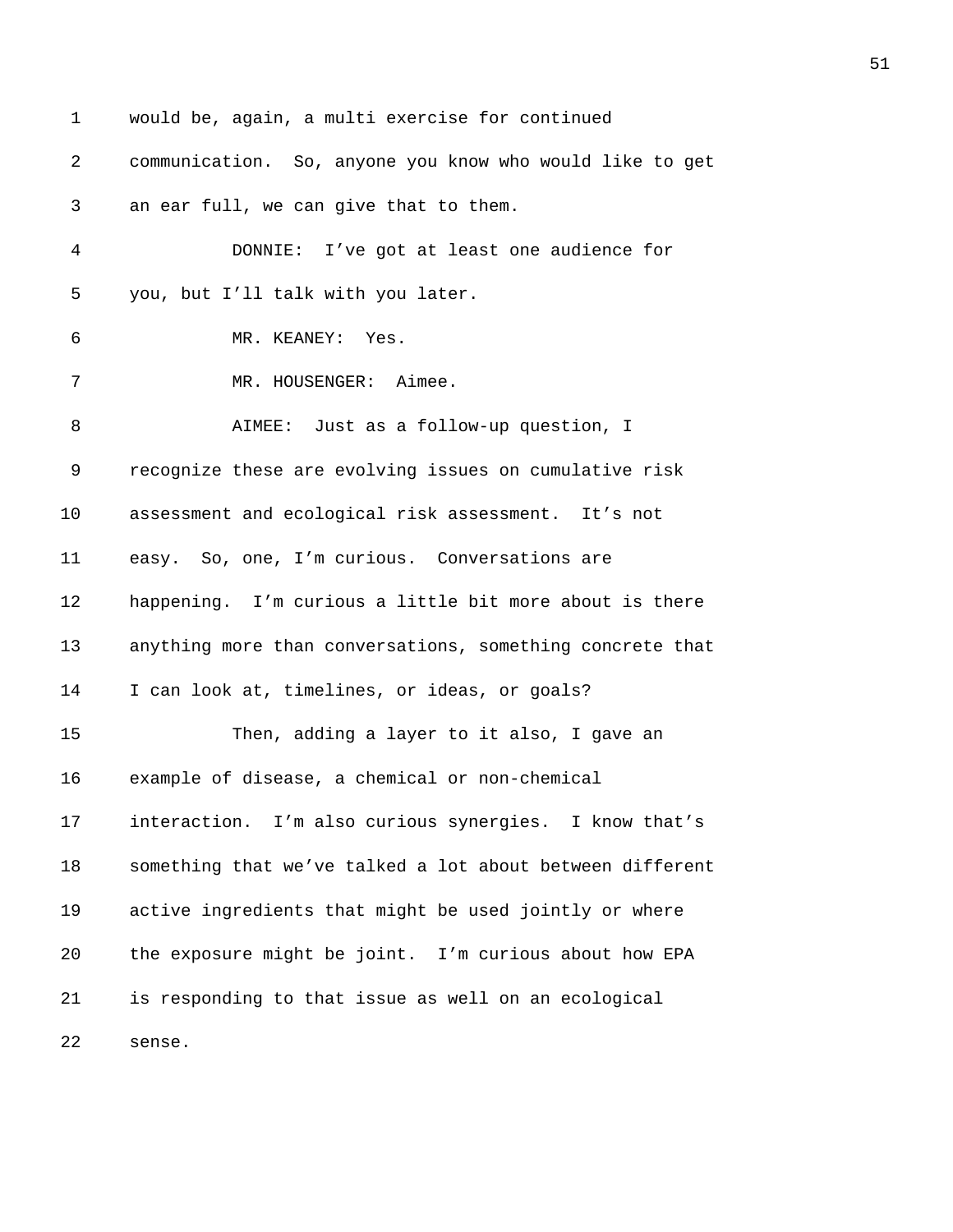| $\mathbf 1$ | MS. PEASE: Hi, Anita Pease again. So, I'll                |
|-------------|-----------------------------------------------------------|
| 2           | address your question on synergies first. So, we          |
| 3           | recognize it. That's an evolving issue. Mixtures are      |
| 4           | really a challenging issue for us to tackle at this point |
| 5           | in time. We are looking at the open literature. Any       |
| 6           | available data on mixtures, we evaluate it qualitatively. |
| 7           | We did get recommendations from the National              |
| 8           | Academy of Science on how to evaluate mixtures. They      |
| 9           | suggested that we assume additivity, which we're doing in |
| 10          | the ecological risk assessments. I'll talk a little bit   |
| 11          | more about that in my presentation on ESA, about how      |
| 12          | we're looking at mixtures.                                |
| 13          | Again, you know, we're not there yet. We don't            |
| 14          | have a quantitative method, but we are seriously looking  |
| 15          | at it, and we are working with the Services on ways to    |
| 16          | quantify that.                                            |
| 17          | AIMEE: I should just clarify that I'm curious             |
| 18          | not just for ESA biological opinions but also             |
| 19          | registration review and evaluation. So, if it's not true  |
| 20          | for both of them, that would just be helpful for me.      |
| 21          | MS. PEASE:<br>Sure. No, we're doing the same              |
| 22          | thing for registration review. We do a thorough review    |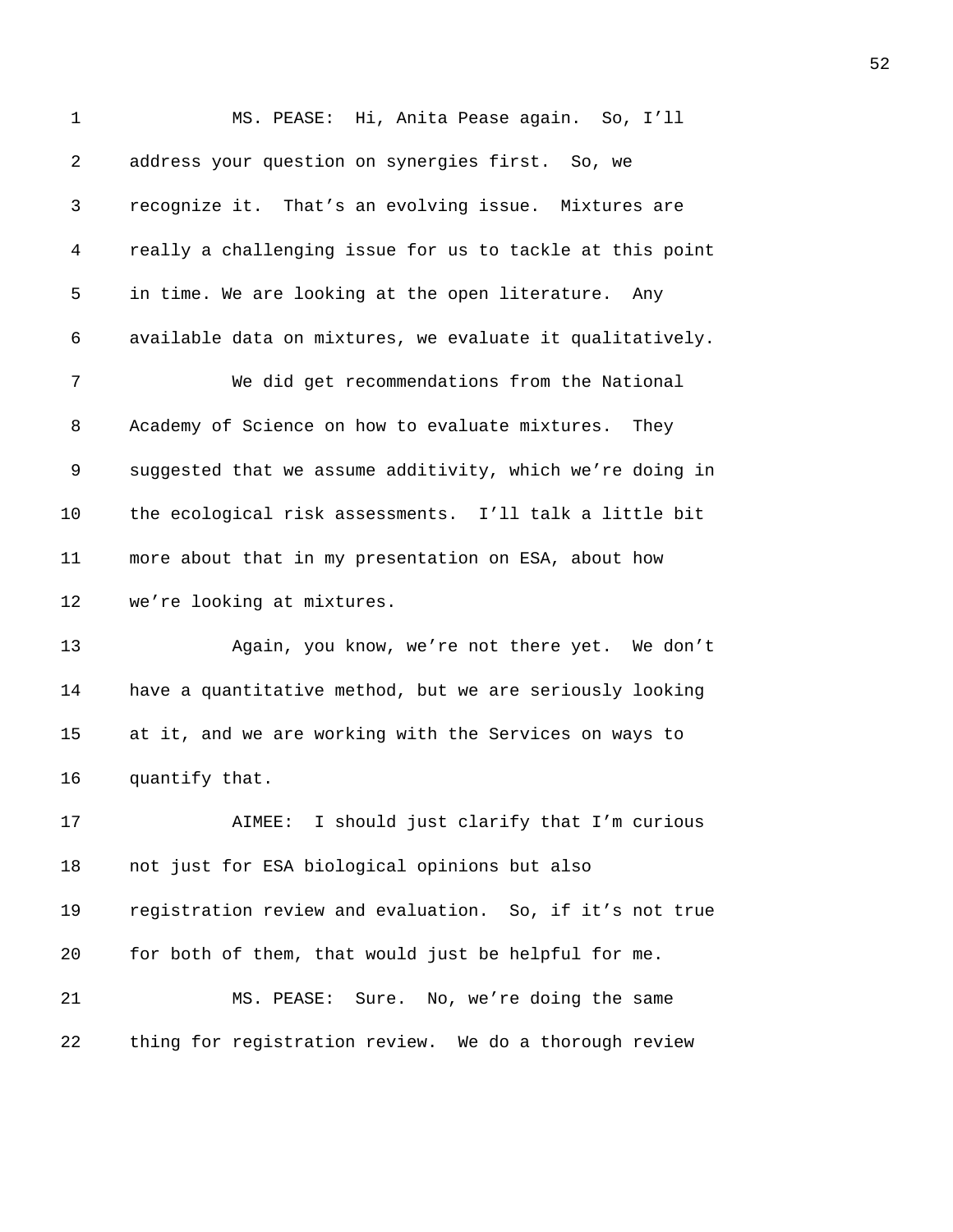```
1 of the open literature. We are discussing all the data
2 that we have on mixtures, synergistic, antagonistic, and
3 additive effects.
```
4 MR. HOUSENGER: Cheryl. 5 CHERYL: So, whoever was the acting director, 6 he didn't really finish answering my question, which was, 7 were there any other changes? The reason for asking that 8 has to do with the WPS, because apparently, there was 9 some big change that happened in WPS at the last minute 10 that created a lot of confusion, which was around the 11 designated representative provision. That's not outlined 12 on the sheet here. So, I'd like to hear what that change 13 was about and why it was made, because there are some 14 people that are concerned about it. Then, I'd like to 15 hear if there were additional changes to the cumulative 16 policy.

17 MR. KEANEY: That provision designated 18 agent is if the worker feels, for whatever reason, 19 unwilling to ask for the necessary information that 20 should be provided, then they can have a designated agent 21 do that for them if they feel retaliation or whatever. 22 Whatever misgivings they have, they can have a designated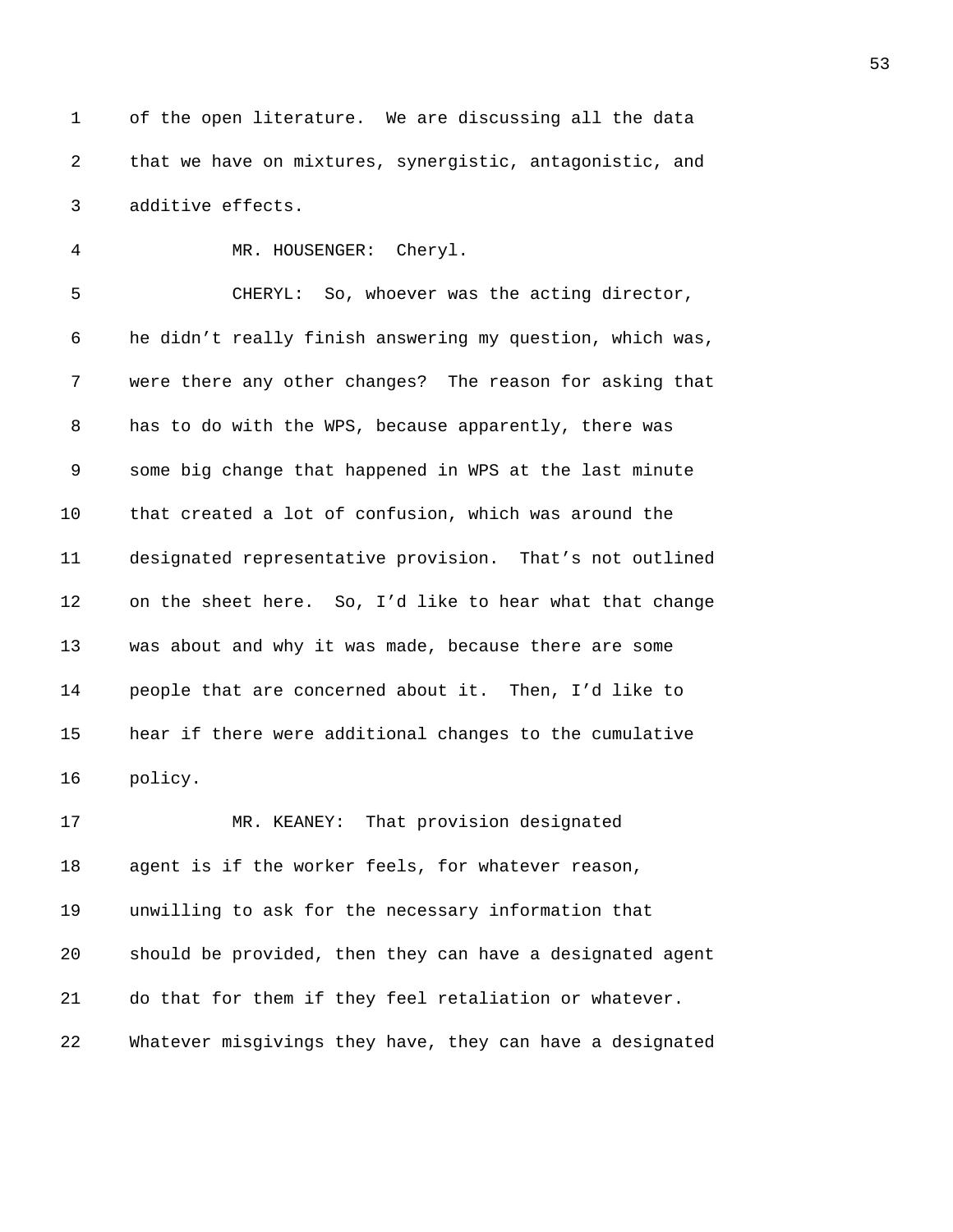1 agent request the specific information that needs to be 2 provided. We've put up a lot of Q&As on the web site and 3 fact sheets on the web sites. It doesn't look like 4 that's an answer. 5 CHERYL: I guess the question was, what was the 6 impetus for that? Apparently, it's not super clear as to 7 how that works. 8 MR. KEANEY: The impetus was information 9 we got through comments and through engagements with NGO 10 organizations that felt that a lot of workers feel 11 intimidated, feel in a lesser position as far as their 12 ability to ask for information that the regulation says 13 they should be entitled to. 14 MR. SMITH: And then, to just address 15 your question on the cumulative, there really wasn't a 16 lot of significant changes. There were some language 17 changes where we added some language about the schematic 18 review. We got a number of comments about that. 19 We sort of addressed that in the accompanying 20 response to comments/documents. We've added language in 21 to address those comments. But substantial changes? No, 22 there wasn't anything really outside of the question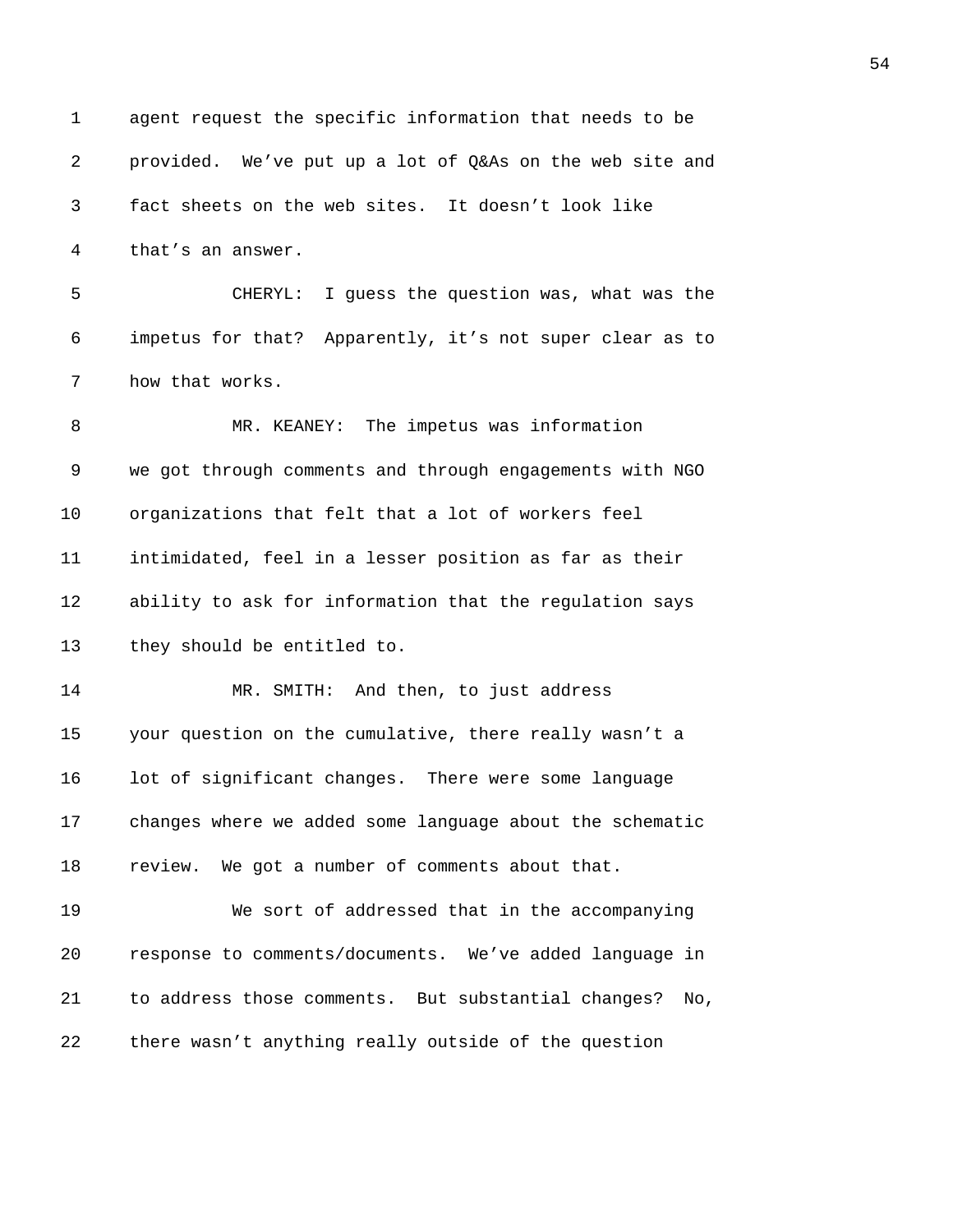1 you've already asked sort of putting them on the same 2 level playing field on the exposure side. 3 MR. HOUSENGER: Ray. 4 RAY: On the WPS, following up on Cheryl's 5 question, can a designated agent represent an 6 agricultural worker anonymously? 7 MR. KEANEY: Can they represent -- well, 8 they're asking specific information. If you're asking an 9 employer for specific information that's key to a work 10 period or, you know, a geographic location, ultimately, 11 if it leads to an enforcement action, they can't maintain 12 anonymity at that point. 13 RAY: Anonymity of the worker representative? 14 MR. KEANEY: The worker representative? 15 RAY: Yes, the worker who is represented. 16 MR. KEANEY: The initial request can be 17 anonymous, that they would like the information for X day 18 or X month and so forth. They have to provide enough 19 specifics so that it is relevant to whenever the worker 20 was there doing whatever he was doing. 21 RAY: If that worker is not identified, that's 22 a real problem.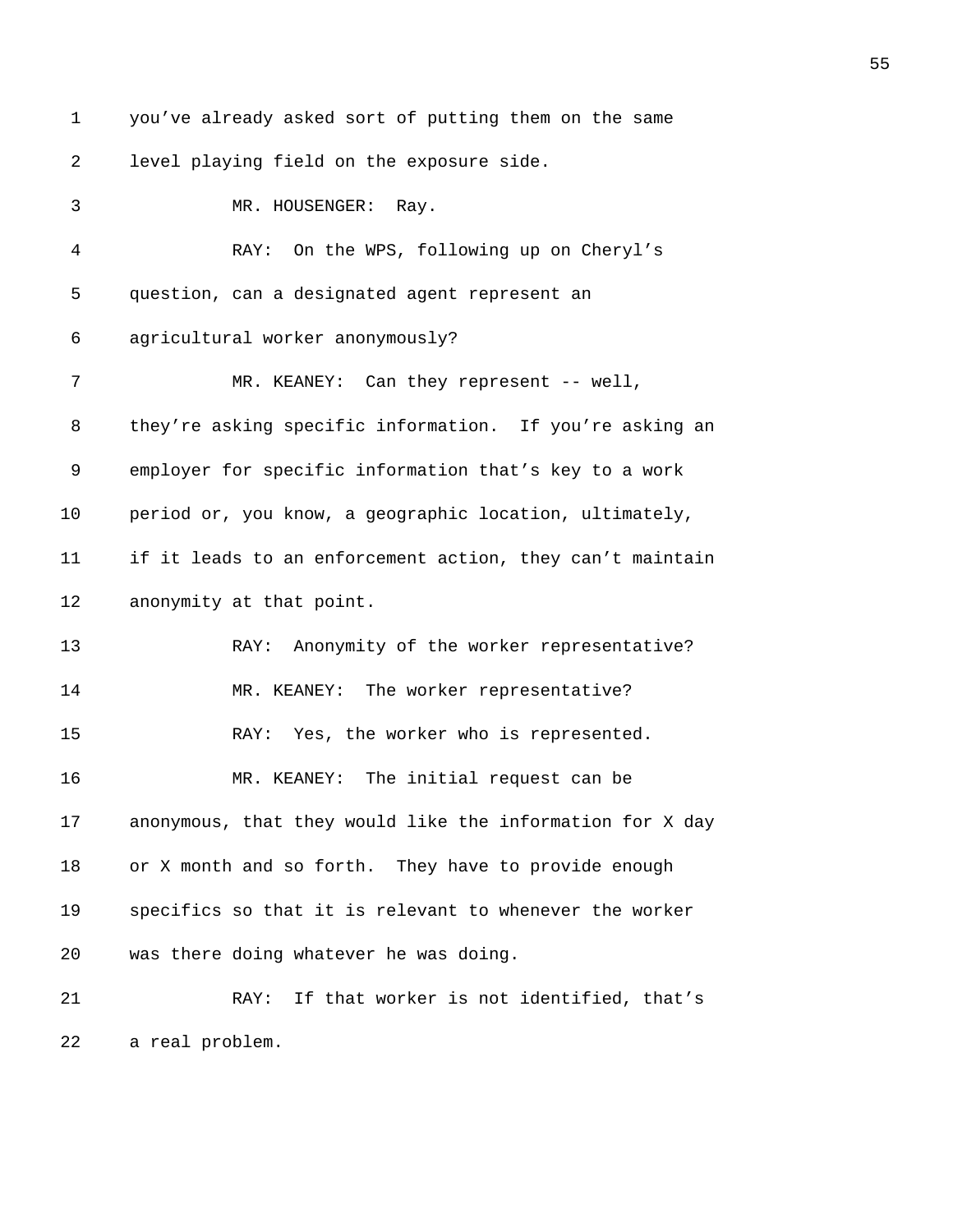2 identified.

| 3              | RAY: Well, it should be right up front.                  |
|----------------|----------------------------------------------------------|
| $\overline{4}$ | MR. KEANEY: Well, there has to be                        |
| 5              | certainty that the person was employed there, yes.       |
| 6              | MR. HOUSENGER: Amy.                                      |
| 7              | AMY: I just want to follow up on this                    |
| 8              | conversation, just to underscore a couple of the points  |
| 9              | that Kevin is making about the vulnerability of a        |
| 10             | population that is picking, harvesting, and planting our |
| 11             | crops. These are hard workers. They want to work.        |
| 12             | The EPA has an obligation to protect them.               |
| 13             | This designated agent is incredibly important because    |
| 14             | sometimes workers -- it's not a matter of feel; they are |
| 15             | intimidated. They have been intimidated. They need       |
| 16             | someone else to assist them in obtaining information     |
| 17             | about the pesticides they are exposed to.                |
| 18             | So, we're watching it very closely as well, but          |
| 19             | we feel it's very important as a part of the WPS         |
| 20             | functioning accordingly.                                 |
| 21             | MR. HOUSENGER:<br>Andy.                                  |
| 22             | Are there any definitions that define<br>ANDY:           |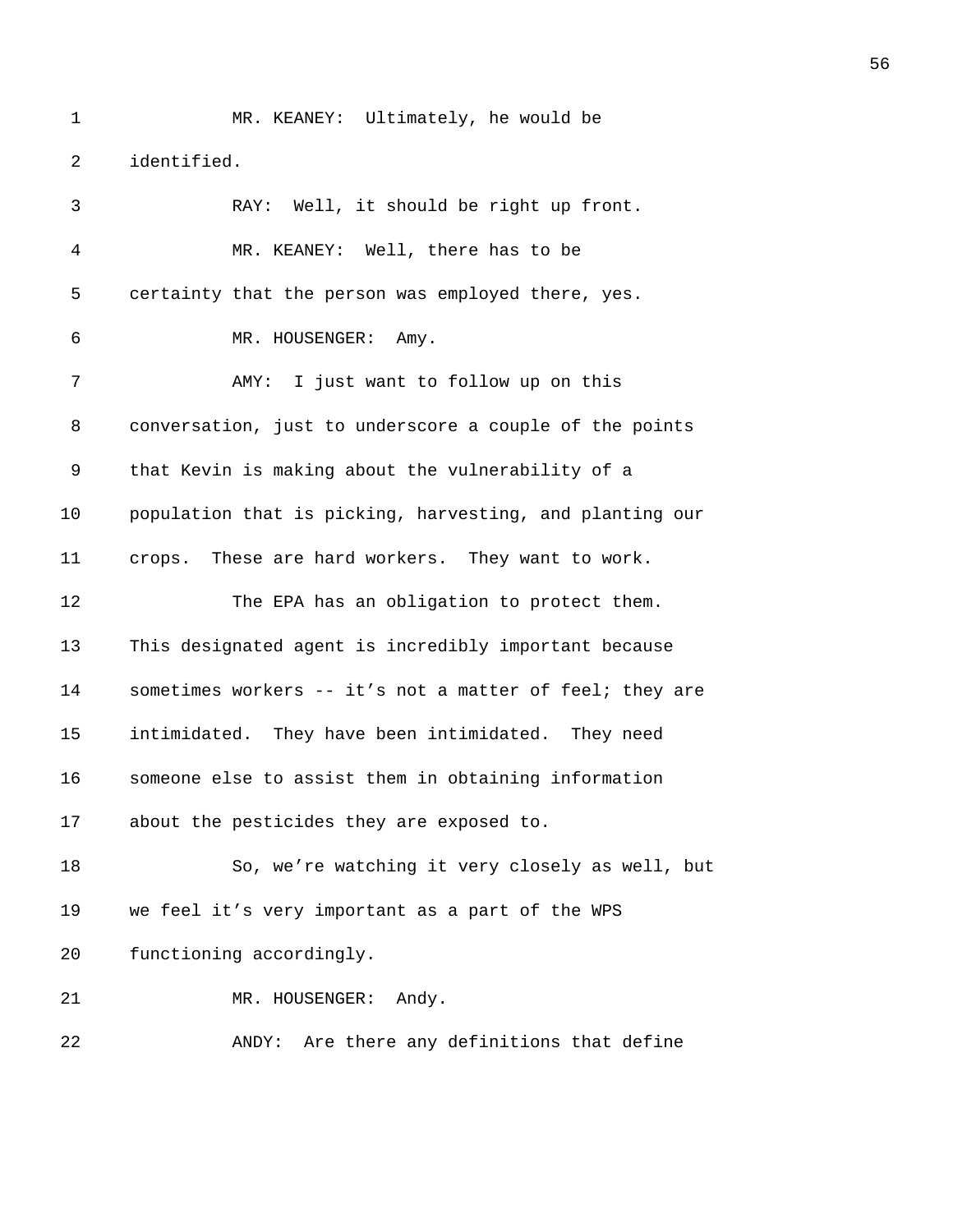1 who can be a designated representative? Are there 2 limitations on what can be used with the information that 3 is collected from the producer? 4 MR. KEANEY: There is description in the 5 regulation of what types of identification the 6 representative has to provide, yes. What use can they 7 make of it? The same sort of use that anyone could make 8 of that information. What were you getting at with the 9 question of what use could they make of it? 10 ANDY: It just seems that pretty much anyone 11 that wants to can seek out someone that works on a farm 12 and want to be his designated representative and can get 13 a lot of information, and there's no restriction on what 14 that information could be used for, or where it could be 15 used, or for what purpose it could be used. 16 MR. KEANEY: The regulation specifically 17 describes what information should be posted and 18 available. That's the type of information that they 19 would get. It's nothing different than what already 20 exists in the current regulation. Well, there's some 21 added information that we've got in the change, but it's 22 required to be posted and made available.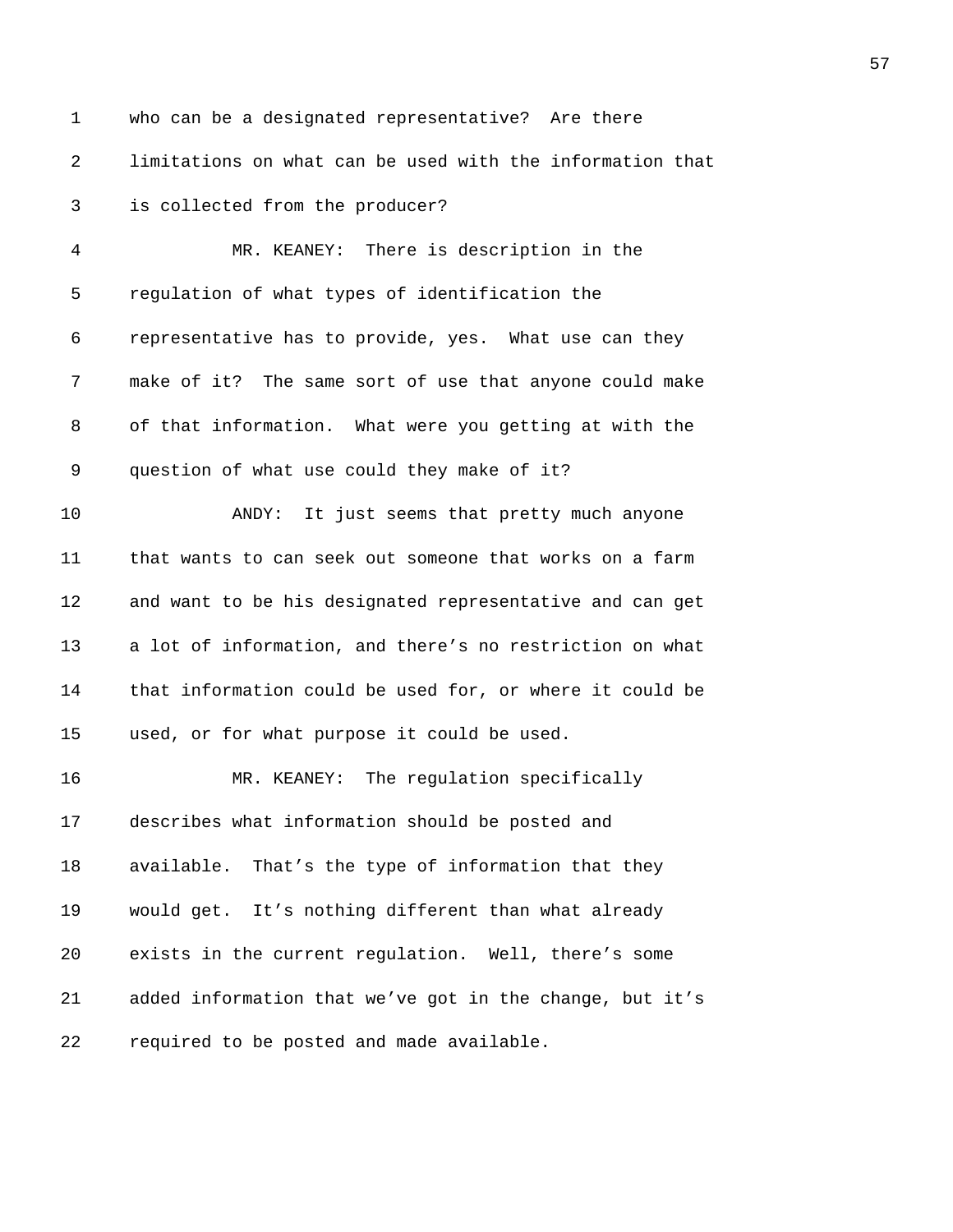1 MR. HOUSENGER: Virginia.

| 2  | VIRGINIA: Just to clarify, in the proposed                |
|----|-----------------------------------------------------------|
| 3  | regulation draft, the regulation did have a provision     |
| 4  | about a designated representative who could assist a      |
| 5  | worker to obtain information that's already in the        |
| 6  | central posting in the event that a worker is             |
| 7  | incapacitated.                                            |
| 8  | The final regulation retained that provision              |
| 9  | but also added additional steps that a worker would have  |
| 10 | to go through to designate that representative. So,       |
| 11 | there were some changes, but it only made it a little bit |
| 12 | specified as to how that process would occur and steps a  |
| 13 | worker had to go through to designate that                |
| 14 | representative.                                           |
| 15 | MR. HOUSENGER: Amy. Andy. All right, are                  |
| 16 | there any other questions regarding any of the three      |
| 17 | topics? Anyone on the phone that's a member of the PPDC?  |
| 18 | (No response.)                                            |
| 19 | MR. HOUSENGER: All right, hearing none, let's             |
| 20 | take a break. It's a little early, so let's do quarter    |
| 21 | of.                                                       |
| 22 | (A brief recess was taken.)                               |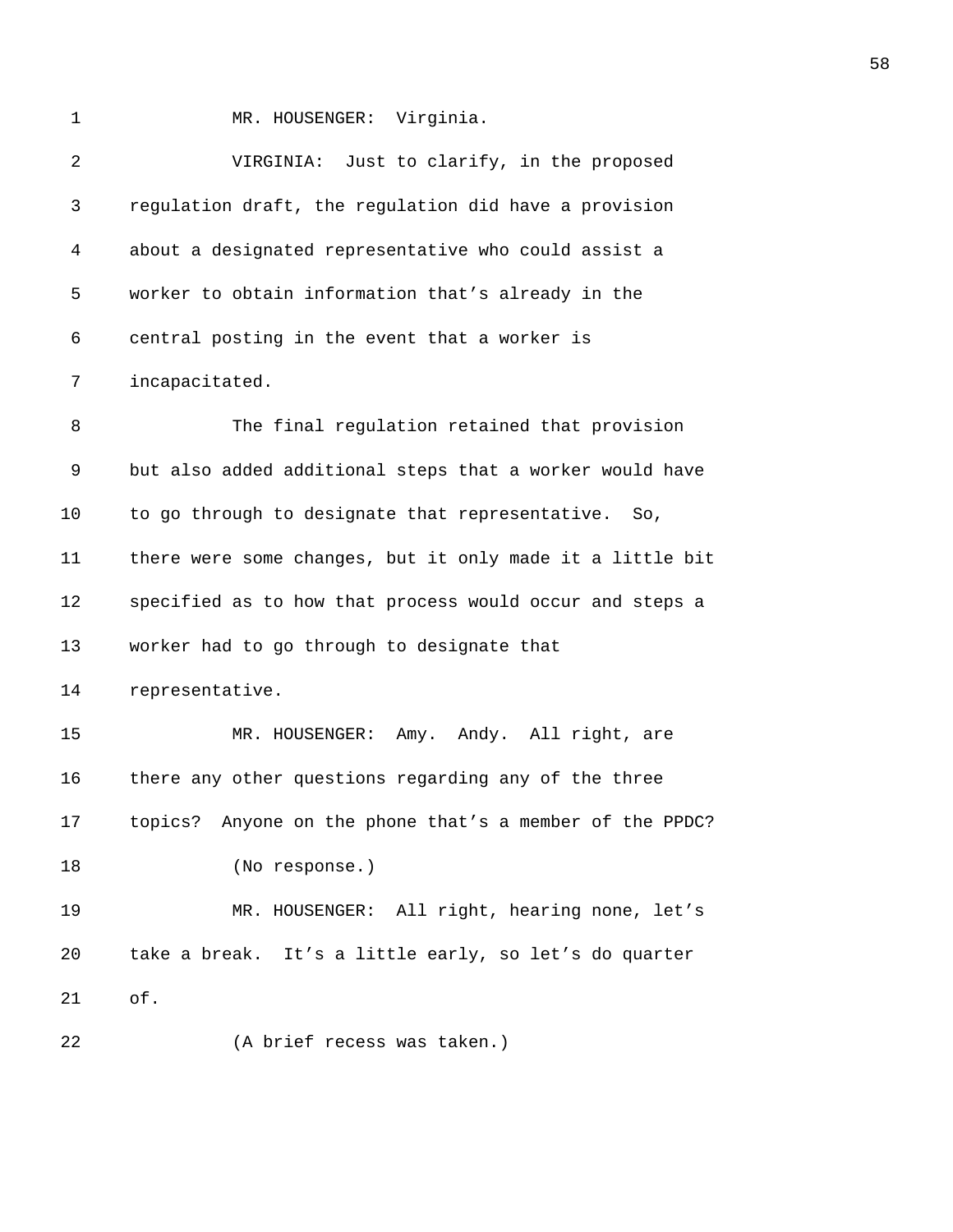| $\mathbf 1$ | MR. HOUSENGER: Okay, let's get going on our              |
|-------------|----------------------------------------------------------|
| 2           | next topic, chlorpyrifos. There's been a lot of          |
| 3           | questions. We recently went to an SAP meeting on it.     |
| 4           | Dana Vogel, the Director of the Health Effects Division, |
| 5           | is going to lead us in this session.                     |
| 6           | Dana.                                                    |
| 7           | MS. VOGEL: Good morning, everyone. All right,            |
| 8           | so part two of chlorpyrifos. Since the first part at     |
| 9           | PPDC was so much fun, we thought we'd do it again. So,   |
| 10          | we're going to give you a little bit more. This          |
| 11          | presentation I'm trying to go back a little bit and give |
| 12          | you some of the background in regulatory history. Then   |
| 13          | we'll talk about the most recent science advisory panel  |
| 14          | that we had just recently in April. Then we'll talk      |
| 15          | about after the SAP what our next steps are moving       |
| 16          | forward.                                                 |
| 17          | Just a few slides on background. I just want             |
| 18          | to go over at a very broad level that chlorpyrifos is a  |
| 19          | very widely used OP insecticide. It's used in over 40    |
| 20          | states and on nearly 50 crops. So, it's very widely      |
| 21          | used.                                                    |
| 22          | So, regulatory history, there is a bit of                |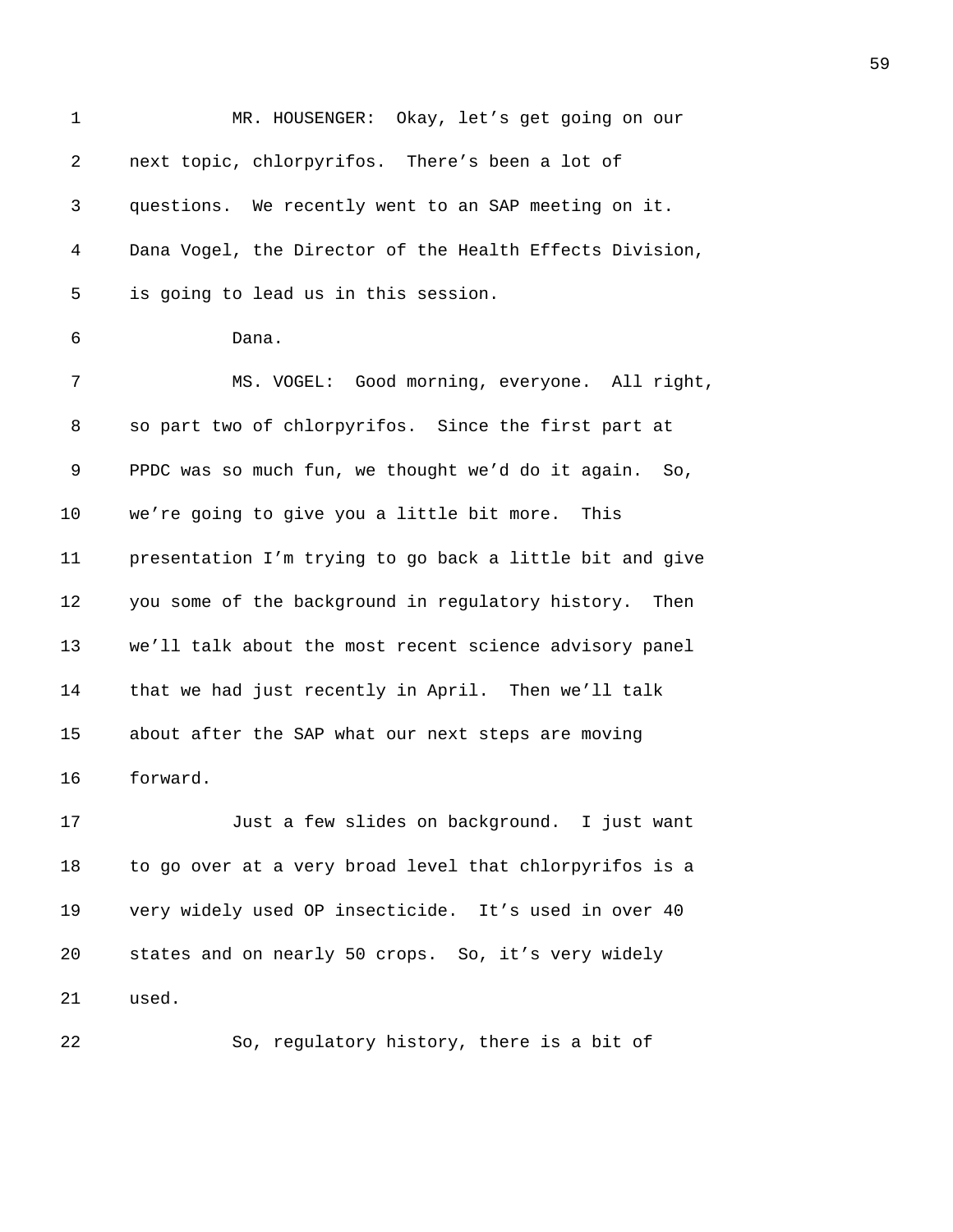| 1  | regulatory history here. So, in 2000, all homeowner       |
|----|-----------------------------------------------------------|
| 2  | residential uses were eliminated except for those that    |
| 3  | really don't present much exposure, any exposure at all,  |
| 4  | are very self contained.                                  |
| 5  | In 2006, we completed a cumulative risk                   |
| 6  | assessment for the OPs. Of course, chlorpyrifos was a     |
| 7  | part of it. We determined that there were no risks of     |
| 8  | concern. They didn't exceed our level of concern.         |
| 9  | In 2009, we began registration review. We                 |
| 10 | moved chlorpyrifos up in the schedule because of its      |
| 11 | importance and because of some cutting edge science       |
| 12 | issues that are surrounding chlorpyrifos.                 |
| 13 | So, as you can imagine, there has been, or                |
| 14 | you're probably aware, there's been a lot of science work |
| 15 | done on chlorpyrifos. We've taken many issues to many     |
| 16 | different SAPs. This slide briefly summarizes some of     |
| 17 | the or most of the SAPs we've had, starting in 2008, on a |
| 18 | new way of looking at experimental lab tox data on        |
| 19 | animals and epidemiology studies. That was in 2008 when   |
| 20 | we first brought those issues.                            |
| 21 | In 2009, we looked at potential for                       |
| 22 | volatilization exposure, how bystanders might be exposed  |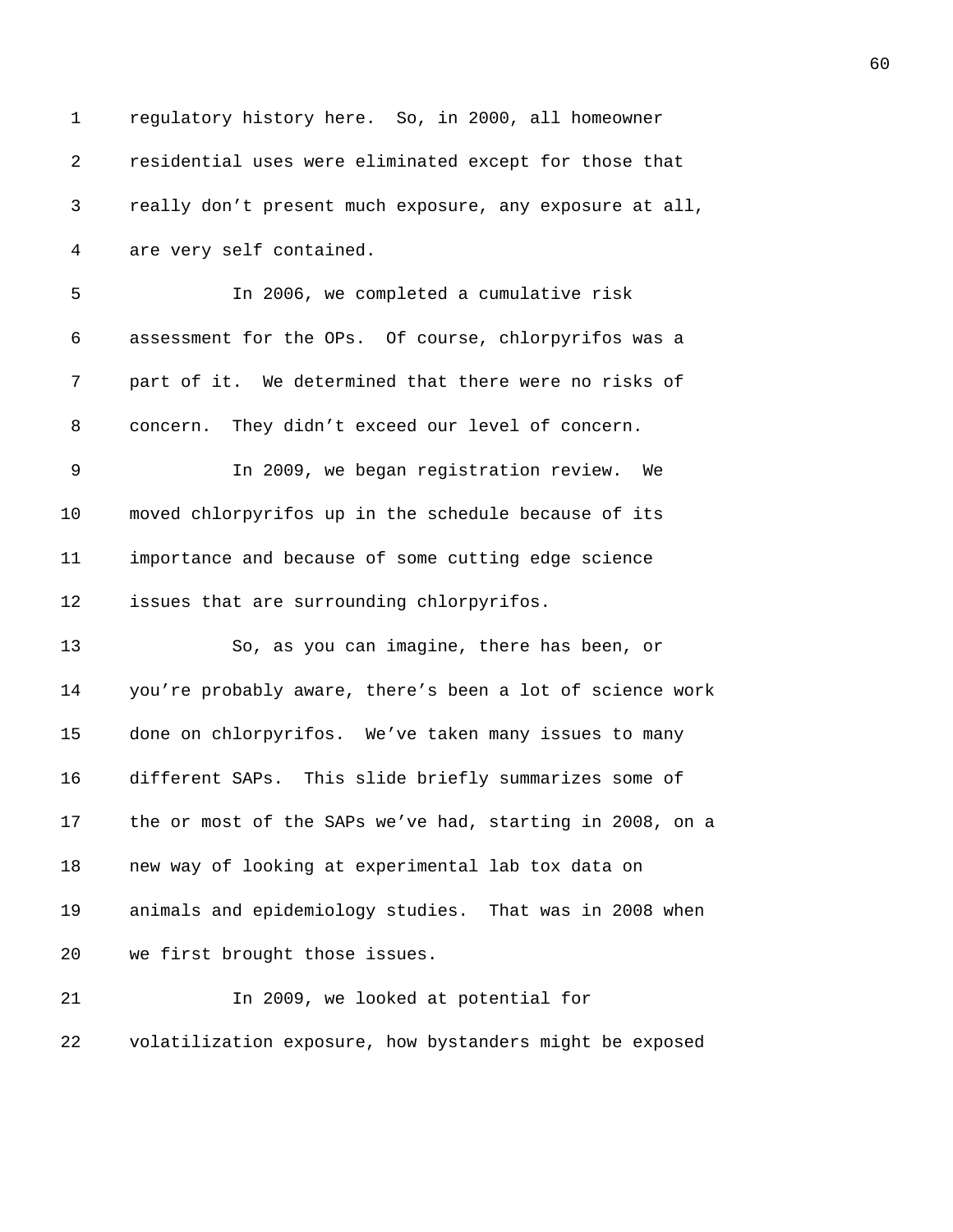1 through potential volatilization of the pesticides like 2 chlorpyrifos.

| 3  | In 2010, which is very important, we brought              |
|----|-----------------------------------------------------------|
| 4  | the framework for how to incorporate epidemiological and  |
| 5  | incident data into human health risk assessment and       |
| 6  | really presented a conceptual framework for how we would  |
| 7  | use that in risk assessment, and followed a systematic    |
| 8  | approach, this microview approach, and utilizing a weight |
| 9  | of evidence as well. So, that was back in 2010.           |
| 10 | In 2011, we brought the PBPK model for                    |
| 11 | chlorpyrifos and its linkage to CARES.                    |
| 12 | Then, in 2012, again we revisited some of the major       |
| 13 | science issues concerning the health effects of           |
| 14 | chlorpyrifos, that again including epidemiological data.  |
| 15 | Subsequent to that SAP, we did do a paper review, a       |
| 16 | federal peer review panel of some of the MRI findings     |
| 17 | that were in the epi data to get a better understanding   |
| 18 | of those and how we could look at those and what they     |
| 19 | actually meant.                                           |
| 20 | So, the main point here is that we have done a            |
| 21 | lot of significant science work over the years at         |
| 22 | tackling different issues early of chlorpyrifos.          |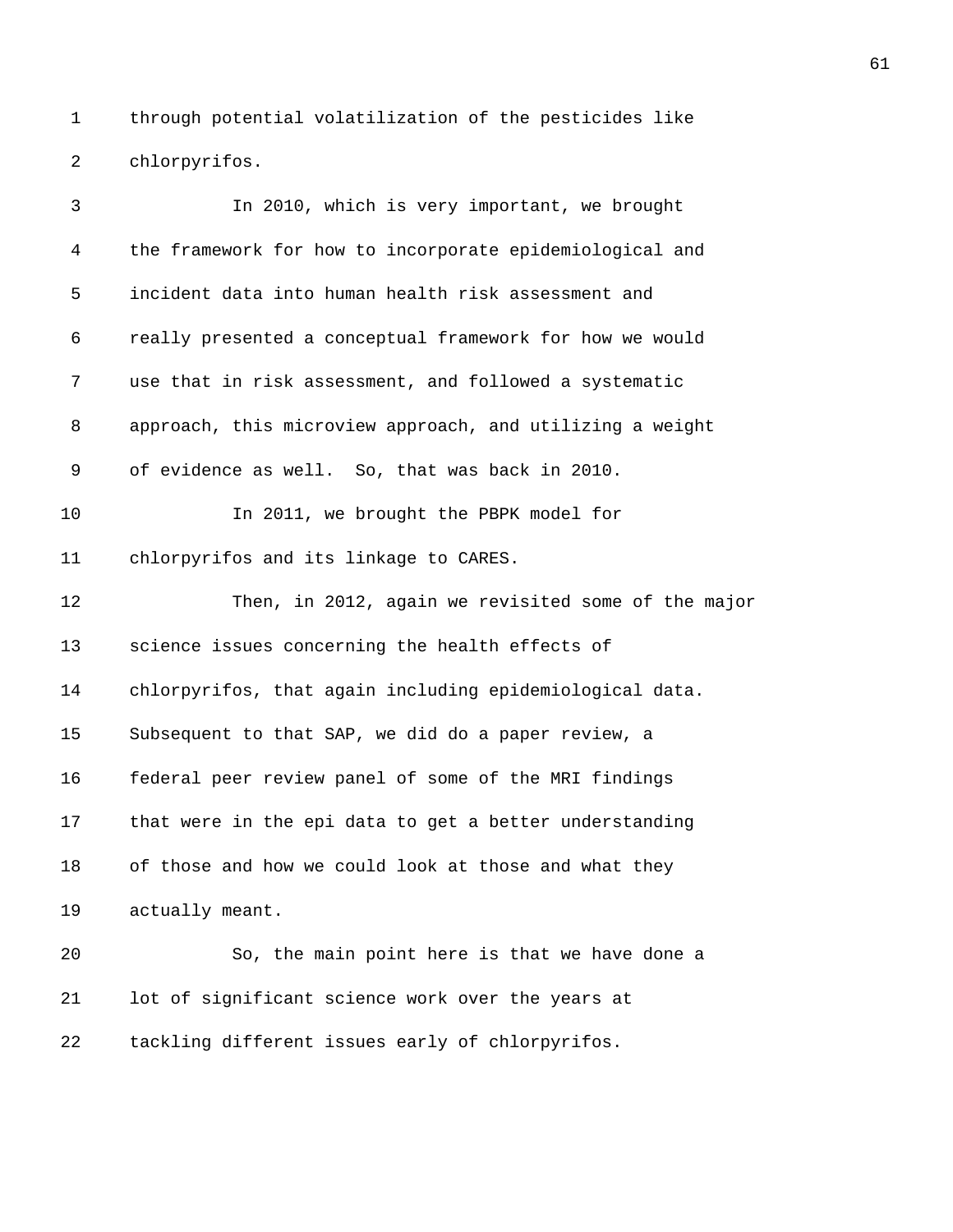| 1  | So, I'm going to step back a little bit to 2007            |
|----|------------------------------------------------------------|
| 2  | because it's relevant to the conversation on               |
| 3  | chlorpyrifos. In 2007, NRDC and PANNA submitted a          |
| 4  | petition to EPA to revoke all tolerances and cancel all    |
| 5  | registrations due to neurotox and neurodevelopmental       |
| 6  | concerns, including with children, farm workers from       |
| 7  | spray drift, and volatilization. Part of that petition     |
| 8  | was citing some of the epidemiological data and some of    |
| 9  | the concerns for neurodevelopmental risks.                 |
| 10 | So, as we mentioned before, a lot of these                 |
| 11 | issues are cutting edge science issues that we took to     |
| 12 | the SAP because they're very important issues that were    |
| 13 | moving the science forward, and we needed some external    |
| 14 | peer review to respond to different issues brought up in   |
| 15 | the petition.                                              |
| 16 | Between 2008 and 2012, we again, as I showed               |
| 17 | you in a previous slide, we took these to a variety of SAP |
| 18 | meetings.                                                  |
| 19 | So, moving forward, petitioners brought suit to            |
| 20 | us most recently in 2014 to the 9th Circuit Court seeking  |
| 21 | to compel either a denial or a proposed or final           |
| 22 | tolerance revocation. In June 2015, the 9th Circuit        |
|    |                                                            |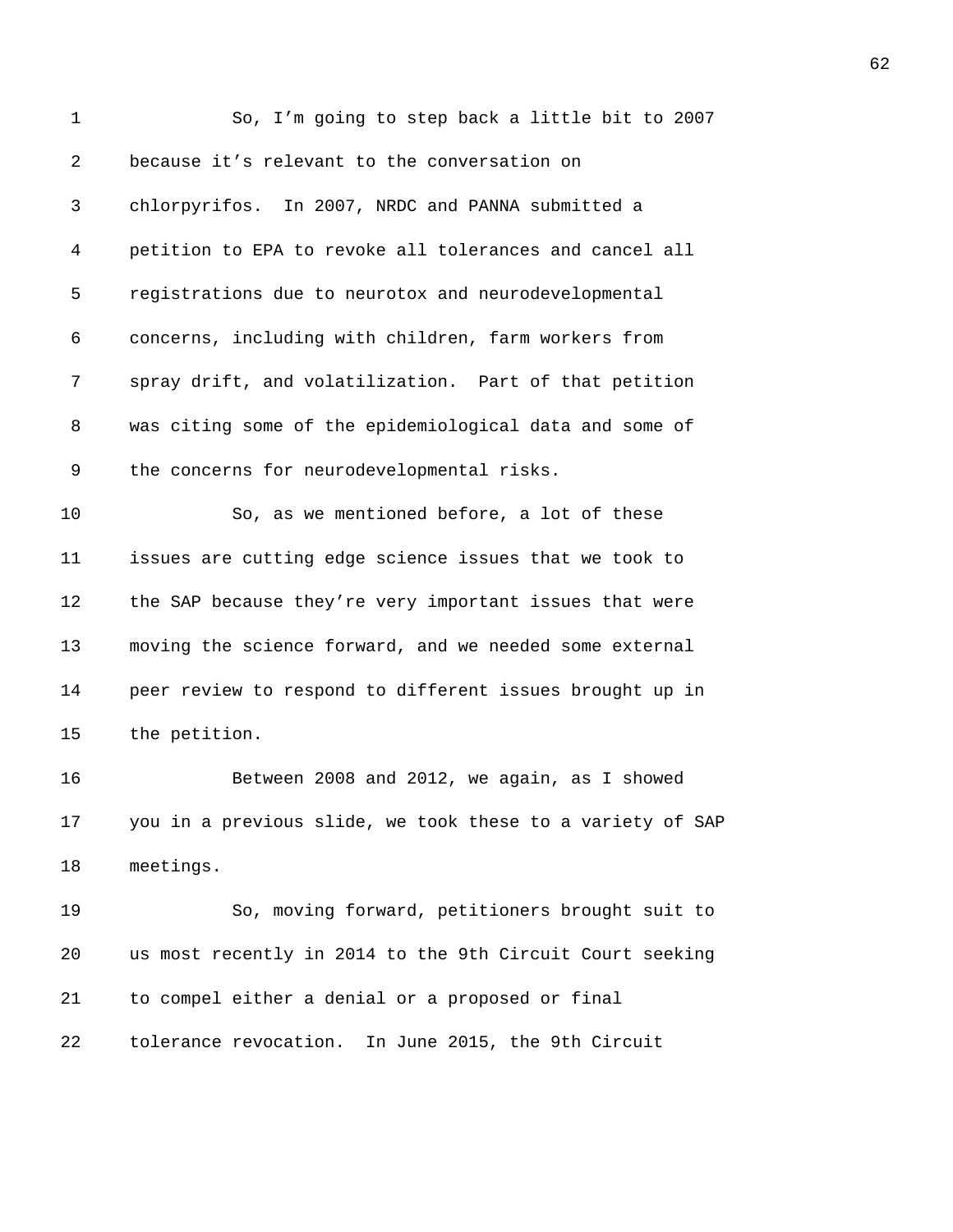1 ordered EPA to inform them of our plans to respond to the 2 petition. So, this is just kind of going through the 3 history of the petition.

4 On June 30th, we reversed our provisional 5 response and indicated our intention to issue our 6 proposed rule revoking all tolerances by April 15th. So, 7 we've set a schedule in place at that point for 8 responding to the petition. We also said at that point 9 we're setting our schedule to try to establish a schedule 10 for getting and answering all the remaining science 11 questions.

12 Part of that, as we previously identified, the 13 outstanding remaining science questions are some with 14 drinking water concerns. So, this response is really 15 based on our 2014 human health risk assessment and the 16 results of that that I'll speak a little bit more about 17 in a few slides. But our response in June really was 18 driven by the results of the 2014 risk assessment and the 19 risks of concern that were identified from that 20 assessment.

21 In August, the 9th Circuit Court rejected our 22 time line and ordered EPA to either deny the petition or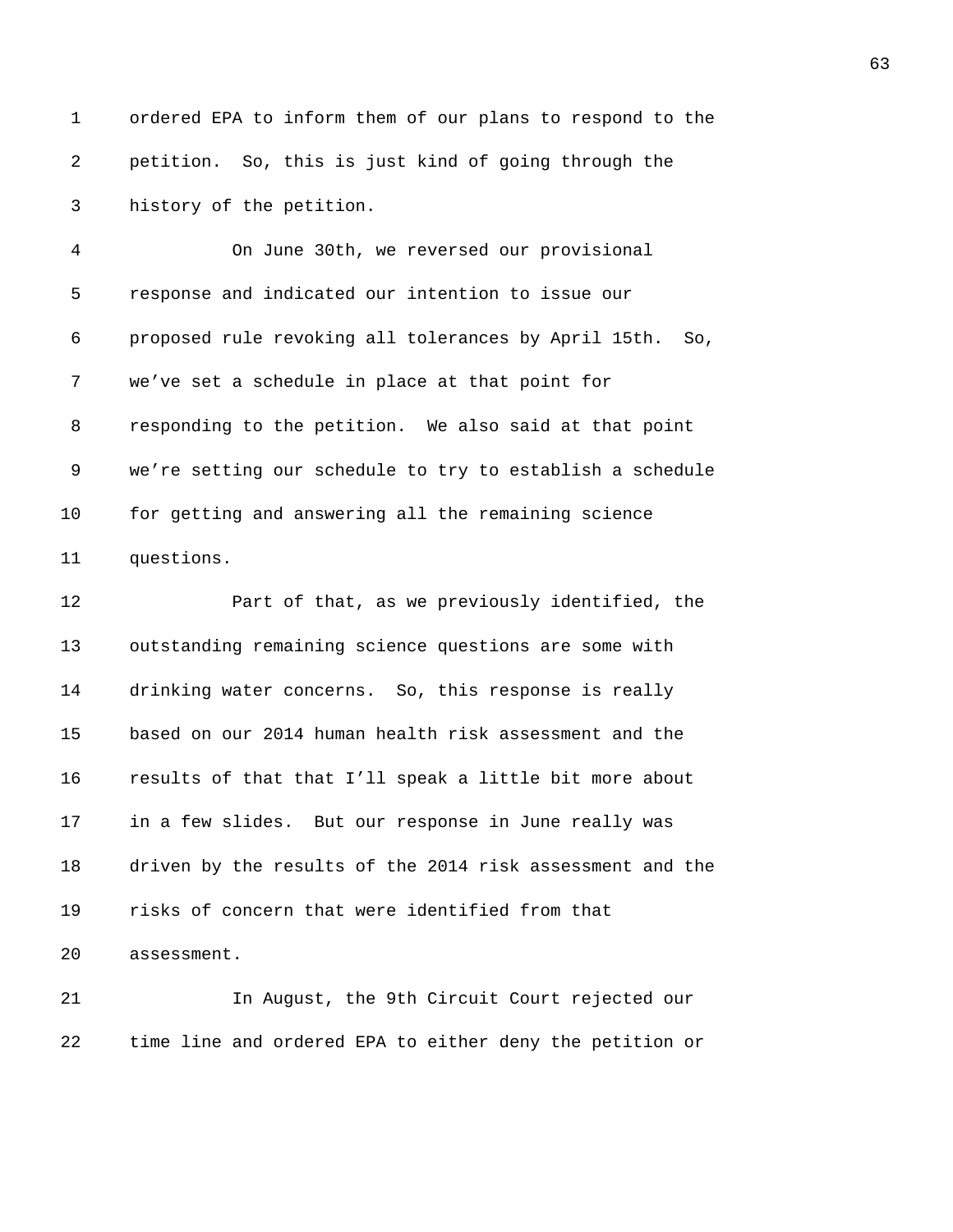1 issue a proposed or final revocation by the end of 2 October in 2015. So, we issued a proposal to revoke all 3 chlorpyrifos tolerances on the day before the deadline. 4 Then, EPA also informed the court that it expects to 5 issue a final rule by December 2016, as was their 6 request.

7 So, risk assessment history, I'm going to give 8 you kind of an idea of the different risk assessments 9 we've done over the years for chlorpyrifos and really 10 focus in on what was done with the 2014 and the results 11 of the 2014 risk assessment.

12 So, you can see our preliminary human health 13 risk assessment was issued in 2011. In 2012, we issued 14 our spray drift assessment and mitigation around spray 15 drift resulting from those concerns. In 2013, we issued 16 a draft volatilization assessment, which indicates no 17 risks were identified. Then, in December of 2014, we 18 issued the revised human health assessment.

19 So, what we're doing here is we're responding to 20 different points of the petition. At the same time, 21 we're, in parallel, working on registration review for 22 the OP pesticide chlorpyrifos.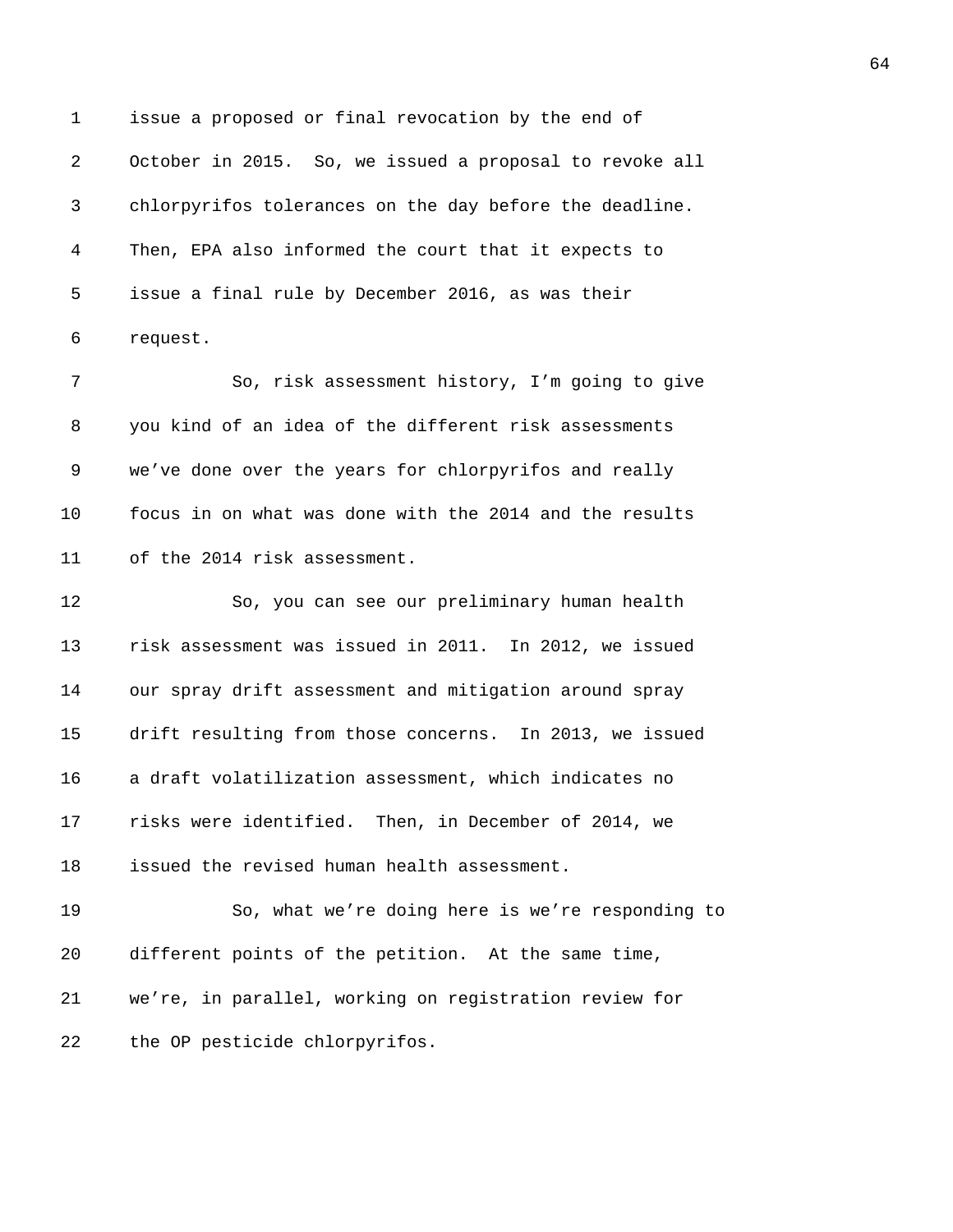| 1  | So, in the 2014 risk assessment, we retained              |
|----|-----------------------------------------------------------|
| 2  | some of the important points. Some of them to take away   |
| 3  | are that we retained the 10X factor because of            |
| 4  | neurodevelopmental concerns. That was largely driven by,  |
| 5  | not completely but largely driven by the epidemiological  |
| 6  | data and the weight of evidence that we've done around    |
| 7  | that.                                                     |
| 8  | There was also in that risk assessment                    |
| 9  | identified risks to workers with the specific individuals |
| 10 | of concern and who we assess in our assessment of         |
| 11 | pregnant workers. The potential was posed for drinking    |
| 12 | water in certain areas of the country, so we identified   |
| 13 | that in the 2014 assessment.                              |
| 14 | Subsequent to 2014, we've been doing more work            |
| 15 | on the revised drinking water assessment, as well as some |
| 16 | other science issues, which I'll talk about in a few      |
| 17 | slides. As I mentioned before, there were no new risks    |
| 18 | identified from food or to bystanders from either spray   |
| 19 | drift or volatilization.                                  |
| 20 | So, for the 2014 risk assessment, I just wanted           |
| 21 | to briefly touch on the different key guidance documents  |
| 22 | that we looked at and adhered to to put that assessment   |
|    |                                                           |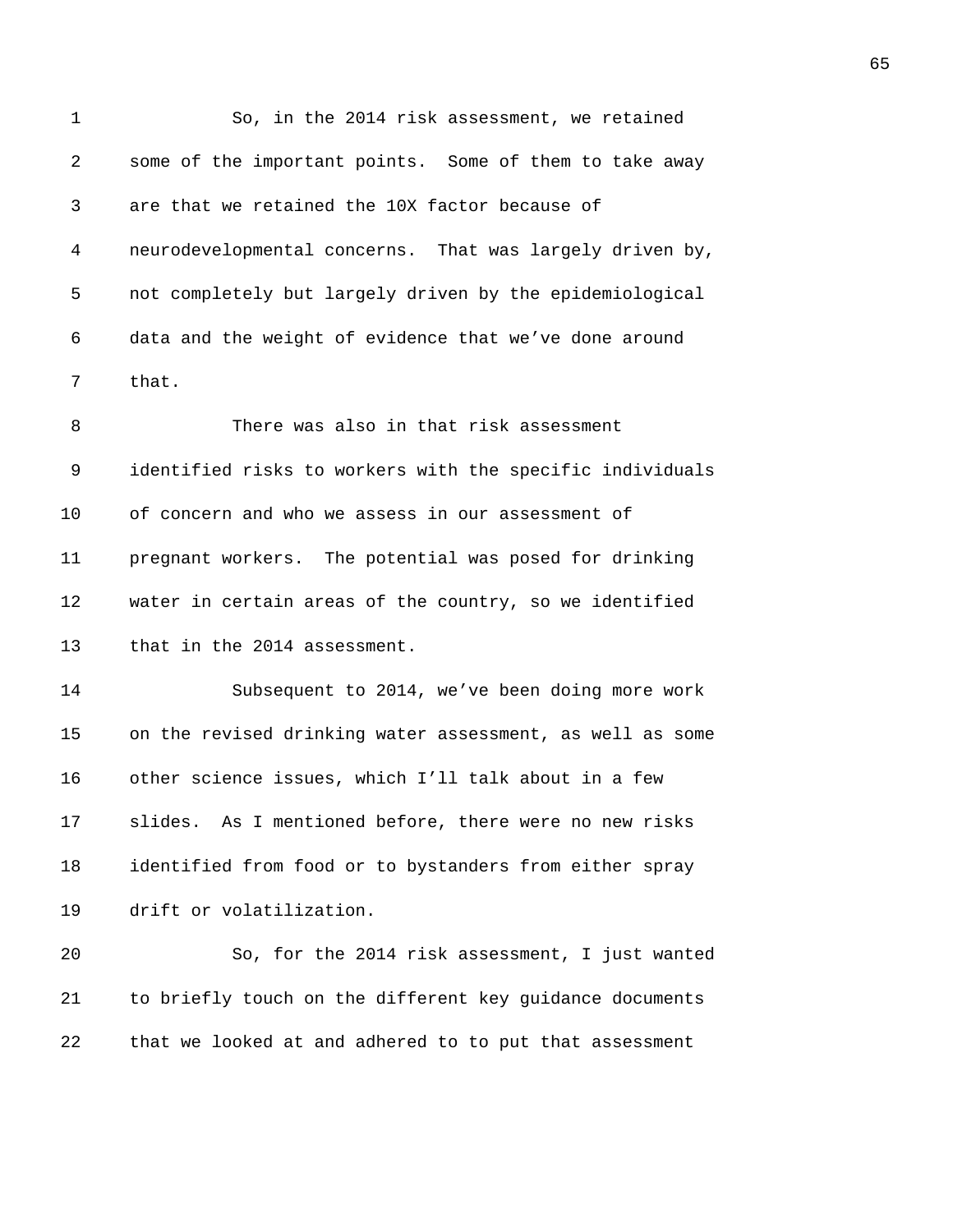| $\mathbf 1$    | together; the NRC report on default factors, as well as   |
|----------------|-----------------------------------------------------------|
| $\overline{2}$ | data derived extrapolation factors, which is an EPA       |
| 3              | document, and also our 2006 approaches to how to use PBPK |
| 4              | models for risk assessment. So, those are the key         |
| 5              | documents we've used. As you can see, they've been peer   |
| 6              | reviewed, and there's been numerous publications.         |
| 7              | So, back to the 2014 risk assessment, we did              |
| 8              | use red blood cell cholinesterase inhibition              |
| 9              | as the critical fact for determining the point of         |
| 10             | departure. We used the PBPK model to derive human         |
| 11             | specific points of departure for different age groups,    |
| 12             | routes, and durations. We also used the model to derive   |
| 13             | intra-species factors for some life stages, but not for   |
| 14             | women of child-bearing age, because at that point, the    |
| 15             | model we were using wasn't capable of assessing or        |
| 16             | accounting for pregnancy.                                 |
| 17             | We also, as I mentioned before, retained the              |

18 FQPA factor based on the uncertainty in the dose-response 19 relationship as it relates to the neurodevelopmental 20 effects that could be potentially seen in children. That 21 concern comes from the epidemiological data. One of the 22 main studies but not the only one is the Columbia study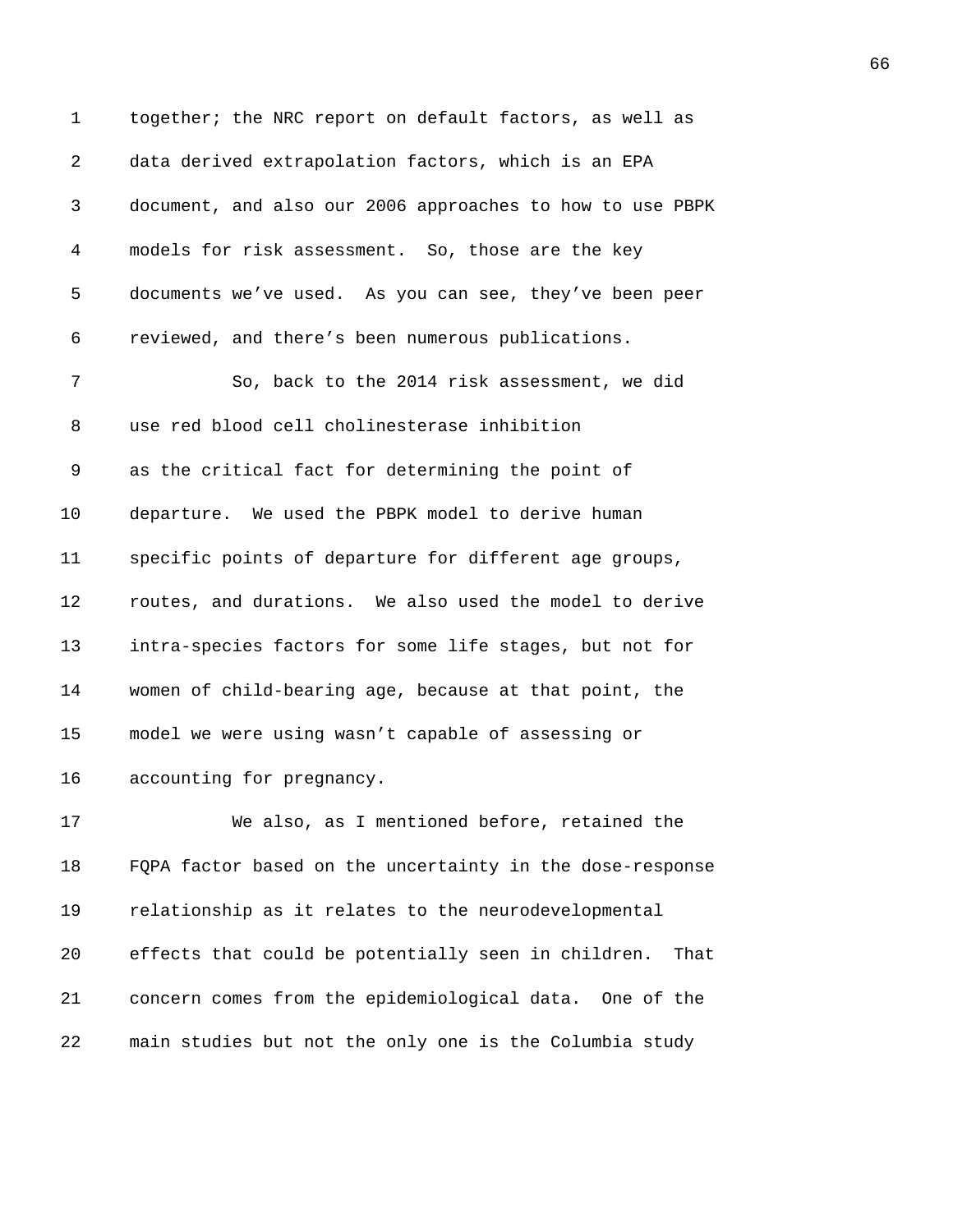1 that you've probably heard spoken of.

| 2            | So, because the epidemiological data is such an          |
|--------------|----------------------------------------------------------|
| $\mathsf{3}$ | important and spoken of point for the chlorpyrifos risk  |
| 4            | assessment, I thought I would go through just a little   |
| 5            | bit of detail on the epi studies. So, the main epi       |
| 6            | studies that we're using are three prospective birth     |
| 7            | cohorts that examine environmental exposure and adverse  |
| 8            | health outcomes. That's the Columbia cohort, which is    |
| 9            | New York City, Mount Sinai, which is also in New York,   |
| 10           | and CHAMACOS, which is in California, so three different |
| 11           | cohorts funded by EPA and NIEHS.                         |
| 12           | So, if we think about these studies, I think,            |
| 13           | there is certain information that's available in the     |
| 14           | Columbia study that is not available through the other   |
| 15           | two studies. At the same time, they all kind of lead you |
| 16           | in the same direction. They all kind of support each     |
| 17           | other. So, what we're relying upon and what we took from |
| 18           | the SAP was mainly some of the quantitative ways to use  |
| 19           | the Columbia study. All three cohorts kind of work       |
| 20           | together and pointed us in a direction that we felt we   |
| 21           | needed to pursue to address the concern for              |
| 22           | neurodevelopmental effects.                              |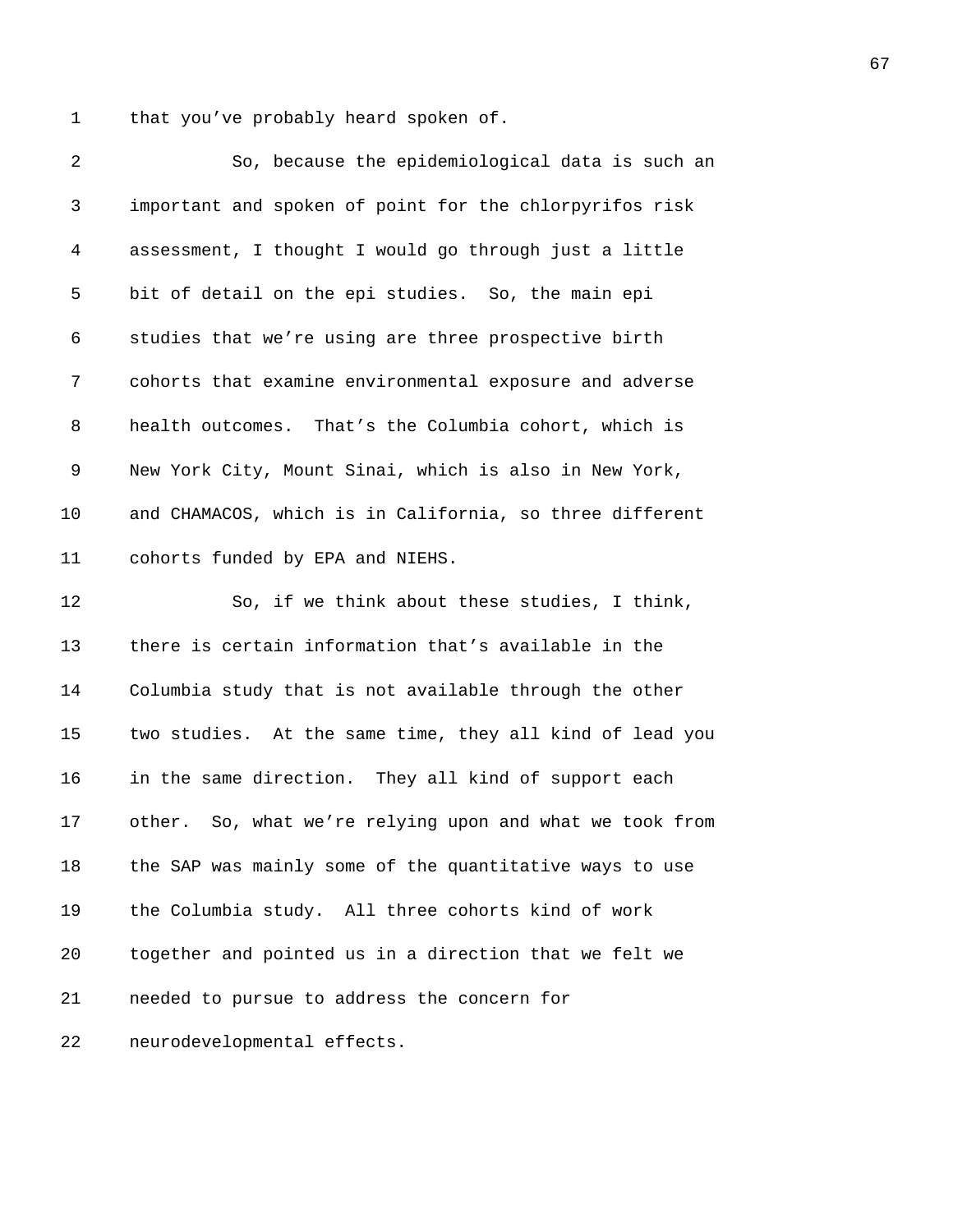| $\mathbf 1$ | So, with the epidemiological data, we have done             |
|-------------|-------------------------------------------------------------|
| 2           | some work over time to get at some supplementary analysis   |
| 3           | that may inform our regulatory needs. We did have a         |
| 4           | group that went to Columbia and met with the researchers    |
| 5           | in 2013 to discuss some of our specific information         |
| 6           | needs. You can see what those are here.                     |
| 7           | We were not at that point in time able to get               |
| 8           | -- we do not have the raw data. I know that has been a      |
| 9           | question at the last PPDC. We did not have the raw data,    |
| 10          | but we have pursued it in a few ways. This is one way       |
| 11          | we've pursued it. We'll talk a little bit about the         |
| 12          | other ways we pursued it kind of when we get to some        |
| 13          | subsequent slides. So, that's just an important point to    |
| 14          | make.                                                       |
| 15          | The weight of evidence, so there is no clear                |
| 16          | mode of action or adverse outcome pathway for               |
| 17          | chlorpyrifos and neurodevelopmental. But the data           |
| 18          | suggests that these chemicals, chlorpyrifos and its oxon    |
| 19          | are biologically active and may affect the developing       |
| 20          | There are uncertainties that remain, but they are<br>brain. |
| 21          | diminished in the context of the similarity between the     |
| 22          | different data that we have. So, there was in the 2014,     |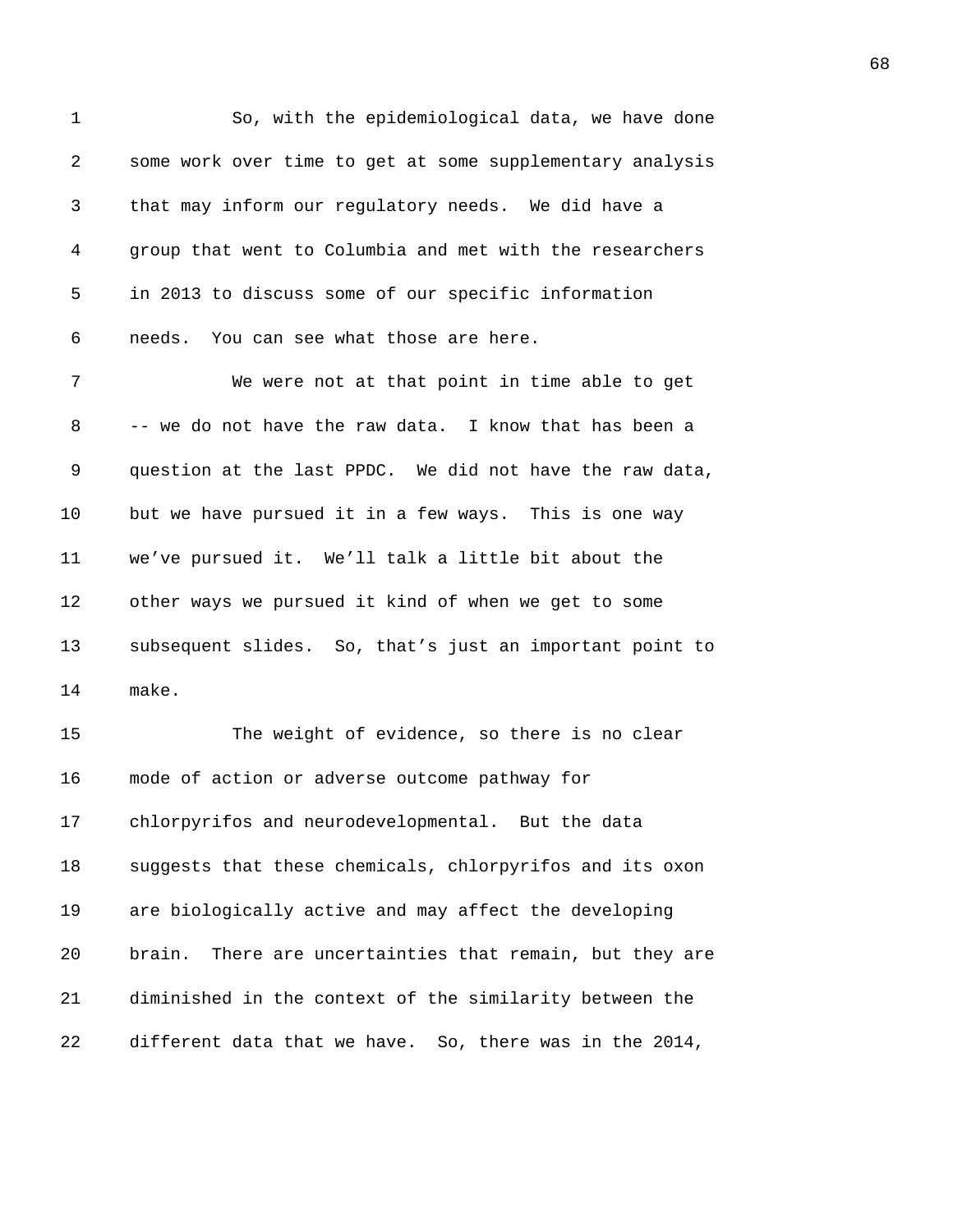| $\mathbf 1$ | and prior to that, a kind of impetus for all of the SAPs    |
|-------------|-------------------------------------------------------------|
| 2           | we've done on the epi data, a concern for long-term         |
| 3           | neurodevelopmental effects. We're trying to figure out      |
| 4           | how to best evaluate.                                       |
| 5           | So, I'm going to skip forward and kind of talk              |
| 6           | about the 2012 SAP, as that led us to the work we did in    |
| 7           | between the 2012 and the 2016 SAP. So, there are a          |
| 8           | couple quotes here just to outline or highlight from 2012   |
| 9           | where the panel did in 2012 agree that our                  |
| 10          | epidemiological review was thorough and accurate. They      |
| 11          | also concurred with the 2008 SAP and concluded that         |
| 12          | chlorpyrifos likely plays a role in impacting               |
| 13          | neurodevelopmental outcomes, as examined in all three       |
| 14          | cohorts. They went through the strengths of the studies     |
| 15          | and identified some strengths.                              |
| 16          | This is also an important point to make.<br>They            |
| 17          | acknowledged some of the limitations in the studies.<br>One |
| 18          | of those being the exposure measure, based on how the       |
| 19          | exposure measure and what exposure measures were            |
| 20          | collected. We're in general agreement that the data, as     |
|             |                                                             |
| 21          | it stood at that point in time and based on the analysis    |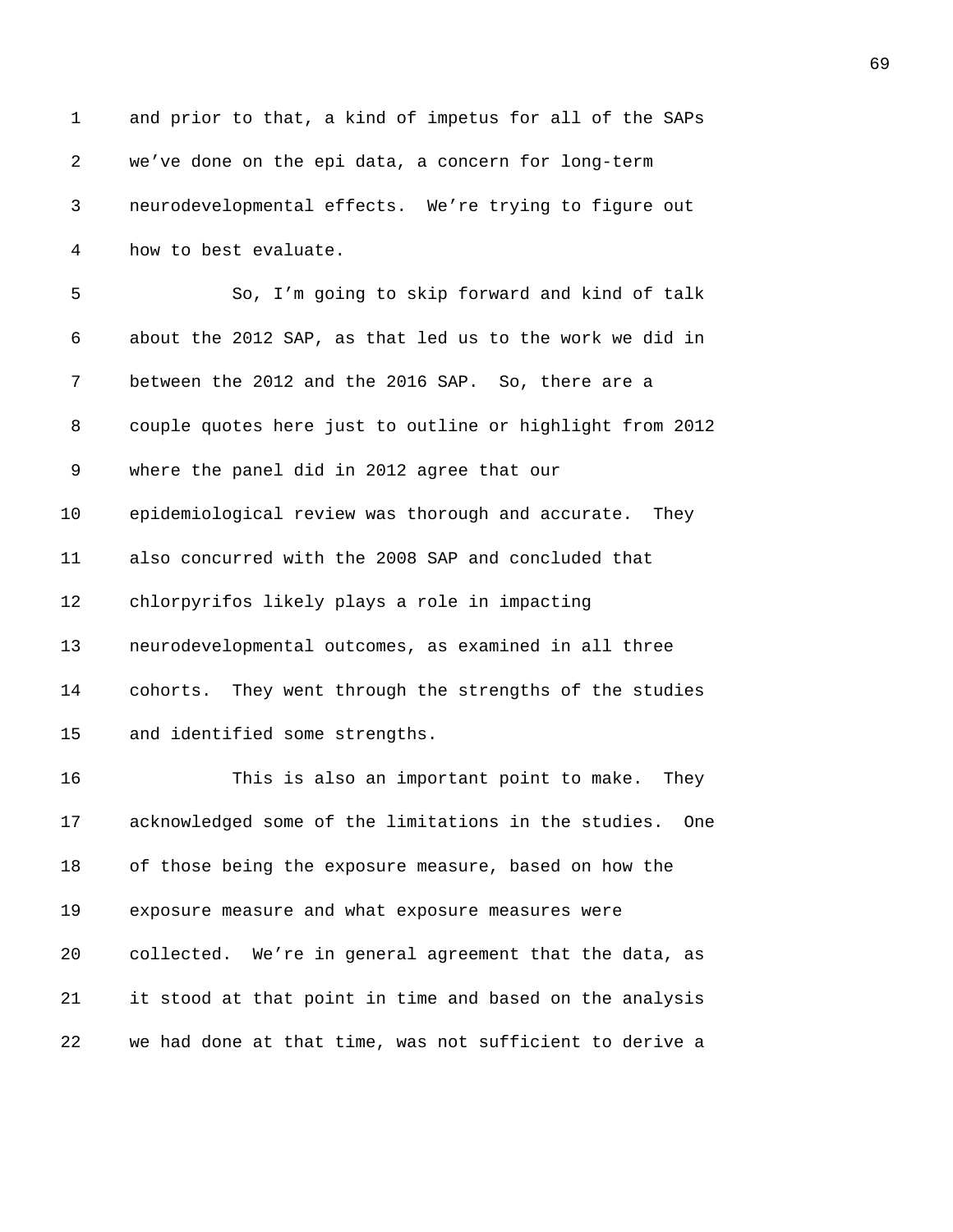1 point of departure.

| 2  | However, they also encouraged us to find ways               |
|----|-------------------------------------------------------------|
| 3  | to use the epidemiological data, in particular the          |
| 4  | Columbia study -- when you see CCCEH, that's the Columbia   |
| 5  | study -- to inform how it can be used in the risk           |
| 6  | assessment. They also encouraged us to make use of the      |
| 7  | PBPK model.                                                 |
| 8  | Given these recommendations of the 2012 SAP, we             |
| 9  | did some significant science work after that to kind of     |
| 10 | look at their recommendations and incorporate what they     |
| 11 | had told us to the best of our ability and to the best      |
| 12 | way we could use science in the support of a way to that    |
| 13 | point.                                                      |
| 14 | So, that leads us to what we took to the 2016               |
| 15 | SAP. So, what we did for the 2016 SAP, the main points      |
| 16 | that we took, were we used the PBPK model and we used our   |
| 17 | standardized EPA/OPP exposure assessment approaches.<br>One |
| 18 | example of that might be the residential SOPs of how we     |
| 19 | assess what residential exposures people might get from a   |
| 20 | pesticide use in the residential environment or in and      |
| 21 | around their home. We used those two together to more       |
| 22 | fully characterize how the women in the Columbia cohort     |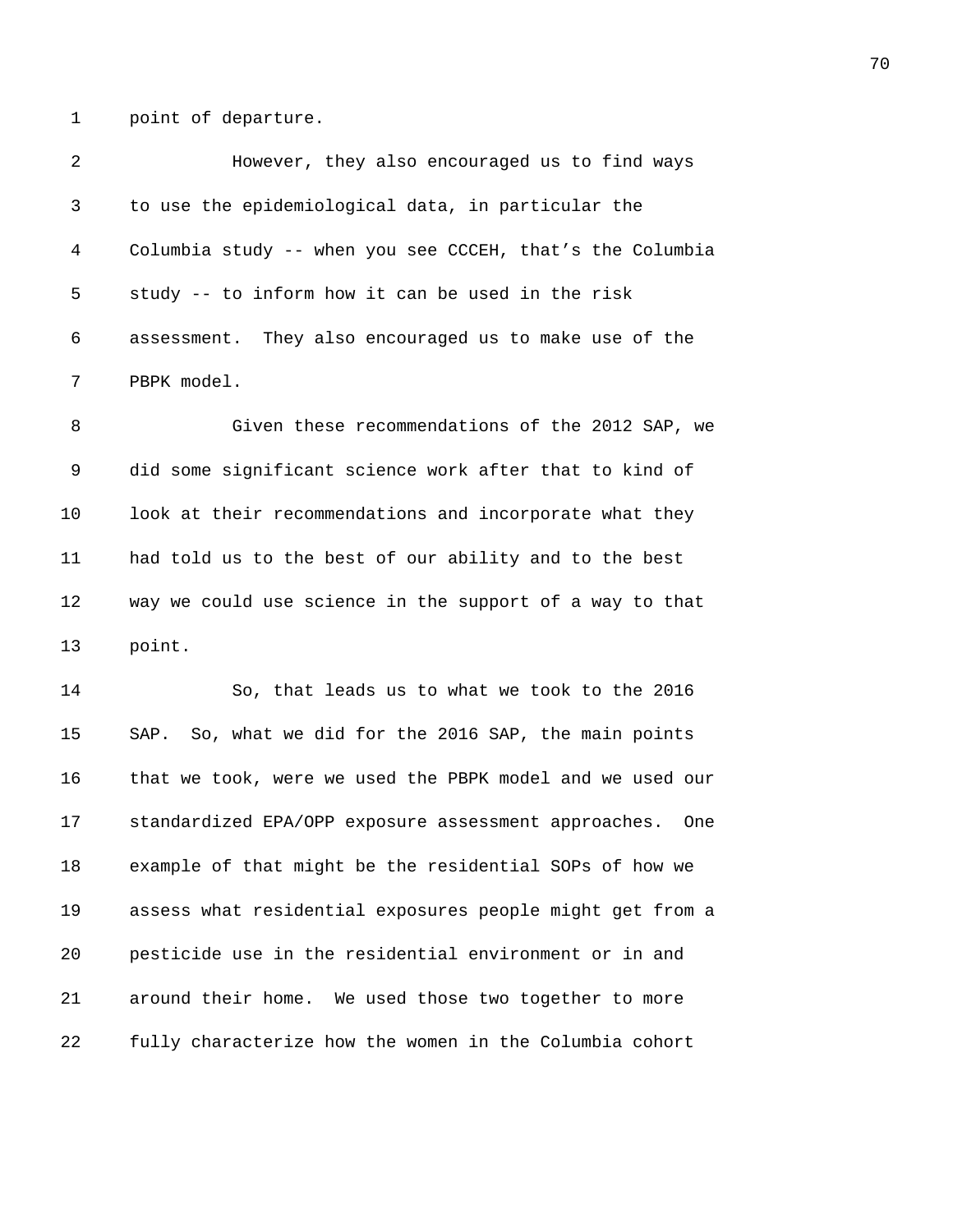1 likely were exposed, our best estimate of how they were 2 exposed, knowing that that data wasn't collected in the 3 Columbia study.

4 As I mentioned, the residential SOPs and the 5 other exposure assessment approaches we used and paired 6 with the PBPK model have all been peer reviewed as well. 7 The results provide -- this is our assumption and what we 8 brought to the SAP -- that we wanted to bring this 9 together to support how we were using the cord blood to 10 to determine a point of departure. So, that was really 11 one of the main points we brought to the SAP. Can we use 12 the cord blood data? That was available in the Columbia 13 study to establish a point of departure and use that data 14 in a quantitative way.

15 We also, as part of the SAP to illustrate the 16 science we had done, we did case studies to show how the 17 PBPK model could be used to predict internal dose from 18 existing chlorpyrifos exposures.

19 So, for those of you who weren't at the SAP and 20 don't know this, it was a very lively discussion. There 21 were a lot of differing opinions, I think, amongst the 22 panel. Because of that, they acknowledged -- I would say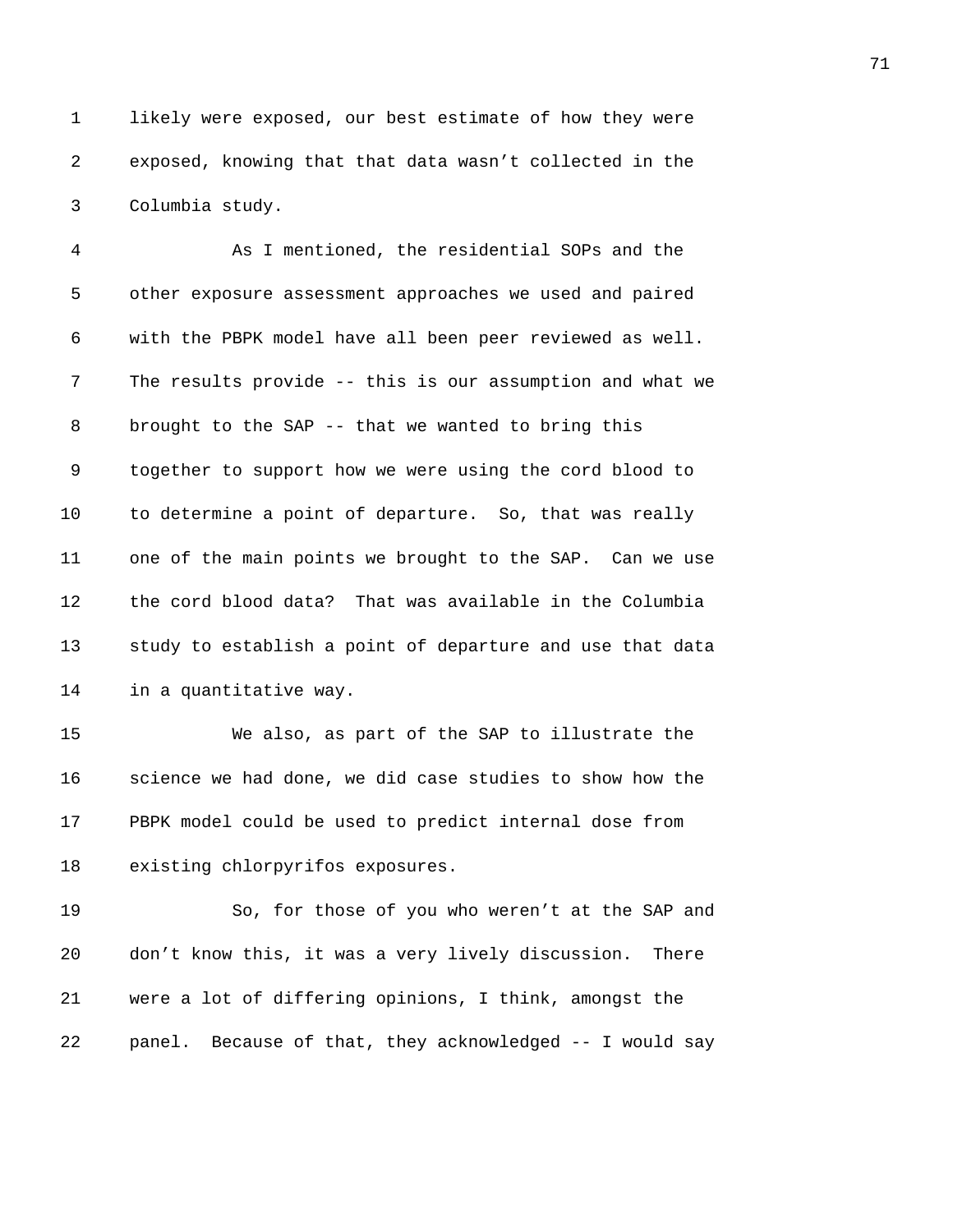1 one of the things I took away from it was the statement 2 that they wished us good luck in figuring out how to use 3 it and what to do. But they expressed and understood 4 this is a big scientific challenge that EPA faces, and 5 it's not cut, and dry, and straightforward. 6 So, because of all that and because we heard a 7 lot of different things thrown at us as far as whether or 8 not -- there was significant discussion of whether or not 9 it's appropriate to quantitatively use the data to set a 10 point of departure. I think we, in general, heard they 11 disagreed with that approach, but they offered some other 12 approaches. 13 Because it's not very clear, we're going to 14 have to wait and see the written report of the SAP before 15 we can fully understand what their guidance is to us. 16 The rules for an SAP is that the report has to be to us 17 within 90 days of the meeting. So, we're expecting that 18 report to be out in mid-July. 19 So, along with that, our next steps are one, 20 wait for the written report so we have a really full 21 understanding of what the SAP is going to be recommending

22 to us, because there were a lot of differing opinions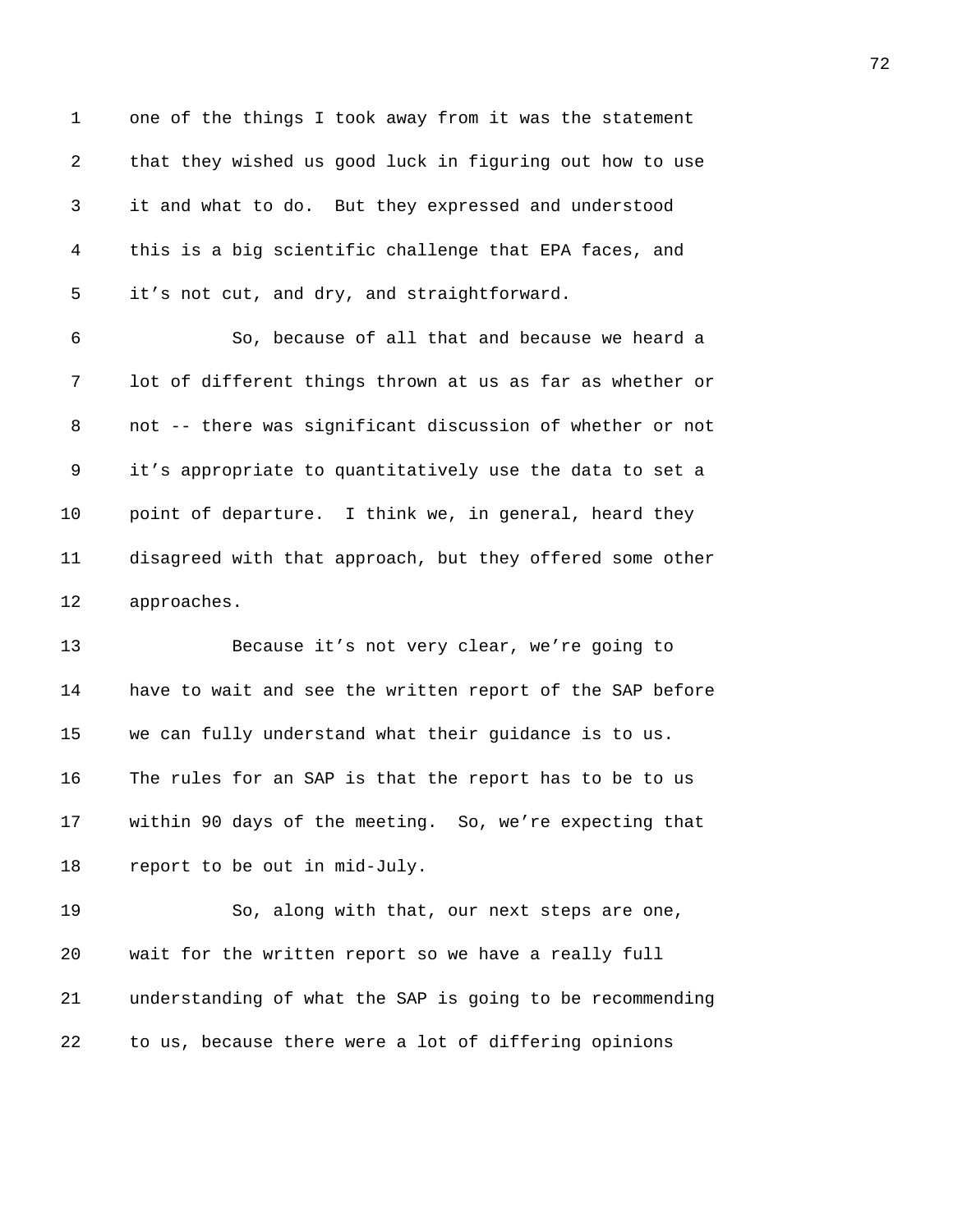1 expressed around the table during the meeting.

2 We've also tried to follow up again based on 3 what we heard at the SAP, and we've heard from other 4 parties as well. Pursuing getting the raw data both by 5 contacting Columbia and also by contacting CDC who did 6 some of the analysis of that data. So, we have done 7 that. 8 The next step will be for us to check in, as 9 we're required to, in June with the 9th Circuit Court on 10 our status. And we included some links to some of the 11 most relevant documents in the presentation, if you want 12 to, they are there for you. 13 Any questions? 14 MR. HOUSENGER: Robyn. 15 ROBYN: Thank you. Great presentation. Just a 16 couple questions. On slide 9, is the first bullet 17 supposed to be 10X instead of 1X? 18 MS. VOGEL: I think that was the older 19 assessment. I think it's just a typo. I think it was a 20 1X at that point in 2011. 21 ROBYN: Okay. So, it was a 1X, and then you 22 said it was retained, but you actually mean it was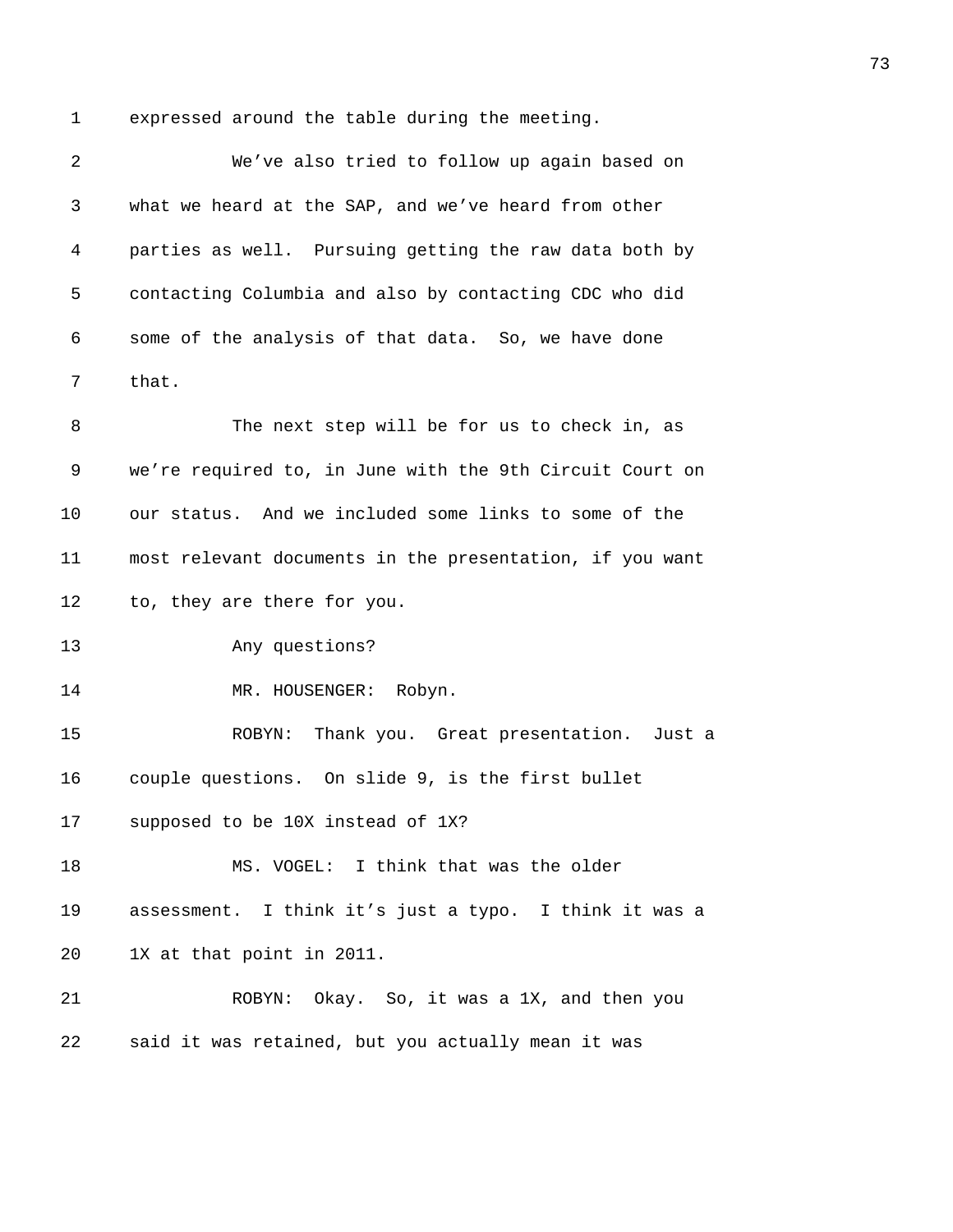1 changed.

2 MS. VOGEL: So, at that point in 2011, the 3 uncertainty factor was 1X. It has since then been 4 changed. 5 ROBYN: So, in 2014 -- 6 MS. VOGEL: There's a 10X. 7 ROBYN: Right. 8 MS. VOGEL: Yes. 9 ROBIN: But the way it reads now is 10X was 10 retained, but you don't say when it was changed from 1X. 11 It's just that on this slide -- 12 MS. VOGEL: I mean, I think -- when did it 13 change? 14 CHERYL: It's the language of retaining an FQPA 15 factor. When it's 10X, you retain it. When it's 1X, 16 you've reduced it. 17 MS. VOGEL: I think she wants to know when we 18 made the change, at what point after 2011, I'm guessing. 19 ROBYN: Right. 20 MS. VOGEL: At what point after 2011 did we 21 change it from 1X. Cheryl is absolutely right, that's 22 the language of FQPA. We retain it when it's a 10 and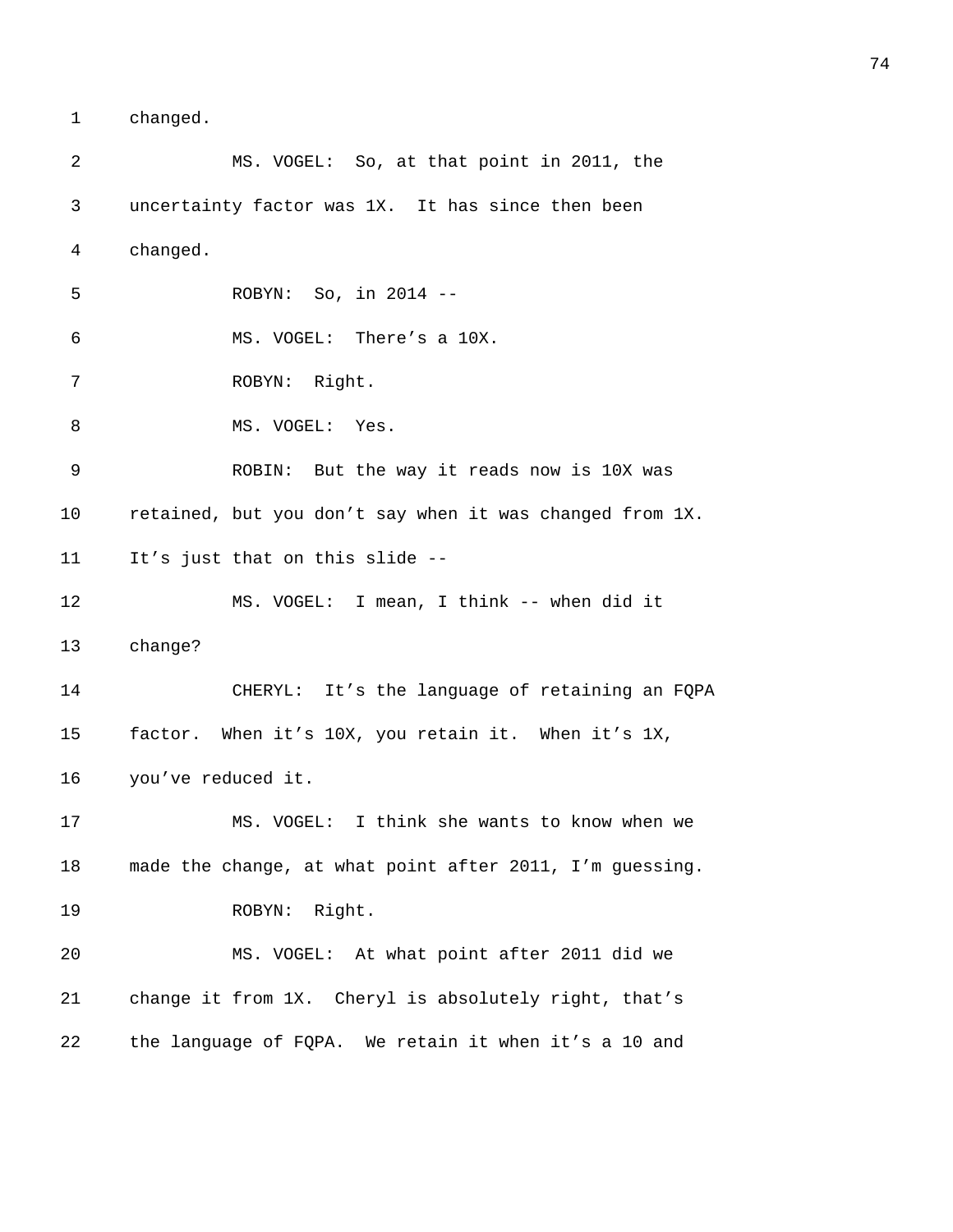1 reduce it when it's a 1.

2 ROBYN: I just want to know the date.

3 MS. VOGEL: Yes, sure.

4 MS. LOWITT: This is Anna Lowitt. So, between 5 2011 and 2014, the big milestones in between, there would 6 have been several SAP reviews on the PBPK model. On the 7 2012 big review we did on the animal behavior data and 8 the epidemiology data along with the federal paper review 9 we did on the MRI results and the metrics used to evaluate 10 the children in the cohort. So, based on all of those 11 external peer reviews leading up to the 2014, the results 12 of all those peer reviews led us to retain the 10X. 13 ROBIN: Okay, so 2014.

14 MS. LOWITT: So, between 2011 and 2014, we did 15 a lot of science work but no updated risk assessments.

16 ROBYN: Okay, thank you. And then, what is the 17 barrier to getting the raw data from either Columbia or 18 CDC?

19 MS. VOGEL: The barriers? So, I can't speak to 20 the people that have the data, but we have requested it. 21 I think one of the concerns I've heard is the potential 22 -- because this data is epidemiological data, it's based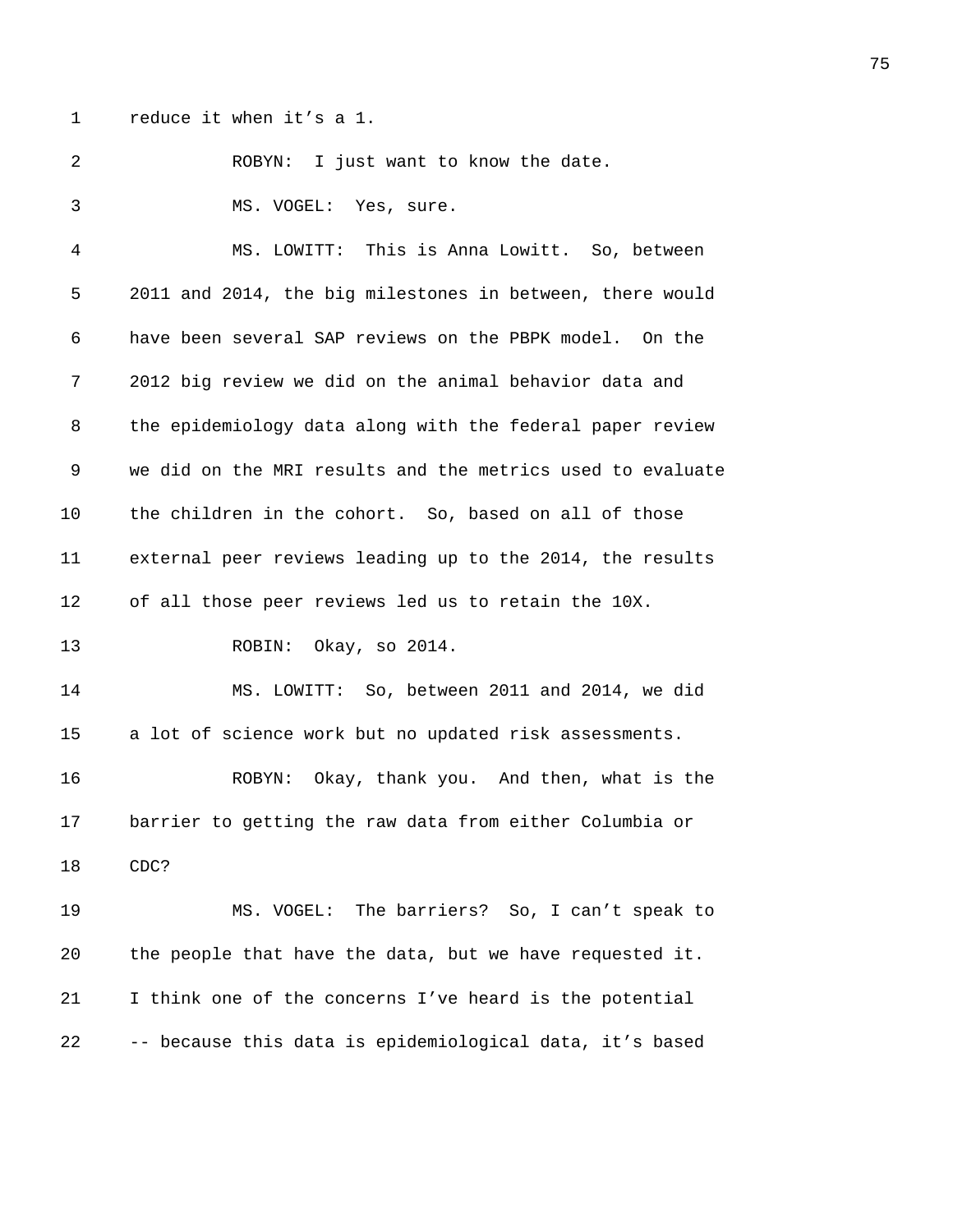| $\mathbf 1$ | on humans. There is partially a concern over personal     |
|-------------|-----------------------------------------------------------|
| 2           | identifiable information, as well as we've had            |
| 3           | discussions back and forth as to whether or not we can    |
| 4           | have access to it.                                        |
| 5           | MR. HOUSENGER: We continue to try to get that             |
| 6           | data. In fact, I sent a letter to Dean, I think, Freed    |
| 7           | (phonetic) and the Mailman's School of Public Health in   |
| 8           | Columbia. I haven't heard. I wrote her back and she       |
| 9           | said that they're working on a response. So, that's one   |
| 10          | avenue.                                                   |
| 11          | The other avenue is with CDC. I contacted Pat             |
| 12          | Bracey (phonetic). His initial response was that they     |
| 13          | didn't have it, but it was unclear what they didn't have. |
| 14          | I don't know if they didn't have the results of the raw   |
| 15          | data or he was speaking more in terms of personal         |
| 16          | information. I asked for clarification of that, and it's  |
| 17          | still going back and forth.                               |
| 18          | ROBYN: Well, it is possible to get de-                    |
| 19          | identified raw data.                                      |
| 20          | MR. HOUSENGER: Right, right.                              |
| 21          | ROBYN: They can just take off the public --               |
| 22          | That was my question back to<br>MR. HOUSENGER:            |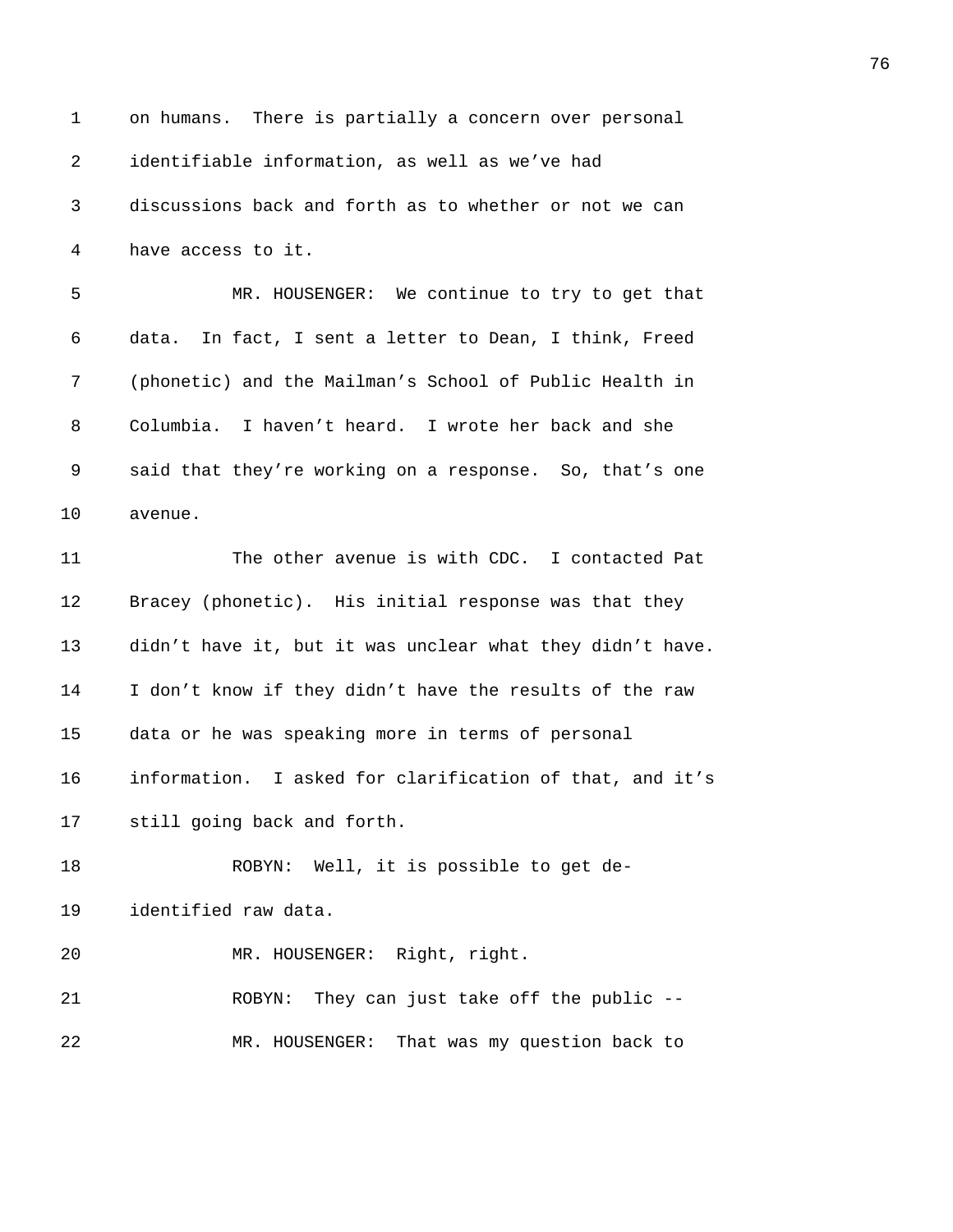1 him. I said, I don't need the personal identification. 2 ROBYN: The private health information. 3 MR. HOUSENGER: For both of them. 4 ROBYN: Aren't you one of the funders of this 5 particular study or was it all NIH? What right does that 6 give you to get the data? 7 MS. VOGEL: We have pursued that. 8 MR. HOUSENGER: There's some question about if 9 Columbia used any federal funds for the pesticide portion 10 of this. They're claiming that it was segregated and 11 they used private funds for that. 12 Gabrielle. 13 GABRIELLE: First a question and then sort of 14 an observation comment question. One question is, 15 California Department of Pesticide Regulation also did 16 chlorpyrifos human health risk assessments. It came out 17 the end of December this past year. They used the epi 18 study. But what I found was striking was they did not 19 find any drinking water concerns. 20 Now, I know in the version of the human health 21 risk assessment that became publicly available and that 22 we provided comments on last year, you know, almonds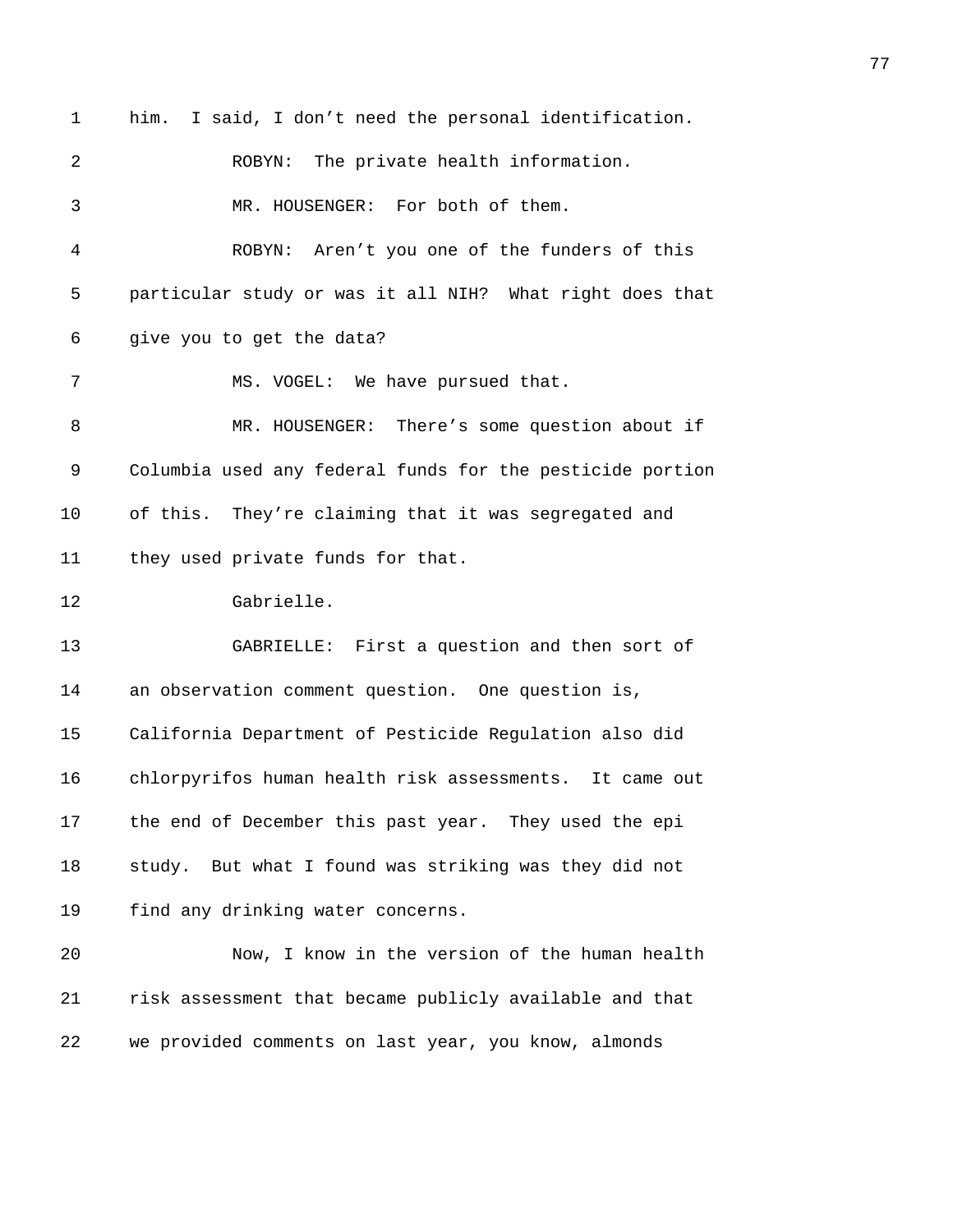1 alone exceeded the drinking water standards. We only 2 grow in California. So, I'm just curious, how are you 3 looking at what DPR has done versus what EPA has done. 4 That's my question. 5 MS. VOGEL: So, we have seen California's risk 6 assessment. I mean, as far as the drinking water goes, 7 the drinking water assessment, what was presented in the 8 2014, we said there was additional work to do. We have 9 been working on some refined drinking water assessments. 10 It gets more refined, and we're down to like water shed 11 type levels. 12 So, there is additional work that's being done 13 on the drinking water to refine it. At that point in 14 time, I think we even said in the risk assessment or 15 shortly thereafter that we knew there was additional work 16 to be done on the drinking water assessment. 17 GABRIELLE: Partly it's because California has 18 some additional regulations in place. That's part of the 19 reason DPR came to a different outcome. 20 MS. VOGEL: Right, and they're California. 21 We're looking at the -- 22 GABRIELLE: Yes, that's the other country,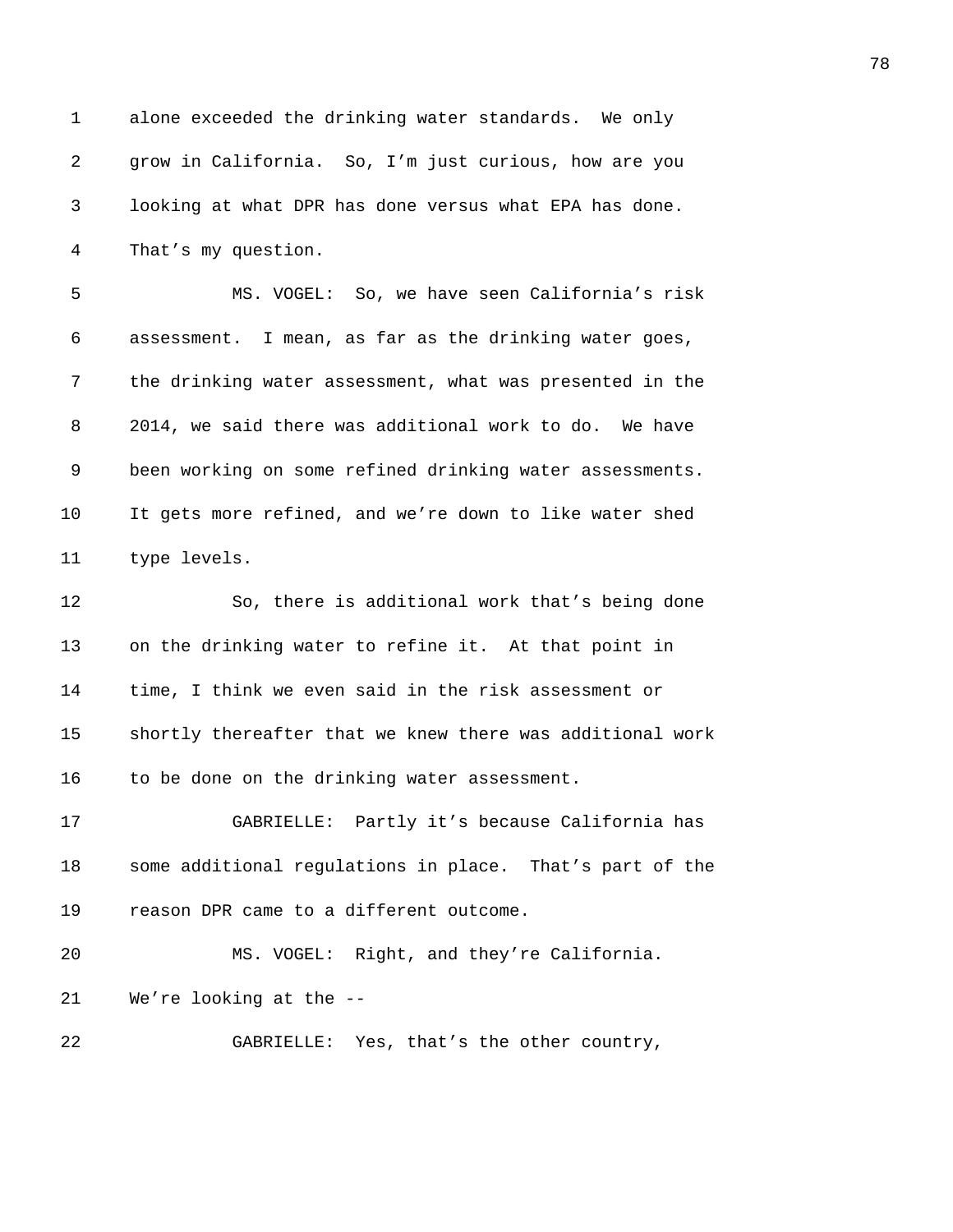1 California, I know. I've been to many of these meetings 2 when they talked about the other countries. It was 3 Canada and California.

4 Anyway, my question and my observation is, for 5 chlorpyrifos, we have registration review, which would 6 have a certain time frame for it. We have lawsuit driven 7 deadlines for the Endangered Species Act, which I believe 8 by the end of next year it needs to be all said and done. 9 Now we have this lawsuit driven process for determining 10 whether to revoke or cancel the food uses of 11 chlorpyrifos. We have Jim Jones saying it's time to 12 fundamentally be the driver for EPA's OPP's decision. 13 As I listen to this, A, I'm totally confused 14 how you're going to get -- I mean, the ESA process is a 15 whole year longer with the legal deadlines than your 16 current legal deadlines for the food uses. All of this

17 has some really complicated science behind it.

18 I mean, what you're talking about -- the reason 19 there's been so much discussion is this is the first time 20 OPP is using epidemiologic data this way. There is a lot 21 of question marks about whether the policy really has 22 been established. So, it's being established through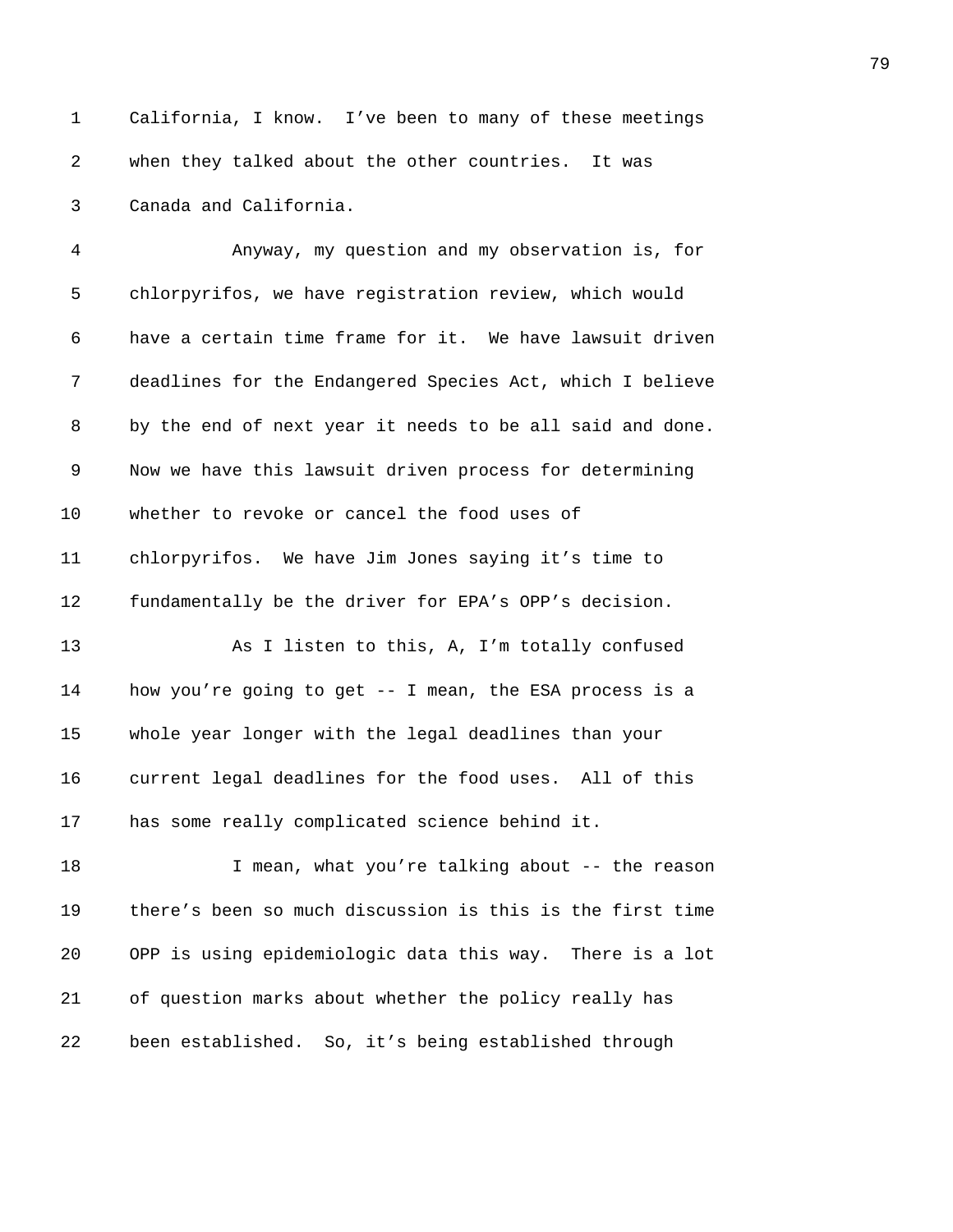1 doing it. That means it needs time for back and forth. 2 You have the SAP saying we have some things we 3 think you can do, but we're not quite -- you're saying, 4 hey, I heard a lot of feedback, but it was confusing. 5 There's no way, absolutely no way you can do a good job 6 on the science in six months to make that decision by the 7 end of this year. 8 So, I just am trying to figure out, you know, 9 between these three different time lines and time to do a 10 good job on the science -- I mean, on the ESA side, 11 there's a whole bunch of new -- the volume 1 things, and 12 I know you guys tried to prep us for that. Again, having 13 the time to really look at all of this. 14 Ron was just asking me, you know, how long have 15 you been doing this. I realize it's been almost 19 years 16 since the first PPDC I ever attended in the audience. 17 It's kind of a scary thought. 18 You know, when we do new science, it takes time 19 for all the sides to sort of argue with each other and 20 for EPA to work their way through it. So, all I can say, 21 and this is really a plea, is at that June meeting, you 22 go back to the judge and say, look, the SAP is saying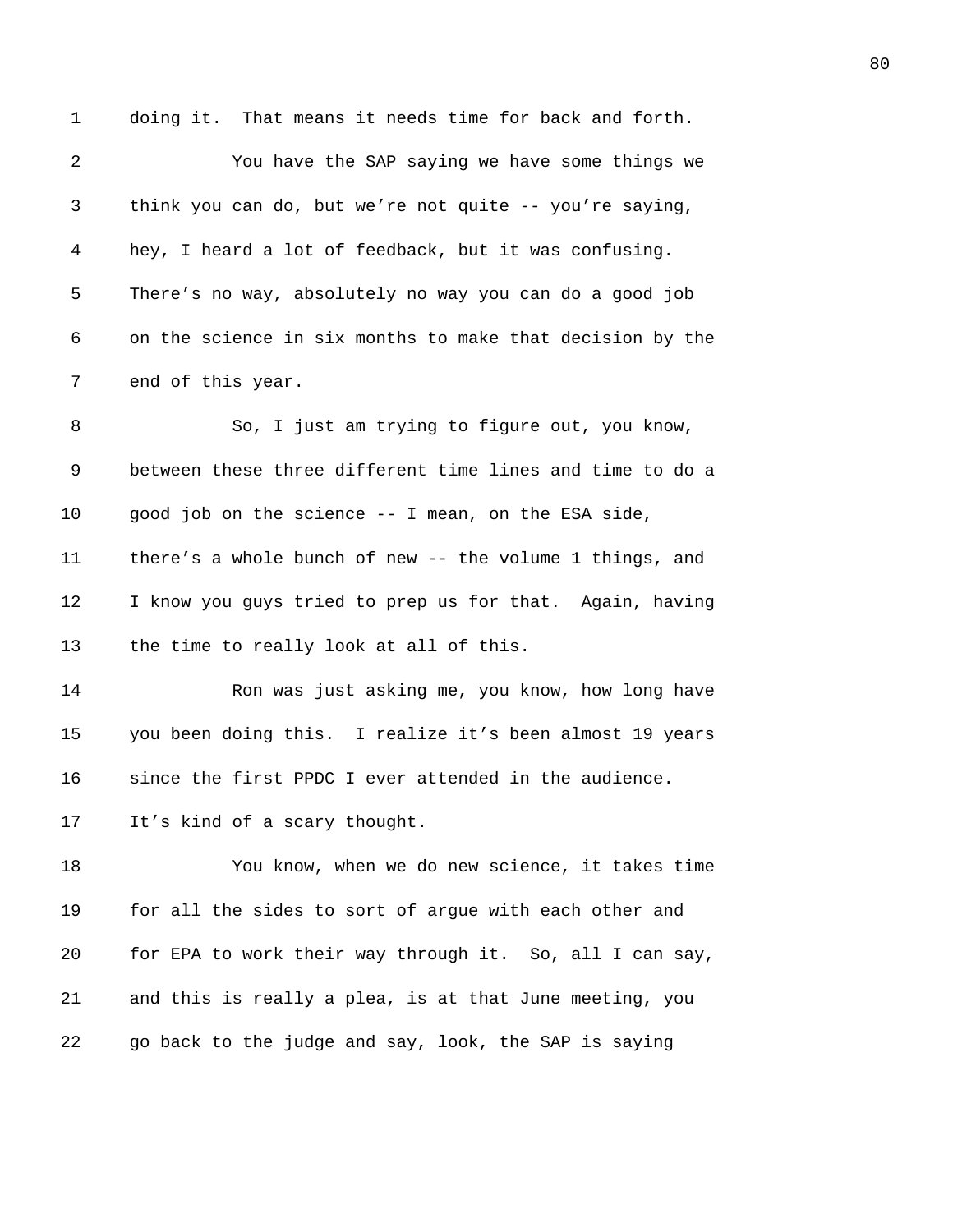1 we've got a lot of work to do, PPDC is saying we've got a 2 lot of work to do. We cannot meet these deadlines if we 3 are to follow the junction of doing good science. 4 So, from a big picture policy question, I'm 5 struggling at how these legal deadlines are to jive with, 6 in my experience, a transparent public process, the way I 7 put it, muddle our way through to figuring out how to 8 make it work. Again, meaning all sides have had their 9 say, have argued with each other. I always say EPA has 10 done their job when we're equally unhappy. 11 11 I mean, this is really difficult, I understand, 12 but somewhere along the way someone has to have the guts 13 to go back to the judge and say, this -- because there's 14 legal theory and there's scientific reality and good 15 public policy reality. Where is that conversation? 16 MR. HOUSENGER: I think that's how we ended up 17 with our deadlines, but thanks for those thoughts. I 18 think we were saying to the court, this is very hard 19 science, and we ended up with a mandated deadline. 20 Cheryl. 21 CHERYL: I have to echo some of what Gabrielle 22 said. I was kind of disconcerted that the whole first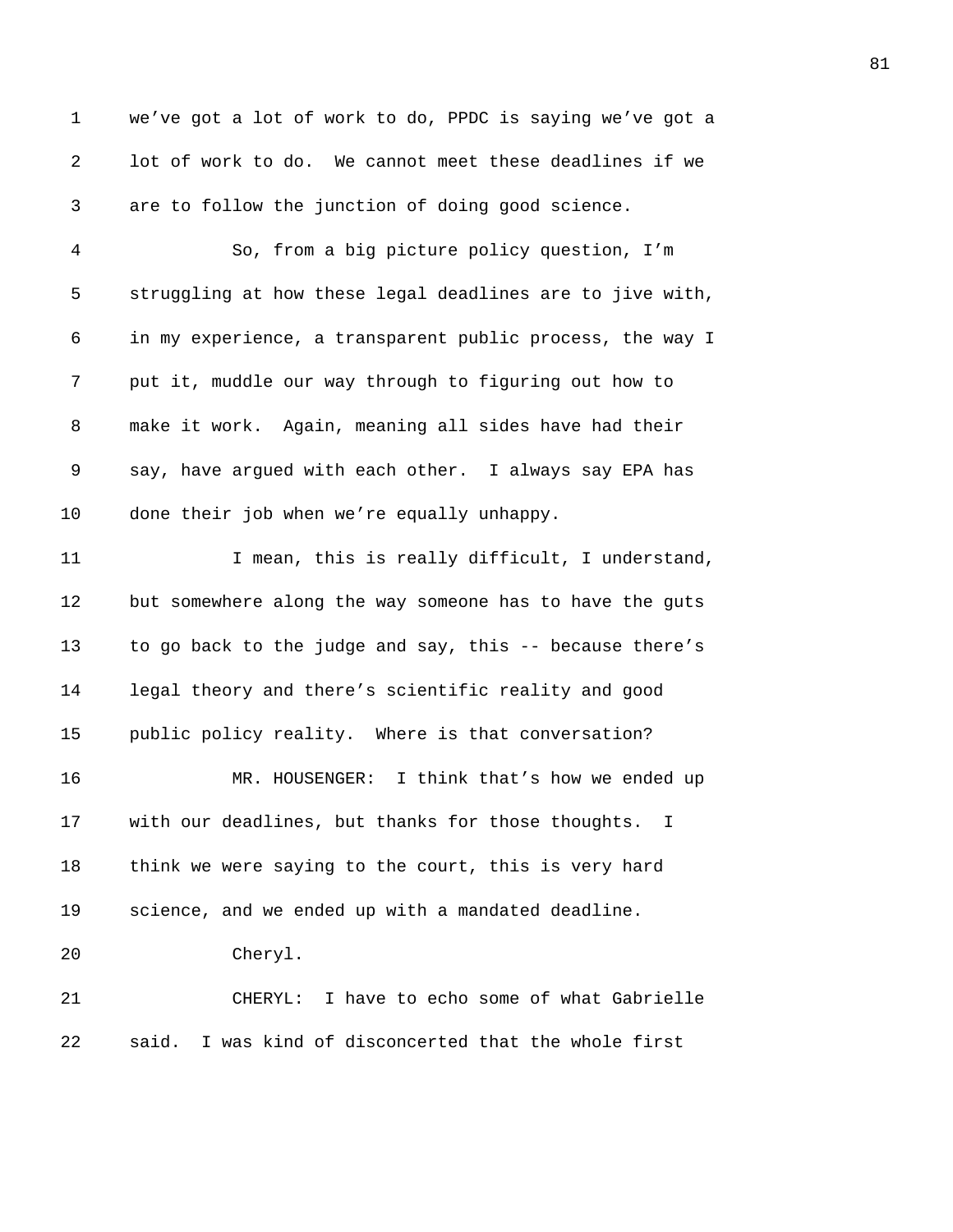1 part of this presentation is all about the deadlines and 2 the lawsuits. We do want to hear about the science. 3 I'm glad, Dana, that you represented having 4 read snippets of the document that came out from the 5 transcript. It was very clear that you didn't get 6 consensus (inaudible) was exactly what was here. I did 7 think that the statement that said that the PBPK model 8 was much stronger, at least one person did, said that it 9 had more faith in the PBPK model than some of these other 10 studies is important to pay attention to. 11 So, I mean, you've heard this before, but it 12 seems like the cart is before the horse a little bit 13 here, because it's being driven by these legal things. 14 Also, if you go to your last slide on the next steps, 15 we're still talking about getting the fundamental data. 16 We're still talking about whether or not you can get 17 access to the data, whether CDC can come up with some 18 information. It seems like that would be the starting 19 point. Now we're kind of doing it backwards. It's a bit 20 of a double standard. 21 Sorry, I have to complain, but if a registrant

22 came to you and said, yes, we've got this study and yes,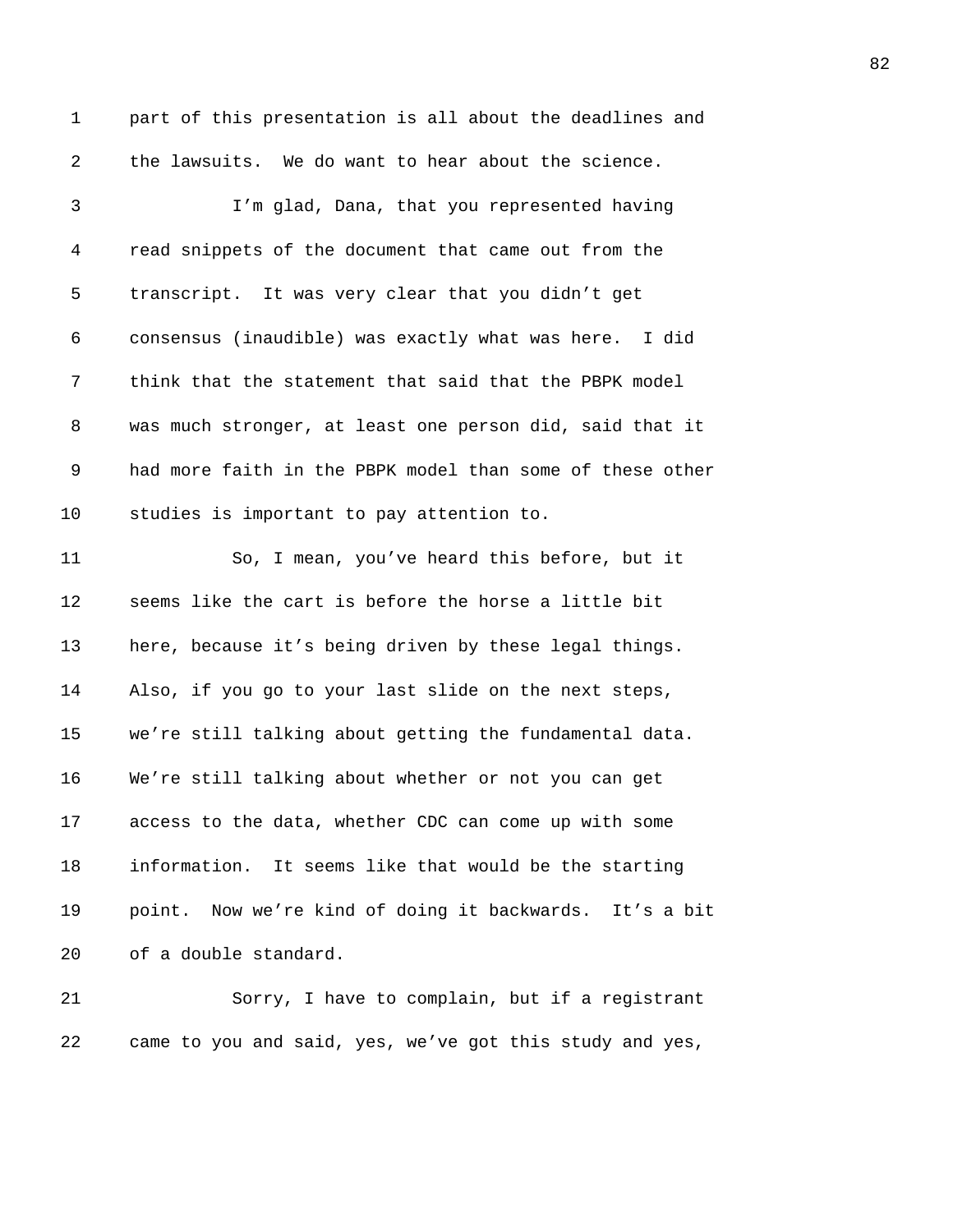1 the data is there but you can't see it, there's no way 2 you would give credence to it. So, I don't understand 3 what is continuing to compel you to go after this one 4 study.

5 MS. VOGEL: I think, you know, as we've taken 6 this issue to variety of SAPs -- and, Ann, I'll let you 7 chime in as well -- this is epidemiological data. It's 8 not the same as animal data. It just isn't. In itself 9 it's a different entity. It does present information 10 that presents an uncertainty for us and a potential for 11 neurodevelopmental effects on children that we need to 12 look at. So, I think all the data together, all the 13 epidemiological data together presents a picture, 14 something that we need to look into. I think we have to. 15 MS. LOWITT: So, just to add to that, I think 16 it's important to take two or three steps back from it's 17 only one study question. Remember, as Dana described, 18 we've been actually at this for a very long time. There 19 has been more public process on these three epidemiology 20 studies since 2008. We've been to the SAP multiple times 21 on these issues. It's not just one single study.

22 There is one study that happened to have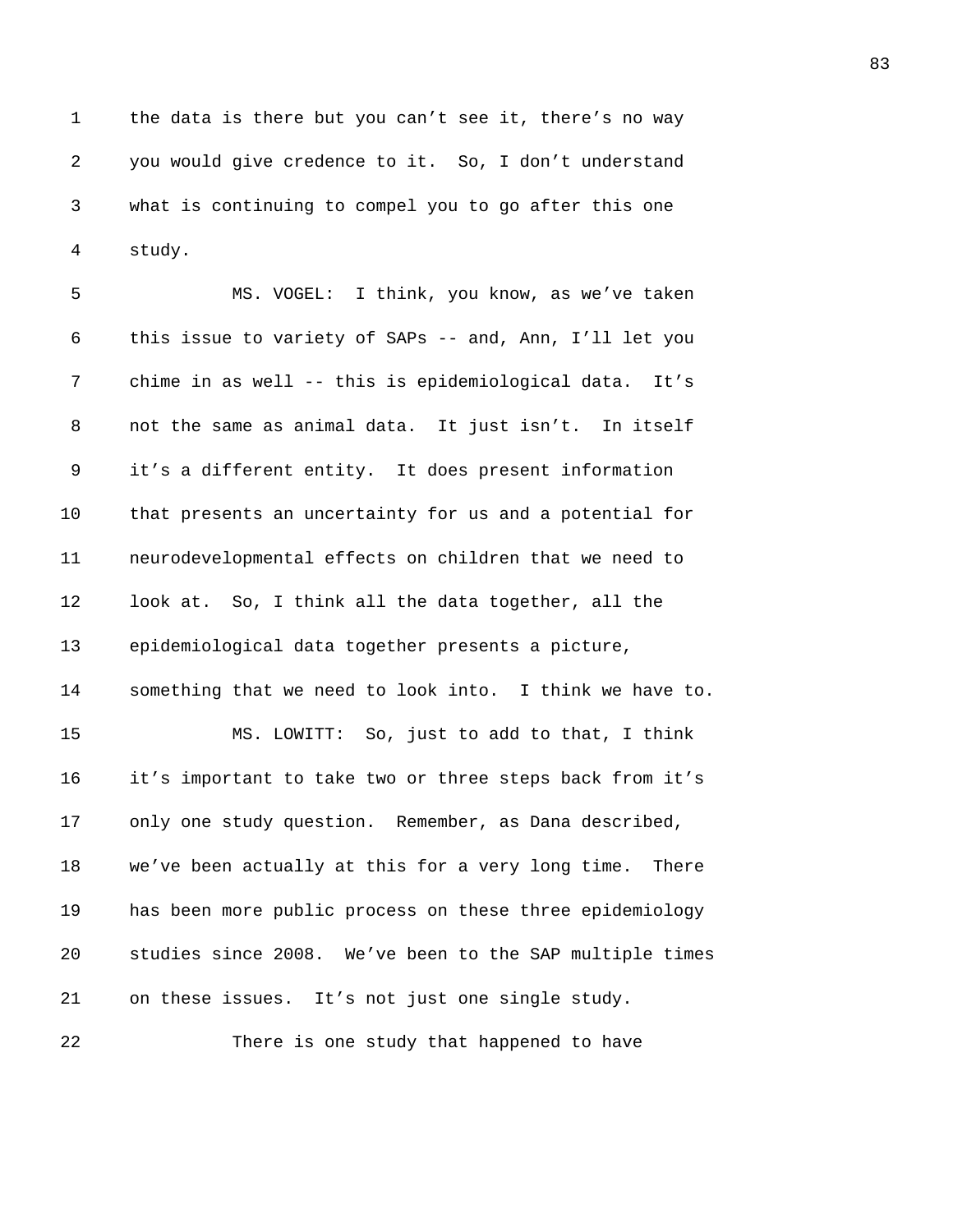1 measured chlorpyrifos in cord blood, which makes it 2 uniquely important for chlorpyrifos. But there are two 3 other cohorts, one funded by a combination of federal 4 dollars and private dollars. So, there are actually 5 three cohorts that represent three individual separate 6 physical locations, three different sets of mothers and 7 children, three different sets of investigators who have 8 looked at the same types of measures, and infants and 9 children across the same period of time. Those three 10 cohorts have observed the same trajectory of the same 11 outcomes across the three cohorts. 12 It's not just a single piece of information; it 13 is a body of evidence. There's the epidemiology. In our 14 2015 review, Dana didn't really talk about it, expands

15 our epidemiology and how it's beyond the three cohorts. 16 When we bring in international cohorts, we bring in 17 additional cases, control studies. The same trajectory 18 continues.

19 If you look at -- there are hundreds, if not 20 thousands, of studies on chlorpyrifos and also other OPs 21 looking at developmental neurotoxicity in animals, non-22 guideline studies looking at outcomes in adult animals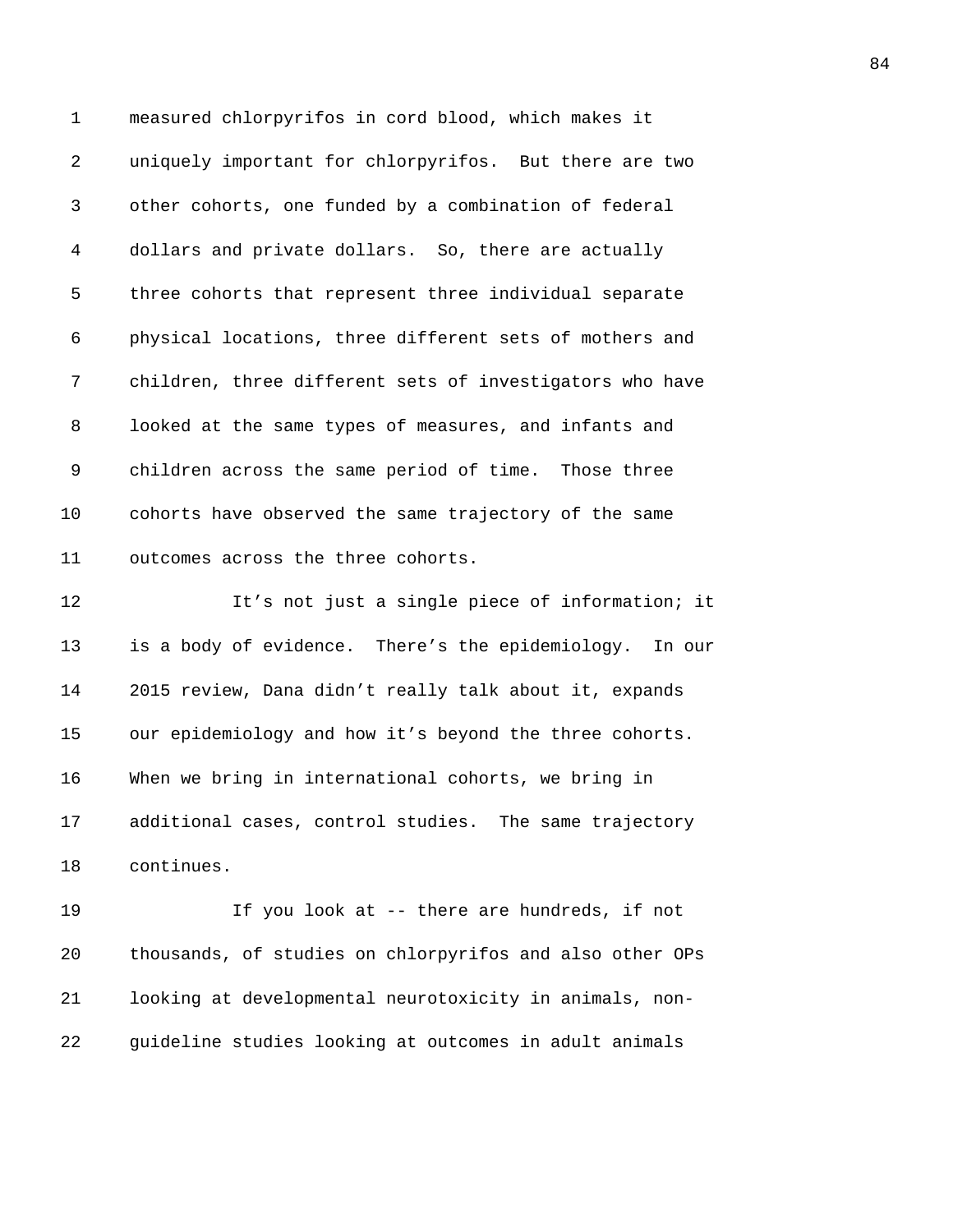1 that are exposed during gestation and early post-natal. 2 There are hundreds, if not thousands, of studies looking 3 at the mechanistic underpinning of the effects of OPs on 4 brain development. This is not just a single piece of 5 information; this is a body of evidence based on many 6 lines of evidence.

7 So, the analysis that we took to the SAP in 8 April focused on that one piece of the cord blood for 9 chlorpyrifos, because we happened to have a very robust 10 multi-compartment, multi-route PBPK model that we can use 11 to begin to understand what happened to the women and the 12 children at the level of internal dose and to bring that 13 on the level playing field with today's exposure. We 14 don't have that tool for any other OP. We will not be 15 able to do that kind of analysis for other OPs.

16 So, the SAP was about the cord blood and how we 17 could use it, but we cannot lose sight of the totality of 18 the evidence and how far we've been since 2008 and all 19 the peer reviews, the 2008, the 2012, the federal peer 20 review, the PBPK models, the 2015 updated literature 21 review. This is not a new conversation.

22 MR. HOUSENGER: Louis.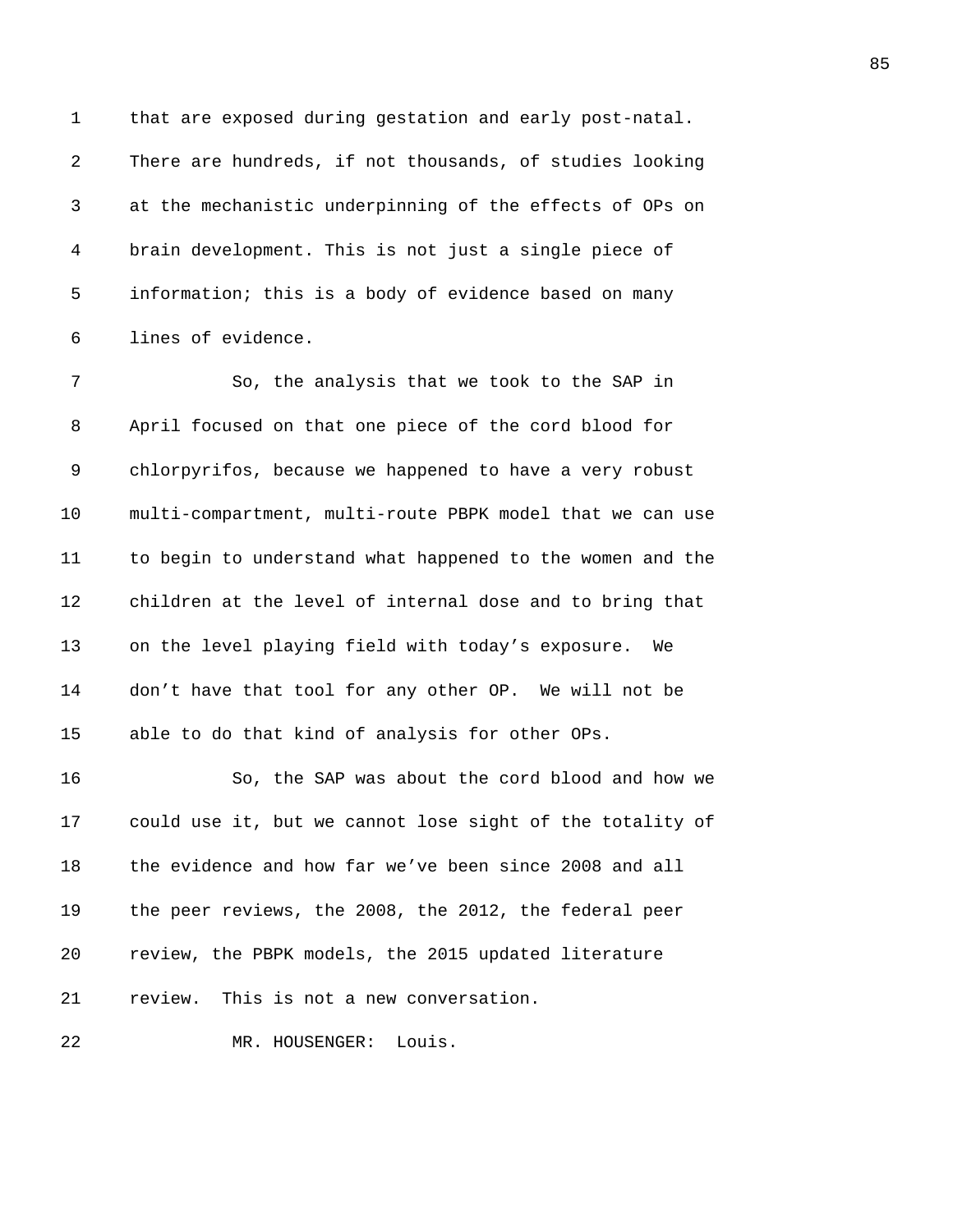| $\mathbf 1$ | LOUIS: It appears clear to me that there's two             |
|-------------|------------------------------------------------------------|
| 2           | issues that you're dealing with. You're dealing with       |
| 3           | legal issues and scientific issues. I believe it's part of |
| 4           | the pursuit of science that you want to go out to the raw  |
| 5           | data, you know, from the sources you mentioned.            |
| 6           | Those of us at universities know how sensitive             |
| 7           | it is to release data that involves different              |
| 8           | personalities. With that said, if federal dollars were     |
| 9           | used for any part of that research, I don't really         |
| 10          | understand there's such a problem getting that.            |
| 11          | The question I have, in the event that in the              |
| 12          | end you don't get that raw data, what are your plans of    |
| 13          | how you proceed beyond that? How is that likely to         |
| 14          | impact on the legal issues that you have to address, or    |
| 15          | are they not related?                                      |
| 16          | MS. VOGEL: I think we are pursuing the raw                 |
| 17          | data. We're hoping to get it, and hopefully that will      |
| 18          | inform us. We are waiting for the SAP report to see        |
| 19          | exactly what their recommendations are going to be.<br>We  |
| 20          | have done to this point a lot of work around how do we     |
| 21          | best use the data that we have from the published          |
| 22          | literature that exists, using the data that we have to     |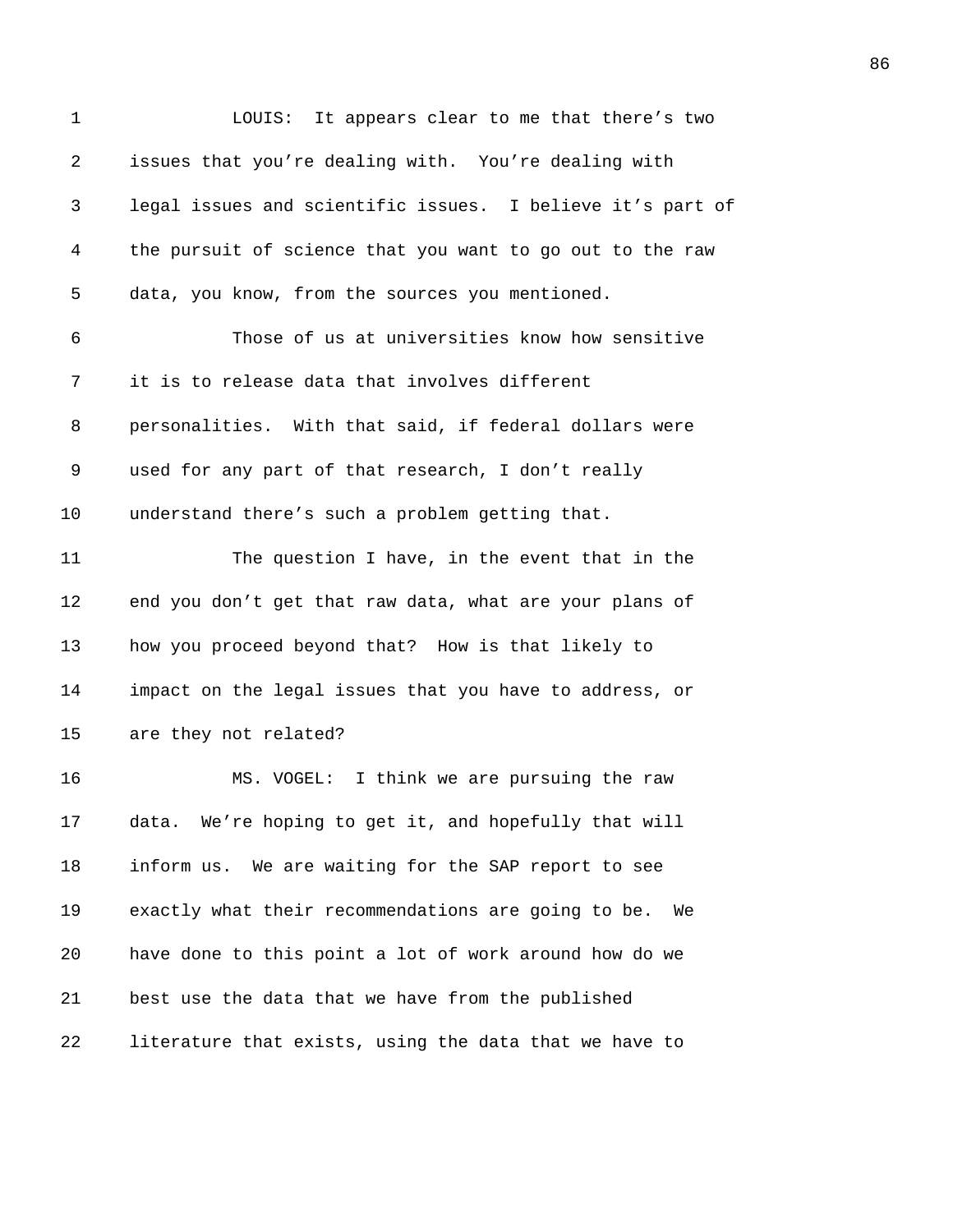1 the fullest extent that we can.

| 2  | I'm not sure I can really say much more than                |
|----|-------------------------------------------------------------|
| 3  | that. Anna, do you want to add anything?                    |
| 4  | MS. LOWITT: I wish OGC was here because they                |
| 5  | could add some to that. I won't pretend to know the         |
| 6  | details, but our understanding is that there's no federal   |
| 7  | statute that requires that we have that data. Our           |
| 8  | understanding is that this issue has been litigated in      |
| 9  | the courts, and the Agency is not required to have raw      |
| 10 | data to make a regulatory action. That's litigation that    |
| 11 | would have occurred across other EPA programs.              |
| 12 | Our sister programs in other offices, such as               |
| 13 | water and air and solid waste, et cetera, regularly make    |
| 14 | regulations on open literature and sometimes have the raw   |
| 15 | data and sometimes they don't.                              |
| 16 | MR. HOUSENGER: Annie.                                       |
| 17 | ANNIE: Yes, thank you. I'm just wondering,                  |
| 18 | given the clear neurotoxic dangers associated with          |
| 19 | chlorpyrifos, if the Agency could speak to its decision     |
| 20 | to revoke tolerances as opposed to going through a full     |
| 21 | cancellation procedure for the label allowed uses?<br>Also, |
| 22 | will the procedure you're pursuing, will that process       |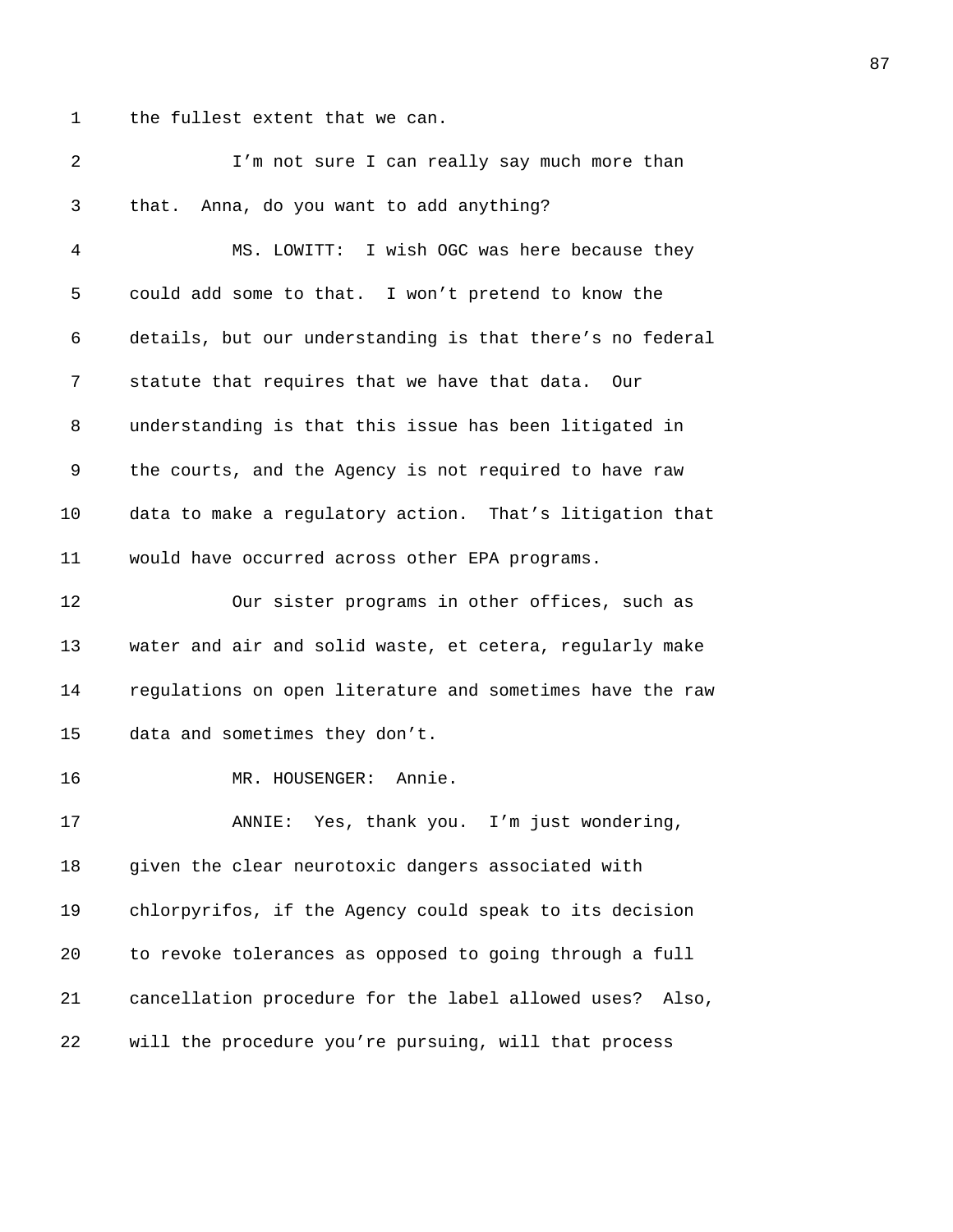1 remove label uses?

| 2  | MR. HOUSENGER: So, if we revoke the                       |
|----|-----------------------------------------------------------|
| 3  | tolerances, it would be basically -- you'd be producing   |
| 4  | adulterated food if you still used the product on the     |
| 5  | crops and had residues. So, even though we'd have to go   |
| 6  | through a cancellation to get rid of them off the books,  |
| 7  | I don't think anybody would be applying it.               |
| 8  | Does that answer your question?                           |
| 9  | I guess. I mean, I guess we're just<br>ANNIE:             |
| 10 | wondering like will there be a full cancellation down the |
| 11 | line, then, or are you just going to stick with this      |
| 12 | revoking of tolerances?                                   |
| 13 | MR. HOUSENGER: I think that's getting farther             |
| 14 | down the line than we're currently at right now. I mean,  |
| 15 | I think we'd cross that bridge when we got to it. I       |
| 16 | don't know -- that's predetermining the outcome of the    |
| 17 | hearing. I'm not ready to do that yet.                    |
| 18 | Okay. So, then, when you revoke the<br>ANNIE:             |
| 19 | tolerances, will the label uses be removed?               |
| 20 | MR. HOUSENGER: Well, that would be the ideal              |
| 21 | situation. If you're producing adulterated food, I think  |
| 22 | it would be a fairly easy cancellation if the registrant  |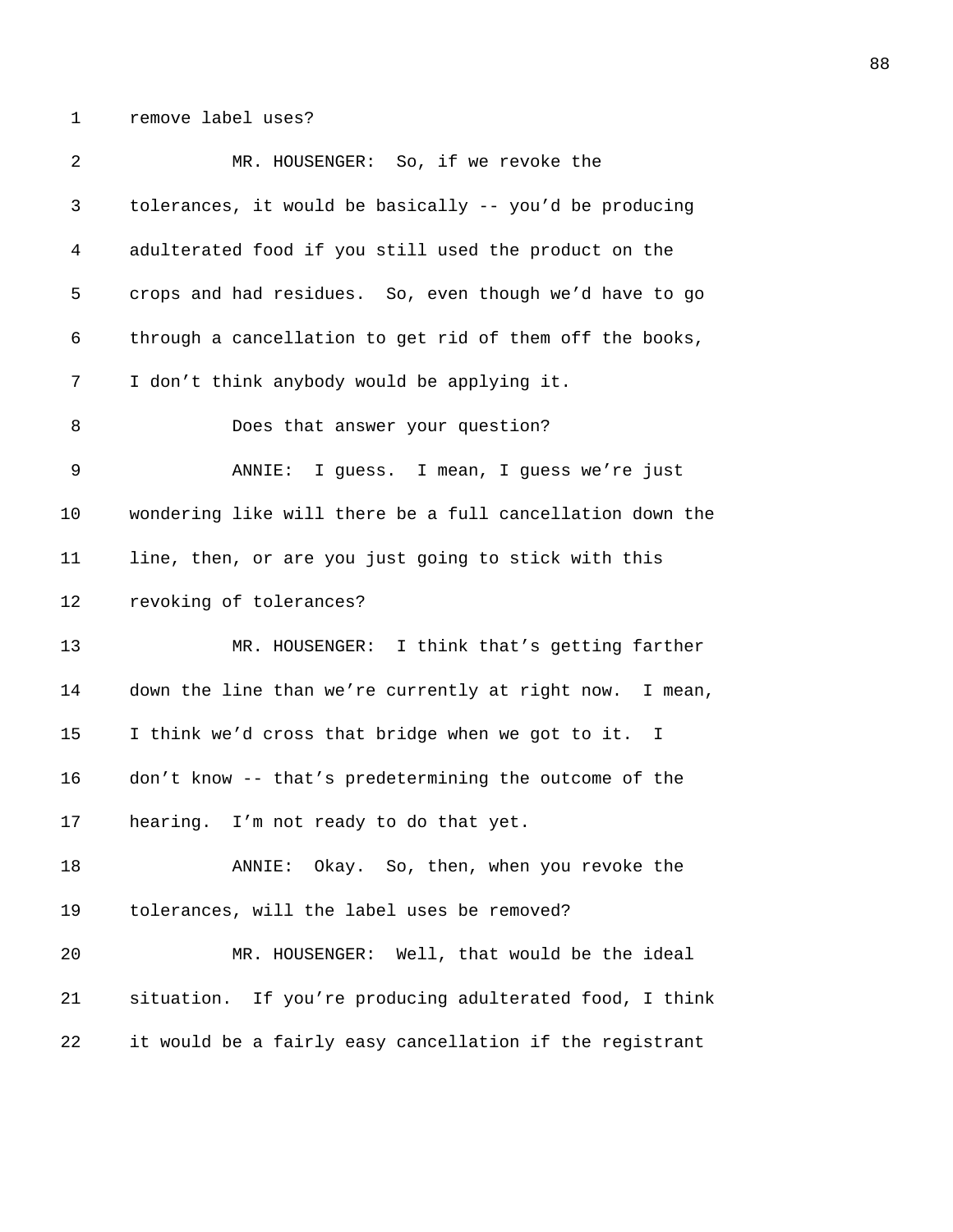1 didn't remove those uses. There'd be no benefits in 2 creating adulterated food. I'm not sure why growers 3 would go out and use it. 4 ANNIE: Right, okay. Thank you. 5 MR. HOUSENGER: Cynthia. 6 CYNTHIA: So, to take Annie's question a step 7 further, given the serious neurotoxic implications, 8 especially for children, the ESA findings of 97 percent 9 of CCs affected, and the many years of scientific 10 deliberations that simply can't be fast tracked, wouldn't 11 it make sense to temporarily suspend the use while these 12 studies and further deliberations are underway? What 13 would it take to do a temporary suspension? 14 MR. HOUSENGER: All right. I think what you're 15 talking about is emergency suspension under our law, 16 which would require us to make a determination of 17 imminent hazard to get it off the market immediately. 18 Again, I think we've gone to the SAP. We're going to 19 wait until we see what the SAP says in terms of where 20 they're coming out. If you were at the SAP, it was very 21 undecided, to say the least. So, we want to see the 22 report before we figure out our next steps here.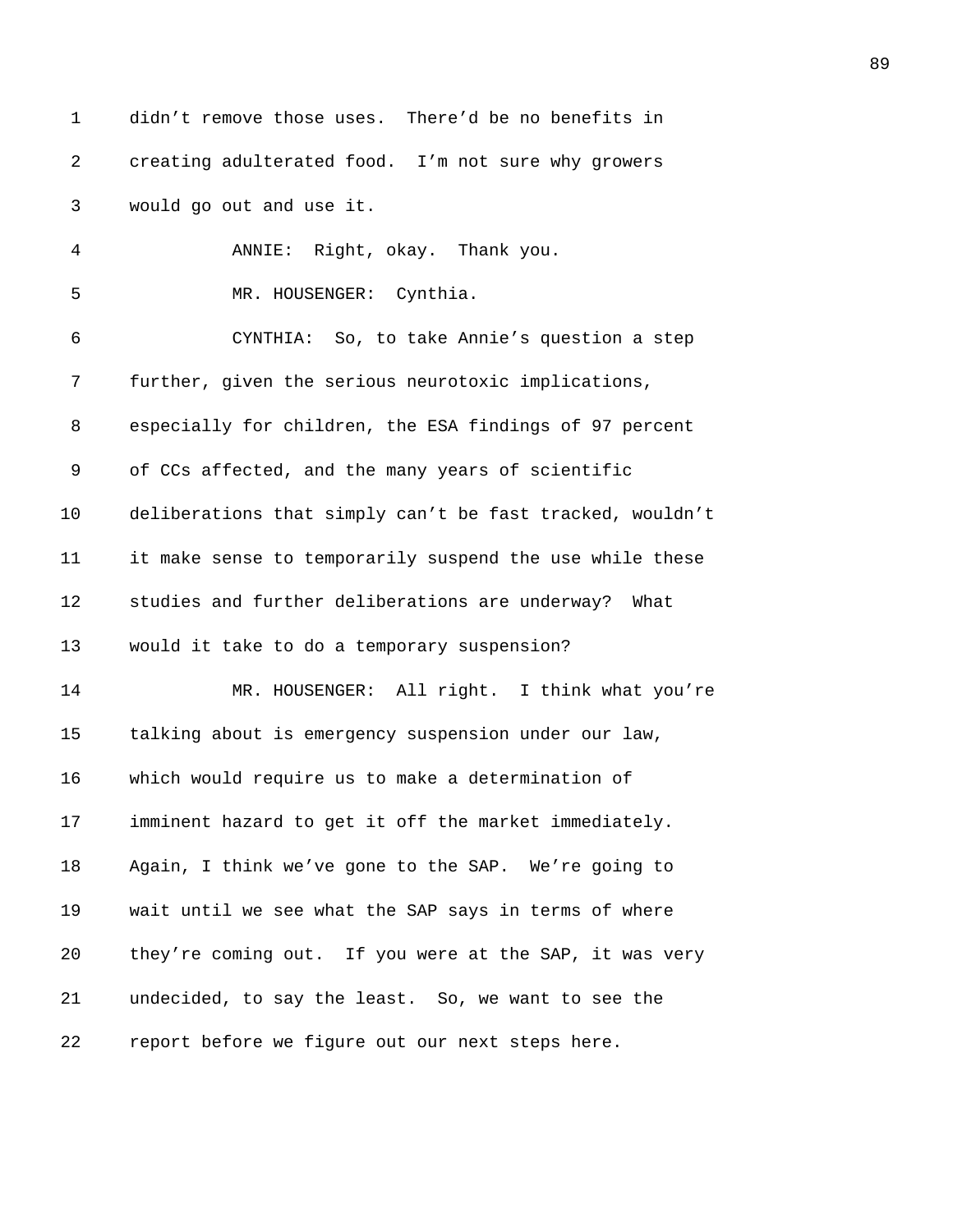1 Ray.

| 2                 | The standard in FFDCA is that the<br>RAY:                 |
|-------------------|-----------------------------------------------------------|
| 3                 | administrator may establish or relieve and affect the     |
| 4                 | tolerance for a pesticide chemical residue in or on a     |
| 5                 | food only if the administrator determines that the        |
| 6                 | tolerance is safe. In the case of chlorpyrifos, EPA has   |
| 7                 | made repeated determinations that the tolerances are safe |
| 8                 | and has removed the FQPA safety factor. Anna's            |
| 9                 | description of the body of evidence is a very large body  |
| 10                | of evidence upon which these decisions were based.        |
| 11                | The standard further states that the                      |
| $12 \overline{ }$ | administrator shall modify or revoke a tolerance if the   |
| 13                | administrator determines it is not safe. Now, you're      |
| 14                | proposing to revoke those tolerances. Has a specific      |
| 15                | determination reversing previous decisions been made that |
| 16                | says those tolerances are not safe?                       |
| 17                | MR. HOUSENGER: I don't know where you're going            |
| 18                | with this.                                                |
| 19                | The law obligates you to make a<br>RAY:                   |
| 20                | determination that they are not safe in order to revoke   |
| 21                | the tolerance.                                            |
|                   |                                                           |

22 MR. HOUSENGER: Right. That's what we're in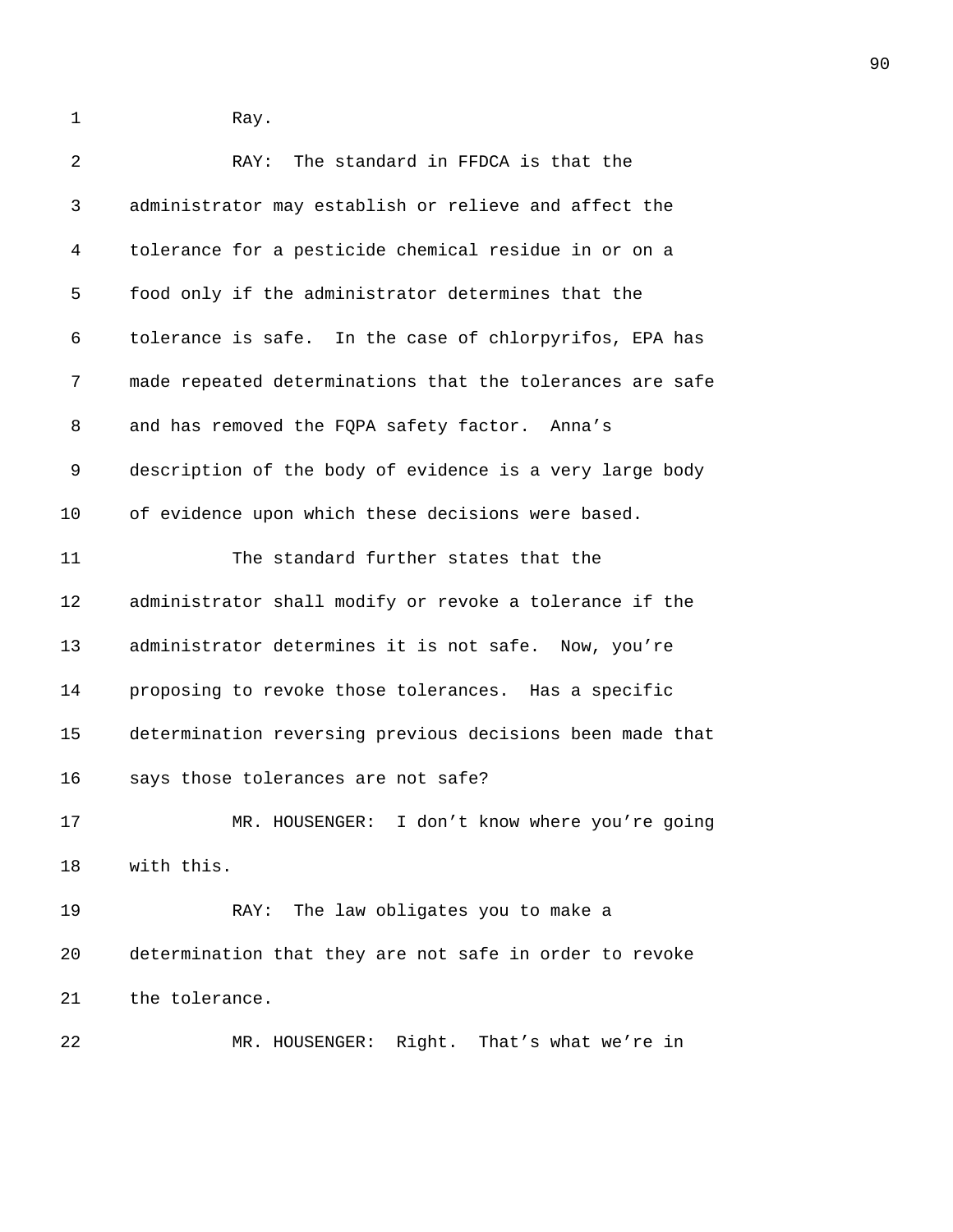1 the process of determining whether we can make a safety 2 finding or not, just like we do on all of our chemicals. 3 MS. VOGEL: There were risks of 4 concern identified in the 2014 risk assessment, which is 5 what that was based on. I mean, there were risks of 6 concern for workers, for drinking water. 7 MR. HOUSENGER: Right, using the 2014 risk 8 assessment. 9 MS. VOGEL: Right. 10 MR. HOUSENGER: We couldn't make a safety 11 finding. 12 MS. VOGEL: Right. 13 MR. HOUSENGER: Lori. 14 Lori: I just want to commend the Agency for 15 its commitment to meeting these deadlines. These 16 deadlines were established in recognition of the fact 17 that urgent action is needed on this potent neurotoxin. 18 We don't have a lot of time to lose on this. We've seen 19 the effects. We've seen the large body of data out 20 there. So, I just want to commend you for taking this 21 action. 22 MR. HOUSENGER: Are there any other questions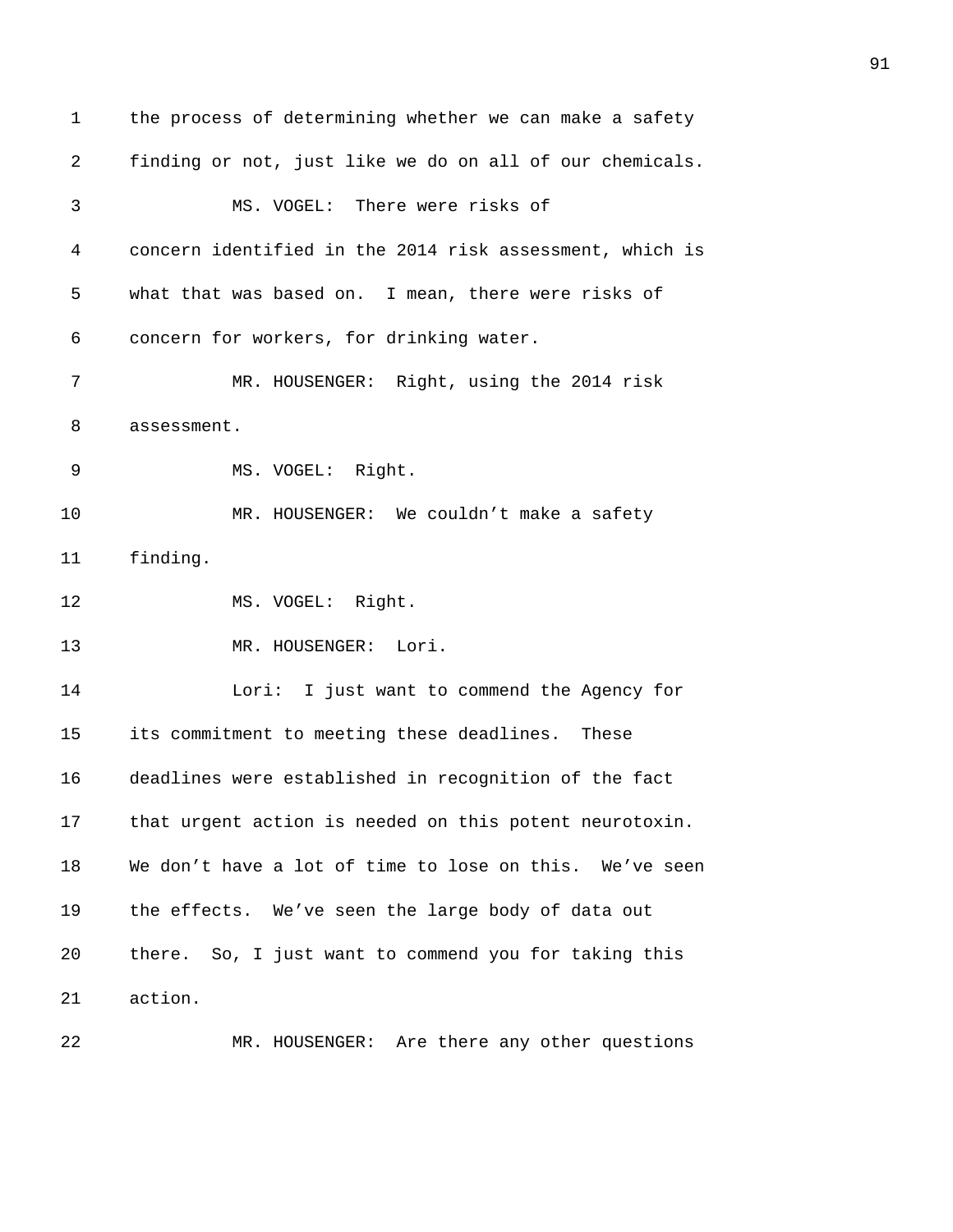1 on chlorpyrifos? Any questions from PPDC members on the 2 phone?

| 3              | (No response.)                                            |
|----------------|-----------------------------------------------------------|
| $\overline{4}$ | MR. HOUSENGER: I don't think I hear any.                  |
| 5              | Maybe we can break for lunch early and come back at 1:00. |
| 6              | You can't say we dodged the easy topics right off the     |
| 7              | bat. So, it's kind of like the SAP meeting; I think       |
| 8              | people are all over the place in terms of their opinions, |
| 9              | but we do appreciate the comments and discussion.         |
| 10             | So, let's come back at 1:00, and we can start             |
| 11             | on another fun topic, ESA.                                |
| 12             | (A luncheon recess was taken.)                            |
| 13             |                                                           |
| 14             |                                                           |
| 15             |                                                           |
| 16             |                                                           |
| 17             |                                                           |
| 18             |                                                           |
| 19             |                                                           |
| 20             |                                                           |
| 21             |                                                           |
| 22             |                                                           |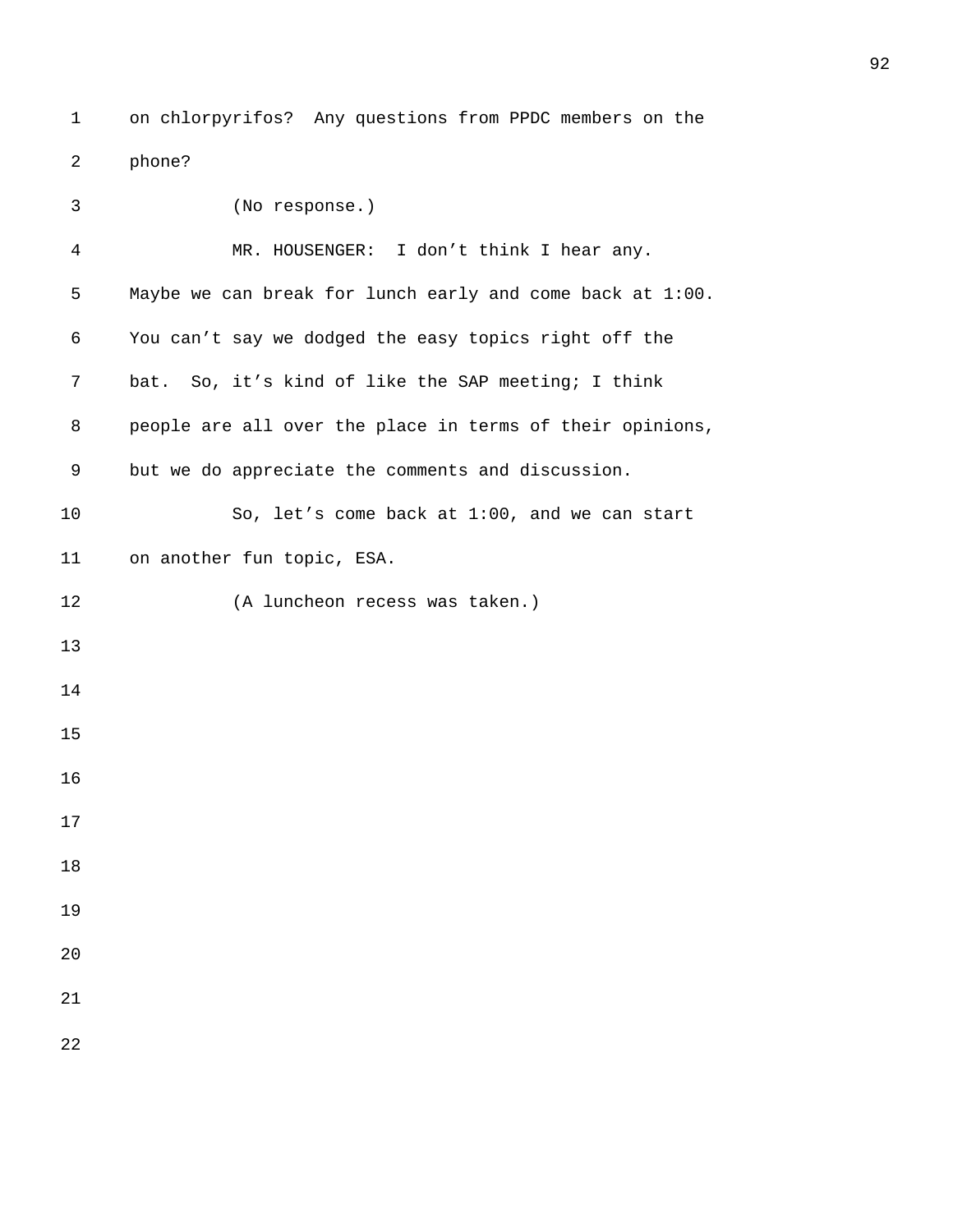| $\mathbf{1}$ | AFTERNOON SESSION                                         |
|--------------|-----------------------------------------------------------|
| 2            | MR. HOUSENGER: -- headed up by Anita Pease and            |
| 3            | Patrice Ashfield from Fish and Wildlife.<br>Take          |
| 4            | it away.                                                  |
| 5            | MS. PEASE: Hi, everyone. This is Anita Pease,             |
| 6            | Acting Director, Environmental Fates and Effects          |
| 7            | Division. I'm going to be tag teaming this presentation   |
| 8            | with Patrice Ashfield, who is sitting in for Gina Shultz. |
| 9            | Patrice is the Branch Chief for National Consultation     |
| 10           | from Fish and Wildlife Service Headquarters.              |
| 11           | Also, in your packets there are slides. I                 |
| 12           | think there's an additional piece of paper after that     |
| 13           | packet of ESA slides that has Patrice's slides, the Fish  |
| 14           | and Wildlife Service step 3 slide on that. So, just a     |
| 15           | little logistical thing to start.                         |
| 16           | So, in terms of today's topics, I'll give you a           |
| 17           | little bit of background. I know a lot of you are         |
| 18           | familiar with this topic, very passionate about it. I'll  |
| 19           | provide you a summary of the draft biological evaluations |
| 20           | that we just released, try and take that public webinar   |
| 21           | that we just gave and condense it down into about 10 or   |
| 22           | 15 minutes.                                               |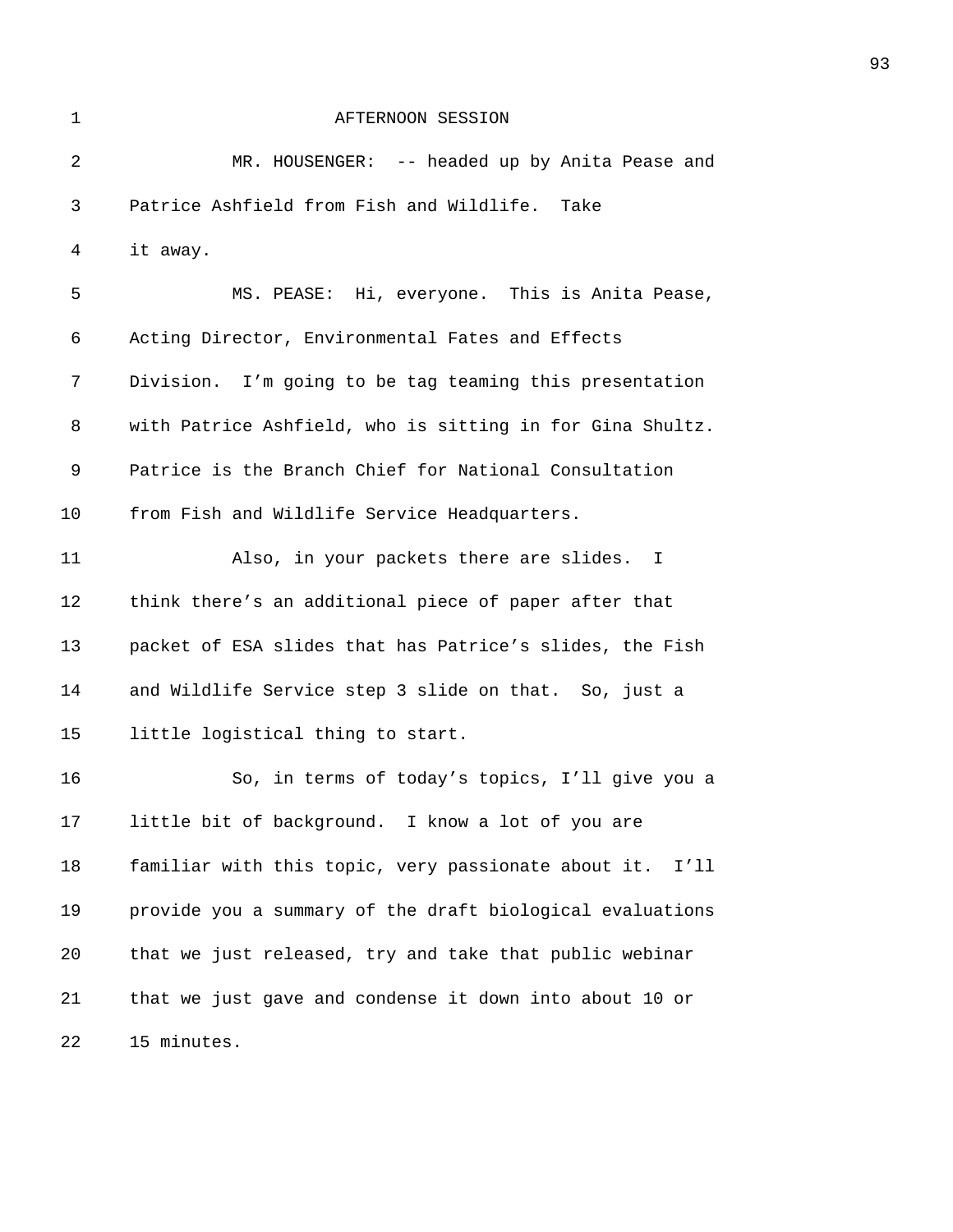1 Talk a little bit about the tool development, 2 some of the tools and models we've developed along the 3 way. We'll discuss a path forward, and then I'll turn it 4 over to Patrice who will talk about step 3 and the 5 biological opinion and the activities associated with 6 that effort. 7 So, it's been three years since the NAS report

8 came out. It was released in April of 2013, and they 9 provided us recommendations on how to assess the risk of 10 pesticides between endangered species. When we began this 11 work, all these agencies, EPA, National Marine Fisheries, 12 US Fish and Wildlife Service, and USDA, agreed that we 13 would do this collaboratively, that work would be based 14 on a partnership. We also agreed that we would develop a 15 common method, so it wouldn't be EPA's method and 16 Service's method. We would just have a joint method.

17 So, right after that report came out in April, 18 we released an interim scientific and technical method in 19 November of 2013, kind of a white paper of those interim 20 methods. It's available on our web site. It's a link 21 provided on the slide.

22 Since then, you know, it's been about three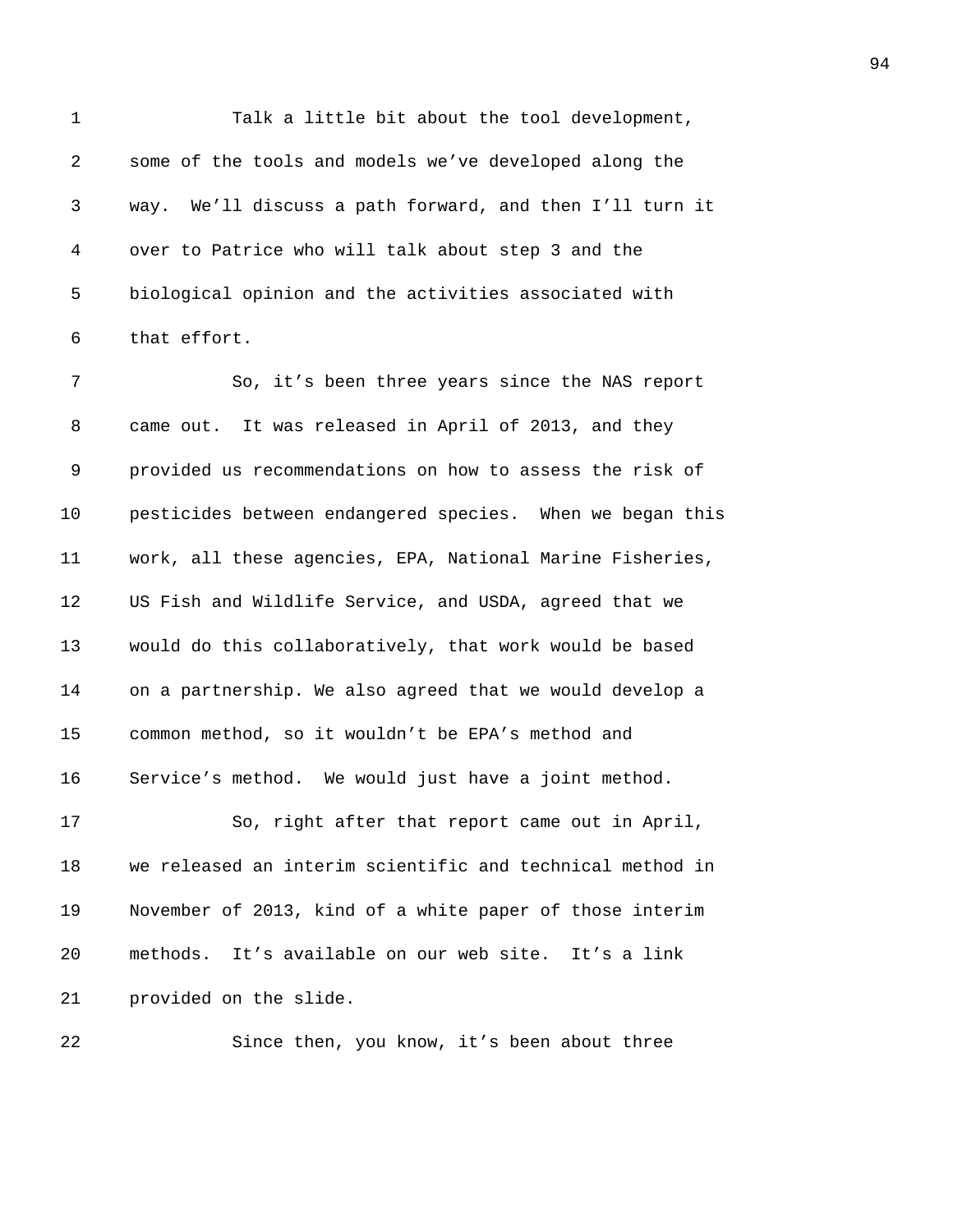1 years, we've been continuing to develop that interim 2 method, to refine it, to put some more meat on the bones. 3 We've had four interagency workshops. Those have been 4 week long workshops. We're staffed with the Services, USDA 5 and EPA. Technical and management staffs have gotten 6 together and tried to work out some of these issues. 7 We've had four external ESA stakeholder workshops. 8 We've really been on the road at a bunch of 9 scientific conferences, American Chemical Society, CPAC. 10 We presented to this group, as well as SFIREG. We've 11 been to CropLife America. So, we've really made a 12 concerted effort to try and be as transparent as possible 13 regarding the method development and where we are at that 14 point in time along the road to developing these methods. 15 We also acknowledge that, you know, once we 16 develop these methods, that we would need to test them 17 out in the context of an actual consultation. So, that's 18 what we're doing right now. These are pilot biological 19 evaluations. We recognize that some of these methods are 20 going to have to be changed based on stakeholder comments 21 and feedback that we get along the way.

22 What we said is that once we've vetted the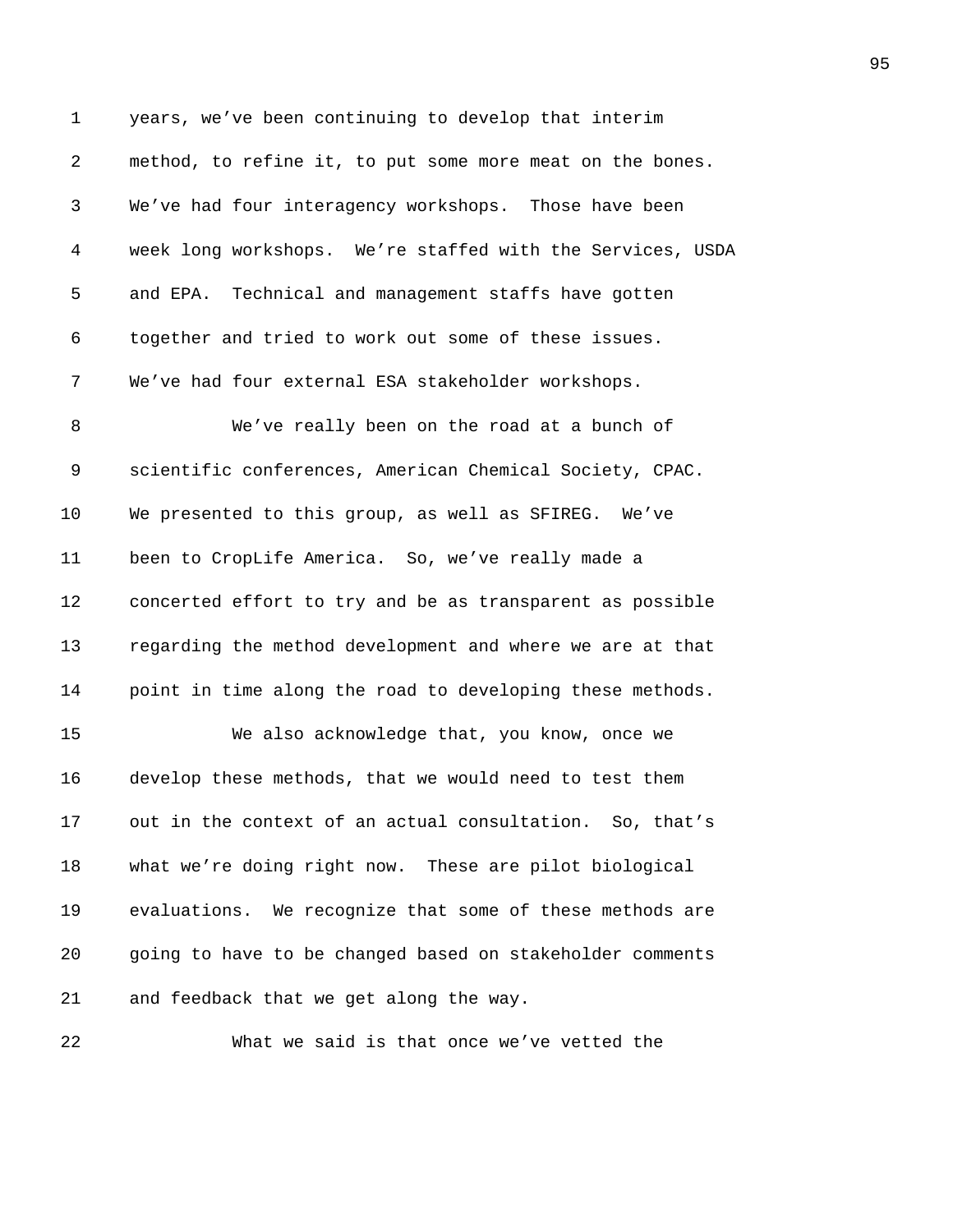| $\mathbf 1$ | methods, we would use a day forward approach in applying  |
|-------------|-----------------------------------------------------------|
| 2           | those methods, implementing them in the context of our    |
| 3           | other regulatory actions. So, we acknowledge that, just   |
| 4           | like all science that evolves, this is an iterative       |
| 5           | process, and this will evolve just like science evolves   |
| 6           | in other topic areas.                                     |
| 7           | So, I think the last time we met was in                   |
| 8           | October. At that point in time, we were just getting      |
| 9           | ready to release a subset of the draft biological         |
| $10 \,$     | evaluations. So, what we did was in December of 2015, we  |
| 11          | released the problem formulations, all the exposure and   |
| 12          | effects data, and the analysis plans for the three        |
| 13          | chemicals, chlorpyrifos, malathion and diazinon. We put   |
| 14          | those on our web site, so those have been out about four  |
| 15          | months before we released the full entire draft           |
| 16          | biological evaluations.                                   |
| 17          | The draft BEs were released on April 6th, and             |
| 18          | the web site links are provided for those materials.      |
| 19          | I'll provide a couple screen shots of what the web site   |
| 20          | looks like, just to take you through a little tutorial on |
| 21          | how to navigate it, since it's a lot of material.         |
| 22          | Right now, the public comment period is open on           |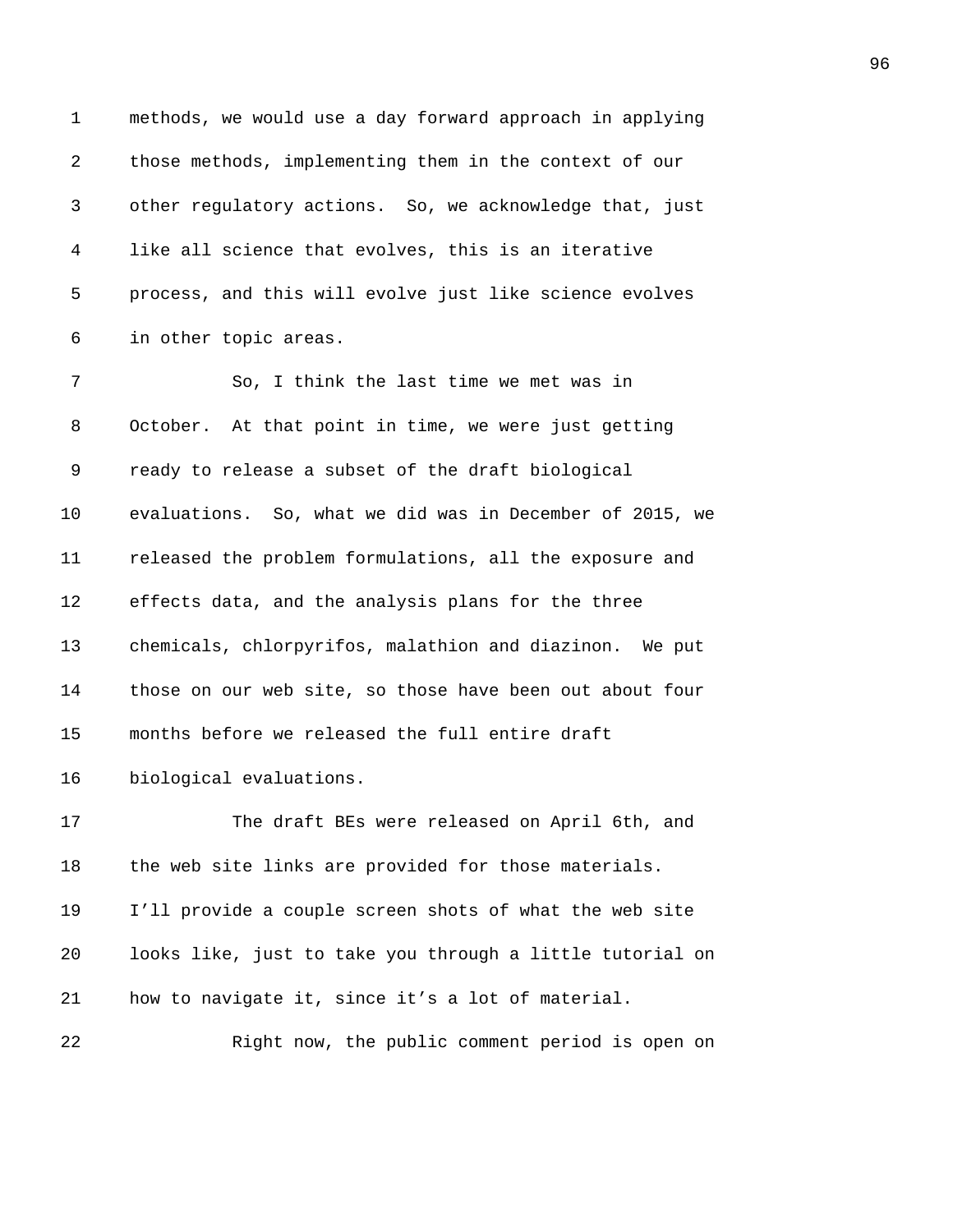| $\mathbf 1$ | the draft BEs. It will close on June 10th. I'll just     |
|-------------|----------------------------------------------------------|
| 2           | get this out now. I'll share the bad news. We have       |
| 3           | gotten some requests for an extension to the comment     |
| 4           | period from a number of stakeholders. The request was    |
| 5           | for additional 120 days.                                 |
| 6           | There's a couple reasons why we're not going to          |
| 7           | be able to grant that extension. One is that we have     |
| 8           | some court mandated deadlines or dates that these final  |
| 9           | biological opinions need to be completed for these three |
| 10          | chemicals, December of 2017. There are two more          |
| 11          | chemicals after this, carbaryl and methomyl. They're a   |
| 12          | year behind. If we grant that 120-day extension period,  |
| 13          | we will not meet these court mandated dates.             |
| 14          | So, we're not going to be able to grant that             |
| 15          | extension. Additionally, you know, we thoughtfully put   |
| 16          | the materials out in December of 2015 to give people an  |
| 17          | additional four months to look at some of the data and   |
| 18          | the analysis. A large volume of material was posted at   |
| 19          | that time. So, that's why.                               |
| 20          | You can imagine that if we did grant this                |
| 21          | extension, there is a ripple effect forward on all the   |
| 22          | deliverables and the deadlines that we're working under. |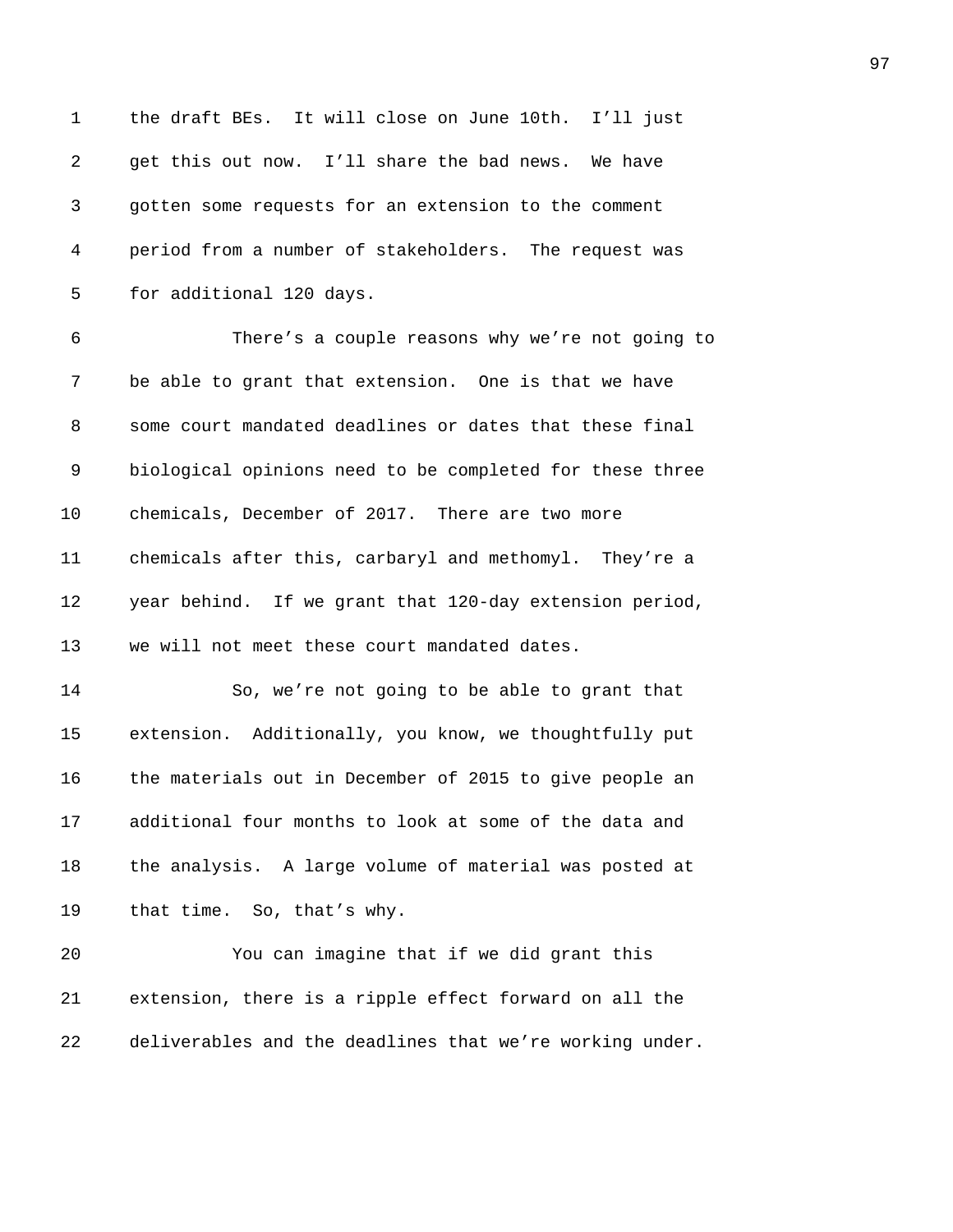| 1       | So, we're going to forge ahead, and we're expecting that |
|---------|----------------------------------------------------------|
| 2       | the comment period will close on June 10th. Again, the   |
| 3       | final biological opinions are due for these three        |
| 4       | chemicals in December of 2017. Before those go out, they |
| 5       | will be released in draft, and there will be a public    |
| 6       | comment period associated with the draft biological      |
| 7       | opinions as well.                                        |
| 8       | So, once we released these draft BEs, we                 |
| 9       | thought, you know, okay, we can take a breath now, but   |
| $10 \,$ | that's never really the case, right. So, since we        |
| 11      | released these in April, we've presented a number of     |
| 12      | different occasions.                                     |
| 13      | We had a public webinar on May 5th where we had          |
| 14      | a couple hours we devoted to this. We had an hour        |
| 15      | presentation from technical staff on the methods that we |
| 16      | used to develop the draft BEs. We also gave a tutorial   |
| 17      | on how to navigate the web site. Then we opened up for   |
| 18      | questions for about an additional hour. I believe we had |
| 19      | about 180 people on that call, so there was a lot of     |
| 20      | interest on that call.                                   |
| 21      | I just want to let you know that we will be              |
| 22      | posting the slides and recordings from that session, as  |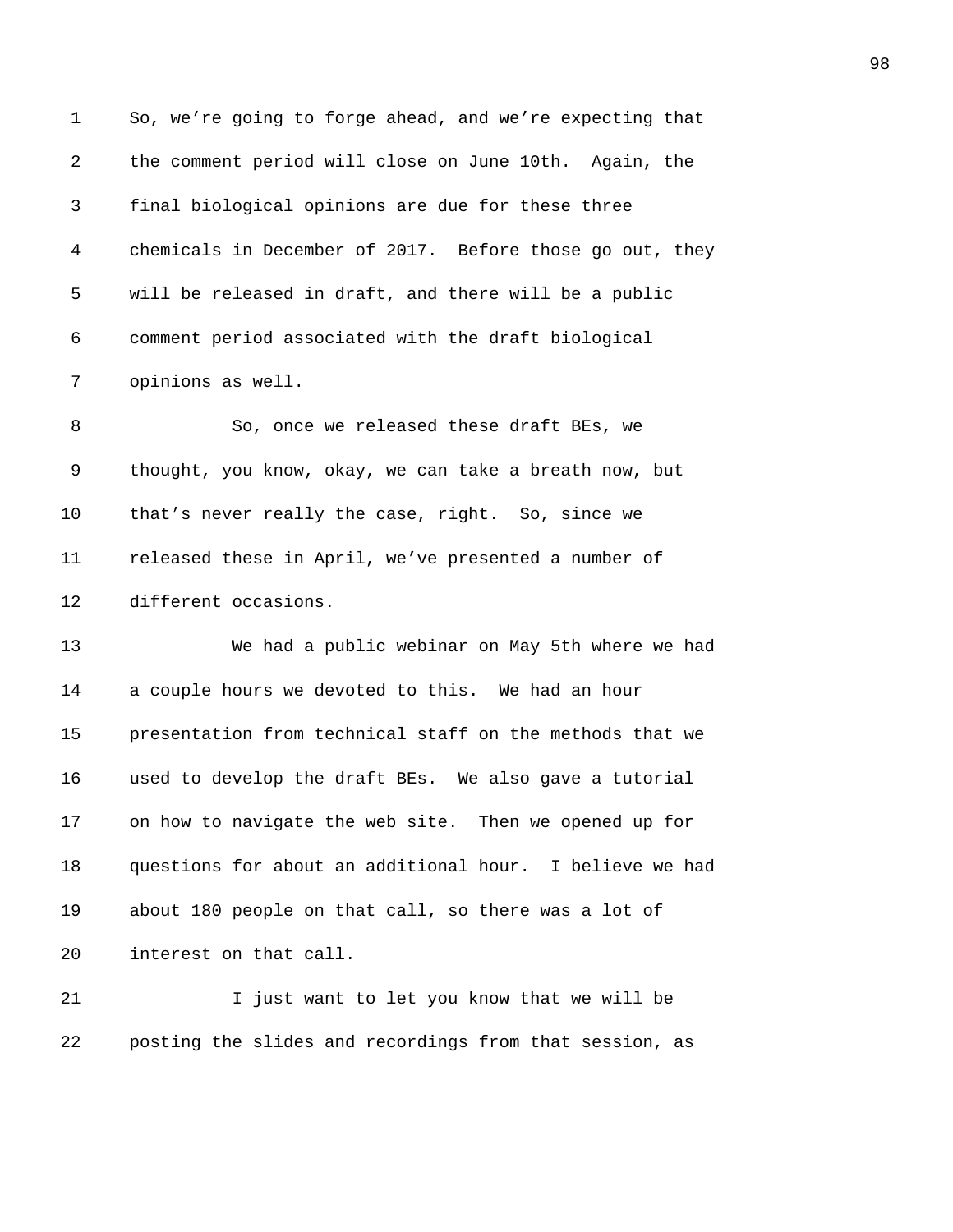1 well as a list of acronyms, because, you know, we love to **2039** use acronyms. That should be out in the next couple 3 weeks on our website.

*2041B*In addition, we have developed a bunch of new *204B*models and tools that I'll talk about. At the ecological *2043B*modeling public meeting that we held on May 9th, we had **2008** some presentations on those models, and we also had 8 demonstrations actually walking through the tools. So, **2046** We have been out and trying to release and communicate 10 these tools.

*2048B*So, this is a screen shot of what it will look **1ike.** So, if you go to our endangered species protection *205B*page, you'll want to click on the link for the NAS report **2008** *recommendations.* Then, once you click on that, you'll **205** land on this page.

*2053B*So, what you can get from this page, it has a **2006** 10 **2066** 2054 Link to the NAS report. You can actually get the interim 18 approaches that we developed in November 2013. Then, **2066** there are hyperlinks for each of the BEs for the three *2057B*chemicals, as well as a separate hyperlink that will take *you to all of our provisional models and tools.* 

**2059** So, if you click on malathion, for example,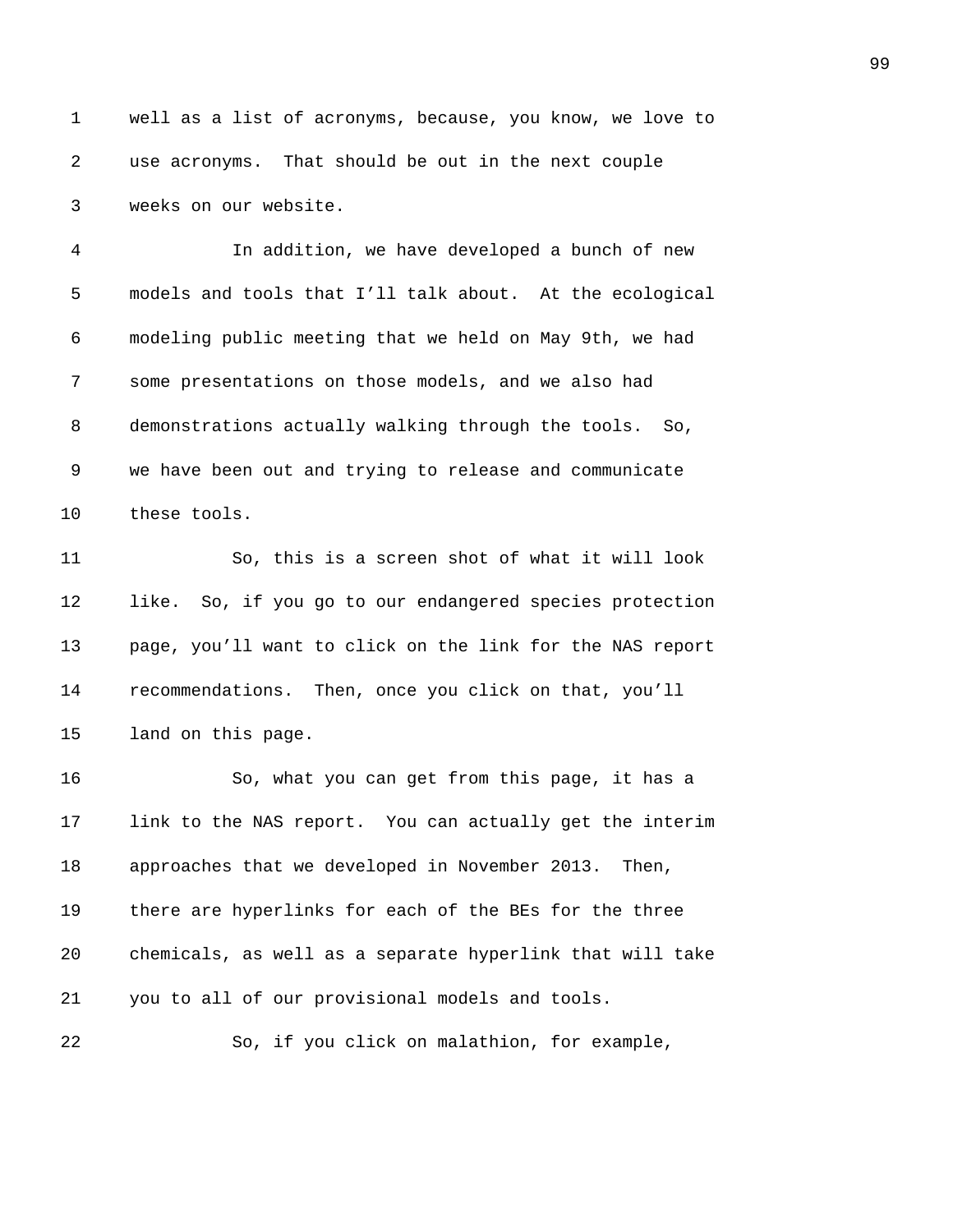| $\mathbf 1$ | this is what it looks like if you click on that page.     |
|-------------|-----------------------------------------------------------|
| 2           | So, the first thing you'll see is a list of document      |
| 3           | revisions since the December 2015 posting. So, this is    |
| 4           | really like an errata sheet of everything we've added     |
| 5           | since December of 2015. It also gives a brief             |
| 6           | description of if we have taken a document that we've     |
| 7           | posted in 2015 and revised it slightly, it describes what |
| 8           | exactly those revisions were, and also provides a list of |
| 9           | all the new materials.                                    |
| 10          | This document is instructions for commenting on           |
| 11          | the draft BEs. This is also located in the docket. So,    |
| 12          | this is a little bit different than the normal way we     |
| 13          | post risk assessments. Normally, we post them to a        |
| 14          | docket, but this was so large, we had to put it on a web  |
| 15          | site. But the instructions are on the docket.             |
| 16          | Basically, if you want to post comments or                |
| 17          | provide us with comments, you'll provide them in writing  |
| 18          | to the docket. But this document provides instructions    |
| 19          | on how to comment, where to comment. It also lists a      |
| 20          | number of topic areas where we're specifically soliciting |
| 21          | comments from the public. These are challenge areas for   |
| 22          | us, so that's articulated in that document as well.       |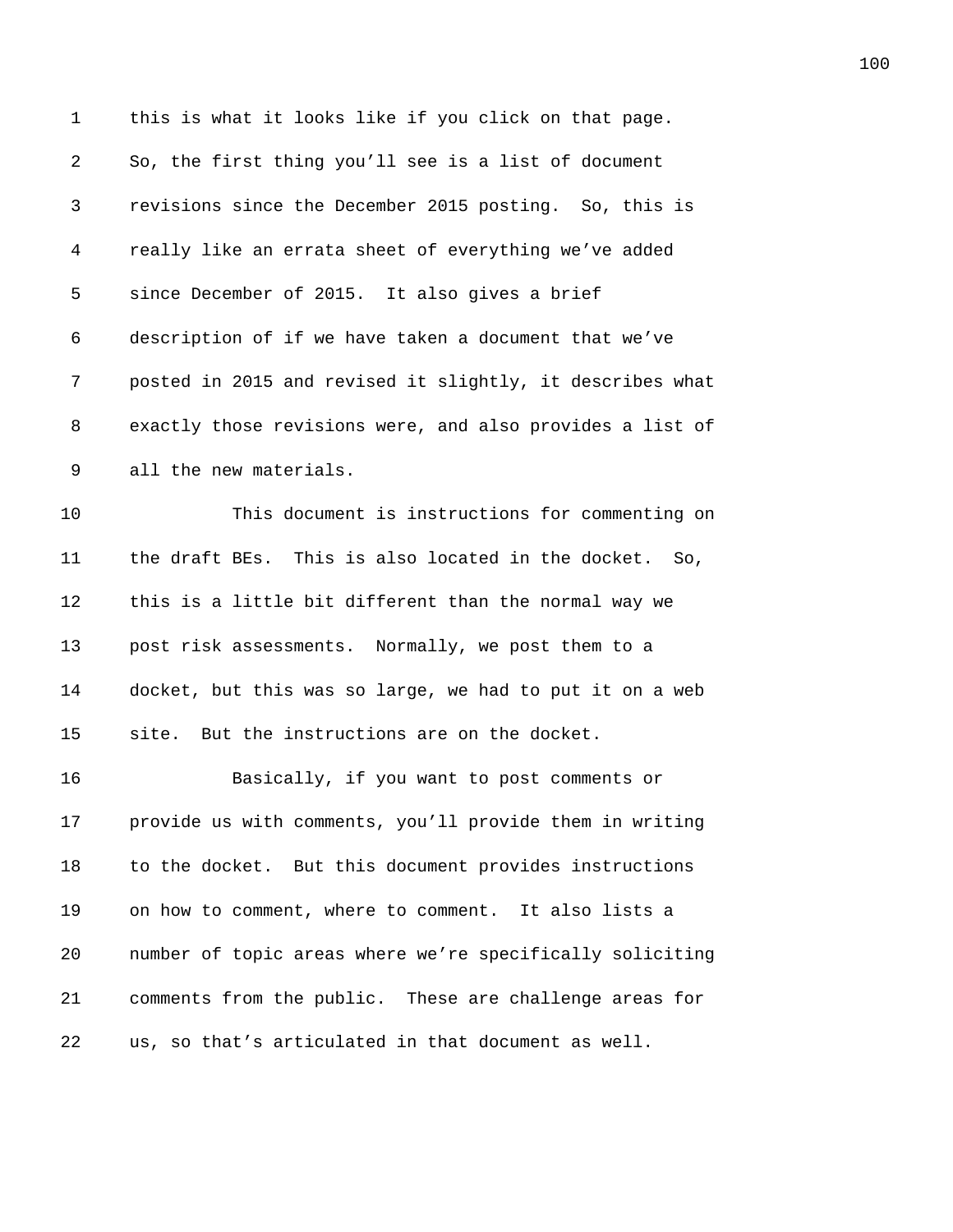| $\mathbf 1$ | Then you'll see the hyperlinks to the different           |
|-------------|-----------------------------------------------------------|
| 2           | chapters, the draft BEs, and associated documents. So,    |
| 3           | basically, the attachments, I believe, are methods that   |
| 4           | are common for all three chemicals. So, you'll see the    |
| 5           | same attachments repeated on each of the draft BEs for    |
| 6           | the different chemicals.                                  |
| 7           | The appendices are information that's                     |
| 8           | specifically relevant for that chemical. Finally, you'll  |
| 9           | see this yellow icon that says new. That's just to let    |
| 10          | you know that that's new material since the December 2015 |
| 11          | posting.                                                  |
| 12          | So, I know you all have seen this before. This            |
| 13          | is the three-step process, and this is what we're trying  |
| 14          | to implement. This is based on the NAS report             |
| 15          | recommendations. So, I'll just walk you through this      |
| 16          | briefly, and then I'll talk a little bit about some of    |
| 17          | the methods we use on these various steps. So,            |
| 18          | basically, we're trying to integrate the problem          |
| 19          | formulation, exposure, and response analysis, and risk    |
| 20          | characterization in all three of these steps.<br>That's   |
| 21          | based on current risk assessment methodology.             |
| 22          | So, step one, basically, what we're doing is              |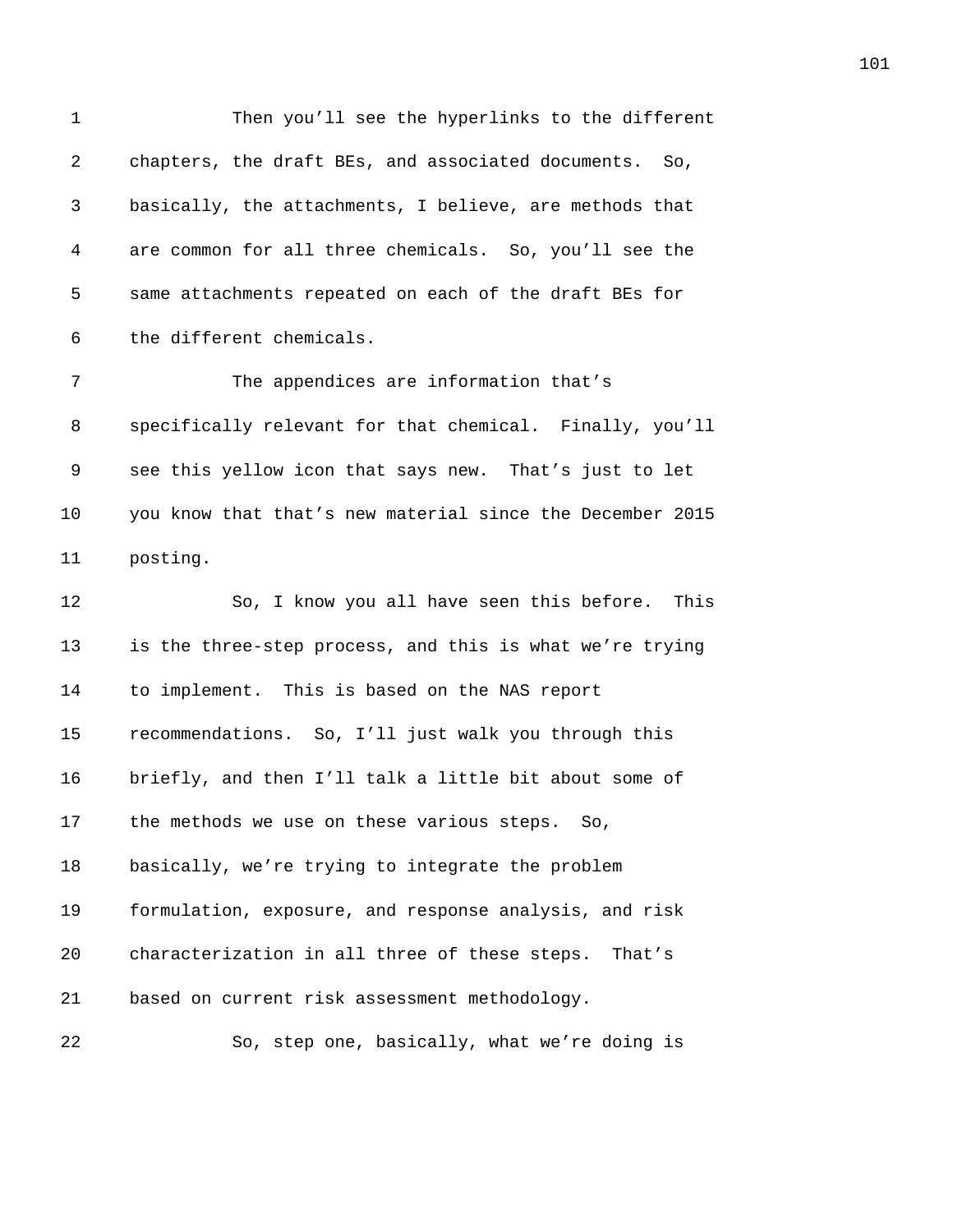1 we're asking ourselves will the chemical cause an effect, 2 is there a may effect or no effect to the species. This 3 *2103B*is for individual listed species. If there's no effect, 4 *2104B*then we're basically done, and there's no need to 5 consult. If we come to a may affect determination, then 6 *2106B*we move into step two. EPA's biological evaluations 7 **211** encompass steps one and steps two of the three-step 8 *process*.

9 2109 2000 So, at step two, we're asking ourselves, is the 10 **221** registration of this pesticide, according to the label, 11 **1ikely or not likely to adversely affect listed species.** 12 If it's not likely to adversely affect, what we call 13 **213** NLAA, then we would seek concurrence from the Services, 14 and we would be done with consultations, like an informal 15 consultation.

16 216 216 <sup>216</sup> If we make a likely to adversely affect 17 determination, then we would enter into formal 18 **2218** *2018 2018 218Boonsultation with the Services. That's the point where* 19 **219** they would pick it up, and they would write a biological 20 *pinion, and that's step three of the process. That's* 21 **21** *done by Fish and Wildlife Service and National Marine* 22 Fisheries.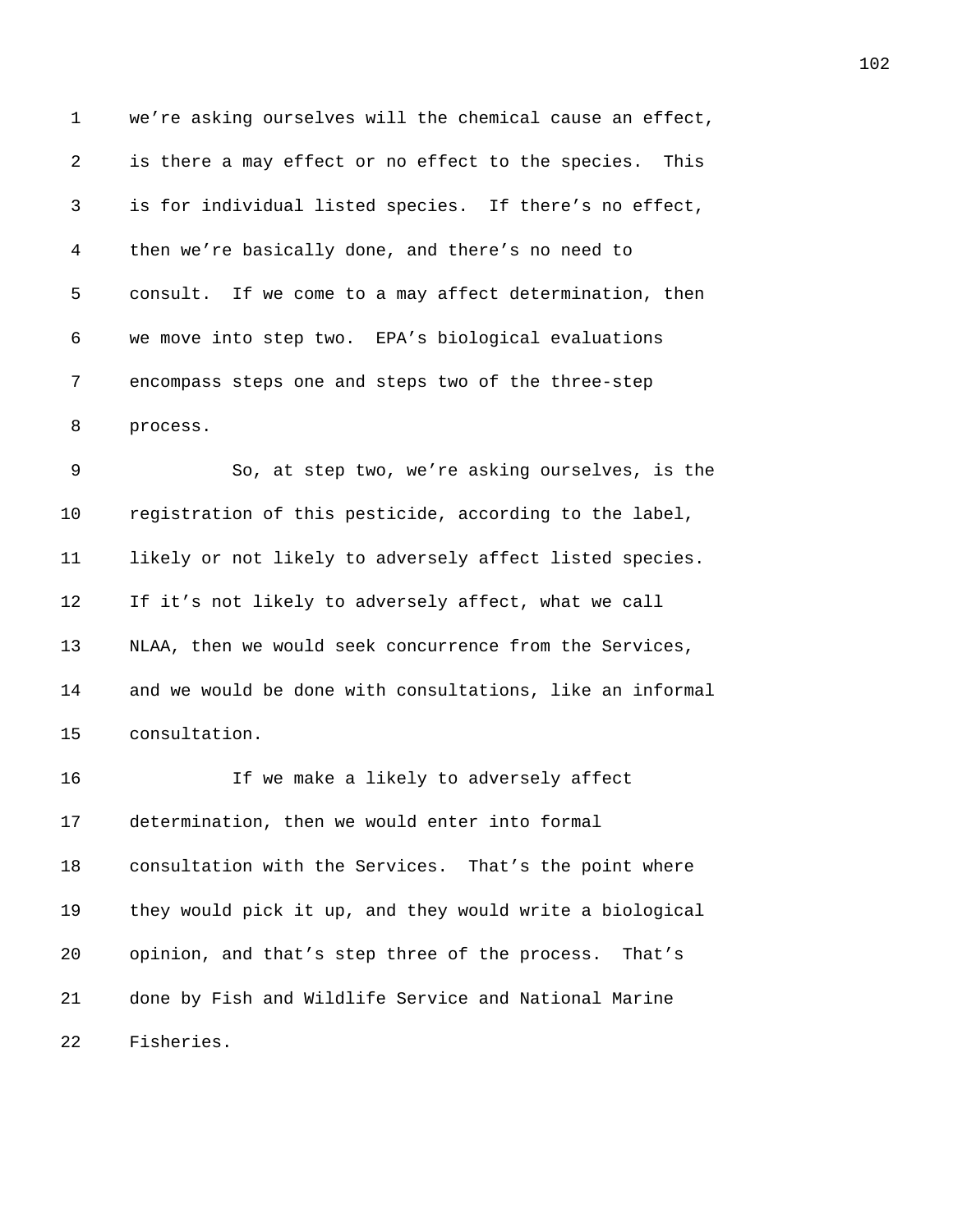1 Then, they would make the jeopardy or adverse 2 modification decision in that step three process. *214B*Patrice is going to talk a little bit more about that in 4 her slides. 5 216 2000 So, just a little bit more on step one. So, **217** step one, what we're asking here is is there a potential **218** for direct or an indirect effect from the action. Again, **219** the action is the pesticide registration according to the **213** label. So, we're looking at whether or not there's 10 overlap of the action area with the species range *213B*information. The species range information has been **provided to us from the Services. 213 2134 The action area is basically the footprint 2135** where the pesticide can be used. There's an additional **2136** distance that accounts for spray drift and runoff to **2137** encompass that action area. So, what we're doing in step **2138** one is basically a geospacial analysis of determining **2139** whether there's an overlap between the pesticide **2141** footprint, which is based right now for agricultural uses 20 on crop land data layer from USDA, as well as **214** *nonagricultural data layers that are available for other Lypes of use patterns, and overlaying that information*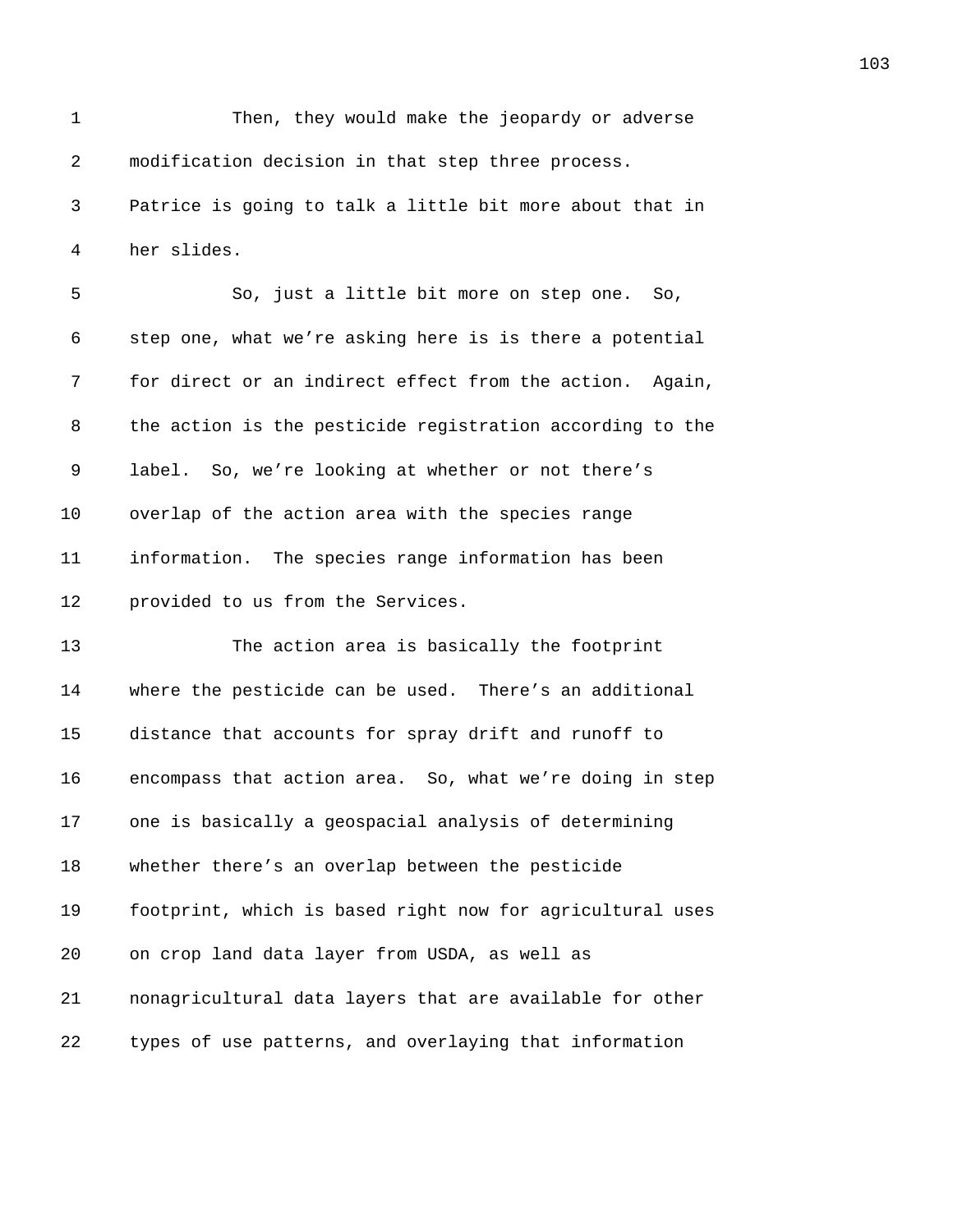1 with the range data that we've gotten from the Services. *2008* So, if there's any overlap, then we're automatically into *2145B*may affect; no overlap, we're at no affect. For most of *2146B*these species, obviously, there is some type of overlap, 5 and we've moving on to step two.

*2148B*So, in step two, the question we're asking is **2149** is the individual's fitness -- again, these are affects *2150* to one individual of a listed species. That's really an *important point.* I'm going to say that a bunch of times 10 during the presentation. So, is fitness to an individual *2153B*reduced or is the species essential habitat features **affected?** Habitat features really relate to its **215B** designated critical habitat for those species that have *z z*<sub>hat</sub>.

15 215 **2157 The way that we're doing this in step two is** *2158B*primarily based on a weight of evidence approach. I'll **2159** show you in the next slide the matrix that we've created *2160B*to walk through this analysis. So, what we're doing is **216By** *216* We're looking at various lines of evidence that integrate **20 20** *not only exposure for aquatic and terrestrial 2163B*environments but also the toxicity for direct and *indirect effects.*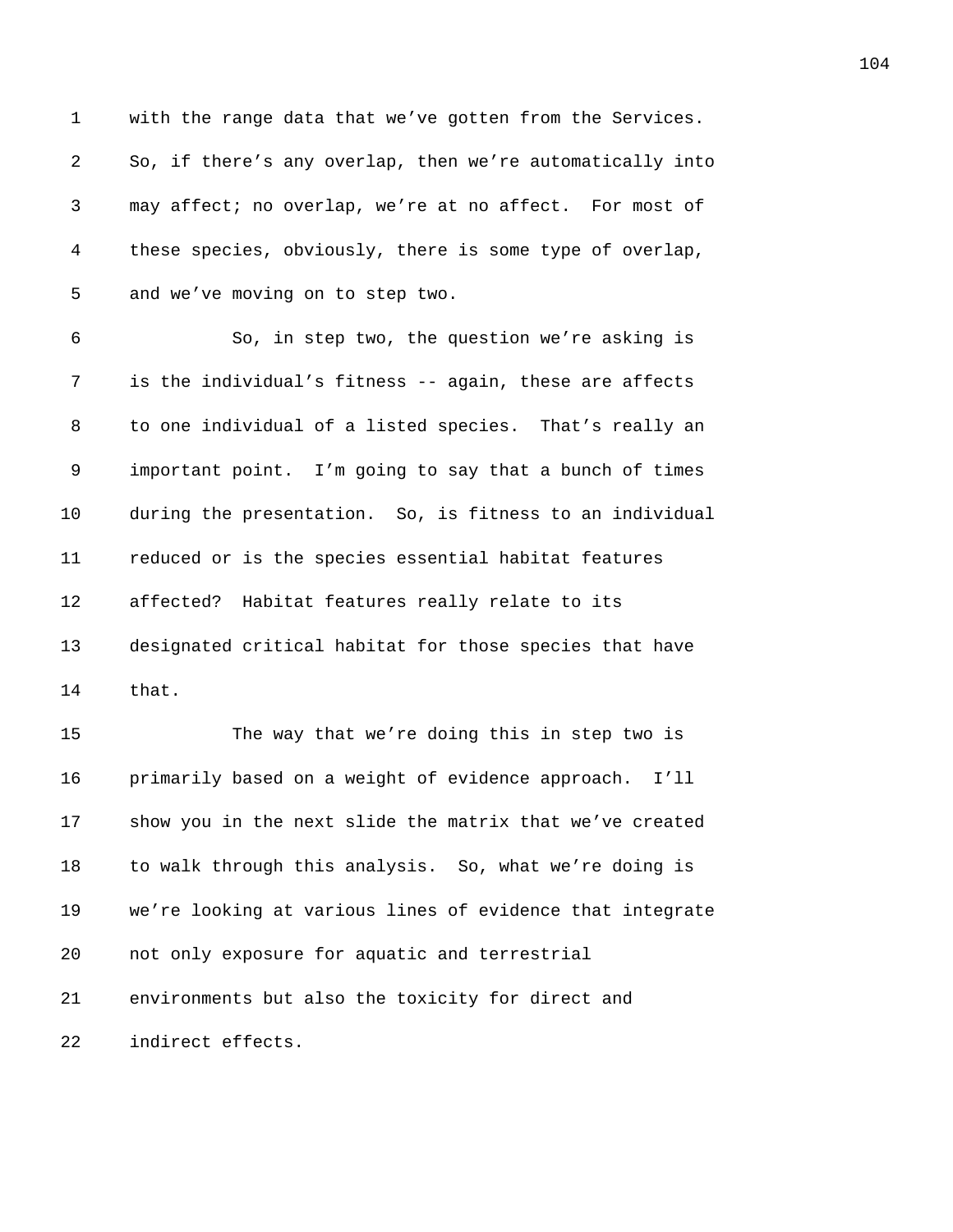1 We're also considering incident data, as well 2 **2165** as evaluating qualitatively mixtures, and that came up 3 *216B*earlier this morning, as well as looking at the abiotic 4 *2167B*influence on toxicity. So, these are things like does 5 *2168 Lemperature or pH have an influence on the toxicity that* 6 we see in the literature. 7 2170 2000 So, based on this weight of evidence, again, 8 **217** here we're making that not likely or likely to adversely 9 affect determination. If we're at not likely to 10 adversely affect, we'll seek concurrence from the 11 Services. LAA, we move into step three. 12 **2175BS** 2007 I think you all have seen this before, but 13 **2176** this is our weight of evidence matrix. So, these are our 14 **217** lines of evidence that we're evaluating. We're filling 15 out one of these tables for every single species. We 16 have about 1700 species or so that we evaluated. So, 17 **218** these are our normal endpoints that we would look at, 18 mortality, growth and reproduction, our normal apical 19 endpoints. 20 *2183B*In addition to that, we're looking at some 21 **2184** Sublethal effects like behavioral and sensory effects. 22 We're capturing indirect effects. These are impacts to a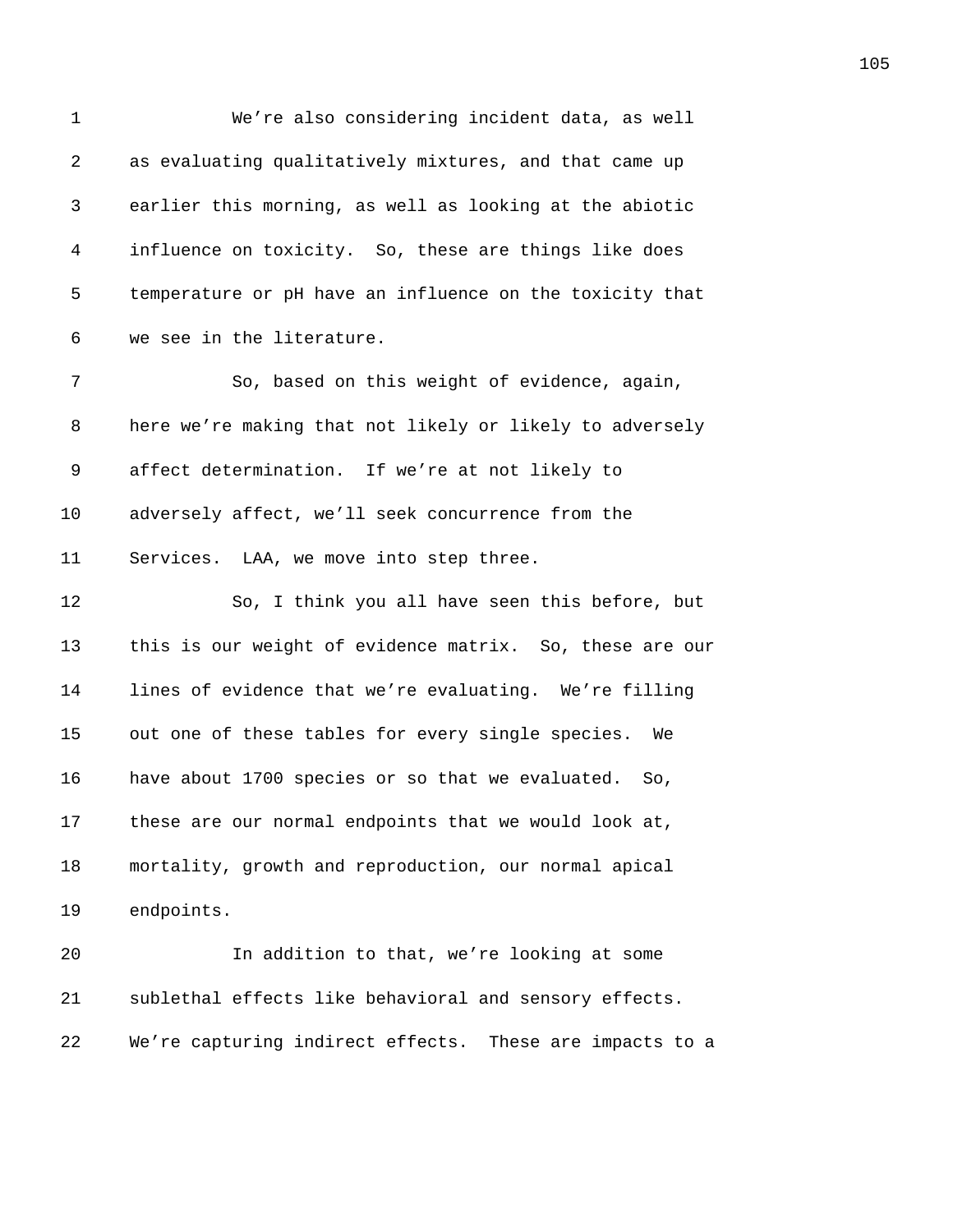1 species' food base or its habitat. Then, these last two **1ines of evidence, these are the qualitative pieces,** *2187B*mixtures and the abiotic or biotic factors on toxicity. *218B*So, for each species, we are going to fill out 5 these cells in the center with information on exposure *2190B*and effects. Here we're looking at the relevance and the *zobustness of the information.* Then, at the end here, **219Bthese** last two columns on the right, risk and confidence, 9 we're assigning weights of high, medium, and low to 10 confidence in that data, the exposure and effects *2195B*analysis, as well as the risk estimate. Based on the *2196B*combination of these weightings of high, medium, and low, **2219** we're making either a likely or a not likely to adversely 14 affect determinations. 15 219 2000 So, again, I think you all have seen this 16 before, but this is a summary table of the number of **2018 2018 2018 2018 2018 2018 2018 2018 2018 2018 2029 2029 2029 2029 2029 2029 2029 2029 2029 2029 2029 2029 2029 2029 2029 2029 2029 2029 2029 2029 2029 2 20** likely to adversely affect, and likely to adversely **203B** affect determinations by taxonomic group, by species 20 number. **205** 205 **205** 205 205 205 205 21 *206B*malathion. For these, we have a 97 percent determination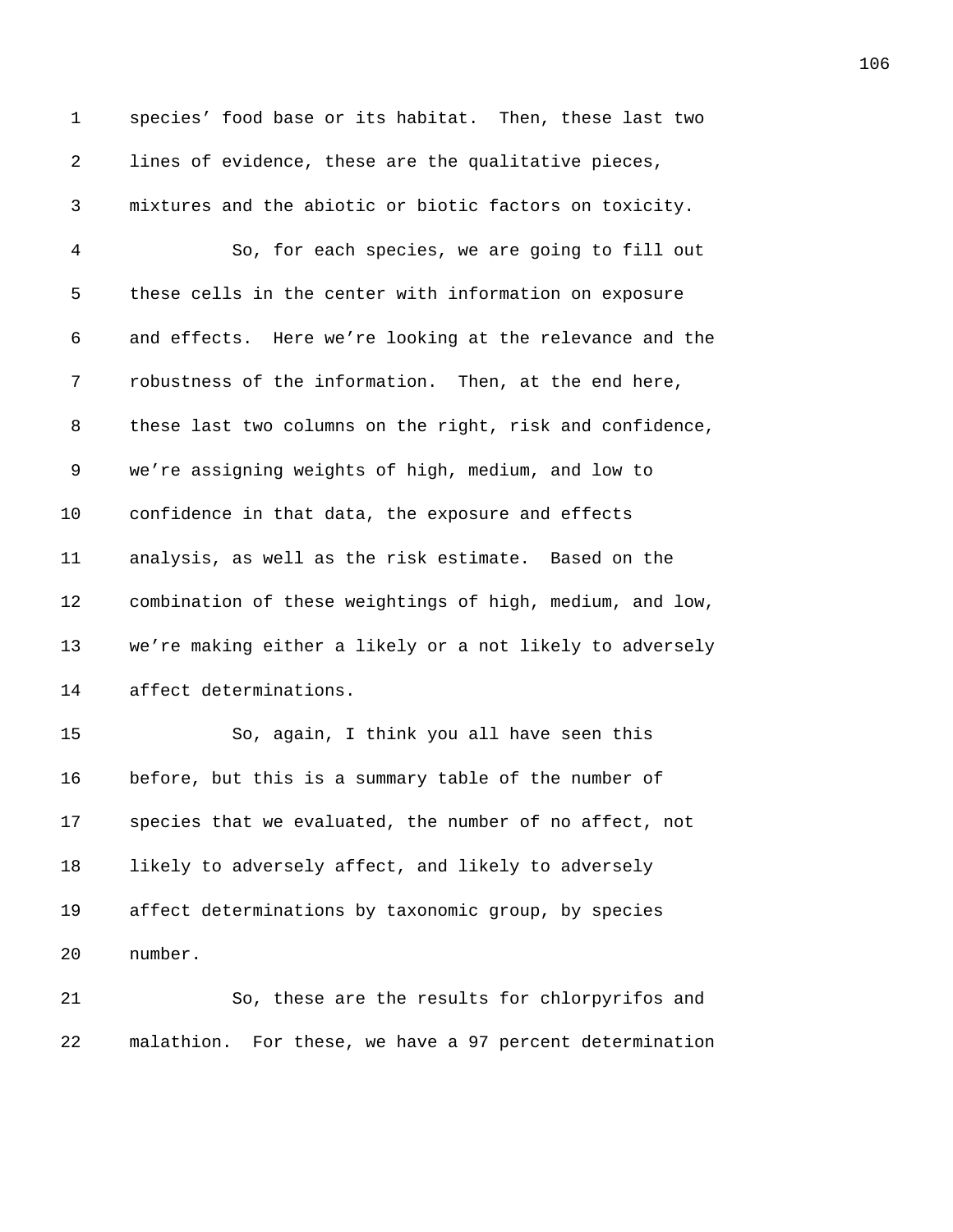1 likely to adversely affect determination, again for an 2 *individual of the listed species. So, when we say 97* 3 *208B*percent of the species are being harmed, that's a little 4 bit of an overstatement. This is, again, in effect to 5 one individual of the species. The Services, when they 6 *21B*do their biop, will translate that individual into a 7 **218** population level effect, which will provide some more 8 context.

9 2148 20, for diazinon, it's a little better picture. 10 We have about 80 percent likely to adversely affect 11 determinations. The reason is because for chlorpyrifos 12 and malathion, they have use patterns, wide area use 13 **218** patterns, mosquito site use patterns where they can be 14 **223** used virtually anywhere across the landscapes. No 15 *20B*geographical restrictions for certain use patterns for 16 chlorpyrifos and malathion. So, basically, the action 17 area for those chemicals was the entire United States. 18 *23B*For diazinon, this chemical is used on pretty

19 much vegetables and orchards, as well as I think there's 20 a cattle ear tag use. So, the action area is a bit 21 **20** *z* maller than it is for those other two chemicals. That's 22 **20** *22 27 22 22 27 28 29 28 29 29 29 29 29 29 29**<b>2 <i>29 29*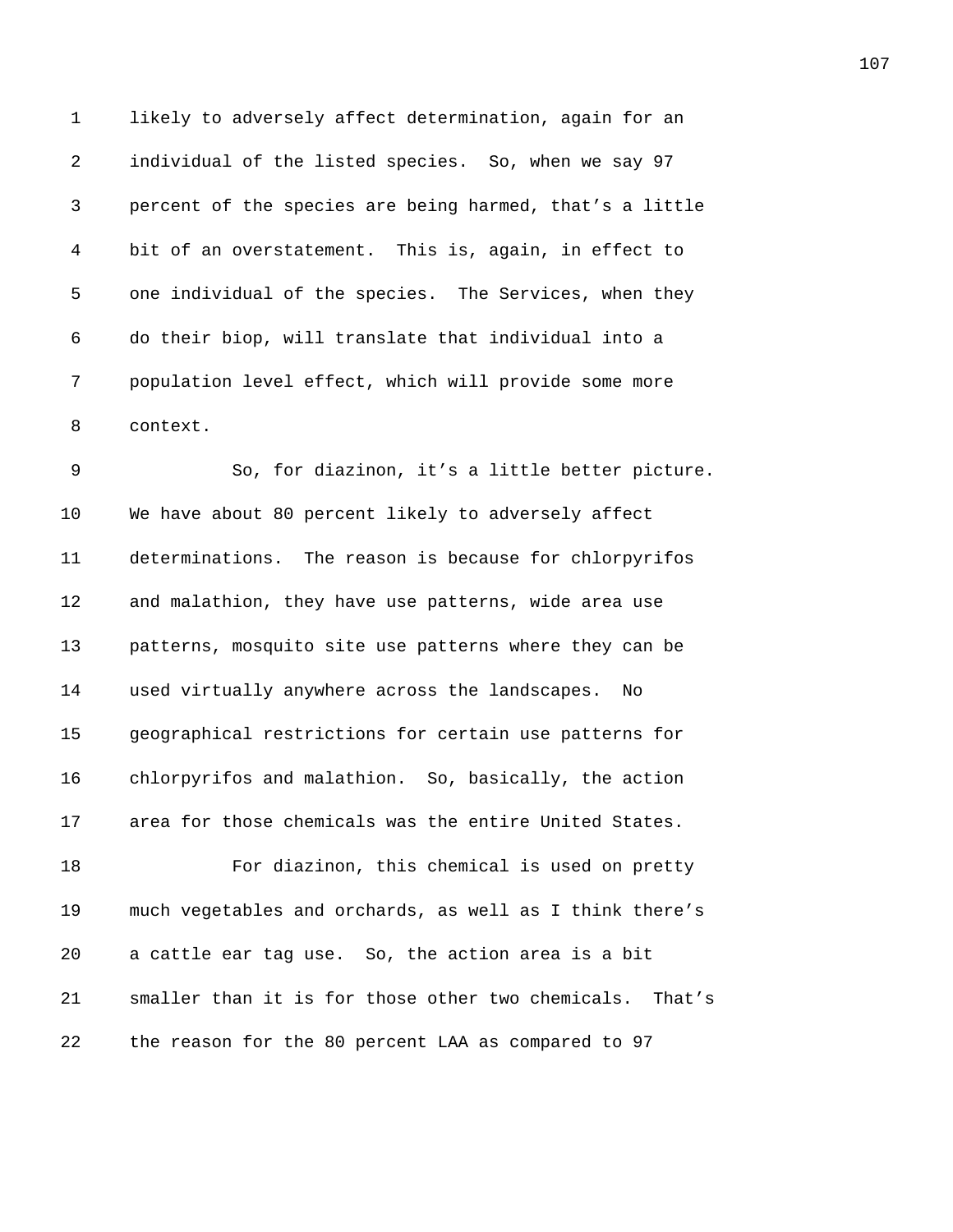1 percent.

| 2  | At the end of the day, there's still a lot                |
|----|-----------------------------------------------------------|
| 3  | likely to adversely affect determinations. So, why so     |
| 4  | many? The first reason is these chemicals, they are       |
| 5  | extremely toxic. They have wide ranging uses across the   |
| 6  | United States. The other part of it is that the           |
| 7  | threshold for a likely to adversely affect determination  |
| 8  | is a very low bar.                                        |
| 9  | We're using a one in a million chance.                    |
| 10 | Mortality is a threshold for acute mortality. We are      |
| 11 | making some conservative assumptions for exposure. We're  |
| 12 | looking at the maximum application rates. It's on the     |
| 13 | label, the maximum number of applications, the minimum    |
| 14 | days between applications. So, very conservative          |
| 15 | assumptions for exposure.                                 |
| 16 | Also in that weight of evidence approach that I           |
| 17 | showed you, when you start comparing those weights, that  |
| 18 | high, medium, and low weight for risk and confidence, the |
| 19 | only way you can get to a not likely to adversely affect, |
| 20 | like just looking at those weights, is if you have a high |
| 21 | degree of confidence and a low degree of risk for every   |
| 22 | single line of evidence. Otherwise, in the slides that    |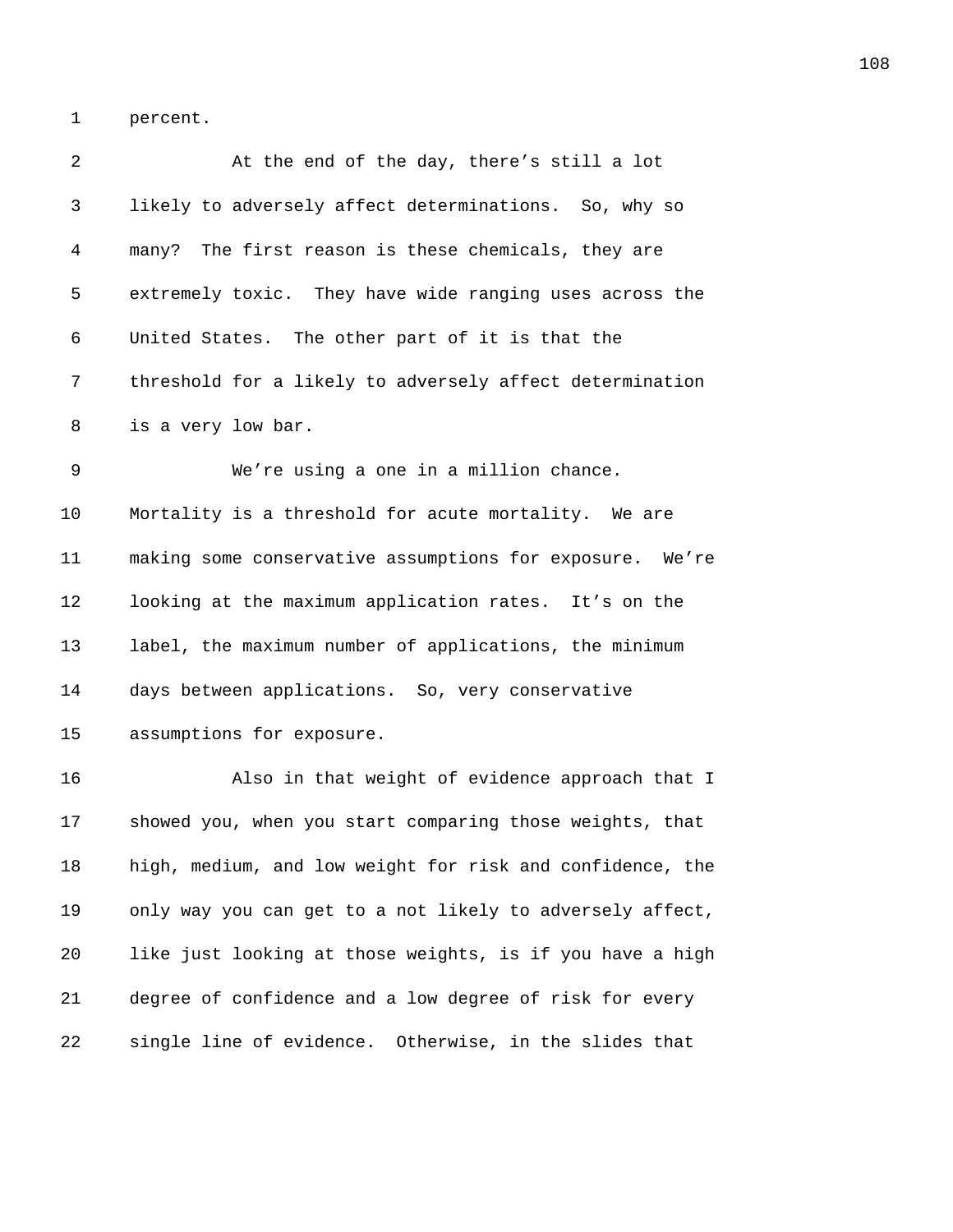1 we presented in the public webinar, there's a matrix that **299** shows you how the rankings of high, medium, and low get *250B*you to NLAA, or likely to adversely affect. *251B*So, you know, we recognize the need to go back 5 and have to look at some of these evaluations. Again, *253B*like I said, the likely to adversely affect determination 7 is for a single, individual of a listed species. So, 8 again, you know, looking at the instructions for *2566 commenting, we are soliciting comments on some specific* **277B** areas, actually looking for areas where we can refine 11 these analyses. **259 I**So, a little bit on the tool development. I **2008** think the last time we met, I had talked to you all about 14 a lot of these tools. Really, this is the good news part 15 of this presentation. Along the way, there's so much 16 data that we're looking at. For the modeling runs, we 17 have tens of thousands of modeling runs. We have **265Btoxicity studies.** We looked at thousands of toxicity **208** *ztudies for these chemicals.* So, we really did make a *concerted effort to automate a lot of this work.* **21 268** So, the tools that we built here will not only **289 289 289 289 289 289 289 289 289 289 289 289 289 289 289 289 289 289 289 289 289 289 289 289 289 289 289 289 289 289 289 289 289 289 289 289 28**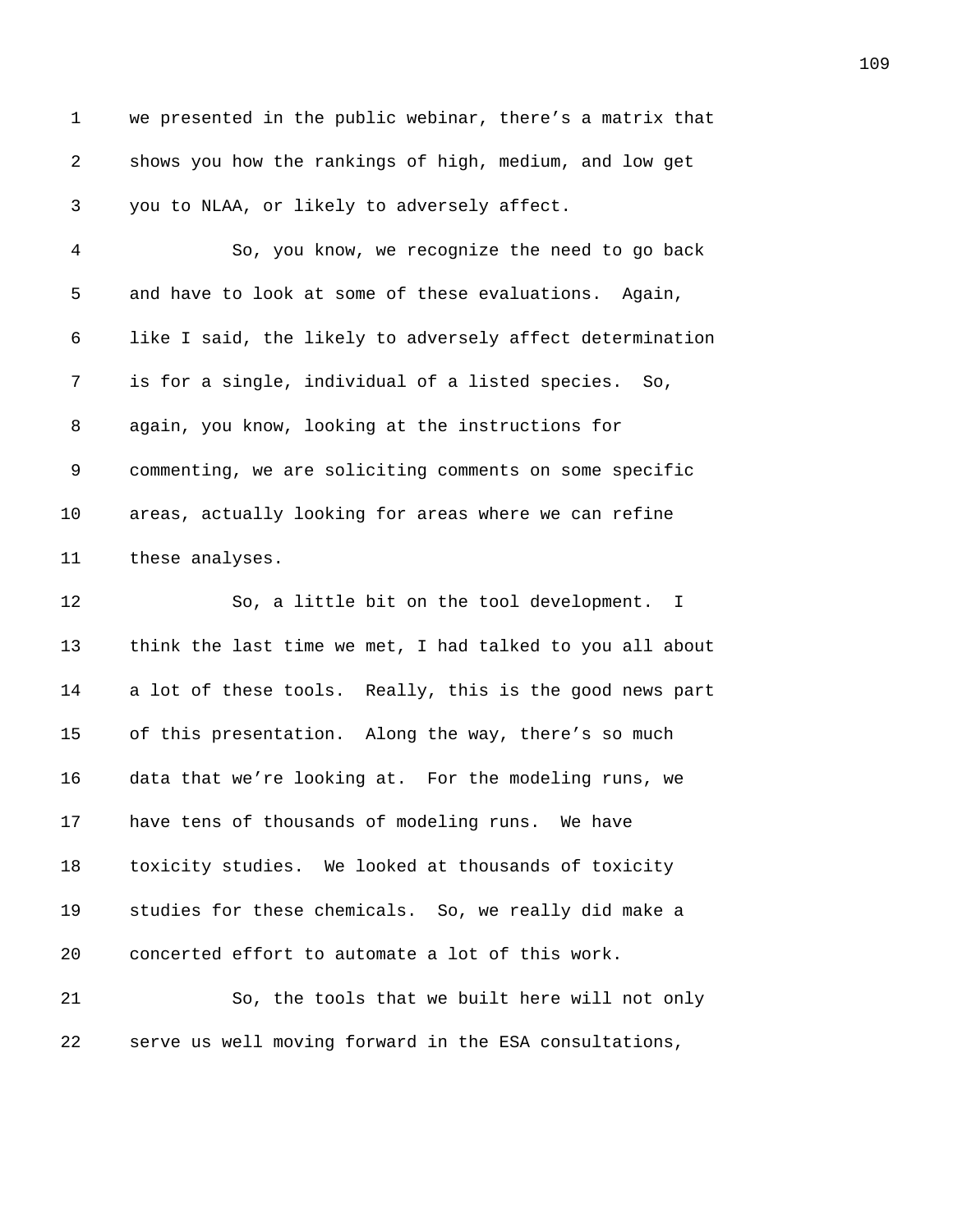1 but we'll also be able to leverage them for other types 2 of assessments that we complete in the program. I *271B*encourage you to go and look on the provisional models *27B*page and look at these tools, because they really do take 5 a lot of information aggregated into a way that we can 6 digest it.

7 2755 2008 2008 1 275 2008 2009 2008 2009 2008 2009 2010 2011 2012 2014 2016 2016 2016 2016 2016 2016 2016 201 **276B** we have what's now called the pesticide and water 9 calculator. I think the name has changed several times *278B*throughout this process, but this is basically the tool *279B*we use to calculate aquatic exposures. We're doing this **280** not only for one type of aquatic habitat, which we *z* typically look at, which is the farm pond, but we've *28B*expanded that to nine different types of aquatic habitats 15 in the assessments. So, there's three different habitats **286** for static water, three for flowing water, and three for 17 estuary marine. So, a large, large amount of *information*.

**287B**We've also developed some new scenarios that *28B*correspond to the crop land data layer footprint that I *21* mentioned earlier. We've developed some new scenarios **2008** for non-agricultural uses as well. Then we have this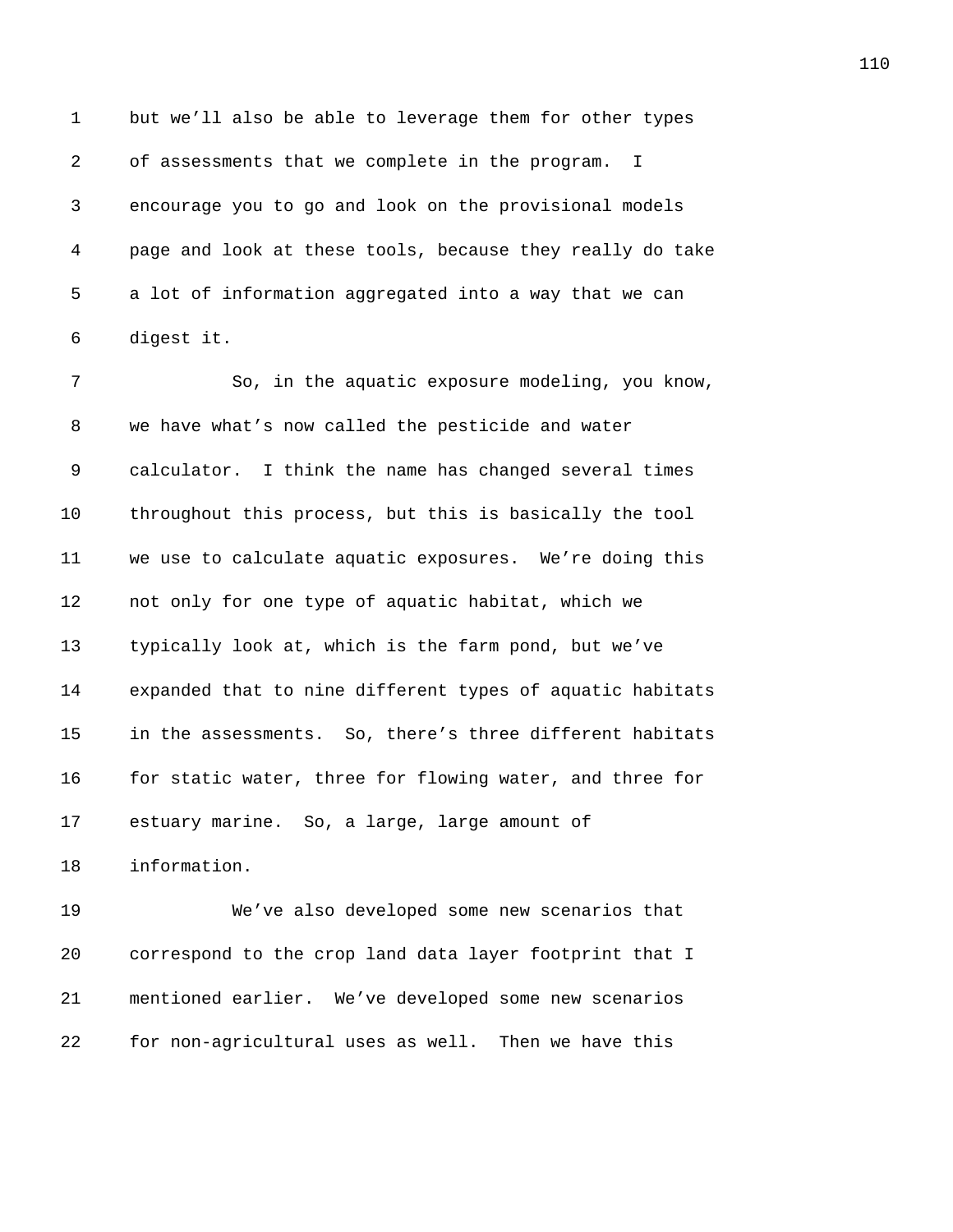| 1  | post processor that we've developed. This basically       |
|----|-----------------------------------------------------------|
| 2  | allows us to produce graphs and tables that include       |
| 3  | probability distributions of exposure over time, help     |
| 4  | characterize the duration and the magnitude of exposure.  |
| 5  | They also allow the user to compare the estimated         |
| 6  | exposures to the aquatic thresholds, summarize these      |
| 7  | exposures by HUC (phonetic), which are the hydrologic,    |
| 8  | you know, regions of the country, and also by the aquatic |
| 9  | habitat pin. They allow us to make the effects            |
| 10 | determinations for aquatic species.                       |
| 11 | On the terrestrial side, we have this tool                |
| 12 | called TED. I think I spoke to you about this the last    |
| 13 | time we met. This tool basically aggregates our existing  |
| 14 | terrestrial models. So, it takes T-Rex, and terra plant,  |
| 15 | and T-Herps, and Ag Drift, and our earthworms-to-gaspy    |
| 16 | (phonetic) model, and it combines them into one           |
| 17 | aggregated tool. It also allows us to go beyond our       |
| 18 | typical exposure route that we evaluate which is dietary  |
| 19 | exposures, to look at exposures based on drinking water,  |
| 20 | inhalation, and dermal routes of exposure. So, this tool  |
| 21 | is actually a great tool because we don't have to do all  |
| 22 | those separate model runs.                                |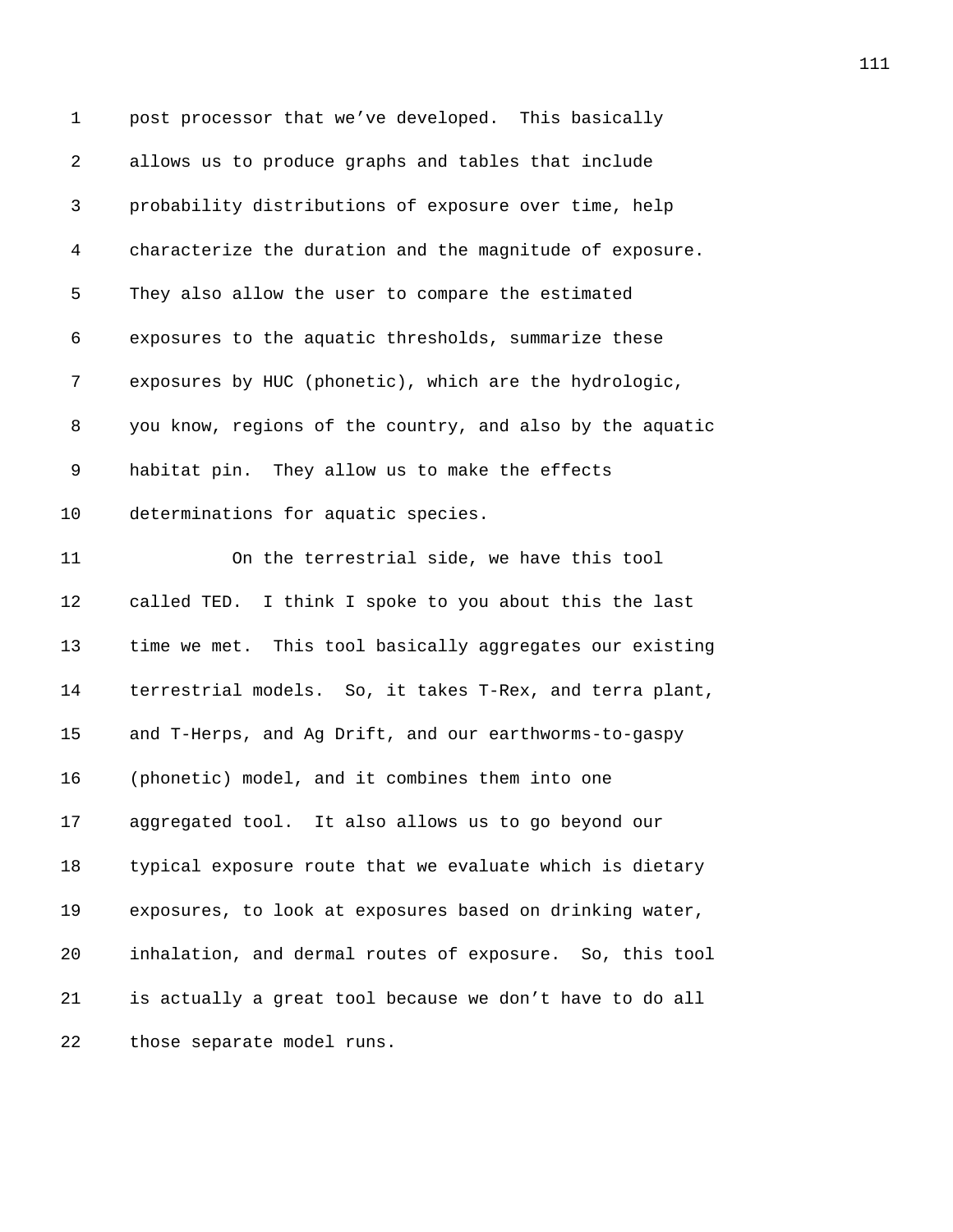| 1  | The other thing this tool does is it allows a           |
|----|---------------------------------------------------------|
| 2  | comparison of estimated exposures to the thresholds for |
| 3  | terrestrial species. It estimates the distance from the |
| 4  | edge of the field where we wouldn't expect there to be  |
| 5  | risk of concern. It also provides information on the    |
| 6  | duration of the time that the residues exceed that      |
| 7  | threshold. So, it provides a little bit of information  |
| 8  | on the probability as well.                             |
| 9  | The TIM and MCnest tools are tools that we've           |
| 10 | developed to further our avian risk characterization.   |
| 11 | These are probabilistic tools that are complementary.   |
| 12 | They look at mortality and fecundity of avian species.  |
| 13 | On the effects side, again, as I mentioned, we          |
| 14 | look at a lot of information. Not only the registrants  |
| 15 | submitted data, but also all of the data in the open    |
| 16 | literature. We built a tool called the data array       |
| 17 | builder, which basically allows you to take all the     |
| 18 | information and you can segregate it by the type of     |
| 19 | endpoint or the species. You can look at a lot of       |
| 20 | information in one single snapshot.                     |
| 21 | Then, the species sensitivity distribution              |
| 22 | toolbox allows us to distribute all of the acute        |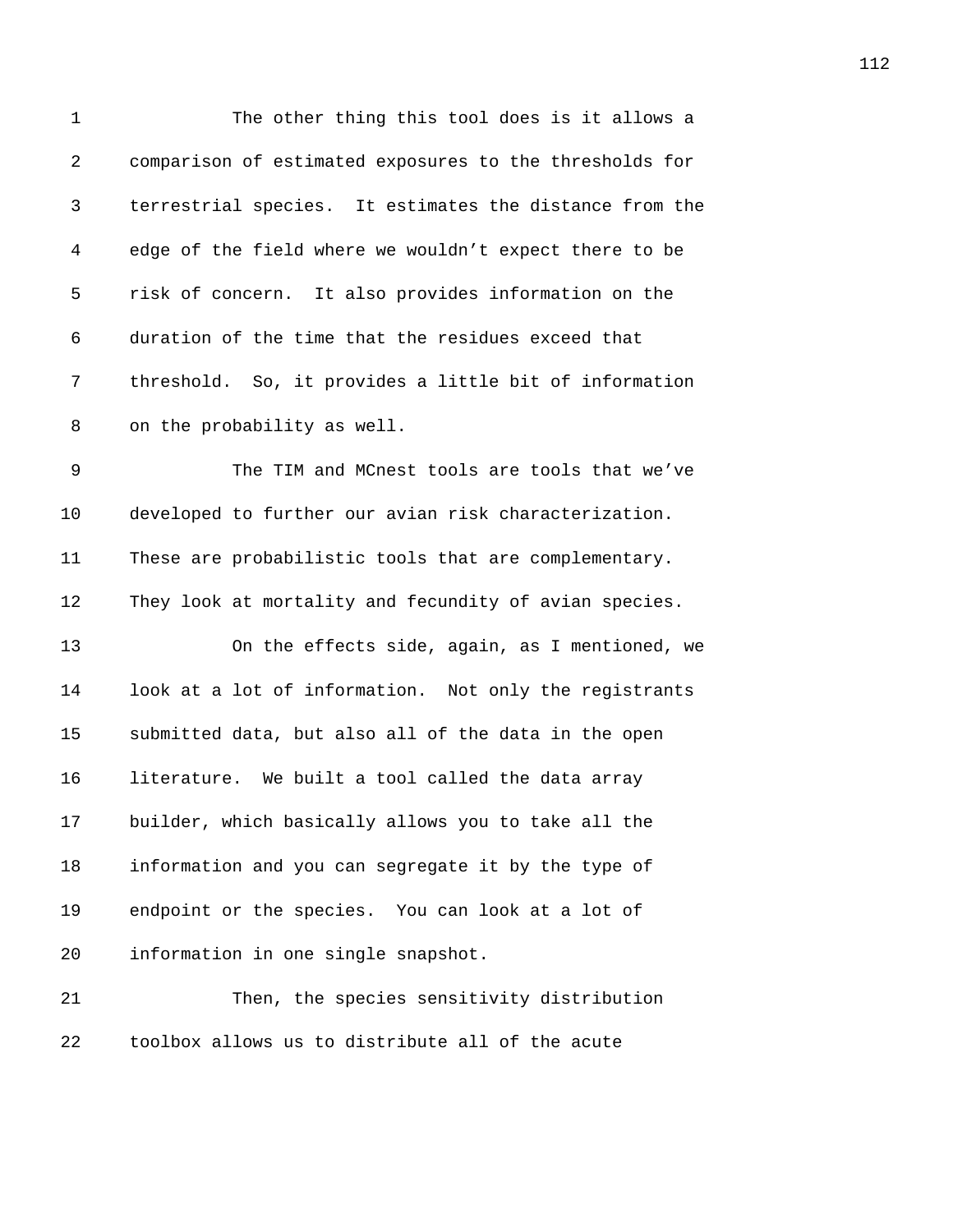1 mortality data, along with species sensitivity 2 distribution, to derive a threshold. So, that's another 3 tool that we've developed.

4 *235B*The newest tool that I don't think I talked to 5 you about the last time that we've developed since the 6 *237B*last PPDC meeting is called this weight-of-evidence 7 *238B*generator. So, this tool basically takes that table that 8 I showed you and it automatically populates the 9 information for exposure and toxicity. 10 *2341B*It also incorporates biological information for

*234 the species.* It calculates the percentage of overlap **between the footprint and that species range data.** It **234** helps the risk assessor make that high, medium, and low 14 call that eventually leads to the effects determination. **2366** So, this tool has been a lifesaver, actually. I'm sure 16 the scientists in the room can attest to that. It really **helps to (inaudible) a lot of information very quickly.** 

18 235 2349 **2349** 2349 **2349** 250, in terms of the path forward, again, the 19 *2350B*comment period is going to close on June 10th for these 20 *2351* three chemicals. We recognize that, you know, we have 21 **built a process that really right now is not sustainable.** 22 It took a lot of resources to get where we are. If you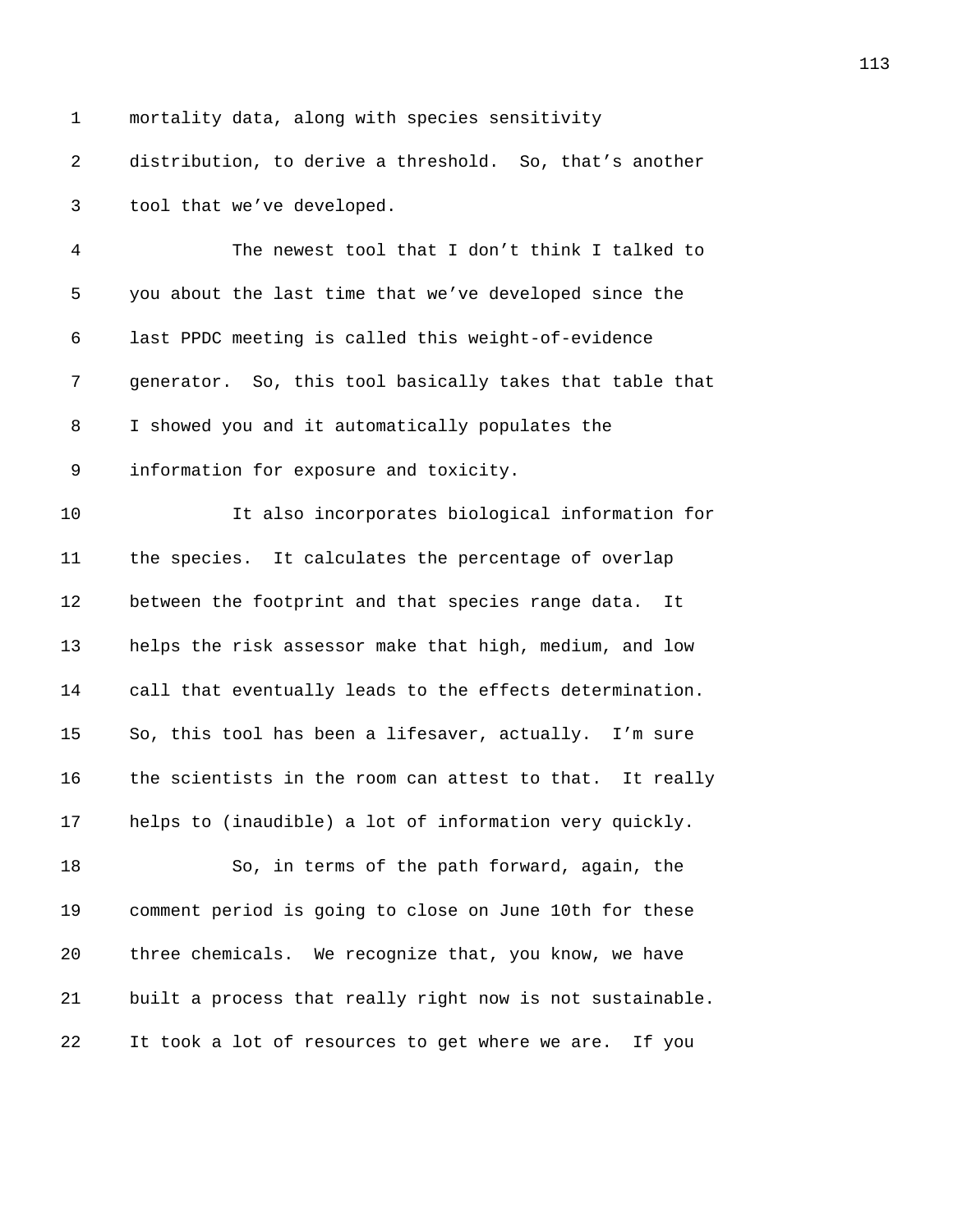1 go on the web site, there's thousands and thousands of 2 *2354B*pages. So, we need to go back and figure out a way to 3 *235B*build this process so it's more sustainable so we can use 4 it moving forward.

5 23578 2357 So, we have developed some smaller interagency 6 *2358B*subgroups to look at some lessons learned, to go back and 7 do more of a retrospective analysis to see if we can come 8 *up with some process efficiencies.* It's a little 9 difficult to do this because we don't yet have the 10 **biological opinion step three analysis.** Once we have 11 *236B*that in place, then we can really go back and figure out 12 what did we really use in step three, what didn't we use, 13 *2365B*what's nice to have, that kind of thing, and figure out 14 where we can trim that way. So, this will be an 15 iterative process.

**2368** 2368 Right now, our next step, you know, the comment **period, as I said, is open.** We're going to have a two-*2370B*day ESA stakeholder workshop. The dates have been set to 19 June 29th and 30th. It will be at the Fish and Wildlife **20** *Service building in Falls Church, Virginia*. In this **237** meeting, the feedback we heard from stakeholders is our 22 past four ESA workshops, while they were good for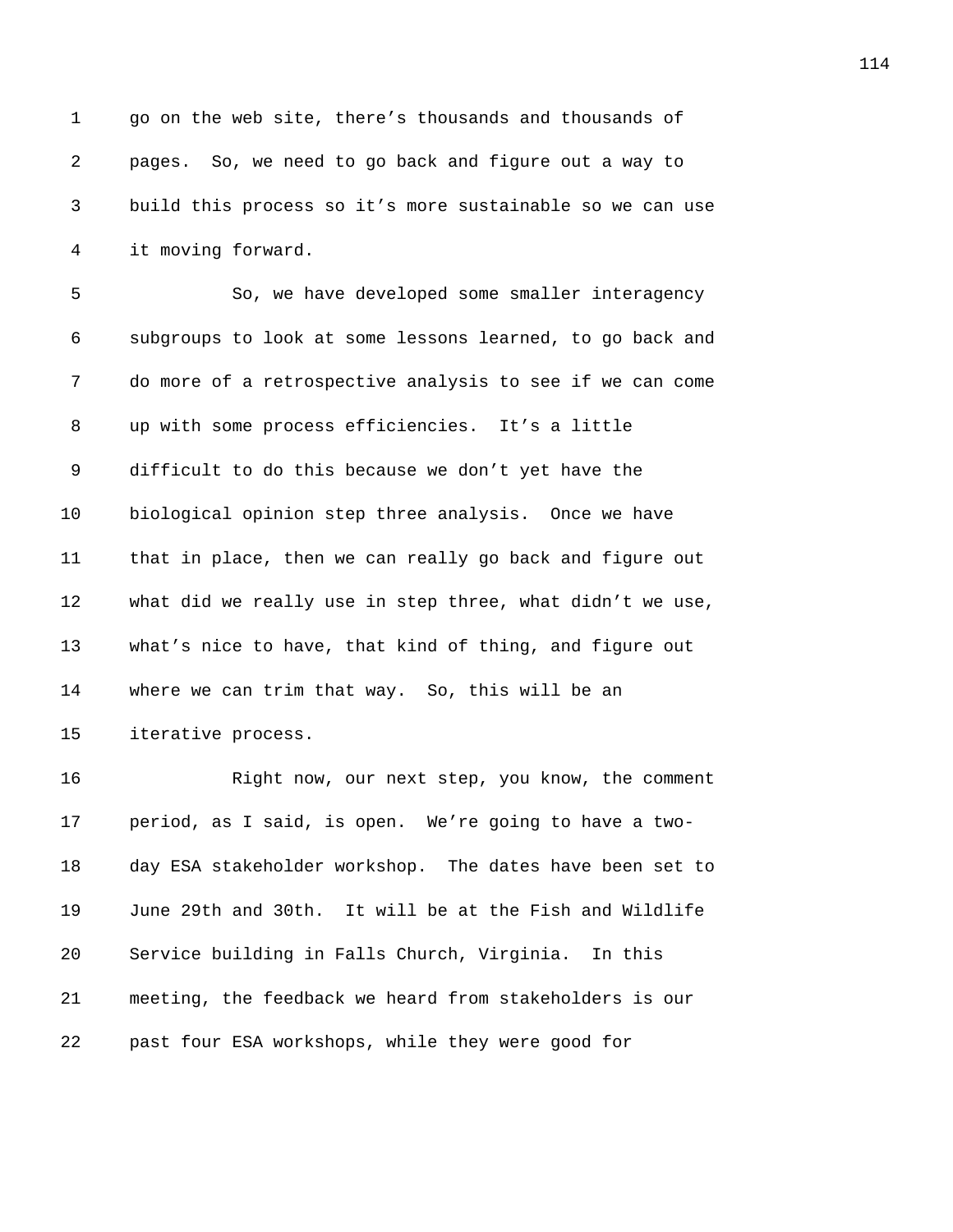1 informational exchange, it was kind of a lecture style.

2 This is going to be different in that we're *2376B*going to, you know, roll up our sleeves. We're going to *237B*have some breakout groups on some different topics, *2378B*including aquatic modeling, refinements to steps one and 6 two, and also take another look at that weight-of-7 evidence approach for animals and plants. So, in this **2381** meeting, we plan to invite some people that have some *238B*specific expertise in these areas so that we can move **2388** forward and get some refinements. We're also hoping to **2384** develop some charge questions to focus this meeting 12 moving forward.

13 236, the last slide I have here is just a *proposed schedule for chlorpyrifos, diazinon, and* **2388** malathion. Of course, depending on the volume of public *2389B*comments we get, which I'm anticipating will be quite a **239** few, we are setting the proposed date to get the final 18 BEs done by the end of this calendar year.

19 239 Then, right now, we are starting to work with **238** the Services, as Patrice will describe, on the draft *2394B*biological opinions. Right now, we have a proposed date 22 of April of 2017 for that. Like I said, these documents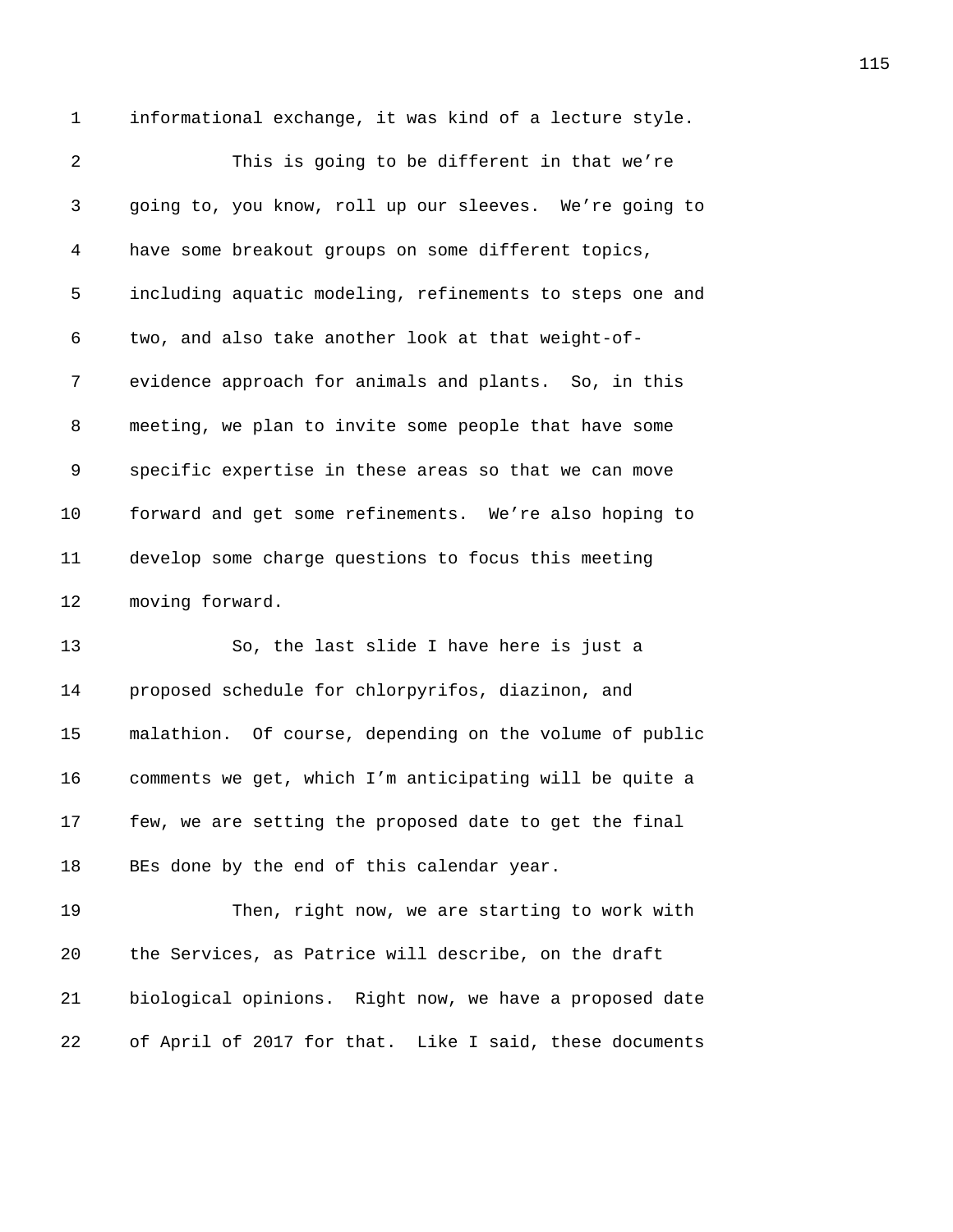| 1  | will go out for public comment, just like the draft BEs.  |
|----|-----------------------------------------------------------|
| 2  | Then, that court mandated final biological opinion date   |
| 3  | for these three chemicals is December 2017.               |
| 4  | The next two chemicals we'll be working on will           |
| 5  | be carbaryl and methomyl. They're about a year behind.    |
| 6  | So, we're hoping to get draft BEs out for these two       |
| 7  | chemicals by the end of the calendar year. Then, the      |
| 8  | final biops are due in December 2018.                     |
| 9  | So, with that, I'm going to turn it over to               |
| 10 | Patrice.                                                  |
| 11 | MS. ASHFIELD: Thank you, Anita. It's nice to              |
| 12 | be here today representing the Fish and Wildlife Service. |
| 13 | Again, I am the Branch Chief for National Consultations.  |
| 14 | You know, I thought I would start off just by saying      |
| 15 | that, as you may or may not know, this is the first       |
| 16 | opinion of this type that the Service will have ever      |
| 17 | done, having, you know, to take a look at 1640 species,   |
| 18 | and I think what is critical habitat around 650 or so.    |
| 19 | So, obviously, quite an endeavor. With that, this lays    |
| 20 | out a whole new set of kind of parameters on how we're    |
| 21 | going to tackle something along these lines.              |
| 22 | So, with that, I thought I would walk you                 |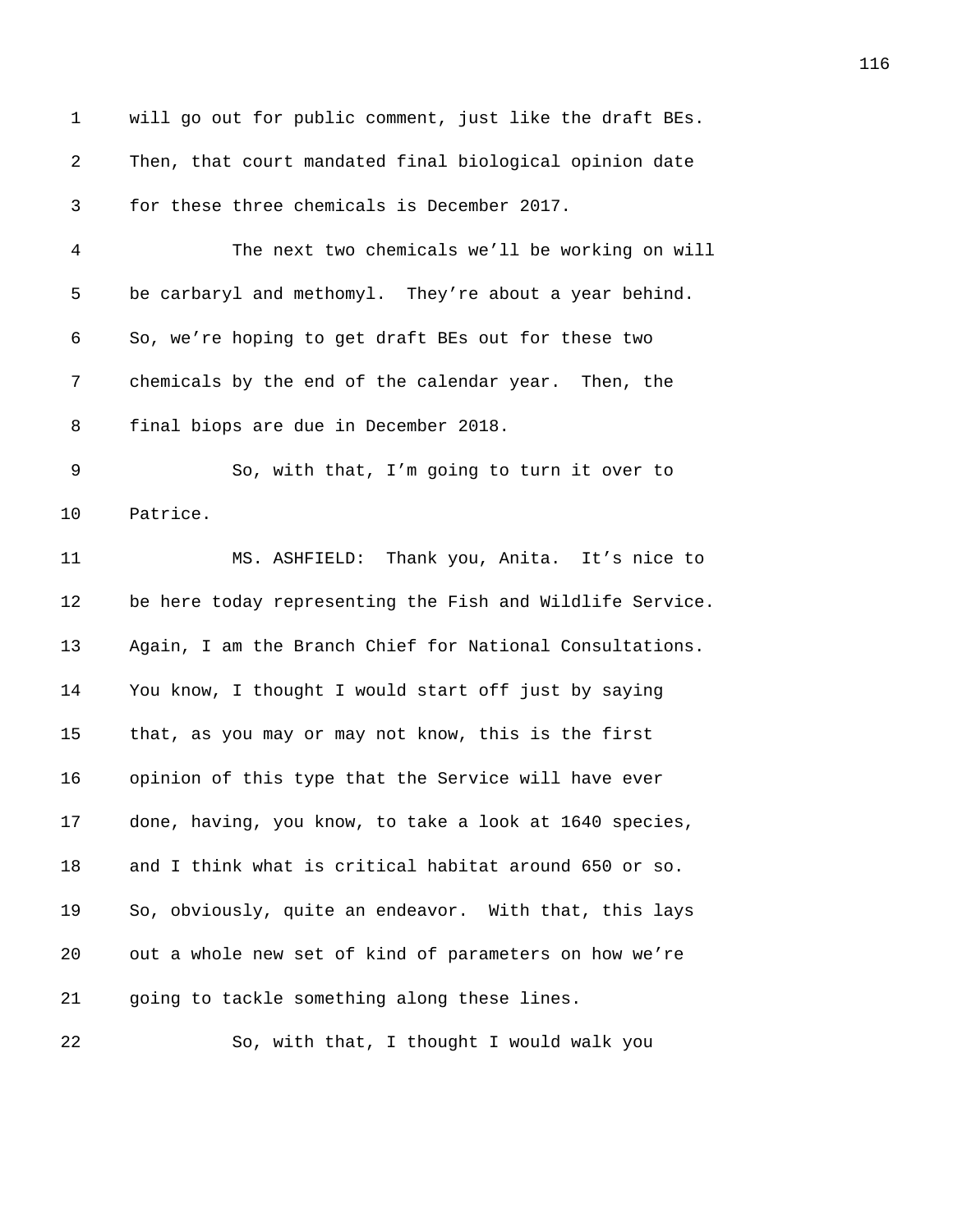1 through, you know, an overview of where we're at 2 **2111** currently with the biological opinions and give you an 3 *update on some of the areas.* 

4 *2419B*For those of you who don't know, biological 5 opinions, set up per our regs, have very specific areas 6 that we will write and address. One of the first things, 7 in order to understand what is going on with our species, 8 and then, in order to take a look at the action and how 9 that action is going to affect that species, is we really 10 **245** need to understand where our species are. You know, you 11 **246** may think, gee, the Fish and Wildlife Service didn't have 12 **2** 247 *2012 247 247 247 247 247 247 247 247 247 247 247 247 247 247 247 247 247 247 247 247 247 247 247 247 247 247 247 247 247 247 247 247 247 247* 13 might have been surprised by that.

14 **249 In Section 7, a lot of times we're consulting** 15 on some species a lot and other species not so much, and 16 **2531** some species not at all. So, one of our first tasks was 17 to lay out a current range map for each of our species. 18 **PESTF** was actually extremely instrumental in helping us 19 do this. They pulled together draft maps.

20 **20 2535** Then, we went through an exercise where we 21 *2436B*reached out to our field offices. We have about 90 field 22 **238** offices across the United States and in Hawaii and Puerto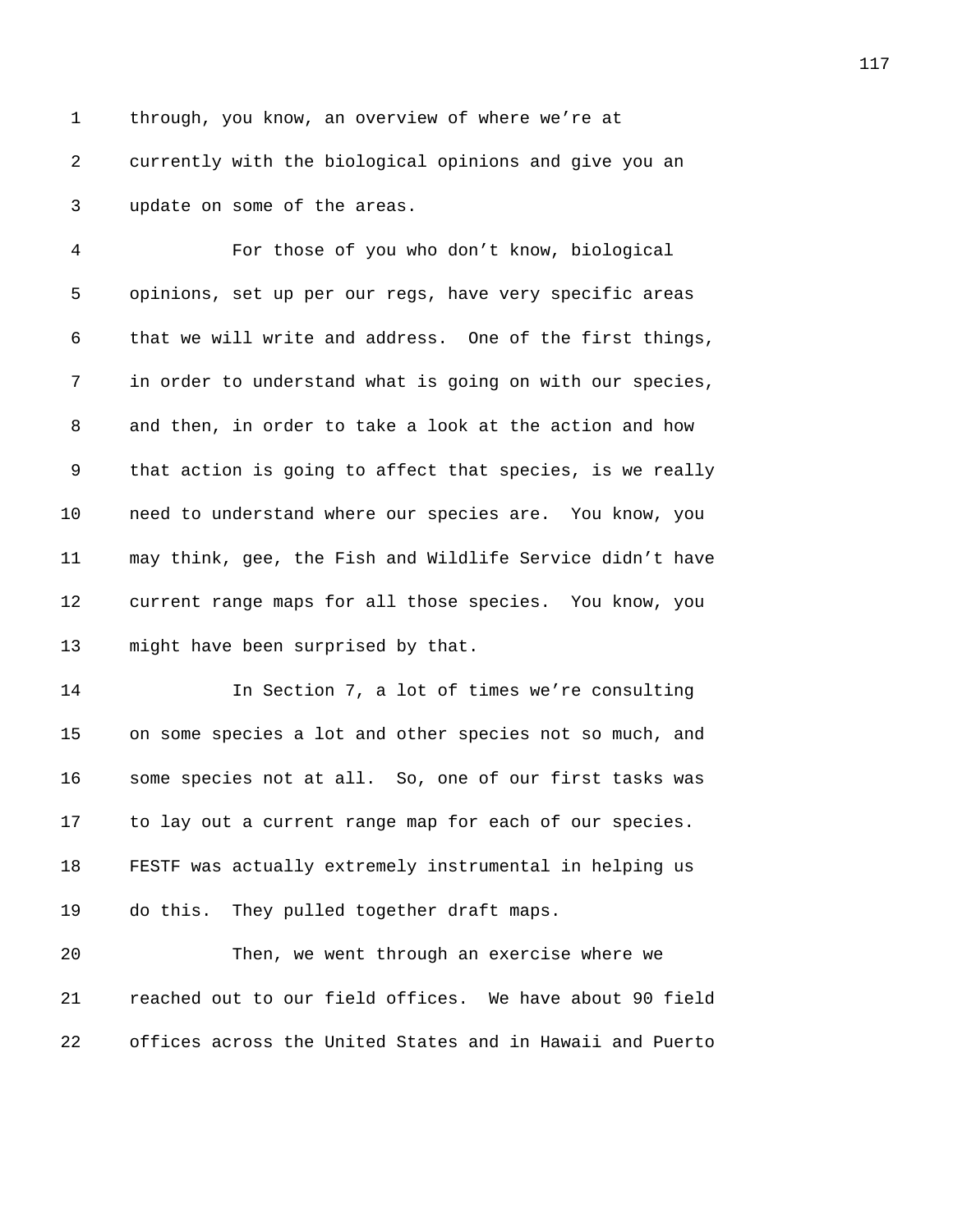1 Rico. They are a field office, those individuals who **2** *know those species.* Took a look at those range maps and *2439B*further refined them from what FESTF had done with the 4 draft map.

5 267 **241BSO**, this actually is a huge step forward. I 6 always like to start off with it because it's something **243** we have completed and we now have a range map for every 8 one of our species.

*245B*So, one of the first steps in the biological *pinion, along with understanding where they are, is to* **277Bunderstand what's going on with that species.** We call **2** 2488 that our status of the species. The status lays out, you **249** know, population numbers, as we know them, specific **2050** locations of importance, some of the basic ecological *2451B*information of that species, and it will also bring in to **215Bthat beneficial actions that may be occurring that's helping 2453** the species population or other stressors that's also 18 affecting that species.

19 25 26, with that, over I'm going to say about a *year ago, about the time I think we were part way 21* through our mapping exercise, we also started working on **having biologists pull together the status of the species**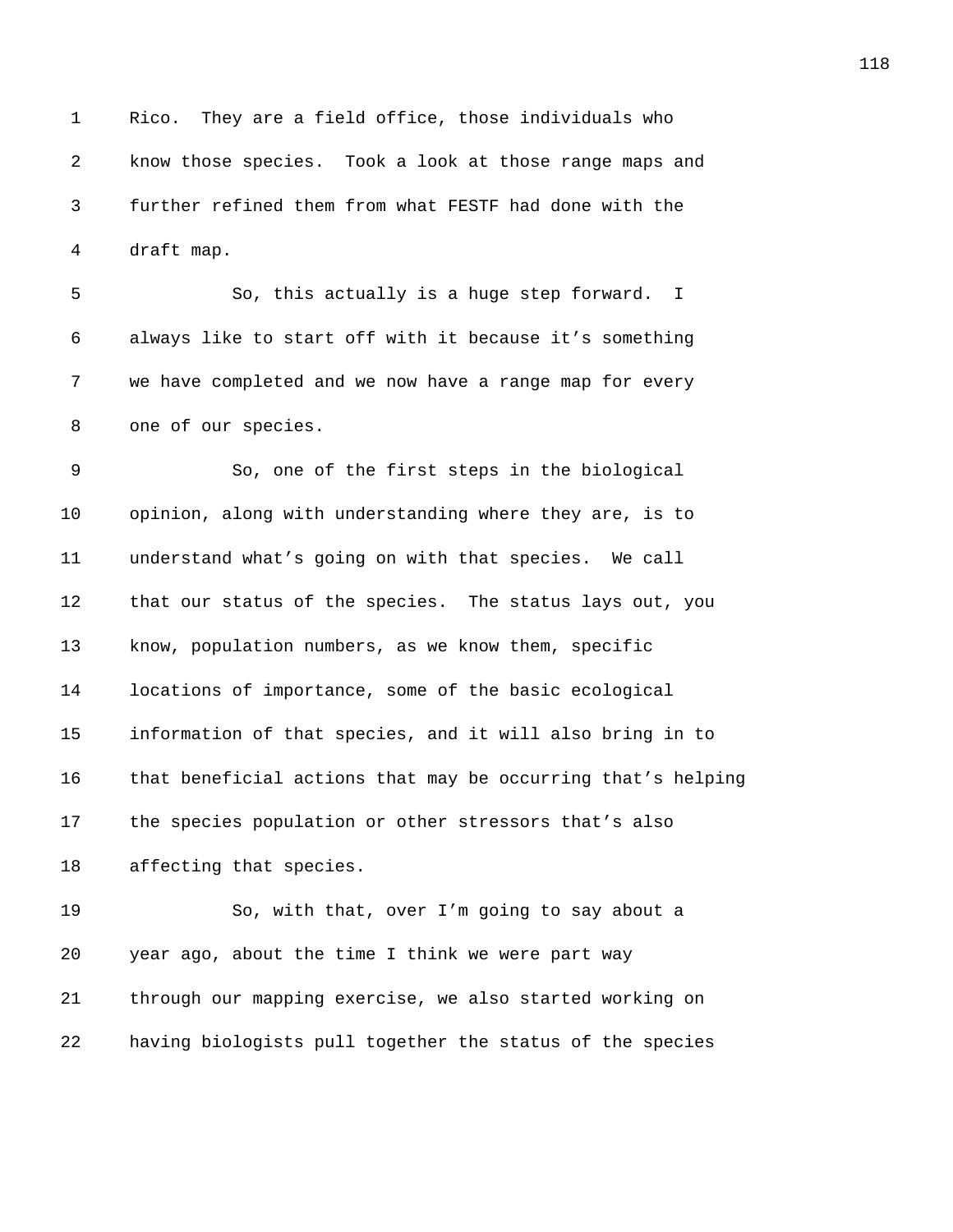1 that we currently had, and then also starting to write 2 *status of the species for species that we did not have* 3 this information.

4 *2461B*It was slow going. We had trouble getting enough 5 detailees to be able to help us with this. Once again, 6 *2463B*FESTF stepped in and is currently assisting us on pulling 7 **246** together the information on the status of the species. 8 25055 80055 Books a little daunting to see up there 9 *246B*that we still have over 900 statuses that have to be 10 *completed, I'm optimistic with FESTF's help and some of* 11 our detailees that are still working with us that we will 12 *get this task done.* As you can imagine, it's paramount 13 to understand what is going on with the species as we go 14 *2471 through the biological opinion process and be able to* 15 assess the effects of the actions.

16 250, we also need to take a look at the critical 17 **habitat.** We need a status for the critical habitat. So, 18 *2475B*again, you can see this one does need some more work. We 19 have over 100 partially done, but again, with FESTF's 20 **help**, we will get it done.

21 **21** *DINIDENTIFIED MALE:* You're using an acronym I 22 don't know.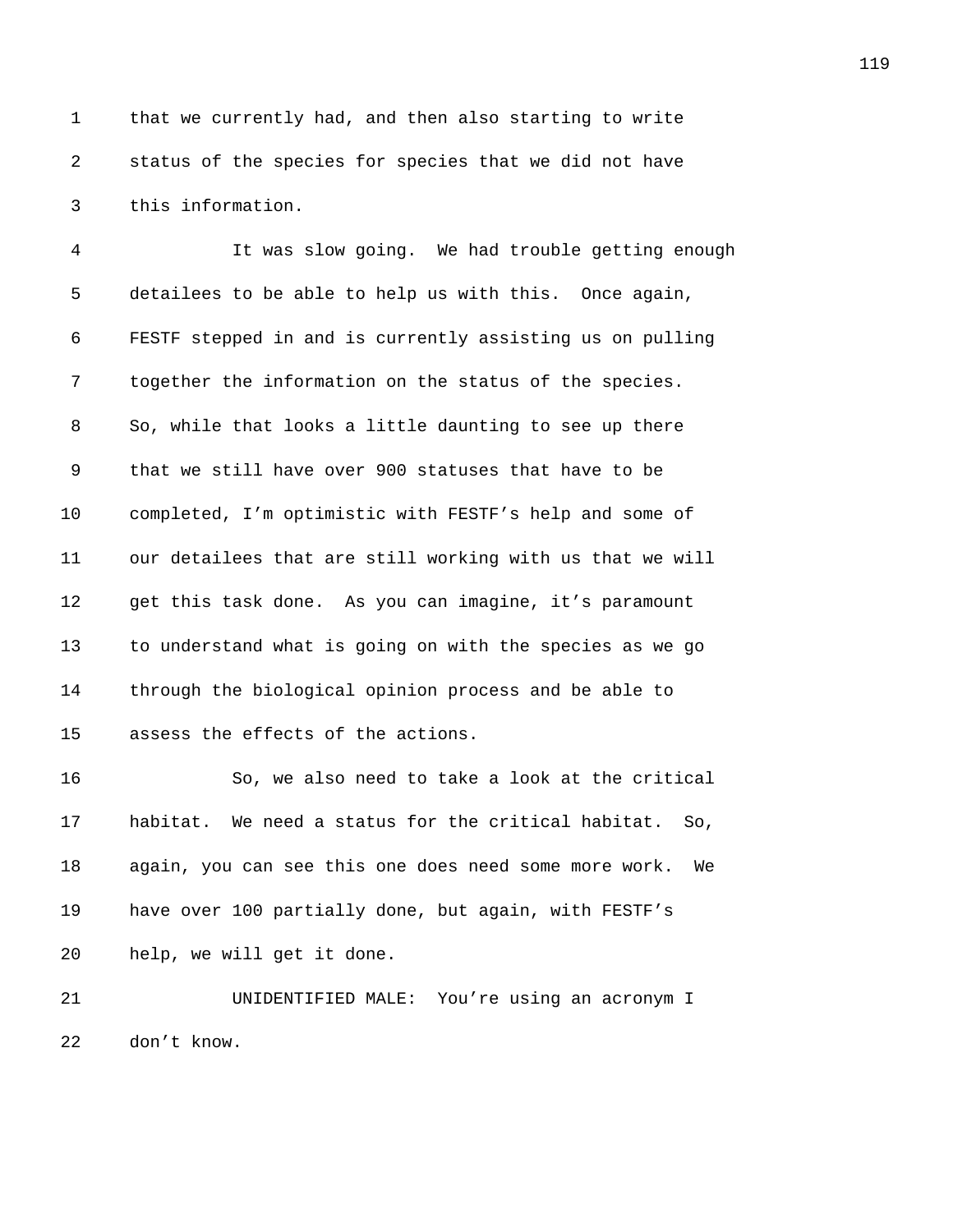| 1              | MS. ASHFIELD: Oh, I'm so sorry.                         |
|----------------|---------------------------------------------------------|
| $\overline{2}$ | UNIDENTIFIED MALE: FESTF?                               |
| 3              | MS. ASHFIELD: Oh, excuse me, FESTF is the               |
| 4              | FIFRA Endangered Species Task Force. This is my         |
| 5              | understanding, they're a consortium of representatives  |
| 6              | from different industries. I'm looking at Anita to make |
| 7              | sure I'm saying that correctly. I work a lot with Berna |
| 8              | Lynn. She's the coordinator right now. So, like I said, |
| 9              | they've been very helpful. I'm sorry to have thrown in  |
| 10             | an acronym without explaining it. Sometimes you get so  |
| 11             | used to saying some acronyms that they're almost like   |
| 12             | words.                                                  |
| 13             | So, the next part in our biological opinion             |

14 will be the project description. Fortunately, because, 15 as Anita had talked about, we worked so closely with NMF 16 (phonetic) and with EPA, we'll be able to lift a lot of 17 the description right out of the BEs and pull that over *into our biological opinions.* We do need to have our 19 biological opinion be a stand-alone document. It should 20 be something that the general public could pick up, read, 21 and understand what's going on. Of course, we'll always 22 be referring back to the BEs, but the project description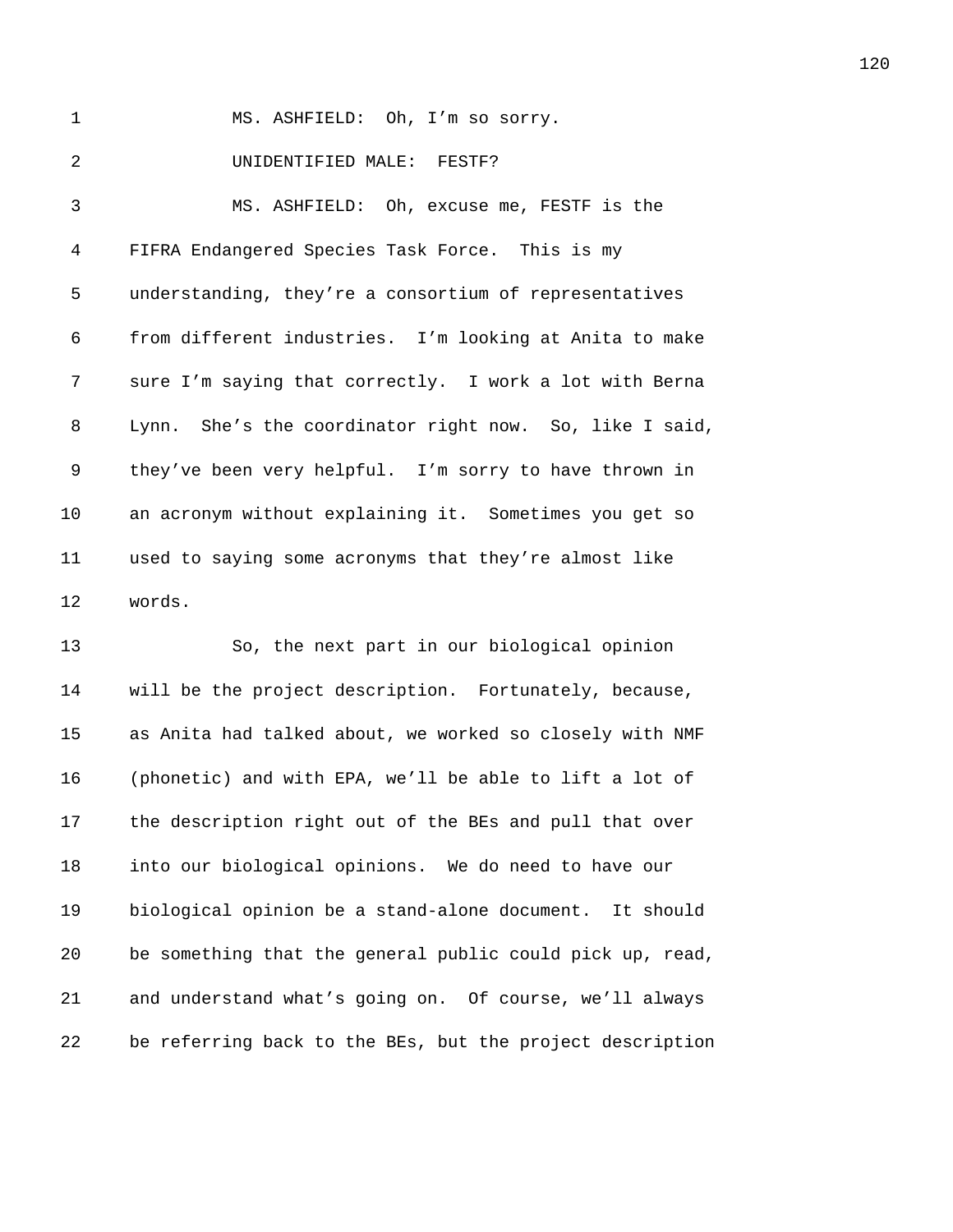1 should be able to lay out what we're looking at and why. **2501** There's another part of the biological opinion, *250B*which is the baseline, which takes a look at the status *2503B*of the species within the action area. So, normally, for *2504B*us, in section 7, a federal agency will have an action, *250B*whether it's building an airport, or a highway, or *2506B*something along those lines. So, when we take a look at **2507** the status, we take a look at the status overall. 9 2508 When we take a look at the baseline, we take a *2509B*look at the status of that species within the area that **2021** is going to be effected. In this case, as Anita was *z* talking about with a couple of these chemicals, the 13 baseline, or maybe I should say, because a couple of them **2013** are so ubiquitously used, the status and the baseline are **2514** really going to be one in the same. However, for *251B*diazinon, because the use isn't quite as widespread, we *2516* Will have a baseline. Currently, for that, I have a **2018** *2517 biologist who I've tasked with, and he is working on this* 19 to write up this section for the baseline section in the 20 diazinon biological opinion. *250B*Speaking of that, I'll tell you also -- I

**218** 22 **21 Should have brought this up first -- we have at the Fish**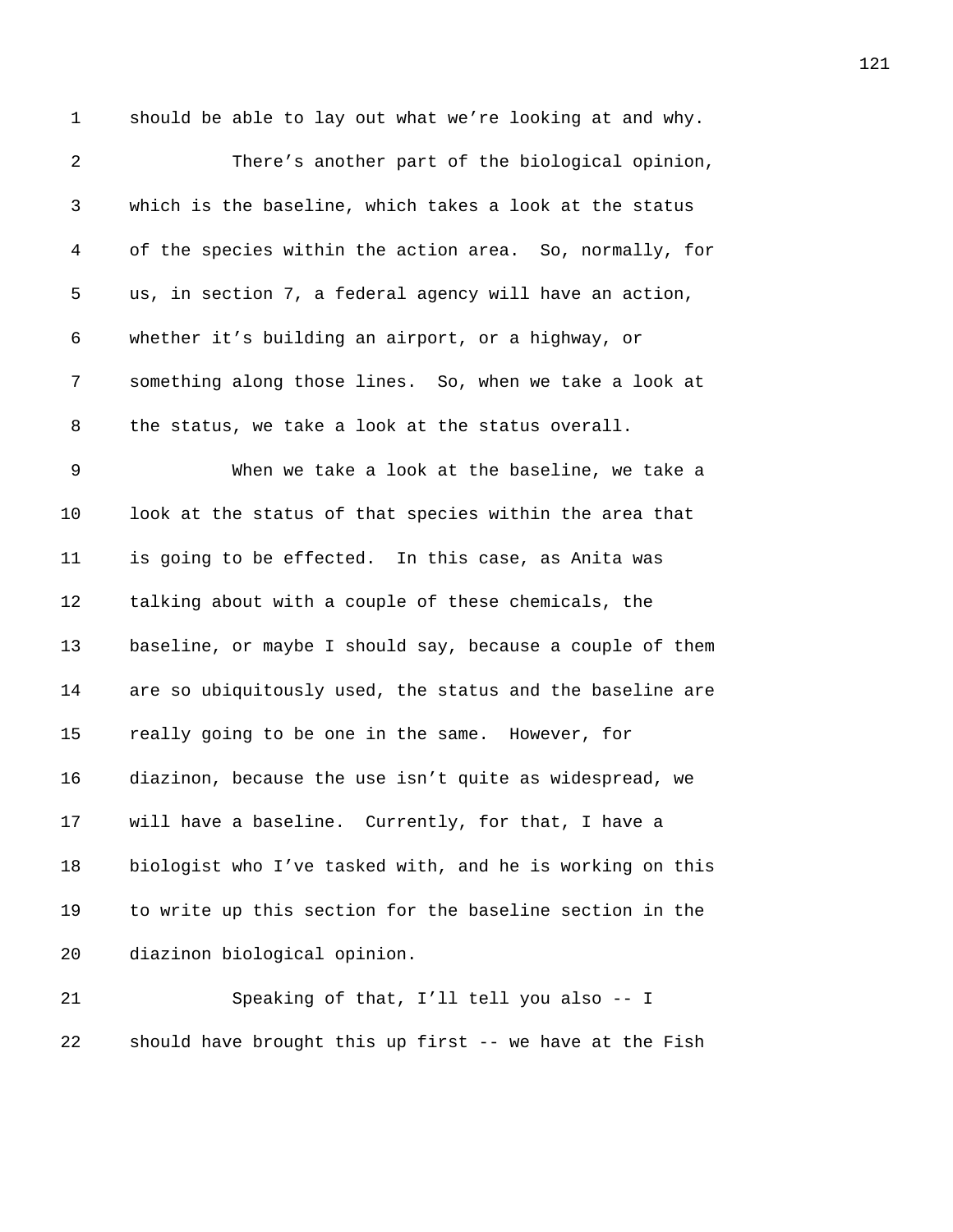| $\mathbf{1}$ | and Wildlife Service here at headquarters beefed up our   |
|--------------|-----------------------------------------------------------|
| 2            | staff to help us be able to accomplish this task. So,     |
| 3            | currently, right now, I have eight biologists that are    |
| 4            | working full time on these opinions. My newest person     |
| 5            | just came in a couple days ago, but I'm still excited to  |
| 6            | say that we have eight folks, four of them toxicologists. |
| 7            | Some of these folks, through the last two or two-and-a-   |
| 8            | half years, have been working, as we said, continuously   |
| 9            | with EPA and NMF. And then, some of my newer folks will   |
| 10           | be coming up to speed.                                    |
| 11           | So, the meaty part, the effects of the action,            |
| 12           | this is the tough one. So, now we've laid the stage.      |
| 13           | We've figured out where the species area. We figured out  |
| 14           | what is going on with that species, how their status is   |
| 15           | doing. So, now we're going to be taking a look at the     |
| 16           | effects of the action. This is where we're going to be    |
| 17           | working off of what EPA, and Fish and Wildlife Service,   |
| 18           | and NMF have been working on. But we're going to expand   |
| 19           | that in our effects.                                      |
| 20           | So, for instance, a lot of the modeling that              |
| 21           | Anita talked to you about was set up to take a look at is |
| 22           | the action likely to adversely affect that one            |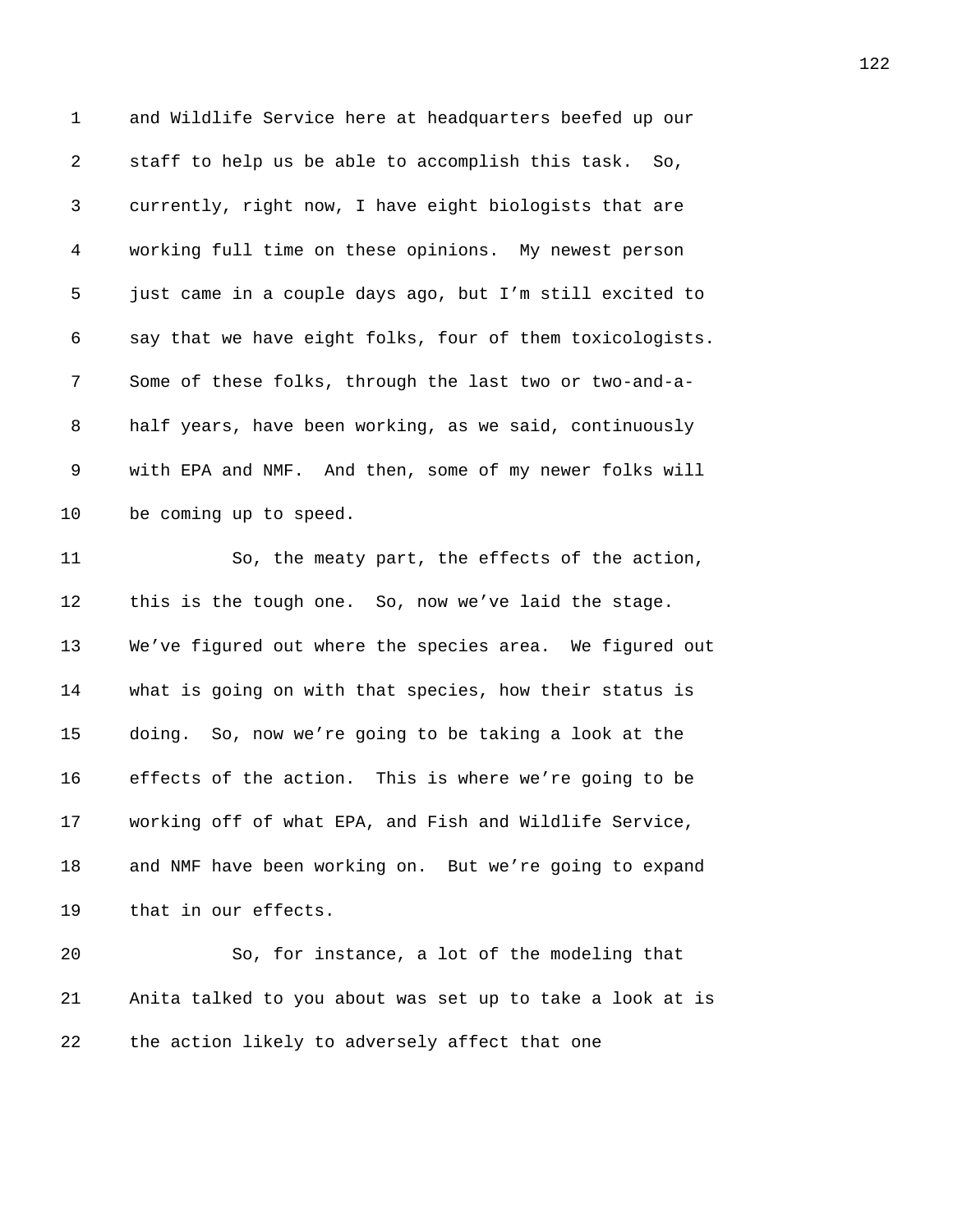| $\mathbf{1}$   | individual. So, when we take a look at this now, we're    |
|----------------|-----------------------------------------------------------|
| $\overline{a}$ | going to be working with EPA and modifying some of these  |
| 3              | models to be taking a look at. So, yes, they have         |
| 4              | determined that an individual can be adversely affected,  |
| 5              | but what does this mean to the population.                |
| 6              | So, in some of the early work that we've been             |
| 7              | doing, EPA has been talking about assisting us with being |
| 8              | able to take a look at meteorological data, for instance, |
| 9              | taking a look at I'm going to be talking to my field      |
| 10             | offices, taking a look at out of a range, where is that   |
| 11             | species, are there areas where the species has higher     |
| 12             | density versus other areas.                               |
| 13             | For a lot of species, as we know, they're not             |
| 14             | ubiquitously placed across their range. There's going to  |
| 15             | be -- I'll use a species I'm familiar with, lease bells   |
| 16             | verio (phonetic). There could be some drainages where     |
| 17             | you're going to have higher populations of that species   |
| 18             | versus other drainages.                                   |
| 19             | So, we're taking a look at how can we add this            |
| 20             | into the work that we're doing so that we're assessing,   |
| 21             | you know, clear or more correctly the exposure of these   |
| 22             | species to the chemicals.                                 |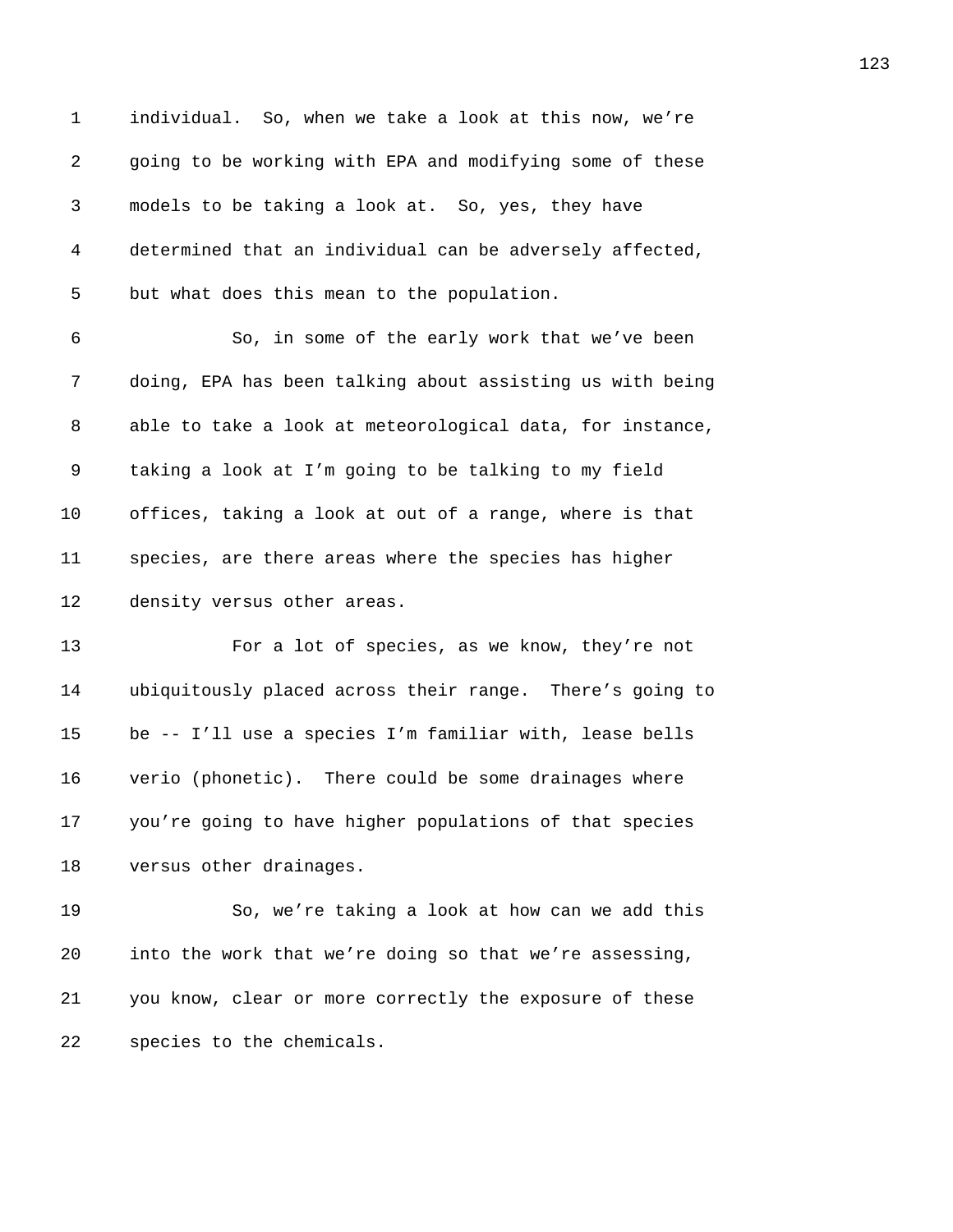1 One of the other things that we've been *2564B*focusing on in all the subgroups that we've been working *256B*on is we've taken some representative species and we've *256B*spent a lot of time taking a look at lease bells verio or 5 the power sheets skipper link (phonetic). We had a fish *2568B*species.

7 256, a lot of time has been focused on that. 8 We're going to take that and extrapolate that, then, 9 across different groups of species. So, for lease bells 10 verio, we'd be able to represent other insectivorous *2573B*(inaudible), for instance. So, I have right now over at **2174** Fish and Wildlife Service, one of the things we're doing **257** is we're taking the 1640 species and grouping them into *2576B*major taxonomic groups, but then also subgroups. So, for *257B*instance, out of our 80 freshwater and muscles, we'll be *2578B*grouping those into groups that make sense, so that we **2579** can then assess a representative out of that subgroup. 18 Then, the others would be extrapolated from that.

*2581B*So, after we go through this process, we take a *look at our status, our baseline, and our effects* **21 2583** *21* **2383** *21 2583* **<b>***28838* **<b>***288388 28838889 <b>28838888 28888889* **<b>288888 28888 288888 28888 28888 28888 28888 28888 28888 28888 28888 28888 28888 28888 28888** *23* biological opinion is to determine whether the action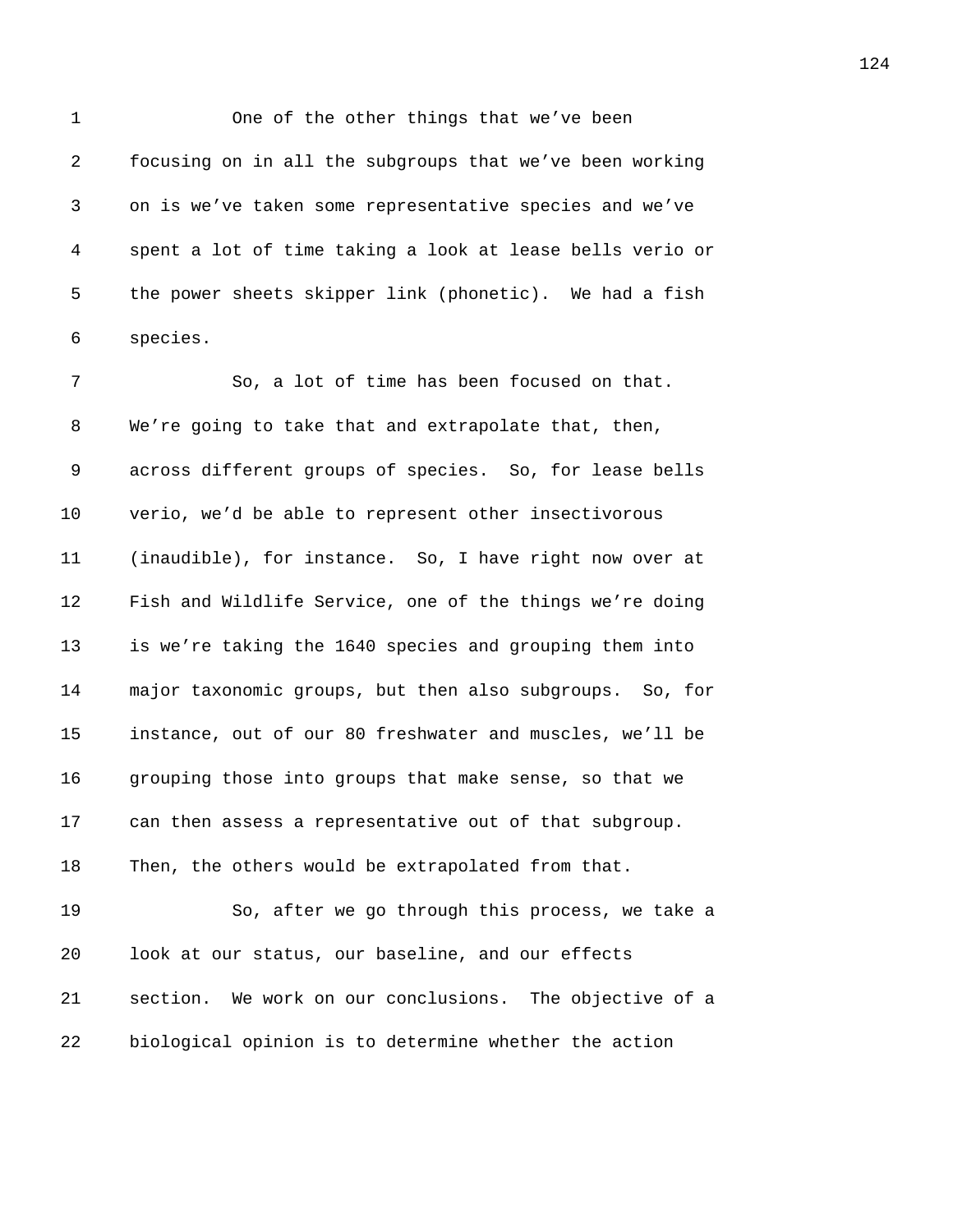1 would jeopardize the continued existence of the species 2 or destroy or adversely modify critical habitat. *2586B*So, with that, in the conclusion, we would then *2587B*be taking a look at these effects for each of these **258Bs** species. If the action does not jeopardize, we would **2589** then be figuring out what do we think the take would be *pursuant to that action.* 8 2591 Bo, in simpler terms, back to my airport 9 development, et cetera, you might take two pairs of nat *catchers and Steven's kangaroo rat, for instance. We 2594B*normally do our take statements in, you know, numerical *zype values.* This pesticide consultation may be **2059** something we'll be looking at having a different type of 14 take statement pursuant to our new rule that we just **25988** passed using surrogacy for incidental take statements. *259B*So, with that, then, is how we conclude our **biological opinions.** I was trying to think if there's **2018 2018 2018 2018 2018 2018 2018 2018 2018 2018 2018 2018 2029 2029 2029 2029 2029 2029 2029 2029 2029 2029 2029 2029 2029 2029 2029 2029 2029 2029 2029 2** 19 overview of how we're hoping to proceed, some of the *2603B*things that we have accomplished. As you can see, we 21 have a lot more work for us in our future.

**265** *26*, I think that covers it for me. I'll pass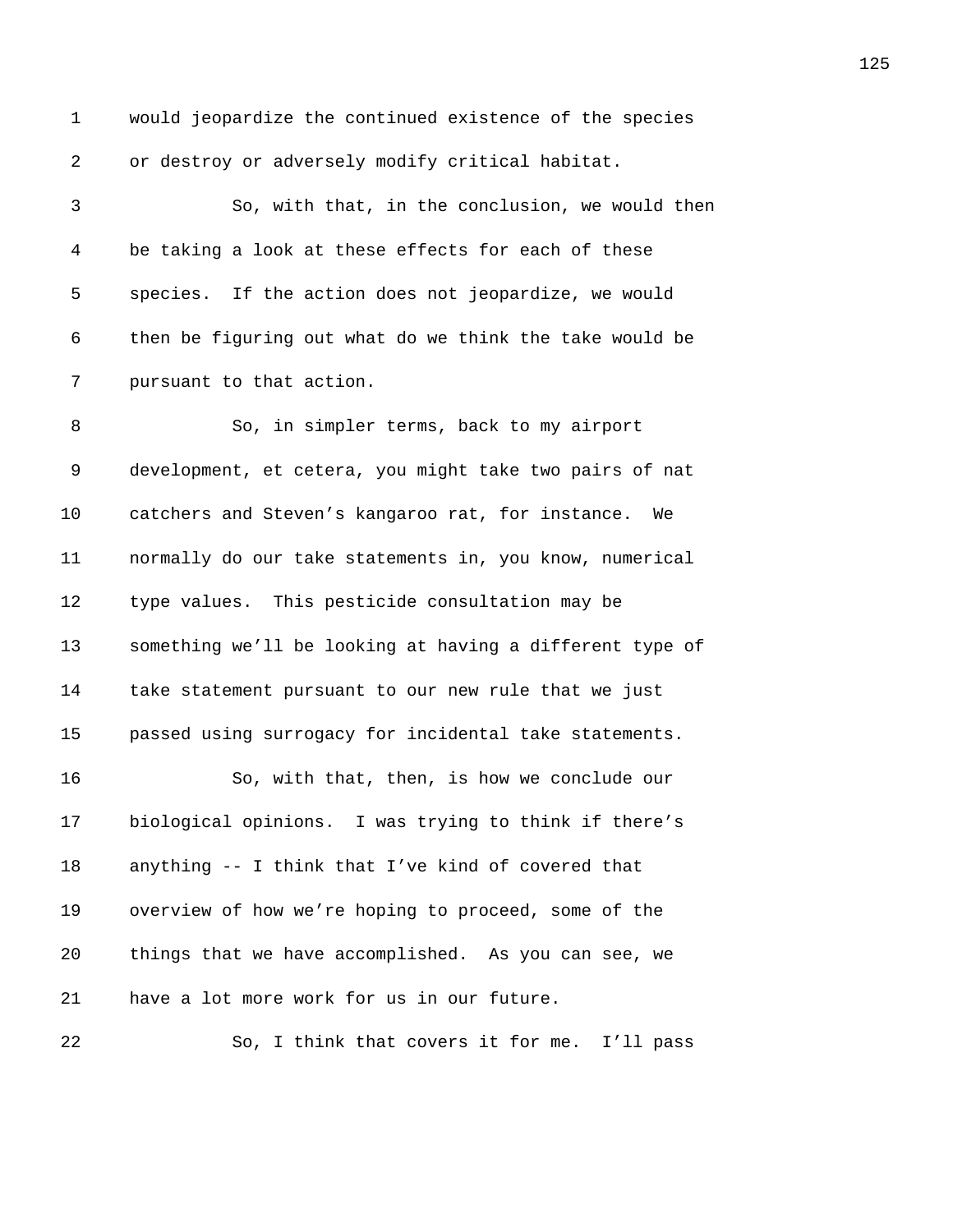1 it back to you.

| 2 | MS. PEASE: Questions?                                    |
|---|----------------------------------------------------------|
|   | MR. HOUSENGER: Bob.                                      |
|   | BOB: This is really just a question. So, that            |
| 5 | was really interesting and way over my head. So, when    |
| 6 | you get to a decision, say on the organophosphates, what |

**2618** 261 kinds of things will you do? Will you cancel the *product, or are there specific ranges of risk mitigation* 9 options? What's the end game look like?

**2614 MS. PEASE:** So, the end game, we're probably **2016** not going to do anything until we get the biological *popinion, because that's where, you know, the Services* 13 come to their jeopardy conclusion or no jeopardy *2618B*conclusion. We'll issue what they call reasonable and *261* prudent measures or reasonable and prudent alternatives. **2008** So, those are basically the mitigation measures that we **2018** 2618 **261B** would then be responsible for implementing in the context 18 of our pesticide registration.

*263B*So, at that point, you know, we hope that *264B*before we get that final biological opinion, we will have *265B*engaged in some meaningful conversation about what's *26B*reasonable and prudent, and what we feasibly do with the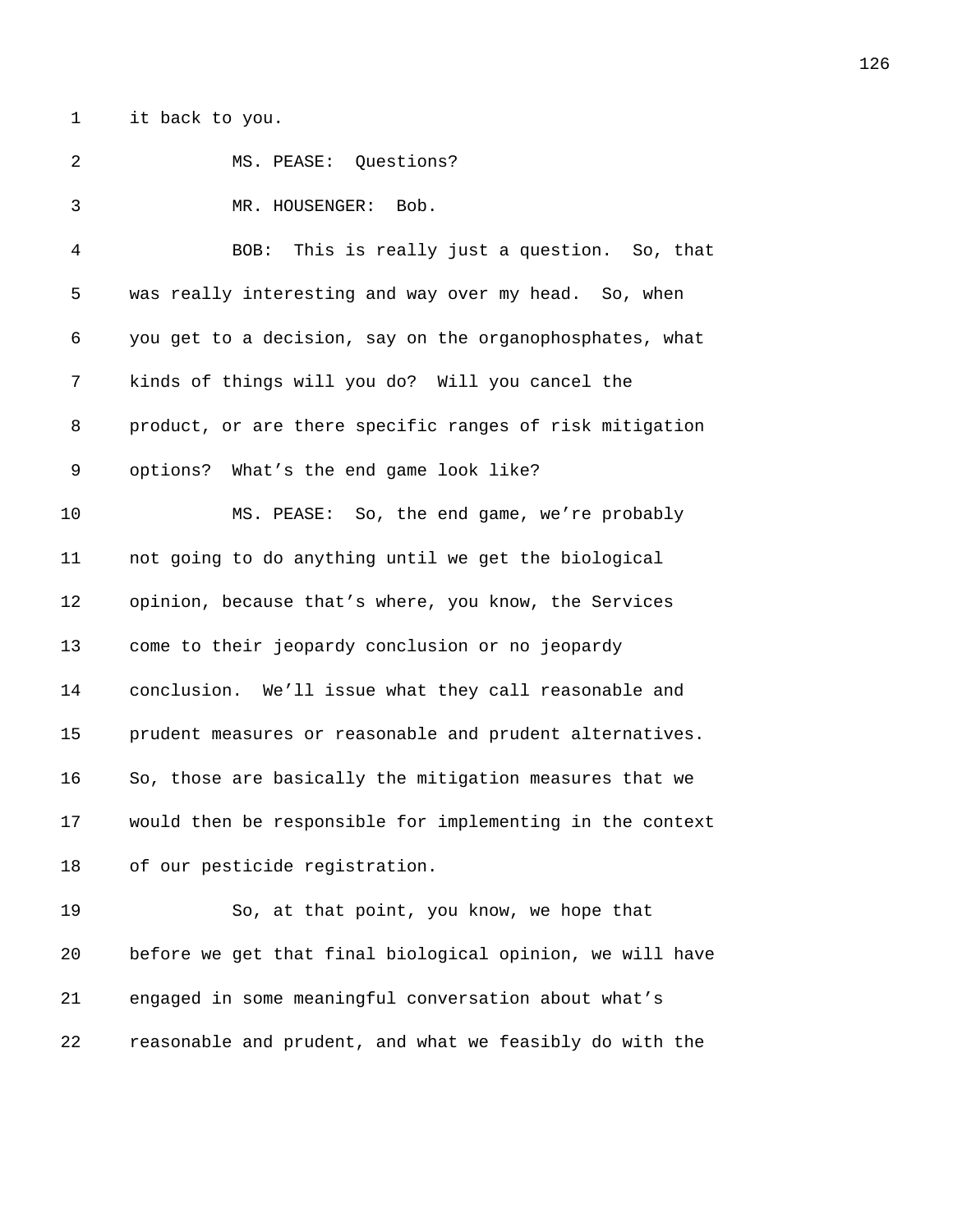| 1  | resources we have, and also to engage registrants to the  |
|----|-----------------------------------------------------------|
| 2  | table, so we're not just saying, here it is, you know, go |
| 3  | implement it. We've tried that in the past, and it        |
| 4  | hasn't really worked so well.                             |
| 5  | So, I mean, I can confer that back to Patrice,            |
| 6  | but right now, the stage where we're actually doing       |
| 7  | something about this, the mitigation piece comes when we  |
| 8  | get the biological opinion.                               |
| 9  | MS. ASHFIELD: So, as far as the mitigation                |
| 10 | aspect, you know, we will be working with EPA throughout  |
| 11 | this entire process. But, you know, this is something to  |
| 12 | think about. If we are working with EPA and then we can   |
| 13 | reach out to different companies, if there is some type   |
| 14 | of mitigation that we can put up front, maybe that might  |
| 15 | be for a particular species, it might be a larger buffer, |
| 16 | or it might be a timing issue, et cetera, if that can be  |
| 17 | added into the biological opinion as part of the action,  |
| 18 | then that goes also into our effects. So, then, while we  |
| 19 | have the impact of species, x number of species are       |
| 20 | adversely affected pursuant to the chemical, you have the |
| 21 | benefit, too, that's being offset.                        |
| 22 | MS. PEASE: I'll just add one thing to that.               |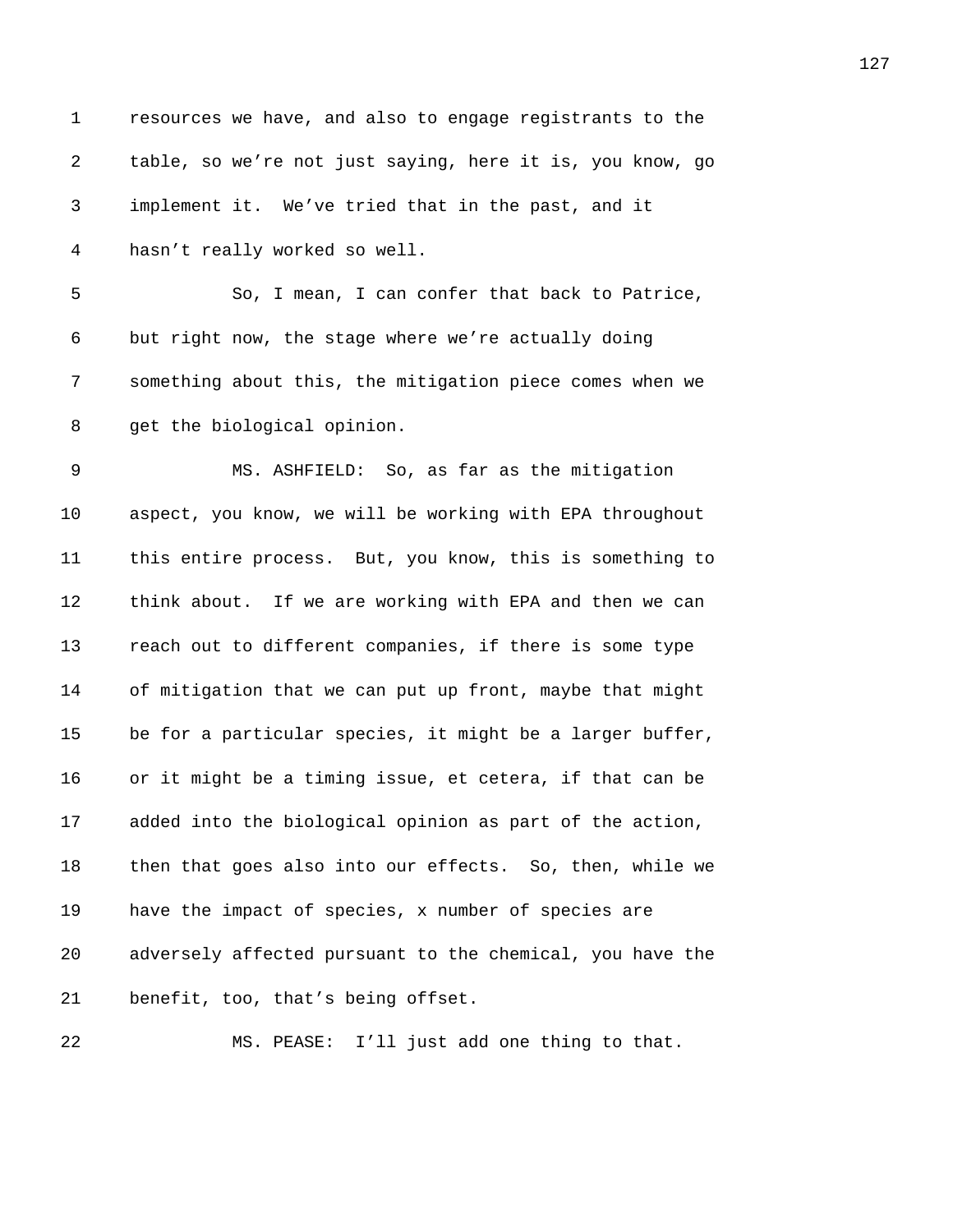1 We were able to complete a successful consultation with 2 Fish and Wildlife Services on Rozol and Kaput, *2649B*which are identifieds. The way that we did that is we *2650B*used this term called conversation measures. We *2651B*developed some measures that we included between the 6 draft and the final that basically got us to a no *jeopardy opinion.* 8 26556 2665 Bo, that's the framework, the paradigm that we 9 want to operate under, is that we're having the 10 discussions early on. We're developing options that make **2057** sense and integrating those into the biological opinions **2058 2658Bs** it's not just, here, EPA, go do this RPM. You know, *2659B*we've had conversations about it. That's kind of the 14 framework. 15 MR. HOUSENGER: Sharon. *26B*SHARON: I have a few questions. Do you want **263** me to ask all of them or ask a couple and then let others *264B*go? **265 MR. HOUSENGER:** You can go. Just do them all. 20 Then we won't come back to you. **21 267** SHARON: Well, okay, going back, Anita, to when *268B*you said that in the BE, you also looked at abiotic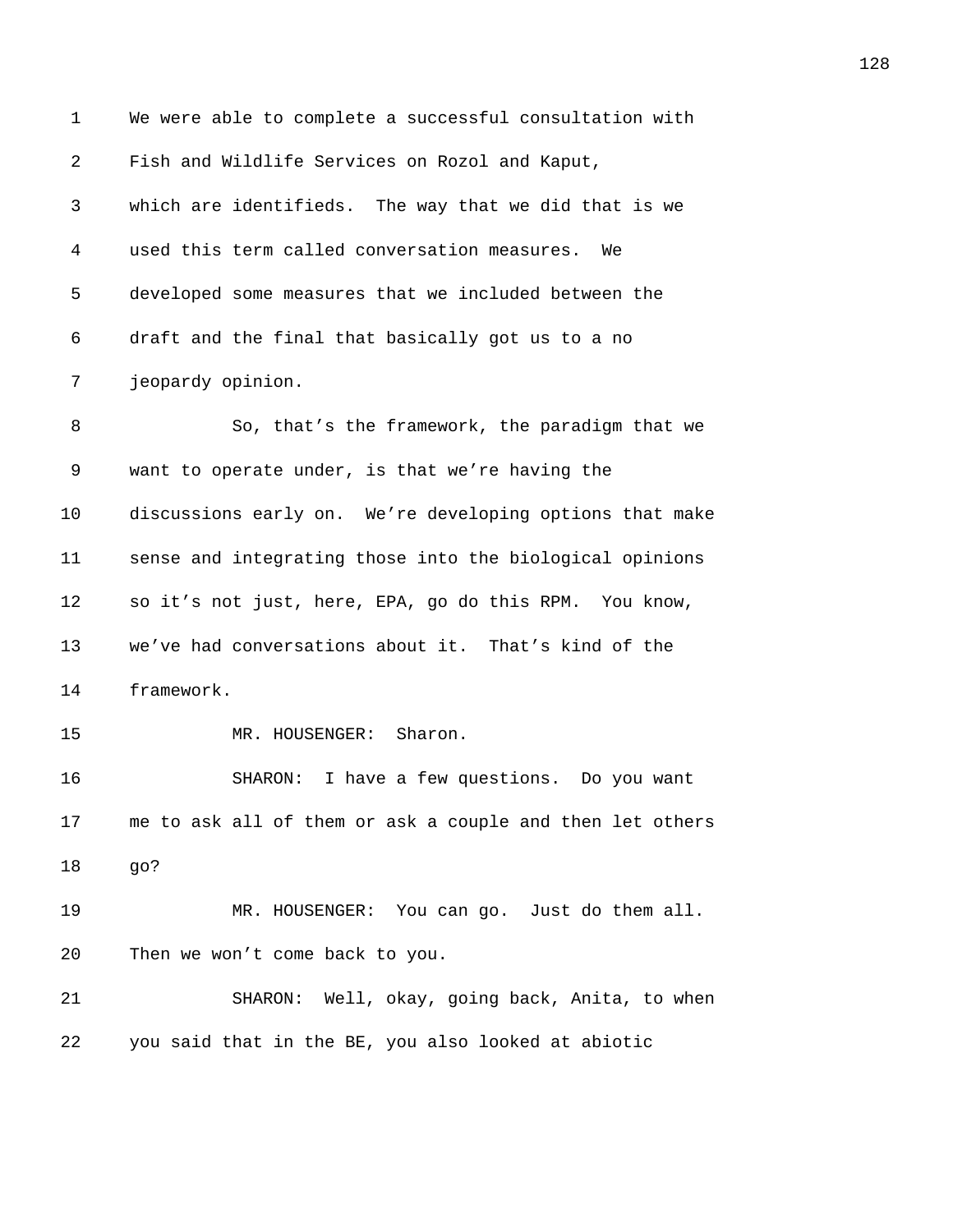1 factors, such as temperature, I'm curious about how you *incorporated that into the analysis.* Did you use *2670B*temperature under current conditions? Were you looking *2671B*at the registration review period being 15 years, what *you might expect for temperature, for instance, over the* **next** 15 years? **2674 MS. PEASE:** Not necessarily. I think we had **2675** some data that showed that increased temperature *increases toxicity.* NFM specifically, Marine Fisheries, 10 has some scientists that are working on this effort. So, *2678 they have some publications out that show a direct* **2679** relationship between increases in temperature and 13 toxicity. So, we tried to integrate that into the **2081** analysis. Again, this is a qualitative piece of *268B*information that's discussed, but it carries a little bit **2083** less weight than some of those other lines of evidence I 17 talked about. *2685B*SHARON: Okay. So, the second question, both **2088** today and the last time that we met Fish and Wildlife

**20** *Service has been represented here.* I think that's great, *268B*and I recognize that Fish and Wildlife Service has over *2689B*90 percent of the species on the endangered species list.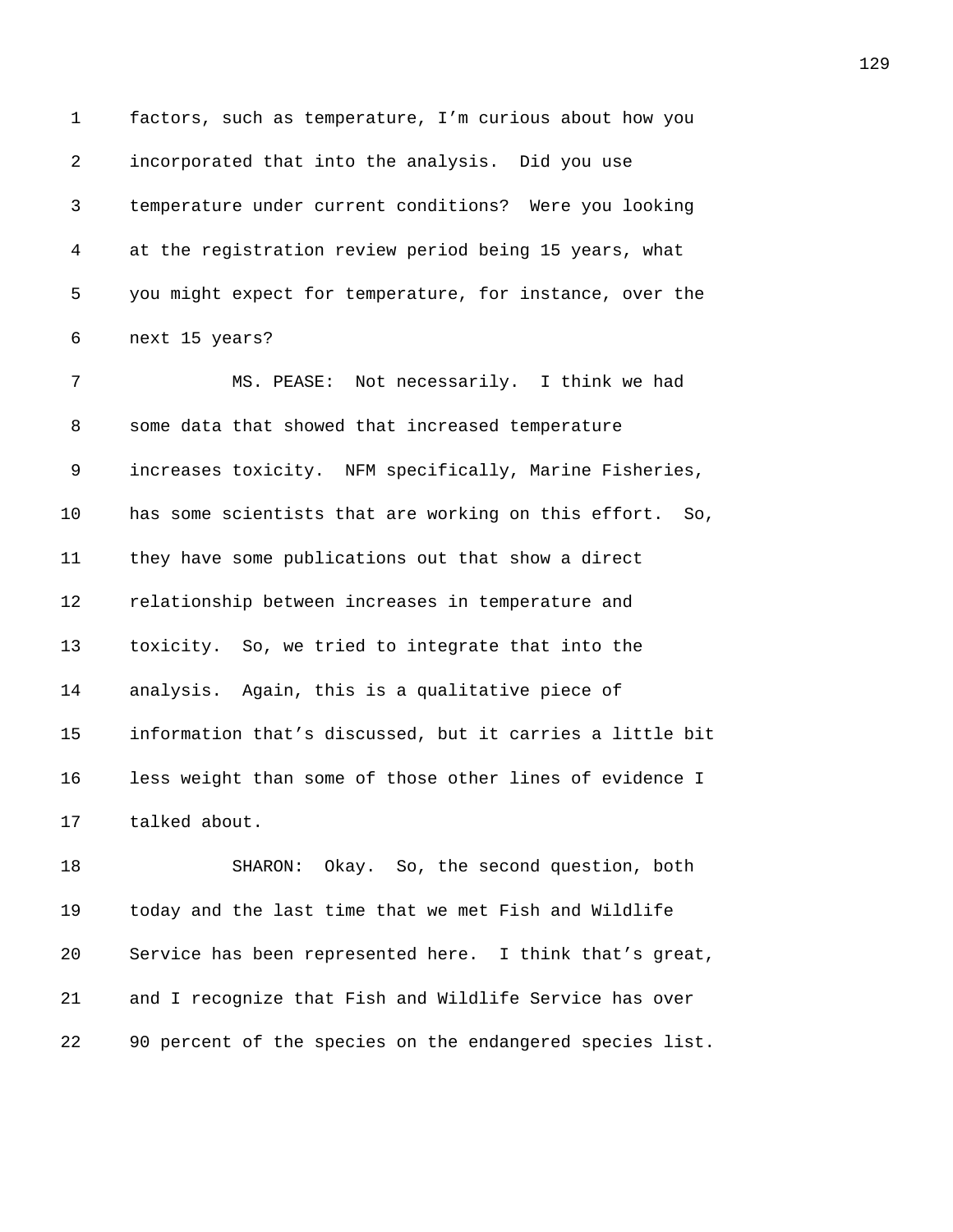| $\mathbf 1$ | I'm just kind of curious, because I haven't seen National |
|-------------|-----------------------------------------------------------|
| 2           | Marine Fisheries also represented. I'm curious if         |
| 3           | they've been as integrated into this process and if they  |
| 4           | are, you know, I guess, aligned with this approach and    |
| 5           | everything that you're saying here.                       |
| 6           | MS. PEASE: So, yes, they've been involved in              |
| 7           | all the discussions that we've had. All the interagency   |
| 8           | week long workshops that we've had, they've been involved |
| 9           | in those workshops. The interim methods that we           |
| 10          | developed, we developed in collaboration with Marine      |
| 11          | Fisheries as well as Fish and Wildlife Service. So, they  |
| 12          | have been invited to these meetings. We've done some      |
| 13          | presentations for CropLife America and other meetings     |
| 14          | where they have been present. Unfortunately, they         |
| 15          | couldn't be here today, but they've been involved.        |
| 16          | SHARON: Okay. So, for the ESA stakeholders                |
| 17          | workshop that's coming up at the end of June, is that an  |
| 18          | invite only workshop?                                     |
| 19          | MS. PEASE: That's a good question. So, we                 |
| 20          | struggle with this because we want to balance it.<br>We   |
| 21          | want to be inclusive, but we also want to invite the      |
| 22          | people that have the expertise to really help us, you     |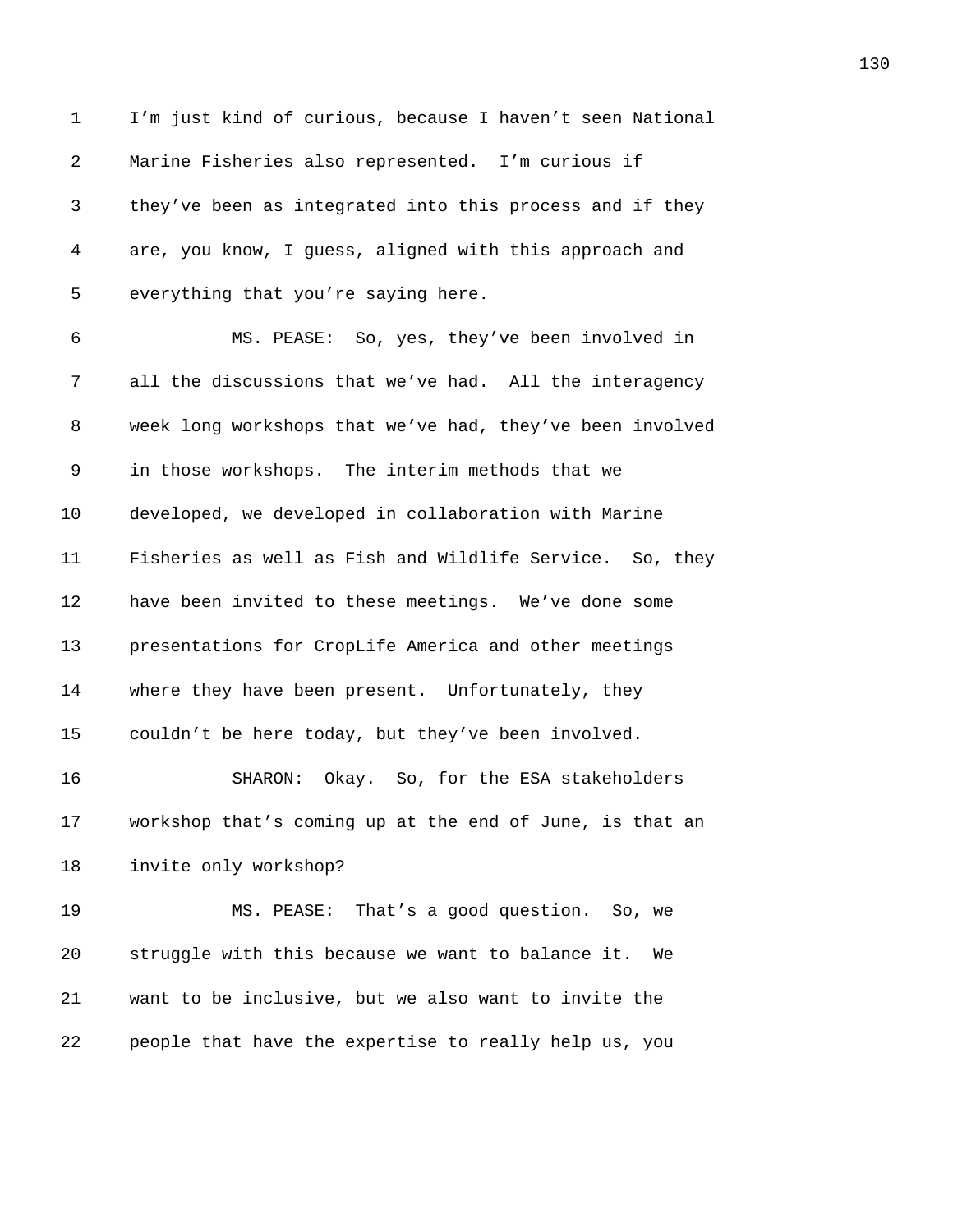| $\mathbf{1}$ | know, roll up the sleeves and figure some of these        |
|--------------|-----------------------------------------------------------|
| 2            | challenges out. So, what we're thinking of doing is --    |
| 3            | right now, we have a steering committee that's working on |
| 4            | the logistics for the workshop.                           |
| 5            | That steering committee, I think there are some           |
| 6            | people that are even in this room, but it's not just the  |
| 7            | government agencies; it's also NGOs, industry groups, and |
| 8            | grower groups that are involved on this steering          |
| 9            | committee. So, we're all putting forward names of people  |
| 10           | that we think will provide fruitful conversation and      |
| 11           | provide some expertise.                                   |
| 12           | So, what we're hoping to do is identify some              |
| 13           | specific folks that we can invite to the breakout groups. |
| 14           | Then, with the room that's left over, we would open that  |
| 15           | up to the public. Then, also, at the beginning and the    |
| 16           | end of the workshop, we'll have plenary sessions that     |
| 17           | will be open to the public.                               |
| 18           | So, the very beginning where we're talking                |
| 19           | about here's the methods we've used, here's the           |
| 20           | challenges, here are the charge questions, that will be   |
| 21           | open to the public. Then, the end session where we're     |
| 22           | talking about the results of the breakout groups, the     |
|              |                                                           |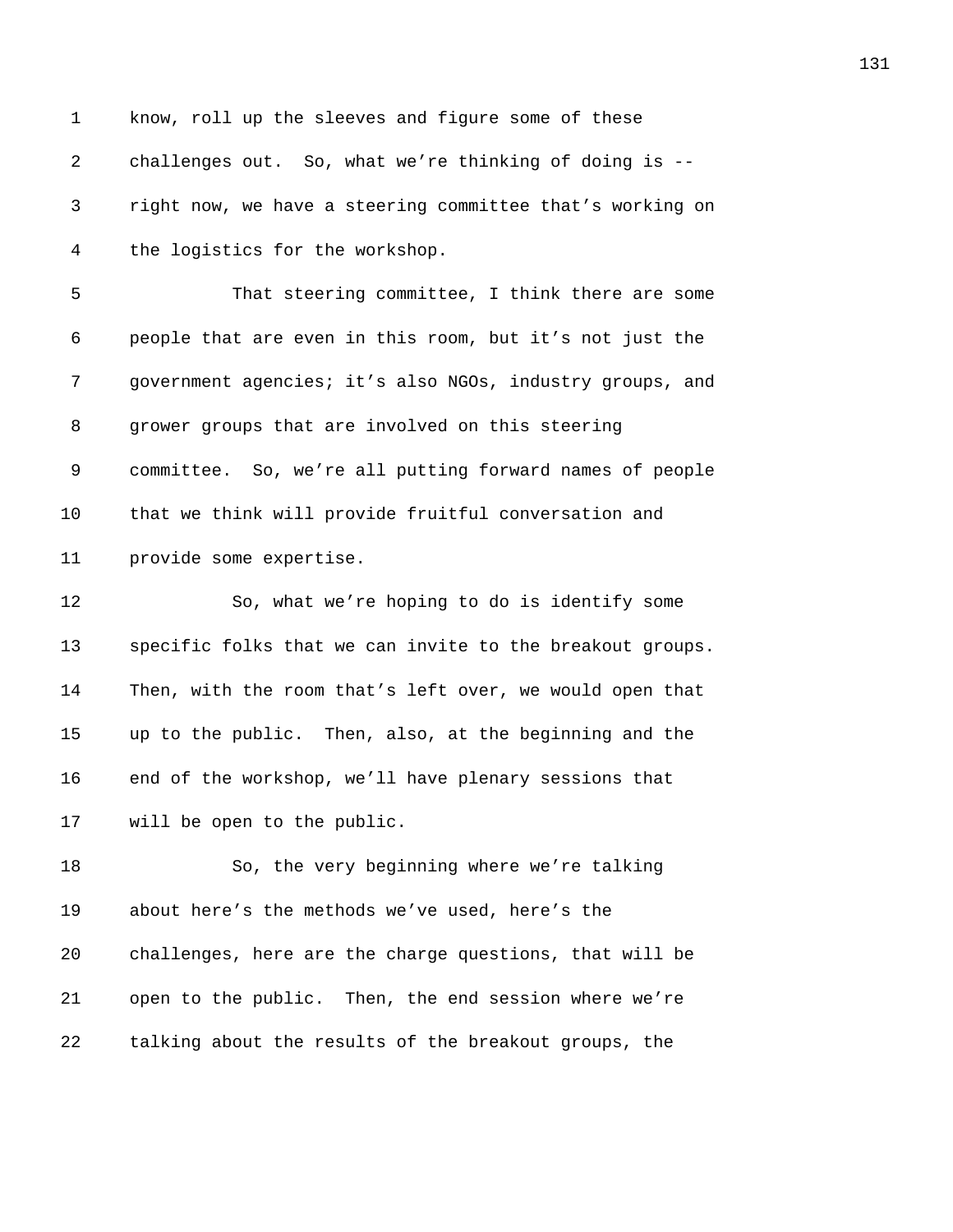| $\mathbf 1$ | recommendations, the pass forward, that will be open to   |
|-------------|-----------------------------------------------------------|
| 2           | the public. Then, some of the slots in the breakout       |
| 3           | rooms would also be open.                                 |
| 4           | SHARON: I think I just have one more. So, EPA             |
| 5           | has said on various occasions that you'll be using this   |
| 6           | pilot process as sort of a day forward approach.          |
| 7           | Recognizing that these are pilot nationwide consultations |
| 8           | and this is, you know, a new process for all the agencies |
| 9           | involved, and that you've got a schedule not only for     |
| 10          | these three OPs but also for carbaryl, methomyl -- and    |
| 11          | then, I believe we've got glyphosate and                  |
| 12          | atrazine coming behind that, maybe a couple others I      |
| 13          | can't quite remember.                                     |
| 14          | I'm curious because the registration review               |
| 15          | process continues on. You know, you've got a schedule     |

**2746** for that, too. So, this year I think you've got open 17 dockets and draft registration reviews happening for a 18 dozen, I can't quite remember, chemicals.

**274** I recall EPA saying that ultimately and **20** eventually the Endangered Species Act analysis will be *incorporated into the registration review process.* But *when exactly will you integrate that in so that that's a*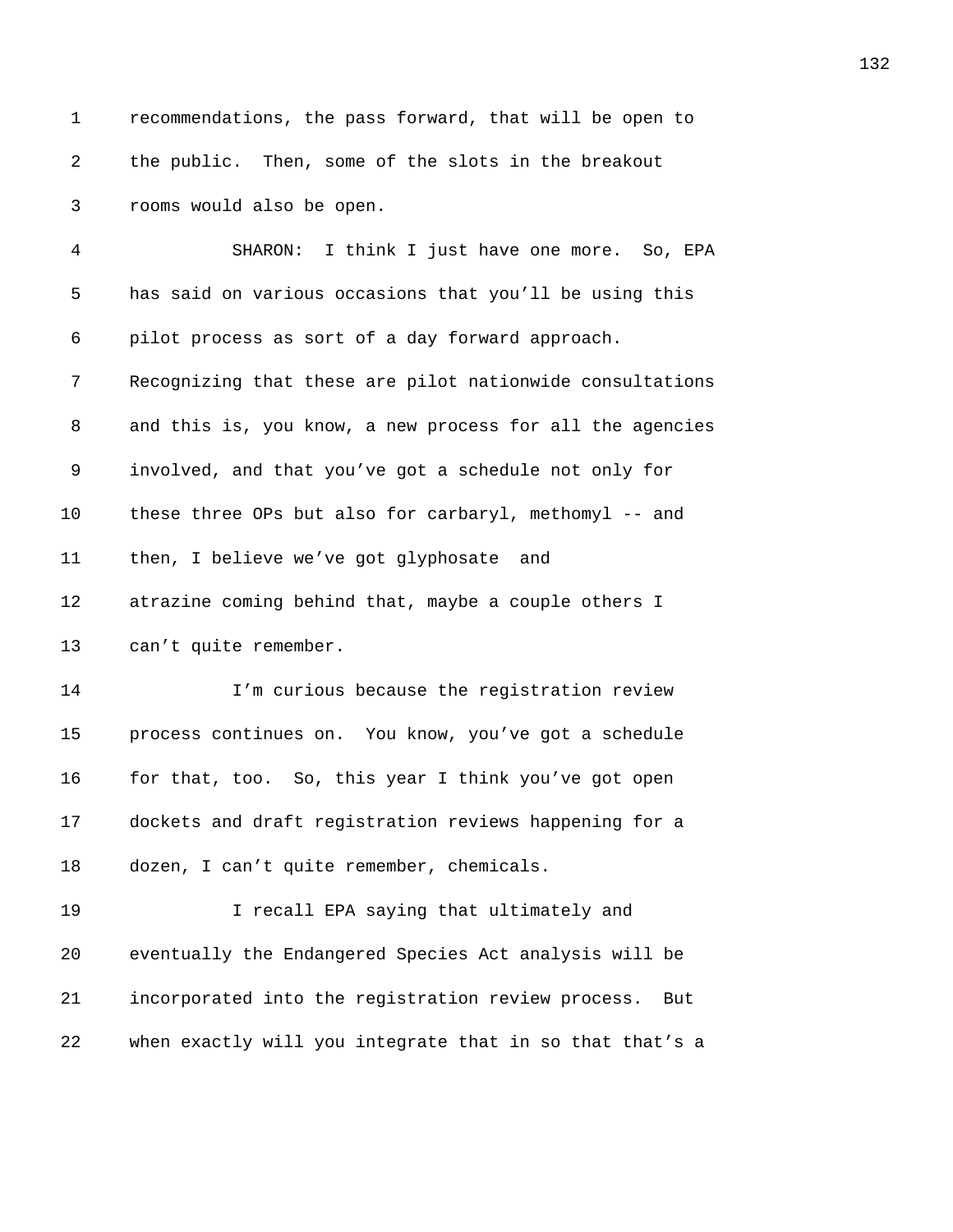1 standard part of the registration review process of all 2 active ingredients?

*2754B*MS. PEASE: That's the million dollar question. *275B*So, I mean, it's a great question. Right now, what we've **2756** said is, just like you said, once we get the message *275B*vetted, which is what we're doing right now based on **2758** putting out these drafts, taking them to the public, *2759* getting public comment, having the stakeholder workshop, 9 once we have a method we agree with that we feel is 10 sustainable --*276B*And I don't have a magic ball. I think I'd **2763** need a magic eight ball for this question in terms of *2764B*timing. But once we get there, we will then go back to *2765B*registration review and we will, you know, carry it **2776** forward at that point in time. I don't know when that **276** point in time is going to be, but we're working towards 17 that. **2761 MR. HOUSENGER:** Aimee. **271** AIMEE: So, I'm curious, because you were *271B*talking about kind of honing the range information to *better understand where populations are currently in* 

*order to determine where you're going to have risk most*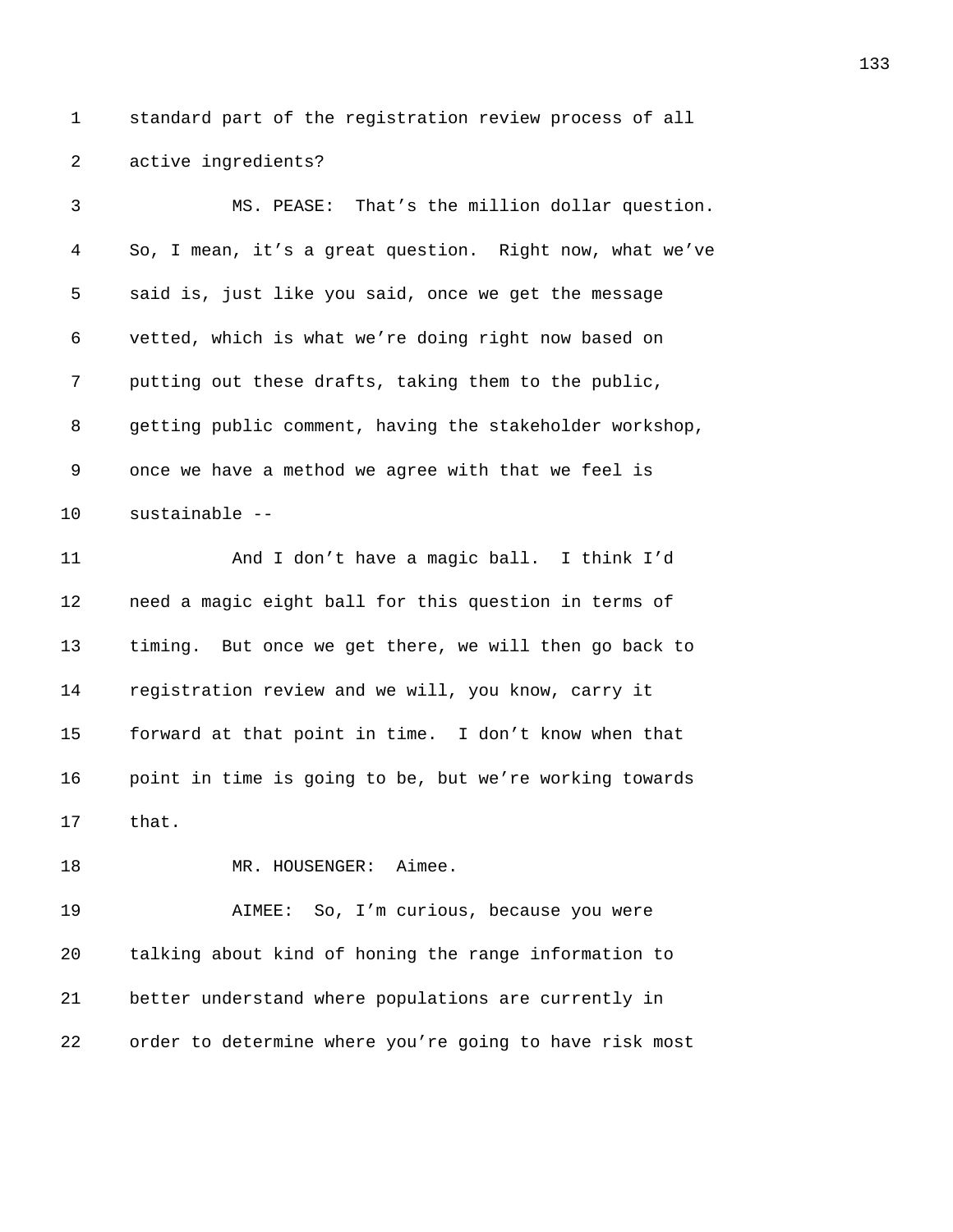1 likely, because you're going to have populations there, *you know, of levels that might cause harm overall. 275B*I'm going back to the Endangered Species Act *276B*and thinking about protection and to restore those *27B*populations. Yet, we've got historic ranges, and then we *278B*have current range, and then we have segments within that **279** current range where we have fewer species. 8 2*1 BI would like to hear more about your thoughts* 9 as to how that honing, which I get it, you don't want to *278B*kill the current species that are there, how does that actually then *2783B*also help us to get to the bigger picture where we want *Lo restore species?* Have you thought about that 13 component? **2786 MS. ASHFIELD:** So, I think maybe I misspoke a **1ittle bit.** When I was talking about taking a look or, *278B*you know, where we have a current range map of where the **2789** species are, I was thinking more of if we could, on some **279** *279* species, it probably wouldn't be all, of having the **2791** biologists that are the experts for that species be able 20 to draw like maybe just a gross polygon, for instance, 21 and say, you know, this is where there's a high density 22 of X species here, and there's lower here. Really, that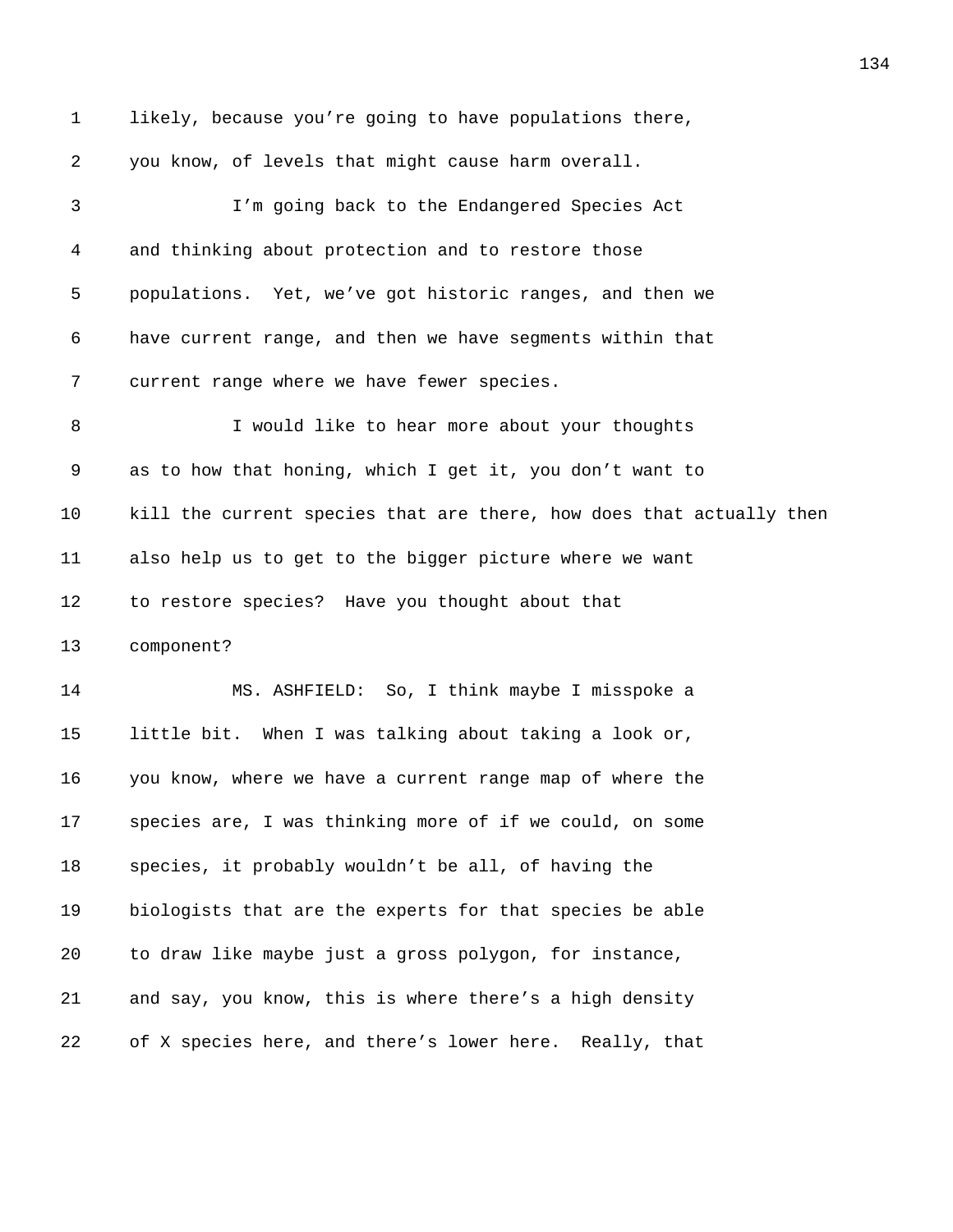1 doesn't have anything to do with the lower density as **2** less important. It's more an exposure question.

3 2796 2007 2008 Bo, rather than saying that  $-$  going back to my *279B*lease bells verio, which is a species that uses riparian *2798B*corridors, rather than saying these birds are situated *279B*across the landscape in a very similar style, they're **281** actually -- you might have more birds on the Santa 8 Margarita River than you do on the San Diego River, 9 something like that. So, it's really more of trying to **2803** hone the exposure but not the overall need for what the *2804B*species would need for recovery. So, it's kind of two 12 different things, as I see it. **2806** AIMEE: So, you have pesticide use throughout

**2807** the range, and you're looking at where in that range the *280B*populations are. Just talk me through that, because it **2818** still feels like they've got their whole range. If *2810B*you've got higher use in an area that, you know, is range *281B*but it doesn't have a high population right now, but we'd 19 1ike to restore them to that area and grow that *population, how would what you're talking about --2814B*MS. ASHFIELD: I think I get it. When we're **281** assessing -- because, you know, a lot of this is taking a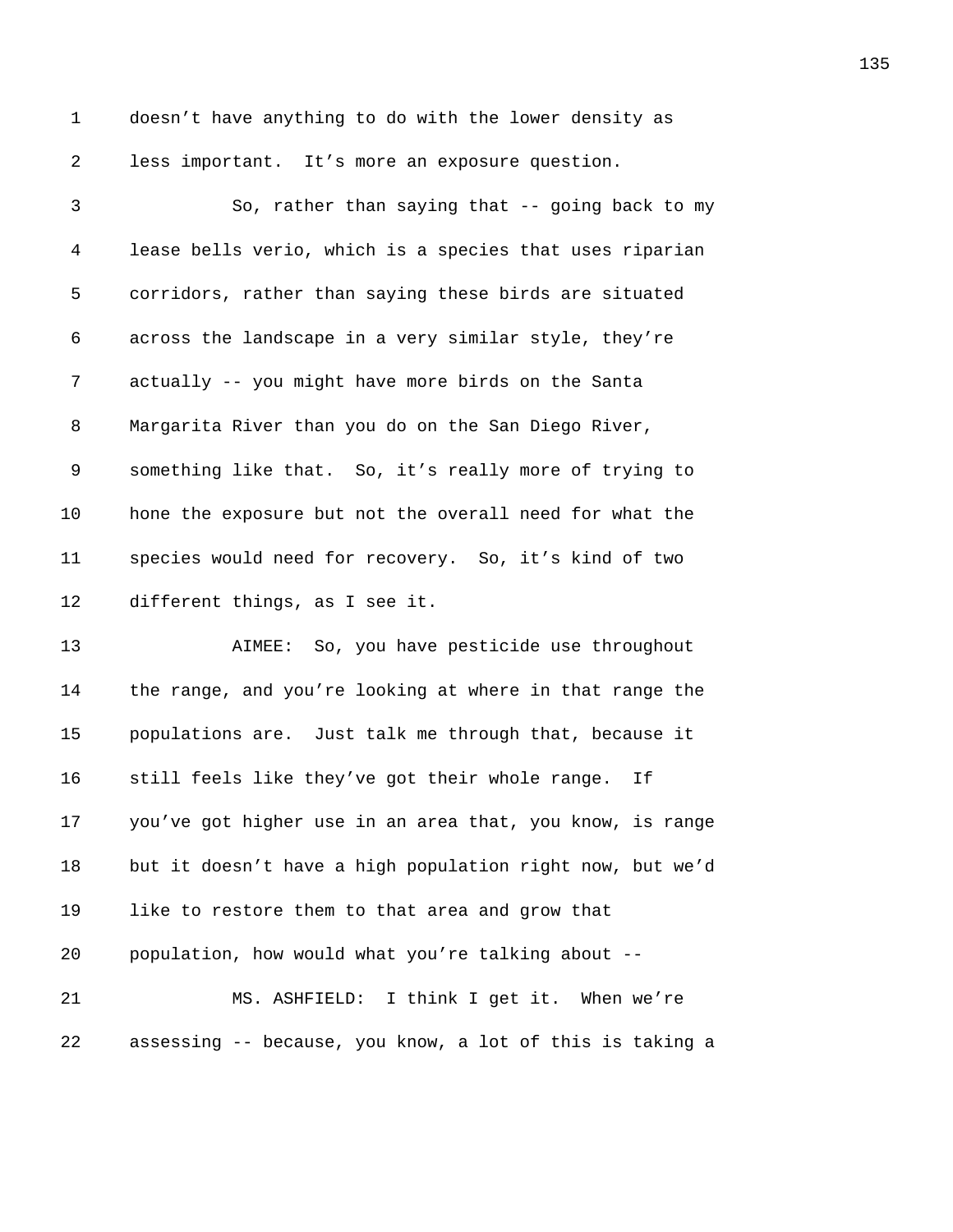| $\mathbf{1}$ | look at what is the impact of this action to the          |
|--------------|-----------------------------------------------------------|
| 2            | population. So, how are lease bells verios affected by    |
| 3            | the use of pesticides adjacent to the habitats where they |
| 4            | are, in essence, right?                                   |
| 5            | So, in doing that, if we had a uniform                    |
| 6            | distribution, I think that we would not really get the    |
| 7            | impact to the species as it is. So, let's say in the      |
| 8            | drainage, the Santa Margarita, since I've worked this     |
| 9            | bird, I'm familiar with it, there actually is a lot of    |
| 10           | farming on Camp Pendleton. There's a lot of agriculture   |
| 11           | adjacent to some very dense populations of birds.         |
| 12           | So, I want to then, if we can, you know,                  |
| 13           | working with, like I said, the experts, if we could then  |
| 14           | take a look at the exposure, I think you're getting more  |
| 15           | representative of what's going on. Otherwise, you might   |
| 16           | take the Margarita and say, well, we have 100 pairs, and  |
| 17           | the San Diego River has 100 pairs, each river, right,     |
| 18           | versus that some of these are more important. I think     |
| 19           | that actually might direct you to working with those      |
| 20           | rivers that are more important, while not ignoring the    |
| 21           | rivers that may have lower populations.                   |
|              |                                                           |

**2836** In a lot of instances, a lot of reasons why we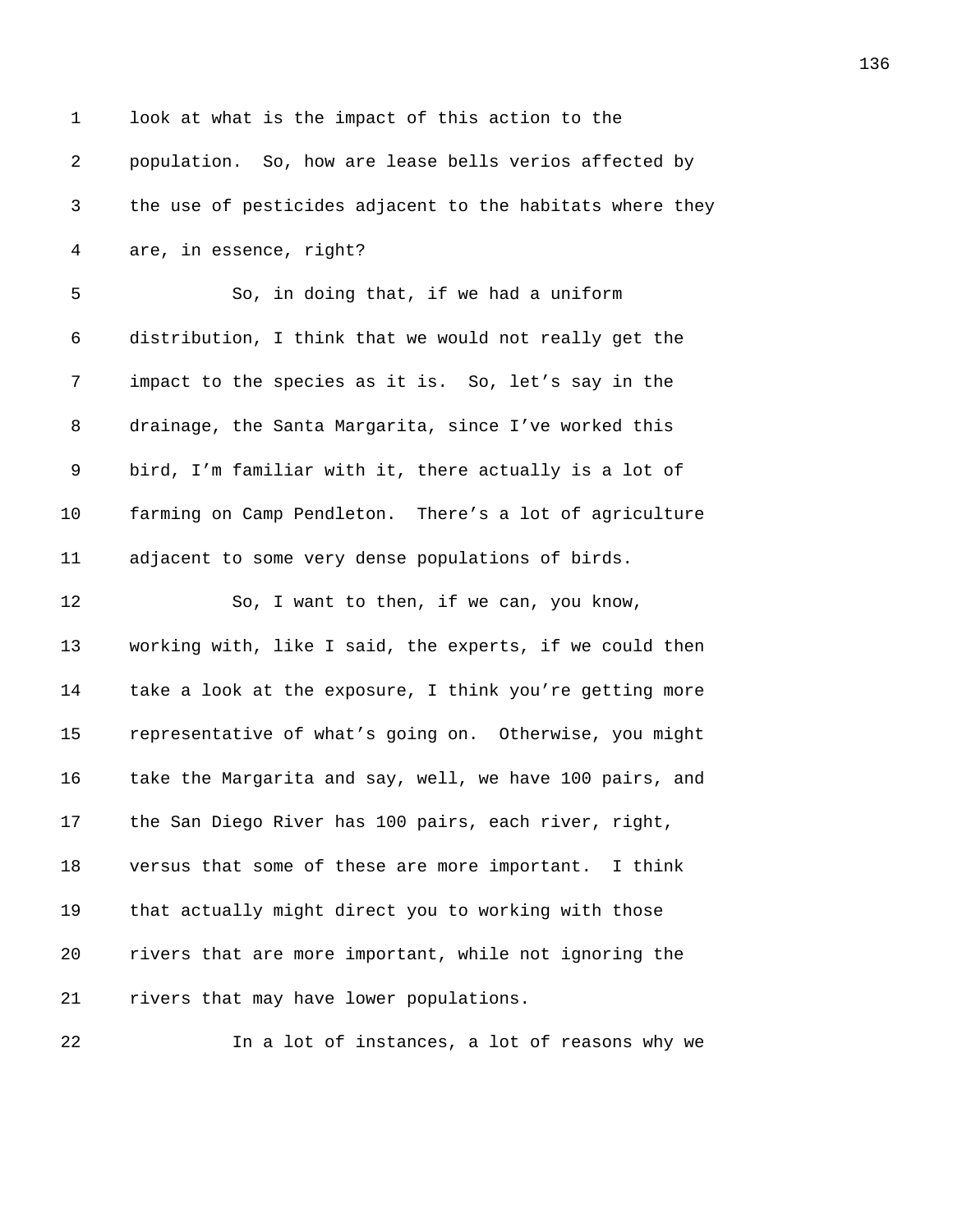1 see lower densities of our species in some area is just **because of lost habitat.** Now, in some cases, restoration *283B*is possible, in some cases, like Los Angeles River, not 4 so much.

*2840B*So, I think that was the point I was trying to *2841B*make. Again, we're still working through all of this. 7 But it was just something we've been talking about. **2843** MR. HOUSENGER: Cynthia. *284B*CYNTHIA: So, I've been trying to follow all 10 this. I just need a couple of clarifications. In the mix 11 of all of this, my kid texted me that they threw up all 12 over the rug. I might have sort of missed a bit here. 13 286, in the very last slide, you mentioned **288** something about identifying representatives of species, *groups, or subgroups.* I'm just wondering how we were *285* going to identify the representatives of those groups. **286 MS. ASHFIELD:** So, I've been thinking about --18 and again, please take this with a big grain of salt, **because this is what we're working on right now.** Out of *285B*1640 species, I worry about having an effects section as **2856** in depth as we have been working, again like with the **2857** lease bells verio or the powershake skipperlings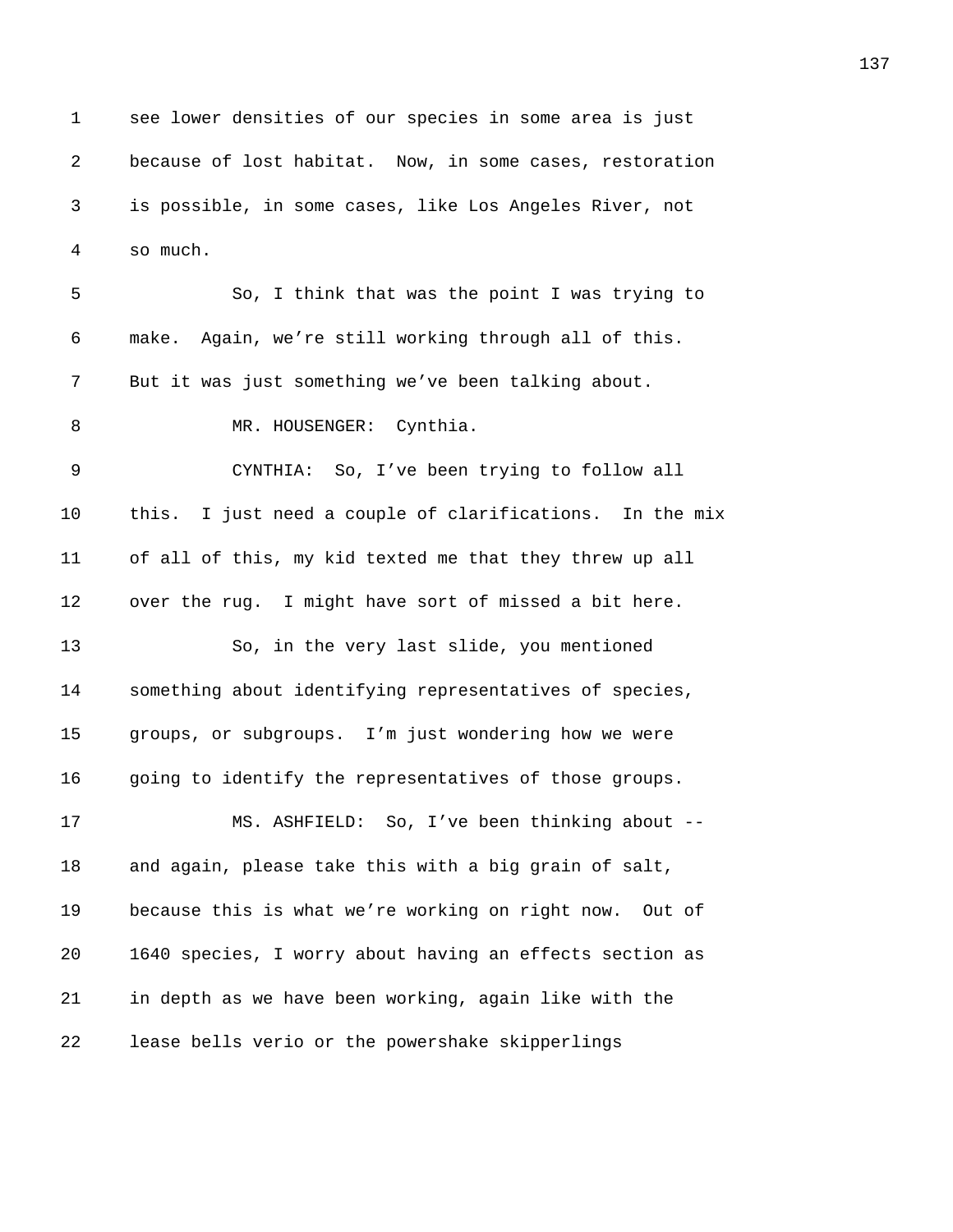1 (phonetic). I don't think that's doable.

| 2  | So, I use an example that we have 80 species of           |
|----|-----------------------------------------------------------|
| 3  | freshwater muscles. So, some of those muscles, let's      |
| 4  | say, you find on tertiary streams or some of them you     |
| 5  | might have a grouping that are found in primary           |
| 6  | drainages. There's going to be some differences between   |
| 7  | those muscles, let's say. So, my thought was, those       |
| 8  | could be broken out into a reasonable, you know, probably |
| 9  | -- because the species are similar, then if I have five   |
| 10 | or six muscles, out of those five or six, we would pick a |
| 11 | representative.                                           |
| 12 | We might pick the most endangered. We might               |
| 13 | pick the species that seems to maybe be the best          |
| 14 | representative for the other species of muscles. Then we  |
| 15 | would give a more in-depth affects analysis for that      |
| 16 | muscle. Then, maybe those others would have to, while     |
| 17 | they're still may be an effect, it would build off of     |
| 18 | that representative.                                      |
| 19 | Again, you know, it's something we're thinking            |
| 20 | It's trying to figure out, and if anyone has any<br>of.   |
| 21 | other ideas, I'm all ears, of really how to assess.       |
| 22 | Again, I can't tell you the amount of hours and           |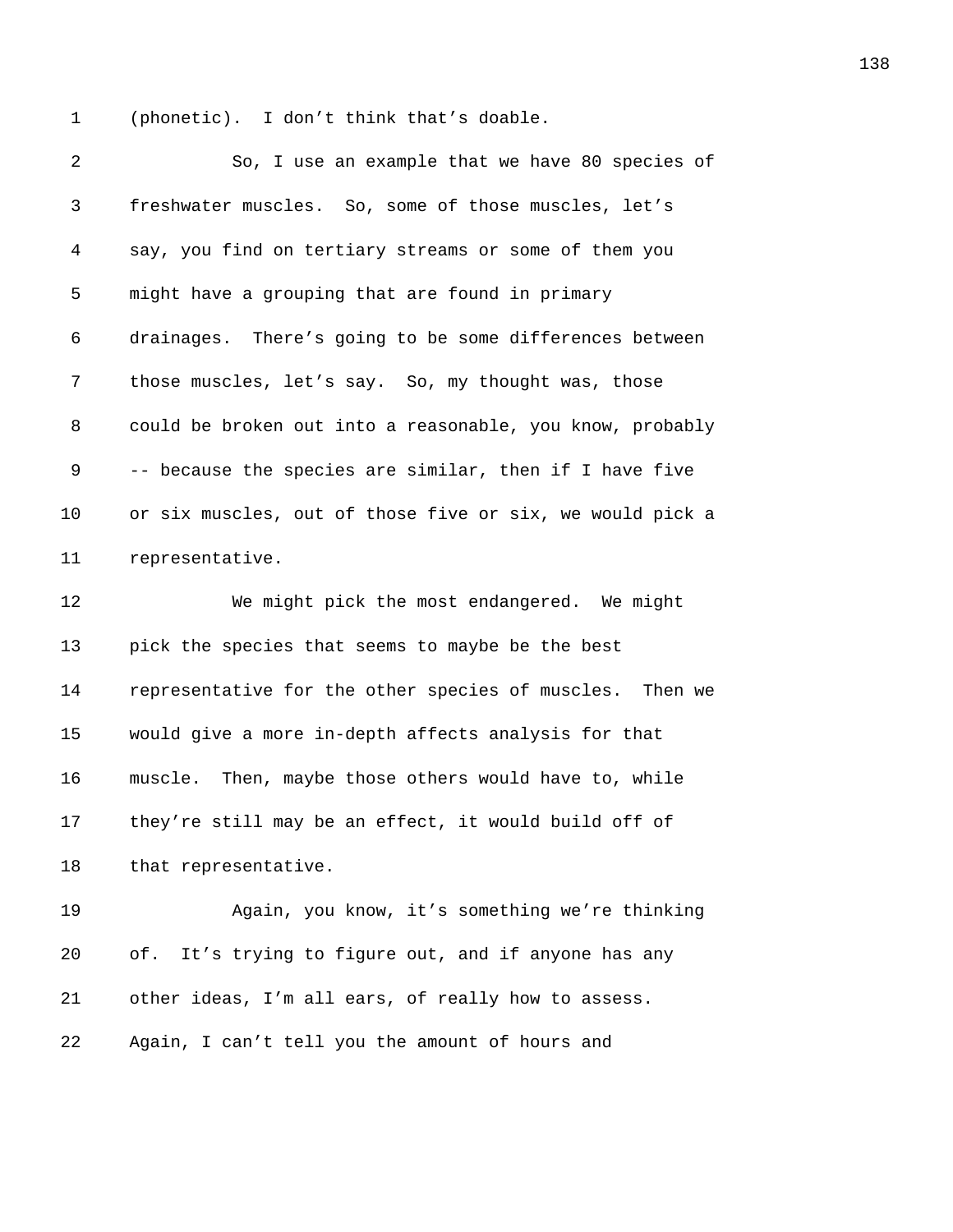1 biologists and incredible thinking that has gone into *2879B*trying to figure out how to address something that's so 3 complicated.

*281B*CYNTHIA: Right. So, maybe sort of case by 5 case at the beginning.

**283** MS. ASHFIELD: Yes.

*284B*CYNTHIA: Second, I wasn't familiar with the 8 acronym either, the FIFRA Endangered Species Task Force. *286B*You mentioned it was representatives from industry. I'm *287B*just wondering are there NGOs, are there academia, is it 11 a whole range of people involved, or who exactly is this? **289 MS. PEASE:** It's a consortium of reqistrants. **289 No NGOs.** Actually, it's a Federal Endangered Species **2881** Task Force. So, Berwin McGehey (phonetic) is the *289 289 coordinator of that group.* They are developing a system 16 called IMS, which is an information management system. **2894** So, it's a tool that they're developing of spacial data, **biological data on species.** They have been extremely **2886** helpful in providing a base set of maps to the field *289* offices of the Fish and Wildlife Service field offices *21* that were a starting point for all the work that's *289B*happened. So, they had some aggregated data, some nature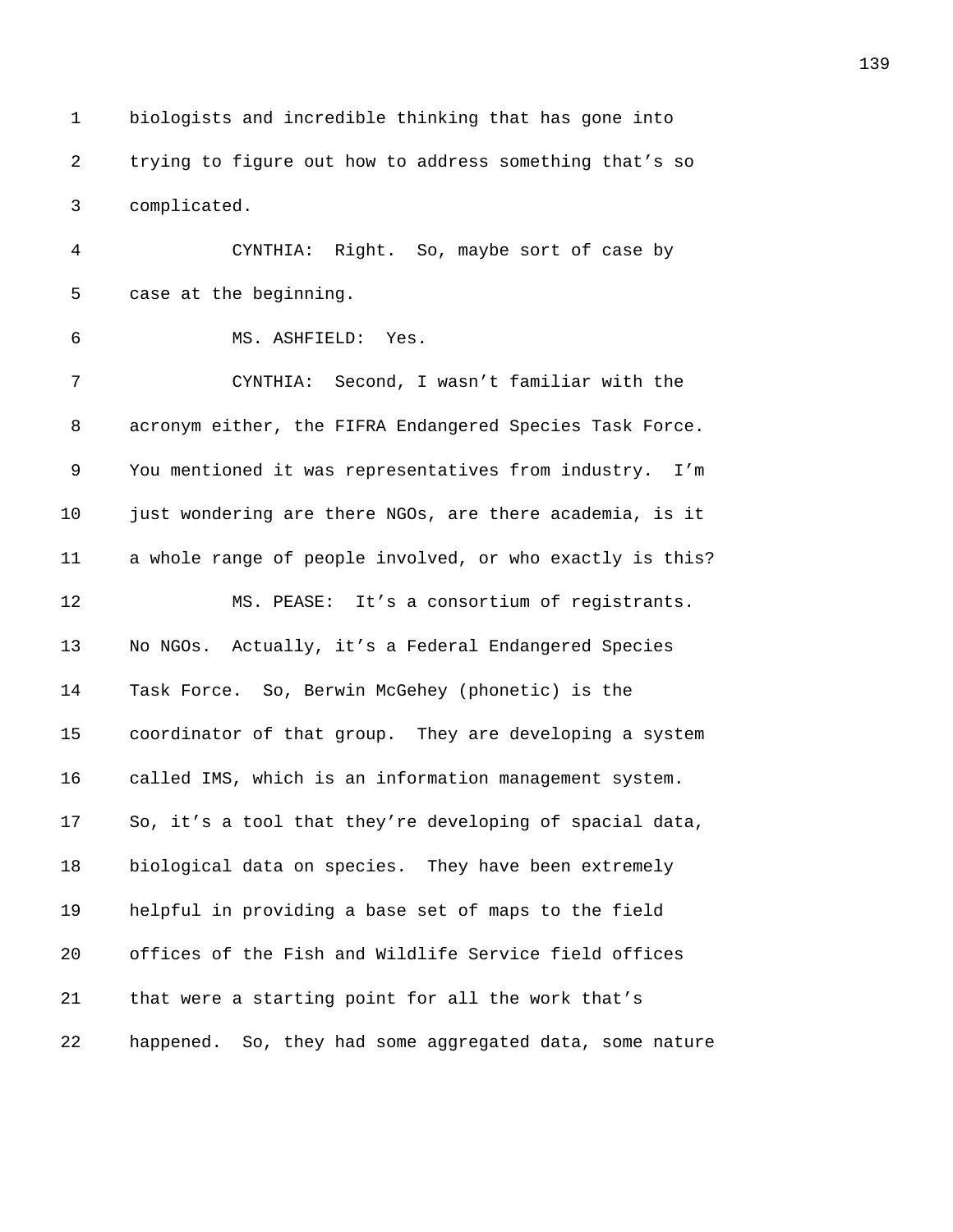1 serve element occurrence data that was the start of all 2 this work.

| 3  | CYNTHIA: Okay, thank you.                                 |
|----|-----------------------------------------------------------|
| 4  | MR. HOUSENGER: Pat.                                       |
| 5  | PAT: I'd like to know a little bit more about             |
| 6  | the data you used to determine whether or not there may   |
| 7  | be effects. You mentioned pesticide toxicity data, open   |
| 8  | literature. I'm wondering, for example, so you have,      |
| 9  | say, rodent data for toxicity. Do you apply that data to  |
| 10 | the universe of mammals, for example, and assume if       |
| 11 | you're seeing an effect in a rodent, it's going to        |
| 12 | translate to other mammals?                               |
| 13 | Certainly, you know, there's evidence that                |
| 14 | rodent data may not necessarily be greatly represented of |
| 15 | human responses in many cases. Similarly, you know, you   |
| 16 | have reptiles, you have amphibians. You don't often have  |
| 17 | that kind of data with pesticide testing. You may not     |
| 18 | have endocrine data for a lot of these types of species.  |
| 19 | How do you deal with that, and how do you, you know, fill |
| 20 | those gaps, so to speak?                                  |
| 21 | MS. PEASE: Good question. I mean, we use a                |
| 22 | surrogate approach, so obviously we can't test 1600       |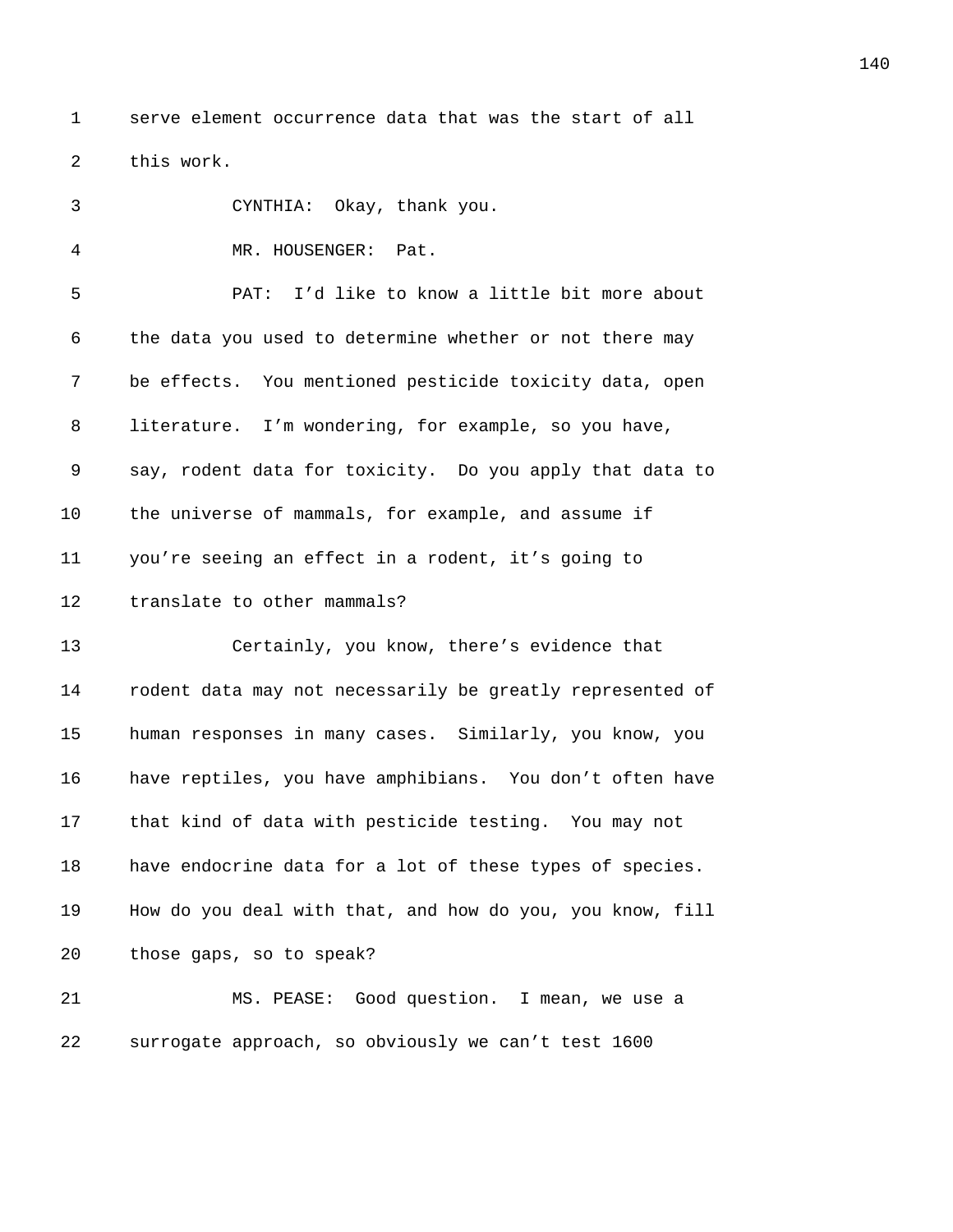1 listed species.

**PAT:** I wouldn't want you to. *29B*MS. PEASE: Yes, right. So, I mean, we have *293B*our guideline requirements that are articulated in 40 CFR 5 Part 158. So, you know, we get data on rodents, and we **295B** use that data for mammals. We also look in the open **296** literature. If we have a more relevant species for a 8 particular taxonomic group or a particular listed *zpecies, we'll use that data.* So, you brought up a good *point about reptiles and amphibians.* If we don't have *2930B*amphibian data, aquatic phase amphibian data, we usually **2931** use fish as a surrogate. For reptiles, we use birds as a **293** *But we will go out into the open literature* 14 and try and seek out data for taxonomic groups which are *2934B*underrepresented by the types of tests and guidelines we *2935B*would normally get. We do that mostly by going out into 17 the open literature and then assigning that. **2937 2937** Recall the weight-of-evidence matrix that I put *2938B*up? If you look under the effects, there's a column for **20** *293 203 203 <i>203 203 <i>204 293* **<b>***2046 2046 2046* **<b>***2046 2046 2046 2046* **<b>***2046 2046 2046 2046**2046* **<b>***2046 2046 2046 2046 2046 2046*

*29 z* that we have, is it really applicable for the species

**21** exactly what you're talking about and seeing -- the data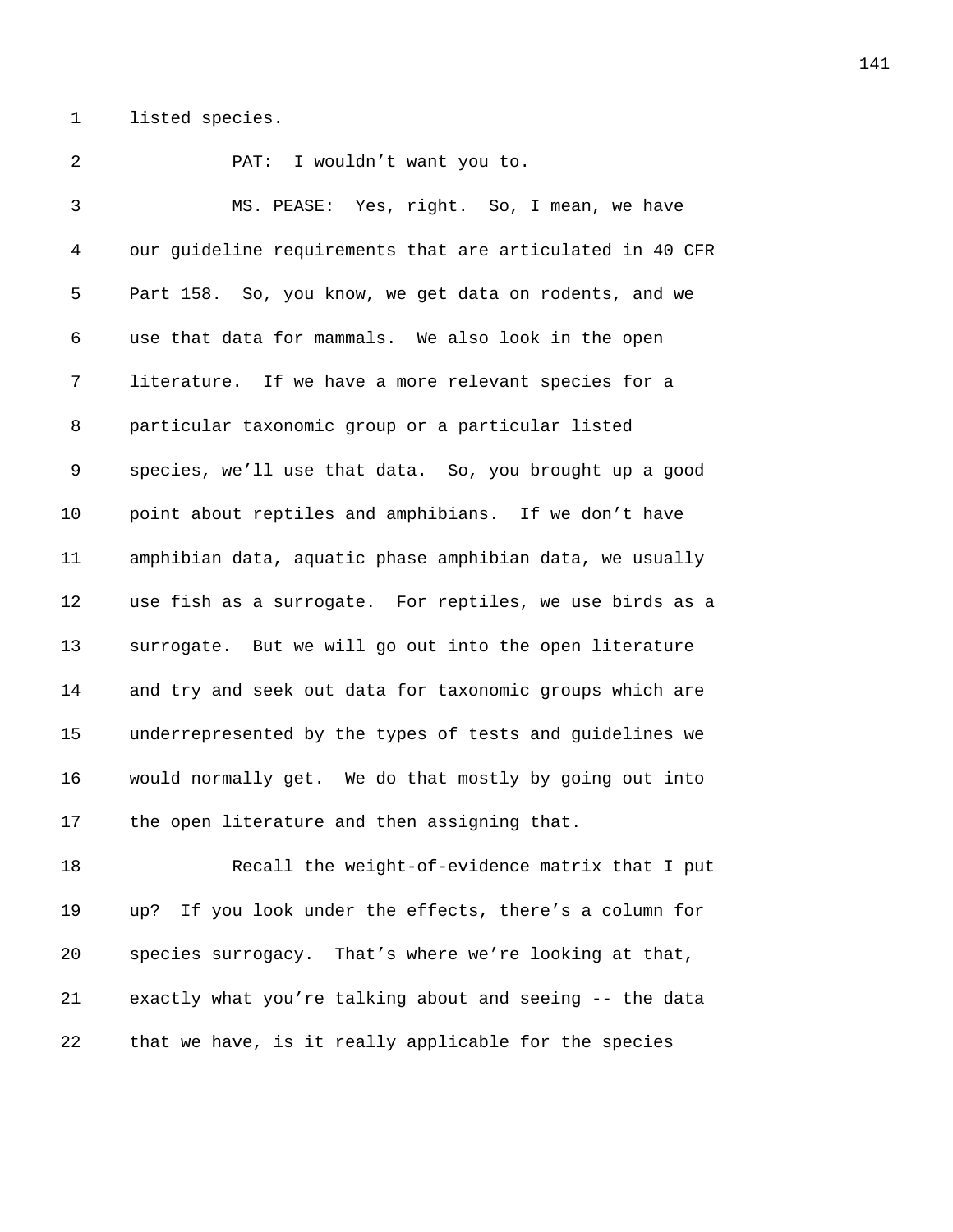1 that we're evaluating? Are we confident in that data or 2 **not?** Then we do the weights accordingly. 3 **2943** PAT: So, just to follow up, if you have, 4 *294B*again, say, the rodent data, how confident are you that 5 that's going to represent, say, a mammal higher up in the 6 *2946B*food chain, for example, you know, a carnivore or 7 something? 8 29 MS. PEASE: I mean, we would have less 9 **2944** 2005 Confidence if we're using a mouse endpoint for a grizzly 10 *bear, you know.* I mean, you have less confidence. But 11 *2951B*there also models that incorporate allometric equations 12 **295** that extrapolate based on the body weight of the animal 13 and its diet. 14 **2954** PAT: Okay, thank you. 15 MR. HOUSENGER: Cheryl. 16 *2956B*CHERYL: I just kind of have two questions. 17 One is, an awful lot of work, tremendous amount of work. 18 To get to the end of step two, just kind of a toggle 19 *295B*question, you're just kind of toggling, yes or no, go 20 forward. 21 **2961** I'm just wondering if all this work leading up 22 to that, if there's any way to take advantage of it to be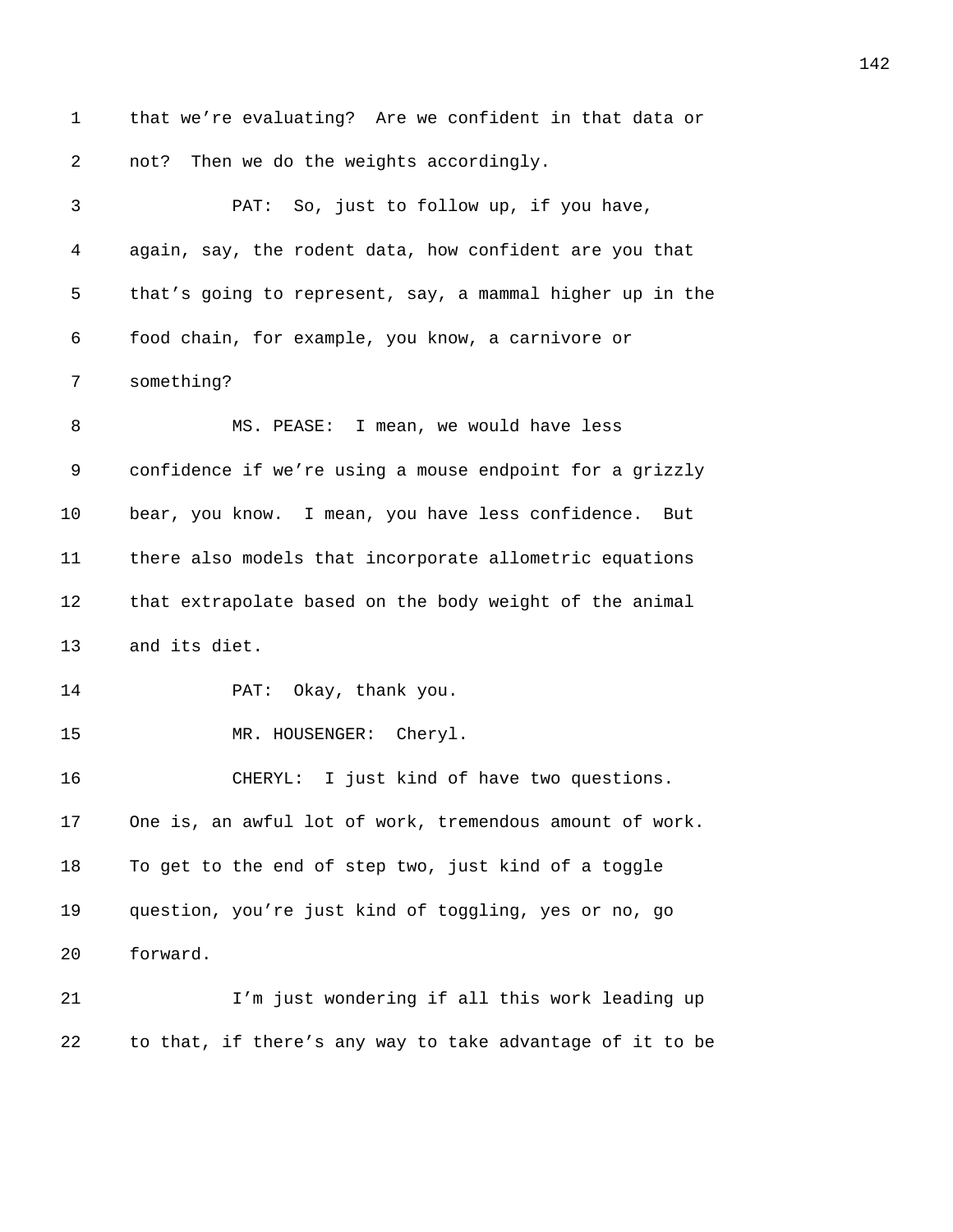1 more of a prioritization, because it's kind of like a **2963** Screening almost, a very conservative screening with a *2964B*whole lot of work behind it. If you look into these *2965B*tools, can you do more of a ranking prioritization? 5 296 <sup>1</sup> 1 have a second question, but answer that one 6 first.

*2968B*MS. PEASE: Again, remember, our benchmark here *is an effect to an individual.* So, I completely agree 9 with what you're saying. You know, when we built this *process, I think we envisioned it would be more of a* 11 funnel. So, we take a lot of information, you know. We **2973** start with a lot of species. We went our way down to the **2974** species that we really care about and we want to spend 14 our resources protecting.

**2976 2016** Again, these are pilots. We're building the *297B*methods. We acknowledge the need to maybe go back and do **2978** some of what you're talking about, because, you know, *right now it's just a big tube, and everything is* **298** *298* Shooting through to step three. So, we recognize the **20 208** *need to do that, and that's what we hope to do in the* **21** *z* stakeholder meeting, is identify some areas where we can 22 fine tune, gain some efficiencies. It's going to be an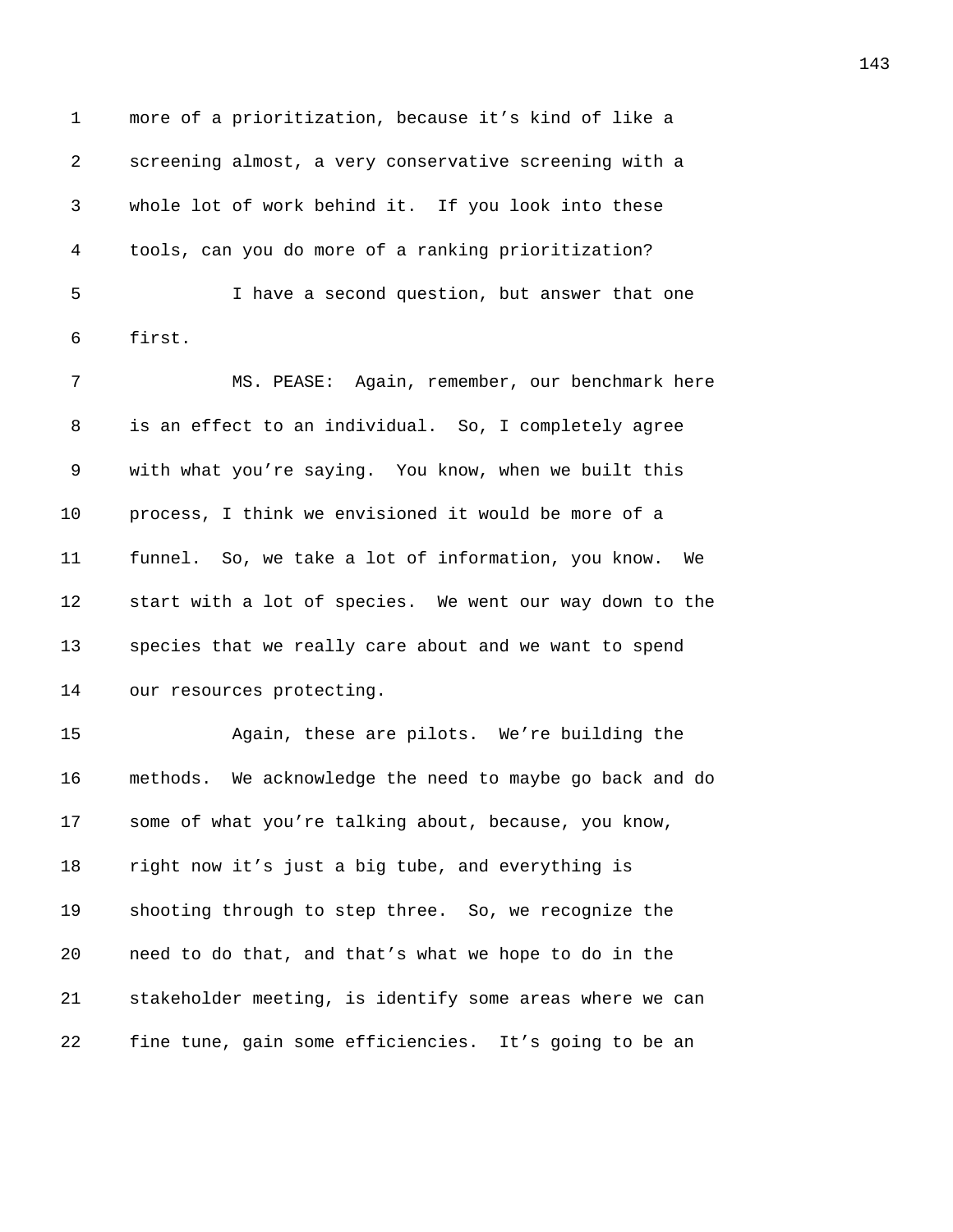1 iterative process.

| 2       | CHERYL: Okay. The second question is, when                |
|---------|-----------------------------------------------------------|
| 3       | you're talking about establishing a baseline or status,   |
| 4       | that you're also describing this action, this potential   |
| 5       | action of the approval. You actually have use going on    |
| 6       | right now. So, as you're describing baseline and status,  |
| 7       | it sounds to me, from the way you described, you're       |
| 8       | trying to make a decision do you approve this use or not. |
| 9       | But you know for a lot of these cases, it's already       |
| $10 \,$ | happening. So, what's the part of the process that takes  |
| 11      | into account that your baseline already has this exposure |
| 12      | in many cases?                                            |
| 13      | MS. ASHFIELD: Excellent question, one that                |
| 14      | I've been struggling with. Normally, in section 7, you    |
| 15      | are addressing the action before it occurs versus while   |
| 16      | the action is ongoing, as in this case. So, we had one    |
| 17      | similar consultation on cooling water intake structures   |
| 18      | where we did a national consultation.                     |
| 19      | As we know, cooling water intake structures are           |
| 20      | currently in in work, similar to this. So, the process    |
| 21      | there, and there was some case law that I'm sorry, I'm    |

*not going to be able to pull off the top of my head.* But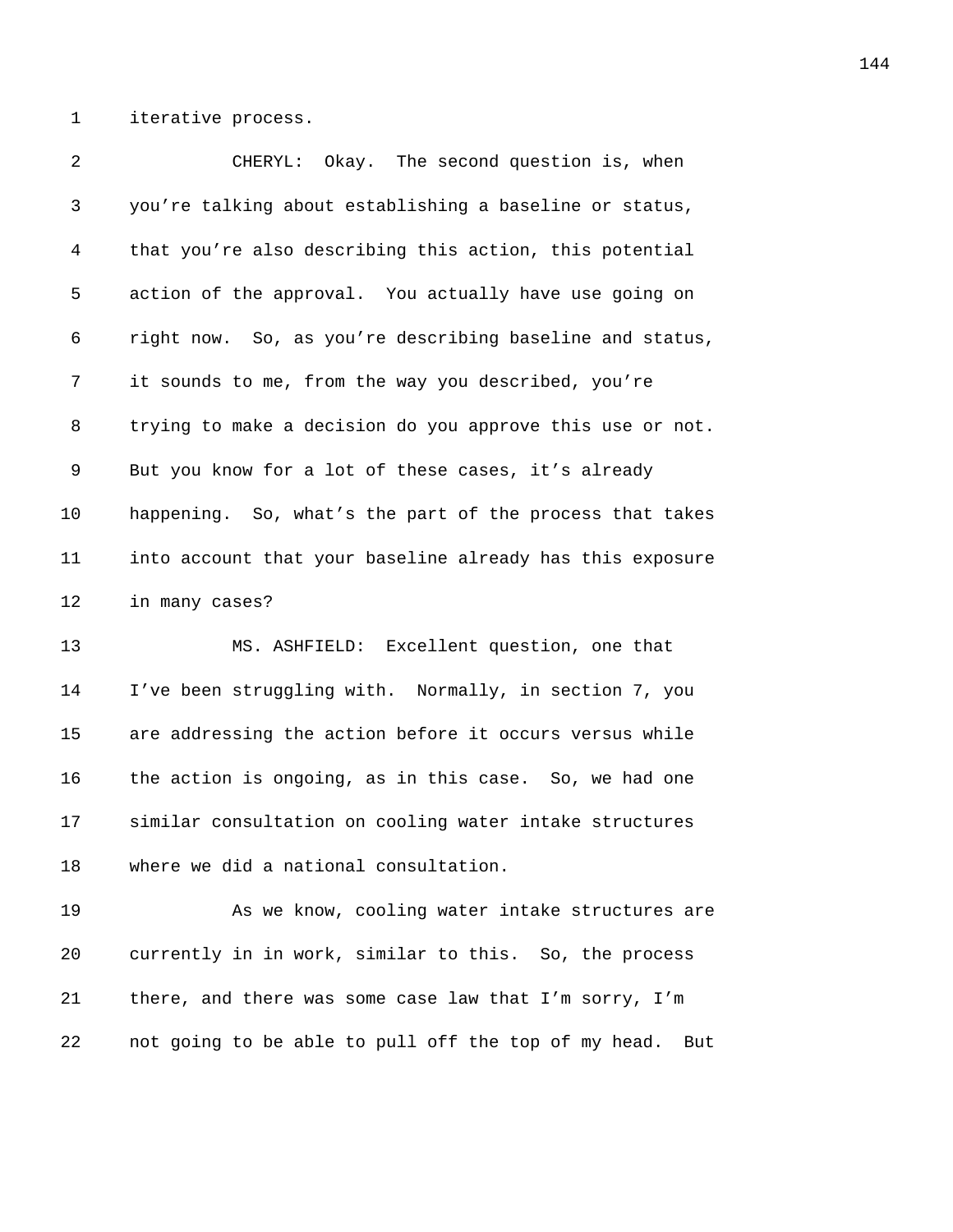| $\mathbf 1$ | our solicitors did direct us to take a look at that as if |
|-------------|-----------------------------------------------------------|
| 2           | that was part of already a preexisting situation.         |
| 3           | So, I think what -- and again, please,                    |
| 4           | everyone, you're hearing it first, almost. We're working  |
| 5           | on this. I think that we will be taking a look at this    |
| 6           | with the baseline with the chemical already there. But I  |
| 7           | have worried about this, and it is a problem, because it  |
| 8           | isn't like you're saying, okay, now we're adding this new |
| 9           | chemical that a species hasn't, you know, had in the      |
| 10          | environment before.                                       |
| 11          | So, an excellent question and one definitely              |
| 12          | that I'll be pulling in. I have another resource that     |
| 13          | I'll mention to everyone. Across the United States,       |
| 14          | we're broken into eight regions. I have some excellent    |
| 15          | Section 7 thinkers out there. I will be pulling in that   |
| 16          | team as we start to hit some of these tough section 7     |
| 17          | questions. Also, I do have some solicitors that I can go  |
| 18          | to to help me with some of these. But, excellent          |
| 19          | question and one we're thinking about and will be working |
| 20          | on.                                                       |
| 21          | MR. HOUSENGER:<br>Bruce.                                  |
| 22          | Question, I think, really for Anita.<br>BRUCE:            |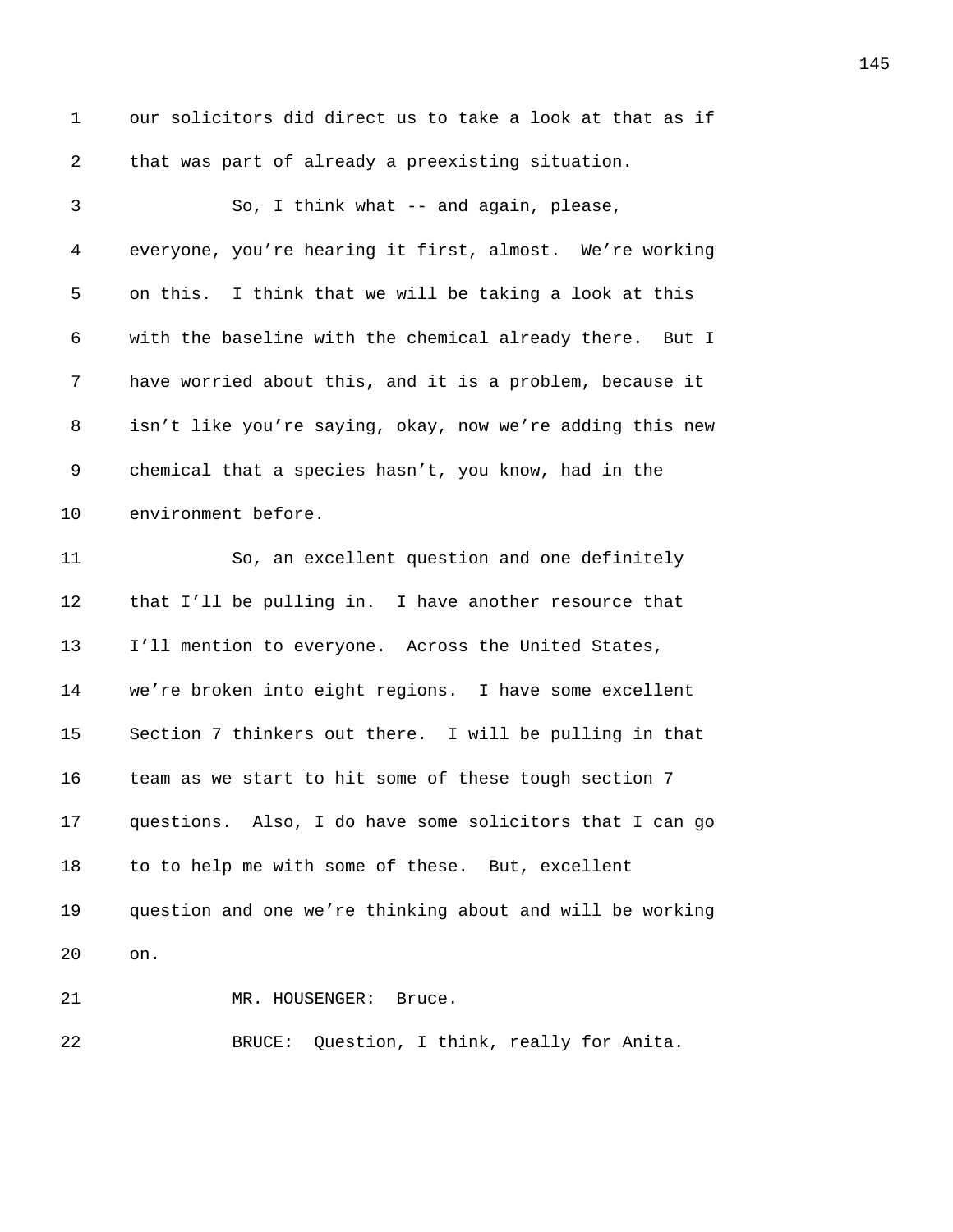| $\mathbf 1$ | Step one in your process deals with overlap, the spacial     |
|-------------|--------------------------------------------------------------|
| 2           | intersection between species, their habitat, and farming.    |
| 3           | One thing that I know you've updated this panel on in the    |
| 4           | past is Bulletins Live, a reinvigoration of both             |
| 5           | Bulletins Live. I'm curious why that spacial information,    |
| 6           | we now have range maps that are updated. We obviously        |
| 7           | have a perfect understanding of where farm fields are.       |
| 8           | For a process and a time line which are                      |
| 9           | challenging, it seems like streamlining in a refinement      |
| 10          | opportunity that come from a really closer look at that      |
| 11          | overlap, that something like a fully deployed Bulletins Live |
| 12          | would be very helpful to the process.                        |
| 13          | I think from a spacial standpoint, you know,                 |
| 14          | we've spent a lot of time looking at this from a             |
| 15          | midwestern agricultural standpoint. I think                  |
| 16          | automatically 95 percent of American agriculture is out      |
| 17          | of range. That just seems like an enormously important       |
| 18          | refinement opportunity for a process --                      |
| 19          | MS. PEASE: Thanks. I couldn't agree more.<br>In              |
| 20          | fact, you know, we have this endangered species knowledge    |
| 21          | base right now that we're working on building. We've         |
| 22          | included a lot of biological information. One thing that     |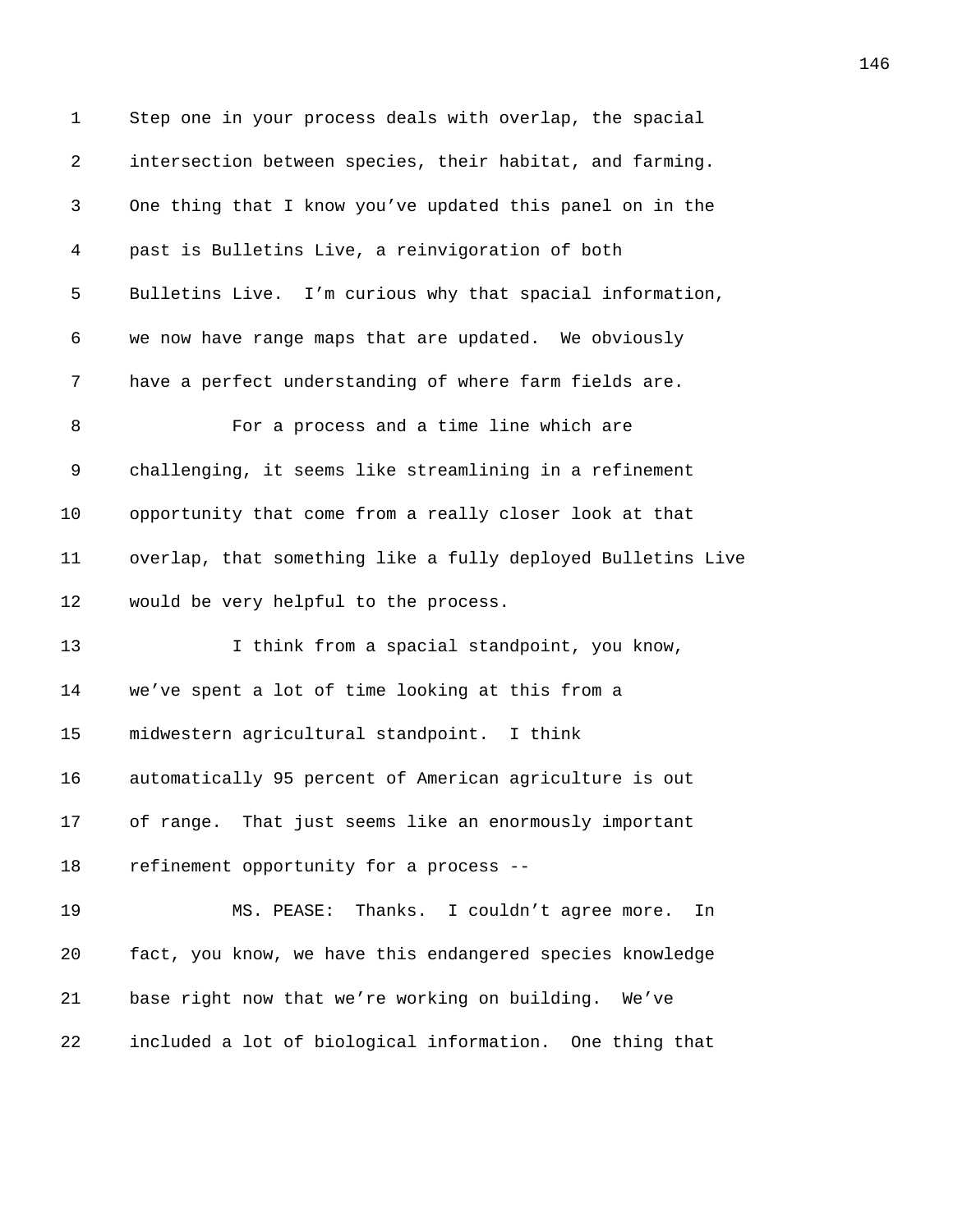1 we are adding is whether species are on or off *3047B*agricultural fields, I mean, just exactly what you're 3 saying.

*3049B*I think our vision is to implement protections 5 for species, or maybe even if at step one, if we could **3051** think of a way to leverage bulletins to get at what *3052B*you're suggesting, I think that's a good suggestion. 8 We'll consider it. **3066 MR. HOUSENGER:** We're getting close to the 10 time, so Gabrielle is the last one, but Annie now. *3056B*ANNIE: Thank you. I just wanted to build on 12 Sharon's question on the integration of agencies. I **13** think that collaboration between agencies has always been 14 a concern for the environmental community. So, I'm just *306B*wondering if there has been any systemic changes to **3061** ansure the collaboration in creating these biological **3062** opinions, especially like if, you know, you were to *306B*incorporate the ESA process and integrate it into the **306** registration process. What could we expect as far as **more integration between the agencies?** I don't know if *you've thought that far ahead.* 

22 MS. PEASE: Well, I think whatever method we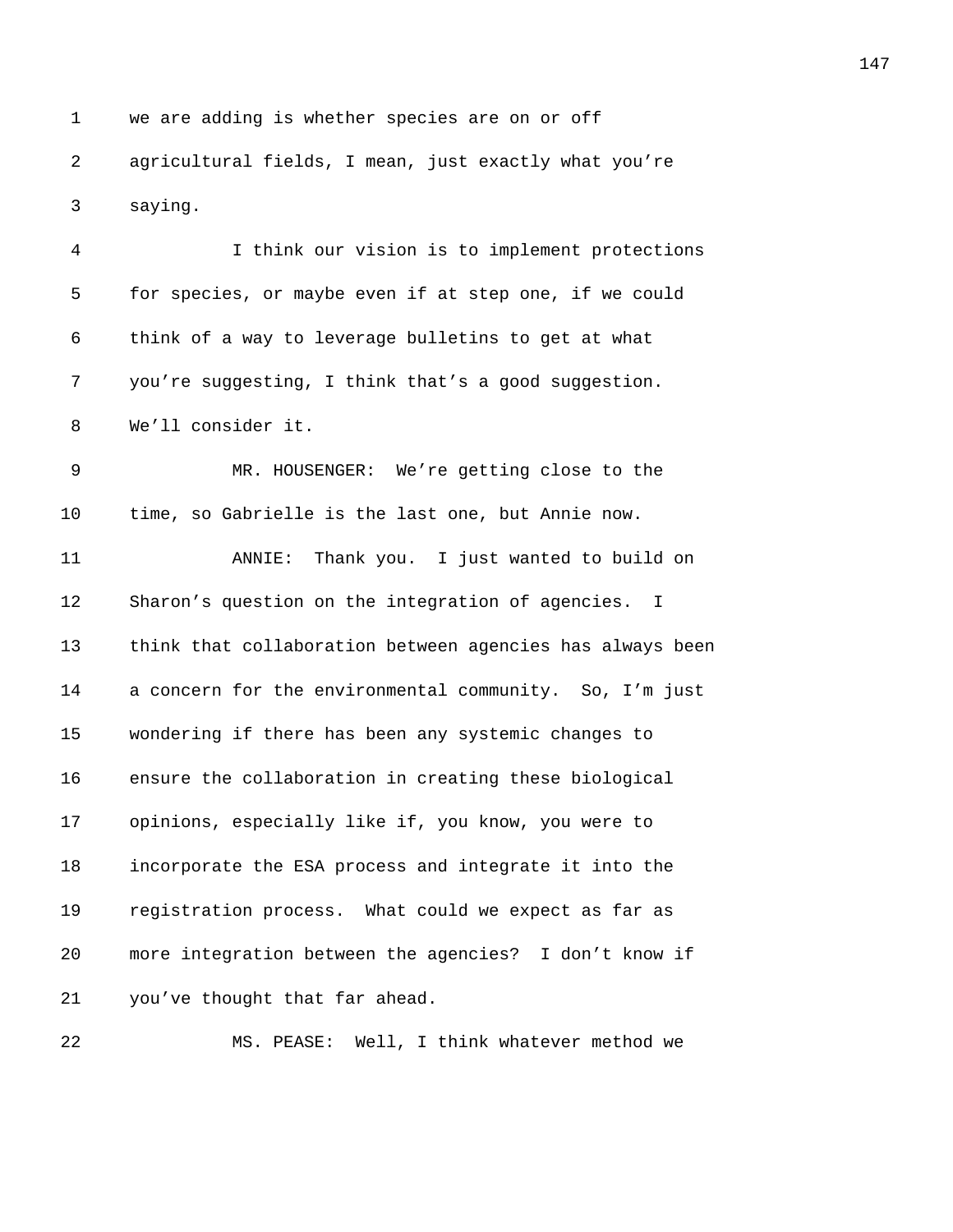1 use moving forward, once we get to a process that's vetted *3068B*we're going to implement in the context of, you know, *3069B*registration review and other registration actions, *307B*potentially, we're going to need to get there in 5 collaboration with the Services. So, you know, we want 6 them to be involved. I mean, we also recognize the *307B*limited resources. I know Patrice said they're hiring *staff, but at the end of the day, when you look at the 3075B*volume of chemicals that move through this program, we do **3076** need to figure out a way to prioritize. So, all I can *307B*tell you is we're thinking about it, and we're working on 12 it. **308** 1 don't know, Patrice, if you want to add 14 anything. **3181** PATRICE: No, I'm good. **308** ANNIE: Thank you. I just had one other *question.* Like, there has been some evidence, you know, *3084B*with atrazine endangering species. So, we were also just **3086** wondering if you are going to take any action on 20 atrazine? *3087B*MS. PEASE: So, atrazine is one of the **308** chemicals that's up in the cue after we finish these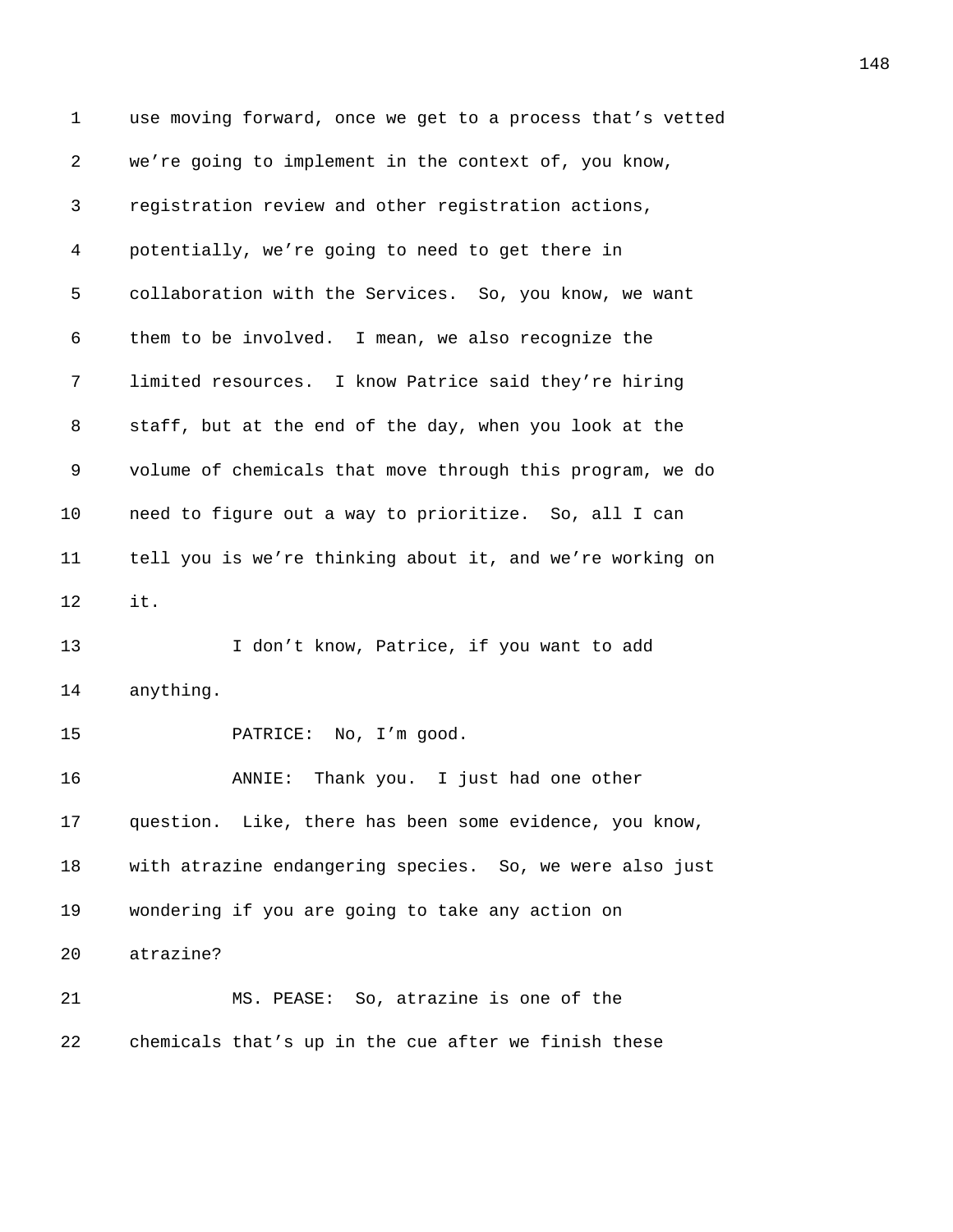1 five. So, I think Sharon mentioned this. So, it's 2 atrazine, glyphosate, simizine, and propazine are the 3 *309B*next four chemicals that will be evaluated after we 4 *3091B*finish these five. Right now, for those four chemicals, 5 we expect to complete final biological evaluations by 6 *309B*2020. Fish and Wildlife has agreed to complete 7 *3094B*biological opinions for those four chemicals by 2022. 8 3095 At the same time, atrazine is undergoing a 9 registration review. It's in reg review right now. So, 10 *we have been working on a preliminary ecological risk* 11 assessment for that chemical as well. I think it was one 12 of the documents that got inadvertently released before 13 *its time.* So, anyway, we're working on that as well. 14 **310** ANNIE: Great, thank you. 15 **3102** MR. HOUSENGER: (Inaudible). 16 *310B*GABRIELE: To follow up on the question about - 17 *3104B*- Anita, you mentioned in terms of doing the risk 18 assessment, you're using the worse case scenario in terms 19 of the label rate, maximum use rates, and so forth. We 20 **310** all know that in general, that's now how these compounds 21 are used in reality. 22 310 So, my question is, when you get to the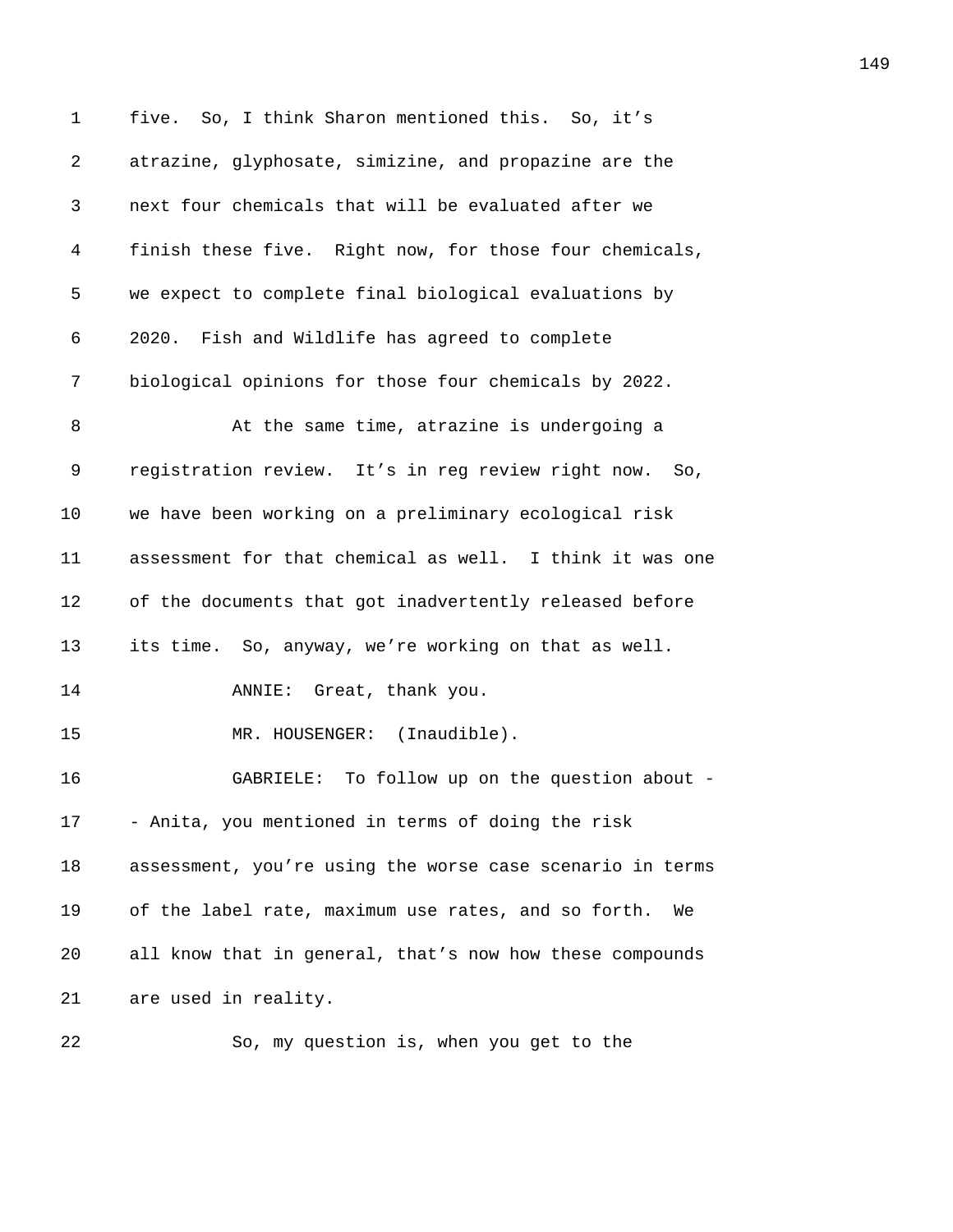1 jeopardy stage, when you're having a conversation back 2 *310B*and forth between EPA and the Services, where's the 3 *31B*potential to go back and look at okay, so we assumed the 4 *312B*worse case scenario, but, you know, this is only used in 5 the summertime, and it doesn't rain, so it's probably not 6 3145 3146 3146 Julian bookstock or, it is only used at half 7 the rate typically, not at full rate. 8 316BDoes that fit at all in these conversations or 9 is that not at all part of the conversation? In every 10 other part of the risk assessment world, looking at that 11 **319** real life has helped refine the risk assessments. 12 **3120** MS. PEASE: Yes, I'm in complete agreement with 13 everything you said. So, let me just say that if you go 14 **312** back to the NAS report, the National Academy basically 15 **312** recommended that we start integrating typical use rate 16 **information into step three.** We spent a lot of time 17 **3125** talking about this at our last interagency workshop. 18 Where is the best place to incorporate, you know, the 19 more realistic use rate information. So, we are having 20 those discussions. I hope that we can bring that 21 **information to bear as part of step three.** We think it's 22 *important* to do that.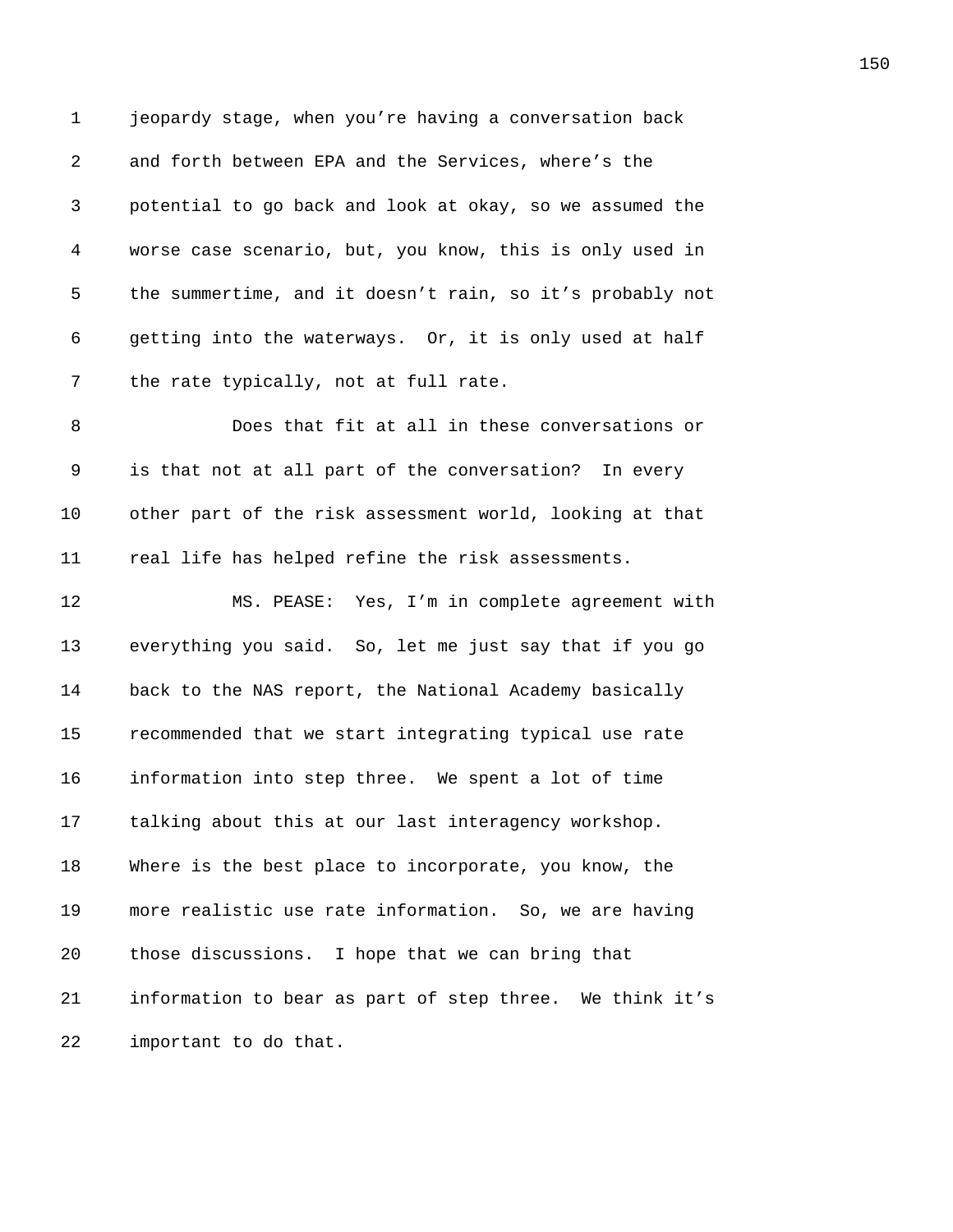1 We also think that if chemical labels say one 2 **ideo** thing and they're being used another way, there's also an 3 *312B*opportunity to potentially change that label to make it, 4 *31B*you know, more in line of what's actually happening out 5 in the environment. So, I think it's a balance of those 6 two things.

*316B*MS. ASHFIELD: I think if I can just add or **318** maybe reinforce what Anita said. You know, when we're 9 100king at this through the section 7 eyes, we do look at 10 what's the action. The action in how that chemical is *3140B*going to be used is the label. So, you know, in the **future, if those labels could be -- if it says a million** *pounds, and I'm making a step up, obviously, over 50* **314 314 314 314 314 314 314 314 326 314 326 326 326 326 326 326 326 336 336 336 336 336 336 336 336 336 336 336 336 336 336 336 336 336 336 336 33 314** *Intident of that or whatever it is, the more refined that* 16 could be would help us very much into the future.

17 3166 1166 1166 1166 11646 11646 11646 11646 11646 11646 11646 11646 11646 11646 11646 11646 11646 11646 116 18 this has been a lot of the dialogue between the Services 19 and EPA, but it is difficult to say, well, we understand 20 that. This is more the reality, this is what's 21 *3150B*happening. However, legally, you know, the label says 22 this could happen. So, that's what we feel we need to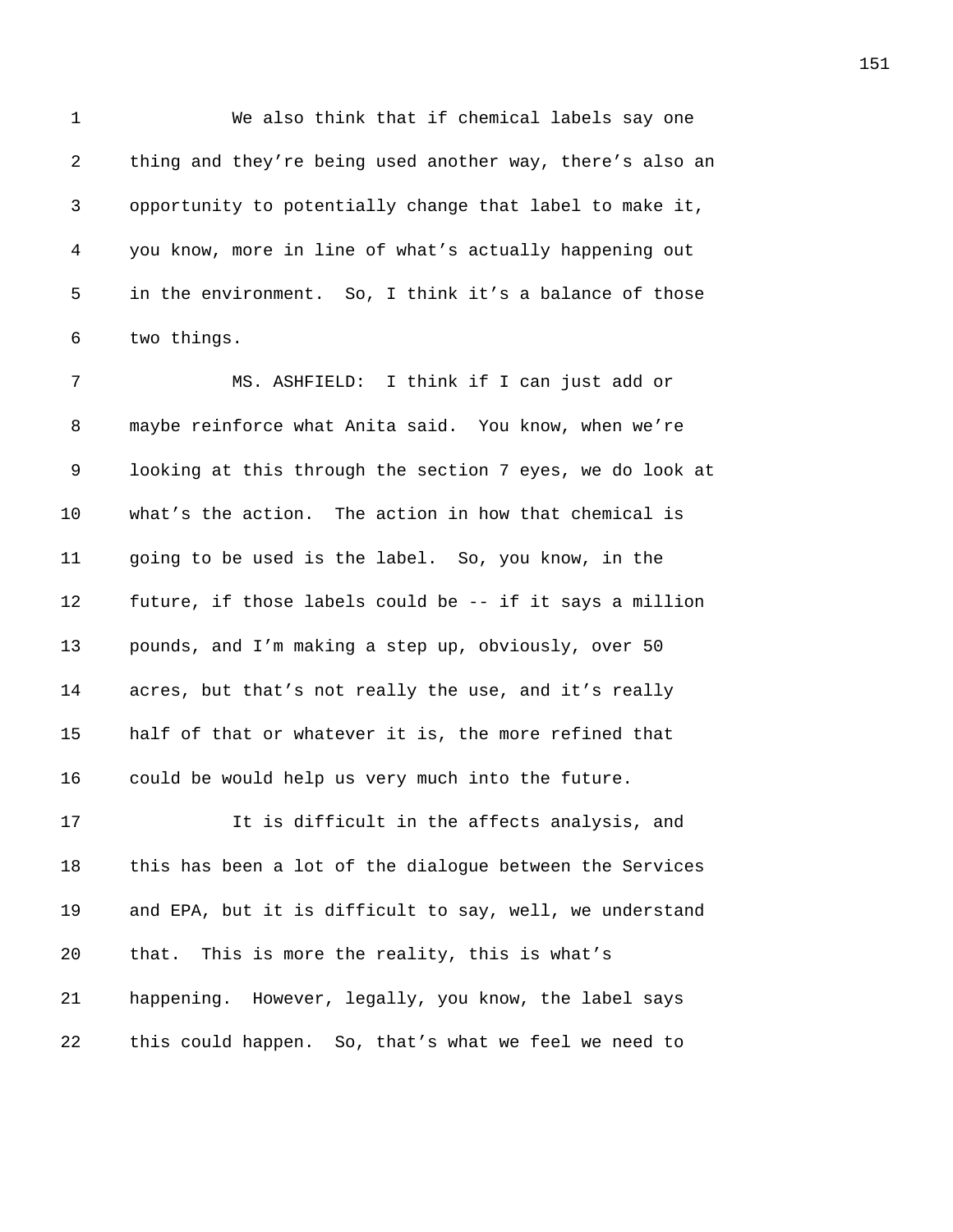1 look at. So, I think that's a great point and something 2 for folks to be thinking about.

| 3  | GABRIELE: So, are we anywhere closer to some              |
|----|-----------------------------------------------------------|
| 4  | kind of probabilistic assessment? I mean, I know that's   |
| 5  | been in the conversation. I don't have any clue where it  |
| 6  | is for the environmental side.                            |
| 7  | MS. ASHFIELD: We're definitely talking about              |
| 8  | that. As a matter of fact, just yesterday I had a great   |
| 9  | meeting, you know, taking a look at some different        |
| 10 | factors. We weren't really looking at the labels, per     |
| 11 | se, or that hasn't been a discussion point yet, you know. |
| 12 | But yesterday, yes, I would say on some of the modeling   |
| 13 | and the work that EPA has been doing, that we're moving   |
| 14 | in that direction.                                        |
| 15 | MR. HOUSENGER: (Inaudible).                               |
| 16 | UNIDENTIFIED MALE: Gabriele sort of addressed             |
| 17 | my question, so I'll pass.                                |
| 18 | MR. HOUSENGER: Well, then, we're done.                    |
| 19 | Okay, the next session is broken into two                 |
| 20 | pieces it's so big, pollinator protection activities, Yu- |
| 21 | Ting.                                                     |
| 22 | It seems like everybody needed a<br>MS. GUILARAN:         |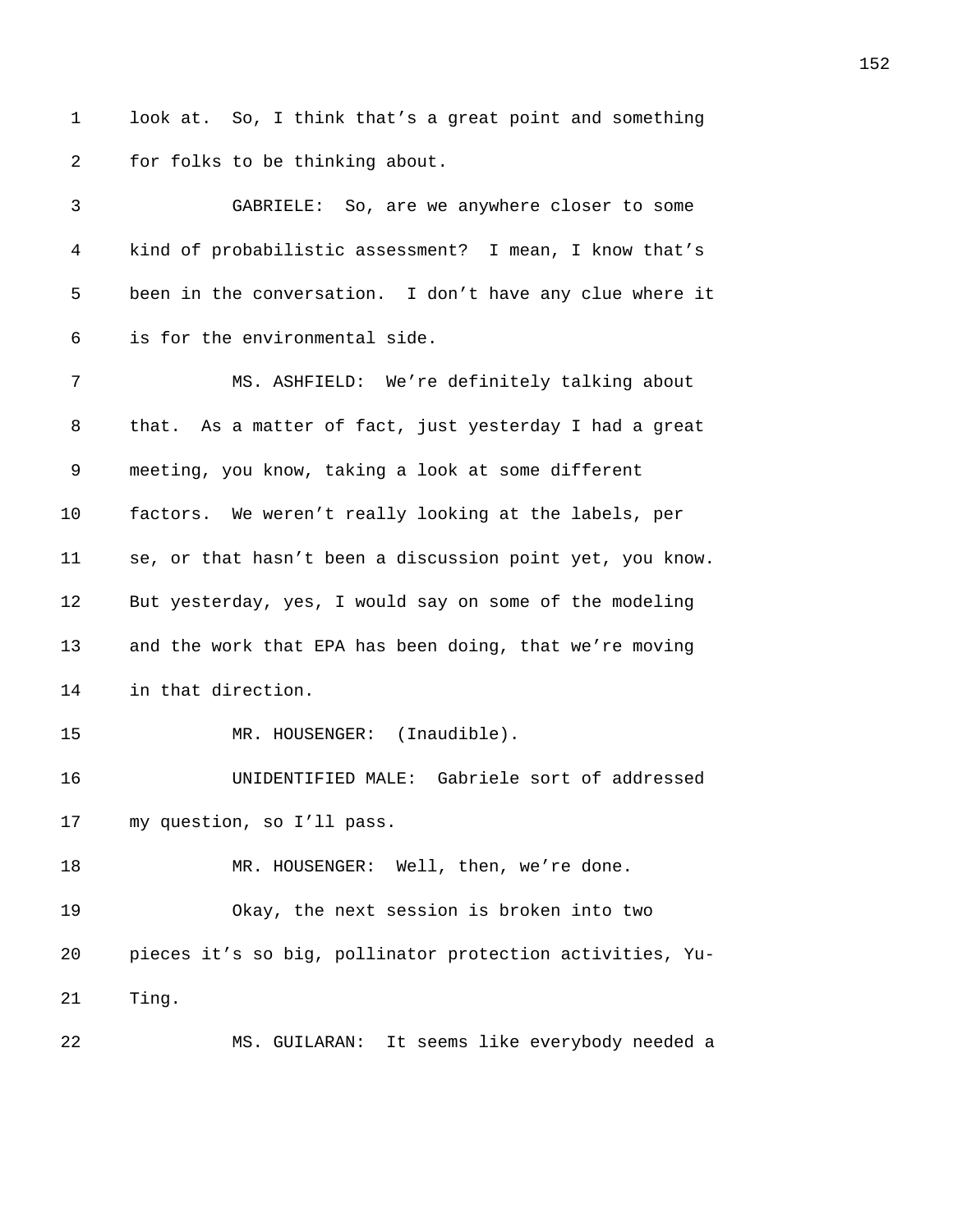1 break after that session.

2 MS. PEASE: Wait a minute. 3 *3174B*MS. GUILARAN: Just stating an observation. 4 *3175B*I'm Yu-Ting Guilaran. I'm the Director of Pesticide Re-5 evaluation Division. Up here with me is Dan Rosenblatt 6 **3178** from the Registration Division. You guys already met 7 **3178** Anita Pease, Acting Director of EFED. 8 3179 So, as Jack was talking about, we have two 9 *3180B*parts on the pollinator protection. The first part, 10 which is what the three of us will be going over, is 11 *3182B*really more focused on the science piece and also the 12 *implementation of the science piece.* So, it's really our 13 **3184** current thinking on implementing a new bee exposure and 14 effects testing. 15 31868 *After we're done with that piece of it, the* 16 **3187** last couple slides is to address, I believe, the question 17 **318Bthat came up from (inaudible) about the schedule for the neonic** 18 *318* 1889 risk assessment as it's going through the registration 19 review process. So, that's what we're here to do. 20 30, what's going to happen next is Anita is 21 *3192B*going to go through the science of it, a little bit about 22 the history, a different guidance that has gone out, and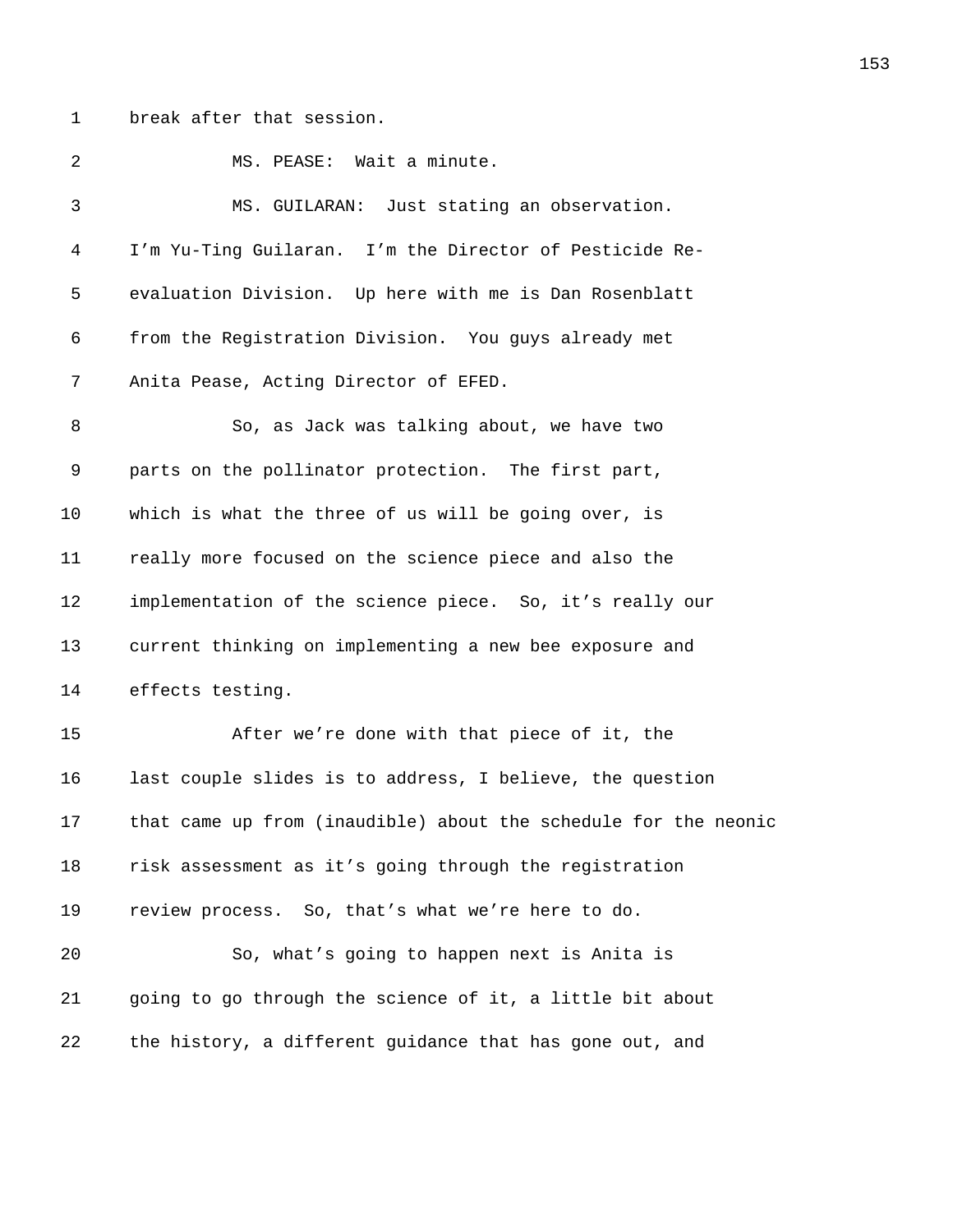1 then what's happening currently. Then we're going to go 2 ahead and launch right into, if there's no question along 3 the way on that, into the implementation.

*3196B*So, Dan is going to take over the registration, 5 what do new uses or new registration AIs will look like, *3198B*what are the expectations there, what we're thinking **319** about there. Then, I will cover the registration review **piece on our current thinking again and follow then with** 9 a Q&A. Then we'll go into the neonic schedule.

10 30, with that, I'm going to actually turn it 11 over to Anita.

12 **320 MS. PEASE:** Are you guys sick of me yet? So, 13 **in terms of the science, this is not unlike any other** 14 approach we have for evaluating risk to other taxa. In 15 this particular instance for pollinators, we've developed 16 a number of guidance documents for evaluating the risk to 17 bees.

18 3210 <sup>This</sup> really started in earnest in 2011. So, in 19 *321B*2011, we developed our first interim guidance on honey 20 bee data needs. This is really based on evolving 21 **321 321 321 321 321 321 321 321 321 321 321 332 332 332 333 333 333 333 333 333 333 333 333 333 333 333 333 333 333 333 333 333 333 333 333 333 33** 22 **321 7 3214 3214 3214 3214 3214 3224 3224 3224 3224 3224 3224 3224 3224 3224 3224 3224 3224 3224 3224 3224 3224 3224 3224 3224 3224 3224 3224 3224 3224 3224**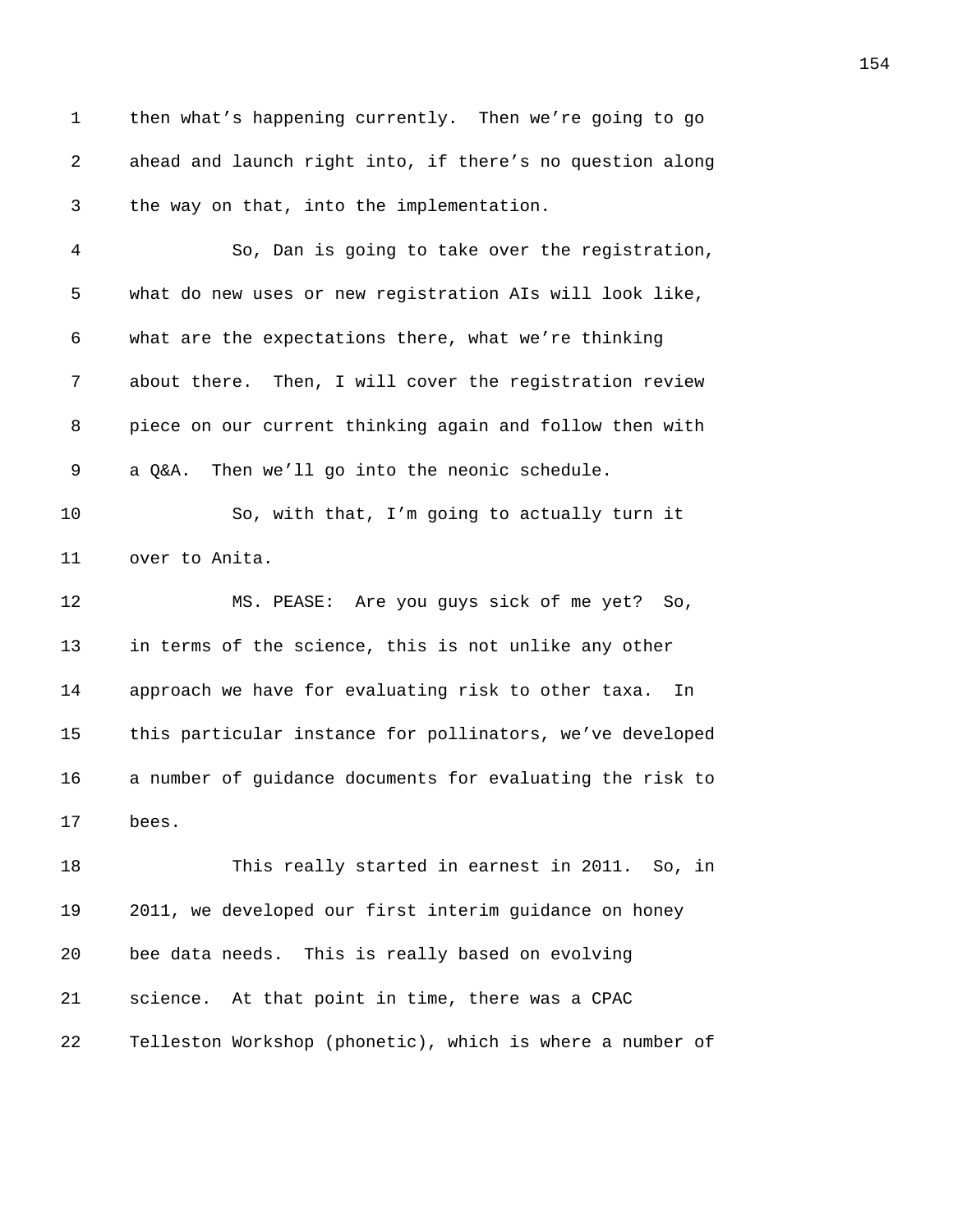| 1  | experts from all across the globe came together and                    |
|----|------------------------------------------------------------------------|
| 2  | started talking about ways to develop risk assessment                  |
| 3  | methodologies and develop data for assessing the risks of              |
| 4  | chemicals to bees.                                                     |
| 5  | So, based on that, in 2012, EPA, in                                    |
| 6  | collaboration with Health Canada's Pest Management                     |
| 7  | Regulatory Authority and the California Department of                  |
| 8  | Pesticide Regulation, we did a white paper on pollinator               |
| 9  | risk assessment framework, which we took to a scientific               |
| 10 | advisory panel.                                                        |
| 11 | So, in this particular document, this 2012                             |
| 12 | document, this laid out the conceptual framework for                   |
| 13 | assessing the risk of pesticides to bees. Prior to that,               |
| 14 | we'd been using more of a qualitative approach in our                  |
| 15 | risk assessment.                                                       |
| 16 | So, based on that SAP review and that white                            |
| 17 | paper, in 2014, we came out with a final EPA guidance on               |
| 18 | risk assessments for pollinating bees. Again, this was                 |
| 19 | developed in collaboration with Canada and California,                 |
| 20 | the State of California, the State of Canada (just kidding Gabrielle). |
| 21 | So, we released his harmonized risk assessment guidance. So,           |
| 22 | this is being used not only in the U.S. but also in                    |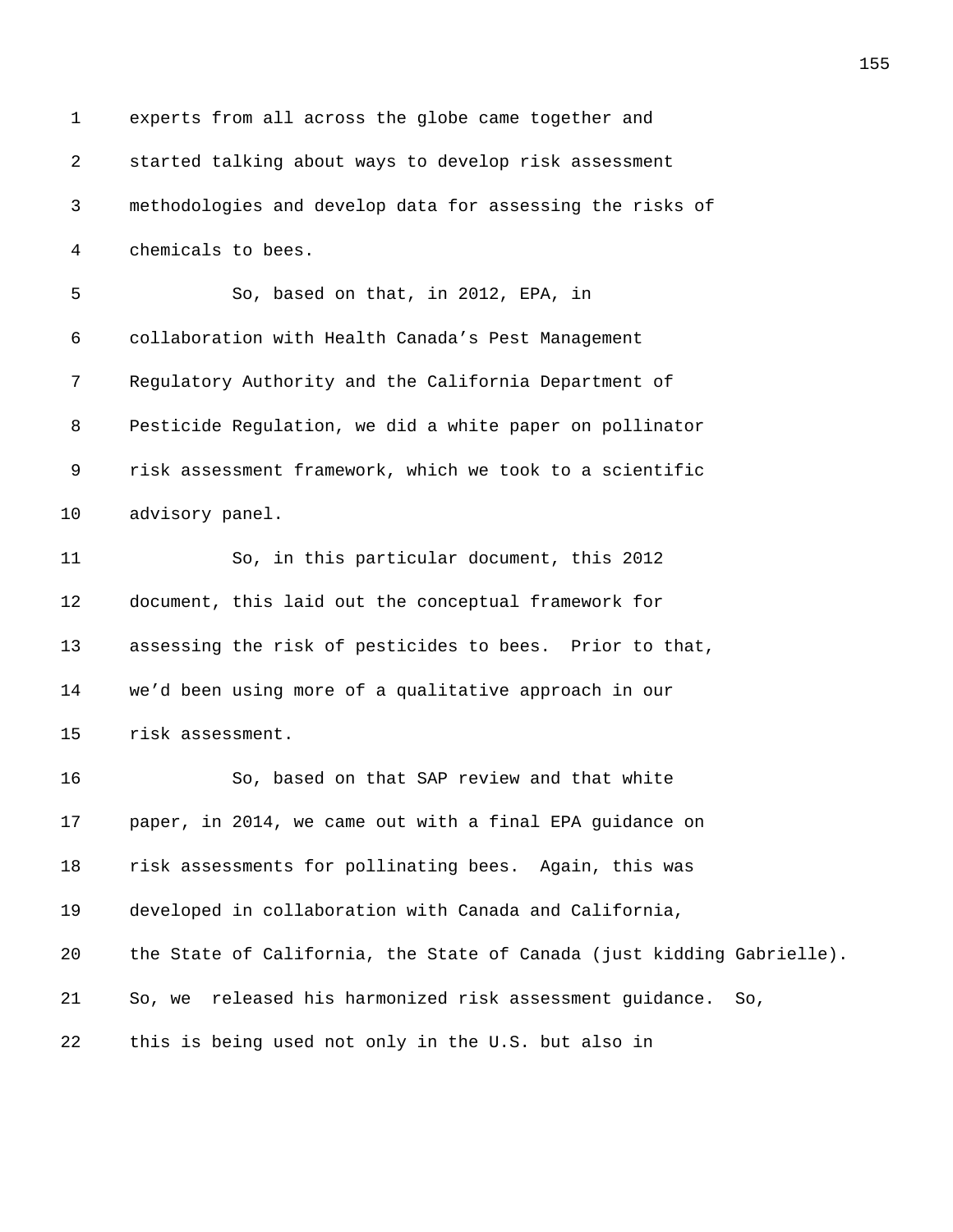1 Canada. We have just translated this document into 2 *326B*Spanish, so it's being considered as a NAFTA harmonized 3 guidance as well.

4 30, right now we're working on a new guidance 5 document which would supercede the 2011 document. So, 6 *3240B*when this comes out, this will be a guidance on exposure 7 and effects testing for assessing risks to bees. So, 8 **324** We've been working on this. In that guidance document, 9 *324B*which we have a draft of right now, we are going to be 10 talking about the regulatory provisions for requiring 11 **3245** data. We're going to be talking about the data that's 12 currently codified for bees in 40 CFR Part 158.

**3 3247 3247 324 324 324 324 324 324 324 325 325 325 325 325 325 325 325 325 325 325 325 325 325 325 325 325 325 325 325 325 325 325 325 325 325 32 3248** data needs that we have for toxicity testing for bees. 15 These additional data requirements not only are for **325** toxicity testing but also on the exposure side to get **information of residues of chemicals in pollen and nectar** 18 to which bees would be exposed.

19 30, the additional bee toxicity testing 20 *3254B*guidance, these three tiers really align with the three 21 *Liers that are in our 2014 risk assessment guidance.* 22 These include laboratory based studies on individual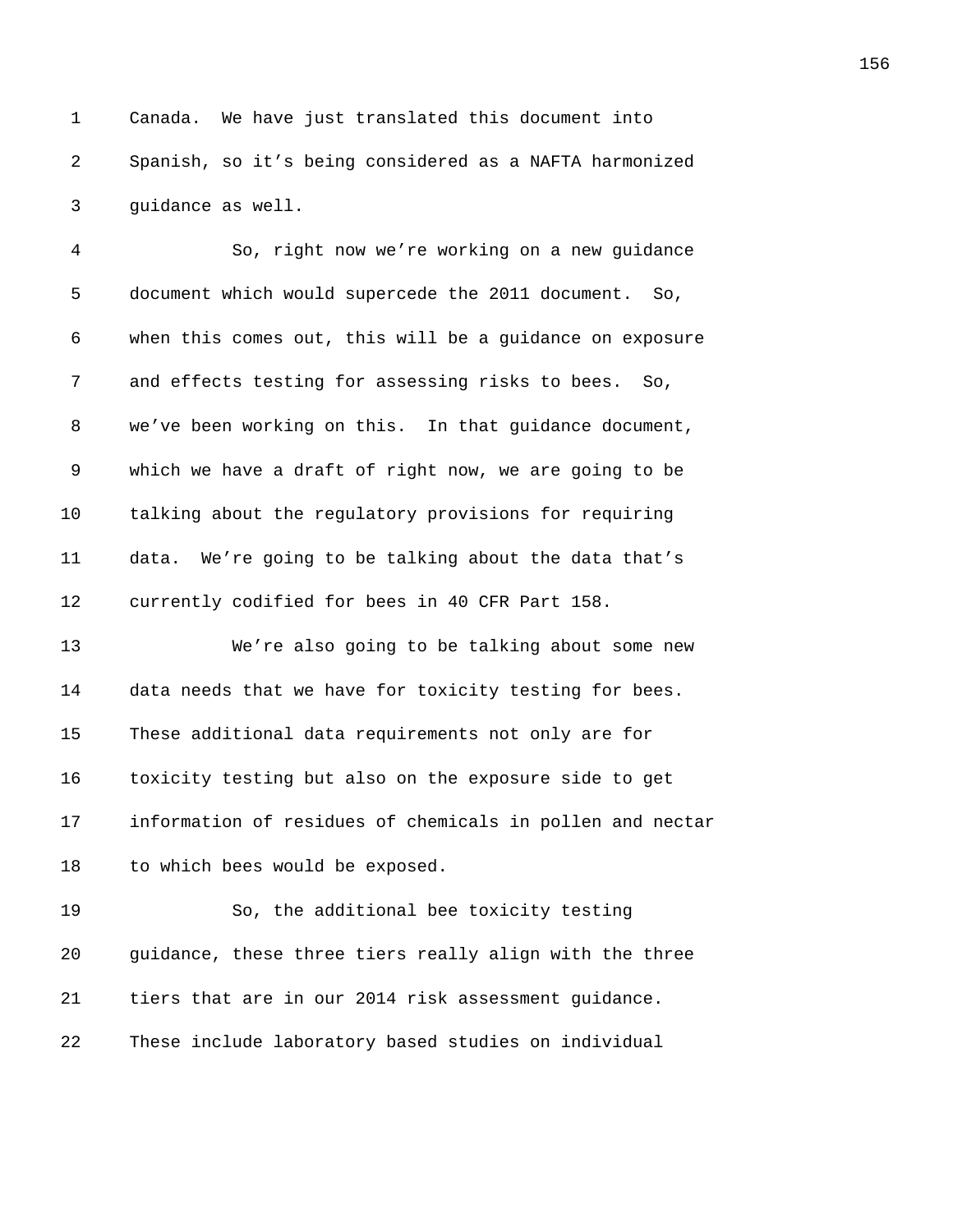1 bees, as well as field based studies on whole colonies, 2 as well as residues in pollen and nectar.

| 3              | So, I apologize for this slide up front. I                |
|----------------|-----------------------------------------------------------|
| $\overline{4}$ | know it's extremely busy. So, right now, we have three    |
| 5              | tests that are on the books right now, are codified,      |
| 6              | three toxicity tests for bees. These are the ones that    |
| 7              | are not highlighted in red up here. So, right now, we're  |
| 8              | requiring a honey bee acute contact test, and these are   |
| 9              | for adults. We're requiring a residue test on foliage     |
| 10             | for honey bees, as well as field testing for pollinators. |
| 11             | They're different tiers of data. So, if you               |
| 12             | look at this table here behind me, you'll see right here  |
| 13             | these are the tier one studies, tier two, and tier three. |
| 14             | So, the need for the higher tier studies, tier two and    |
| 15             | tier three, is really contingent on the results of the    |
| 16             | tier one studies.                                         |
| 17             | Right now, moving it forward in registration              |
| 18             | review with the dockets that are opening now and our data |
| 19             | call-ins, we are requiring all of these studies -- these  |
| 20             | are data needs -- for all pesticides where there's a      |
| 21             | potential for exposure. So, we're moving beyond just      |
| 22             | insecticides for any pesticide where diffused outside.    |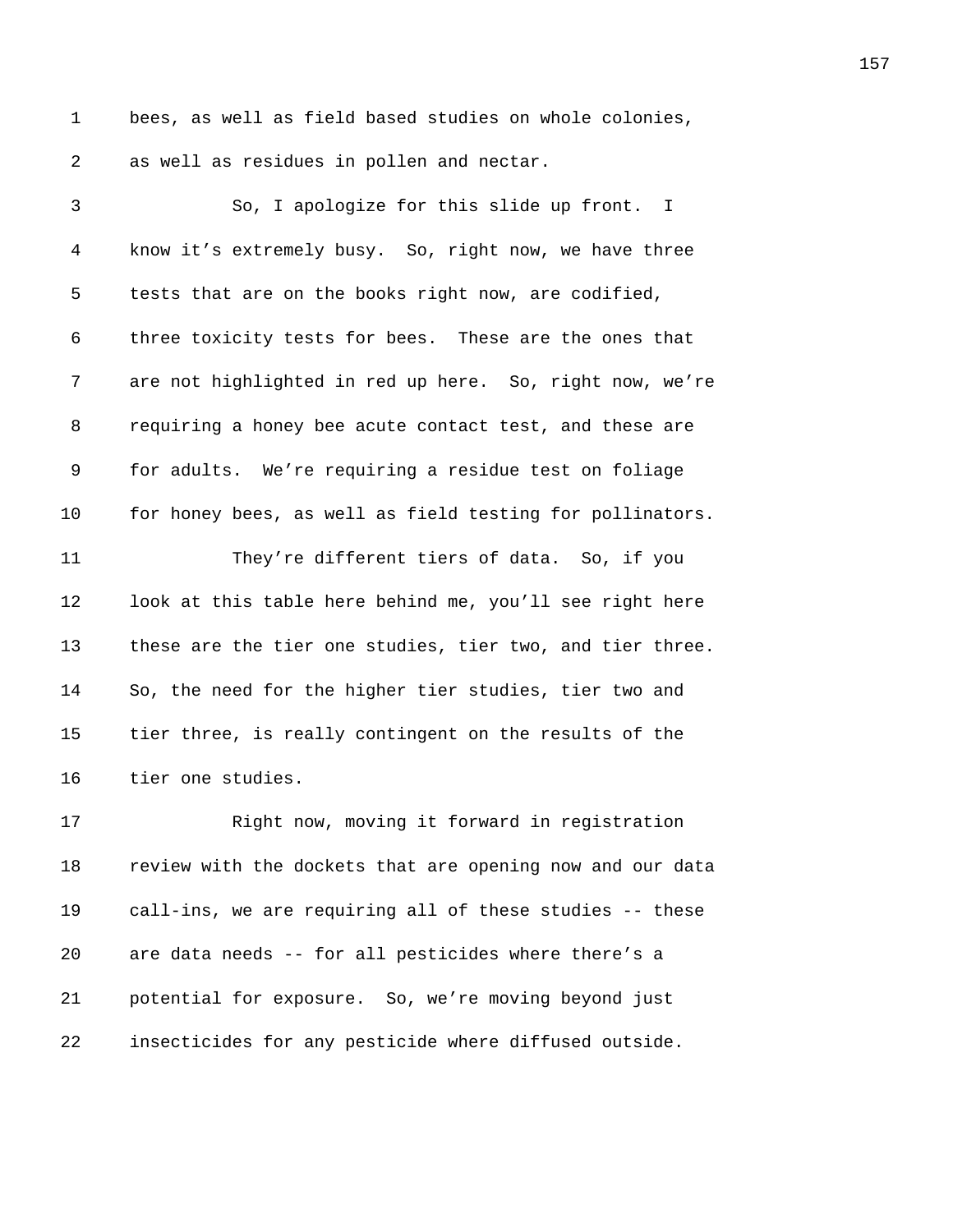1 We're going to be calling in these data.

| 2  | Again, what we would expect is that the tier                 |
|----|--------------------------------------------------------------|
| 3  | one data would be submitted, and the tier two and tier       |
| 4  | three would really be contingent on the results of the       |
| 5  | tier one. So, it's more of a phased approach.                |
| 6  | Important to note also that we are currently                 |
| 7  | underway and beginning to codify these additional data       |
| 8  | requirements which are highlighted in red. So, for the       |
| 9  | tier one studies, the additional data needs are an adult     |
| 10 | oral study. We typically get this data in right now          |
| 11 | because there is an OECD test guideline for that study.      |
| 12 | So, we are getting that data routinely right now.            |
| 13 | The newer studies are a chronic study for                    |
| 14 | adults and an acute and a chronic study for larvae.<br>So,   |
| 15 | those are the additional three studies in that tier one.     |
| 16 | We're calling it, really, like a five pack of data that      |
| 17 | will be new.                                                 |
| 18 | On the tier two side, the studies we'll be                   |
| 19 | asking for, again contingent on the results of tier one,     |
| 20 | will be residues and pollen and nectar. So, that's an        |
| 21 | exposure piece -- as well as potentially semi-field          |
| 22 | These are on colonies.<br>The semi-field tests are<br>tests. |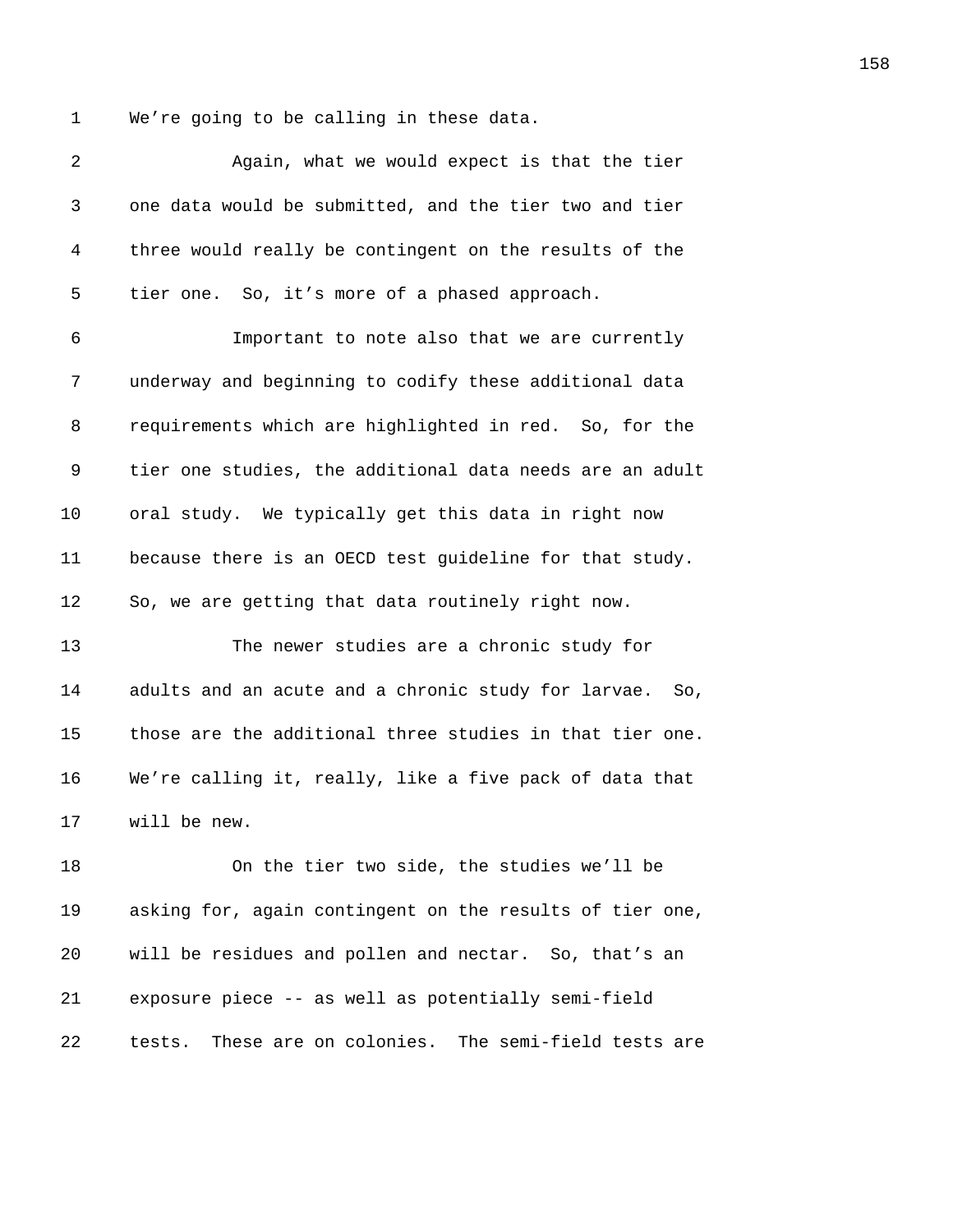1 typically either colony feeding studies or tunnel *studies.* Then, the full field test is that tier three, 3 and that's on the books right now. *301B*So, again, we've started the work on codifying 5 these additional data requirements. That work is *30B*underway. I provided a web site link on the slide where **1** there's some further information on that effort. These 8 are going to be codified in what we'll call subpart H of *306B*40 CFR Part 158. Right now, tentatively, this work is *going to be completed in 2017. 308B*Also important to note, throughout this *process, I know there's been some concern about testing* **310** for non-Apis bees, so moving just beyond the honey bees. 14 We are working with our regulatory counterparts, our *312B*international colleagues, to develop test guidelines for

**318** non-Apis bees. Right now, within that OECD, that **international paradigm, there are draft test guidelines 315** for, I believe, acute contact and oral tests for **316** bumblebees. So, we are working on that, and we expect 20 those to be moving along.

**30** So, with that, I will turn it over to Dan. **319 MR. ROSENBLATT:** So, thanks. Again, I'm Dan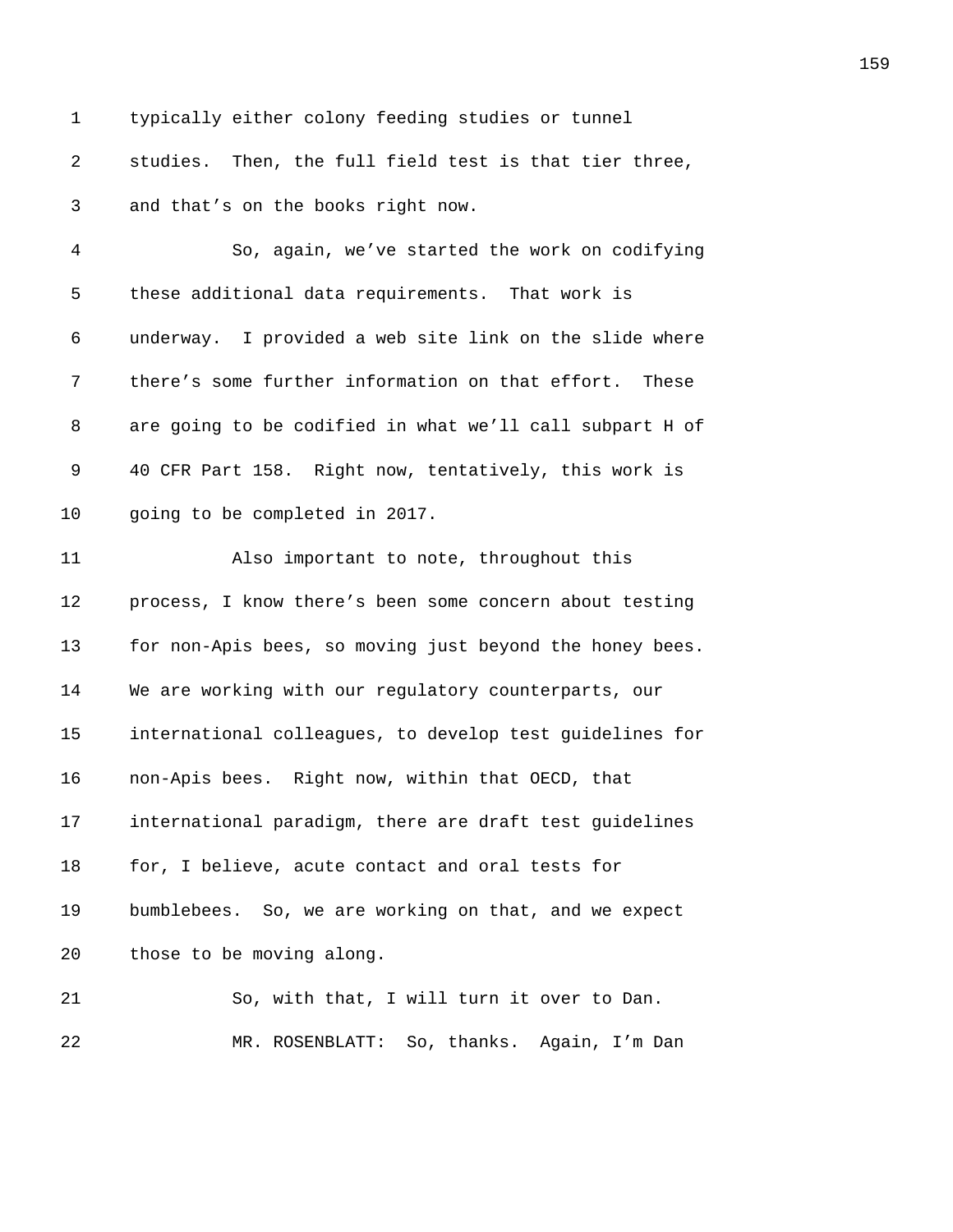| $\mathbf 1$ | Rosenblatt with the Registration Division. I just wanted  |
|-------------|-----------------------------------------------------------|
| 2           | to give you an update about the reverberations on this    |
| 3           | topic in the registration or the PRIA realm. So, things   |
| 4           | are underway. As Anita alluded to, it's our goal to have  |
| 5           | this promulgated/added formally to the data guidelines to |
| 6           | Part 158. In the meantime, registrants, particularly      |
| 7           | submissions for insecticides, have been walking down this |
| 8           | path, you know, stewarding this issue, voluntarily        |
| 9           | submitting this information.                              |
| 10          | So, that's been extremely helpful, because, of            |
| 11          | course, we're operating in FIFRA in a risk benefit realm. |
| 12          | So, without this data, you know, I think the              |
| 13          | uncertainties would be perhaps problematic and perhaps so |
| 14          | large that we wouldn't be able to understand properly     |
| 15          | this issue. So, you'll see this in many of our recent     |
| 16          | new AI decisions.                                         |
| 17          | It's a moment, too, where we recognize that               |
| 18          | there's energy to improve things. As Anita said, the      |
| 19          | science is getting better relative to different life      |
| 20          | stages and sort of the whole colony implications. So, we  |
| 21          | recognize this under FIFRA as a potential for a           |
| 22          | conditional registration. So, you might see that as the   |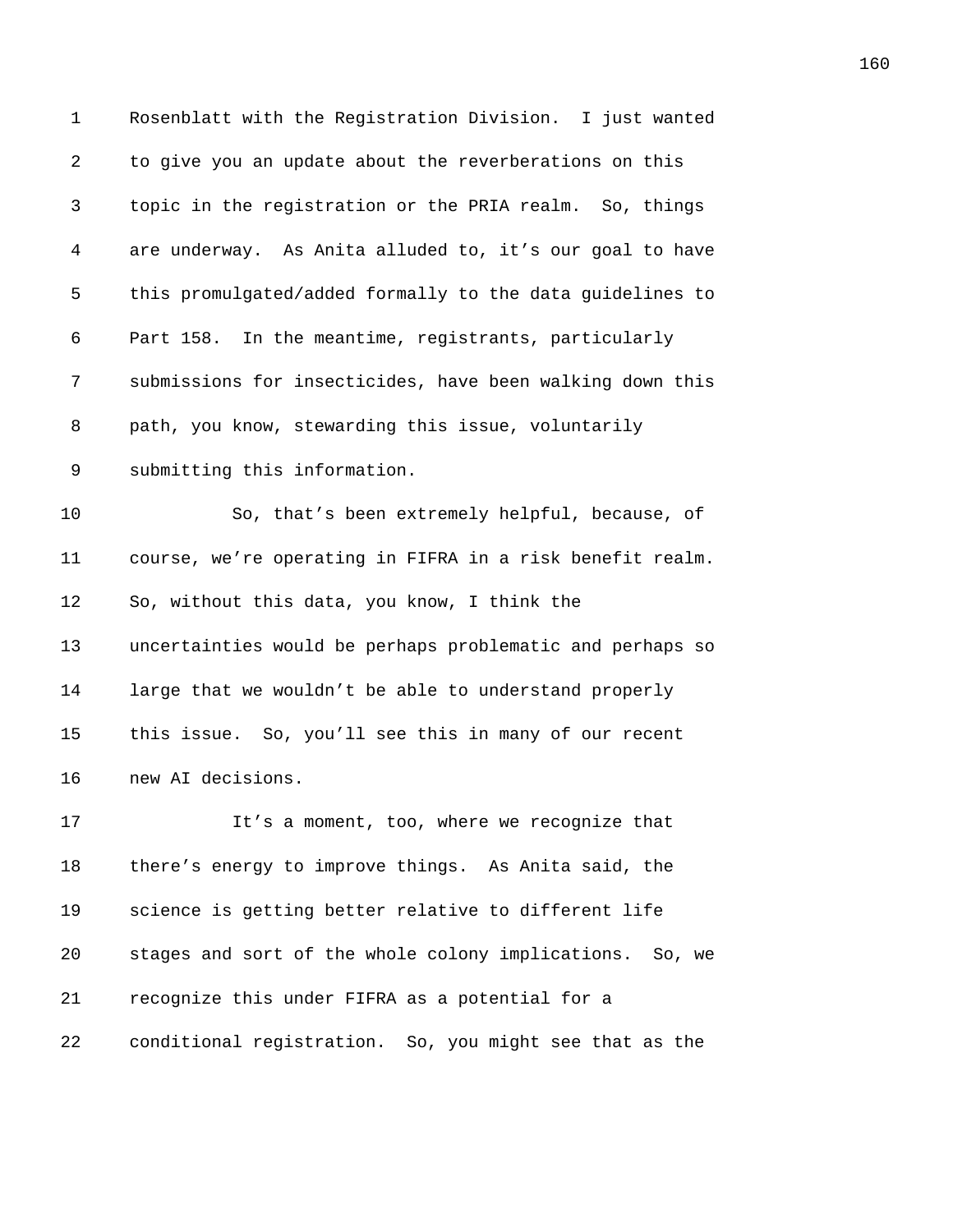1 gear is turning in regards to a new AI or perhaps the **first outdoor use of a chemical as a conditional** 3 reqistration.

*34B*This middle bullet of the items that describe 5 the risk management is, I think, just a reminder, a *345B*placeholder, if you will, that the decision landscape has **these other factors driving it, too.** We would look at **barafat be the use pattern.** We would look at the potential benefit 9 and the alternatives and also the way we might affect 10 mitigations or adjust the label. 11 350 <sup>7</sup> The other thing to underscore is, you know, 12 this first sub-bullet. We would utilize the risk **3** assessment methodologies that Anita is alluding to now **358** even now. So, that's perhaps a factor in getting this 15 data in an aggressive manner. So, I think that's sort of **35** mostly what I wanted to cover in terms of the PRIA world. **3566**I think the next slide is back to Yu-Ting. **3578 MS. GUILARAN:** So, moving on to the 19 registration review program, just sort of general *359B*background information. There's about 460 conventional **300** pesticides subject to reg review. So, as Anita was *361B*talking about, the final 2014 guidelines went out. So,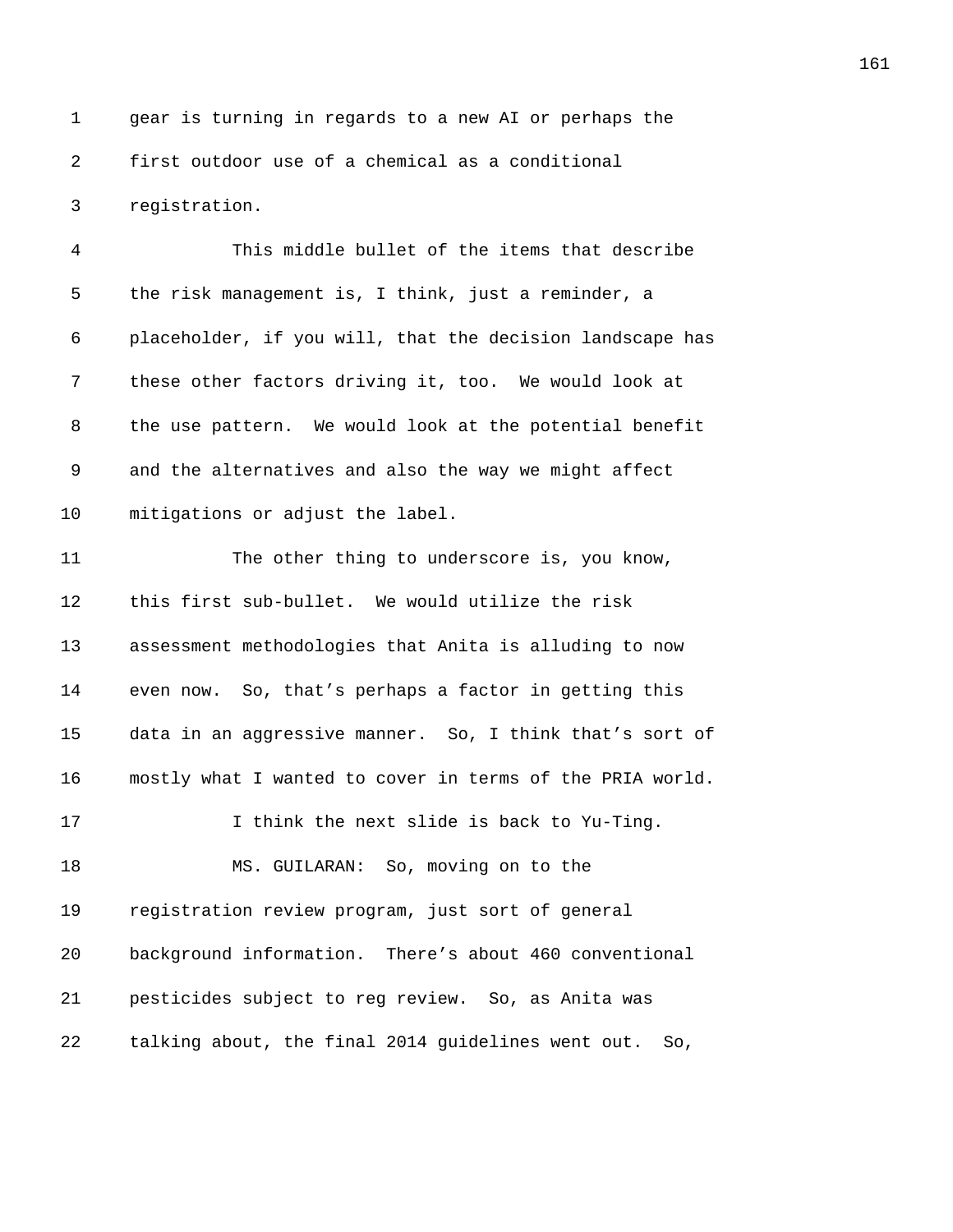1 as of January 2015, and I'm kind of reversing this a 2 1ittle bit, we started to ask for the information *36B*starting January 2015. So, what that means is all the *364B*chemistry that went ahead of it, which is about 250 cases 5 of them, some probably don't have -- and mostly I don't *36B*think they would -- what we required in 2014. 7 367 367 367 So, what we would need to do on those 250 that *already went ahead before January 1st was to basically* 9 work on the DCI to have it put together and to basically 10 capture the data needs that we are recognizing right now. *371B*Again, just to step back just a tiny little bit, I **372** mean, this was really the goal of the reg review program, 13 is a science advance that we would take under **374** consideration to make sure that the science we're *375B*using are still protective of the human health and the **376** environment. So, this is really in line with what the **purpose of program is.** 18 30, what we're working on right now is that

19 data collection DCI. So, we're trying to get that ready *380B*to go through its channel of having OMB review. So, *bat's for all the 250 cases, or approximately, that 382B*would be subject to subsequent DCI, that would require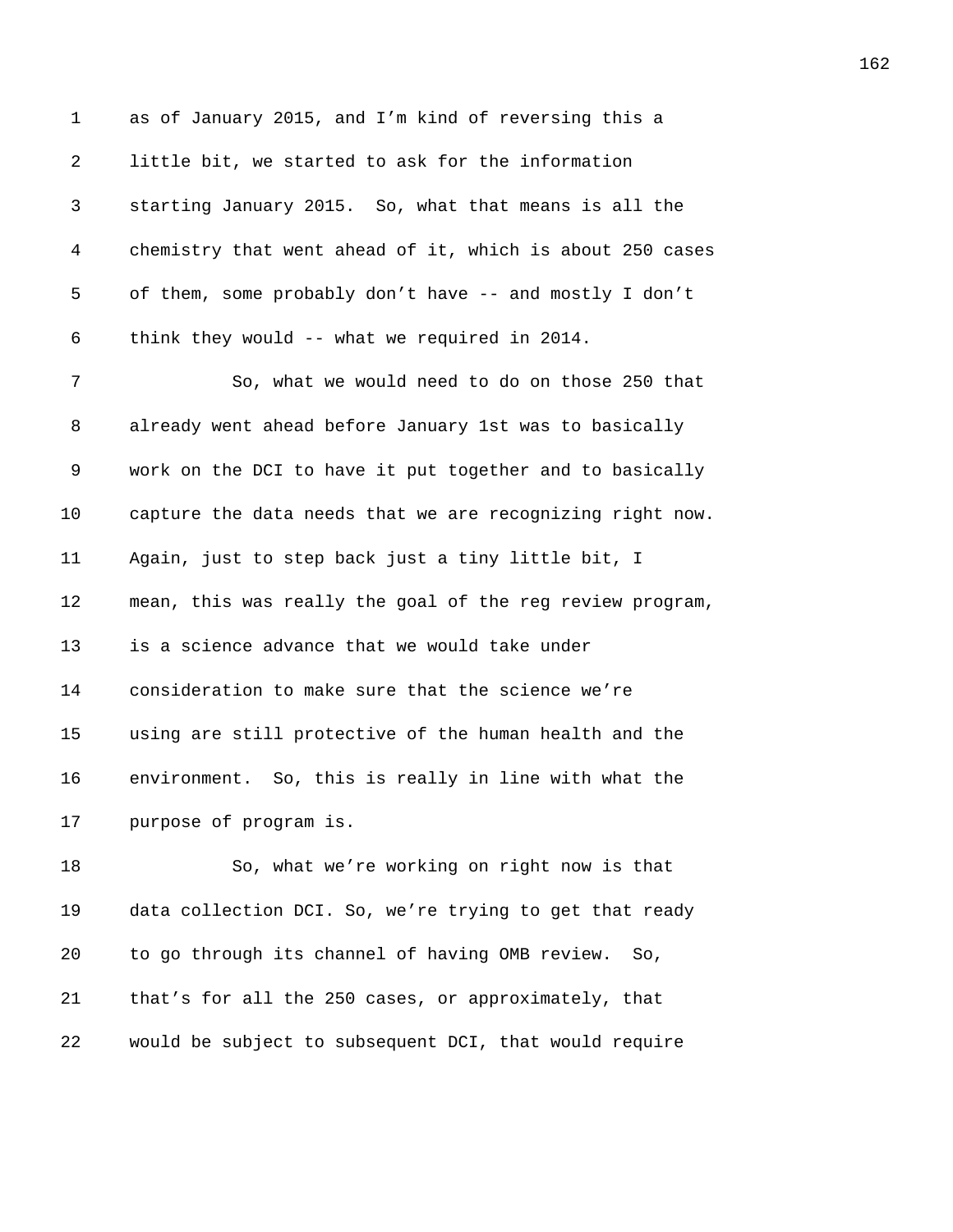1 the suite of pollinator data.

| 2  | So, for all the registration review chemicals                |
|----|--------------------------------------------------------------|
| 3  | that came after January 1st, there's about 130 of them, I    |
| 4  | think folks already talked about that. We have done a lot of |
| 5  | docket openings. CLA actually invited us to go over and      |
| 6  | talk to them yesterday. Just to kind of give everybody       |
| 7  | the information, that we are hoping to complete all the      |
| 8  | docket openings by the end of this year. So, we have         |
| 9  | about eight percent left of the 460 chemicals or so.         |
| 10 | So, those cases that were opened after January               |
| 11 | 1st already have the data call-in associated with that.      |
| 12 | So, that's about 130 cases from that point out into the      |
| 13 | future. There's about 70 cases that have been cancelled      |
| 14 | since the beginning of reg review. Our registered use        |
| 15 | pattern did not result in exposure to bees.                  |
| 16 | So, that was the reg review program starting                 |
| 17 | basically from 2007, that whole cycle of 2007 to 2022.       |
| 18 | But there have been new active ingredients that were         |
| 19 | registered post that time. So, for those between 2008        |
| 20 | until today, there are about 43 cases of those.<br>So, as    |
| 21 | we kind of finish and moving forward, we'll expect to be     |
| 22 | addressing these 43 as well.                                 |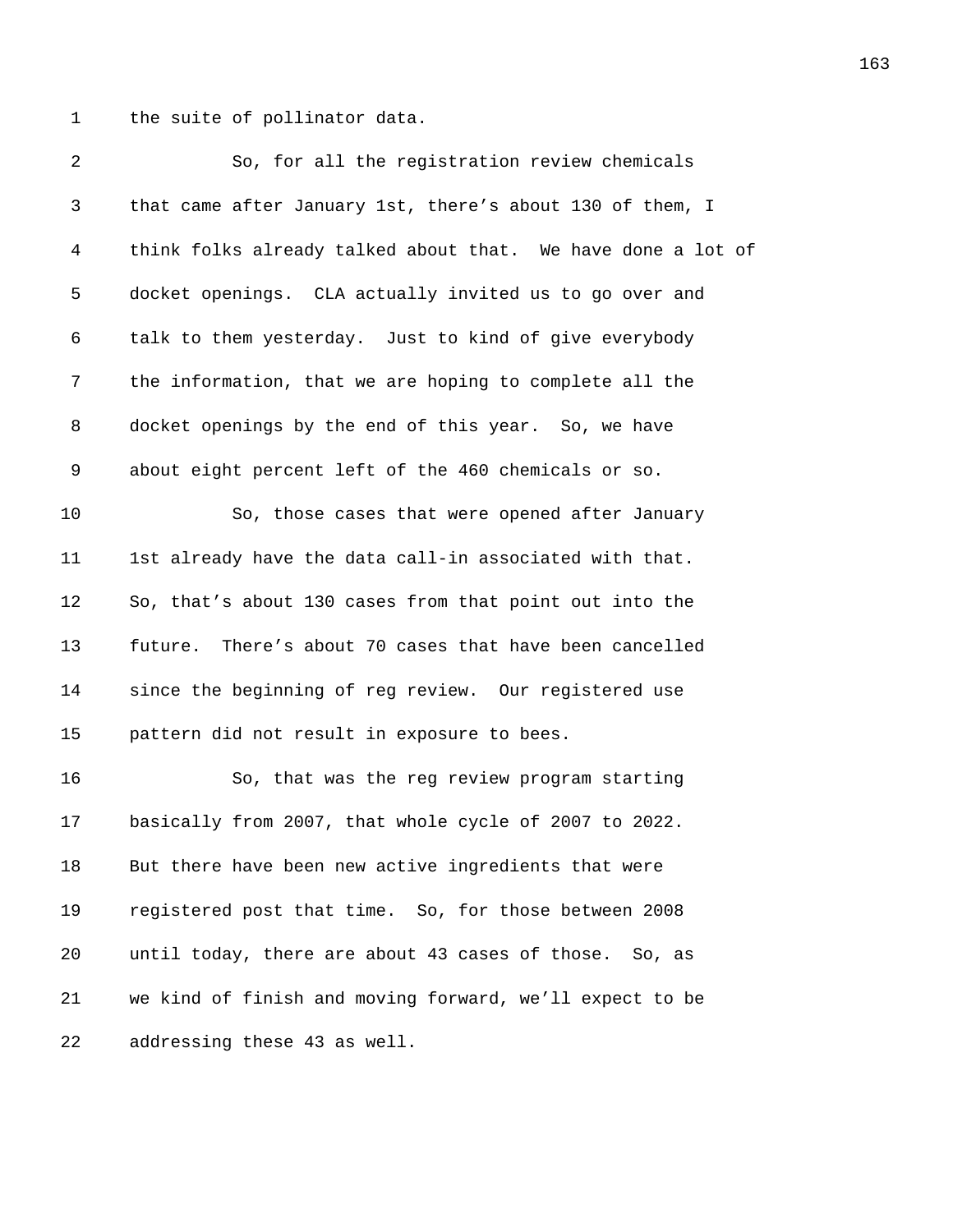| 1  | So, you're probably thinking that that's an               |
|----|-----------------------------------------------------------|
| 2  | overwhelming number of cases you're asking in the data in |
| 3  | the study. What about lab capacity. So, that is a         |
| 4  | concern that we have heard, and we share that same        |
| 5  | concern. So, what we have done is basically thinking      |
| 6  | about a way of prioritizing the data call-ins.<br>We      |
| 7  | wouldn't be calling them all at once. There's a way of    |
| 8  | prioritizing.                                             |
| 9  | So, some of the components that we're thinking            |
| 10 | about really is related to toxicity mode of action, the   |
| 11 | exposure. That's the science piece of it. We also want    |
| 12 | to take the incidents into consideration and also where   |
| 13 | it was detected in any of the bee samples. Then, also     |
| 14 | commercially, the commercial pollination with managed     |
| 15 | bees.                                                     |
| 16 | So, let me take a pause here because this kind            |
| 17 | of ends the segment about the science and implementation, |
| 18 | what we're thinking about on that, and take some          |
| 19 | questions before I go into the neonic schedule, if that's |
| 20 | okay, Chair.                                              |
| 21 | MR. HOUSENGER: I guess so. Do we have any                 |
| 22 | questions? Sharon, you've got five?                       |
|    |                                                           |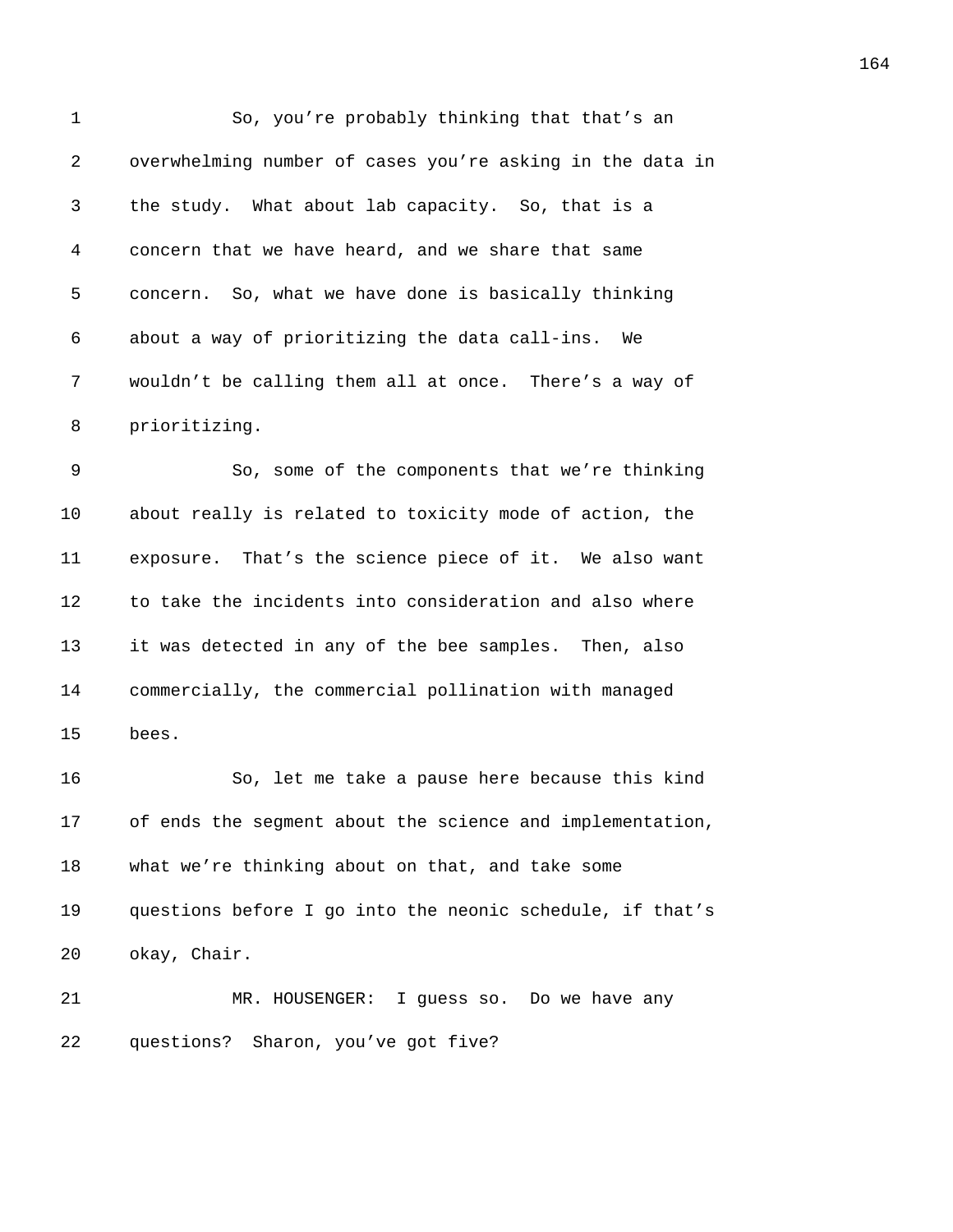| 1  | No, just one. I don't know if I'm<br>SHARON:                      |
|----|-------------------------------------------------------------------|
| 2  | going to quote this right, but I think yesterday I read           |
| 3  | that Gina Shultz recently said something like EPA's               |
| 4  | primary mission really is protection of human health.             |
| 5  | That represents a departure from what either the past             |
| 6  | mission was or the way people interpreted our past                |
| 7  | mission. I saw this week, and I'm not quoting it correctly.       |
| 8  | So, I guess this question is for you, Jack.<br>If                 |
| 9  | EPA is prioritizing human health, I think human health is         |
| 10 | obviously extremely important. But I'm wondering how to interpret |
| 11 | a statement like that in light of some of the concerns            |
| 12 | about the health of pollinators? Are there species in             |
| 13 | the environment that have some of their own approaches            |
| 14 | that EPA has developed these approaches for?                      |
| 15 | MR. HOUSENGER: Who said this? Gina?                               |
| 16 | Yes, if I said it correctly.<br>SHARON:                           |
| 17 | MR. HOUSENGER: I think you misheard. I don't                      |
| 18 | want to contradict our administrators, so whatever she            |
| 19 | said I'm sure is true. No one has ever told me that.<br>We        |
| 20 | don't approach it like that. We approach human health as          |
| 21 | adhering to the standard, which is reasonable certainty           |
| 22 | of no harm, at least for the dietary piece of it.<br>The          |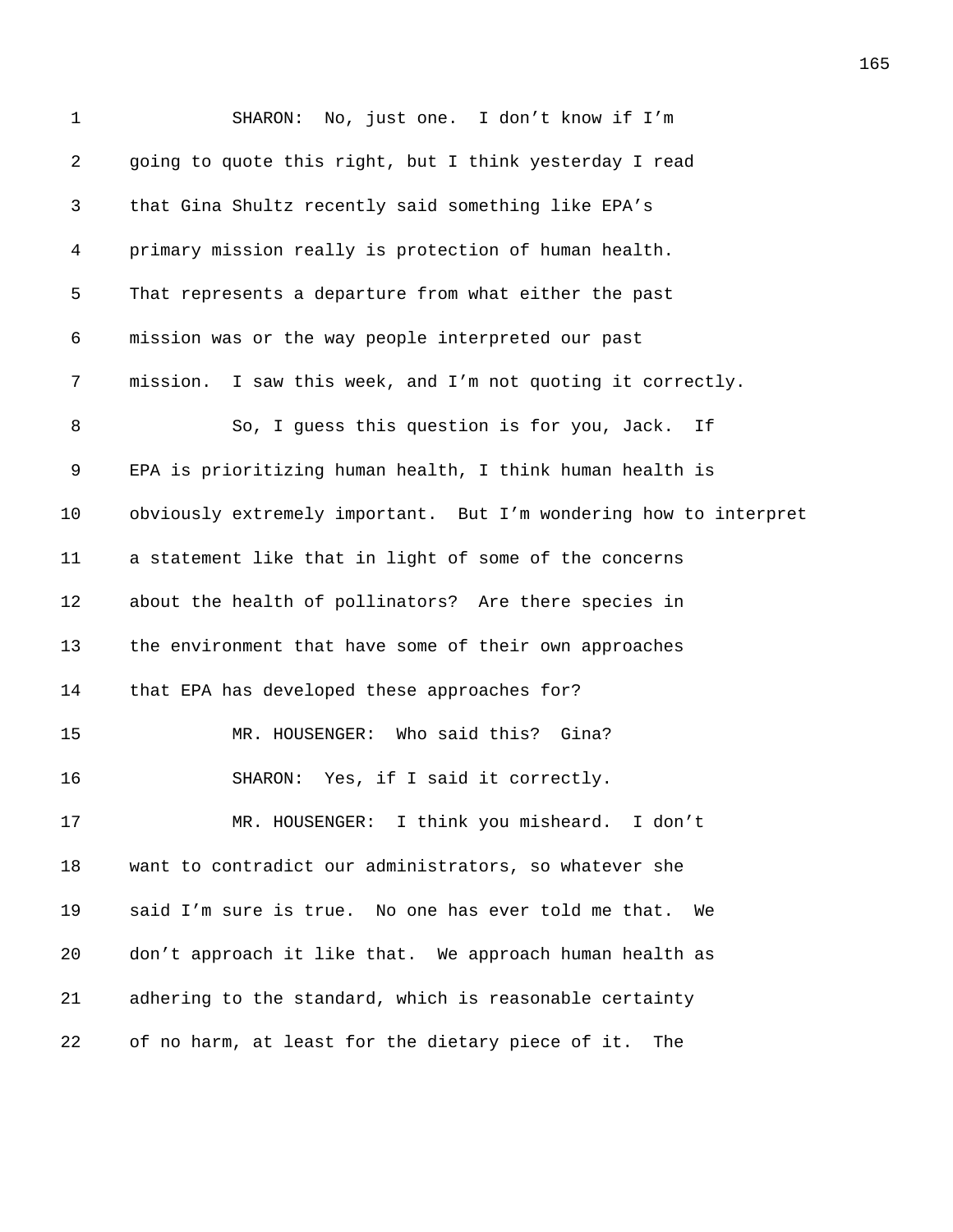1 eco is a risk benefit determination.

| 2  | So, I think in the early days when we did re-                     |
|----|-------------------------------------------------------------------|
| 3  | registration, we didn't do it eco risk quite as rigorous          |
| 4  | as we could have or should have, but we had to get                |
| 5  | through that. I think now we're seeing a lot more action          |
| 6  | to protect non-target species and certainly pollinators.          |
| 7  | Going back to a discussion earlier, how are you going to          |
| 8  | make the 2022 deadline for all this?                              |
| 9  | I think pollinators is a good example. ESA is                     |
| 10 | a good example. Endocrine disruption is a good example            |
| 11 | of how these issues insert themselves into our periodic           |
| 12 | re-evaluations and kind of -- when we went through re-            |
| 13 | registration, we had a target database. Now, all of a             |
| 14 | sudden we're adding data as we go along. So, it's going           |
| 15 | to be very hard.                                                  |
| 16 | But I think we'll take the mitigation actions                     |
| 17 | that are before us, if needed, and move on with an                |
| 18 | interim decision and catch up later. I don't think this           |
| 19 | office sees a difference between human health and eco.<br>$\perp$ |
| 20 | think our job is to make sure that this is safe and               |
| 21 | doesn't cause unreasonable adverse effects.                       |
| 22 | Sorry, Gina.                                                      |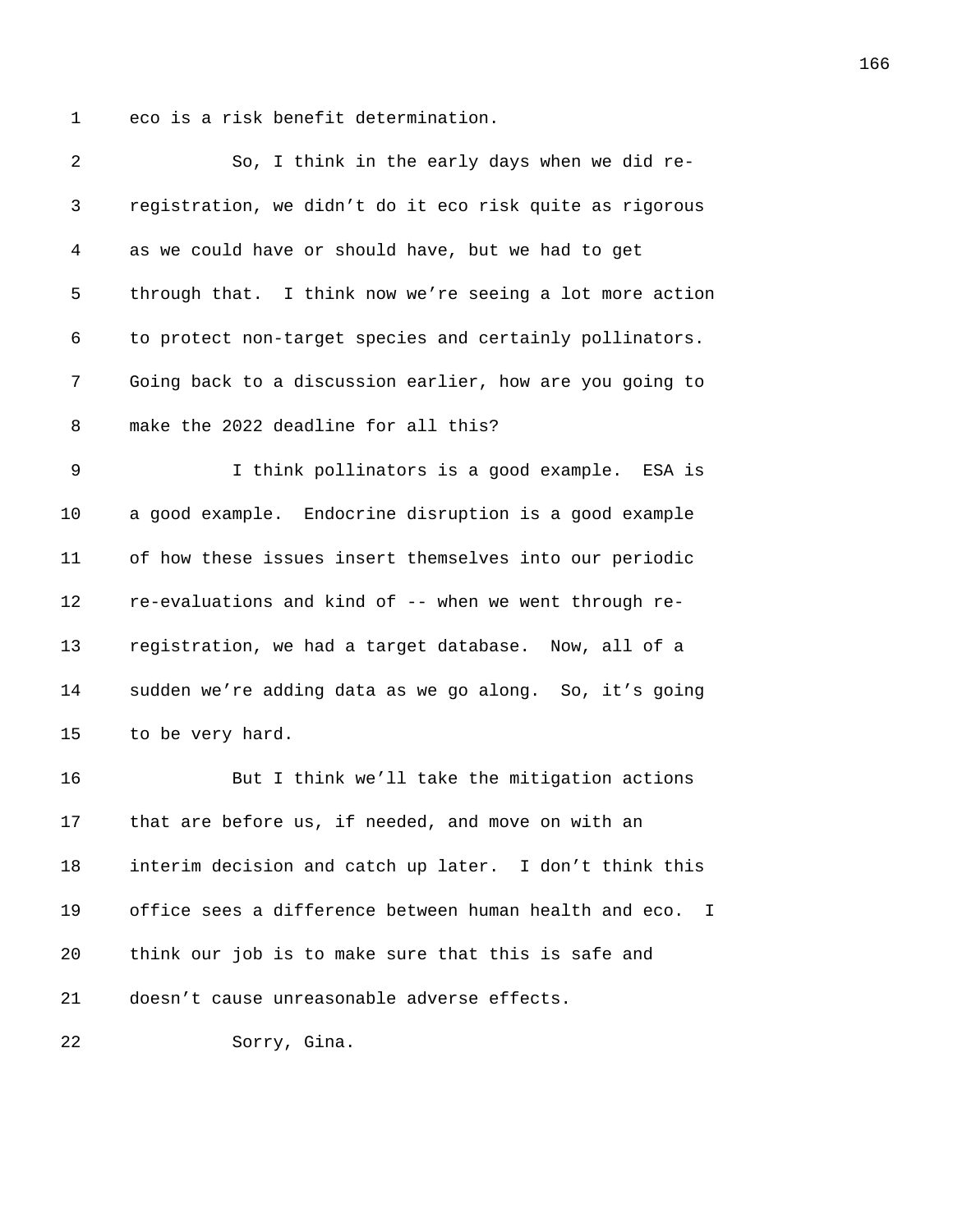1 Ray.

| 2           | RAY: A couple of questions. What is the time              |
|-------------|-----------------------------------------------------------|
| 3           | frame for incorporating the pollinator data requirements  |
| 4           | into Part 158? Is that going to be proposed this year?    |
| 5           | Completion date?                                          |
| 6           | MS. GUILARAN: I think we talked about January             |
| 7           | 2017.                                                     |
| 8           | RAY: Okay, I missed that.                                 |
| $\mathsf 9$ | MS. PEASE: I'm sorry, if you go to that web               |
| 10          | site link, it will go out for public comment, if that's   |
| 11          | your question. The date for completion we're thinking is  |
| 12          | going to be sometime in 2017. But it will be released     |
| 13          | for public comment prior to that.                         |
| 14          | RAY: Okay. For conducting the suite of                    |
| 15          | studies that will be required for a given compound,       |
| 16          | what's the anticipated time that that would take?         |
| 17          | MS. PEASE: So, you're talking about the                   |
| 18          | tier one studies?                                         |
| 19          | RAY: Yes.                                                 |
| 20          | MS. PEASE: So, like I said, we typically                  |
| 21          | get the acute oral and the acute contact. We get those    |
| 22          | So, it's those three additional studies. It's the<br>now. |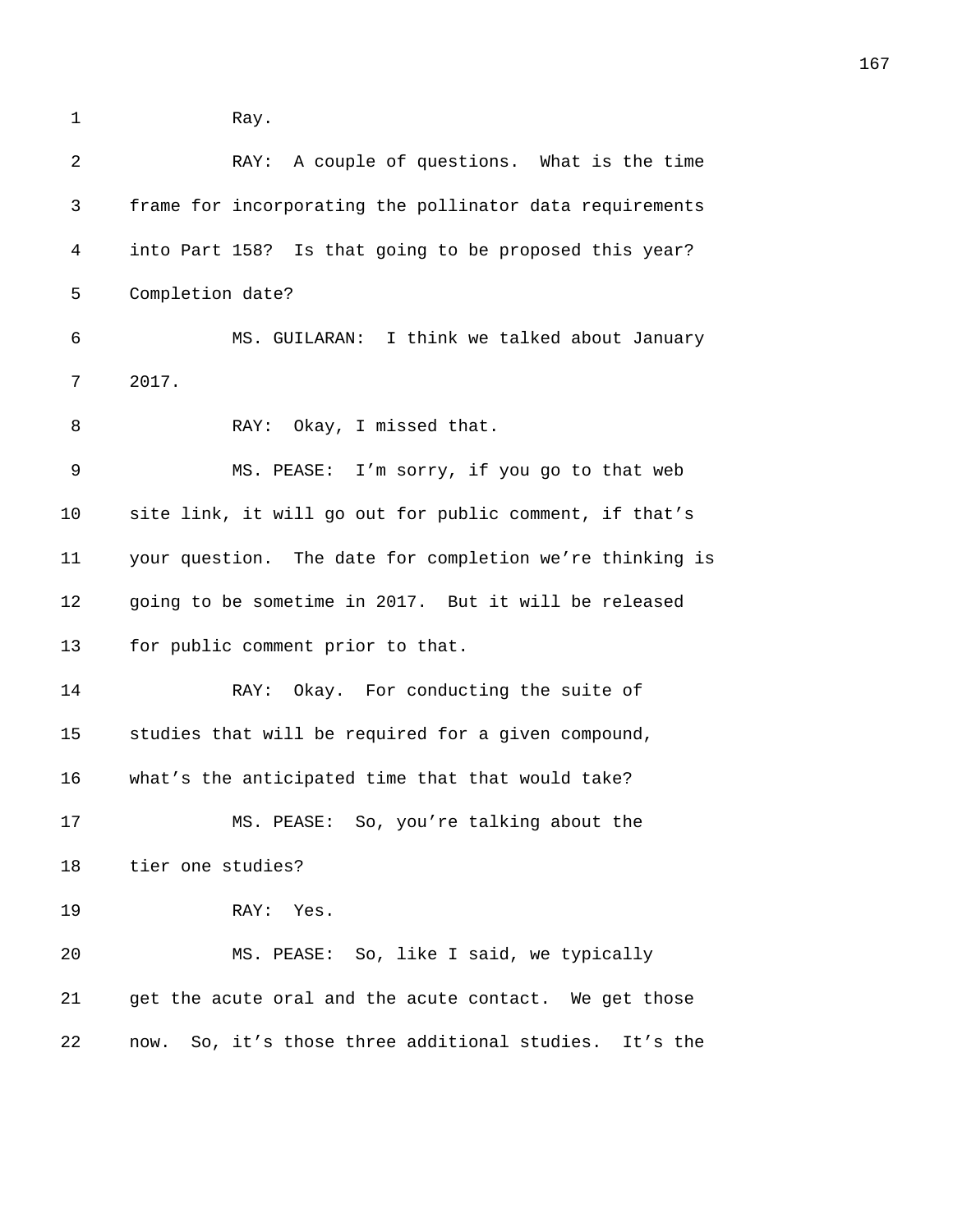1 acute larval and chronic larval and chronic adult, those 2 *i* three tests. The chronic study is the longest one. The 3 *3489B*longest of those is the 21-day larval study. The chronic 4 *study for adults is 10 days. So, I mean, it takes, you* 5 know, under a month to complete those studies, in 6 349326 34926 34926 34926 34926 34926 34926 34926 34926 34926 34926 34926 34926 34926 34926 34926 34926 34926 34 7 short, short-term studies. You know, they're all 8 1aboratory-based studies. 9 3495 RAY: Some of those studies don't yet have 10 adequate protocols. It's a very active area of research 11 at the moment. 12 **349 MS. PEASE:** Right, understood. I recognize the 13 *chronic larval study currently has a draft guideline* 14 *bat's going through OECD right now.* I believe it's in 15 its second round of ring testing. There's been a lot of 16 conversation about trying to ensure that we get adequate 17 **350** control of mortality and emergence data from that test. 18 350 My understanding is that we have a good handle 19 on it, on the study design elements. We feel that if we 20 *3506B*submitted a protocol for that study, that it's doable to 21 *3507B*turn it around. We have acceptable data submitted for 22 the neonics for these tier one requirements.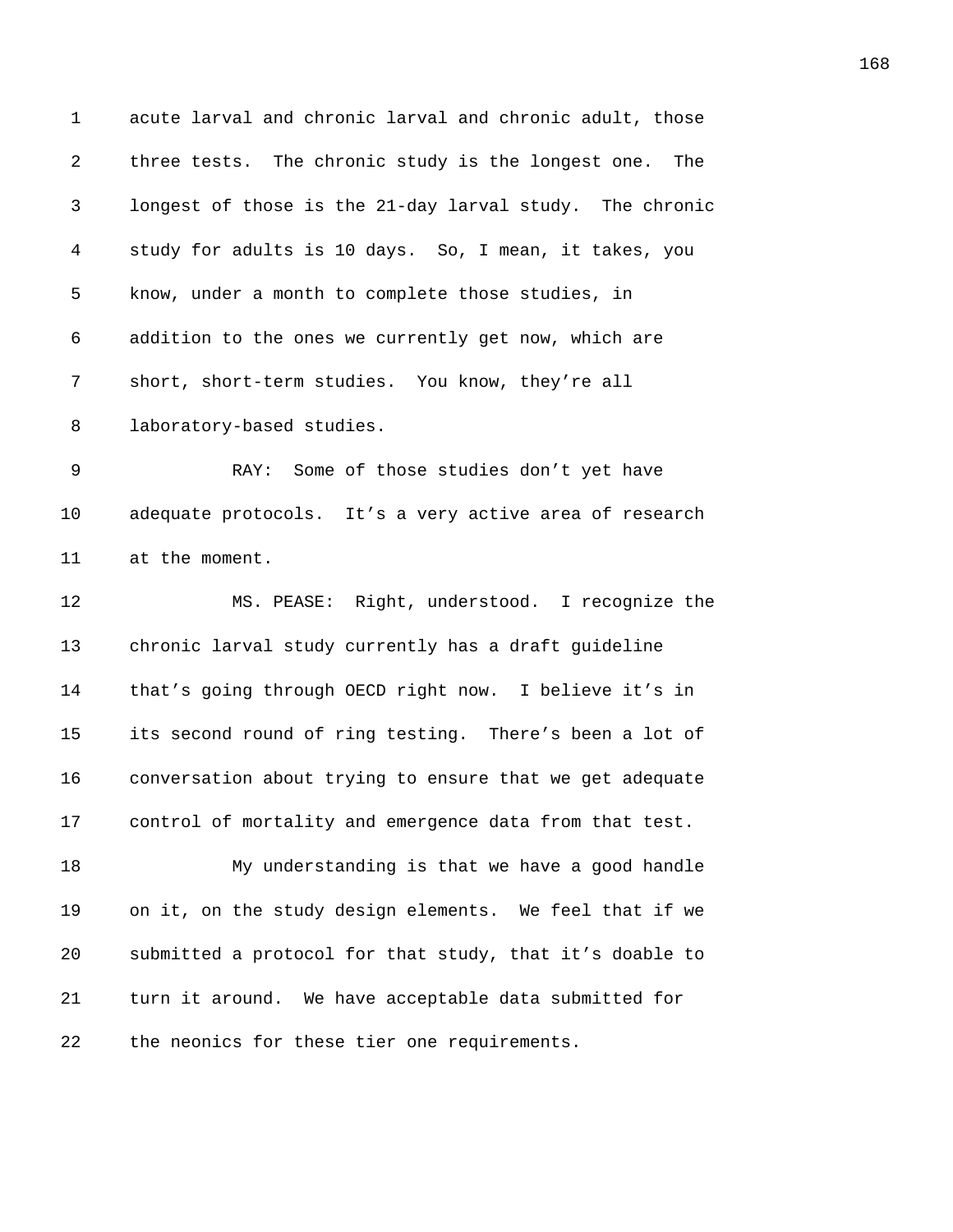| 1              | So, I understand what you're saying. It's not             |
|----------------|-----------------------------------------------------------|
| $\overline{a}$ | a finalized protocol. We are in the process now, in       |
| 3              | addition to all that I just described, we are working on  |
| 4              | a guidance document, internal guidance document to        |
| 5              | generate a template for that data.                        |
| 6              | RAY: With the prioritization process, that's              |
| 7              | going to be necessary for nearly 300 cases. Do you        |
| 8              | anticipate that this will delay completion of             |
| 9              | registration review by the 2022 deadline?                 |
| 10             | MS. GUILARAN: So, I'll just reiterate what                |
| 11             | Jack said. I'm fairly new to programs. I'm going          |
| 12             | to caveat my response with that. I feel right now with    |
| 13             | the reg review, we're constantly struggling between how   |
| 14             | much information we have so that we can do an interim     |
| 15             | decision or proposed interim decision to put our thinking |
| 16             | out there to start acting on the risks that we have       |
| 17             | identified so far.                                        |
| 18             | So, I think that has always been -- our intent            |
| 19             | is that as we find new risks that have emerged, to strike |
| 20             | that balance of having enough scientific information and  |
| 21             | foundation and then to start taking interim action that's |
| 22             | Then, knowing that there's other data that's<br>needed.   |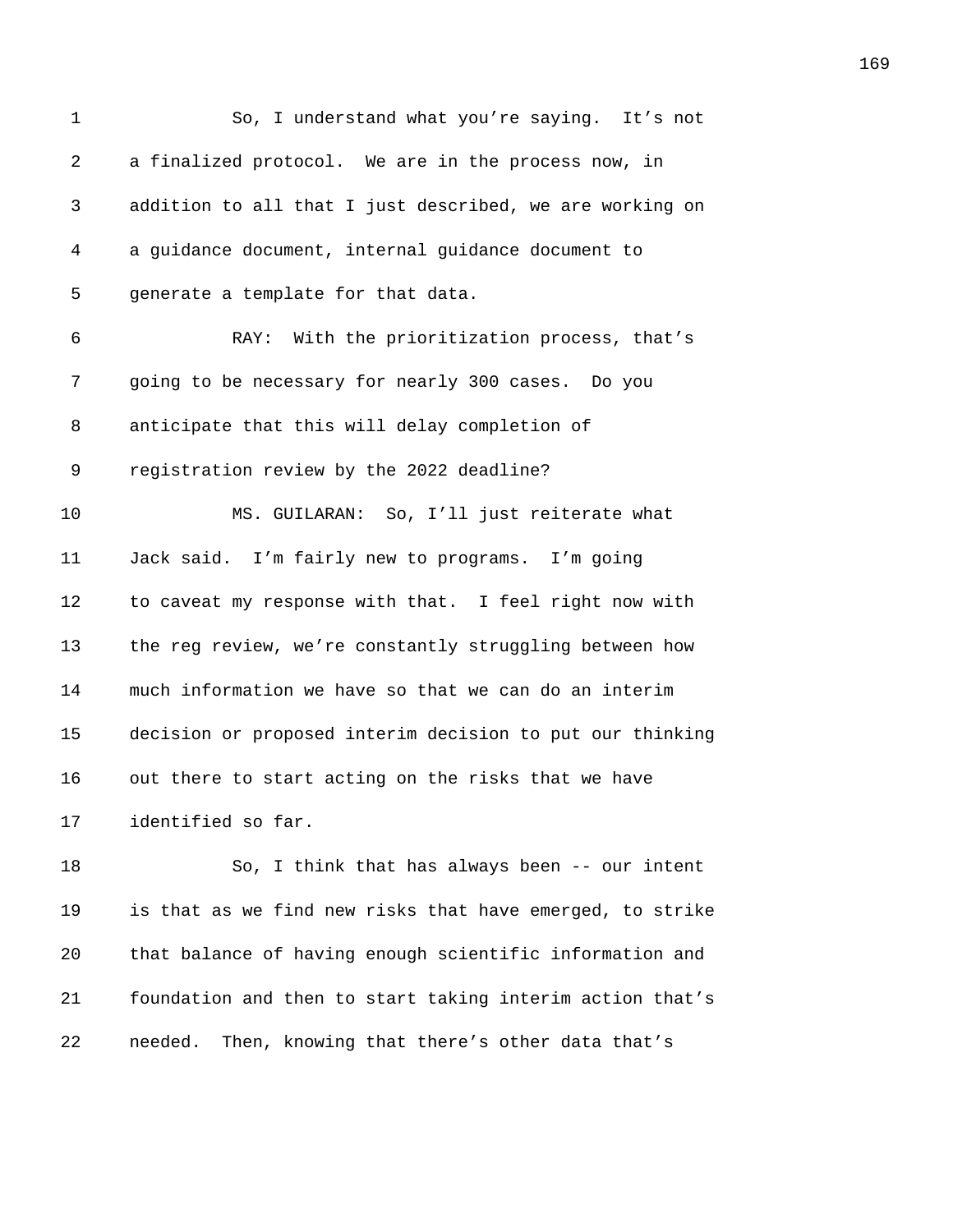1 coming in, as data come in, we'll have to take a look at 2 that again. So, I think that's really the intent of the 3 *351B*registration review, is that we take a look at a chemical 4 on a 15-year cycle. 5 *35B*I don't know if that answers your question. 6 354 MR. HOUSENGER: We'll say it does. 7 35 MS. GUILARAN: Thank you. 8 MR. HOUSENGER: Aimee. 9 *357B*AIMEE: So, first, I want to from the outside 10 agree with Jack's comment on ecological risk assessment. 11 **I** started reading risk assessments probably late compared 12 to some folks here, in the late 90s. It's dramatic the 13 **3151** difference in what you are evaluating today and the 14 **314 354** depths in the questions that you're being asked now. So, 15 thank you for that. 16 3554 Thanks also -- great news on non-Apis bees. 17 You know, we've got 3600 species of bees here in the U.S. 18 The status review for our bumblebees is that about a 19 *quarter of them are at risk of extinction, but they're* 20 **3568** not yet listed on the Endangered Species Act. So, it's 21 **3549** great to hear that we're starting to think about those 22 species.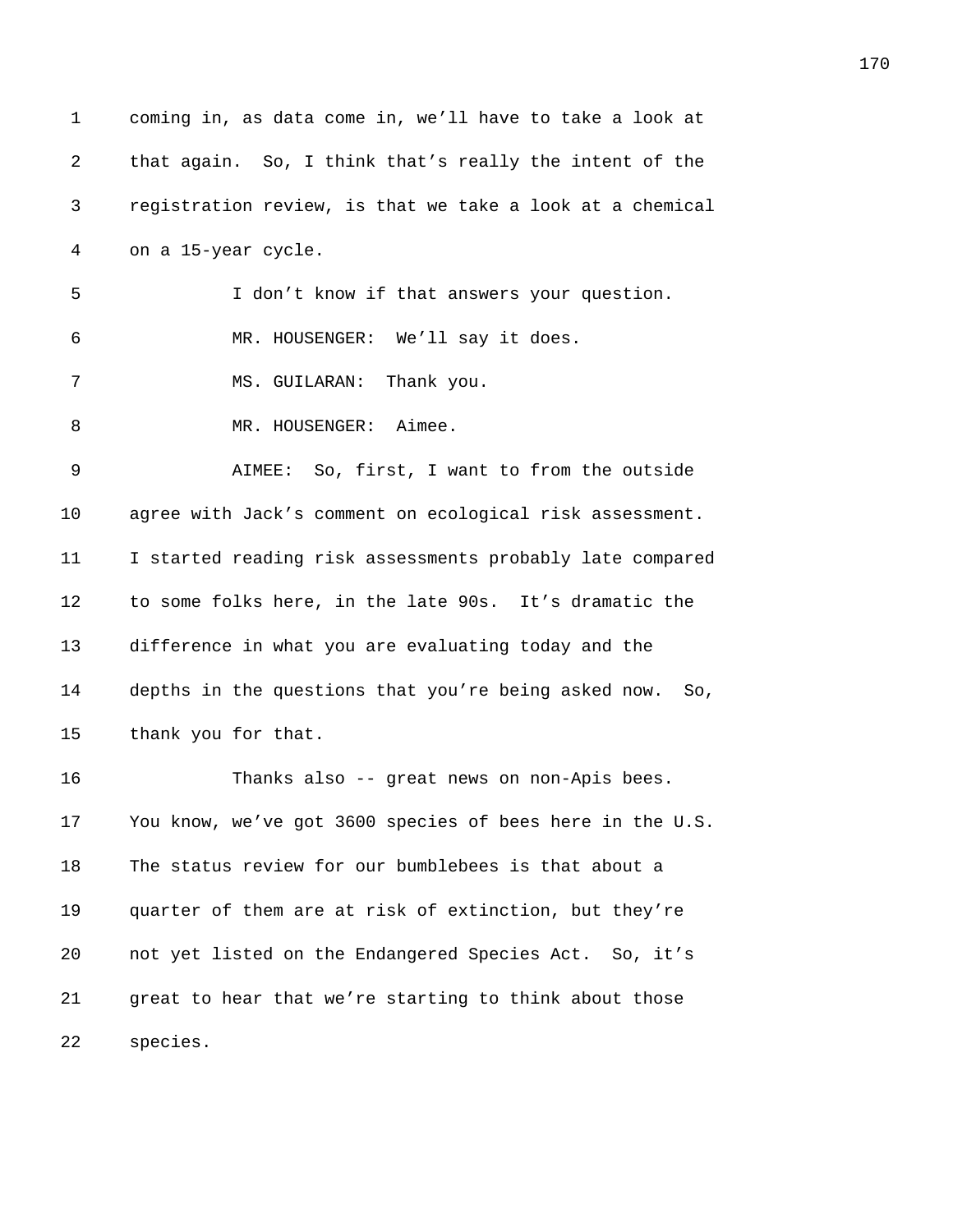| 1  | I'd love to see some tier three studies on non-          |
|----|----------------------------------------------------------|
| 2  | Apis bees. I'd really love to see it if they had Apis    |
| 3  | bees and non-Apis bees in those same field studies so we |
| 4  | could compare relative concerns. But that's down the     |
| 5  | line. I'm happy with what we have.                       |
| 6  | My question is really just -- you mentioned 70           |
| 7  | cases that were cancelled because they don't have the    |
| 8  | exposure.                                                |
| 9  | UNIDENTIFIED FEMALE: (Inaudible).                        |
| 10 | AIMEE: Okay. Well, help me with that. Within             |
| 11 | it, please help me understand how do we determine no     |
| 12 | exposure? So, is that --                                 |
| 13 | MS. GUILARAN: Indoor uses.                               |
| 14 | AIMEE: Just that simple.                                 |
| 15 | MS. GUILARAN: And I think there are a couple of          |
| 16 | other examples as well. Rick, do you have any more --    |
| 17 | AIMEE: So, my question was --                            |
| 18 | MS. GUILARAN: bait station?                              |
| 19 | AIMEE: So, those were my questions, if they              |
| 20 | might still be of concern for solitary ground nesting    |
| 21 | bees or if maybe it was non-Apis bees, plants that would |
| 22 | be attracted to non-Apis bees. That was where I was      |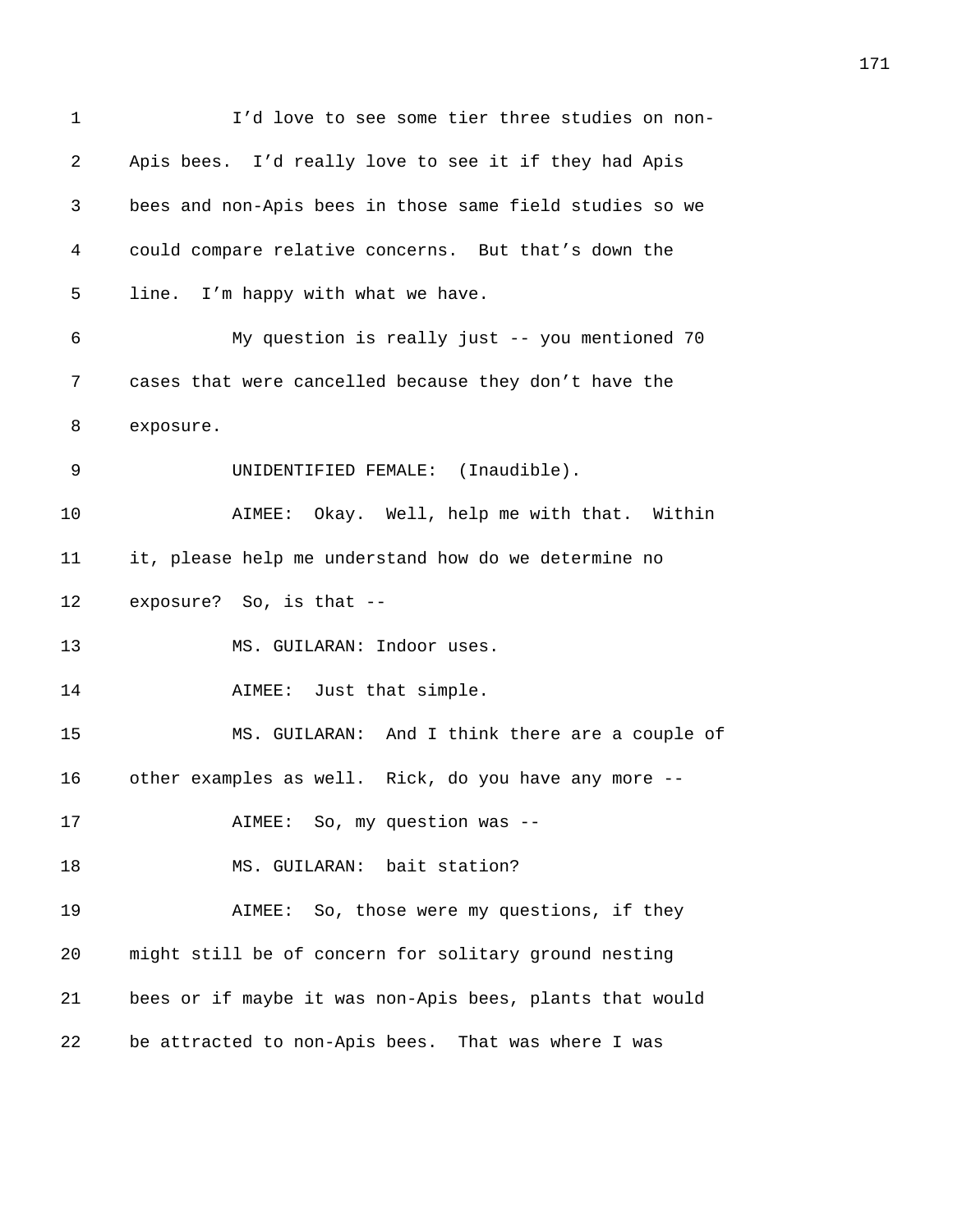1 curious. The indoor makes perfect sense. So, you said 2 *3572B*below ground? Was pollinator attractive part of the 3 **decision** as well? 4 *3574B*MR. KEIGWIN: So, things like when I said 5 below ground, I was referring to things like subterranean 6 **3576** termite control, so much deeper in the soil than where 7 **357 357 357 357 357 358 358 358 358 358 358 358 358 359 359 359 359 359 359 359 359 359 359 359 359 359 359 359 359 359 359 359 359 359 359 359 359** 8 MR. HOUSENGER: Steven. 9 *3579B*STEVEN: So, I have a couple of questions on 10 this last slide. If I didn't have my glasses, I sure 11 *3581B*wouldn't be able to read this, all the fine print down 12 there. 13 3588But the first thing that I want to talk about 14 **3584** is the third bullet point there, information regarding 15 bee kill incidents for the pesticides. I know we've 16 **3186** discussed this before. The incident reporting system is 17 **broken.** From the beekeepers, they have very little 18 incentive to report. They have a lot more incentive to 19 **3589** not report. So, if you're basing risk assessments or re-20 *3590B*registration of a product on a number of incidents that 21 are reported, there's going to be a lot of incidents out 22 there that happened that don't get reported.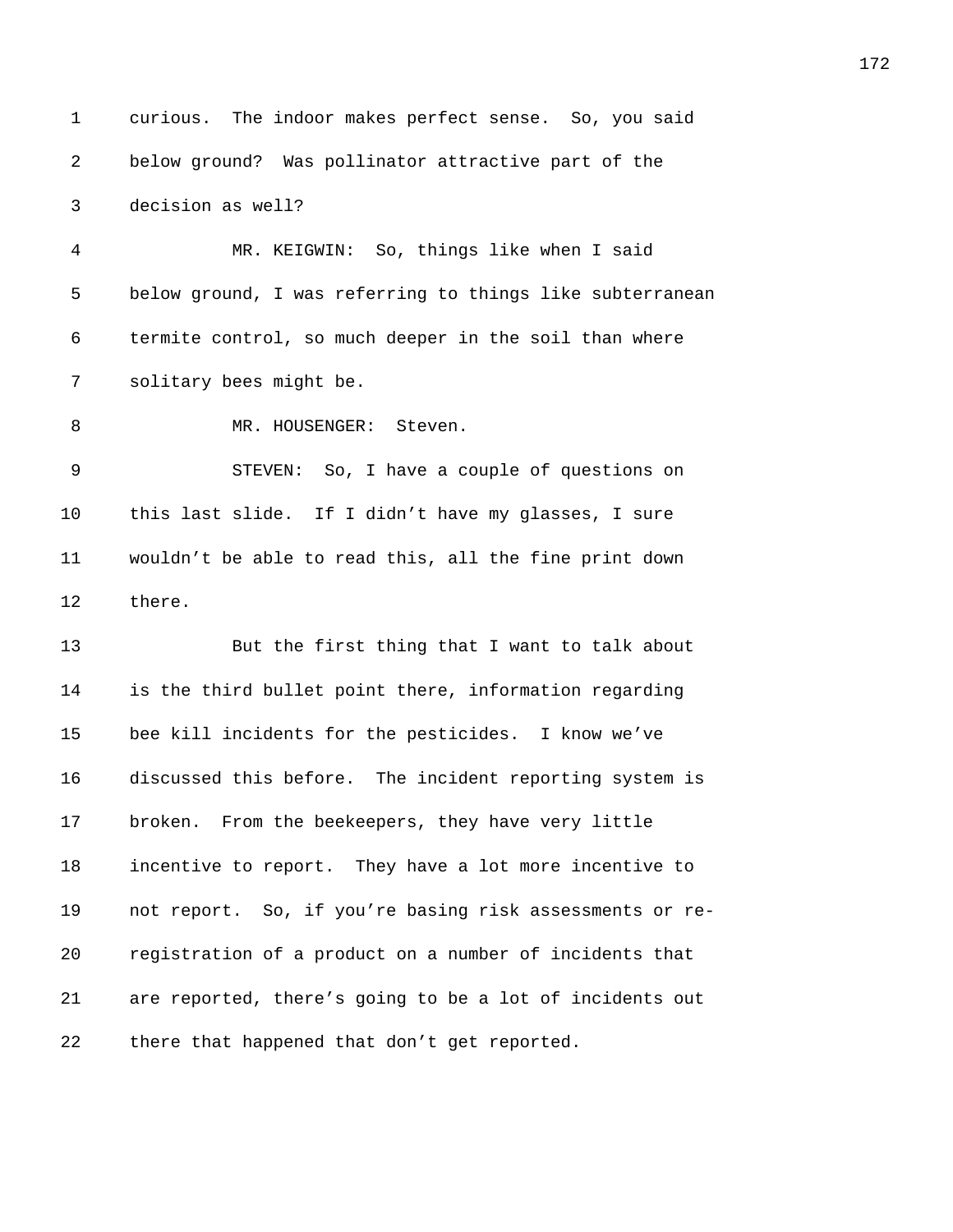| 1  | MS. GUILARAN: So, just so we're on the same               |
|----|-----------------------------------------------------------|
| 2  | page about what this is, it's trying to deal with the     |
| 3  | lab capacity. So, we're calling in all this data          |
| 4  | that we want it to be part -- so, the data will be part   |
| 5  | of the registration review decision. So, instead of, you  |
| 6  | know, 300 chemicals that we want to test and different    |
| 7  | tiers, we want to be able to prioritize which ones we're  |
| 8  | calling in first. So, the incident is just one of the     |
| 9  | seven factors that will determine which ones kind of get  |
| 10 | called in first.                                          |
| 11 | STEVEN: So, if you had a particular product               |
| 12 | that had a high number of incidents that were reported,   |
| 13 | that would bump it up the list?                           |
| 14 | I mean, you can basically<br>MS. GUILARAN:                |
| 15 | explain it a little bit more, but we basically do a       |
| 16 | little check.                                             |
| 17 | MS. PEASE: So, right now, all these factors               |
| 18 | are given equal weight, right or wrong. So, just because  |
| 19 | an incident wasn't detected for a certain chemical, if    |
| 20 | it's highly toxic, if it's detected in a beehive matrix,  |
| 21 | like in dead bees or, you know, pollen and nectar, if the |
| 22 | use pattern for the chemical is used on a crop that is    |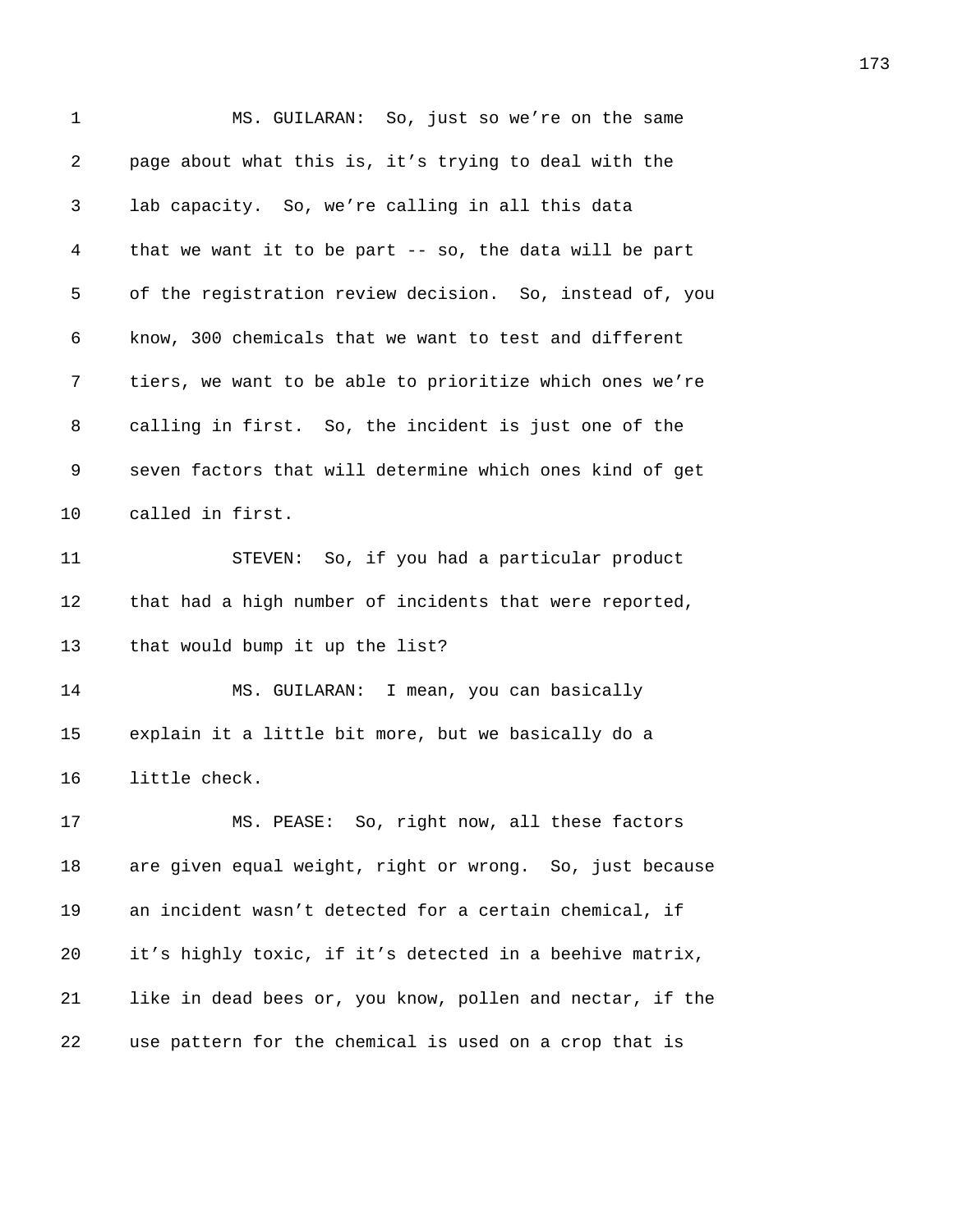| $\mathbf 1$ | attracted to bees, it's getting check, check, check for  |
|-------------|----------------------------------------------------------|
| 2           | all those items. So, lack of incidents doesn't mean it   |
| 3           | won't be on this list. It's just one factor of all of    |
| 4           | these that are considered.                               |
| 5           | STEVEN: Okay.                                            |
| 6           | MR. HOUSENGER: I think it's also relative.               |
| 7           | So, if I'm reporting an incident, I'm not determining    |
| 8           | whether I report it based on what chemical it is. So,    |
| 9           | it's a relative number of incidents. It doesn't matter   |
| 10          | that all incidents aren't reported.                      |
| 11          | STEVEN: Right. But would it matter if no                 |
| 12          | incidents were reported?                                 |
| 13          | MR. HOUSENGER: Well, then, it wouldn't be a              |
| 14          | factor.                                                  |
| 15          | MS. PEASE: Let me say one other thing, because           |
| 16          | we talked about this yesterday. So, we talked about      |
| 17          | insect growth regulators being a concern. So, we may not |
| 18          | have an incident for particular insect growth regulator, |
| 19          | but just by virtue of its mode of action, we know it's   |
| 20          | going to impact bees, insects. That would raise it up on |
| 21          | the priority list.                                       |
| 22          | STEVEN: Okay. My next thing is if I'm                    |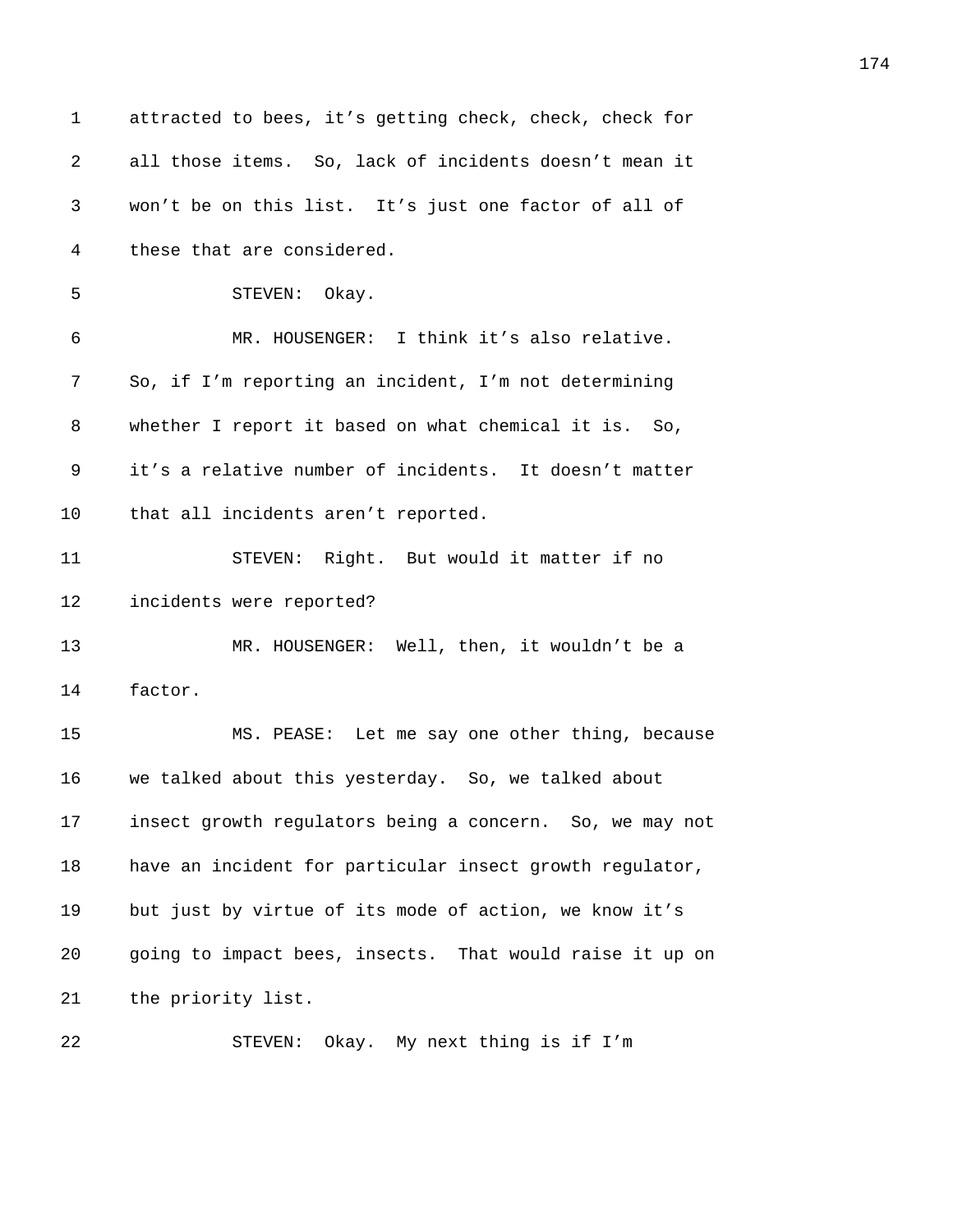1 understanding, you've got 43 cases. So, there's new *365B*products coming down the line. You're testing for the *36B*active ingredients in the tier one testing. In tier two *367B*is where you go to the formulated products, is that *right? 369B*So, we have concerns that the additional *3640B*ingredients in the product, other than the active *3641B*ingredient, can sometimes cause problems that the active *ingredient doesn't cause.* Then, the current tank mixes 10 and then the 43 new products, the possible tank mixes **basabel they would have could cause some issues. 3645** I mean, I know it's almost an infinite number 13 of combinations, but there's going to be a handful of **3647** predominantly used tank mixes that should be relatively 15 easy to look at first. **3649 MS. PEASE:** So, I think in the prioritization **365** scheme, we're just trying to get data on the AIs first, *3651B*just to get that information. Your comment about **365** formulated products being required at the higher tiers *365B*but not the lower tiers, if we have information to guess *bat there's potential effects of the formulated product, we could call in a lower tiered study on a formulated*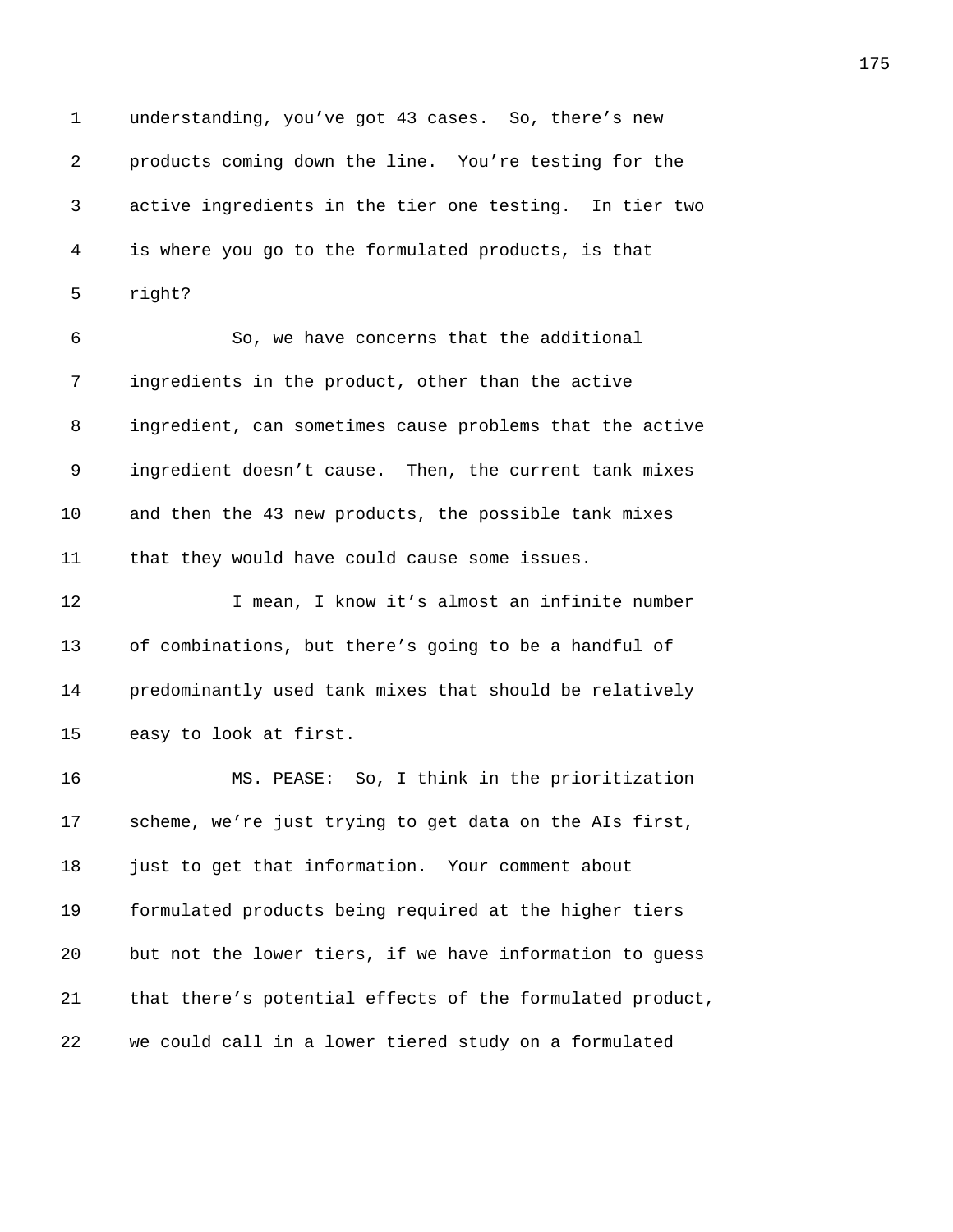| 1  | product. As a special study, we could do that. So, we   |
|----|---------------------------------------------------------|
| 2  | retain that authority to make that decision.            |
| 3  | I'm sorry, what was your other --                       |
| 4  | STEVEN: Tank mixes.                                     |
| 5  | MS. PEASE: Yes, the tank mixes. I mean, it's            |
| 6  | an issue, we know, but, like I said, we're trying to    |
| 7  | prioritize based on active ingredient first. I think we |
| 8  | had discussion yesterday about getting registrants to   |
| 9  | submit data on tank mixes is a difficult thing because, |
| 10 | you know, you have different applicants for different   |
| 11 | products. There's some data comp issues.                |
| 12 | So, I think from our perspective, we're trying          |
| 13 | to get the actives first. If there's anecdotal data on  |
| 14 | tank mix bee kill information, we'll take that into     |
| 15 | consideration in the risk assessment.                   |
| 16 | MR. HOUSENGER: Gabriele.                                |
| 17 | GABRIELE: One is just clarifying. So, this              |
| 18 | 2016 guidance, is that already up on the web site or is |
| 19 | that something that's an internal document that will be |
| 20 | finalized? I'm just trying to figure out where that is. |
| 21 | I missed it somewhere.                                  |
| 22 | MS. PEASE: Yes, that's a good question.                 |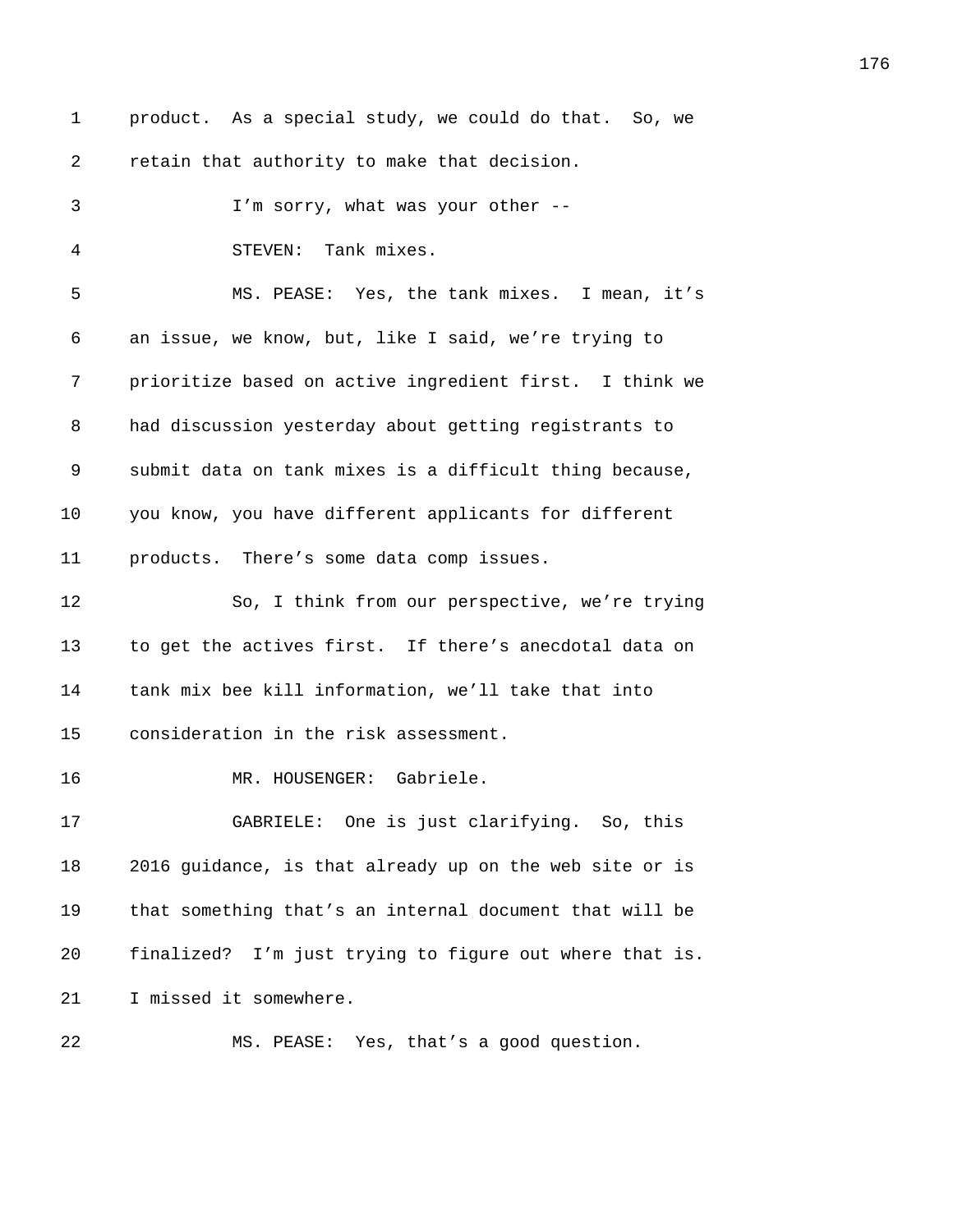1 Sorry I didn't clarify that. So, right now, it's a 2 draft. We're working on it, and it will be posted on our *3678B*web site once it becomes final. *3679B*GABRIELE: So, is that something for comments 5 or just final -- I mean, I'm trying to understand the **process here. 368** MS. PEASE: No, when we post it, it will be **final.** It will be describing, basically, all the data 9 that's needed to inform our pollinator risk assessment **framework.** So, it's really nothing that people haven't **3688** heard about before. It's just describing the study 12 design elements, providing information on the 13 codification, you know, work that's underway. 14 3688BBAGELE: One question there. This comes back 15 to the lab capacity. At least for honey bees, my *369* understanding, like a summer bee is not the same as a **3693** winter bee. Larval development, or if you want to get *pollen or nectar, you only have seasonality.* So, how *3694B*does that influence this whole process for when you call *3695B*in data? Does it affect the time frame for when the data *369B*needs to come into your door, because you're looking at, *3697B*okay, from (inaudible), we have two growing seasons we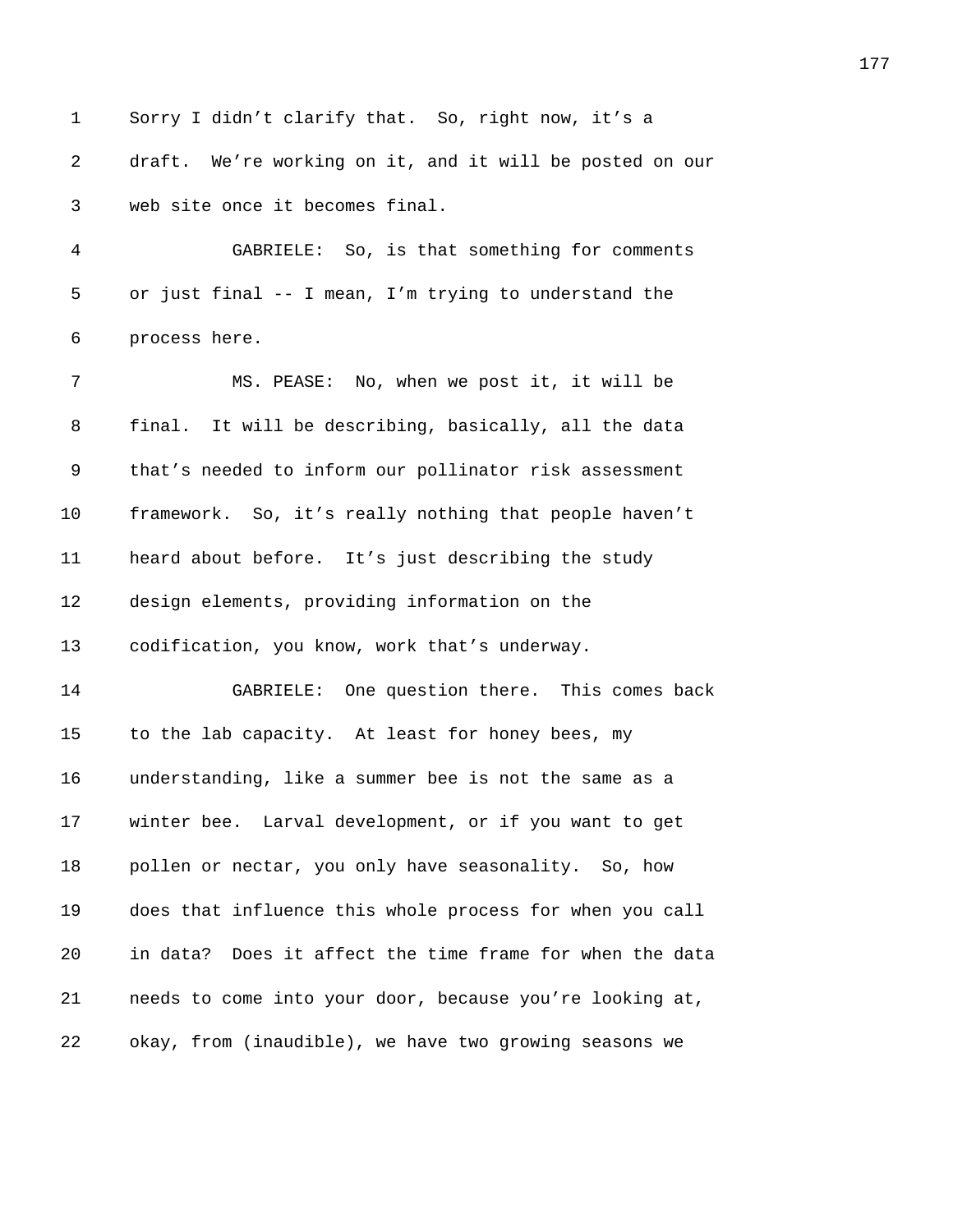1 can do this in? Is that how that works?

| 2  | MS. PEASE: So, we recognize there's a lab                  |
|----|------------------------------------------------------------|
| 3  | capacity issue, and we also recognize there's a timing     |
| 4  | component to some of these studies. So, we'll do our       |
| 5  | best to prioritize them based on the riskiest, you know,   |
| 6  | combinations and the chemicals at that point in time.      |
| 7  | Knowing that there's a need for labs, we've also heard     |
| 8  | that there's going to be more labs coming on board.        |
| 9  | We've heard that there will be some more                   |
| 10 | toxicity testing labs potentially in Florida which has a   |
| 11 | longer season in which to conduct these studies. Then,     |
| 12 | I'm also told that there's a lab that is being developed   |
| 13 | in New Zealand which would provide a whole different time  |
| 14 | of the year when we could get this information.            |
| 15 | MS. GUILARAN: All right, so let's move on to               |
| 16 | the neonic schedule. So, I'm going to go over the four     |
| 17 | neonicotinoids. We have imidacloprid, clothianidin,        |
| 18 | thiamethoxam, and dinotefuran. So, first, folks should     |
| 19 | know that the preliminary pollinator assessment went out   |
| 20 | in January. So, the comment period went from January to    |
| 21 | We received over 2000 comments, so we're working<br>April. |
| 22 | on those.                                                  |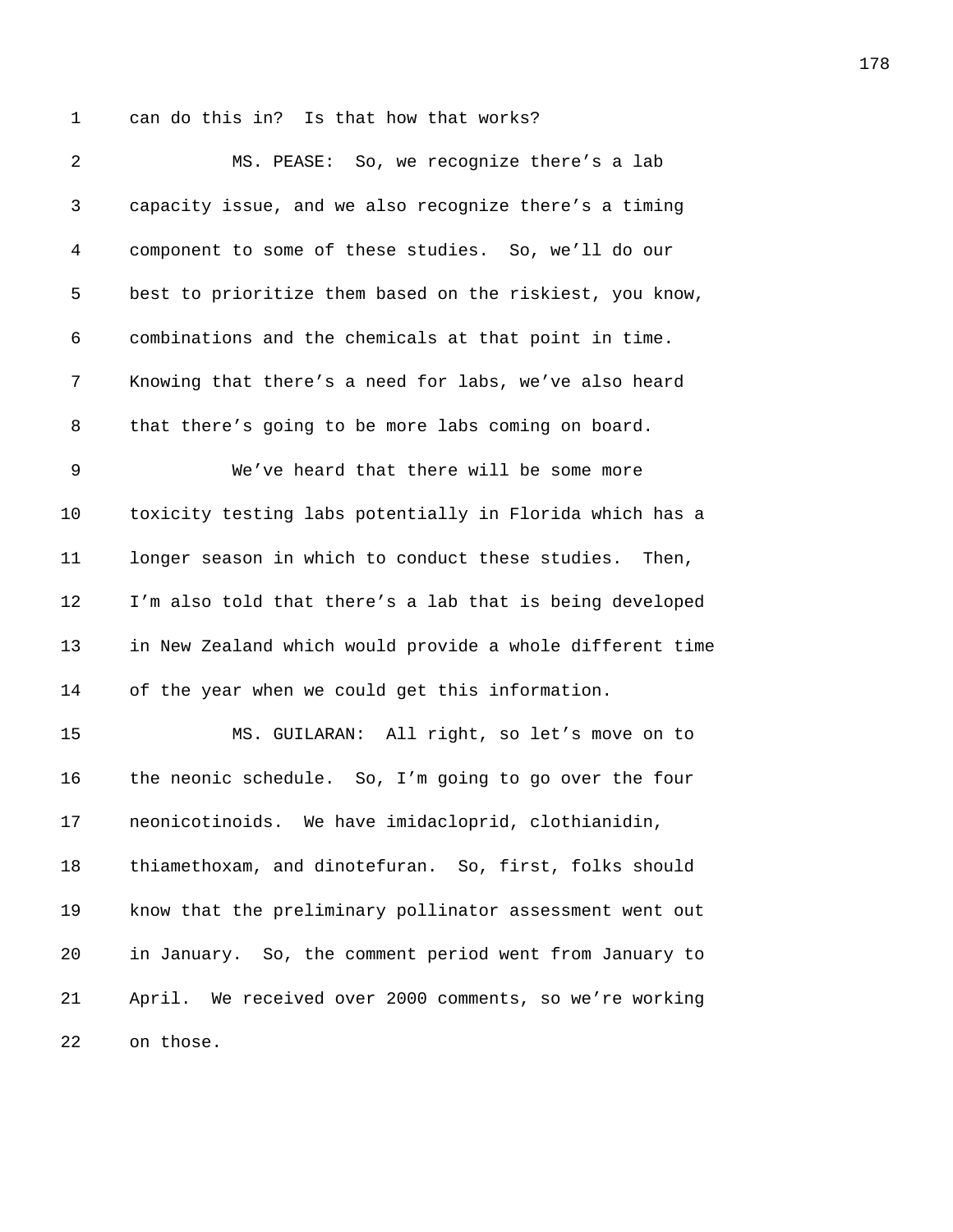| 1  | In the meantime, we are targeting for December            |
|----|-----------------------------------------------------------|
| 2  | 2016 to have the draft eco and human health risk          |
| 3  | assessment. So, this time the eco risk assessment will    |
| 4  | include both an update to the pollinator assessment with  |
| 5  | non-ag uses assessed and new data information that would  |
| 6  | have come in, in addition to the assessment for other     |
| 7  | taxa. So, it's a complete assessment. So, that will       |
| 8  | also its own 60-day comment period, and we'll have to     |
| 9  | address the comments on those.                            |
| 10 | So, the overall goal for imidacloprid really is by        |
| 11 | December 2017 that we will have all the information that  |
| 12 | we need to basically update to the pollinator assessment, |
| 13 | incorporating any of the registrant full field of tier    |
| 14 | three that takes the time to basically design and conduct |
| 15 | for specifically cotton and pumpkin. Then, potentially    |
| 16 | looking at the data to bridge with the residue data to    |
| 17 | other neonicotinoids.                                     |
| 18 | So, that kind of determines whether or not some           |
| 19 | of the data that we receive on this particular one can be |
| 20 | also used on the other three and then incorporate any     |
|    |                                                           |

*studies to basically complete it. So, that's for this* 

*additional relevant data at that point or literature*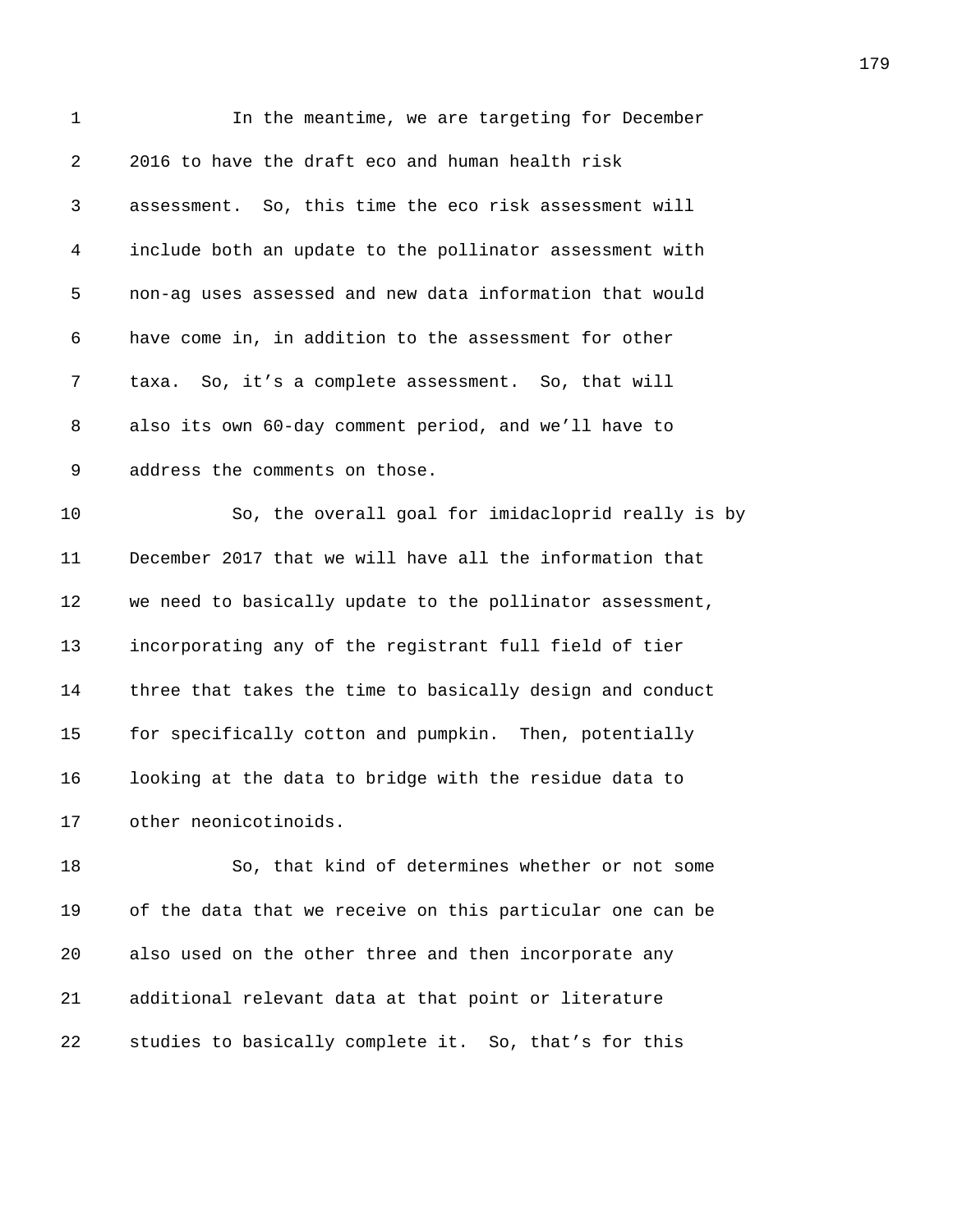1 chemical.

| 2  | For the rest of three down the same schedule,           |
|----|---------------------------------------------------------|
| 3  | by the end of this year, we were hoping to put out the  |
| 4  | preliminary pollinator assessment. The pollinator piece |
| 5  | is honey bee focused. Then, also, it will have the ag   |
| 6  | and non-ag uses on it. It will have its own 60-day      |
| 7  | comment period.                                         |
| 8  | And then, by the end of next year, we will have         |
| 9  | the draft eco and human health risk assessments         |
| 10 | associated with these three neonicotinoids. Again, the  |
| 11 | eco will include pollinator assessments with a pollen   |
| 12 | nectar residue data and other relevant information, and |
| 13 | putting that out for public comment.                    |
| 14 | So, that's really generally where these four            |
| 15 | chemicals are at. Are there any questions?              |
| 16 | MR. HOUSENGER: Okay. Seeing none, let's take            |
| 17 | a break. Let's begin again at 3:15. Thank you.          |
| 18 | (A brief recess was taken.)                             |
| 19 | MR. HOUSENGER: Okay. If you look at the                 |
| 20 | agenda, our next session runs from 3:15 to 4:15. Then,  |
| 21 | Zika runs from 3:45 to 4:45. So, we've identified an    |
| 22 | issue here.                                             |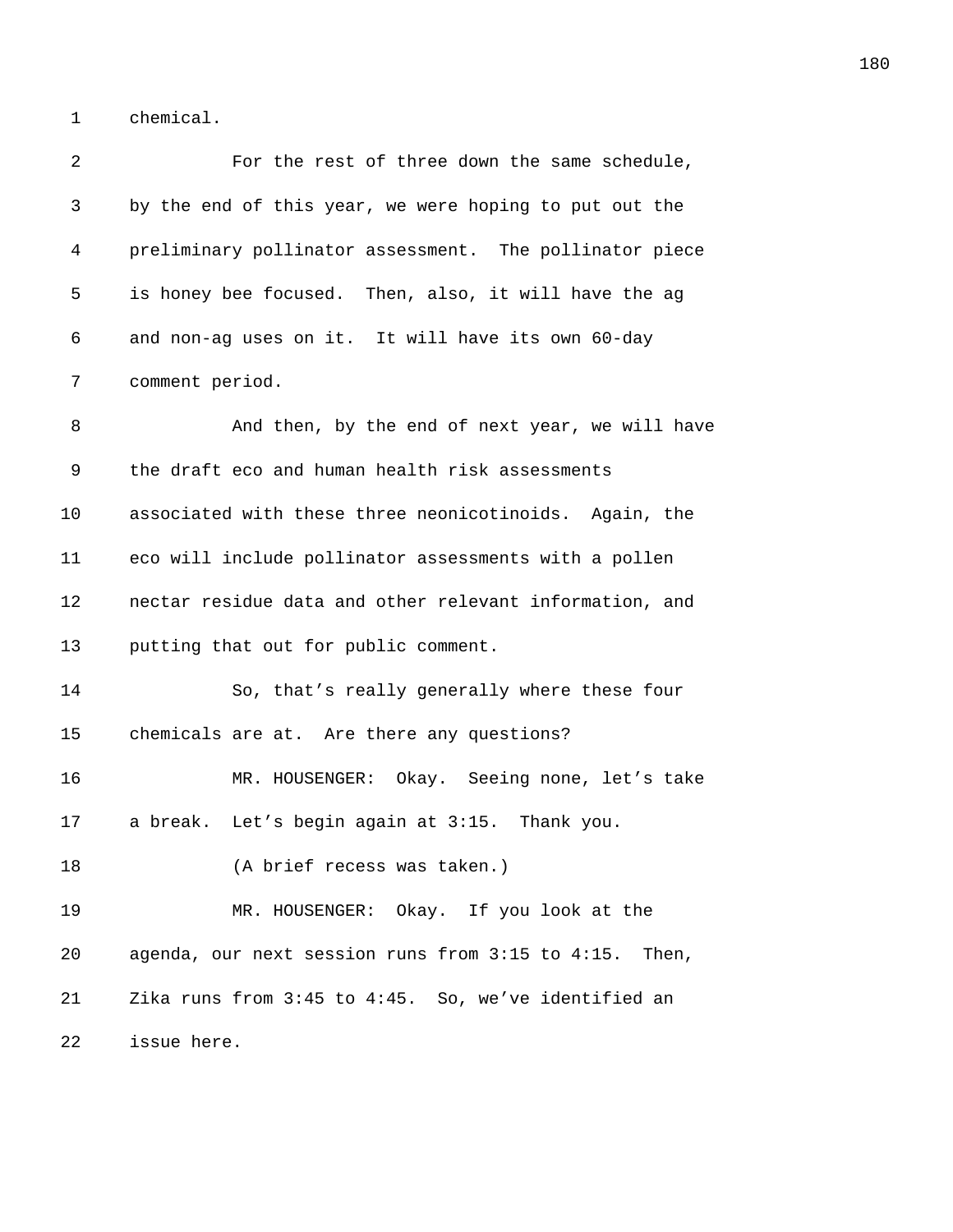| 1  | MS. MONELL: With a solution.                             |
|----|----------------------------------------------------------|
| 2  | MR. HOUSENGER: So, Rick is going to quickly              |
| 3  | run through the next session and allowing ample time for |
| 4  | Marty to do her Zika presentation.                       |
| 5  | So, Rick.                                                |
| 6  | MR. KEIGWIN: So, we thought about having                 |
| 7  | dueling presentations. Then we decided that we were two  |
| 8  | Bostonians and we can both speak very quickly. So,       |
| 9  | that's, I think, the plan.                               |
| 10 | So, in the interest of efficiency, the first             |
| 11 | couple of slides are really background slides. You all   |
| 12 | know about the presidential memorandum that President    |
| 13 | Obama issued in June of 2014, so I don't really need to  |
| 14 | go through that.                                         |
| 15 | The next slide just shows all the agencies               |
| 16 | across the federal government that have been involved in |
| 17 | this task force. While EPA, USDA, and Department of      |
| 18 | Interior contributed probably the lion's share of what   |
| 19 | you find in the strategy, every single agency that's     |
| 20 | represented here has played very important roles in      |
| 21 | helping to develop the overall strategy.                 |
| 22 | So, it was a year ago tomorrow that we issued            |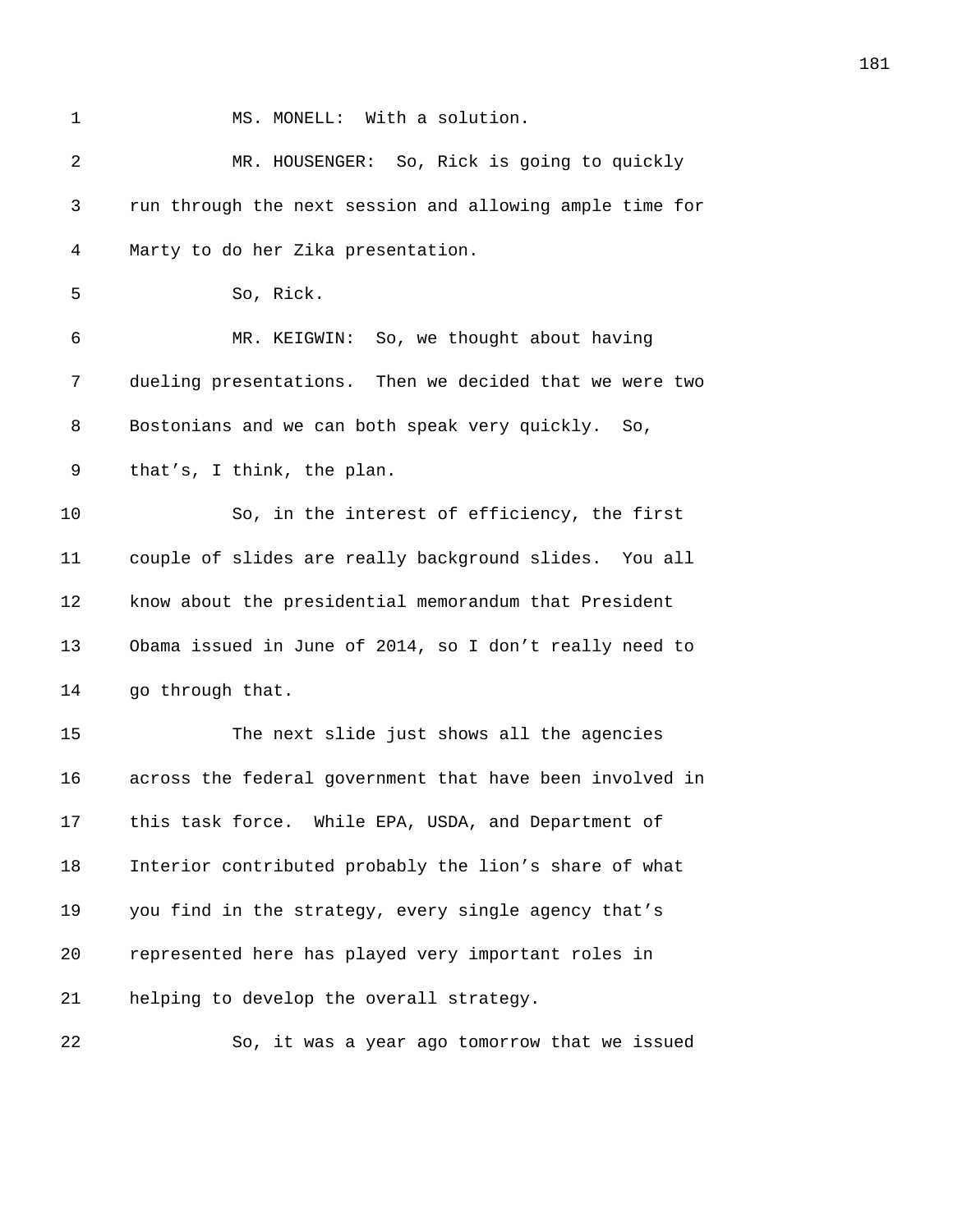| $\mathbf 1$ | the strategy. You'll recall that the strategy lays out    |
|-------------|-----------------------------------------------------------|
| 2           | commitments for every federal agency on the task force.   |
| 3           | It identifies research priorities and research needs that |
| 4           | will help to inform future actions that the federal       |
| 5           | government might take. It discusses a public education    |
| 6           | plan that has been ongoing throughout all levels of       |
| 7           | government, including the public school system and the    |
| 8           | national park system, among other venues, to deliver      |
| 9           | educational material about pollinator protection.         |
| 10          | Then it stressed the important value of the               |
| 11          | public/private partnerships, that this is not just        |
| 12          | something that's a federal government problem; it's a     |
| 13          | national problem, it's an international problem.          |
| 14          | Everyone can play a role in it.                           |
| 15          | From the science standpoint, the strategy also            |
| 16          | reiterates that there are a multitude of factors that are |
| 17          | contributing to pollinator decline. But it's not solely   |
| 18          | varroa mite, it's not solely pesticides, it's not solely  |
| 19          | lack of forage and nutrition. There are a variety of      |
| 20          | intersecting factors where we are right now unable to put |
| 21          | a specific weight on any of those factors. We know that   |
| 22          | each of these factors in some way, and certainly in       |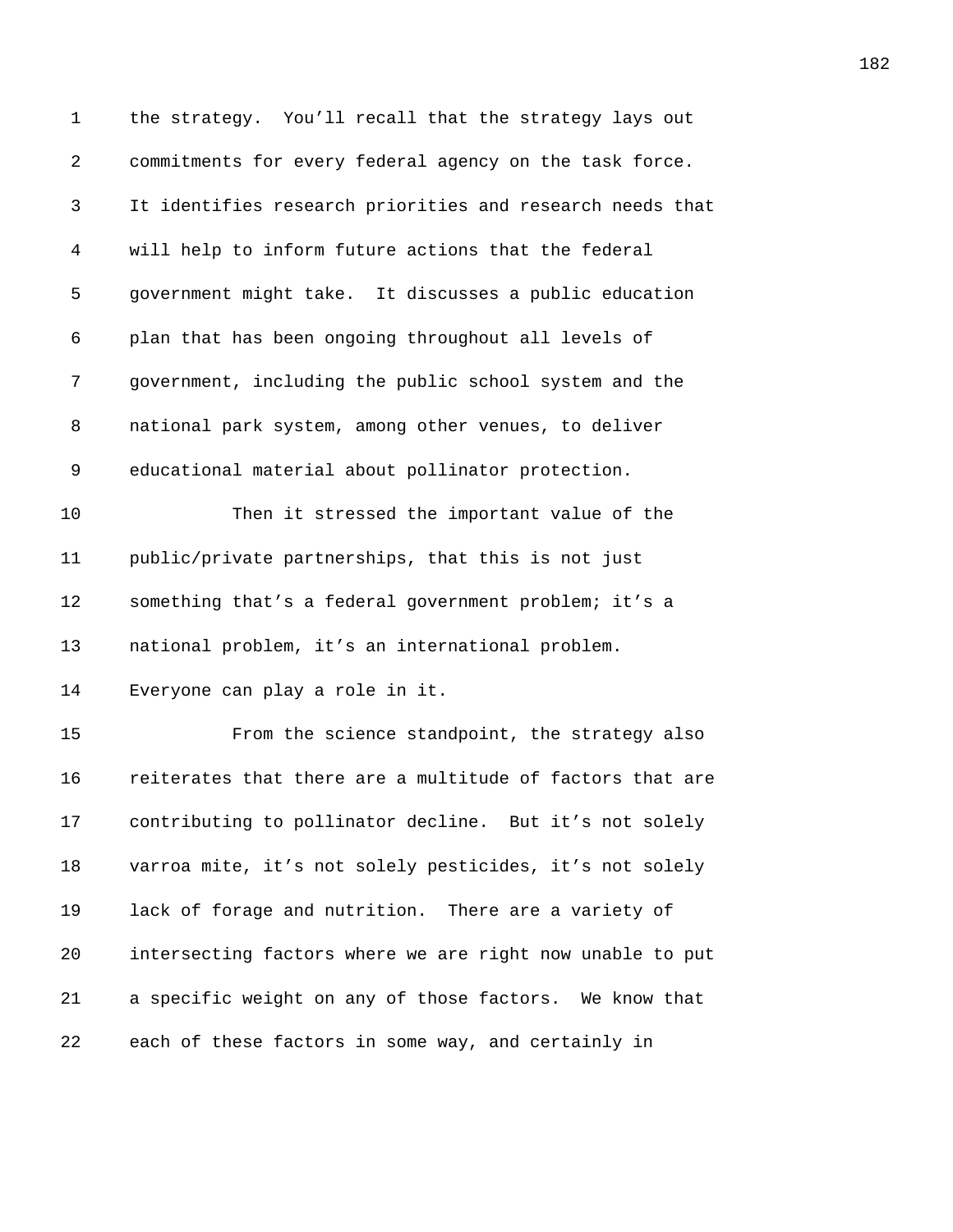1 combination, continue to contribute to pollinator 2 decline.

3 30, to address this, we outlined three 4 *3805B*overarching goals. Just to remind you what those were, 5 we've got one related to honeybee losses, one specific to 6 the monarch butterfly populations, and then one to 7 *380B*address the forage and nutrition piece regarding federal 8 land.

9 380, the honeybee piece was to reduce 10 overwintering losses to no more than 15 percent over the 11 **3812** course of the next 10 years. The second was to restore 12 **381** monarch butterfly populations to 225 million butterflies 13 *3814B*by 2020, so, again, within a five-year period. And then, 14 **3815** to restore or enhance seven million acres of land for 15 *pollinators over the next five years, and to do that* 16 through both federal action and public/private 17 partnerships.

18 3818 3819 This last piece was not meant to say that if we 19 achieve seven million acres of land, enhanced or restored, 20 *3821B*that we would have solved the nutrition issues. But that 21 *382B*was an initial down payment, if you will, and hopefully 22 bo stir up interest in others acting on this goal as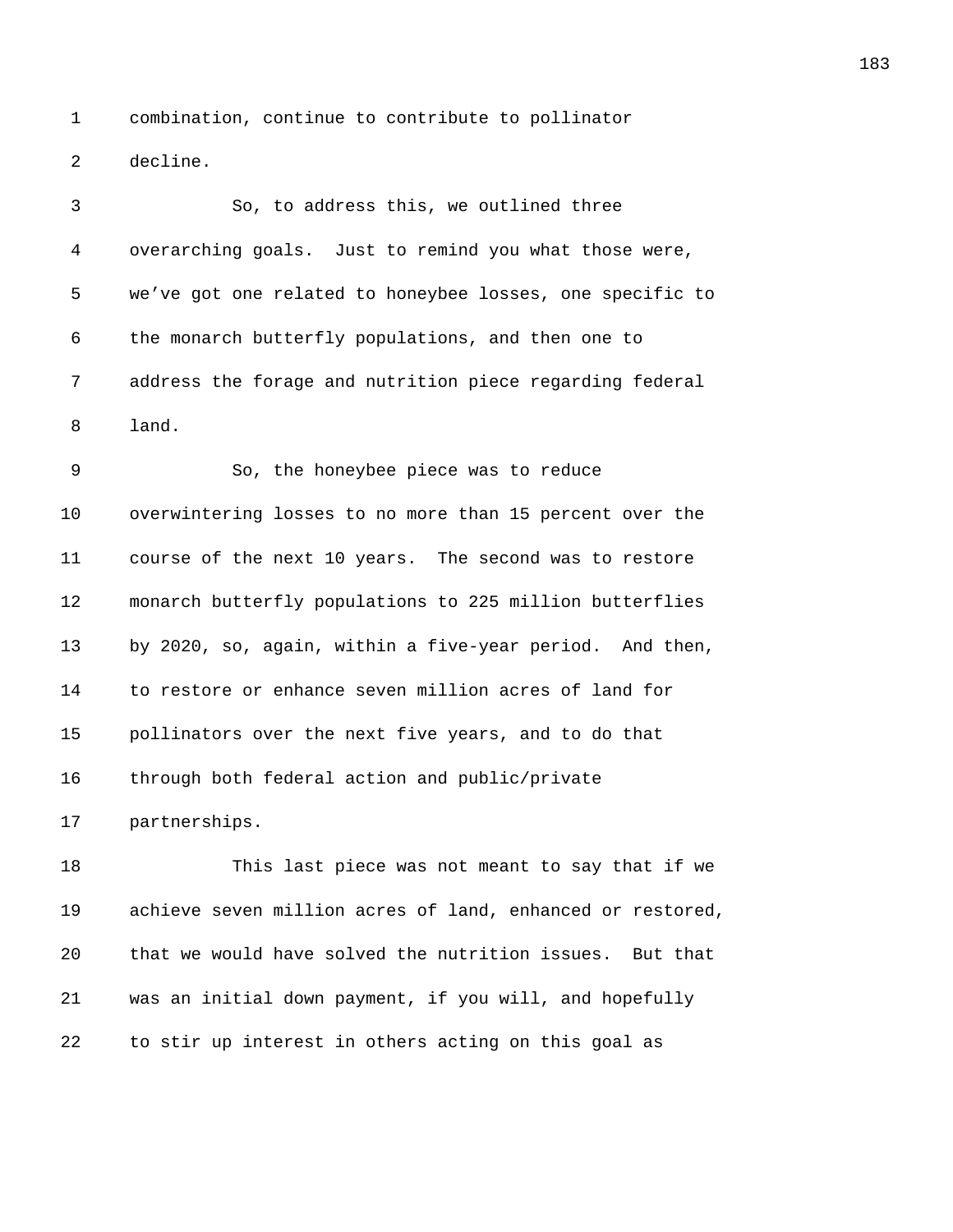1 well.

| 2  | So, I thought it would be helpful to just give            |
|----|-----------------------------------------------------------|
| 3  | you a quick rundown of where EPA is at the one-year mark  |
| 4  | in terms of coming through on our various commitments.    |
| 5  | So, many of these we talked about in the earlier session  |
| 6  | as it relates to the first commitment area for EPA, which |
| 7  | was to assess the effects of pesticides on bees and other |
| 8  | pollinators.                                              |
| 9  | Anita Pease talked earlier this afternoon about           |
| 10 | the risk assessment guidance that we issued, as well as   |
| 11 | the guidance for risk assessors on how to utilize the new |
| 12 | pollinator exposure and effects study needs. She also     |
| 13 | talked about the work that we've been doing through OECD  |
| 14 | and other international fora to develop new test          |
| 15 | protocols for non-Apis bees.                              |
| 16 | What we haven't yet highlighted is some                   |
| 17 | collaborative work that we did with Sheryl Kunickis'      |
| 18 | group, the Office of Pest Management Policy, to revise a  |
| 19 | publication on the attractiveness of different            |
| 20 | agricultural crops to pollinating bees. That's a very     |
| 21 | important piece of work for us. It contributes to how we  |
| 22 | consider exposure to pesticides in our ecological risk    |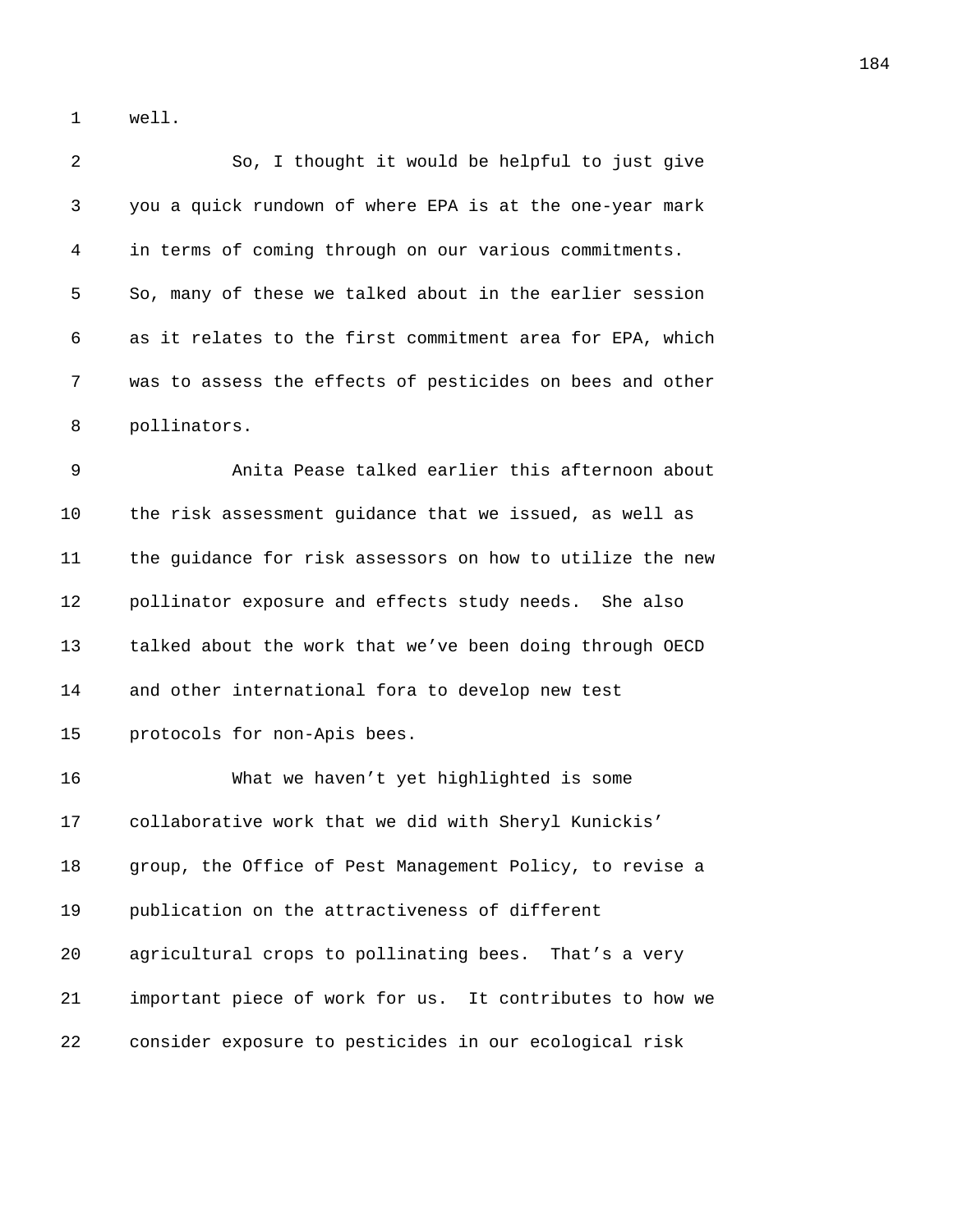1 assessments.

| 2  | Yu-Ting, Anita, and Dan talked about the work             |
|----|-----------------------------------------------------------|
| 3  | that we've been doing to prioritize the list of chemicals |
| 4  | for higher-tiered testing. We also talked about the       |
| 5  | rulemaking that we've initiated to codify these           |
| 6  | pollinator data needs into the 158 data requirements.     |
| 7  | One of the commitments that we made to ensure             |
| 8  | that not only did we have the science but that we started |
| 9  | to employ it in our different programs, via registration  |
| 10 | or registration review, is to ensure that these risk      |
| 11 | assessments were assessing the impacts of pesticide use   |
| 12 | on bees.                                                  |
| 13 | So, from May of 2015 through January of 2016,             |
| 14 | we've actually issued 45 risk assessments for existing    |
| 15 | pesticides, looking at the potential effects of those     |
| 16 | pesticides on bees, utilizing the data that we have in    |
| 17 | house or literature data that we have.                    |
| 18 | So, some of these we'll still have to go back             |
| 19 | and look based upon data needs that were discussed in the |
| 20 | earlier session. But again, it's an initial look to       |
| 21 | ensure that for the data that we have, where necessary,   |
| 22 | we're beginning to take action to address pollinators.    |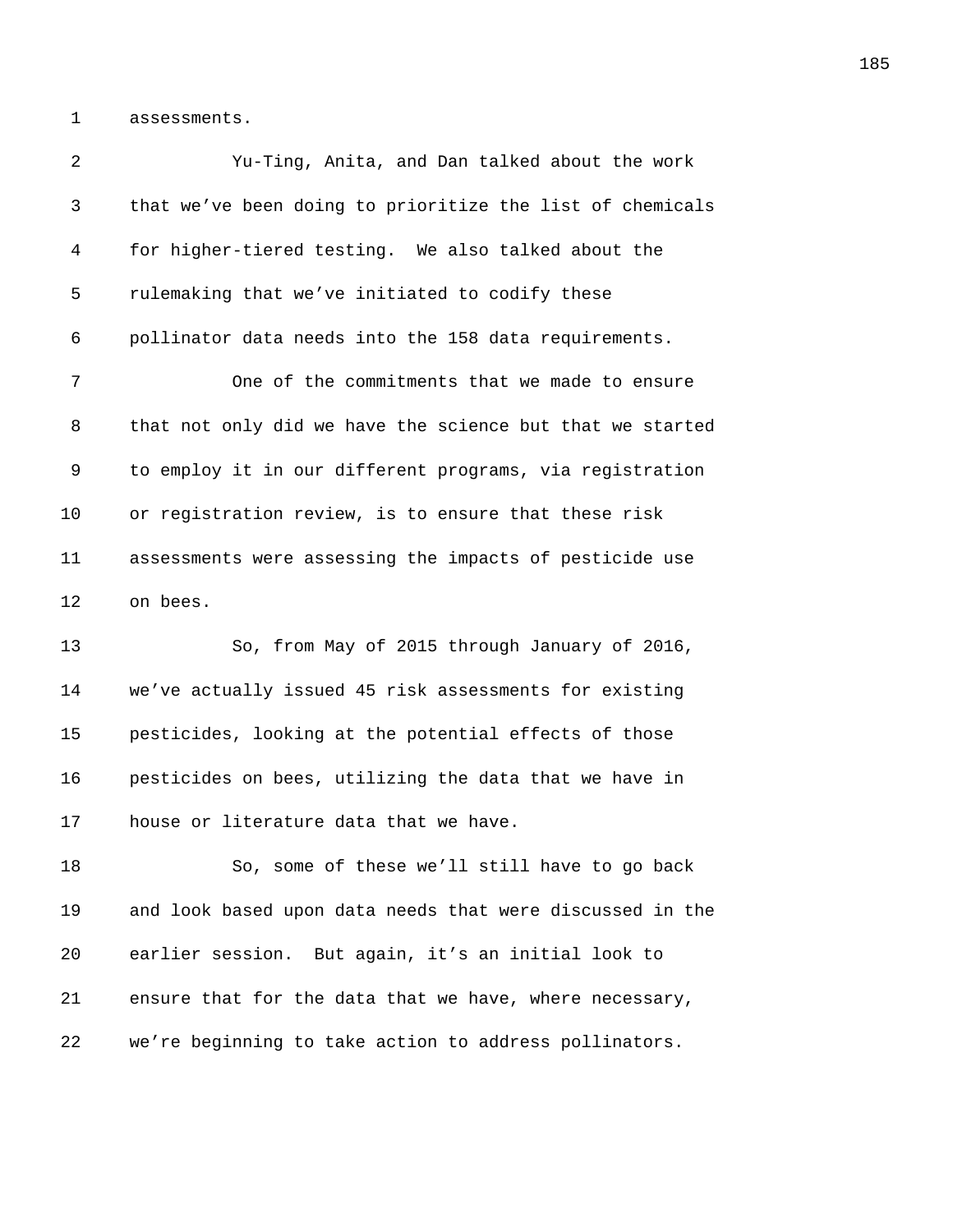1 Then, again, Yu-ting talked about the work that we've *386B*been doing with Canada and California on assessing the 3 risks for imidacloprid.

*386B*I wanted to give you a brief update on where we 5 are with the acute risk mitigation proposal from May of *3870B*last year. I'm not going to read this in the interest of 7 time, but the first part of the slide reflects what our **proposal was in terms of restrictions for the most** 9 acutely toxic pesticides to bees and the role that *3874B*managed pollinator protection plans can play in helping **3875** to reduce stresses from pesticides on pollinators.

**3876** We received over 113,000 comments. Granted, **387** many of them were a mass campaign, but that's still a lot 14 of comments to go through, a lot of work, and some really *3879B*good ideas and thoughtful contributions made during those *public comments.* We are currently reviewing those **3818** comments. We are approaching a point where we can start 18 to make some recommendations internally on how to *38B*proceed. We're just not at a point today to be able to **3** share with you where things are at.

**385 But again, just to reflect, the comments that** 22 we did receive were very helpful in helping us better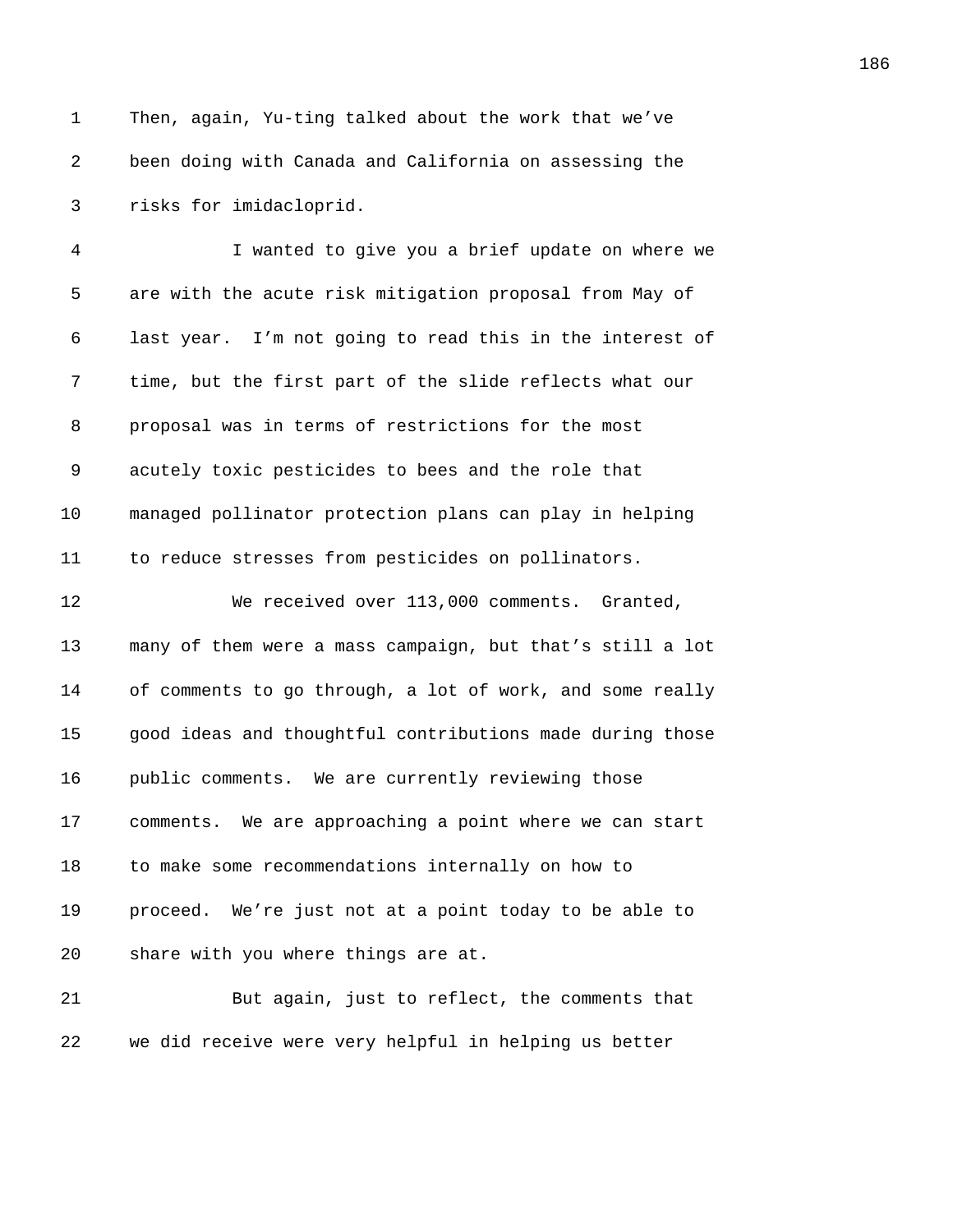1 understand what the impacts of what our proposal might be *387B*and what some alternative solutions from different points 3 of view might be to move forward.

*389B*One of the areas where we did receive general **389** support overall was for the role that managed pollinator **protection plan can play in reducing the potential 388** *stressors from pesticide exposure.* To facilitate that 8 3899 and move that forward, working with USDA, the Honey Bee *3894B*Health Coalition, and the National Association of State **Departments of Agriculture, in March of this year, we 3886** held a symposium to sort of flesh out the ideas of MP3s a **388** 1ittle bit further. We had about 130 participants attend 13 that session, two-day session. There were **388** representatives from the NGO community, from the 15 beekeeper community, from the grower community, from **3901** registrants, from states, from tribes, and from other 17 federal agencies.

18 390 <sup>The main purpose was to flesh out a</sup> **1** little bit more, for example, for those states that *3905B*already have these plans, how well were they working, *3906B*what lessons could be learned to be applied in other **parts of the country, how might we evaluate how effective**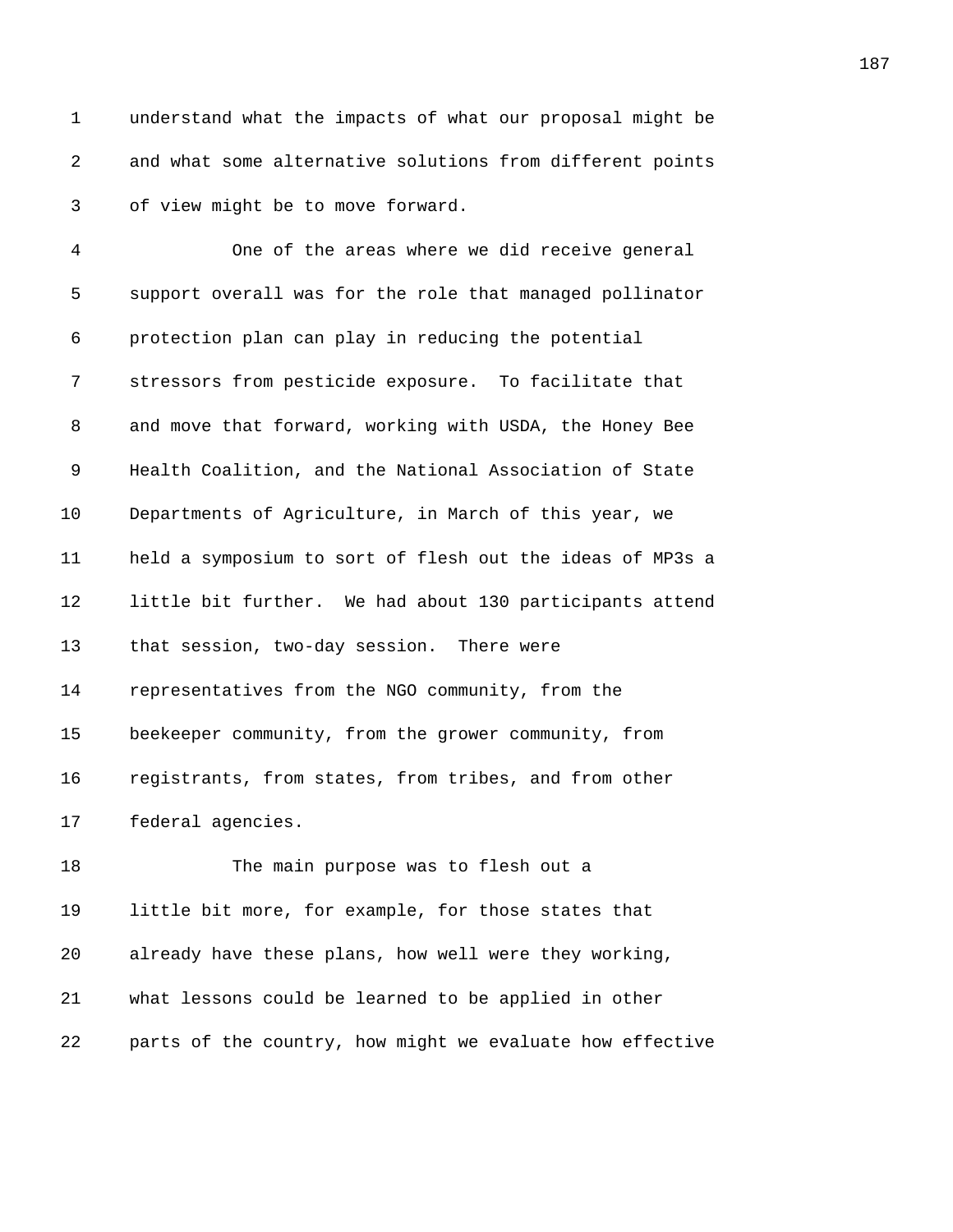1 these plans might be, what states have done to engage 2 3008Bstakeholders to ensure that it was a thoroughly vetted *390B*plan before it was put into place within that state, and *3910B*then identifying tools for tracking and mapping of 5 successes.

*3912B*One of the things that was reported is that the *391B*vast majority of states, and many tribes, have begun to *implement or are in the process of developing or planning* 9 to develop an MP3. I think there were less than a **3916** handful of states that had not started the process. 11 There were maybe one or two states who had decided they **3928** were not going to. I think Alaska, for example, was one **budies that said they probably were not going to develop an MP3.** *3920B*In the third vein of commitments that EPA made 15 had to do with expediting the registration of new **392** products to control varroa mites. In the past year, we **392** have registered two new active ingredients. One is *3924B*oxalic acid, which we registered in about a three- to 19 four-month period. That is lightning fast. *3926B*This registration shows the benefit of our

*3928B*registered in Canada. We basically called up to them and

*3927B*joint work with Canada because this is a product that was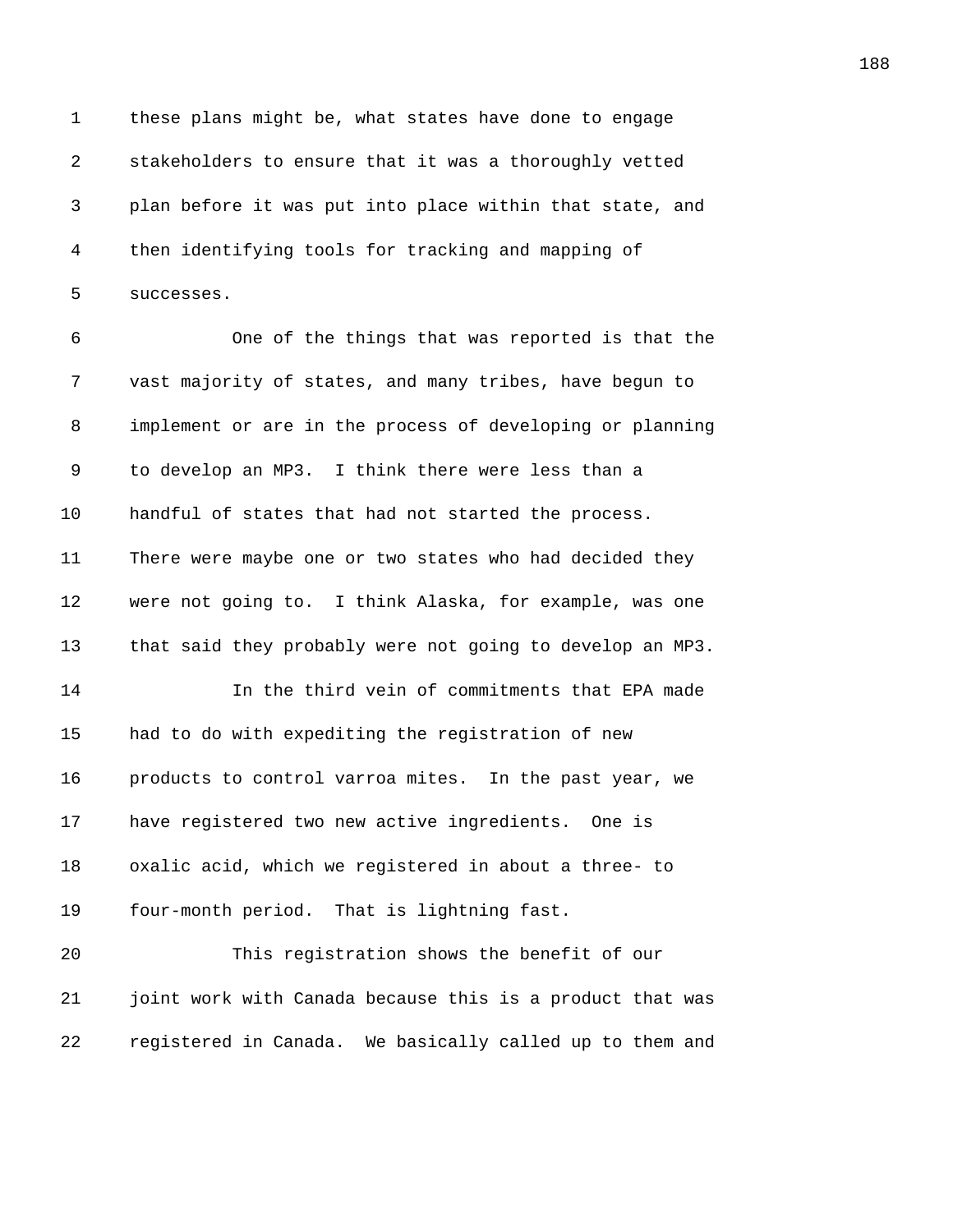1 said, can we have your reviews. We utilized their 2 *392B*reviews and made a risk assessment and risk management 3 *390B*decision in a very timely manner. USDA actually agreed 4 *391B*to serve as the registrant because we could not find 5 3939 someone to serve as the registrant for this particular 6 **product.** So, this has moved forward quite rapidly. 7 3944 *3944 Another chemical that we registered is actually* 8 a biochemical. It is hops beta acid. That product, too, 9 was reviewed in an expedited time frame for the 10 biochemical program under PRIA. To supplement and 11 *provide some additional tools to the public, we did* 12 *publish late last year a list of products that are* 13 *currently registered to control varroa mites in bees.* 14 So, that's the resource that's available. That's the 15 900d news of this. 16 394<sup>The bad news is that in terms of total</sup> 17 **3944** registration, there may be only 10 to 12 products. I 18 **3945** know when talking to a number of beekeepers, there are 19 **3956** some of those products that either are not working or not 20 *working well, or there's been resistance developing.* 21 **3948** Unfortunately, the other piece of the bad news is we 22 don't have any other products in house right now to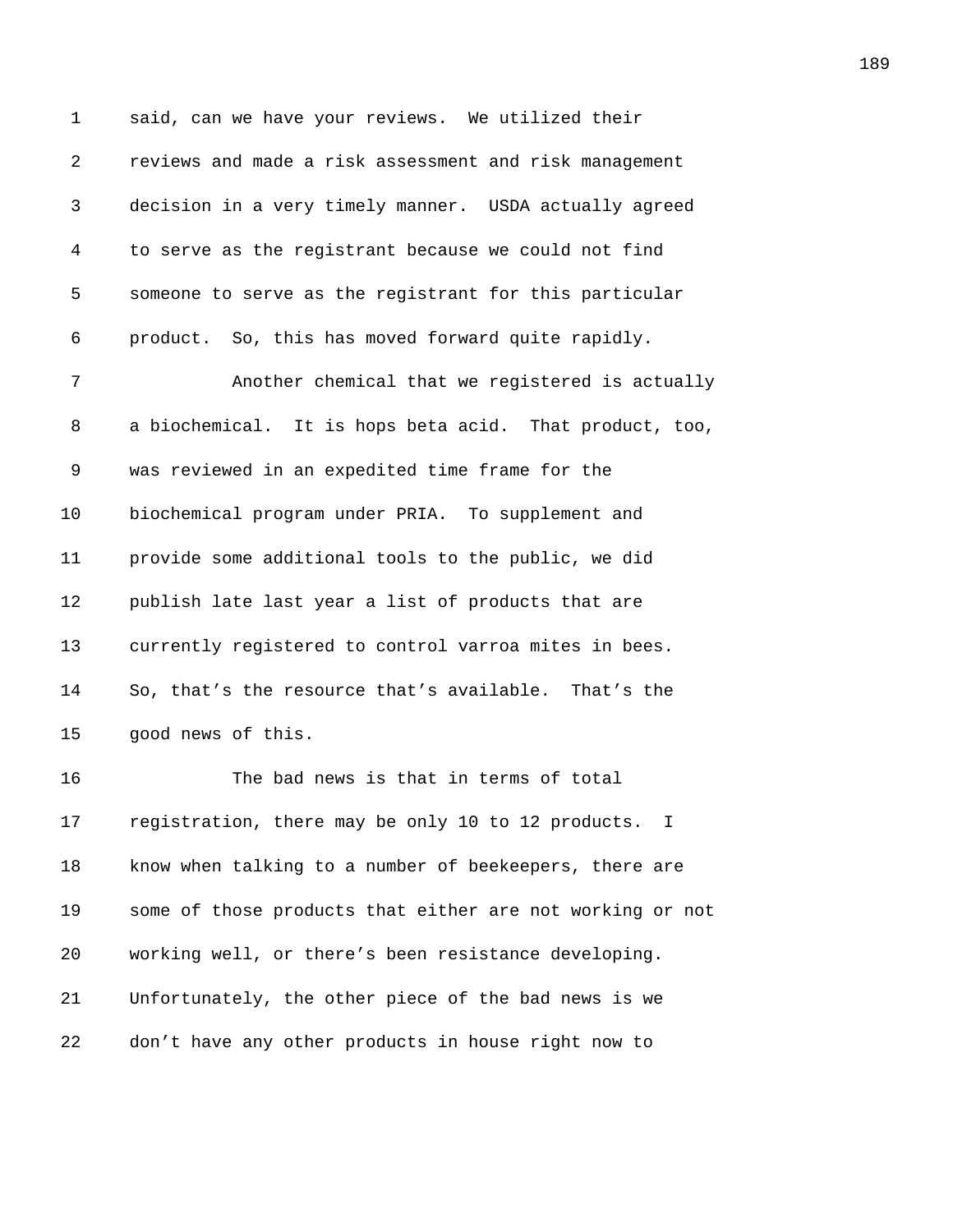1 expedite. So, there's a critical need for the beekeepers 2 3650 to have products to control this pest that vectors any *number of diseases within their hives. 3952B*The last area that I wanted to highlight was **395** some of the non-pesticide work that we've done. So, the *3954B*president charged and challenged all federal agencies to *395B*lead by example and to incorporate pollinator habitats 8 into our landscapes around all of our buildings. 9 3957 So, one of the things that EPA did over the 10 course of the past year is we went to the 17 EPA-owned *395B*facilities throughout the country, and we conducted on-**3960** site pollinator assessments to see what habitats *currently existed, what opportunities there were to* **396** anhance those habitats, and/or what pollinator species **396** might already be resident on those. 16 3966 3964 BSo, we did an observational study at each of 17 our 17 sites and then identified areas for enhancement. 18 For example, at our laboratory at Research Triangle Park, **3967** we found that there was suitable habitat to install some *3968B*beehives at that campus. At the Atlantic Ecology **Division, part of ORD, they've been routinely converting** *grass areas into meadows and being sure that they*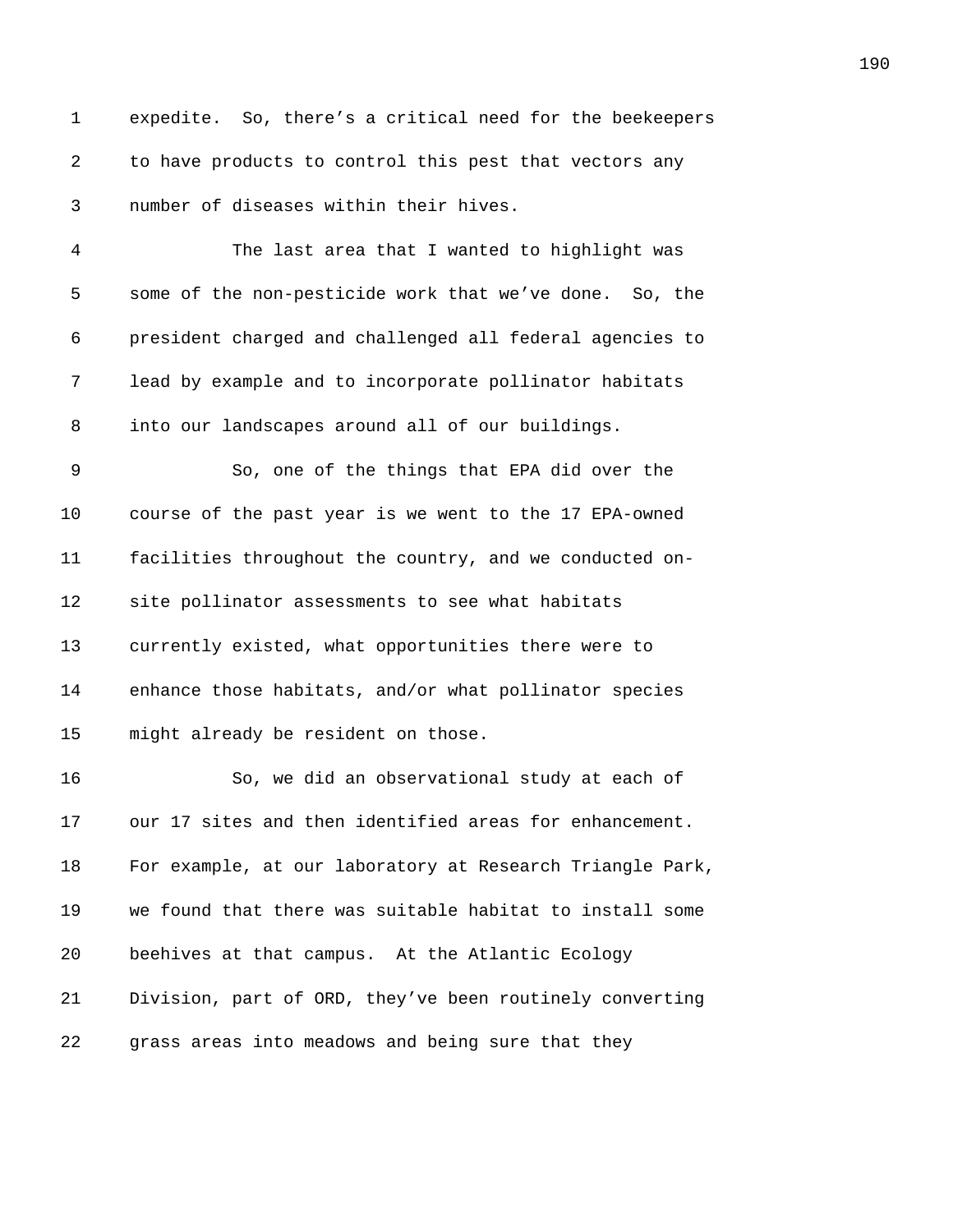1 incorporate different flowering plants that flower **1977** throughout the year so that they're suitable habitat and *3972B*forage for pollinators throughout the year. Our Mid-*397B*Continental Ecology Division up in Duluth has a prairie 5 that they've been continuing to enhance. So, that's our 6 contribution.

*3976B*We don't have many acres, but what we decided 8 <sup>3</sup> bo do was with the acreage that we had, try to lead by 9 example. We're continuing to look at those. So, our **397** next wave will be to look at those areas where we lease *3980B*and working with the General Services Administration to **398** see what additional enhancements we can do.

13 39885 3986, what are our next steps? We will be **1888** finalizing the acute risk mitigation strategy, hopefully 15 by the end of the year. We want to move forward with *3985B*implementing the pollinator data requirements as Anita **3986** and Dan and Yu-ting discussed. Then, through both our **3987** registration and registration review program, assess the **impacts of pesticides and pollinators.** That's our job. 20 Then, implement risk mitigation as necessary. Then, **300** continue to be promoting these habitat enhancements 22 across EPA's various landscapes.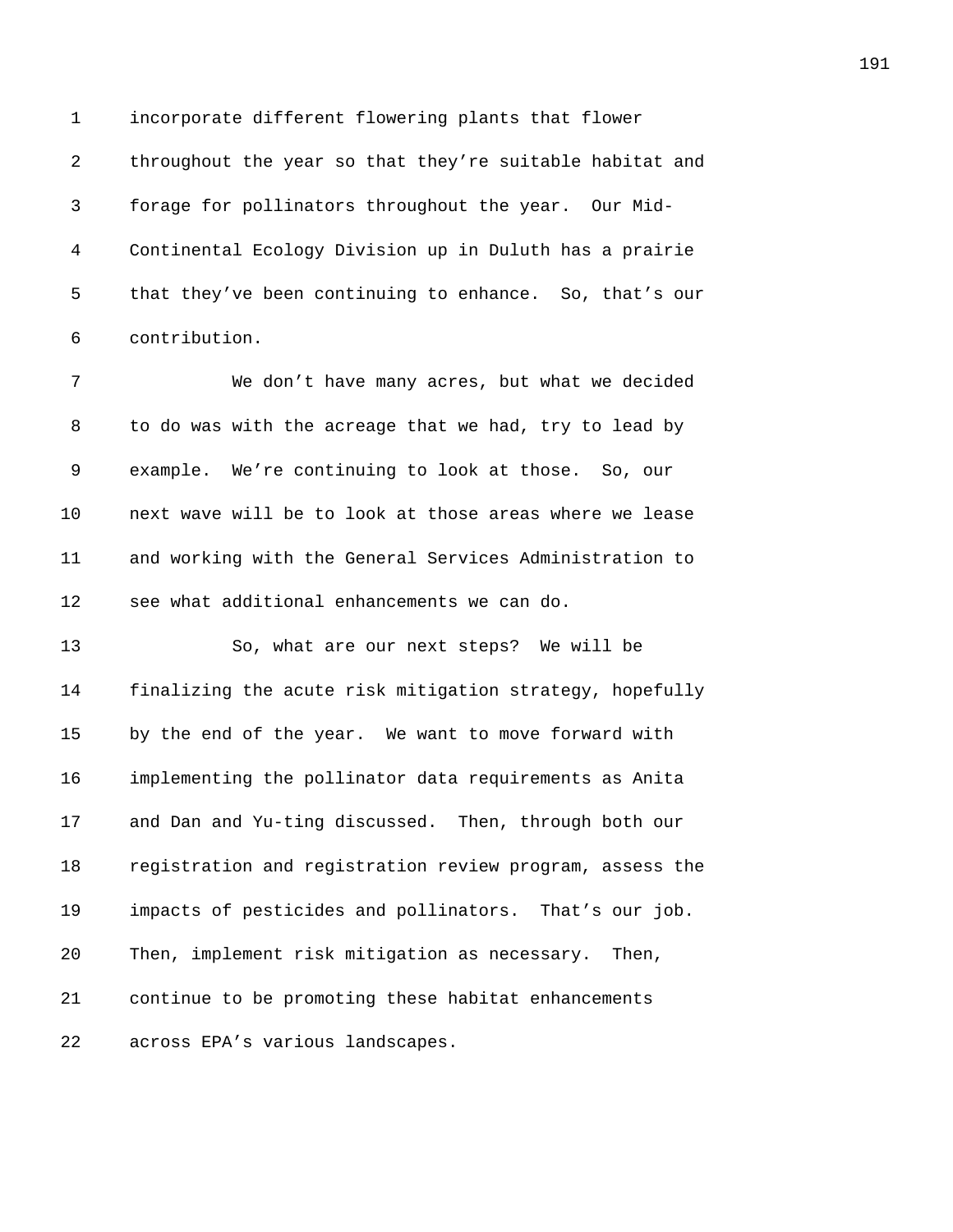1 Quick questions?

**3922 MR. HOUSENGER:** Cynthia. 3 3 CYNTHIA: I appreciate all the efforts on bees. *394B*It's a good start. I just want to make sure that there's 5 serious effort to protect other pollinators as well, *396B*including the birds. The American Bird Conservancy found *397B*that a single coated seed, coated with any neonic is enough to kill 8 a songbird. The worldwide assessment found that other *wildlife are affected by these pesticides as well.* **10** I'm wondering specifically with regard to the *401B*MP3 plans, since those seem to be sort of at the heart of **EPA's approach now, to what extent will these state plans protect birds, bats, beetles, and other pollinators, as b** well as the very neonic sensitive aquatic invertebrates 15 on which many of these pollinators depend? **406 MR. KEIGWIN: Thanks, Cynthia.** This was **actually one of the questions that came up at the 5** symposium. Some states thought that they weren't going 19 to be allowed to consider issues other than managed **pollinators as part of their MP3.** In fact, we encouraged **them that where there was stakeholder interest in broadening beyond managed pollinators, that that was**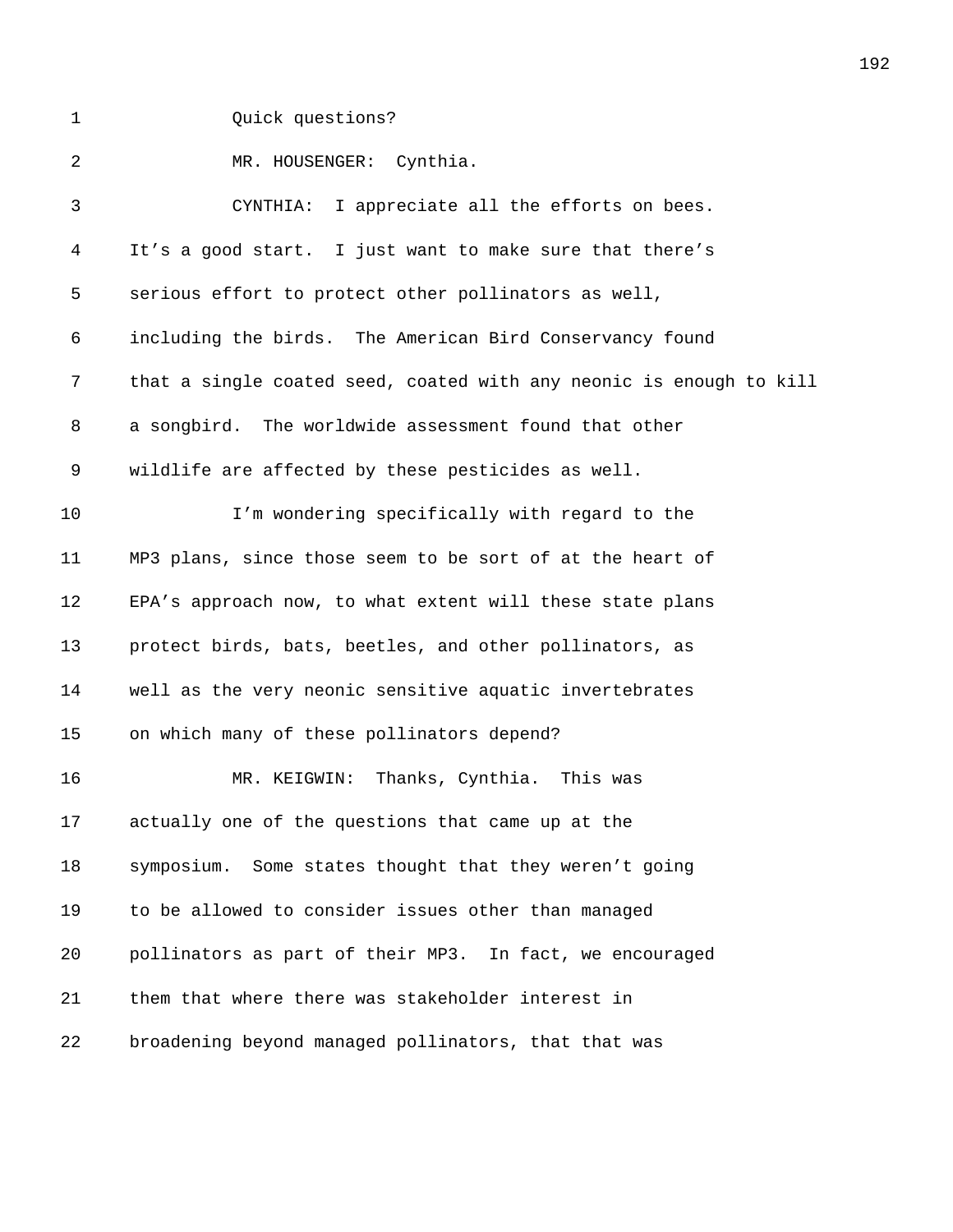1 certainly an opportunity that they could use their MP3s *4013B*to do.

| 3  | We do think that the MP3s, even if they don't                  |
|----|----------------------------------------------------------------|
| 4  | directly address non-managed pollinators, do have a            |
| 5  | collateral benefit for other species that might be             |
| 6  | utilizing that landscape at the same time.                     |
| 7  | MR. HOUSENGER: Annie.                                          |
| 8  | I have two quick questions. One, I'm<br>ANNIE:                 |
| 9  | wondering what EPA's role in overseeing these state MP3s       |
| 10 | are going to be. Obviously, with the number of states          |
| 11 | and just like the various ways that they could be put          |
| 12 | together, we'd obviously like to see a pretty great role       |
| 13 | from EPA in making sure they meet like some kind of            |
| 14 | standardized, you know, requirements.                          |
| 15 | So, we just want to know what your role is                     |
| 16 | going to be right now. It sounds really kind of                |
| 17 | collaborative, and states are doing their (inaudible)          |
| 18 | things. Do you have plans to kind of get everyone on a,        |
| 19 | you know, baseline of stage?                                   |
| 20 | MR. KEIGWIN: So, in the proposal, we discussed                 |
| 21 | what we thought were the minimum needs for an effective        |
| 22 | So, for example, we talked about the need for it to<br>$MP3$ . |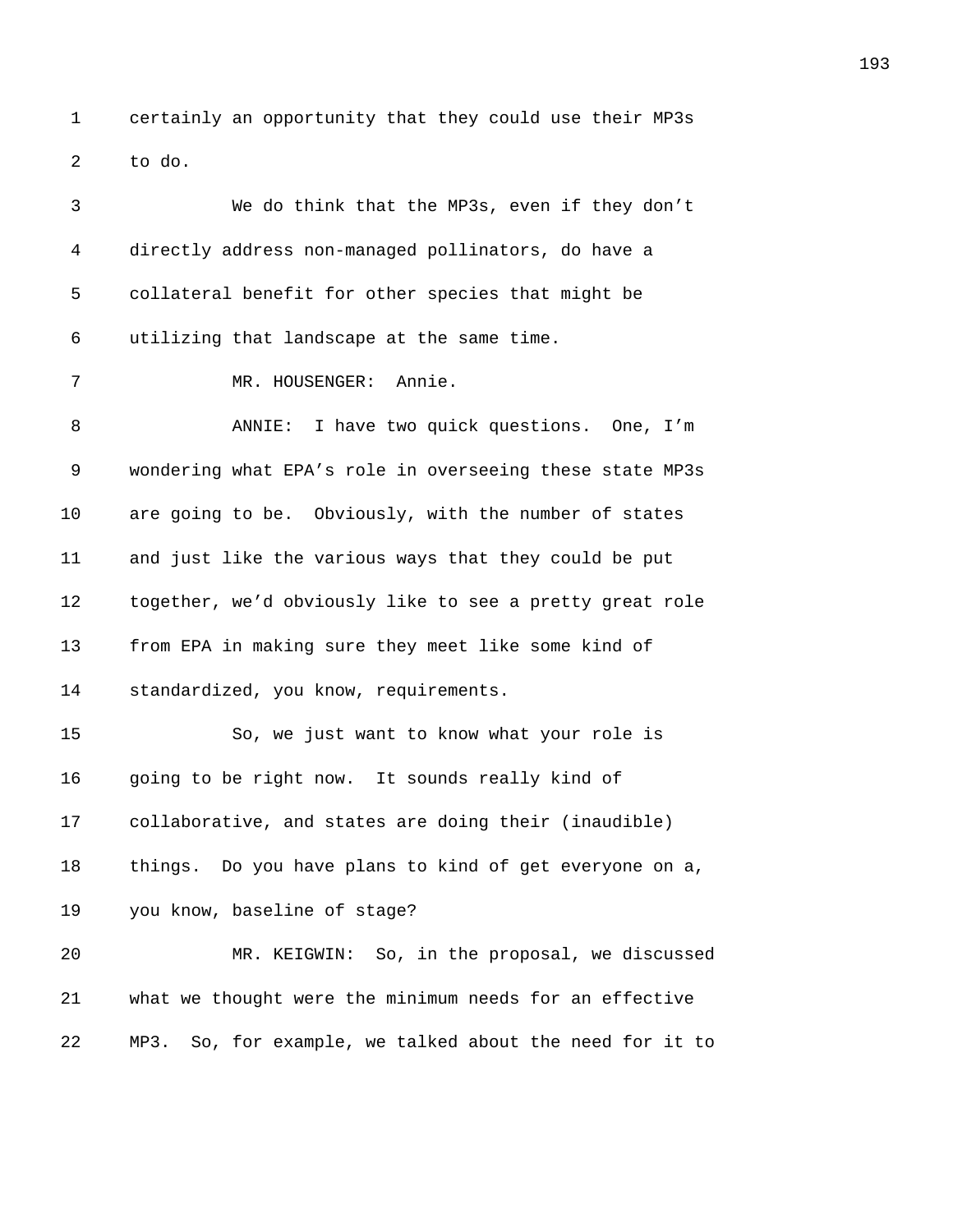1 be developed in a very collaborative process with the 2 stakeholders across the spectrum involved.

*4035B*We talked about the need for there to be an *4036B*ability for the agricultural user of the pesticide to be able 5 to communicate with the beekeeper in an effective manner *4038B*so that discussions about pesticide use could occur. We 7 also talked about the need for there to be reflective 8 measurement on the success of those plans. 9 600 So, that's what was in the proposal. In *402* response to comments, we've gotten some additional ideas, **508** so we're thinking about that. The states have already **50** started to think about how do you not only design a plan 13 that's very effective, but how do you measure how well **it's working so that you can make adjustments as h** necessary if it's not working or meeting the goals that 16 were laid out. **408** ANNIE: So, what do you see EPA is making sure **the states comply with the minimum requirements or helping them improve them if they --405 MR. KEIGWIN:** So, in our proposal, we said that *4053B*we were not going to require plans and we were not going

*405B*to approve plans, but that we would play a facilitation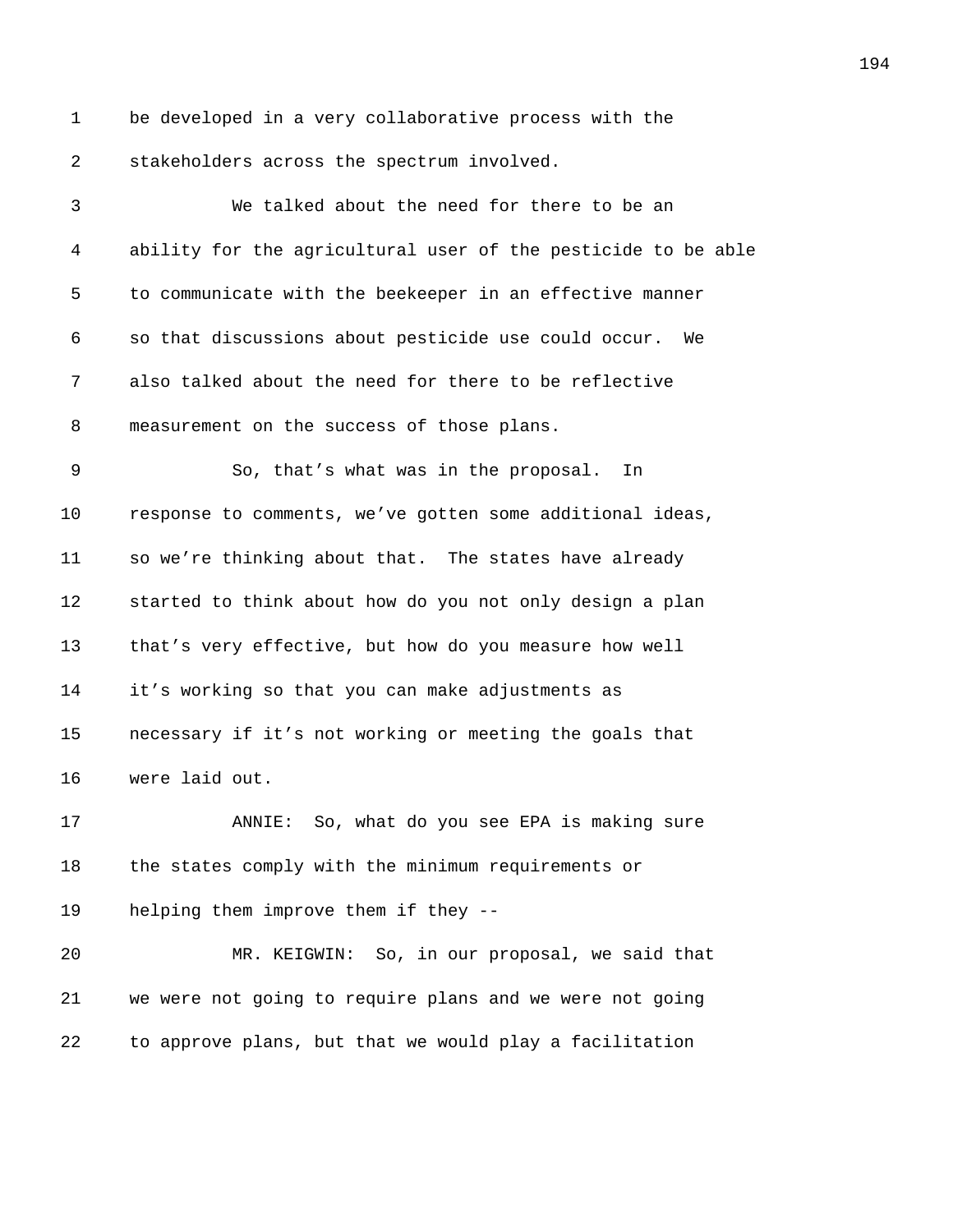1 role in their development. Some of the comments that 2 came in suggested that we take a different role. We're **hot at the point yet to say if we're going to change** *4057B*that. But, in the meantime, these plans are under 5 development. Many states have been coming to us for *4059B*input on how they might go about designing their plan. 7 We'll continue to play that role, regardless of the 8 outcome. *4062B*ANNIE: Okay, thank you. My other question is, 10 I was just wondering what the status of your proposal to **106** limit foliar applications of neonics for managed bees. 12 But is that part of your acute risk mitigation strategy? **15** Is that still on the table? *4067B*MR. KEIGWIN: Well, the neonicotinoids already 15 have restrictions on their labels. They're mandatory *16* requirements. The acute risk mitigation proposal is what *you're referring to.* That's where we're still in the **process of going through the comments.** But the **1072 1072 1072 1072 1072 1072 1072 1072 1072 1072 1072 1072 1072 1072 1072 1072 1072 1072 1072 1072 1072 1072 1072 1072 1072 1072 1072 1072 1072 1072 1072 1** *4073B*when they can be applied and when they cannot be applied **601** foliarly to blooming crops.

**407 ANNIE:** Right. Do you have an estimated date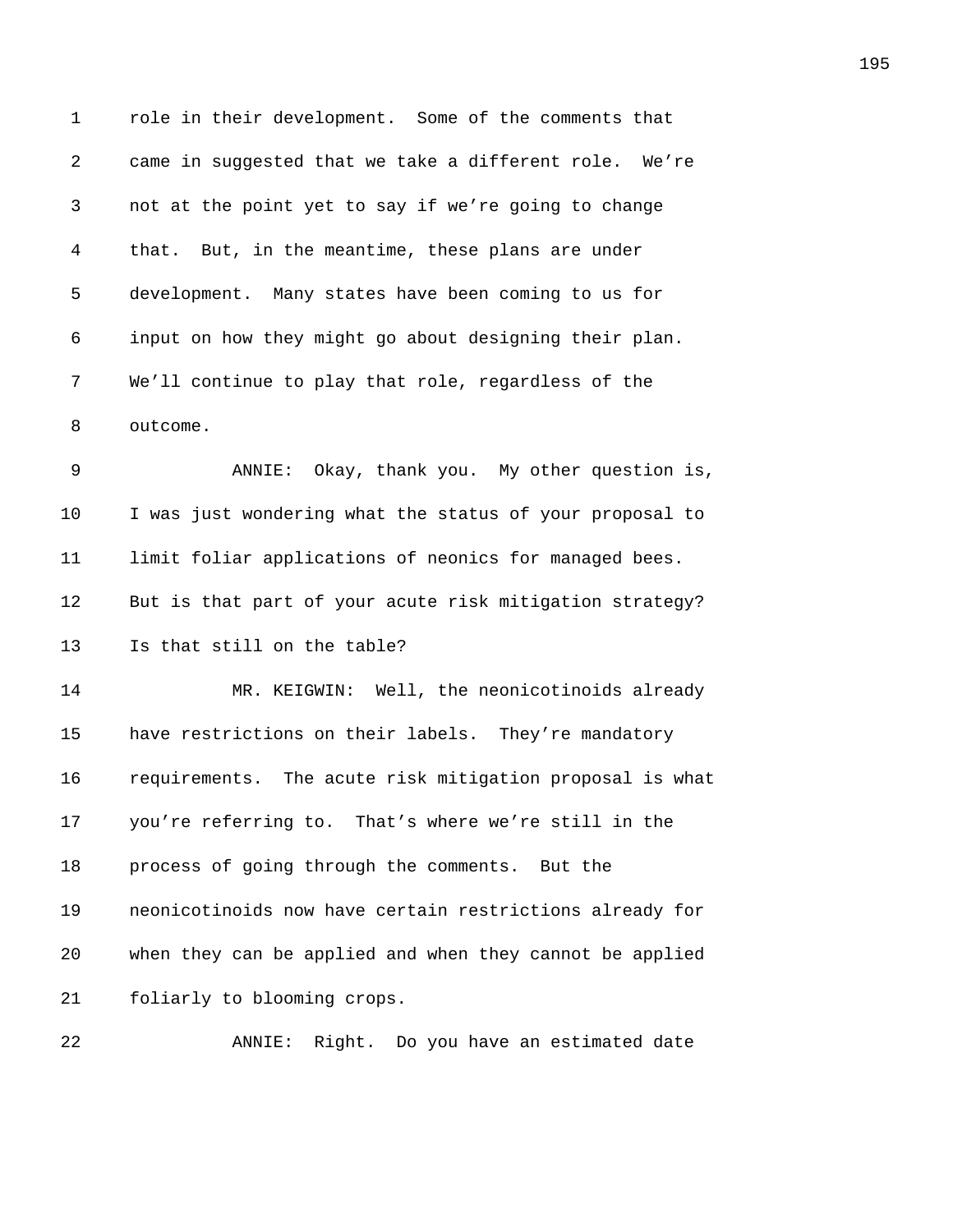1 as to when you'll finish going to through those comments? **407 MR. KEIGWIN:** I think I just said by the end of 3 the year.

**ANNIE:** Okay, thank you. 5 MR. HOUSENGER: Steven. *408B*STEVEN: So, I have a comment and a question. 7 The next to last slide, I think you skipped the last 8 bullet point. It says initiated work with state lead *4083B*agencies to improve consistency in bee kill incident *reports.* I wasn't going to mention it, but since you **failed to mention it, again, the incident report system heeds** some more looking at. 13 MR. KEIGWIN: And we'll be having a *presentation tomorrow from the incident reporting group* 15 on next steps that EPA can take in that regard. But 16 thank you for pointing out that I missed that. **Annual MR. HOUSENGER:** Are you part of that incident **workgroup? 409 ADAPE STEVEN:** I get the e-mails, but I have not been 20 able to participate in it.

**Annual MR. HOUSENGER:** I would encourage you to do so. **408** STEVEN: So, my question is, does EPA have any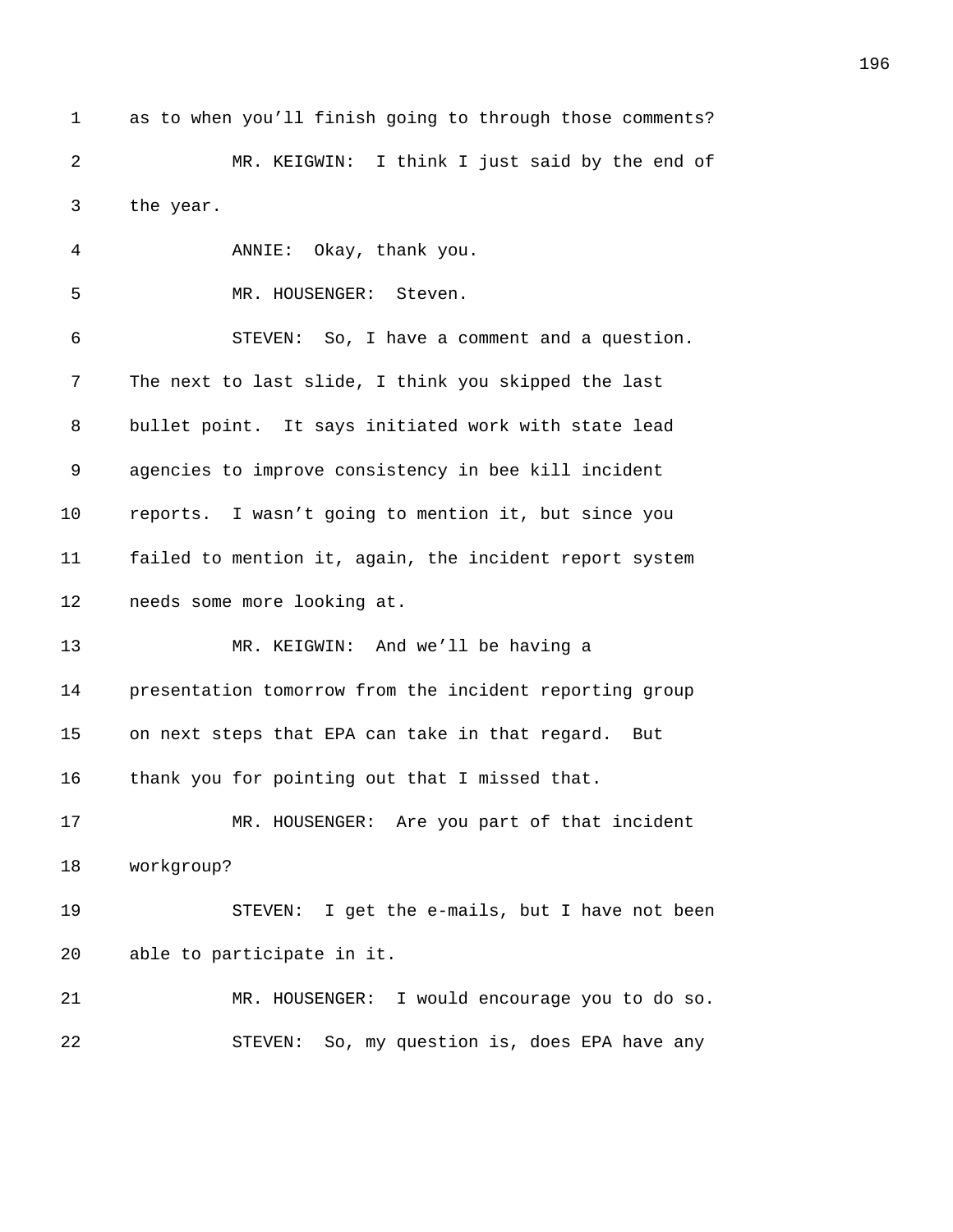1 plans for evaluating the effectiveness of these MP3 plans 2 or are you just going to leave that up to the states to *individually do that? 409B*MR. KEIGWIN: I think in the note that Jack **5 6** sent out leading up to this meeting, one of the things 6 that we talked about, and this will be another discussion **budge 102** point for tomorrow, is actually forming a new subgroup **4103** under the PPDC that would provide back to EPA advice on **this very area.** We think that would be an area to get **5006** some very valuable input from all of you moving forward **in that regard. Annual MR. HOUSENGER:** Lori Ann. *4108B*LORI ANN: We were concerned about the *4109B*Imidacloprid pollinator risk assessment and the fact that 15 it was a honeybee risk assessment, really. **Annual MR. KEIGWIN: Mm-hmm.** *412B*LORI ANN: It didn't talk about our native 18 bees, even though there is significant body of science **indicating that they are more -- not significant.** There **415** is some science indicating that they are more sensitive 21 and also butterfly bats and all the other creatures. *417B*Also, we had some concerns about the body of science that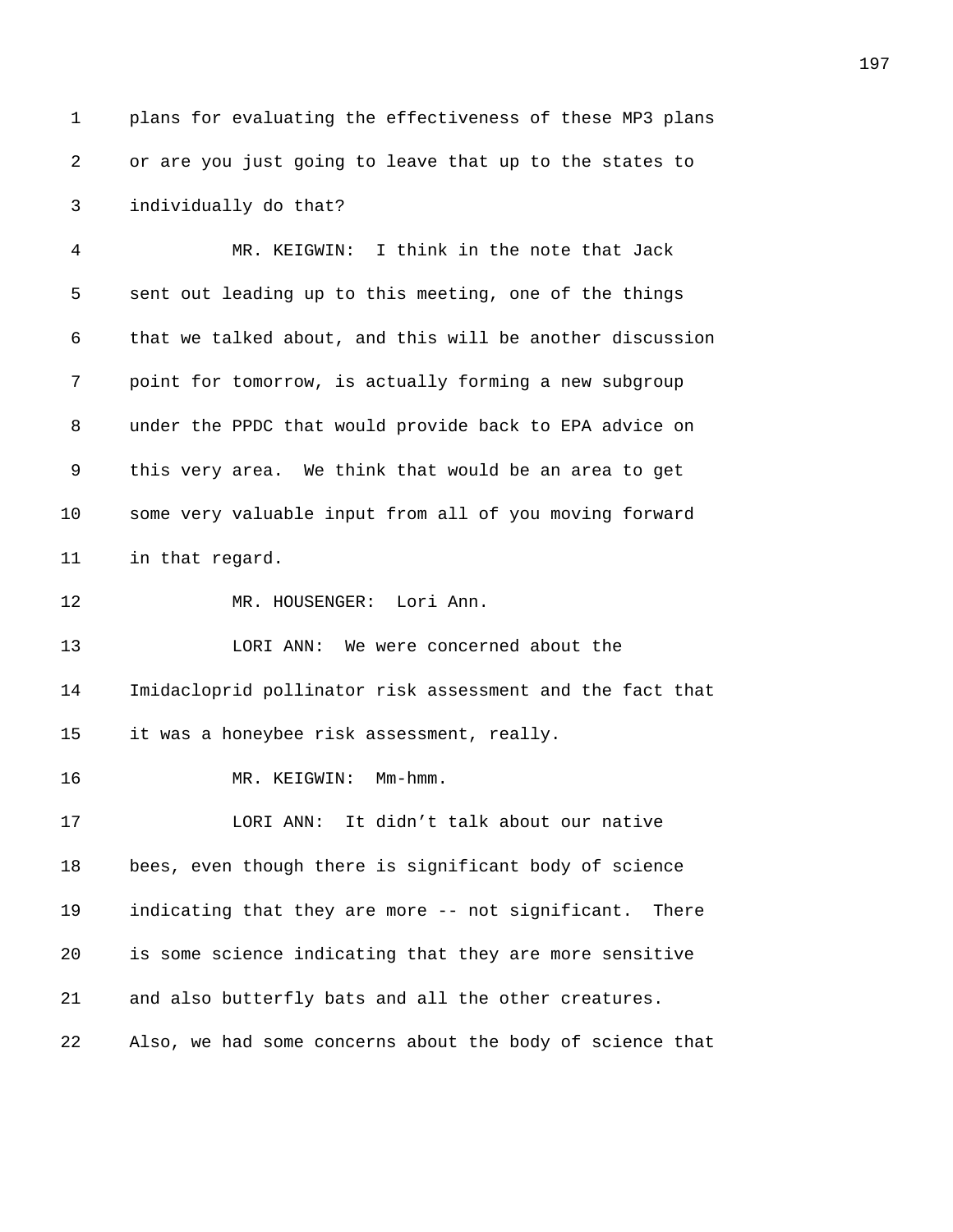1 was explored for that risk assessment. How are you *418B*planning on moving forward, or are those concerns going *419B*to be addressed in future pollinator risk assessments? **120 MR. KEIGWIN:** So, hopefully, in response to our **112** issuance of the draft risk assessment, you provided us *412B*with citations of studies, additional sites that we would **100k at.** We'll take that very seriously and address 8 those comments. **4125 Bas Yu-ting said earlier this afternoon, we will** 10 be revising that risk assessment, but also expanding that *tisk assessment to include all of the uses for* 12 Imidacloprid and also looking at taxa beyond pollinators. 13 60, I think the assessment that comes out later this year 14 would be responsive to the comments that you've 15 submitted. **413** LORI ANN: But that's for the ecological risk 17 assessment. 18 MR. KEIGWIN: Right. **4136 IORI ANN:** I'm curious will future pollinator *1136* risk assessments look at more pollinators? **413 MR. KEIGWIN:** So, our pollinator risk *4138B*assessment guidance does describe for our risk assessors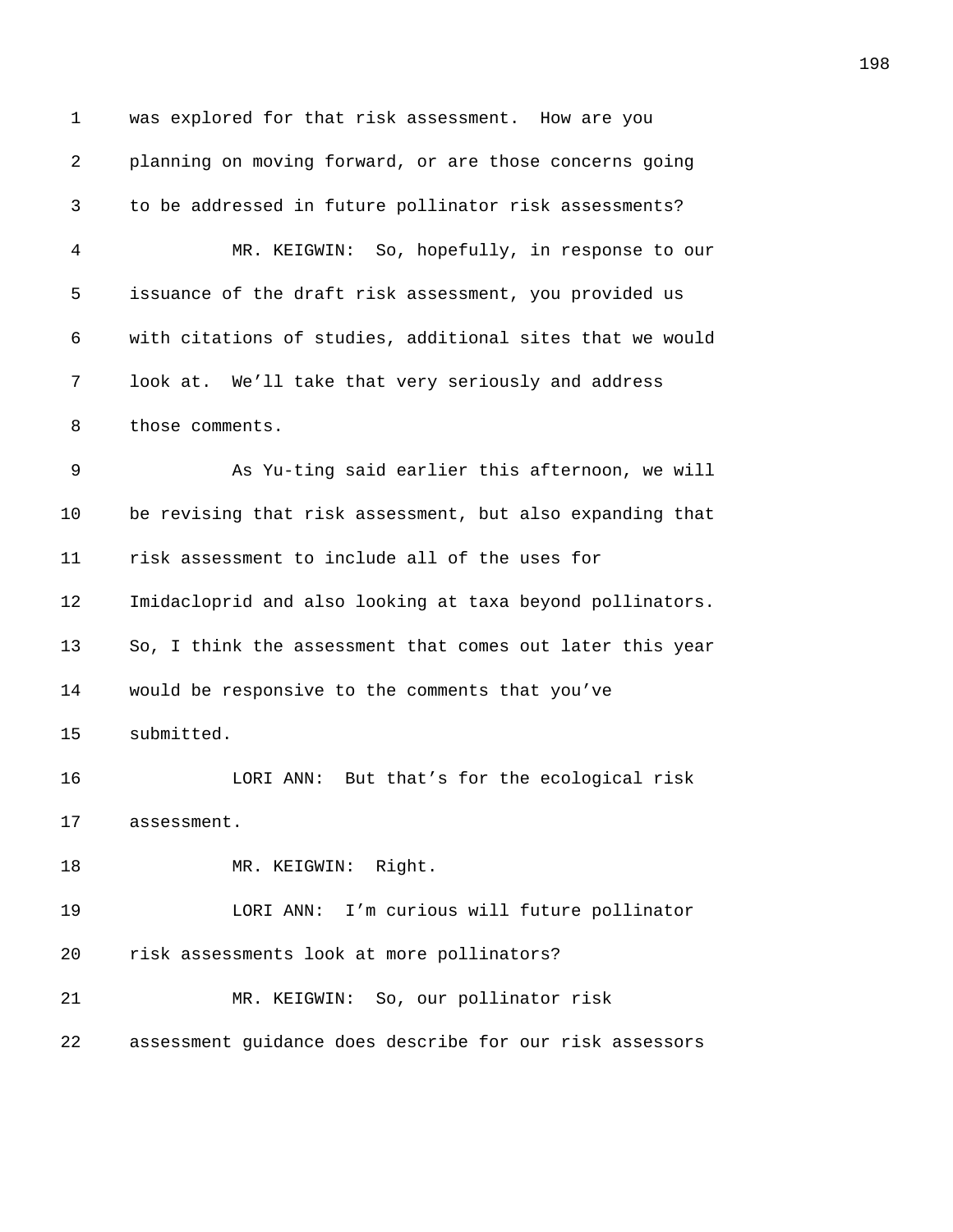| $\mathbf 1$ | how to look at pollinators other than honeybees. We are  |
|-------------|----------------------------------------------------------|
| 2           | using honeybees as a surrogate because that's the best   |
| 3           | data that we have right now. But where there are data in |
| 4           | the public literature on non-honeybee species, we are    |
| 5           | looking at that information at least qualitatively and   |
| 6           | where we can, where we have the data, quantitatively.    |
| 7           | LORI ANN: Thanks, and no offense to the                  |
| 8           | honeybees. I like honey as much as everyone.             |
| 9           | MR. HOUSENGER:<br>Ray.                                   |
| 10          | RAY: A couple questions on your slide six.               |
| 11          | You mentioned that you've developed guidance for the EPA |
| 12          | risk assessors.                                          |
| 13          | MR. KEIGWIN: Right.                                      |
| 14          | Is that guidance public?<br>RAY:                         |
| 15          | I think Anita responded to that<br>MR. KEIGWIN:          |
| 16          | in her earlier session. So, right now, it's intended for |
| 17          | internal use, but it's reflective of the guidance that's |
| 18          | already out on the street publicly.                      |
| 19          | In the following slide, you mentioned<br>RAY:            |
| 20          | that you issued 45 risk assessments, pollinator risk     |
| 21          | assessments for existing pesticides.                     |
| 22          | $Mm-hmm.$<br>MR. KEIGWIN:                                |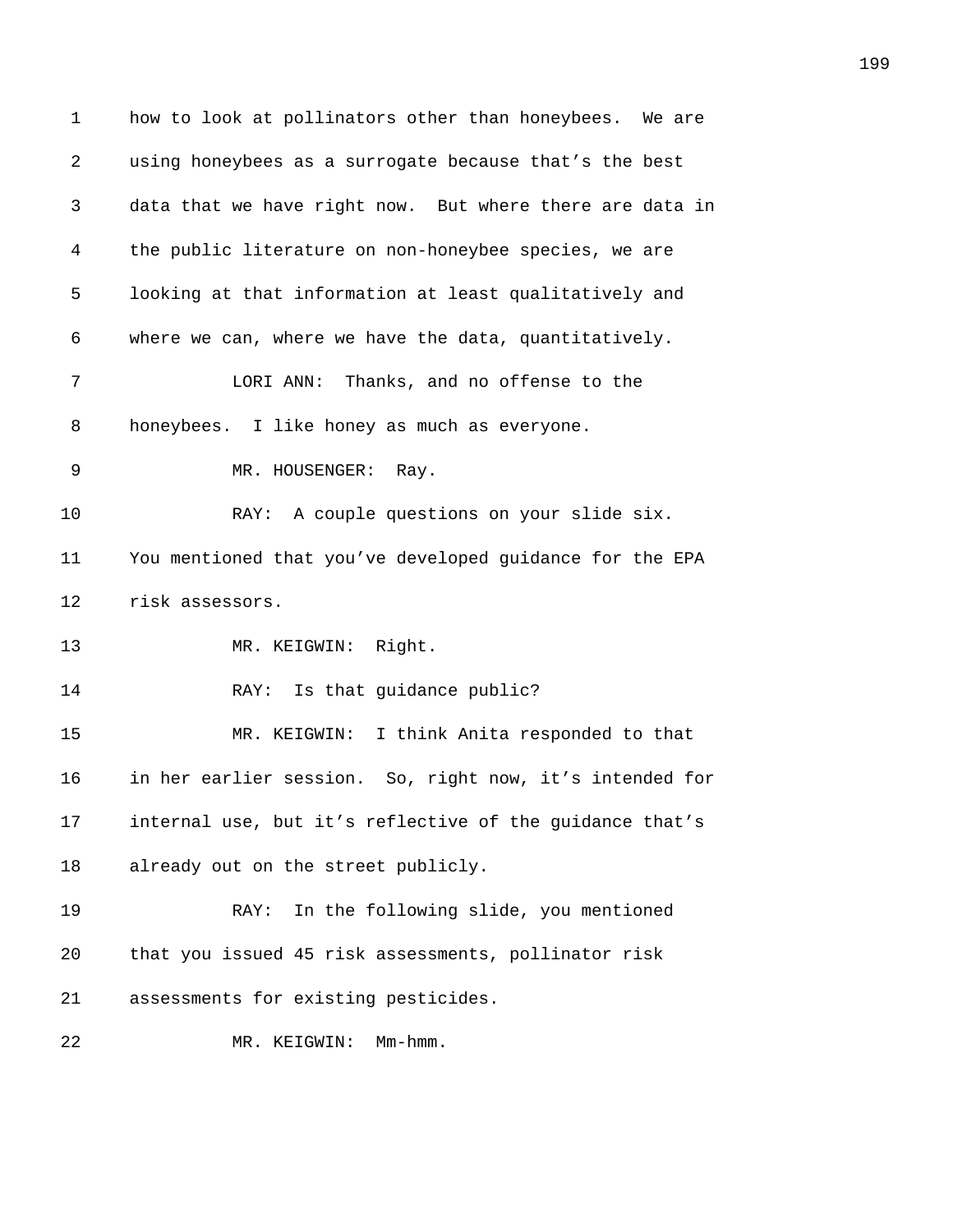| $\mathbf{1}$ | RAY: Are those all in the dockets?                        |
|--------------|-----------------------------------------------------------|
| 2            | MR. KEIGWIN: They are in the respective                   |
| 3            | chemical dockets for their registration reviews, that's   |
| 4            | right.                                                    |
| 5            | Is there a list to easily identify which<br>RAY:          |
| 6            | 45 they are?                                              |
| 7            | MR. KEIGWIN: Each quarter, when we put out a              |
| 8            | request for comments on our draft risk assessments, we    |
| 9            | provide a list of the chemicals that were issued. We do   |
| 10           | not have a separate web site that says here's the list of |
| 11           | the 45. This is part of the ongoing registration review.  |
| 12           | Will it be clear which one of those have<br>RAY:          |
| 13           | the pollinator risk assessments?                          |
| 14           | MR. KEIGWIN: Each of them where we have data              |
| 15           | on pollinators has a component of the risk assessment     |
| 16           | that looks at pollinators.                                |
| 17           | MR. HOUSENGER: That doesn't mean that we have             |
| 18           | the full tier one. It's what we have.                     |
| 19           | REGINA: Hi, this is California. Do you mind               |
| 20           | if I ask a question?                                      |
| 21           | MR. HOUSENGER: Are you a member of the PPDC?              |
| 22           | REGINA: No, I'm not. This is Regina. I just               |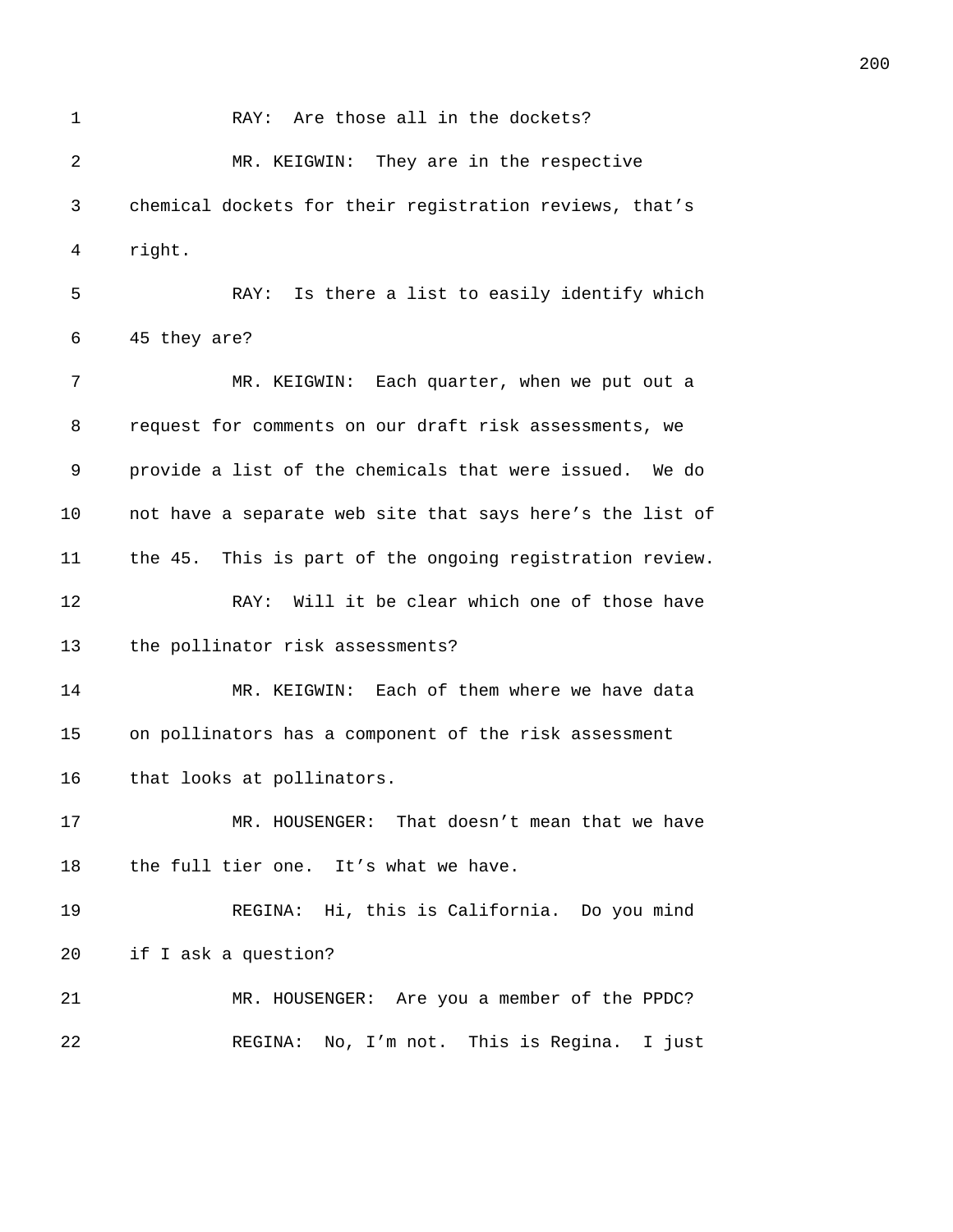1 wanted clarification. You said tomorrow morning's 2 session is --

| 3  | MR. HOUSENGER: Regina, we can take public               |
|----|---------------------------------------------------------|
| 4  | comments, which you would be, at the end of the next    |
| 5  | session. This is a session just for the PPDC members.   |
| 6  | REGINA: Okay, my apologies. Thank you.                  |
| 7  | MR. HOUSENGER: We'll put you down as public             |
| 8  | comment.                                                |
| 9  | Wayne.                                                  |
| 10 | WAYNE: Rick, I was interested in knowing if I           |
| 11 | could list the currently approved or available MP3s on  |
| 12 | the pesticidestewardship.org site? But is there a       |
| 13 | compilation of them somewhere?                          |
| 14 | MR. KEIGWIN: I believe AAPCO has them already           |
| 15 | listed on their site, so you might want to talk to them |
| 16 | about linking to their site. I think they are updating  |
| 17 | that as states or tribes formalize any MP3s.            |
| 18 | STEVEN: I'm pretty sure the                             |
| 19 | Pollinator Stewardship Council web site has all the     |
| 20 | current MP3s listed.                                    |
| 21 | MR. HOUSENGER:<br>Aimee.                                |
| 22 | Just a quick question I've wondered for<br>AIMEE:       |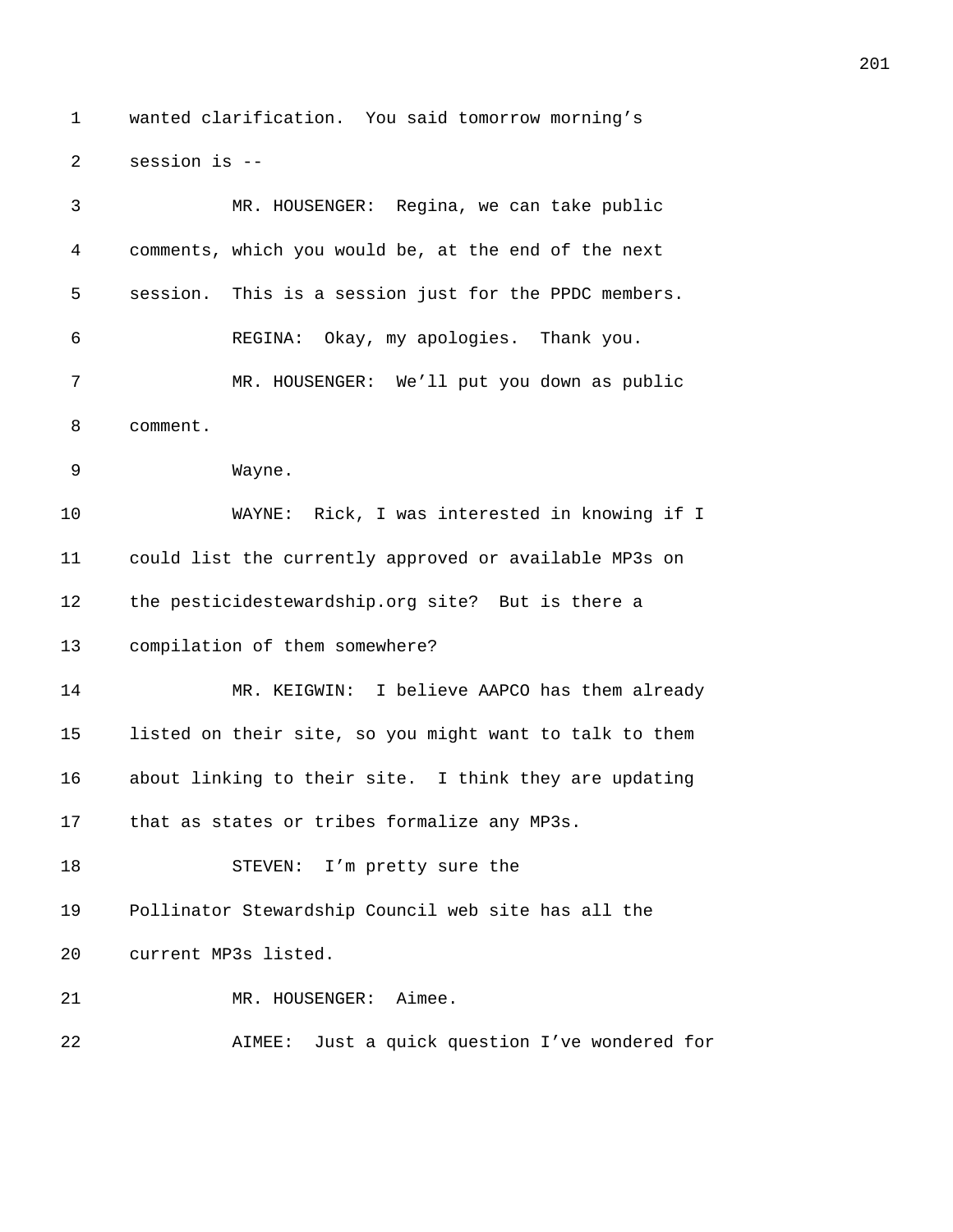| 1  | a long time. Well, maybe not a quick question, but a     |
|----|----------------------------------------------------------|
| 2  | question but a question I've wondered a long time about. |
| 3  | So, you talk about qualitative use of data. I review it, |
| 4  | and I love all the research that you guys look at. But   |
| 5  | then, when I go down and I look at the risk              |
| 6  | characterization, I don't see how you incorporate it,    |
| 7  | like what are the uncertainty factors or how.            |
| 8  | MR. KEIGWIN: So, the non-scientists at the               |
| 9  | front table -- I mean, I believe it's a weight of        |
| 10 | evidence approach. It's hard to consider data            |
| 11 | quantitatively where you don't necessarily have all of   |
| 12 | the data, but you can consider it. If there are multiple |
| 13 | lines of evidence or a high degree of confidence in the  |
| 14 | data, you can make stronger extrapolations from it. But  |
| 15 | Anita has now found a mic, as I struggle.                |
| 16 | MS. PEASE: I'm trying to move away from the              |
| 17 | mic, actually. It's a good question. We talked a little  |
| 18 | bit at the break about this, about the qualitative       |
| 19 | evaluation, how it factors into the decisionmaking. Like |
| 20 | Rick said, it really is a weight of evidence. I mean,    |
| 21 | more weight is given to the quantitative piece of the    |
| 22 | risk assessment, but it is factored into the decision.   |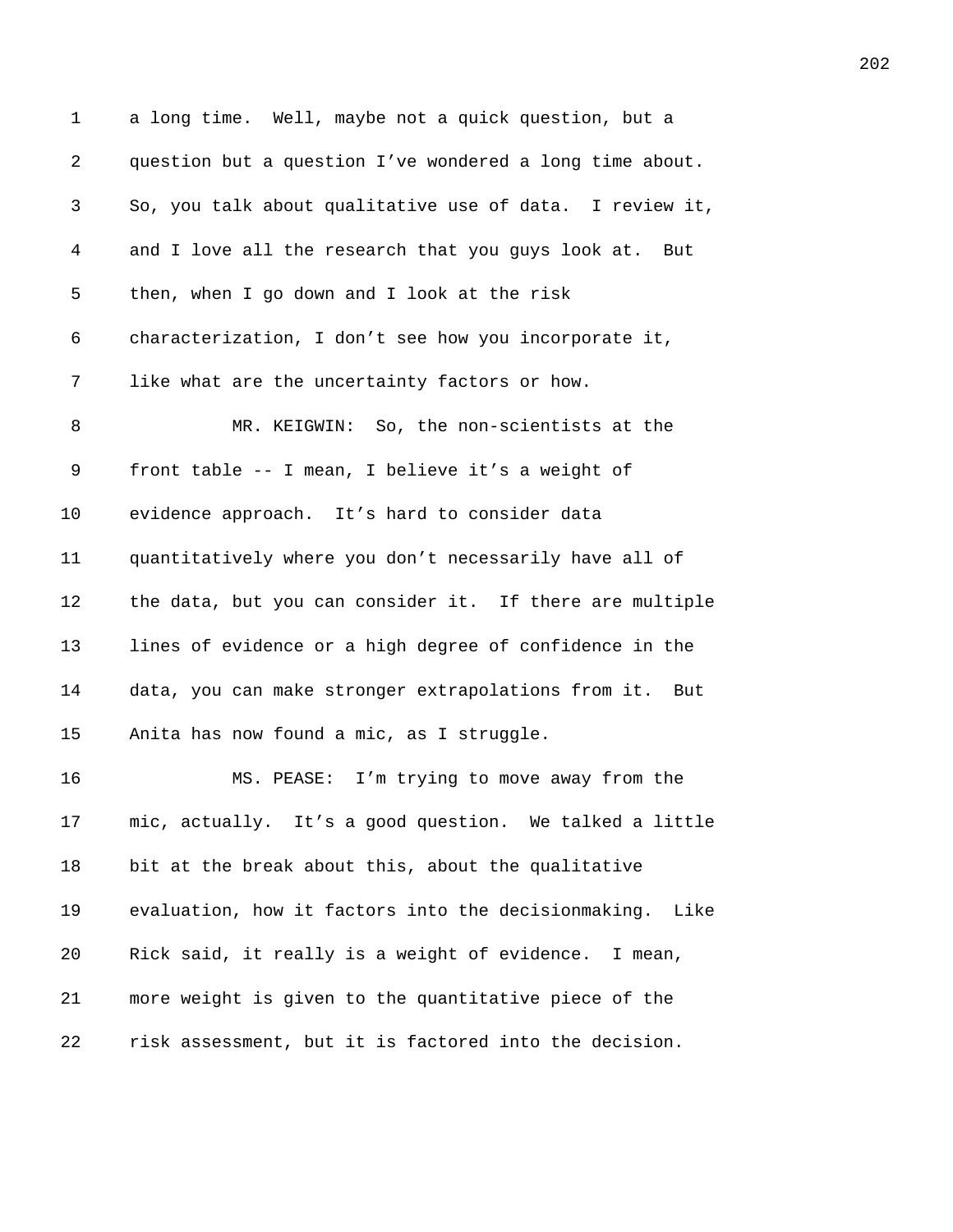1 It may not be completely linear in how it's factored in, 2 but it is factored into the decisionmaking. It's kind of 3 *42B*a case-by-case thing, so it's hard to put criteria around 4 *425B*it.

5 *426B*AIMEE: So, if you're familiar with the 6 Imidacloprid pollinator risk assessment. The final risk 7 **628** characterization really looked at the population level 8 effects on honeybees. Yet, they talked about numerous 9 other colony level studies for bumblebees that showed 10 *risk* at lower levels than what the designated level -- I'm 11 *423B*hesitating to call it a threshold because you might not 12 call it that, but you have kind of a level at which you 13 **523** see population level effects. 14 *4235B*You mentioned and you ranked what was good 15 about it, what was bad about it. But obviously, you 16 **5237** stuck with the threshold for the honeybees, even though

17 **we saw bumblebee effects at colony levels at lower** 

18 **1888** levels. There wasn't an uncertainty factor. There

19 wasn't anything -- how would that be?

20 **421 MS. PEASE:** So, if you look in our risk 21 assessment framework for bees, I mean, biodiversity is 22 one of the assessment goals. So, that would extend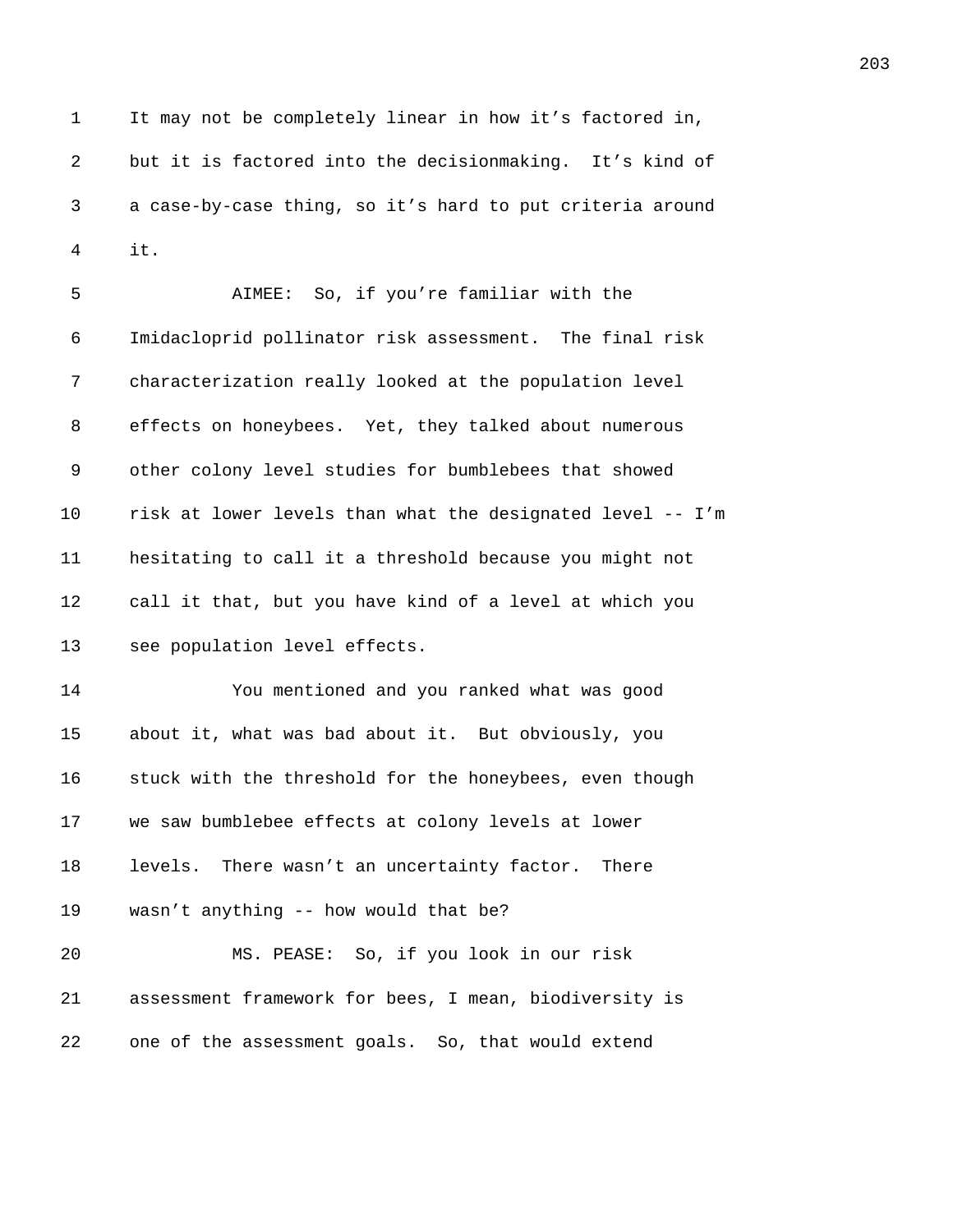1 beyond just honeybees and looking at populations of non-2 Apis bees as well. So, we do consider it. *425B*You're right, we did look at the bumblebee *426B*data, and it showed that Imidacloprid could potentially 5 be more toxic to bumblebees than Apis bees. So, we put **that out there in the risk assessment.** Again, when we **929** get to the point where we mitigate and we issue an 8 interim decision, all that information will be 9 considered. **425 MR. HOUSENGER: Mark. 4253 MARK:** This is a pretty quick one. So, a lot 12 of what you're doing, which I think is great, is going to **425 and up being public outreach with the monarch and the 11 1256** refugia that is necessary. So, this actually *4257B*goes to both the Agency and also to Cheryl. Is there a 16 web site of activities that are proposed or in progress **for that type of what I would call from my old profession** 18 extension work? **426** MR. KEIGWIN: So, the task force at our meeting *426B*just last week, this was actually one of the issues that *4263B*we discussed, was how do we make more public everything 22 that we're doing and additional opportunities for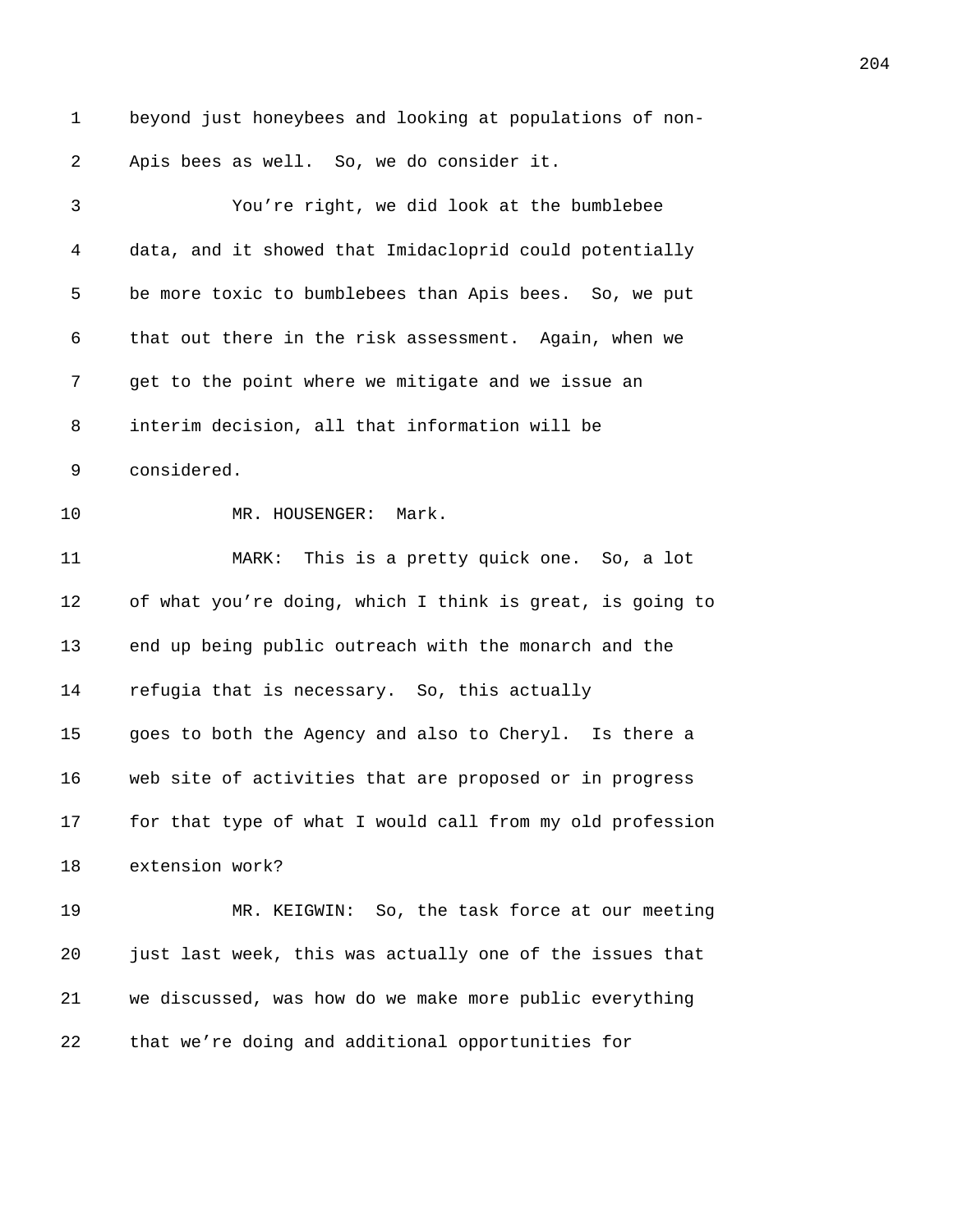1 engagement via groups or individual citizens. So, it's *4265B*an important area for us to look into as we go into the *426B*second year of implementing the strategy. So, thank you *4267B*for the support for that, and we'll take that back. **426 MR. HOUSENGER:** Richard. *4269B*RICHARD: On your factors associated with bee **declines, you mentioned nutrition and urbanization.** 8 MR. KEIGWIN: Right. **427** RICHARD: But if you could just briefly say how 10 they are factors, what are their impacts. But I didn't **hear you mention those in your strategy. 427 MR. KEIGWIN:** I think, for example, the **4276** urbanization piece comes in because you're taking **1** landscapes out of potential areas for habitat. So, it 15 contributes to habitat decline. It's not urbanization **directly; it's really more of an indirect effect because** *you have less land available for forage areas. 4281B*Does that answer your question? **ANDERICHARD:** And the nutrition? **4283 MR. KEIGWIN:** Well, the nutrition piece, the *428B*land areas serve as the forage base that provides the **hutrition to the pollinator species.**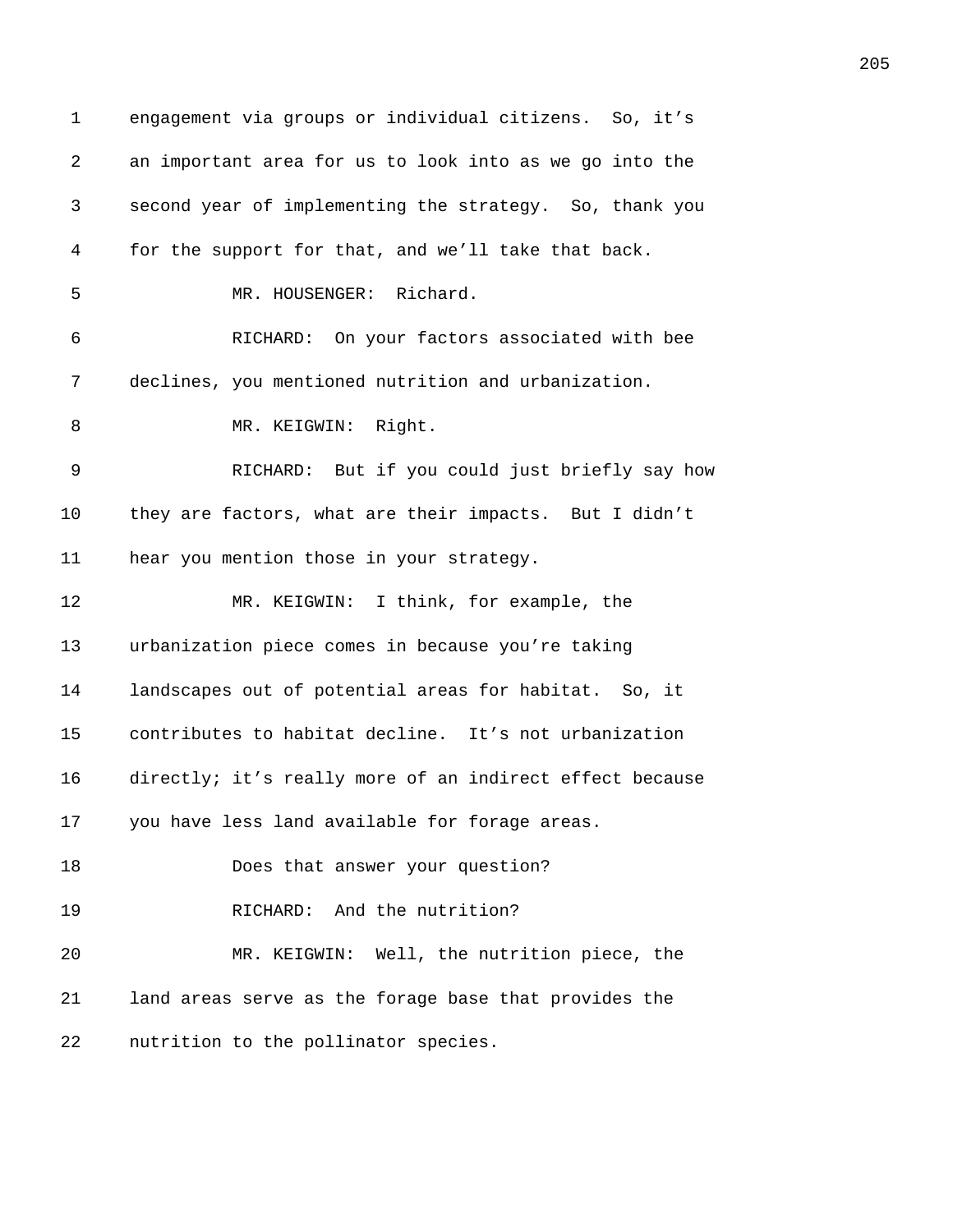1 RICHARD: So, then you went into the 2 strategies.

3 MR. KEIGWIN: Right. 4 *428B*RICHARD: And I didn't hear anything 5 specifically on the nutrition and urbanization. 6 *4290B*MR. KEIGWIN: So, EPA's area of focus is on the 7 **pesticide piece.** Since I was only giving you updates on 8 where EPA's pieces were, USDA is a major land manager who 9 contributes to land management through that NRCS program. 10 The U.S. Forest Service is contributing a significant 11 amount of acres to this effort, which will help in these 12 **areas.** The Department of Interior is probably the 13 **12** largest land manager in the federal government. That's 14 *where a lot of those pieces will come in, is through the* 15 actions of the land management agencies. 16 **A30**RICHARD: Okay. In these factors, what are the 17 **highest contributors?** 18 **A30** MR. KEIGWIN: So, we specifically have not 19 *f* ranked them. We don't think that the science is there 20 *430B*yet to rank where each of these stressors might lay out. 21 **bifferent people have different perspectives in where** 22 they are. But the pollinator research action plan, one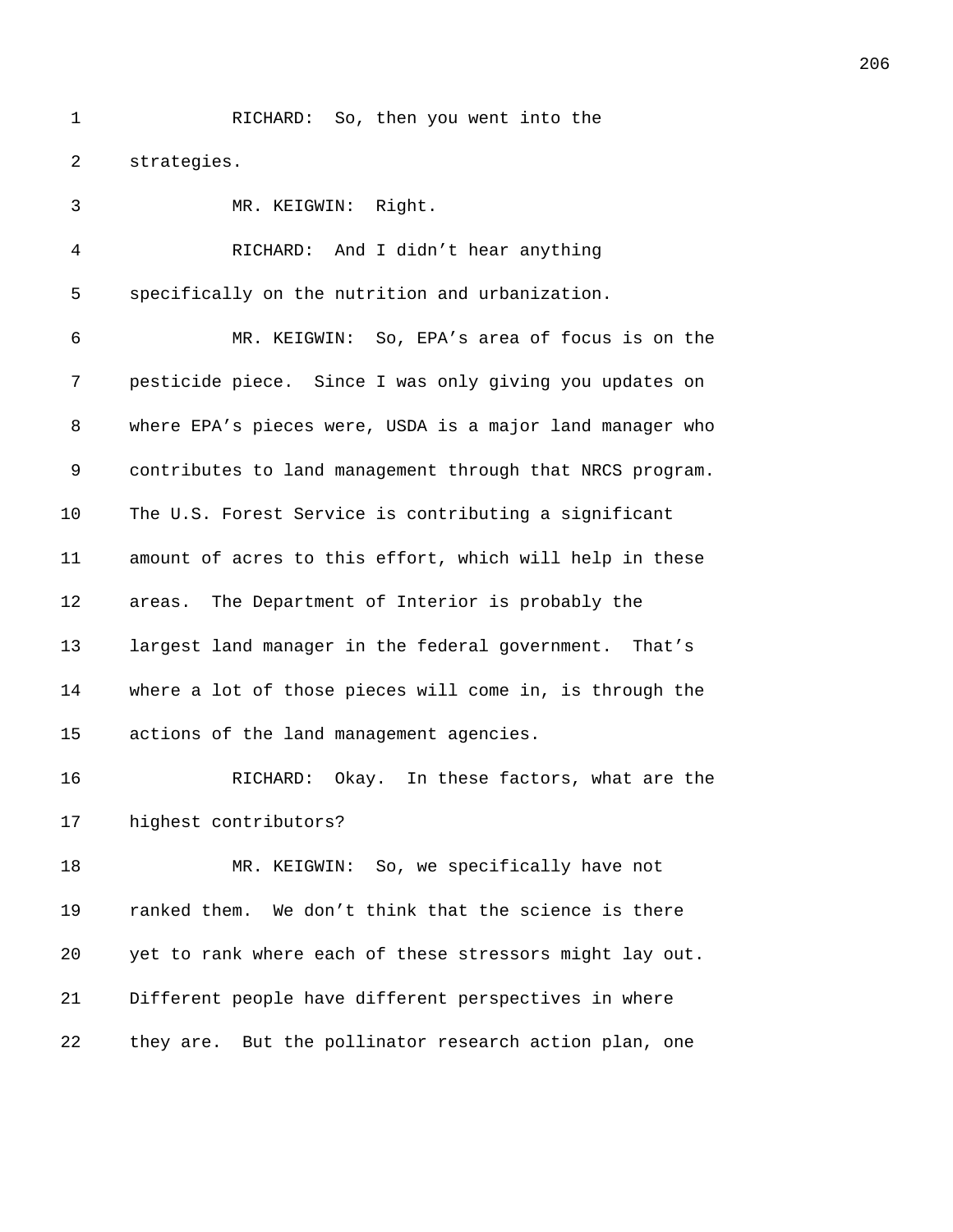1 of its goals is to get at a way to ultimately maybe 2 *4307B*quantitatively try to see where the biggest bang for the 3 *4308B*buck could be in taking actions. But the body of science 4 *4309B*suggests right now that each of these factors is 5 contributing. So, to address pollinator health, you 6 really have to tackle each of the stressors. 7 **4313** RICHARD: Okay. I'll just close with I agree, 8 and think, and encourage you to really take advantage of, 9 *431B*I would say, the public's willingness to participate in 10 this activity. Thank you. 11 MR. HOUSENGER: Okay, Ray. 12 **4311 RAY:** Just one contribution to your question 13 **there about the ranking of these factors.** There's a bit 14 of that done in the recent NAS survey in terms of 15 beekeepers ranking the importance of those factors, as 16 well as in the bee informed survey. 17 **432 MR. KEIGWIN:** There is. I don't know that we 18 have any empirical data to back those up. I think it's 19 observational. So, not that that's not important, but I 20 don't think that right now we have any specific empirical 21 data where we could do a quantitative ranking. 22 **433** RAY: That empirical data would be very helpful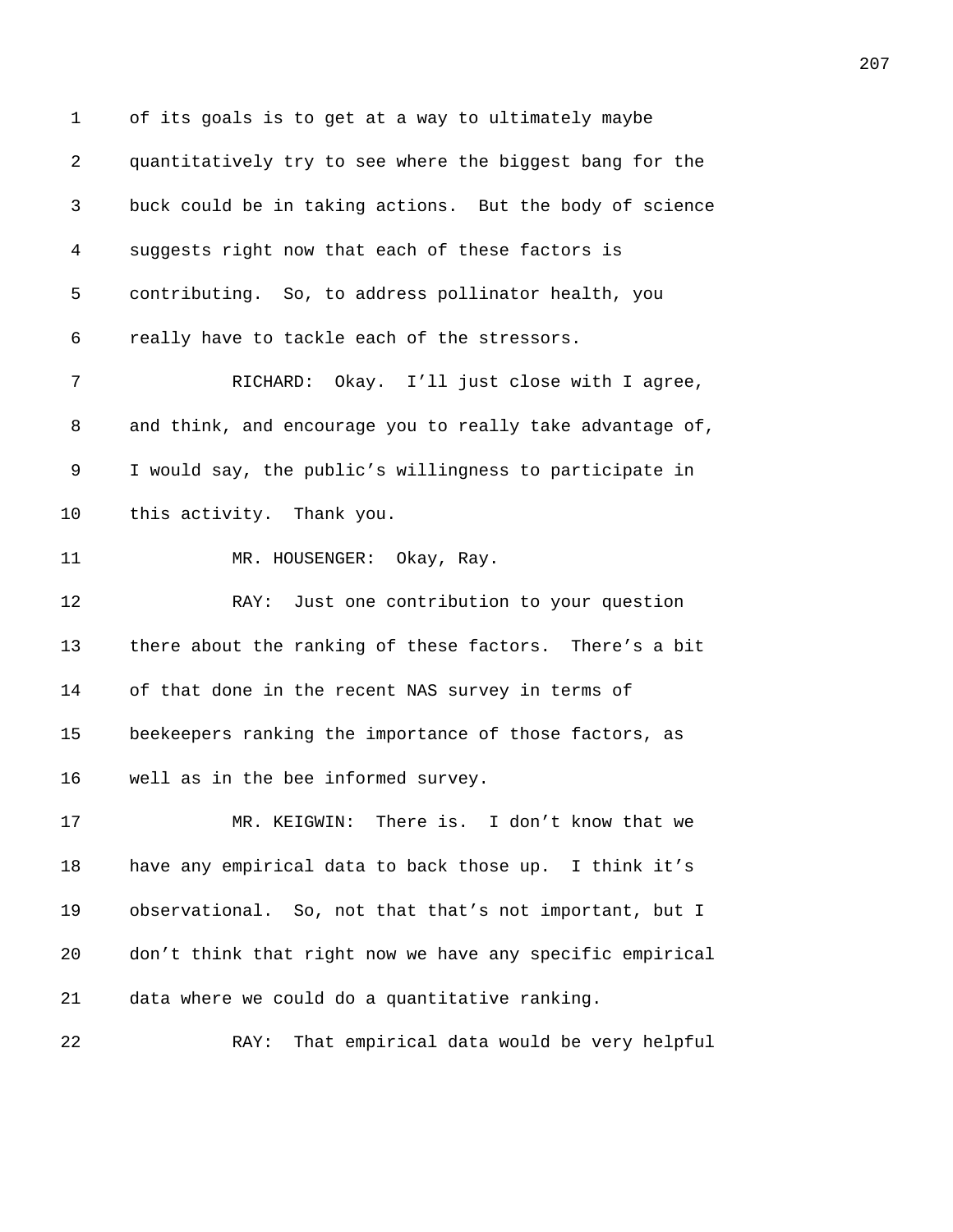1 if we collectively could figure out a way to get it. 2 **433** MR. KEIGWIN: I think the work that the IPBES 3 *4329B*is doing is trying to figure out how to do it in that 4 *430B*regard as well, an international forum through the UN 5 that's looking at this as well. 6 *432B*MR. HOUSENGER: Okay. We have a Zika session 7 and then a couple of comments. So, Marty Monell is going 8 to give us an update on where we are with the Zika virus. 9 MS. MONELL: Okay. Is Janet McAllister from 10 CDC on the line? You have to pound 6 your phone in order 11 to get unmuted. Okay, well, she's not apparently either 12 able to unmute her line or she's not yet on the line, so 13 **I'll get started.** Then she can hopefully be available 14 for  $-$ 15 **431 MS. McALLISTER:** Marty, I am on the line. 16 MS. MONELL: Great. 17 **43B**MS. McALLISTER: I'm just not that quick with 18 the unmute.

19 **435 MS. MONELL:** I understand. Well, you don't 20 have to go back on mute at this point. Just don't 21 breathe heavily.

22 MS. McALLISTER: I'll move the microphone from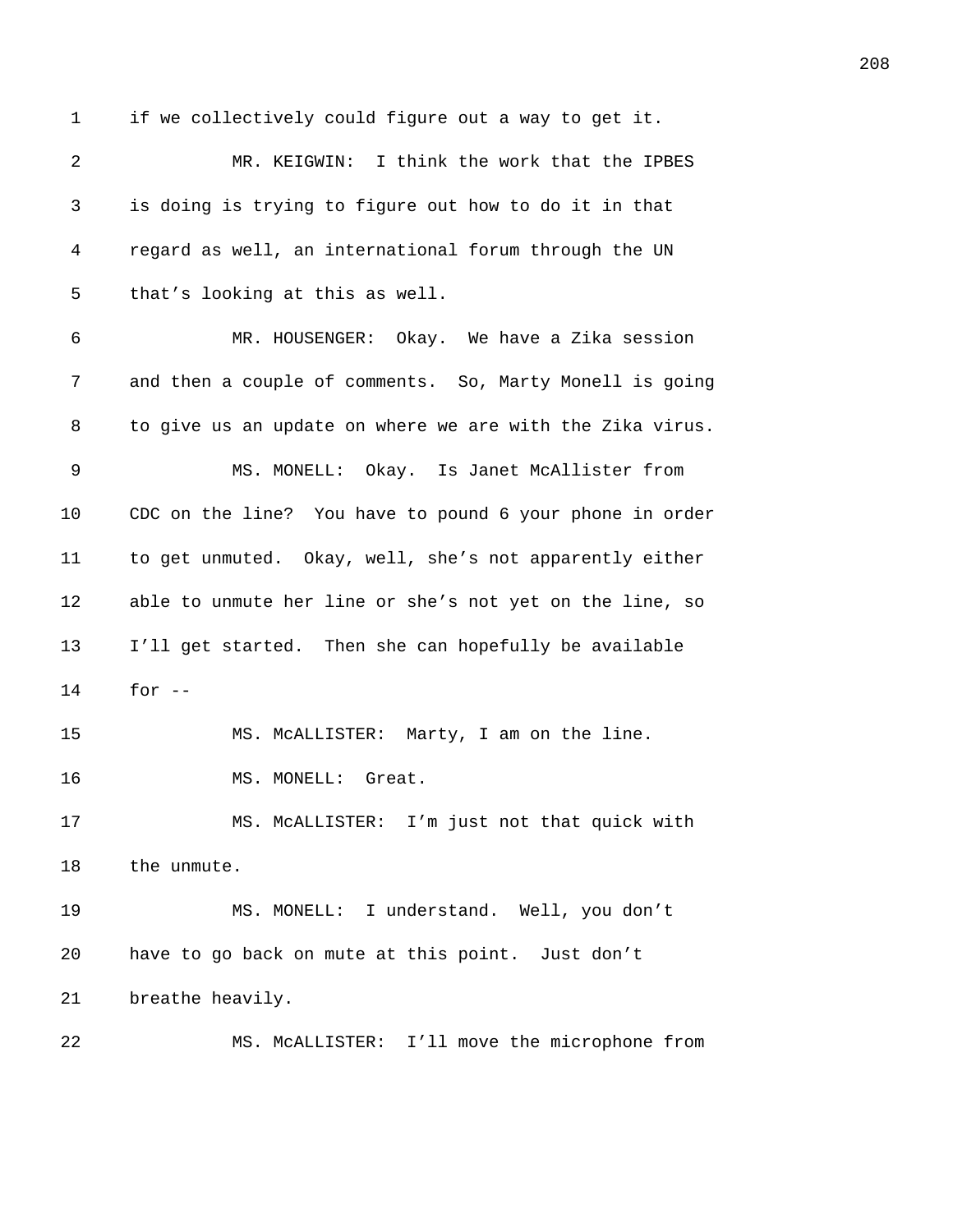1 in front of my face.

| 2  | MS. MONELL: Thank you. So, brief background,              |
|----|-----------------------------------------------------------|
| 3  | because you all read the news and watch TV. Right now, I  |
| 4  | think there's not a day that goes by without some         |
| 5  | information on Zika, be it international, another country |
| 6  | declaring an emergency, or something happening in the     |
| 7  | Caribbean and/or around the Olympics that are scheduled   |
| 8  | to occur this summer in Brazil.                           |
| 9  | So, we talk about Zika as a new phenomenon.<br>In         |
| 10 | fact, it has been known to exist since 1947, where it was |
| 11 | discovered in a tropical forest in Uganda, in Africa.     |
| 12 | Eventually, it found its way over here to the Americas    |
| 13 | and became well known and an issue of concern starting in |
| 14 | Brazil in 2015. The U.S. has been working aggressively    |
| 15 | since late '15 and to date to try to address our concerns |
| 16 | about this virus and the vector.                          |
| 17 | So, the president convened a cabinet level                |
| 18 | meeting in January of 2016, early January, to basically   |
| 19 | instruct all of the departments and agencies that he      |
| 20 | expected us to get out ahead of the Zika situation.       |
| 21 | Having gone through the Ebola crisis a couple years ago,  |
| 22 | beginning a couple years ago, and then its evolution into |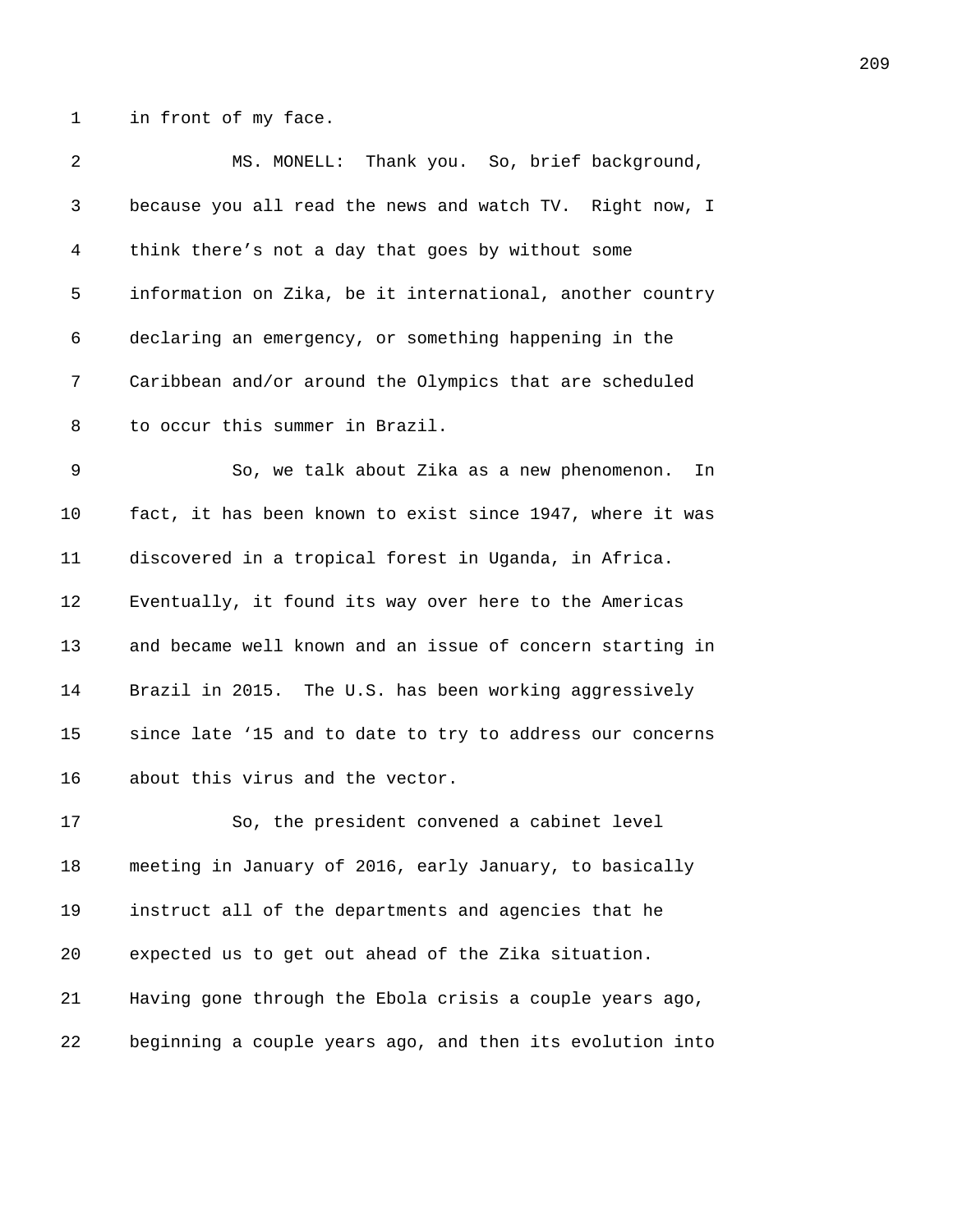1 the United States, he did not want to be behind the 2 curve. He wanted to make sure that we got out ahead of *4371B*it. This is even before we know what we know now. *4372B*So, in February of 2016, WHO declared this an *437B*international public health emergency. CDC confirmed the *437B*linkage -- this was in mid-April, I believe -- confirmed 7 the linkage of the mosquito transmitted virus to brain 8 defects, including microcephaly in newborns. This is **537** significant because I believe it's the first time that an **insect carrying a virus has been directly related to** 11 birth defects. **438** The White House, in response to the president's **directive in January, started convening regular meetings.** 14 The National Security Council acts/speaks for the **president and convened the first meeting in early** 16 February, where all of the relevant, at that time, 17 departments, U.S. departments and agencies, got together. 18 We were given marching orders. **4387** Within 30 days, we had to come up with a plan **6** for a rapid response in Puerto Rico. The issues there **4389** were exponentially becoming obviously problematic. This *4390B*was coupled with their horrendous infrastructure issues,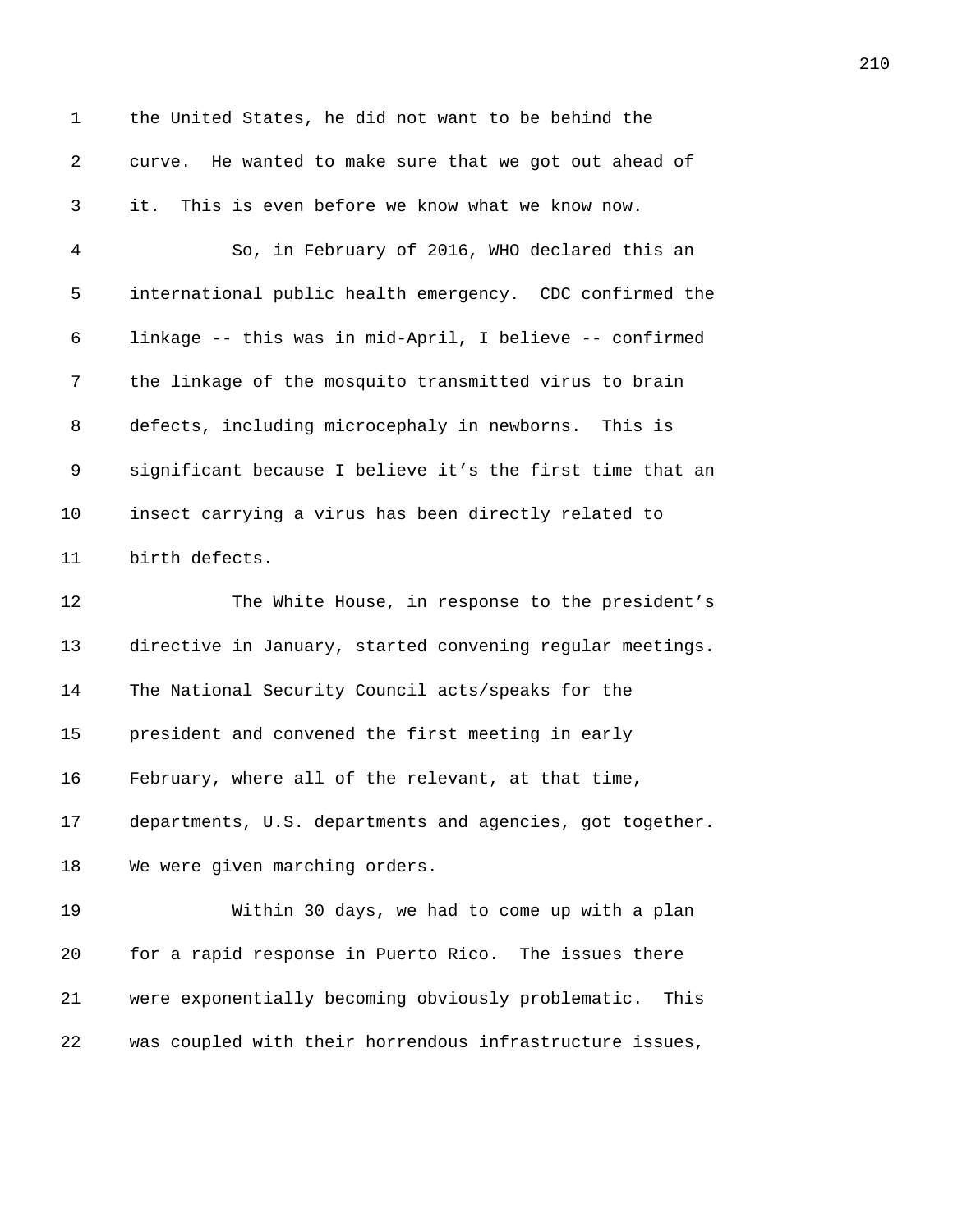1 financial as well as public health. So, we had to work 2 with other federal agencies to come up with a rapid 3 response plan.

4 *439B*Then, within 60 days, we had to come up with a 5 **plan for the southeastern portions of the United States,** 6 the continental United States, recognizing that as time 7 *4396B*goes on, the likelihood of the mosquitos coming to this 8 country, particularly the border states, increases 9 exponentially.

**439 Bo**, basically, EPA's role is to support CDC and *40B*other federal agencies in the vector control areas. So, 12 the Health and Human Services Department is the lead for 13 the federal government. But, in fact, CDC is the **belage operational lead, both in terms of the public health** *40B*issues that arise and the vector control issues that are **being pursued.** 

**406** We have an incredible number of regular **II** meetings now. So, following that first meeting that was **408** convened by the National Security Council, we have weekly *Zika sync meetings they call them.* At these meetings, 21 CDC updates us on all of the epi data, as well as other 22 agencies, giving reports on what they're doing.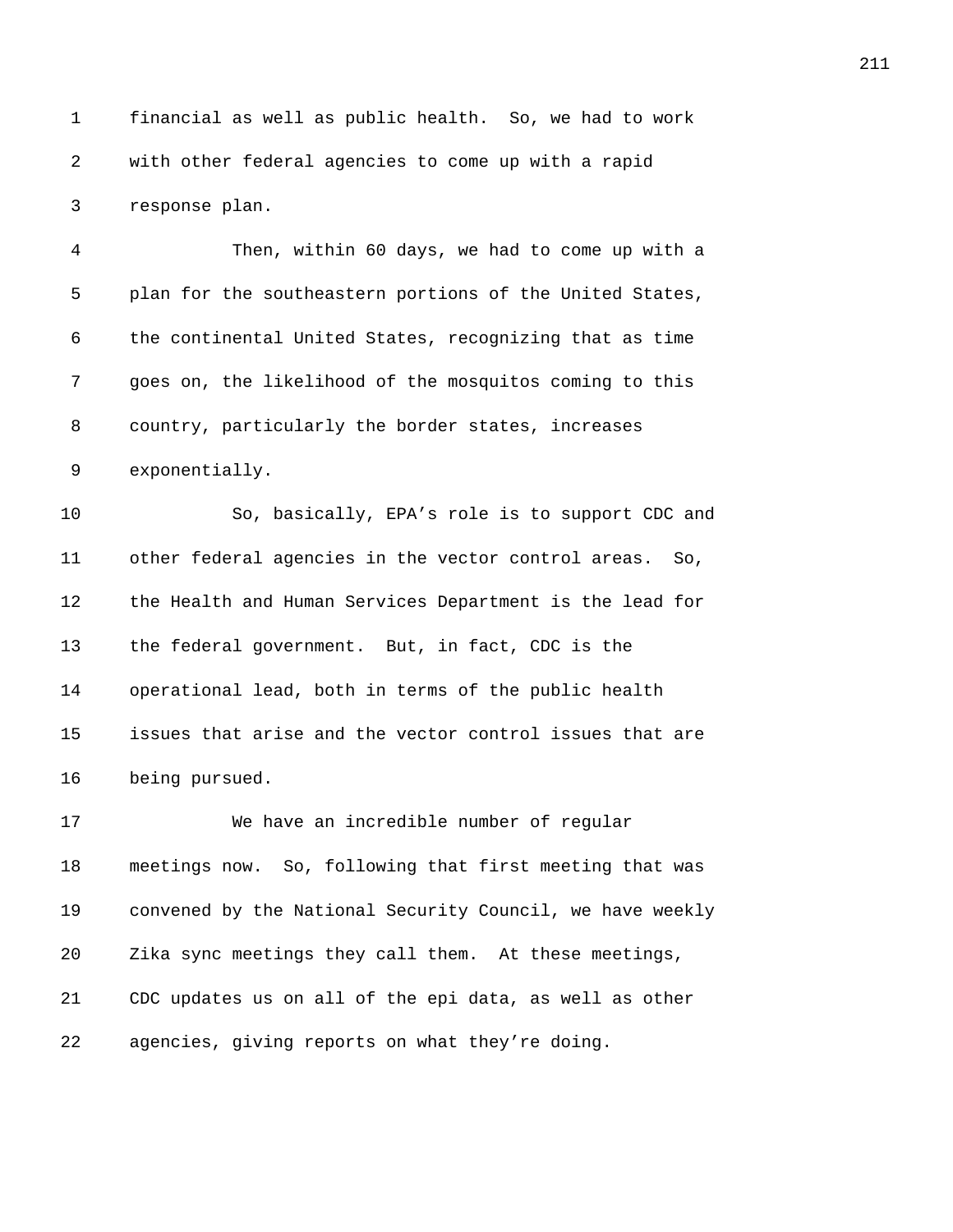| 1  | So, for instance, after about a month or so,             |
|----|----------------------------------------------------------|
| 2  | OSHA shared with us that they had developed some         |
| 3  | guidelines for workers, workers that may be exposed out  |
| 4  | in the fields or in handling certain situations, be      |
| 5  | exposed to mosquitos and how we, as the government, can  |
| 6  | plan to provide protections for them.                    |
| 7  | We also have regular meetings that are convened          |
| 8  | by the National Science and Technology Council. This is  |
| 9  | also out of the White House. This is to make sure that   |
| 10 | all research needs are being addressed. So, it runs the  |
| 11 | gamut from talking about issues of developing a vaccine, |
| 12 | developing treatment for the Zika-related cases, to      |
| 13 | research into optional vector control methodologies.     |
| 14 | The Health and Human Services, out of the                |
| 15 | Office of the Secretary, convenes weekly meetings on the |
| 16 | supply chain. This is to make sure that the supply of    |
| 17 | vector control options is there as we need them. So, we  |
| 18 | heard that people were stockpiling DEET. What was that   |
| 19 | going to do to the availability of DEET, particularly in |
| 20 | continental United States, once and if it becomes an     |
| 21 | issue here in the United States.                         |
|    |                                                          |

**4333** There's also been regular meetings on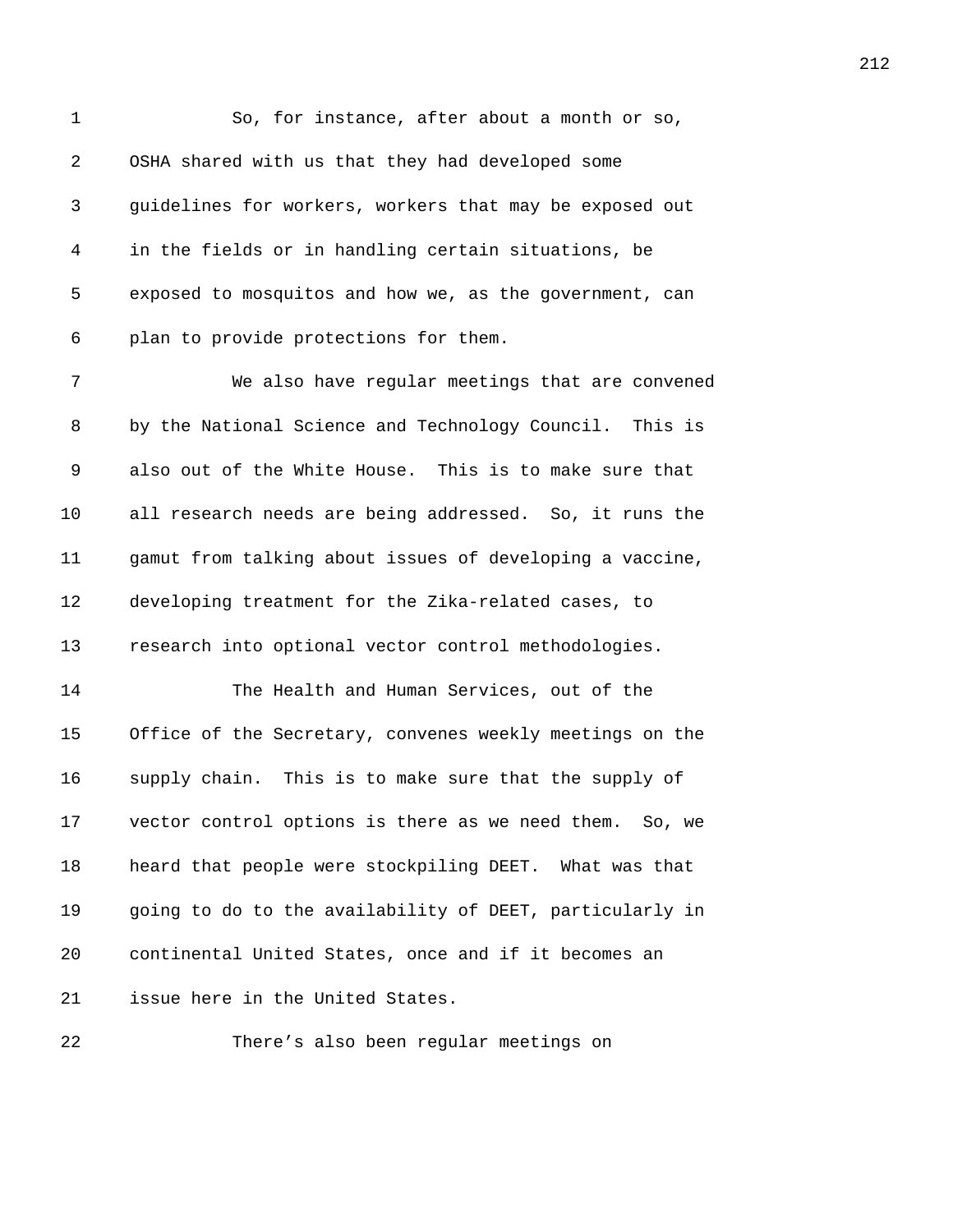1 disinsection of aircraft and marine vessels.

| 2  | I thought it was disinfection, but I was quickly          |
|----|-----------------------------------------------------------|
| 3  | corrected. It's disinsection. This is primarily an        |
| 4  | issue that impacts the military. The federal government   |
| 5  | of the United States does not believe it's appropriate or |
| 6  | necessary to spray the insides of aircraft or cargo ships |
| 7  | to prevent Zika transmission or to prevent mosquitos from |
| 8  | coming to this country. The percentages are so low,       |
| 9  | they're almost insignificant.                             |
| 10 | That said, there are countries in the world               |
| 11 | that firmly believe that this work needs to be done, and  |
| 12 | it's a big deal. So, the State Department is leading      |
| 13 | that effort. We obviously have a seat at the table        |
| 14 | because they look to us to supply them with pesticides    |
| 15 | that can be sprayed inside an airplane. Anyway, so we     |
| 16 | are involved in those very regular meetings.              |
| 17 | They are now looking at future issues around              |
| 18 | providing travel guidance to people in the United States, |
| 19 | assuming we have a locally transmitted Zika situation     |
| 20 | here. So, that work is being done. So, there's a lot of   |
| 21 | planning and meetings going on.                           |
| 22 | For EPA, our regulatory work in support of CDC            |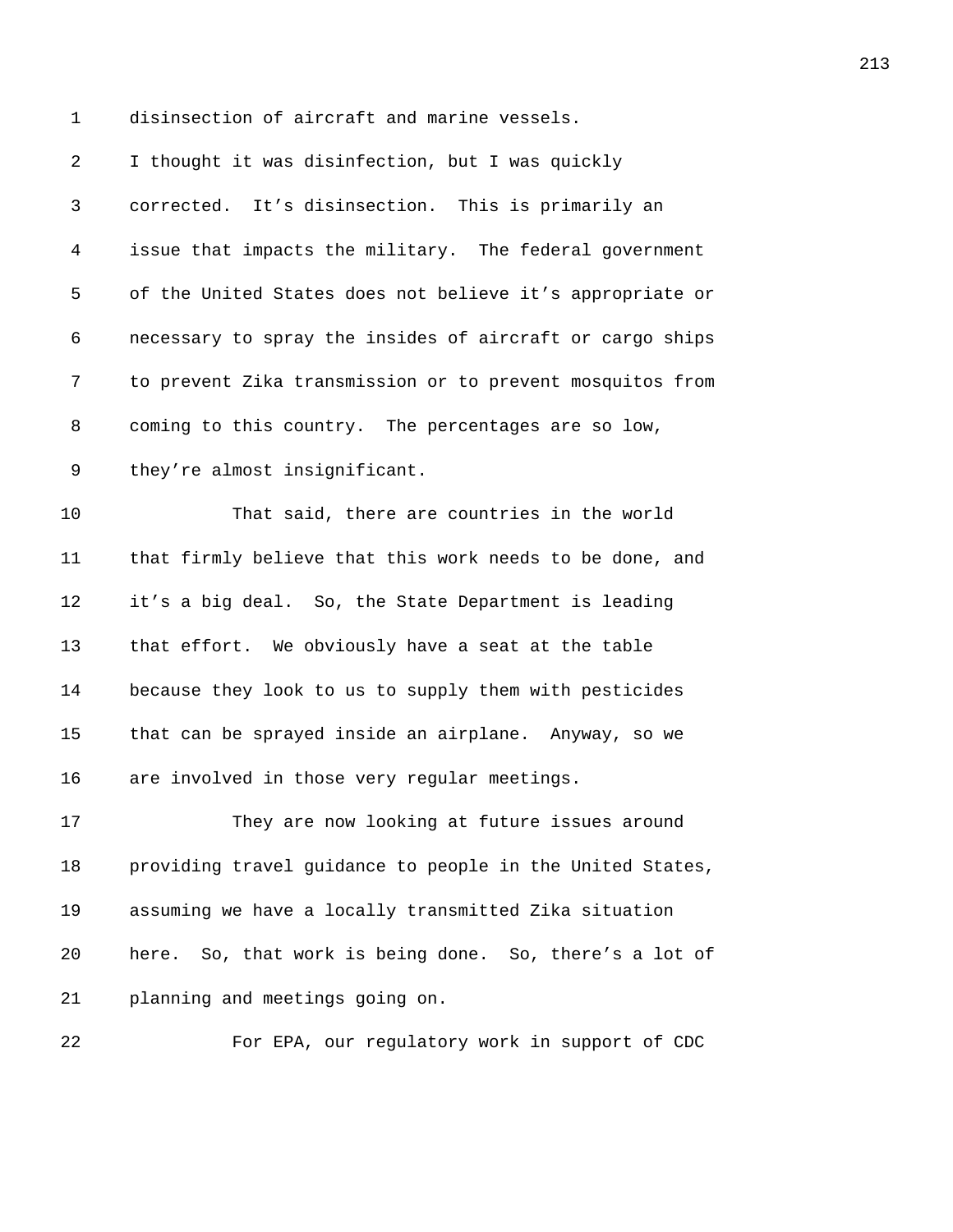| $\mathbf 1$ | has been, as you might imagine, like we do in any public  |
|-------------|-----------------------------------------------------------|
| 2           | health emergency, like bedbugs, we drop everything to     |
| 3           | make sure that we pay attention to the high priority      |
| 4           | actions that are really going to make a difference.       |
| 5           | So, for instance, the CDC Foundation, which is            |
| 6           | an independent sort of an NGO arm to CDC, they are        |
| 7           | congressionally created. They are able to take donations  |
| 8           | that CDC as a federal agency could not take. But this     |
| 9           | foundation can take it and then put them to purposes that |
| 10          | serve CDC's interest.                                     |
| 11          | So, the foundation had received many, many                |
| 12          | donations from companies to put together pregnancy kits,  |
| 13          | particularly for women in Puerto Rico. In these kits,     |
| 14          | they wanted to put insect repellant, and condoms, because |
| 15          | of the sexual transmission aspect of this virus, bed      |
| 16          | nets, and so forth.                                       |
| 17          | But companies were reluctant to donate insect             |
| 18          | repellants unless they had EPA-approved language on the   |
| 19          | label that said effective against mosquitos that may      |
| 20          | carry the Zika virus. So, we've been churning those out.  |
| 21          | We do our reviews as quickly as possible. They're high    |
| 22          | priority. We've effectively supported that effort to get  |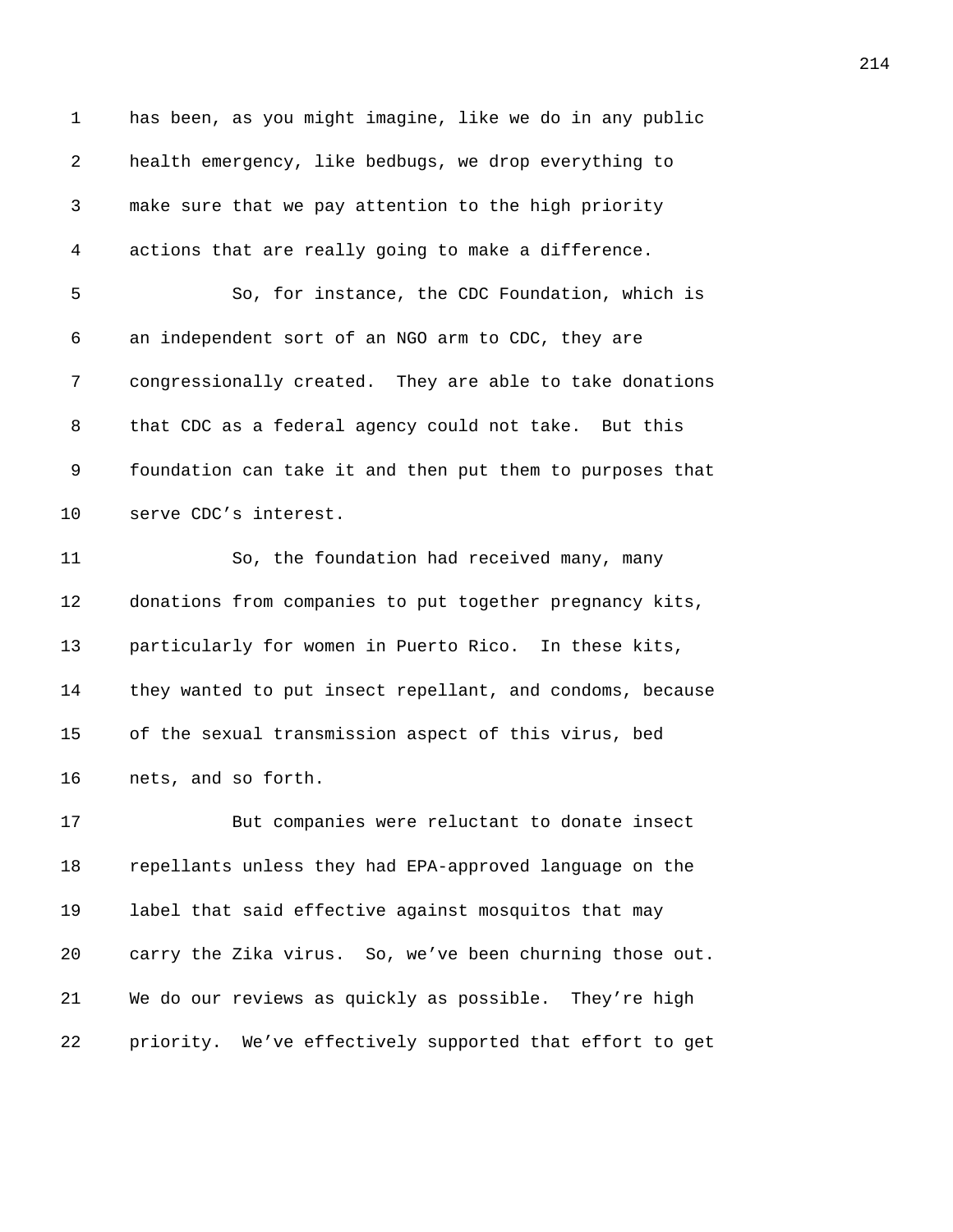1 these pregnancy kits in Puerto Rico.

| 2  | The other area that we've been pursuing heavily            |
|----|------------------------------------------------------------|
| 3  | recently is taking action on unregistered sources, in      |
| 4  | other words, facilitating those packages so that           |
| 5  | companies can get their production from those facilities.  |
| 6  | DEET is an example of that kind of a situation, where      |
| 7  | there is great concern that that might not be available    |
| 8  | in the amounts that we will need in this country.          |
| 9  | Then, lastly, as an example, is Section 18s.               |
| 10 | We've thus far granted three Section 18s for CDC to help   |
| 11 | with their immediate response in Puerto Rico, but it will  |
| 12 | be available for American Samoa, the Marshall Islands,     |
| 13 | Virgin Islands, and eventually the United States, should   |
| 14 | the need arise.                                            |
| 15 | Our sort of second line of effort has been                 |
| 16 | around communication. EPA's Region 2 has a Caribbean       |
| 17 | office physically located in San Juan, Puerto Rico.<br>Not |
| 18 | heavily staffed but certainly very much engaged in the     |
| 19 | communication work down there in Puerto Rico.<br>I would   |
| 20 | have to say that our primary focus has been on IPM         |
| 21 | strategies, source reduction, things that we sort of take  |
| 22 | for granted, like screens.                                 |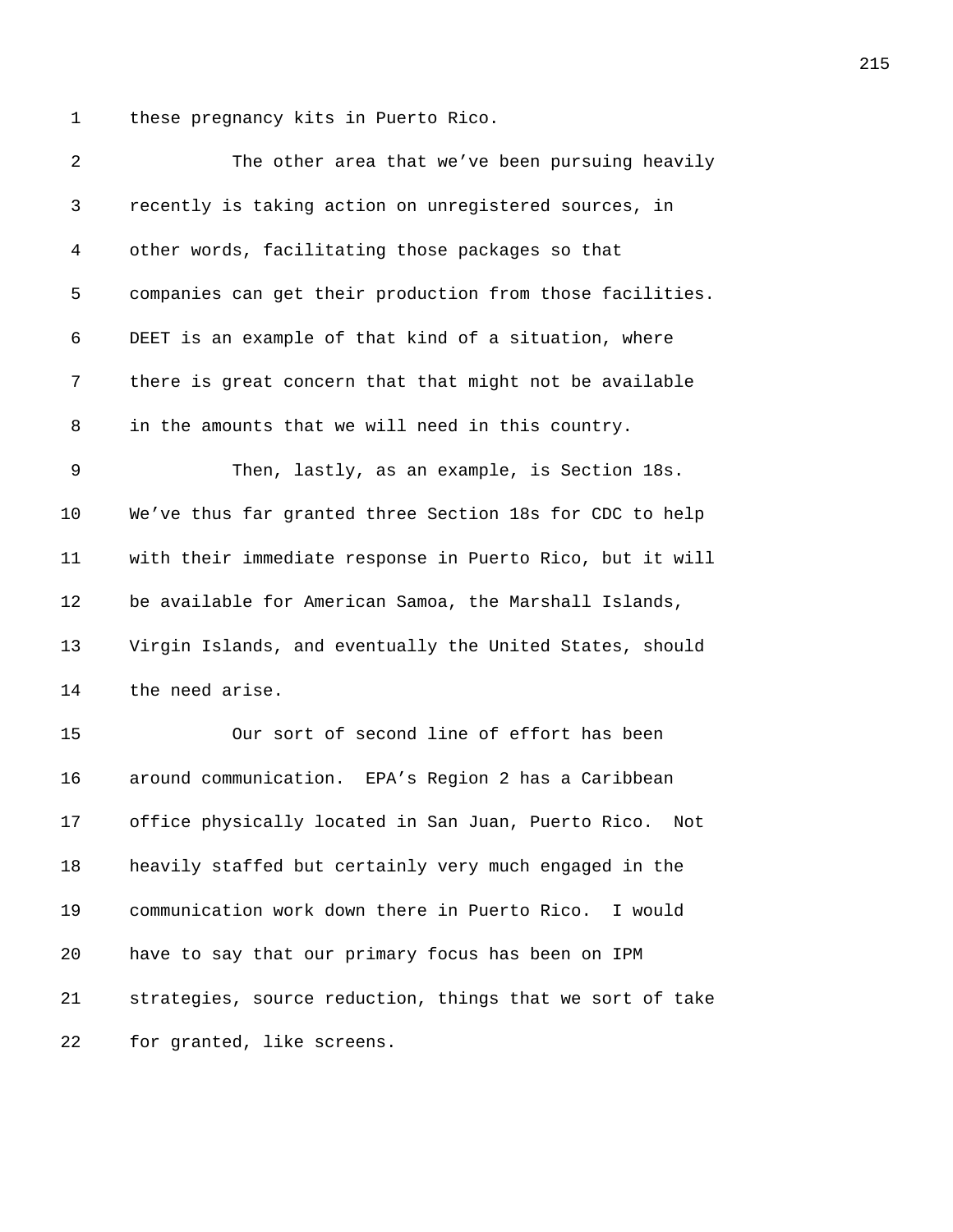| 1  | Many of the homes down there do not have                    |
|----|-------------------------------------------------------------|
| 2  | screens, nor, quite frankly, are they constructed in a      |
| 3  | way that make it easy to put screens on their homes.<br>CDC |
| 4  | is currently working with Home Depot to figure out a way    |
| 5  | where Home Depot could, through the foundation again,       |
| 6  | donate screening and labor to get these screens up on the   |
| 7  | appropriate housing there, particularly for homes of        |
| 8  | pregnant women.                                             |
| 9  | CDC had tried some indoor residual spraying                 |
| 10 | with a product that we hastened for this particular use.    |
| 11 | When they did an evaluation of its effectiveness, it was    |
| 12 | no more effective than the control home that hadn't been    |
| 13 | sprayed at all. That's in large part because of no          |
| 14 | screens and no outdoor perimeter controls in place.<br>So,  |
| 15 | as soon as they left the home, they came right back in      |
| 16 | again, if they survived.                                    |
| 17 | So, Region 2 also has held two major IPM events             |
| 18 | in the past couple of months. One was in Puerto Rico,       |
| 19 | one was in the Virgin Islands. These had been planned       |
| 20 | before the Zika virus became such an issue there.<br>It was |
| 21 | primarily done in reaction, I guess, to the horrible        |
| 22 | methyl bromide situation in the Virgin Islands a couple     |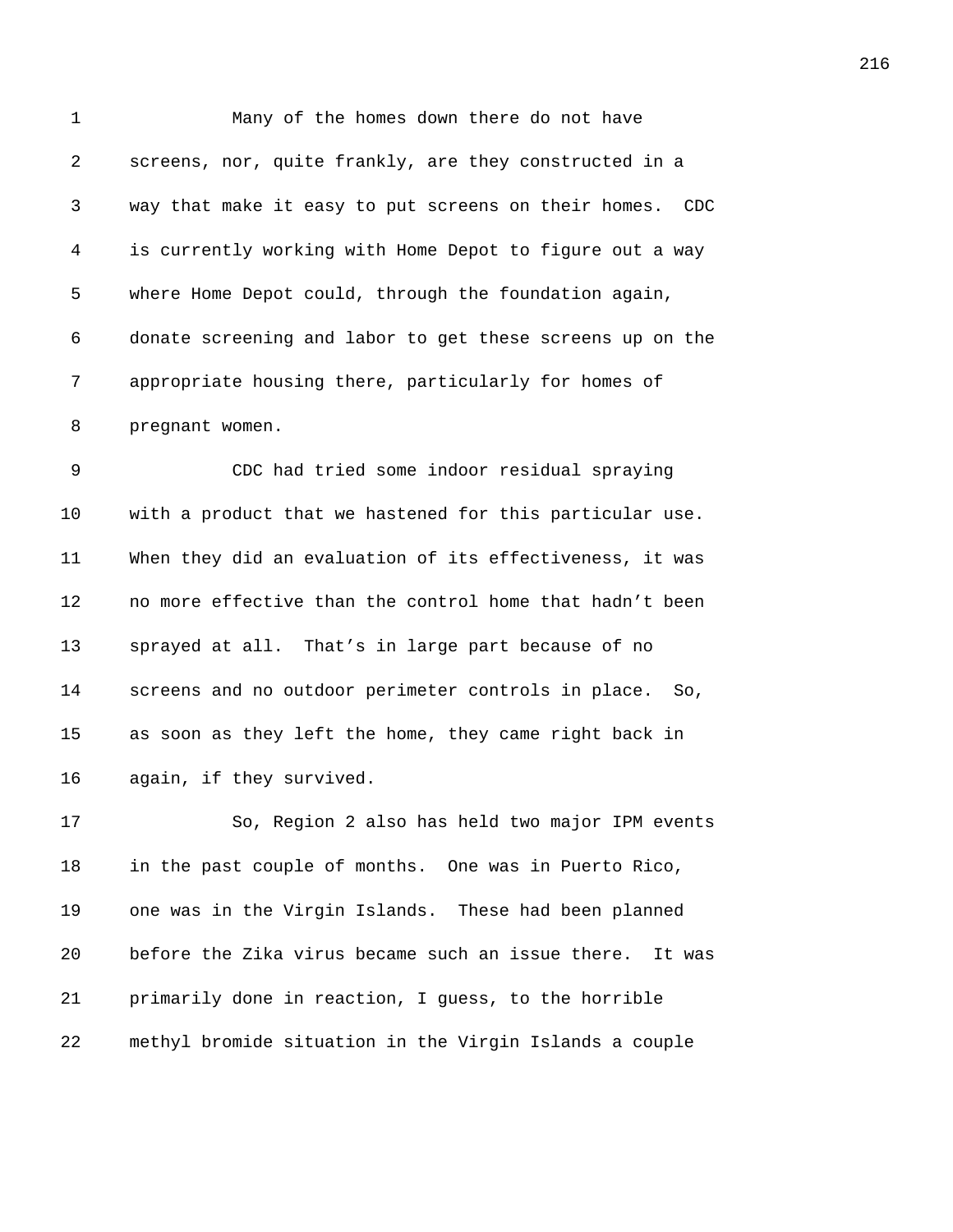1 years ago. So, that was essentially a misapplication of *4517B*pesticides. But they adapted the two opportunities to *4518B*really get the message out there, not only about source *4519B*reduction but also about judicious use and appropriate use 5 of pesticides. So, as I said, Region 2 is very active on 6 communication. **652BPD** We also are involved with CDC in making sure 8 that all of our outreaching communication materials are

9 translated in Spanish, and that they're appropriate **descriptions of the pesticide use, in addition to the 1abel language.** 

**4527 EPA** in all of the regions and certain **headquarter offices have weekly phone calls with Jim** 14 Jones. Jim Jones and Tom Burke, Dr. Burke, he's the **53131 55316 55316 55316 55316 55316 55316 55316 65316 65316 65316 65316 65316 65316 65316 65316 65316 65316 65316 65316 65316 65316 65316 65316 65316 65316 65316 65 4531** know. They are technically the EPA leadership for the **Zika response for the government.** I'm sort of the **b**operational person that gets to go to all the meetings. *453B*Anyway, Jim convenes a conference call weekly

*453B*as an opportunity for me, basically, to report out on the *4536B*meetings that I attend and for Susan Jennings, who will *4537B*be joining us, to report out on what's happening at the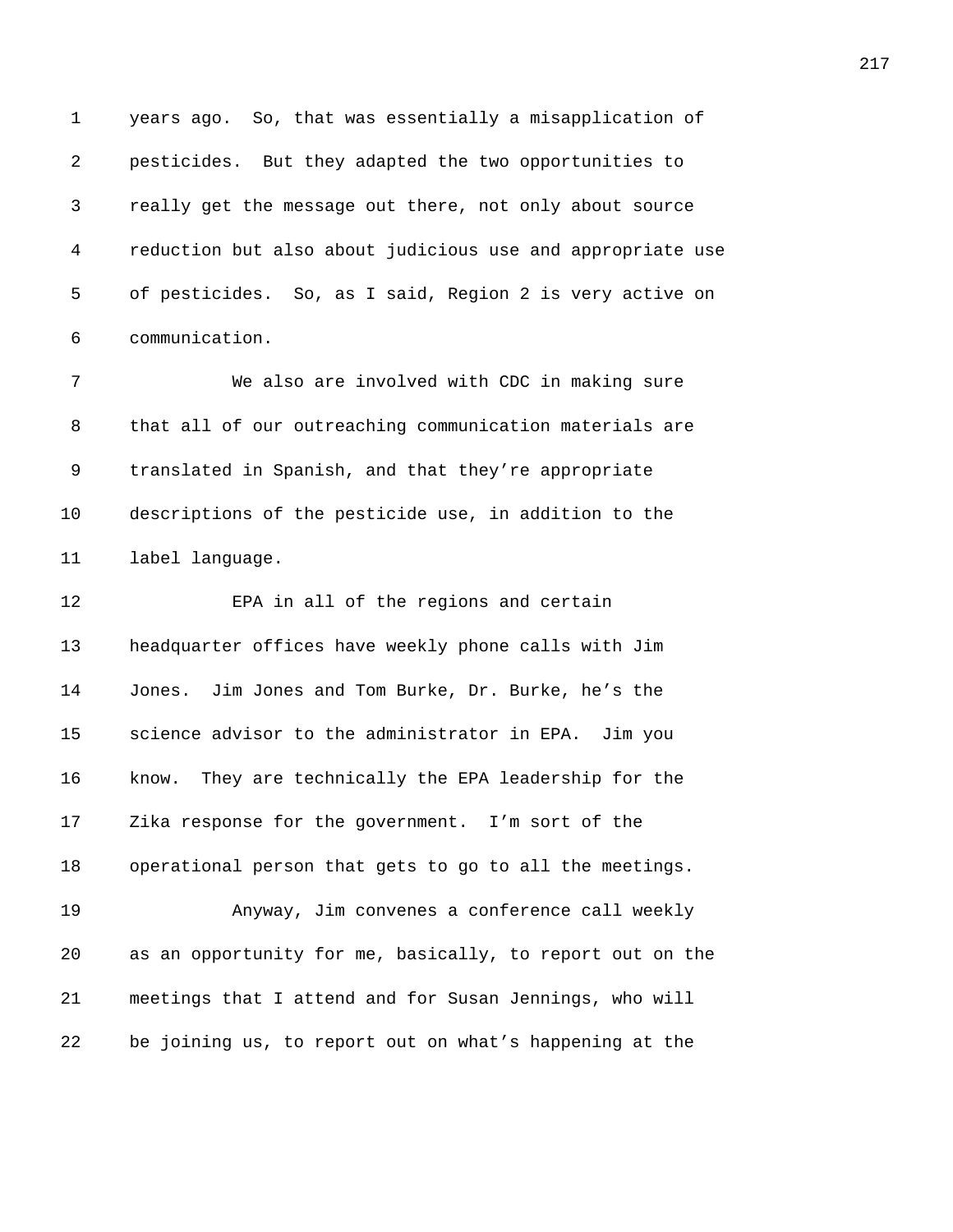1 CDC Emergency Operations Center down in Atlanta. That *4538B*was stood up shortly after the president's directive to 3 the U.S. government. So, we support that emergency *450B*operations center by having Susan available. Lately, 5 she's been going there in person once a week. But she's 6 always available by phone. She's the conduit to **information about pesticides.** 

**45 Then, we also talk about the epi data that is** *updated weekly by CDC.* So, I'll just give you the update 10 as of last Friday on the numbers. So, the continental *457B*United States, there are 503 confirmed cases of Zika, all 12 travel related. That's up 31 from last week. I mean, it **5988** seems to me it's growing. In U.S. territories, we're now **at 701 confirmed cases. This is up by 40. Puerto Rico** 15 has 671 of those cases. All but three are locally **acquired.** Sixteen cases in the Virgin Islands and **6** fourteen cases in American Samoa. Those two numbers have *not changed much.* 

**45 • Puerto Rican numbers are growing exponentially.** 20 We don't have good data on the number of pregnant women *involved for Puerto Rico, just because it's very* **difficult to capture those numbers.** We don't have a good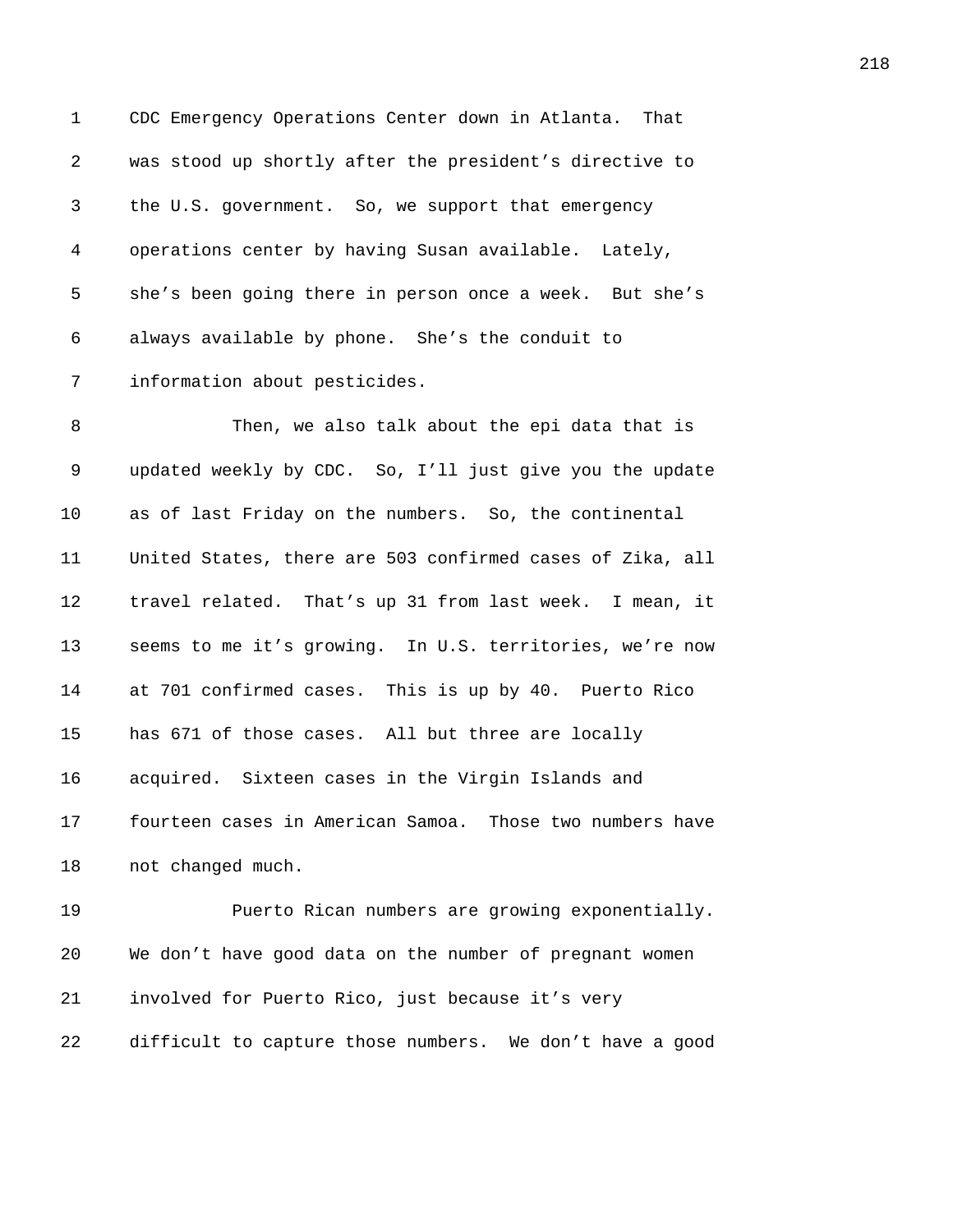| $\mathbf{1}$ | system. We don't really even have a great system in the  |
|--------------|----------------------------------------------------------|
| 2            | United States, to tell you the truth. So, the numbers    |
| 3            | are what they are, but they're growing. So, there's a    |
| 4            | reason for concern.                                      |
| 5            | The most recent activity that EPA has been sort          |
| 6            | of leading is a budget proposal for work that we could   |
| 7            | do. We started this work back when the president         |
| 8            | submitted a supplemental budget for \$1.9 billion -- you |
| 9            | hear about it all in the news lately -- to help with the |
| 10           | response to Zika. Primarily, it was focused on research  |
| 11           | and treatment needs.                                     |
| 12           | Although we weren't asked, we saw that there             |
| 13           | was a role for us to help with funding for EPA-related   |
| 14           | response activities that could not and would not         |
| 15           | otherwise be funded. So, we started work with all of our |
| 16           | regions. We work with our international and tribal       |
| 17           | affairs office, we work with Office of Research and      |
| 18           | Development and the Office of Children's Health          |
| 19           | Protection in EPA.                                       |
| 20           | Through all of the regions and the program               |
| 21           | offices, we have put together a package that we plan to  |
| 22           | submit, once the administrator blesses it, to HHS,       |
|              |                                                          |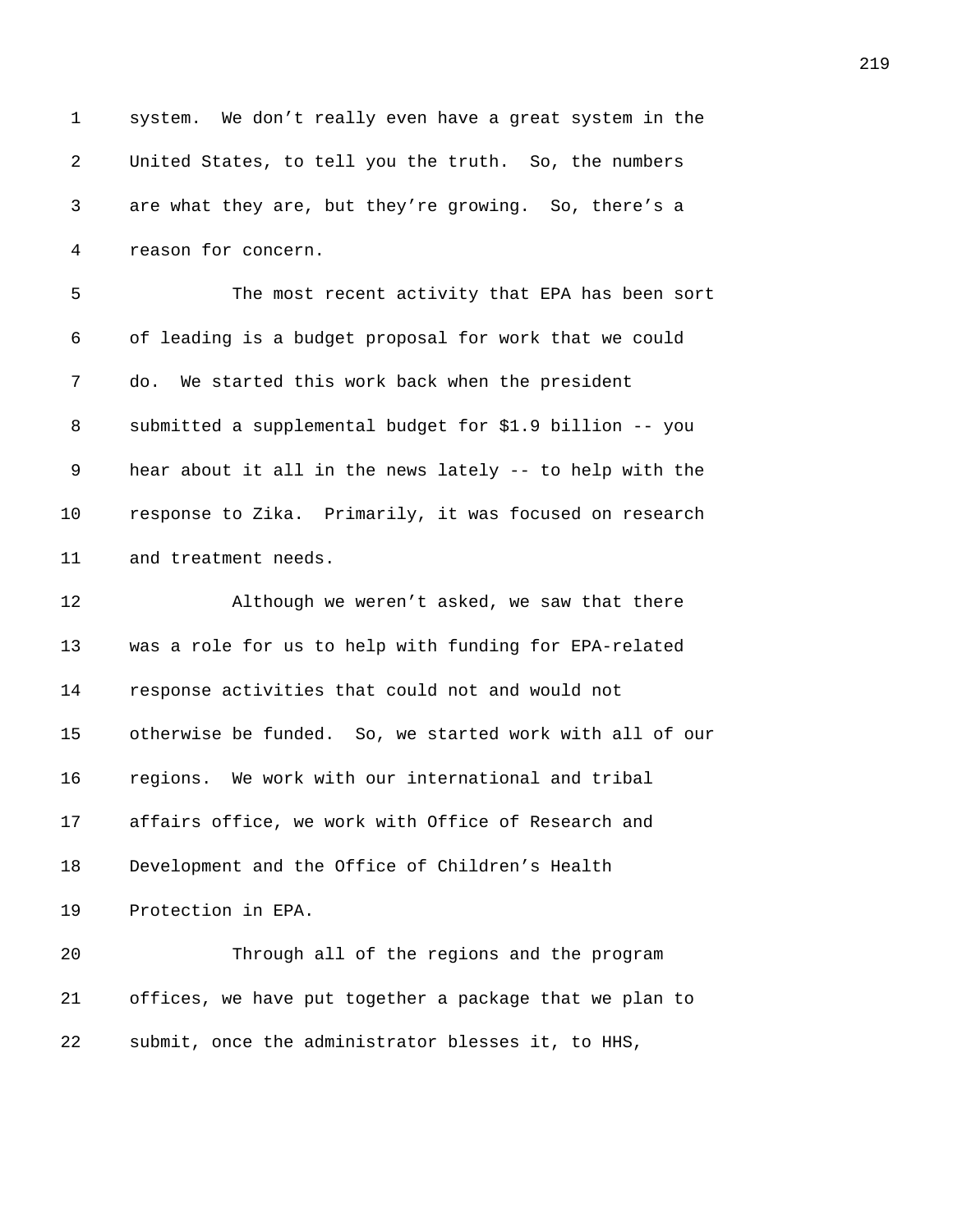| $\mathbf 1$ | whoever has got the money, for assistance. So, some of    |
|-------------|-----------------------------------------------------------|
| 2           | the things that we are proposing funding for is screening |
| 3           | in Puerto Rico, in particular, but other areas to sponsor |
| 4           | some review or studies of the need, particularly in       |
| 5           | environmental justice communities perhaps, where screens  |
| 6           | are not available readily to help support that activity.  |
| 7           | So, first, get the numbers in terms of the need           |
| 8           | and then fund an activity to provide the screens. CDC,    |
| 9           | as I mentioned, is already trying to do that with Home    |
| 10          | Depot, but we're not sure that that's going to be enough. |
| 11          | So, we want the decision makers to have it in their face  |
| 12          | that screens are really essential.                        |
| 13          | Another area that we're looking at is tire                |
| 14          | piles. This is a huge breeding environment for            |
| 15          | mosquitos. Unfortunately, our agency has not had the      |
| 16          | resources to address them for years. There was an         |
| 17          | initiative. They called it the Border 28, Border 2012     |
| 18          | Initiative where we worked with the Mexican government    |
| 19          | and the border states of the United States to address     |
| 20          | tires and tire problems. I think we managed to somehow    |
| 21          | deal with 40 million of them, but there are still 80      |
| 22          | million tires that we know of in this country that have   |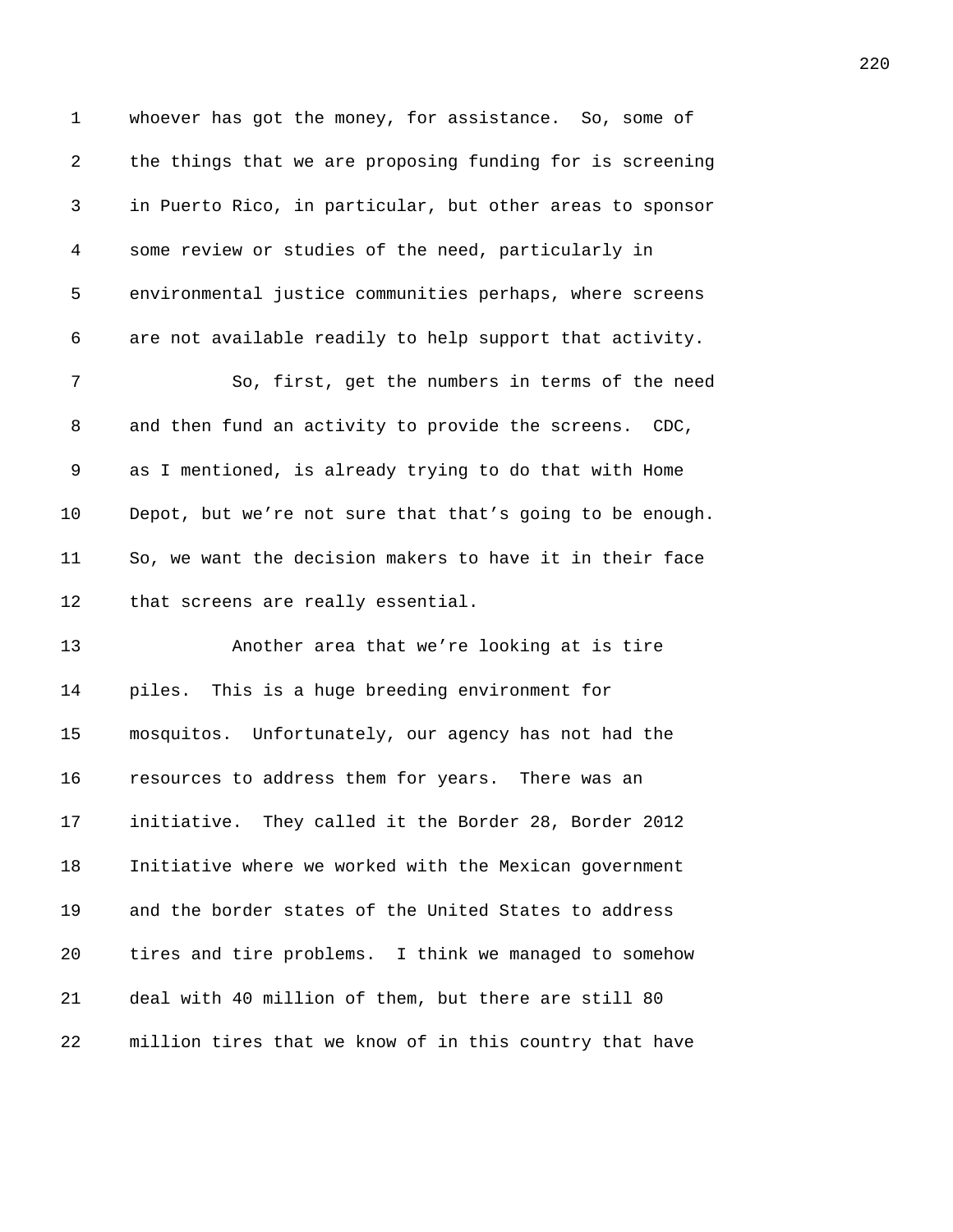1 been identified by the American Rubber Manufacturers **Association**.

| 3              | Again, it's a huge issue, and it's not just on           |
|----------------|----------------------------------------------------------|
| $\overline{4}$ | the border areas, it's not just in the tribes, it's      |
| 5              | everywhere. I think every state probably could identify  |
| 6              | a tire pile issue. So, we're proposing a pretty          |
| 7              | significant investment in shredders. That seems to be    |
| 8              | what the Puerto Rican government is doing, as we speak,  |
| 9              | with the tire piles that they have. They invested in     |
| 10             | three shredders, and they're shipping the shredded       |
| 11             | material to Asia where perhaps there's a use for it. So, |
| 12             | we're proposing that we do that here also.               |
| 13             | I have no sense of how we'll manage it, but if           |
| 14             | we get the money, we'll invest it, and we will deal with |
| 15             | it. It's clearly an EPA issue. Nobody else in the        |
| 16             | federal government -- if they've identified it, they're  |
| 17             | not addressing it. It's waste, so it's something that we |
| 18             | have to own and then, of course, the additional funding  |
| 19             | for IPM approaches, communication materials, and the     |
| 20             | like.                                                    |
| 21             | So, that's mine. I will now turn it over to              |

22 Janet McAllister from CDC to see if she would like to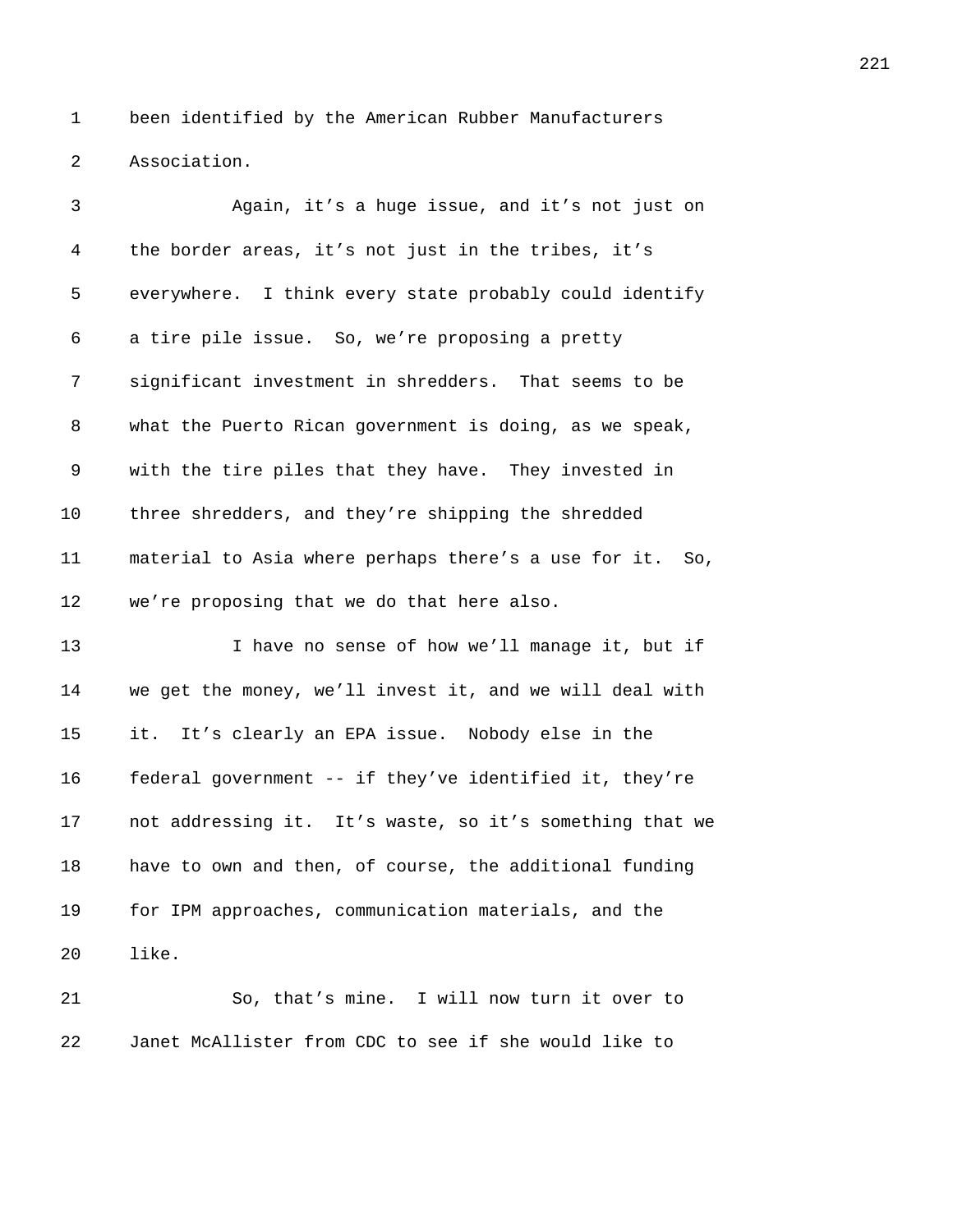1 augment that.

| 2  | MS. MCALLISTER: Thank you, Marty. I think                 |
|----|-----------------------------------------------------------|
| 3  | that you really covered everything quite nicely. So, I    |
| 4  | just want to reiterate that CDC has been very grateful    |
| 5  | for all the help that EPA has provided us as we are       |
| 6  | dealing with the Zika virus. Certainly, challenges will   |
| 7  | continue to present themselves in the arena trying to     |
| 8  | control the Zika virus spread. So, both agencies, I       |
| 9  | think, are in a good place as far as working together and |
| 10 | having tools available to us to control mosquitos.        |
| 11 | MS. MONELL: I should add that we now have                 |
| 12 | weekly meetings with CDC, just CDC and EPA. It's Lyle     |
| 13 | Peterson (phonetic), who is heading up the Emergency      |
| 14 | Operations Center down in Atlanta for CDC, and Jim Jones  |
| 15 | is leading the effort for EPA in terms of those weekly    |
| 16 | meetings. So, we're trying to get ourselves as organized  |
| 17 | as possible because there's just so many issues and so    |
| 18 | many things, twists and turns, in terms of what's         |
| 19 | happening here that we have to be on top of. So, it's     |
| 20 | good.                                                     |
| 21 | The communication piece, I think, is probably             |

22 the most critical, although it doesn't necessarily result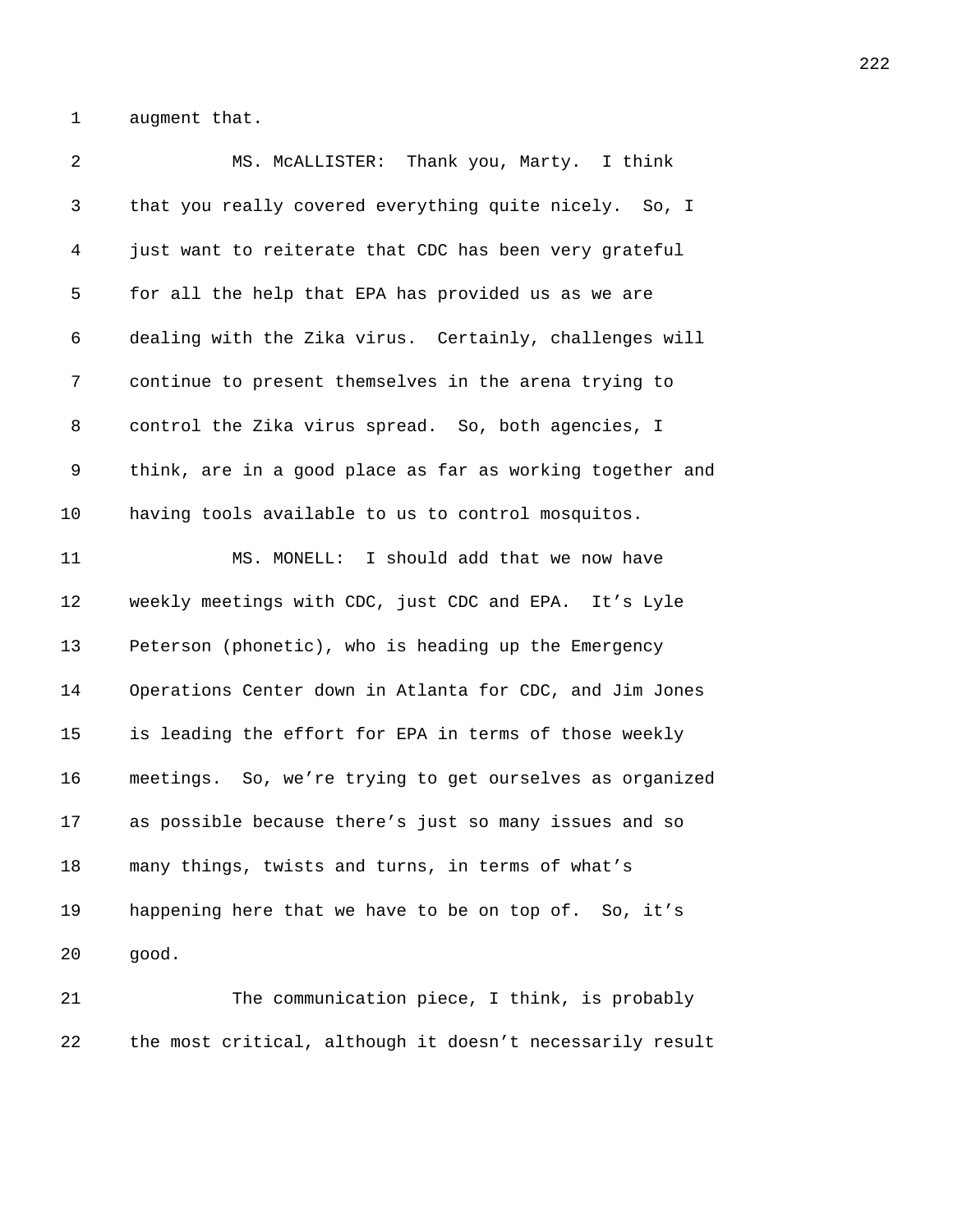| $\mathbf 1$ | in things, but at least we're all on the same page when   |
|-------------|-----------------------------------------------------------|
| 2           | we're out there talking about what's going on and what    |
| 3           | the government is doing.                                  |
| 4           | MR. HOUSENGER: Amy.                                       |
| 5           | AMY: Hi, this is Amy Liebman from the Migrant             |
| 6           | Clinicians Network. Thank you for the update. I want to   |
| 7           | commend the Agency for being so proactive and thinking    |
| 8           | about what's -- because the EPA has a very important role |
| 9           | to play which can often not be thought of.                |
| 10          | As part of the work I actually do with EPA, the           |
| 11          | cooperative agreement, I do a lot of work in Puerto Rico. |
| 12          | On the ground, it's incredibly scary there. What women    |
| 13          | of reproductive age are going through is just incredible. |
| 14          | One of my concerns that I have is that there's a lot of   |
| 15          | really important efforts being done in terms of mosquito  |
| 16          | control, in terms of the education to use DEET and other  |
| 17          | EPA and CDC approved insect repellant.                    |
| 18          | I'm wondering what have you guys thought of or            |
| 19          | talked about in terms of misuse/overuse of these products |
| 20          | that can actually cause quite a bit of danger to -- very  |
| 21          | unintended consequences when you're trying to prevent     |
| 22          | something that's very scary.                              |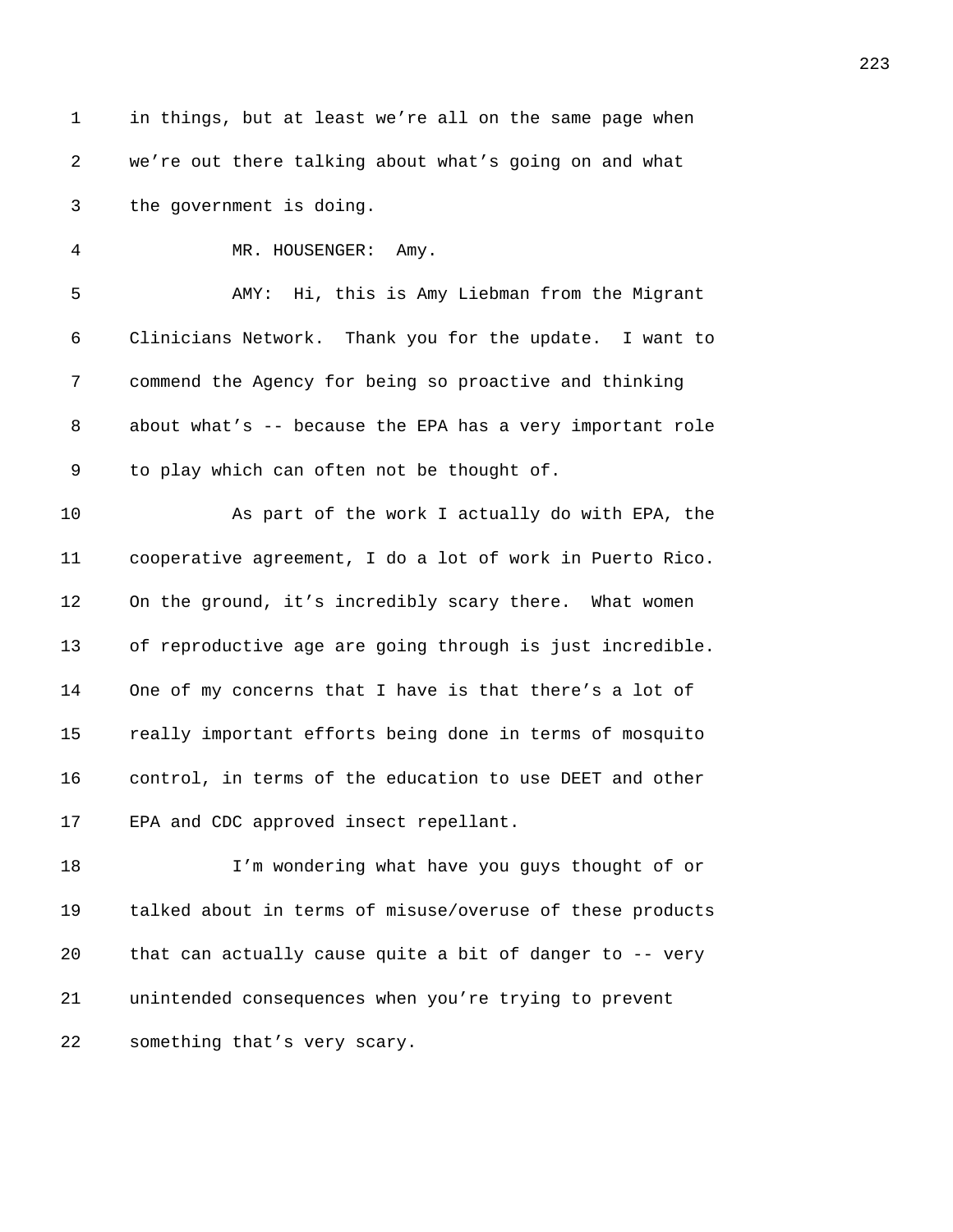| $\mathbf 1$ | MS. MONELL: We have not directly addressed                |
|-------------|-----------------------------------------------------------|
| 2           | that, although it's a two-fold issue in terms of it being |
| 3           | discussed right now. How should our messaging be with     |
| 4           | regard to importation of illegal pesticides, because the  |
| 5           | opportunity is there for that to occur on a big scale,    |
| 6           | and then the misuse or overapplication of pesticides.     |
| 7           | Again, that's part of what the Region 2 outreach and      |
| 8           | communication efforts are designed to do.                 |
| 9           | Unfortunately, it seems like the only viable              |
| 10          | sort of meeting place to get information to women in      |
| 11          | particular is the WIC centers. So, there's sort of a      |
| 12          | trickiness to that because of the confidentiality issues  |
| 13          | that that poses. So, the issues are recognized. We're     |
| 14          | dealing with the government side of it. But in terms of   |
| 15          | getting the message out to the affected stakeholders,     |
| 16          | it's not easy, but we've identified it.                   |
| 17          | AMY: The other point I wanted to make, too, is            |
| 18          | in terms of there's a lot of education that's being done  |
| 19          | for the public. But I think there's education that's      |
| 20          | needed from the clinician side of it, not just in terms   |
| 21          | of making people aware of this, how to diagnose it, but   |

*468B*also from the clinician side in terms of recognizing and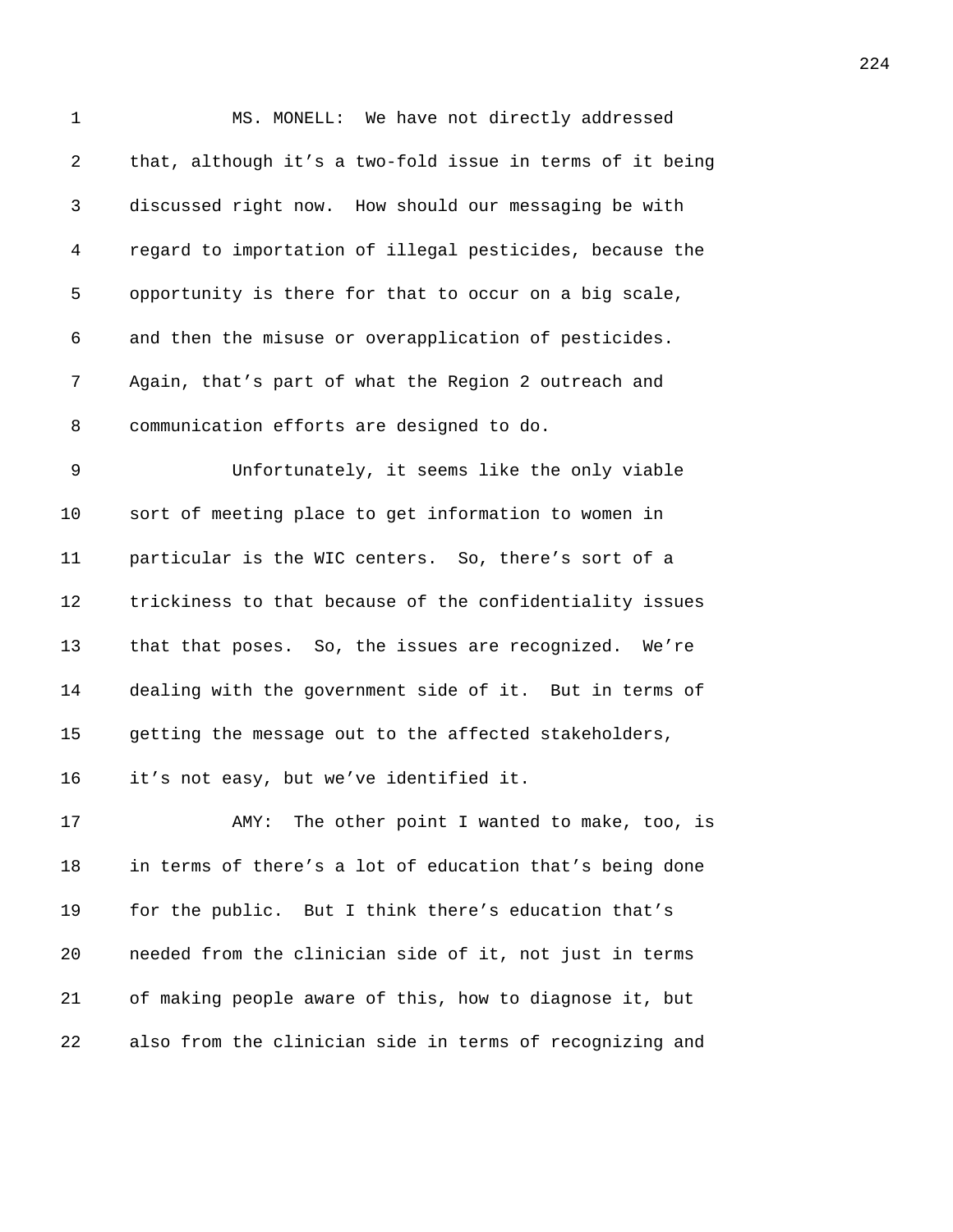1 managing the pesticide poisoning piece of this.

2 MS. MONELL: I'm going to let Janet take this *468B*one, but I believe that as a result of the Zika summit *4687B*that CDC sponsored the first of May, that there are **planning efforts going on in the public health** 6 departments in every state and territory. **469** But, Janet, go ahead, why don't you speak to 8 that. 9 MS. McALLISTER: Yes. That has come up on our *radar, that we need to be working closer on the clinician 469B*side with education on certainly recognizing insecticide **poisoning, but also on using them as a conduit to explain how to apply repellants properly and not just say wear** *preafferents.* So, yes, we are working on education **materials and a plan to start pushing those out to** 16 clinicians. **17 17 1** do want to also comment on messaging for

18 overuse of insecticides by homeowners. We are working **4702** with EPA to make sure that messaging is synchronized and *4703B*also working with Home Depots and retailers like that to *470B*try and get education materials and also making fact **6705** sheets as we speak to address homeowners using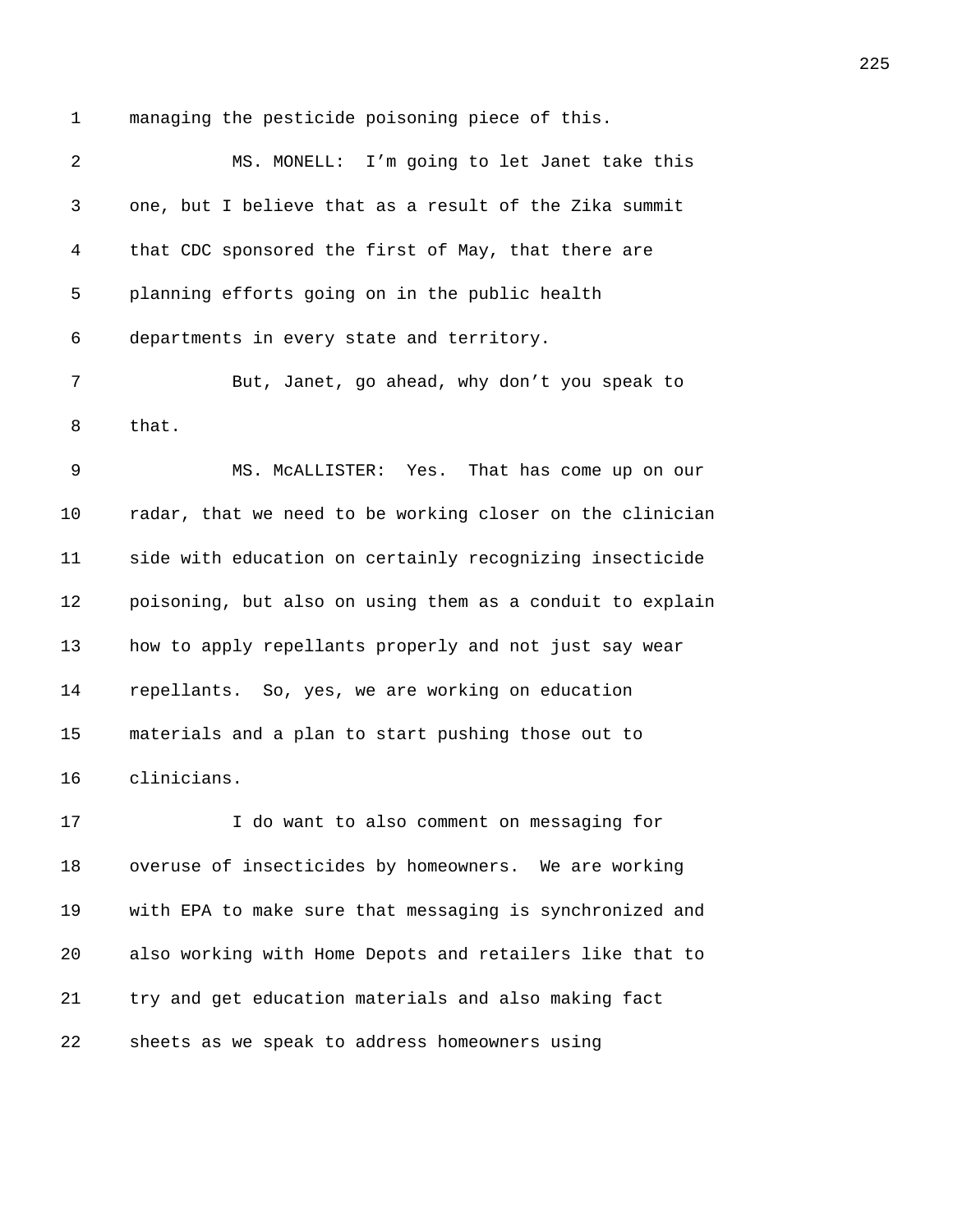1 insecticides and using them safely to try and start *4706B*pushing some information out through CDC channels to *470B*address misuse issues. *4708B*AMY: Thank you. One final point I just wanted 5 to put out there, too, is to encourage the use of the *4710B*federally qualified health centers as a really important 7 on the ground vehicle to get information out in 8 additional to health departments. **4713 MS. McALLISTER:** Thank you. I'm jotting that 10 down. That's why I'm not saying anything. 11 MR. HOUSENGER: Robyn. **4716 ROBYN:** Thank you. I really appreciate the *update.* Just a few comments. Particularly, if you're **interested in messaging, you might want to take a look at the American Nurses Association or the American Public** 16 Health Association. I know they have a lot of **information out there on how to message about Zika but harabbe numecessary hysteria.** So, those are good **5723 5011 50235 5023 6023 6023 6023 6023 6023 6023 6023 6023 6023 6023 6023 6023 6023 6023 6023 6023 6023 6023 6023 6023 602 602 602 602 602 602 602 602 6** 20 1 just want to echo Amy's concern. The **pregnant women are the most vulnerable population.** Yes, 22 we don't want them to get Zika, but also don't want them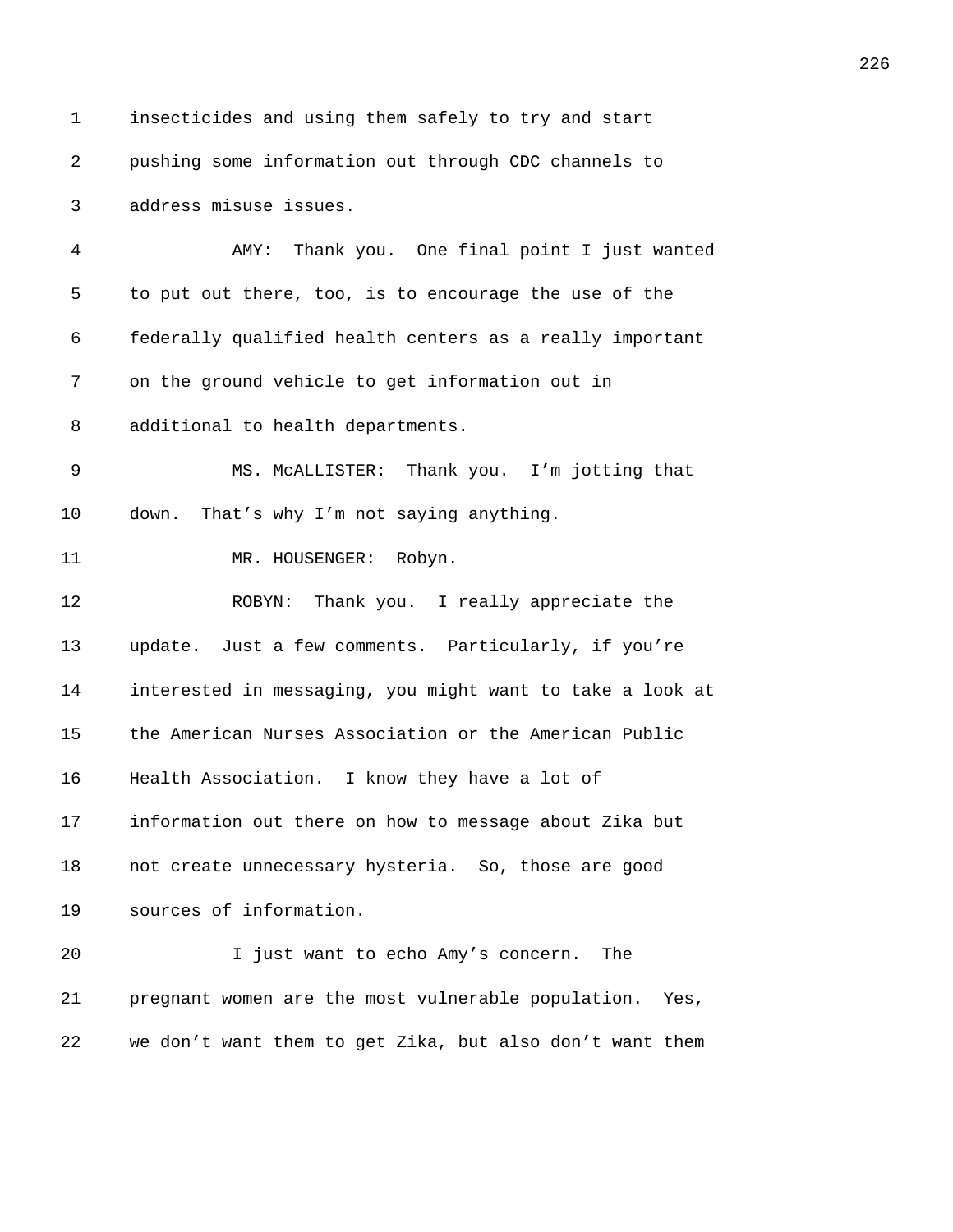1 to be overexposed to pesticide.

| 2  | Then, also for the IPM, I applaud that thought.           |
|----|-----------------------------------------------------------|
| 3  | If you can drain the standing water and take care of all  |
| 4  | the other issues that promote mosquito growth, then you   |
| 5  | won't need the pesticides in the first place.             |
| 6  | MS. MONELL: One of the interesting things that            |
| 7  | I heard early on was there is apparently a traditional    |
| 8  | practice in Puerto Rico. Many of the homes abut           |
| 9  | cemeteries. There's a practice to have vases of water by  |
| 10 | the stones, standing water, hundreds and thousands of     |
| 11 | them.                                                     |
| 12 | So, there really is a concerted effort now to             |
| 13 | educate people about that practice and ceasing it. But    |
| 14 | who would have thought, you know? It's just something     |
| 15 | I've not encountered. Thank you, Robyn.                   |
| 16 | Marc                                                      |
| 17 | Actually, both of my concerns I know are<br>MARC:         |
| 18 | on topics for tomorrow, but your answers will help        |
| 19 | prepare. One is resistance management, just in general,   |
| 20 | which is going to come up, particularly with almost every |
| 21 | aspect, but I'm real concerned about the netting and the  |
| 22 | clothing, impregnated clothing in that.                   |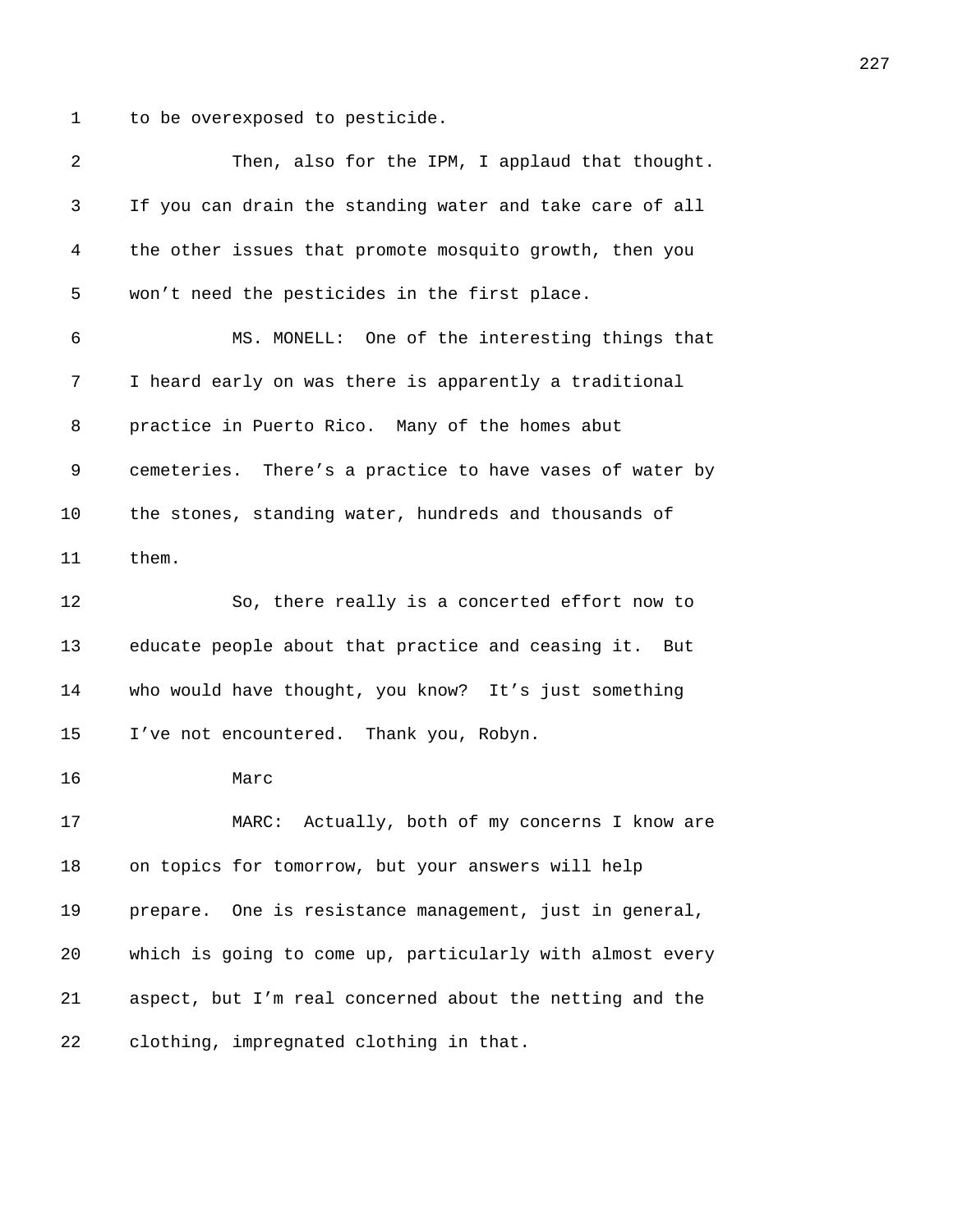| $\mathbf 1$ | But also, more specifically, and some of you              |
|-------------|-----------------------------------------------------------|
| 2           | might consider this far fetched, but I would like to know |
| 3           | what the official stance is on DDT, because at some       |
| 4           | point, particularly with public pressure and everything   |
| 5           | else, DDT is going to come into it. I want to know what   |
| 6           | the Agency's current stance is on it and what your plan   |
| 7           | to deal with it is.                                       |
| 8           | MS. MONELL: What year was DDT cancelled?<br>DDT           |
| 9           | is cancelled.                                             |
| 10          | I figured you would say that, Marty.<br>MARC:             |
| 11          | Just quickly, I do remember in 1991, a friend of mine,    |
| 12          | Leon Moore in Arizona, published a paper that the         |
| 13          | Africanized bee was going to come into the United States. |
| 14          | The USDA said they won't because we have a policy that    |
| 15          | says so.                                                  |
| 16          | So, I will say the same thing about DDT and               |
| 17          | public pressure. Having cancelled it, and I very well     |
| 18          | knew that, and the fact that this is not bedbugs, this is |
| 19          | something way beyond that, the Agency's stance is it's    |
| 20          | cancelled, no possibility no way?                         |
| 21          | MS. MONELL: Well, you never say never.                    |
| 22          | MARC: I recognize that. So, what's plan B,                |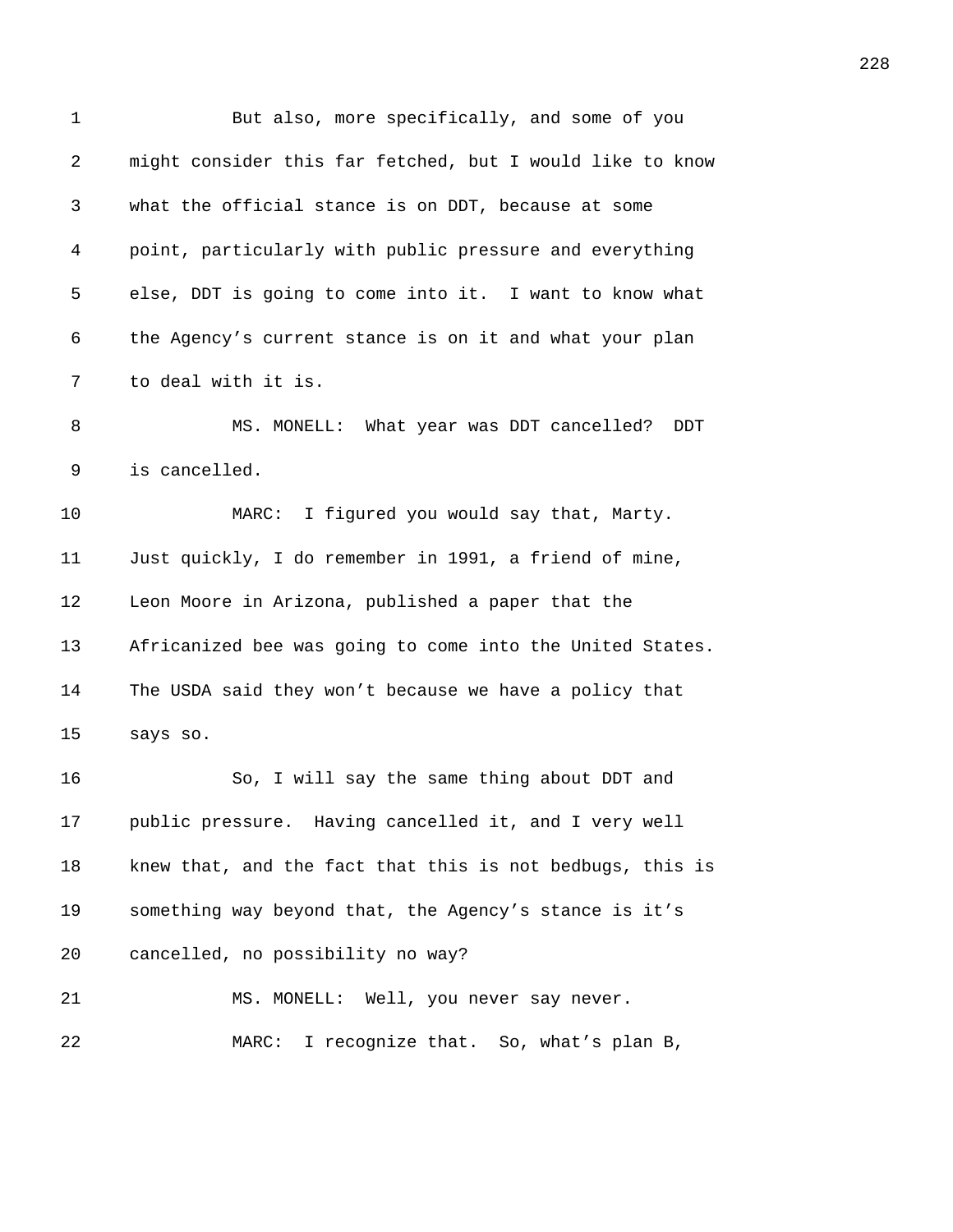1 then?

| 2  | MS. MONELL: Well, I think that we have to see             |
|----|-----------------------------------------------------------|
| 3  | how and if an emergency arises such that we would even    |
| 4  | have to consider it under a section 18 or other emergency |
| 5  | exemption authority.                                      |
| 6  | MARC: I predict it will come up.                          |
| 7  | MS. MONELL: Well, I hope you're wrong.                    |
| 8  | MARC: I do, too.                                          |
| 9  | MS. MCALLISTER: This is Janet. Actually, it               |
| 10 | has come up within people are asking CDC. You may or may  |
| 11 | not know that the mode of action for DDT is very similar  |
| 12 | to the mode of action for the pyrethroids. Your comment   |
| 13 | on insecticide resistance is very timely because there is |
| 14 | resistance to the pyrethroids.                            |
| 15 | So, bringing a chemical back that has the same            |
| 16 | mode of action is not consistent with insecticide         |
| 17 | resistance management. We actually need modes of action   |
| 18 | that are different than DDT and different than the        |
| 19 | pyrethroids. So, DDT is not being considered in any way,  |
| 20 | shape, or form as a viable tool to bring back for this    |
| 21 | particular emergency.                                     |
| 22 | Janet, this is Marc. I'm glad you're on<br>MARC:          |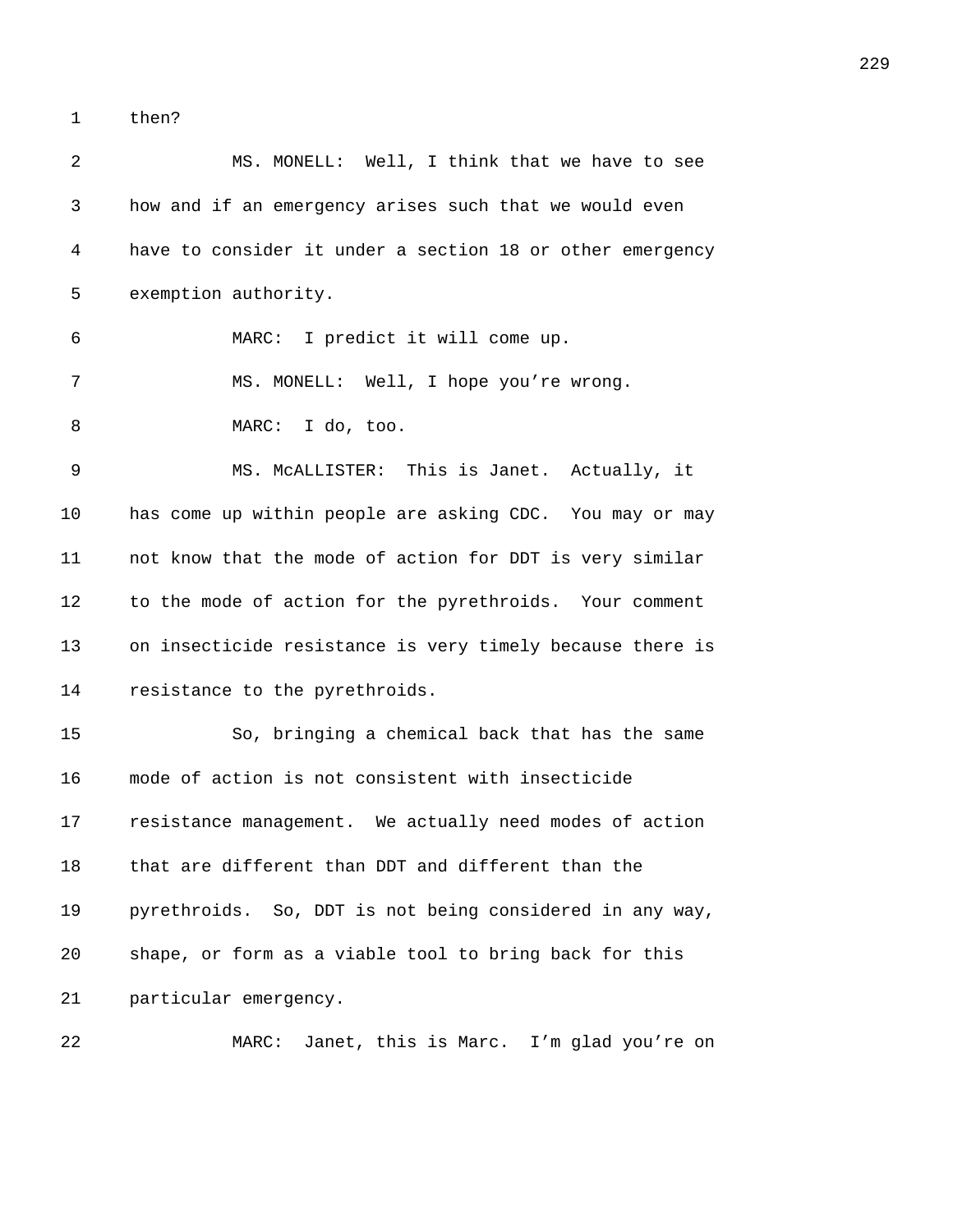| 1  | the job. I agree with you scientifically all the way.<br>T. |
|----|-------------------------------------------------------------|
| 2  | know about cross resistance. But, you know, we're           |
| 3  | talking about a possible hysteria and politicians being     |
| 4  | involved. So, I'm just saying I think the Agency, the       |
| 5  | group, the task force should have a plan B on this and      |
| 6  | discuss it rather than say it's not being considered and    |
| 7  | it's cancelled.                                             |
| 8  | MS. MONELL:<br>Thank you.                                   |
| 9  | Annie.                                                      |
| 10 | Thank you. I had a question for you.<br>ANNIE:              |
| 11 | Just wondering, given what you said about the               |
| 12 | ineffectiveness of spraying in the places that don't have   |
| 13 | existing structures like screens and things like that,      |
| 14 | was that ineffectiveness taken into consideration when      |
| 15 | you were issuing the section 18 emergency exemption for     |
| 16 | places like Puerto Rico and others that you mentioned?      |
| 17 | MS. MONELL: Well, at least one of the section               |
| 18 | 18s that was granted was for an outdoor trap, sort of an    |
| 19 | innovative trap, that will, in conjunction with the         |
| 20 | indoor residual spraying, will hopefully provide that       |
| 21 | perimeter protection that was lacking when they did the     |
| 22 | indoor spraying initially. The indoor spraying was not      |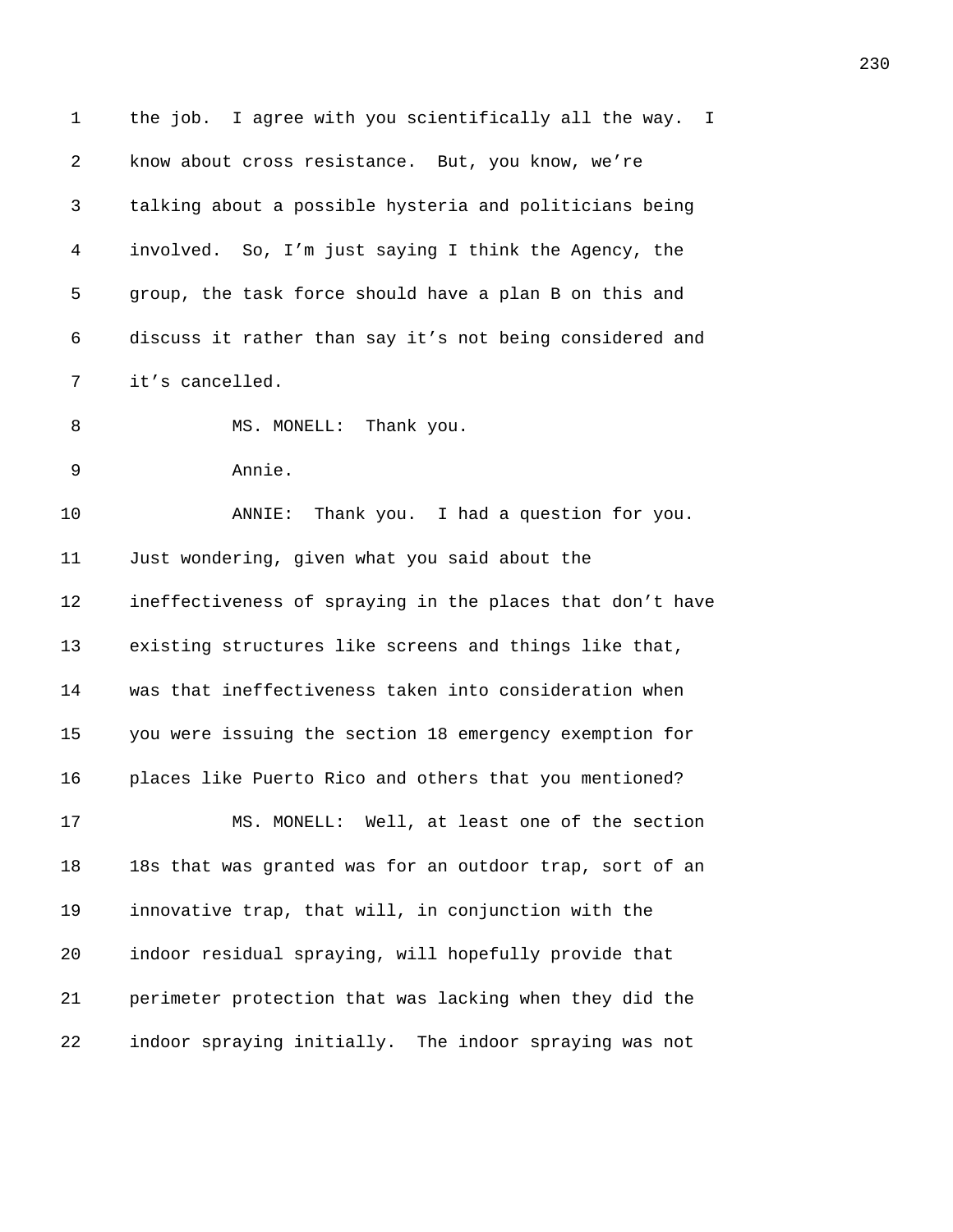1 accommodated via the section 18 process. That was an *481B*already existing use pattern. But the outdoor trap that *4812B*we recently approved under the section 18 was designed to *4813B*complement and take care of that perimeter situation. *481B*ANNIE: Okay. Will you consider potentially in 6 the future a section 18 request? 7 MS. MONELL: Consider? **4818** ANNIE: Just the fact that you said that 9 they're not always effective. Like the indoor spraying, 10 will that just continue to be a consideration? *4820B*MS. MONELL: No. I think it's not a simple 12 either or. I think that screens are clearly essential in 13 this equation, then other approaches to the perimeter and **perhaps even, depending upon the situation, neighboring homes.** Spraying was only done in the homes where there's **pregnant women, and they agreed voluntarily to it. 4826 1926** ANNIE: Okay. I just wanted to echo Robyn and **6** even Marc and just commend EPA on what you guys are doing **482** with the pregnancy kits and the Home Depot. I think 20 that's really great. We've always promoted addressing **483** not just the chemical side of things but all the factors **that contribute to mosquito spread viruses.** We would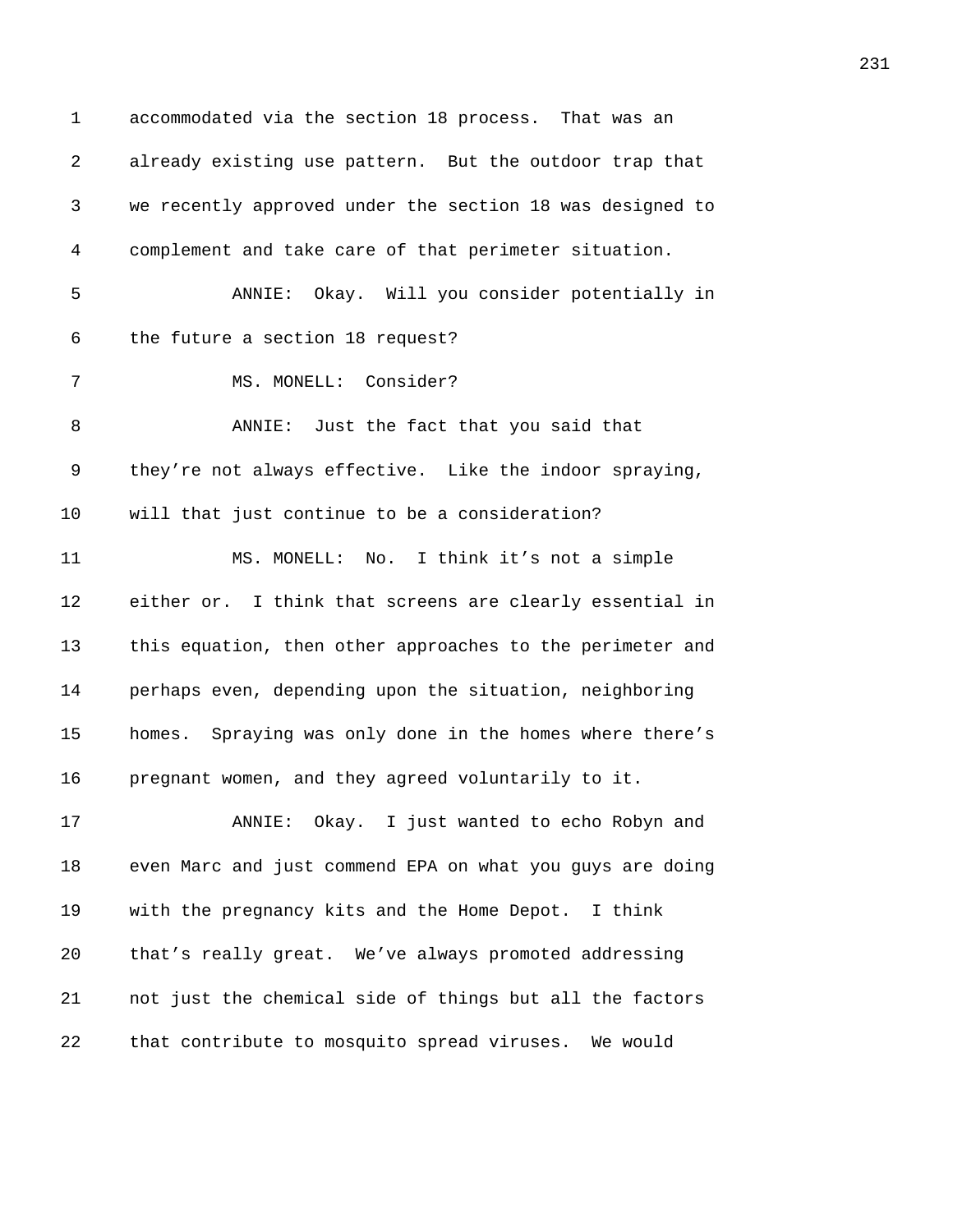| 1  | also really hate to see the EPA revert to older toxic     |
|----|-----------------------------------------------------------|
| 2  | pesticides like DDT. So, it's great to see that you're    |
| 3  | taking those other actions. Thank you.                    |
| 4  | MS. MONELL: Cynthia.                                      |
| 5  | CYNTHIA: Thank you. That was absolutely                   |
| 6  | fascinating, the tires, the disinsections, the DEET       |
| 7  | stockpiling, the Home Depot screens, the cemetery water,  |
| 8  | I mean all amazing stuff.                                 |
| 9  | My question, as the mother of two gymnasts, one           |
| 10 | who is nationally ranked, we live and breathe Olympics.   |
| 11 | I'm just wondering what special efforts, if any, will EPA |
| 12 | be taking to protect U.S. and other gymnasts in Rio.      |
| 13 | MS. MONELL: Well, I'm going to defer that                 |
| 14 | question to CDC because they're more actively giving      |
| 15 | advice to the organizers.                                 |
| 16 | Janet.                                                    |
| 17 | MS. MCALLISTER: So, some of the activities                |
| 18 | that we have in play right now with the Olympics          |
| 19 | Committee revolves really a lot more around having        |
| 20 | diagnostic testing available, working with local          |
| 21 | authorities to make sure at least the U.S. delegation is  |
| 22 | in the best situation that they can be in as far as       |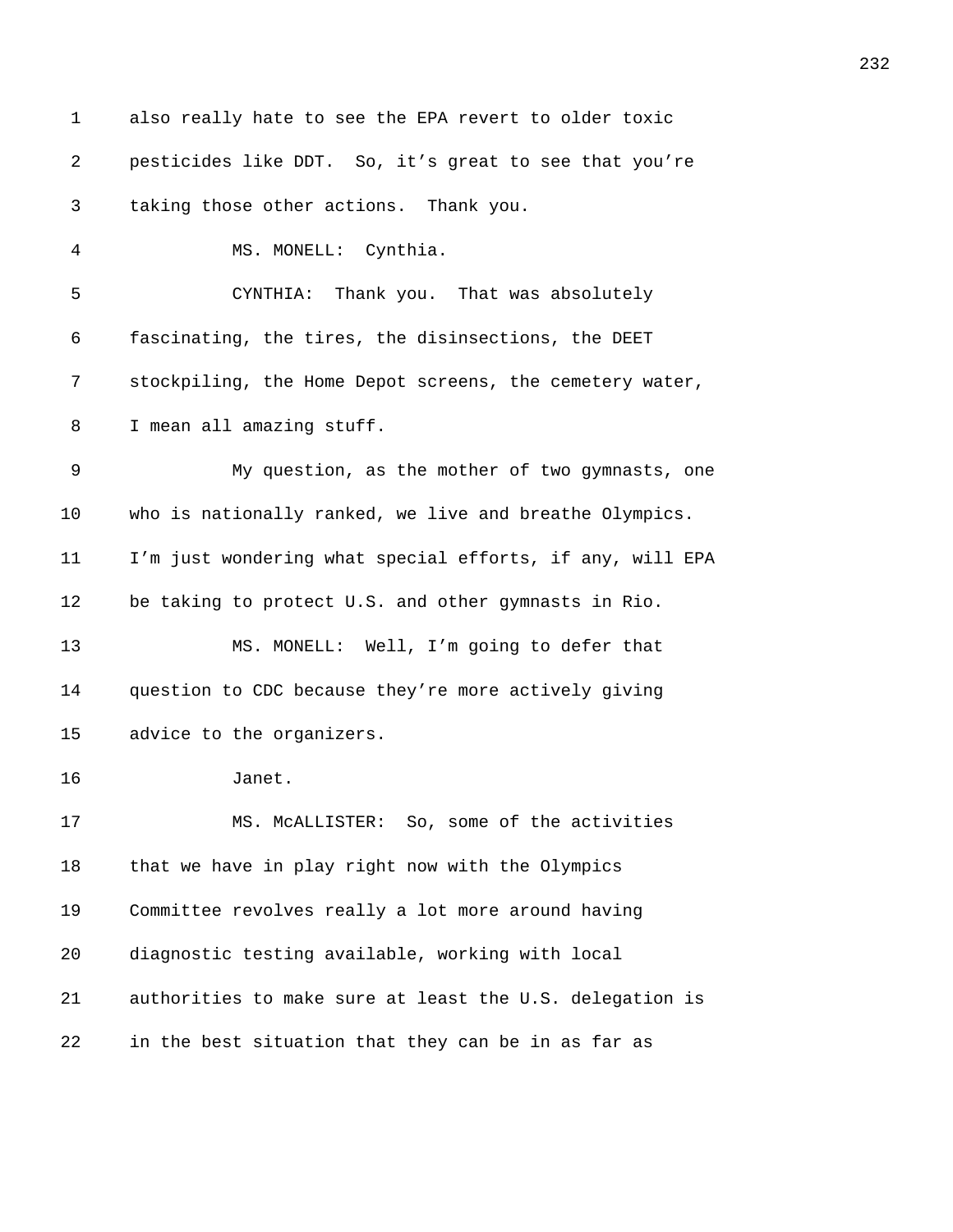| $\mathbf 1$ | having mosquito control available to them while they are  |
|-------------|-----------------------------------------------------------|
| 2           | down there, and certainly, also, in providing personal    |
| 3           | protection, things like repellants and nets and the       |
| 4           | things that we are pushing for individuals to take.       |
| 5           | We are in a situation where this is a foreign             |
| 6           | country, so we can't go in and initiate a lot of things   |
| 7           | ourselves. But we are working closely with the Olympics   |
| 8           | Committee to try to address ahead of time as many of the  |
| 9           | issues that we can have influence over.                   |
| 10          | MS. MONELL: It's very tricky. Puerto Rico has             |
| 11          | lost millions and millions of dollars in tourists, as you |
| 12          | might imagine. I'm not saying that that's good or bad;    |
| 13          | it's a reality. The Olympics are an international event   |
| 14          | that Brazil has invested billions probably to pull off.   |
| 15          | So, while it's important that we're mindful,              |
| 16          | all of the federal government is also mindful that we     |
| 17          | need to take care of our athletes and make sure that      |
| 18          | they're properly educated and armed with whatever         |
| 19          | protective things they need. But to push it too far is    |
| 20          | just not appropriate. It's a delicate balance going on,   |
| 21          | as you might imagine.                                     |
| 22          | Richard.                                                  |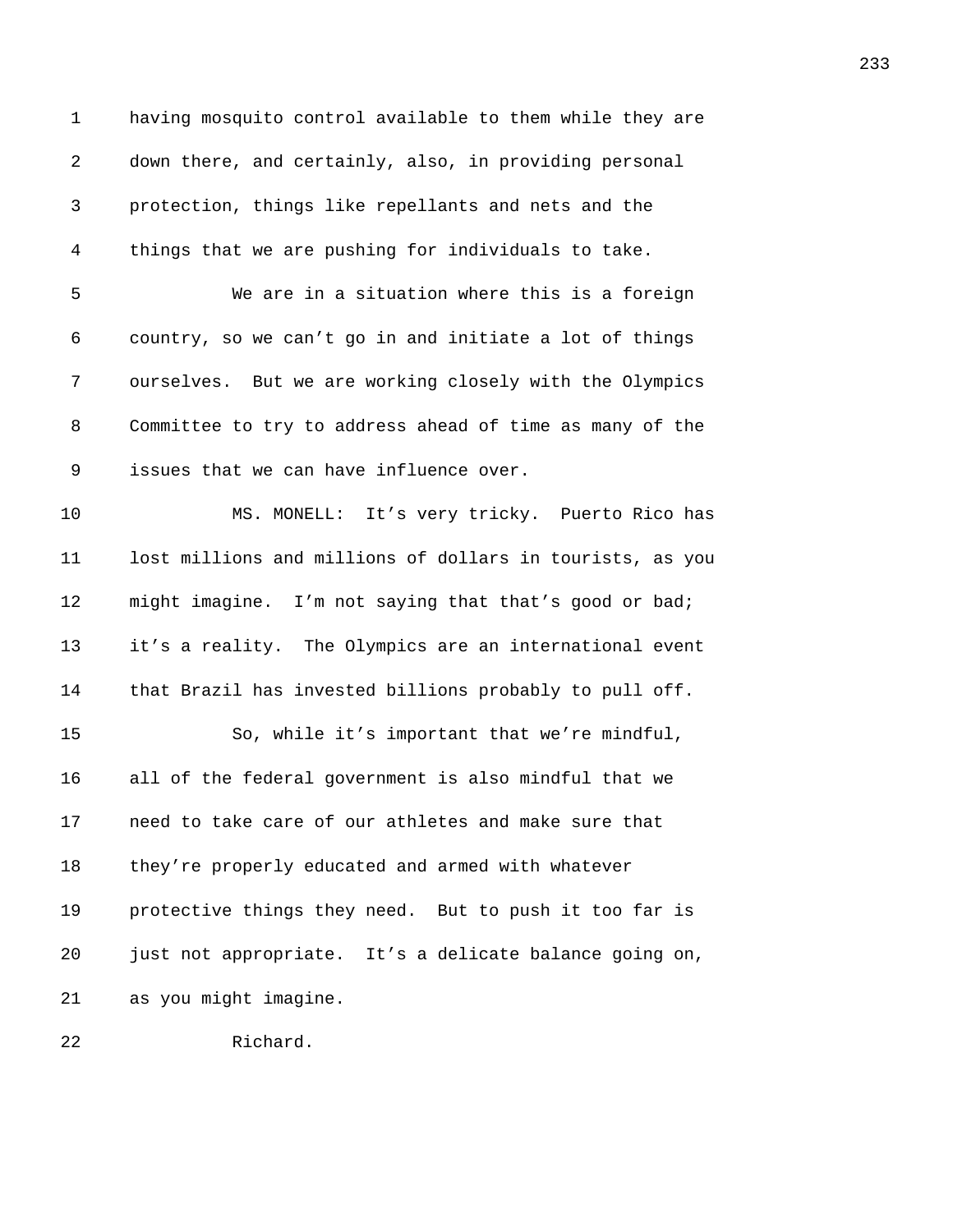1 RICHARD: Thank you. I very much enjoyed your 2 **presentation.** It just got me thinking, how will the EPA 3 *4875B*deal with the need to use pesticides on the broad scale 4 *4876B*as a counter to the Zika? How would you deal with that 5 *487* if they are "contraindicated" for the pollinators that 6 we're dealing with? 7 MS. MONELL: That's a very good question, and 8 it is coming up in the context of any efforts at aerial 9 **5818** spraying. You see pictures in Brazil and various other 10 **482** contexts of folks going around with foggers, planes 11 **683** coming over with aerial sprays, and so forth. We're 12 **48** engaging in those discussions now internally because, 13 obviously, the implications are huge. 14 RICHARD: Thank you. 15 MR. HOUSENGER: Bob. 16 **488BOB:** So, two things. One, I took a whole page 17 of notes. It was such a useful presentation. 18 **489 MS. MONELL:** But why is it only one column? 19 **489** BOB: It's an OCD problem. It's a medical 20 *4892B*issue. Well, you know what, let me just tell you this. 21 Here's the notes I took from the rest of the day. So, 22 they're very useful. Thank you for that.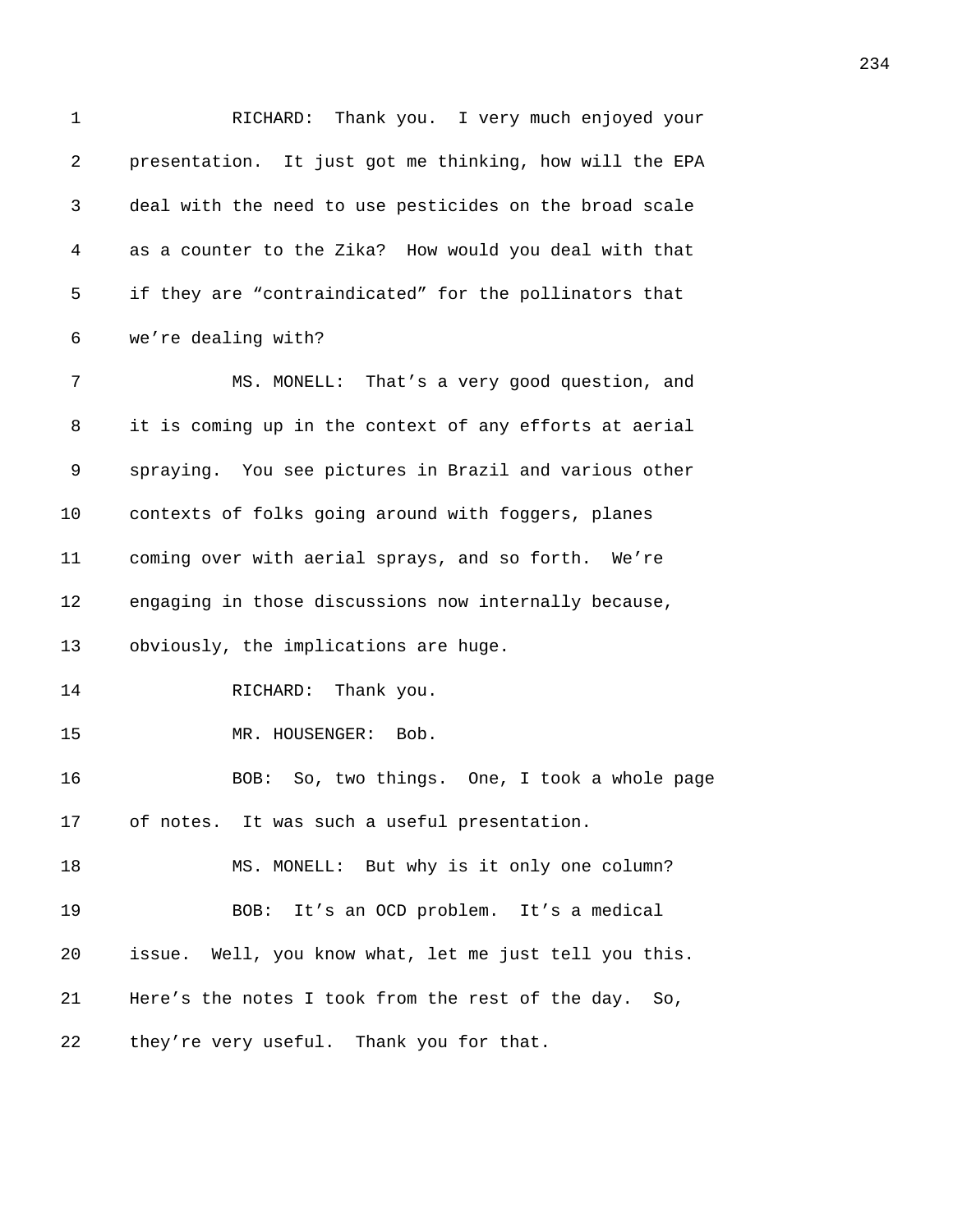| $\mathbf 1$ | I know this isn't useful, and yet, I feel                  |
|-------------|------------------------------------------------------------|
| 2           | compelled to do it, which is to say some of the            |
| 3           | discussion went in a direction I didn't expect it to go    |
| 4           | As somebody who is at least peripherally related to<br>in. |
| 5           | the treatment of these mosquitos, I just wanted to         |
| 6           | respond to a couple of things that were said.              |
| 7           | One, PCOs do not treat indoors for mosquitos,              |
| 8           | period. I don't know if there's any products registered    |
| 9           | for that use in the United States. It does not happen.     |
| 10          | Nobody would do it.                                        |
| 11          | Number two, I don't know of anyone who wants to            |
| 12          | manufacture or formulate or register DDT. If they did      |
| 13          | and you were weak enough to register it, I don't know of   |
| 14          | any PCO that would use it.                                 |
| 15          | Number three, I was a little concerned to hear             |
| 16          | the focus about the overuse/misuse of pesticides and       |
| 17          | pesticide poisoning. I'm not aware that that's happened.   |
| 18          | I mean, if someone that expressed those concerns could --  |
| 19          | is that going on?                                          |
| 20          | MS. MONELL: We've not heard of it, but                     |
| 21          | certainly, in light of our experience in the Virgin        |
| 22          | Islands, with that situation, we're always mindful of it   |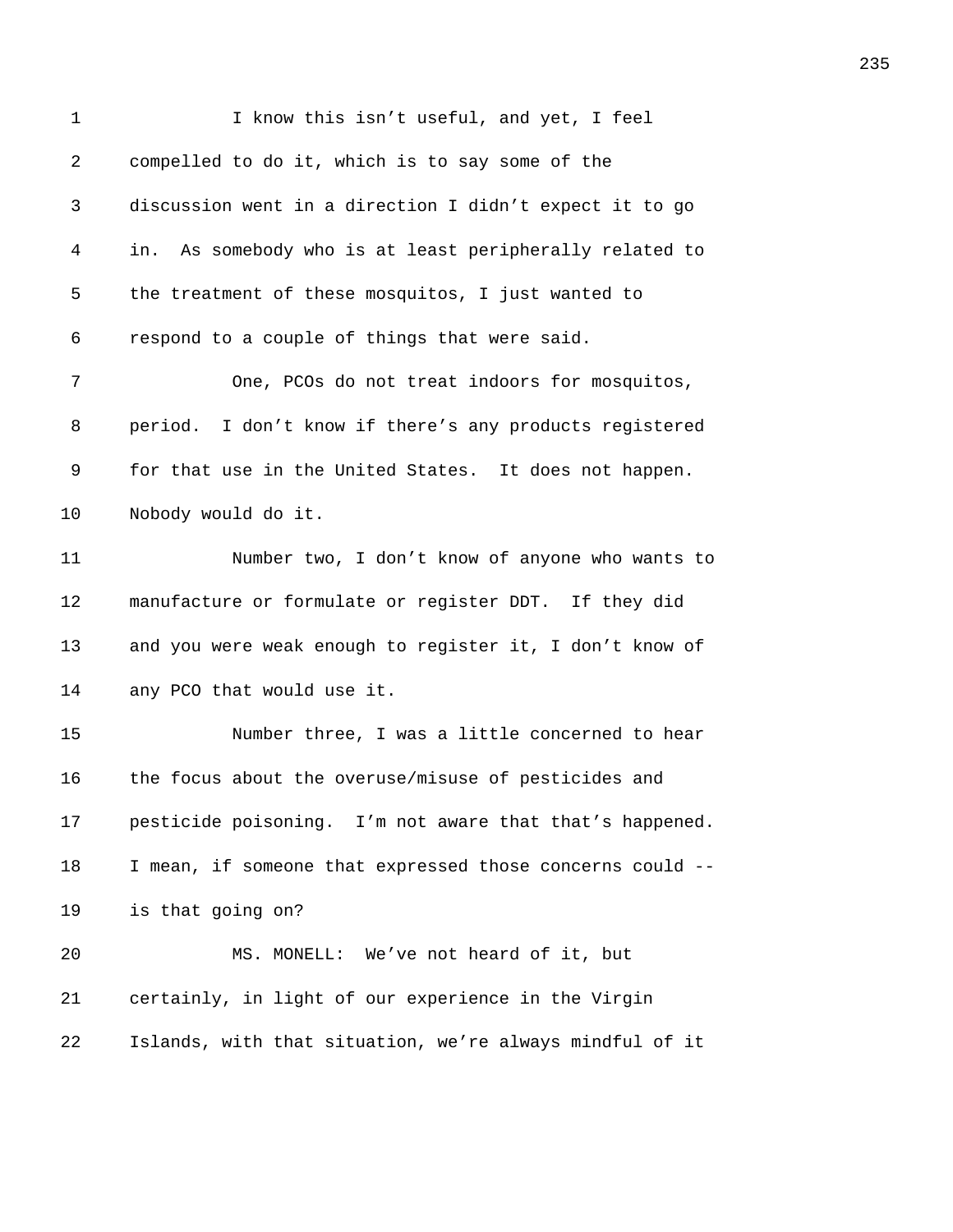1 because that was a tragic event.

| 2  | Sure. I guess my take is that happens to<br>BOB:          |
|----|-----------------------------------------------------------|
| 3  | be the one thing for which there really is a pretty good  |
| 4  | infrastructure. The treatment side and the medical        |
| 5  | response is not so great. I think the enforcement of      |
| 6  | misuse has done pretty well here in the U.S. That's all.  |
| 7  | MS. MONELL: Thank you.                                    |
| 8  | Beth Law.                                                 |
| 9  | BETH: I just wanted to say that several CSP               |
| 10 | member companies donated product and other resources to   |
| 11 | help fight Zika. In some instances, the registrations     |
| 12 | weren't exactly -- well, they needed assistance sort of   |
| 13 | making sure all the paperwork had been done correctly and |
| 14 | that the products were properly registered. I can only    |
| 15 | say that Marty's team and RD acted not only quickly but   |
| 16 | thoroughly in accordance with their procedures to make    |
| 17 | sure that everything was in place.                        |
| 18 | So, it's been quite comforting, actually, to              |
| 19 | see our federal agencies, EPA and CDC and the CDC         |
| 20 | Foundation as well, respond so quickly and so             |
| 21 | professionally to this emergency.                         |
| 22 | Valentin.<br>MS. MONELL:                                  |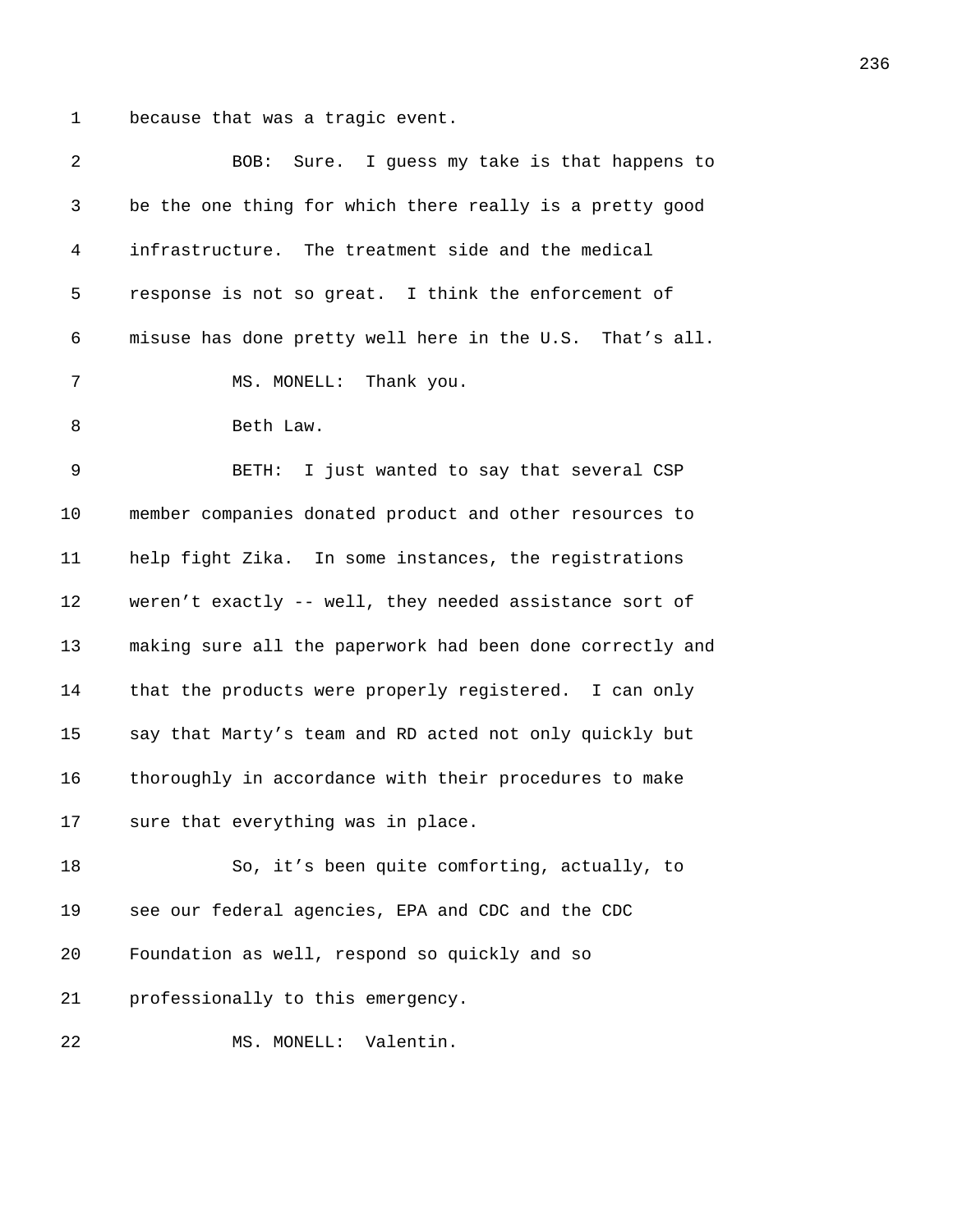| 1  | Thank you very much for the<br>VALENTIN:                  |
|----|-----------------------------------------------------------|
| 2  | information. It's been a very helpful learning            |
| 3  | experience for me. As you were speaking, and perhaps      |
| 4  | these questions are for Janet, I was thinking of who are  |
| 5  | the most vulnerable population when it comes to Zika.     |
| 6  | I'm thinking about women, migrant farmworkers who live at |
| 7  | labor camp, housing being provided by employers.<br>In    |
| 8  | Oregon, we have over 300 registered labor camps.          |
| 9  | Sometimes they are living in housing conditions that are  |
| 10 | in disrepair conditions and oftentimes don't have control |
| 11 | of taking steps in preventing being exposed to Zika.      |
| 12 | So, my question to Janet is, how are you                  |
| 13 | collaborating with the Department of Labor to equip       |
| 14 | migrant farmworkers, including guest workers, to equip    |
| 15 | them with information about Zika?                         |
| 16 | MS. MCALLISTER: That is an excellent question,            |
| 17 | and I would have to actually reach back to my colleagues  |
| 18 | in the Global Migration Division here at CDC to see what  |
| 19 | they are doing on that front. So, I don't have a          |
| 20 | specific answer to that.                                  |
| 21 | MS. MONELL: Let me just interject here.<br>I              |
| 22 | probably spoke very, very fast. OSHA has come out with    |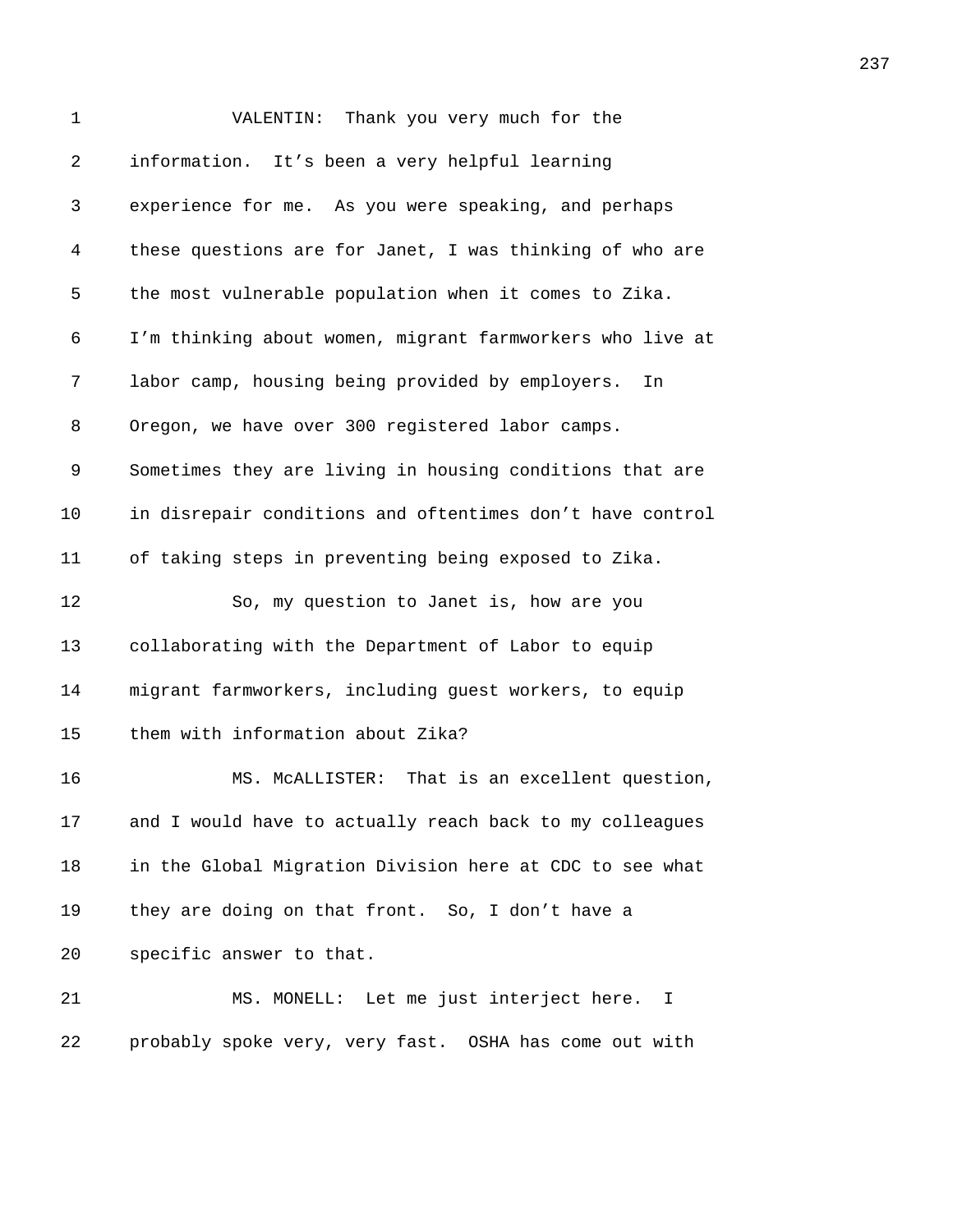| 1              | new guidelines for workers that I believe include migrant  |
|----------------|------------------------------------------------------------|
| $\overline{a}$ | workers. They should be on OSHA's web site. It's           |
| 3              | specifically geared towards workers. We took a look at     |
| 4              | them in conjunction with obviously our work protection     |
| 5              | standard revisions and wanted to make sure that it was     |
| 6              | consistent and just make sure that there was appropriate   |
| 7              | coverage. Kevin Keaney and his folks found them            |
| 8              | totally appropriate.                                       |
| 9              | So, I would encourage you to take a look at                |
| 10             | If you see there's an area that's omitted because<br>them. |
| 11             | it wasn't considered, just send me an e-mail.              |
| 12             | MS. MONELL: Amy.                                           |
| 13             | I still am concerned about potential<br>AMY:               |
| 14             | exposure to pesticides on this one. So, I'm wondering,     |
| 15             | particularly in Puerto Rico, where do we find out, just    |
| 16             | in terms of the public health thing, what kinds of         |
| 17             | pesticides are being used, when are they being used, just  |
| 18             | to make sure that the clinicians that we're working with   |
| 19             | are aware, just like we like to do in agriculture, aware   |
| 20             | of the pesticides that are being used in their             |
| 21             | communities?                                               |
| 22             | MS. MONELL: Well, CDC will speak to that                   |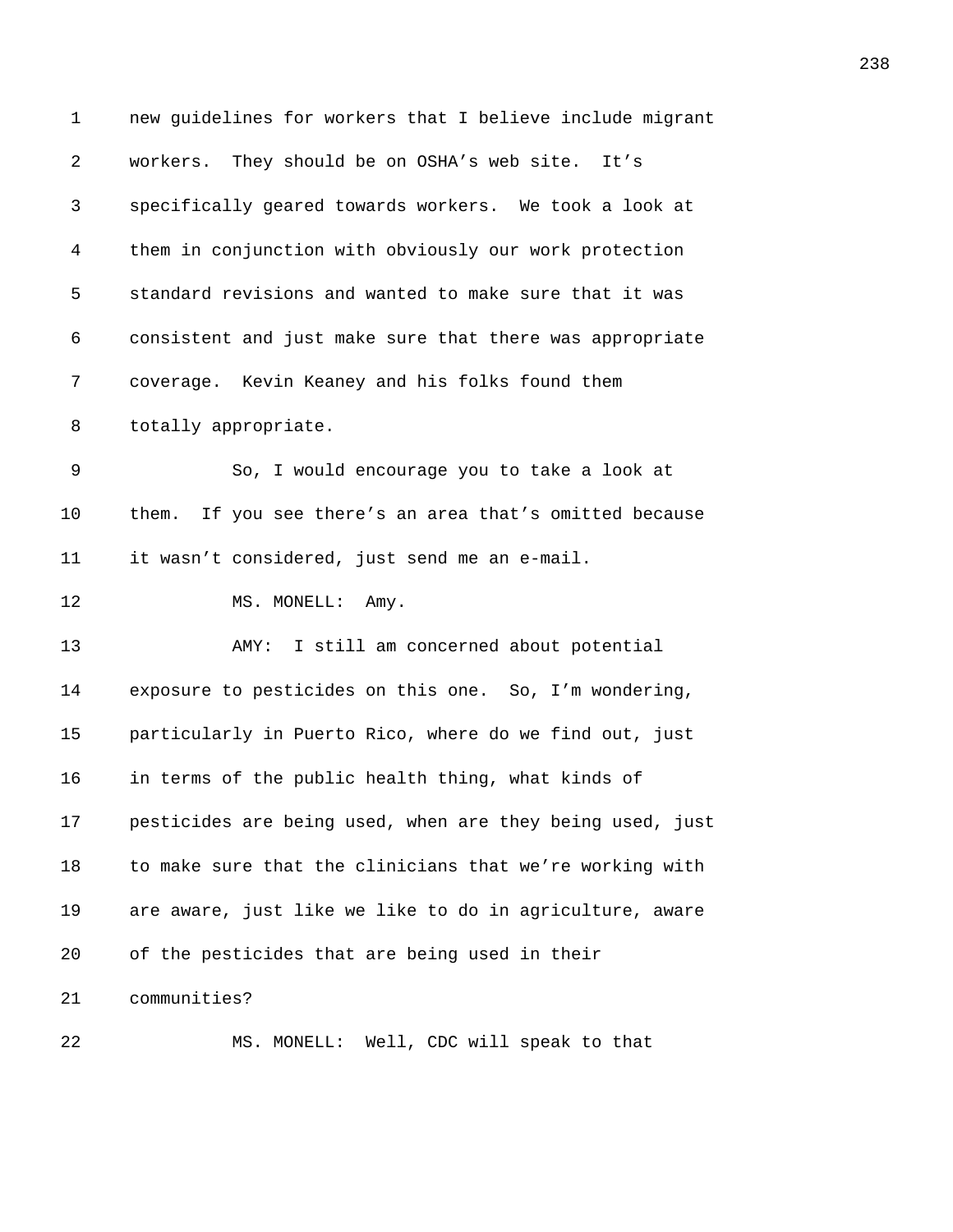1 specifically. I'm sure the information is available. By 2 the way, the CDC Zika web site is the best web site I've 3 ever seen. It's got information that you didn't even 4 think you wanted to know. It's very thorough, very user 5 **friendly.** They have been working with the territorial 6 *4983B*government of Puerto Rico on this spring initiative. CDC 7 **4988** knows what their contractor is using and where. 8 **498** I'll let Janet address it as to what they know 9 about the Puerto Rican government's effort on spraying. 10 **498** MS. McALLISTER: Right. So, as Marty said, the 11 Puerto Rican government really approves what can and 12 cannot be done on the island. So, CDC can make 13 **490** suggestions on tactics to control mosquitos, but it's up 14 **to the local government there to approve whether** 15 something would be implemented down there. 16 **493** So, for the targeted indoor residual spraying 17 that has been going on, what they have been using is a 18 deltamethrin product. I believe that they're 19 **496** also using deltamethrin products in the municipalities 20 that own spray trucks. So, to my knowledge, that's 21 *4988 really the only chemical that's being used down there* 22 right now.

23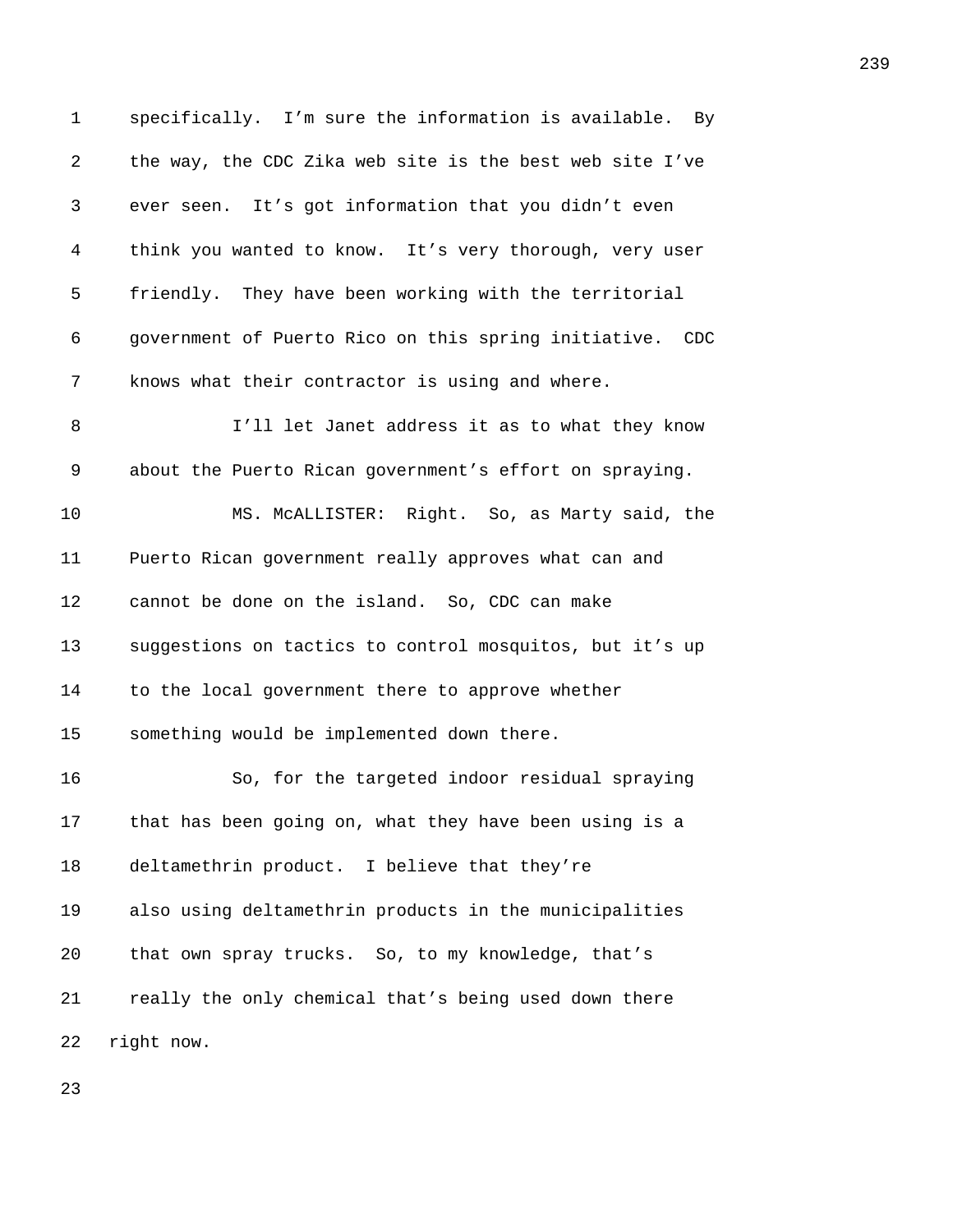**AMY:** Thank you.

| 2  | MS. MCALLISTER: As far as something to kill               |
|----|-----------------------------------------------------------|
| 3  | adult mosquitos. They do use some BTI on the island for   |
| 4  | larval mosquito control.                                  |
| 5  | MS. MONELL: Lori Ann.                                     |
| 6  | LORI ANN: That addressed some of what I was               |
| 7  | going to say. I have worked on mosquito emergency,        |
| 8  | nowhere near this magnitude, so I hesitate to compare.    |
| 9  | But I just want to put out there that working with folks  |
| 10 | who have significant expertise in mosquitos can be an     |
| 11 | amazing thing. I was fortunate to work with someone from  |
| 12 | Xerces who did her PhD on mosquitos.                      |
| 13 | We had an emergency at a wildlife refuge                  |
| 14 | involving endangered species. That's why I was involved   |
| 15 | with it. But it was a public health emergency. Getting    |
| 16 | to work with someone who is truly a mosquito expert who   |
| 17 | has all this IPM expertise was an incredible experience   |
| 18 | and allowed us to achieve amazing results in a very short |
| 19 | period of time with BTI.                                  |
| 20 | As we've talked about, all these simple                   |
| 21 | solutions, getting people to dump water out of their      |
| 22 | vases and things like that, I want to make sure that      |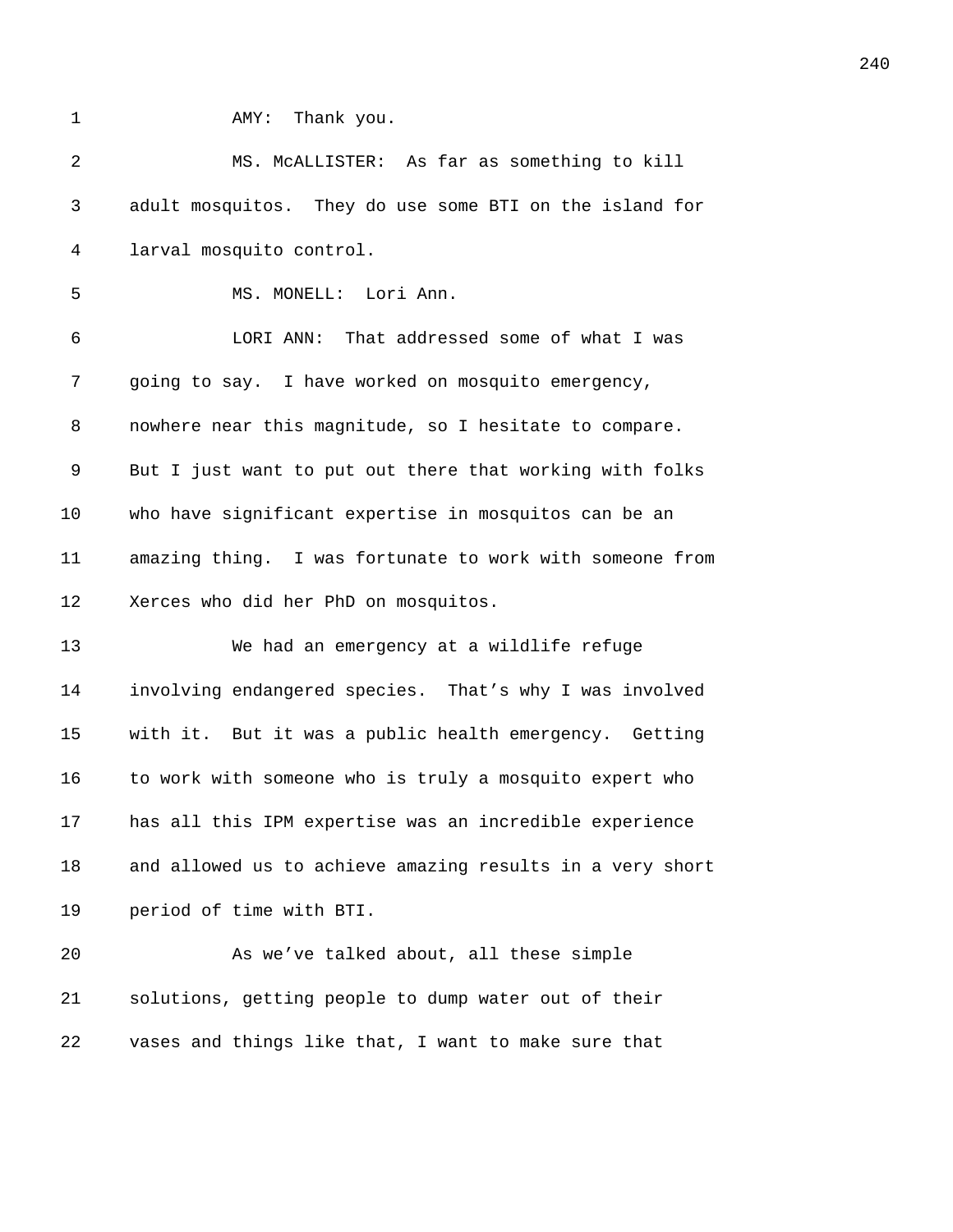| $\mathbf{1}$ | we are looking to the basics and not forgetting to work with real mosquito |
|--------------|----------------------------------------------------------------------------|
| 2            | experts and working with BTI that we know can be very effective.           |
| 3            | MS. MONELL: That's a wrap.                                                 |
| 4            | MR. HOUSENGER: That seems to be it. Time for public comments. Regina       |
| 5            | are you still on the phone?                                                |
| 6            | REGINA: Hi. Yes I am. It was just a matter of clarification.<br>The        |
| 7            | first presentation tomorrow morning is incidents, is that all types of     |
| 8            | incidents or just the bee pollinator incidents reporting?                  |
| 9            | MR. HOUSENGER: That's everything. How incidents are captured and           |
| $10 \,$      | reported. It's everthing, it's not just bees.                              |
| 11           | REGINA: OK thank you.                                                      |
| 12           | MR. HOUSENGER: That's it then. We'll see you tomorrow morning at nine      |
| 13           | a.m.                                                                       |
| 14           | (The meeting was adjourned).                                               |
| 15           |                                                                            |
| 16           |                                                                            |
| 17           |                                                                            |
| 18           |                                                                            |
| 19           |                                                                            |
| 20           |                                                                            |
| 21           |                                                                            |
| 22           |                                                                            |
| 23           |                                                                            |